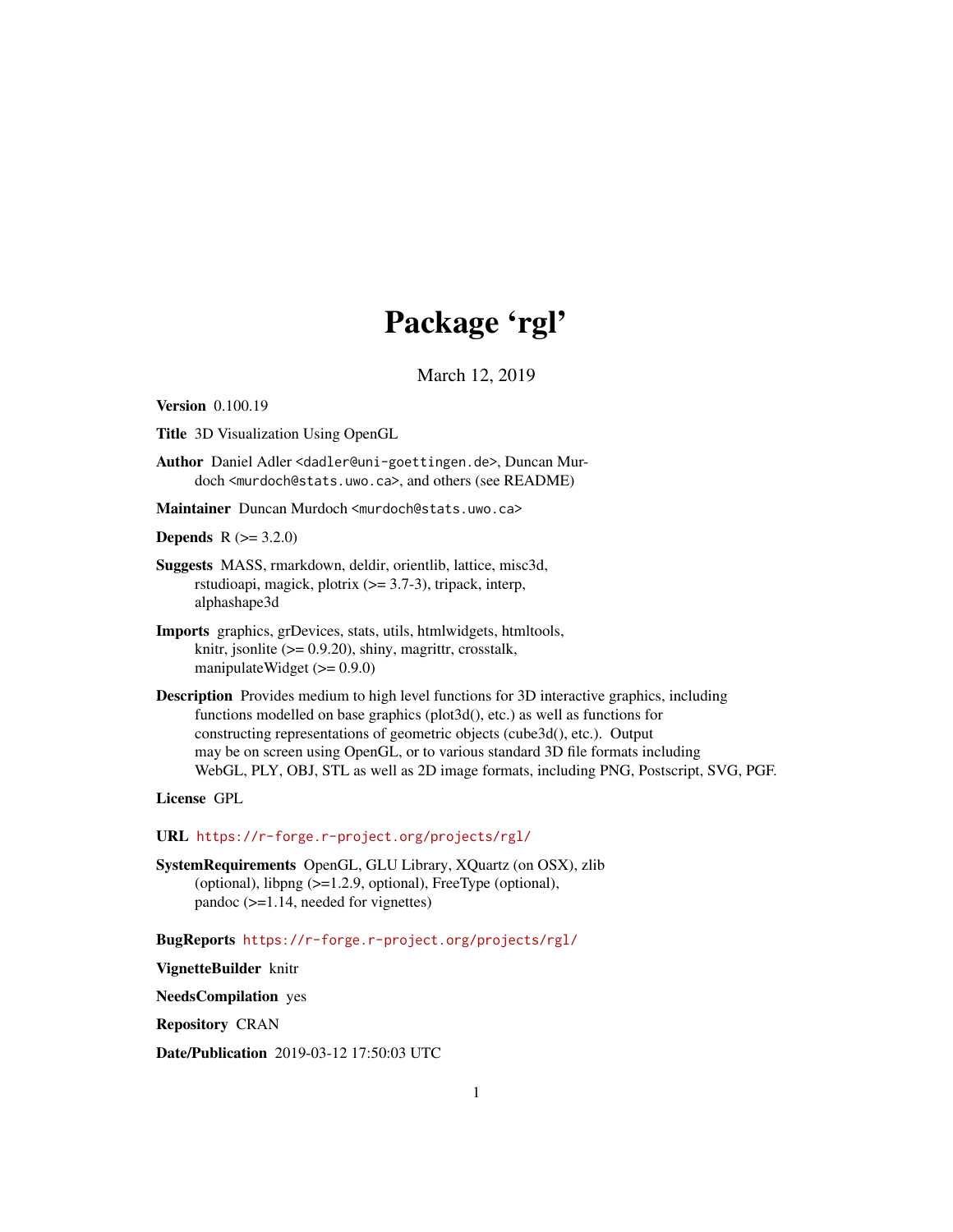# R topics documented:

|                | $\overline{4}$ |
|----------------|----------------|
|                | 5              |
|                | 5              |
|                | 6              |
|                | $\overline{7}$ |
|                | 8              |
| arc3d          | 10             |
|                | 12             |
|                | 13             |
|                | 15             |
|                | 16             |
|                | 17             |
|                | 19             |
|                | 21             |
|                | 22             |
|                | 23             |
|                | 25             |
|                | 26             |
|                | 27             |
|                | 29             |
|                | 29             |
|                | 30             |
|                | 32             |
|                | 33             |
|                | 34             |
|                | 34             |
|                | 35             |
|                | 37             |
|                | 40             |
|                | 42             |
|                | 43             |
|                | 48             |
|                | 50             |
|                | 51             |
|                | 52             |
|                | 55             |
|                | 56             |
|                | 59             |
|                | 61             |
| play3d         | 62             |
| playwidget     | 64             |
|                | 67             |
|                |                |
| plot3d.formula | 69             |
| plot3d.lm      | 70             |
| plotmath3d     | 72             |
| points3d       | 73             |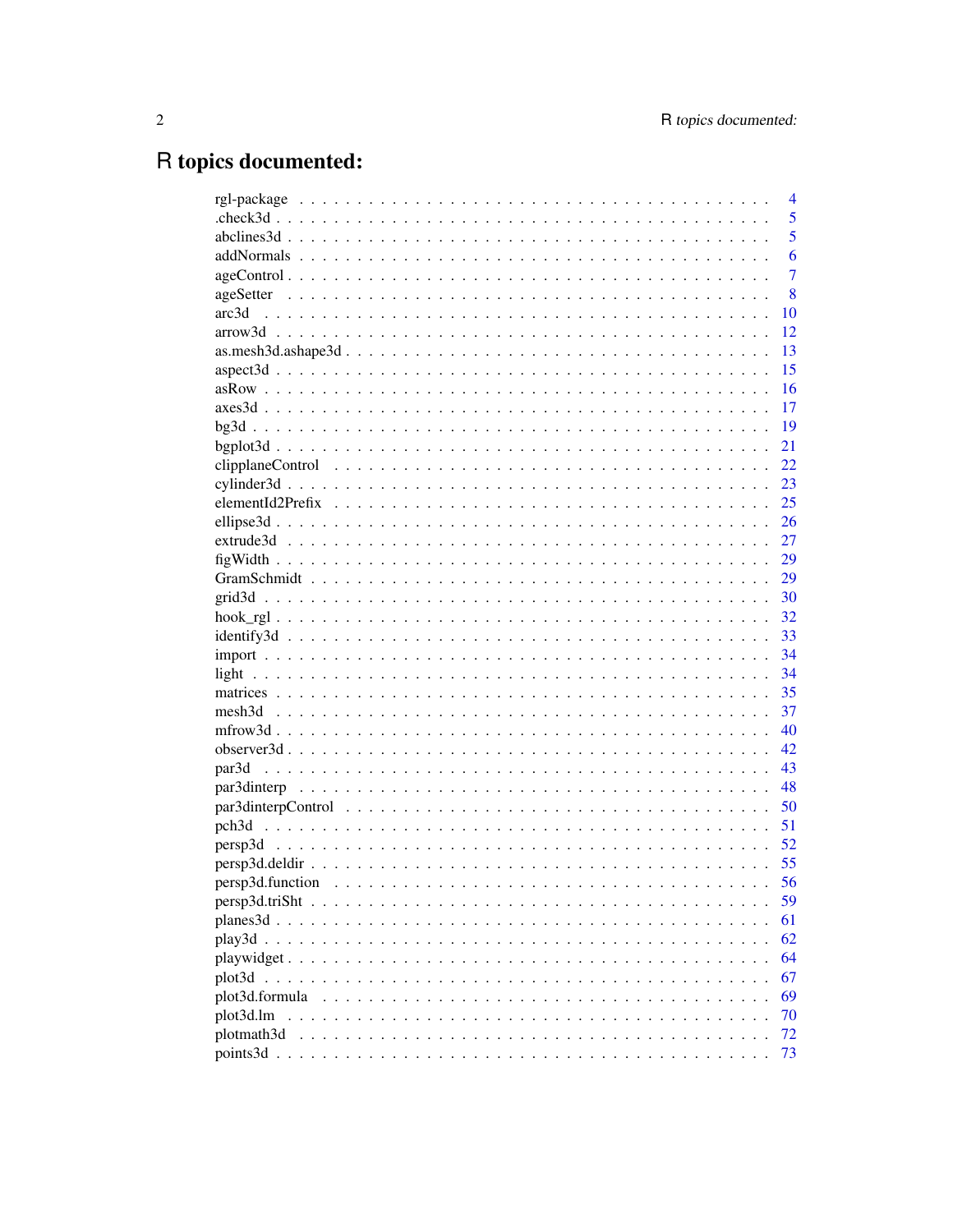|              | 75   |
|--------------|------|
|              | 76   |
|              | 77   |
|              | 80   |
|              | 82   |
|              | 84   |
|              | 85   |
|              | 86   |
|              | 88   |
|              | 89   |
|              |      |
|              | - 93 |
|              | - 94 |
|              |      |
|              |      |
|              |      |
|              |      |
|              |      |
|              |      |
|              |      |
|              |      |
|              |      |
|              |      |
|              |      |
|              |      |
|              |      |
|              |      |
|              |      |
|              |      |
|              |      |
|              |      |
|              |      |
|              |      |
|              |      |
|              |      |
|              |      |
|              |      |
|              |      |
| sprites      |      |
|              |      |
| subscene3d   |      |
| subsceneInfo |      |
| surface3d    |      |
|              |      |
|              |      |
|              |      |
| toggleWidget |      |
|              |      |
|              |      |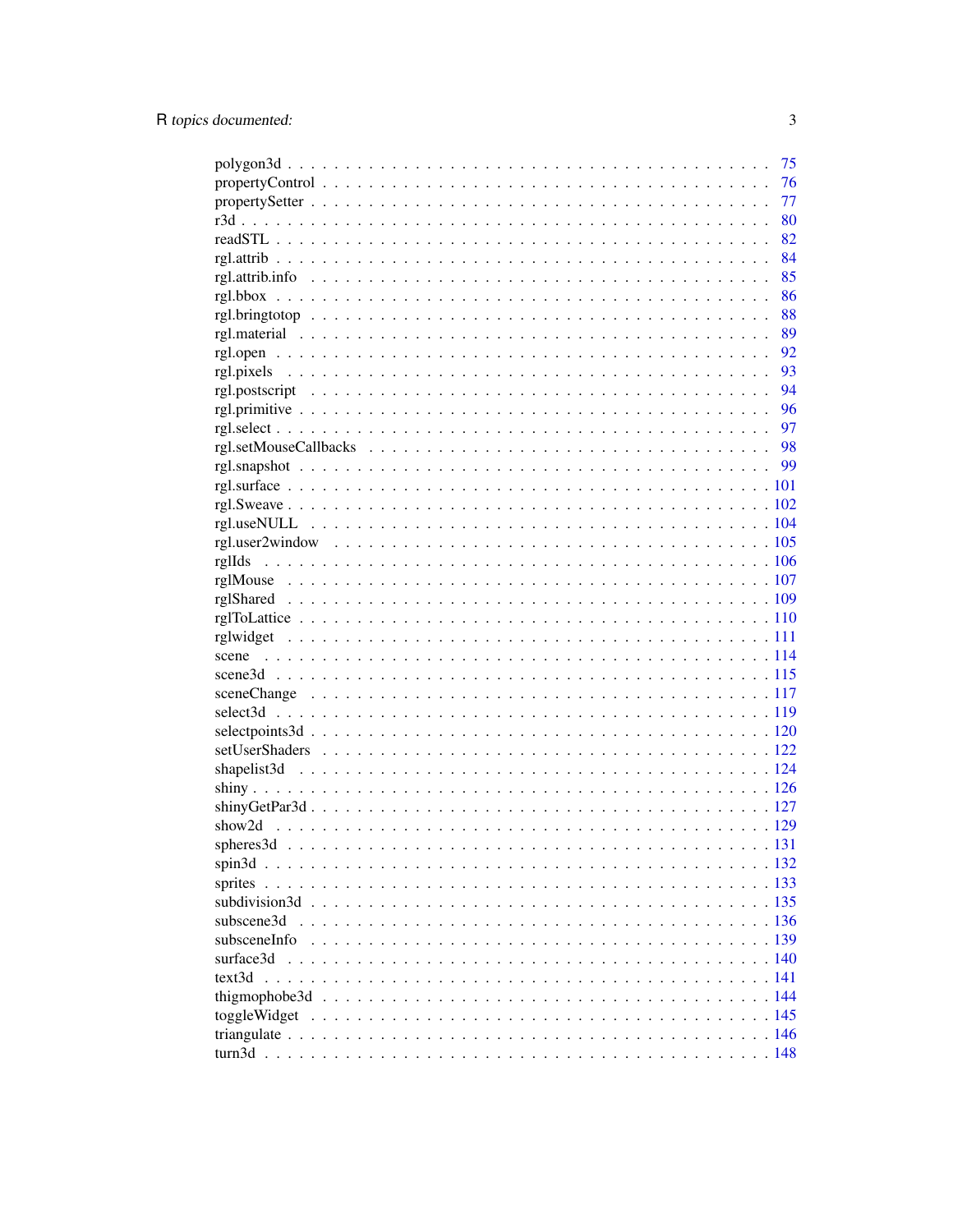# <span id="page-3-0"></span>4 rgl-package

| Index |                                                                                                                                                                                           |  |  |  |  |  |  |  |  |  |  |  |  |  |  |  |  |
|-------|-------------------------------------------------------------------------------------------------------------------------------------------------------------------------------------------|--|--|--|--|--|--|--|--|--|--|--|--|--|--|--|--|
|       |                                                                                                                                                                                           |  |  |  |  |  |  |  |  |  |  |  |  |  |  |  |  |
|       |                                                                                                                                                                                           |  |  |  |  |  |  |  |  |  |  |  |  |  |  |  |  |
|       |                                                                                                                                                                                           |  |  |  |  |  |  |  |  |  |  |  |  |  |  |  |  |
|       |                                                                                                                                                                                           |  |  |  |  |  |  |  |  |  |  |  |  |  |  |  |  |
|       | webGL controls $\ldots$ $\ldots$ $\ldots$ $\ldots$ $\ldots$ $\ldots$ $\ldots$ $\ldots$ $\ldots$ $\ldots$ $\ldots$ $\ldots$ $\ldots$ $\ldots$ $\ldots$ $\ldots$ $\ldots$ $\ldots$ $\ldots$ |  |  |  |  |  |  |  |  |  |  |  |  |  |  |  |  |
|       |                                                                                                                                                                                           |  |  |  |  |  |  |  |  |  |  |  |  |  |  |  |  |
|       |                                                                                                                                                                                           |  |  |  |  |  |  |  |  |  |  |  |  |  |  |  |  |
|       |                                                                                                                                                                                           |  |  |  |  |  |  |  |  |  |  |  |  |  |  |  |  |

rgl-package *3D visualization device system*

#### **Description**

3D real-time rendering system.

#### Details

RGL is a 3D real-time rendering system for R. Multiple windows are managed at a time. Windows may be divided into "subscenes", where one has the current focus that receives instructions from the R command-line. The device design is oriented towards the R device metaphor. If you send scene management instructions, and there's no device open, it will be opened automatically. Opened devices automatically get the current device focus. The focus may be changed by using [rgl.set\(](#page-91-1)) or [useSubscene3d\(](#page-135-1)).

**rgl** provides medium to high level functions for 3D interactive graphics, including functions modelled on base graphics ( $plot3d()$  $plot3d()$ , etc.) as well as functions for constructing geometric objects ([cube3d\(](#page-36-1)), etc.). Output may be on screen using OpenGL, or to various standard 3D file formats including WebGL, PLY, OBJ, STL as well as 2D image formats, including PNG, Postscript, SVG, PGF.

The [open3d\(](#page-42-1)) function attempts to open a new RGL window, using default settings specified by the user.

rgl also includes a lower level interface which is described in the [rgl.open](#page-91-2) help topic. We recommend that you avoid mixing rgl. \* and \*3d calls.

See the first example below to display the ChangeLog.

# See Also

[r3d](#page-79-1) for a description of the \*3d interface; [par3d](#page-42-2) for a description of scene properties and the rendering pipeline; [rgl.useNULL](#page-103-1) for a description of how to use rgl on a system with no graphics support.

```
file.show(system.file("NEWS", package = "rgl"))
example(surface3d)
example(plot3d)
```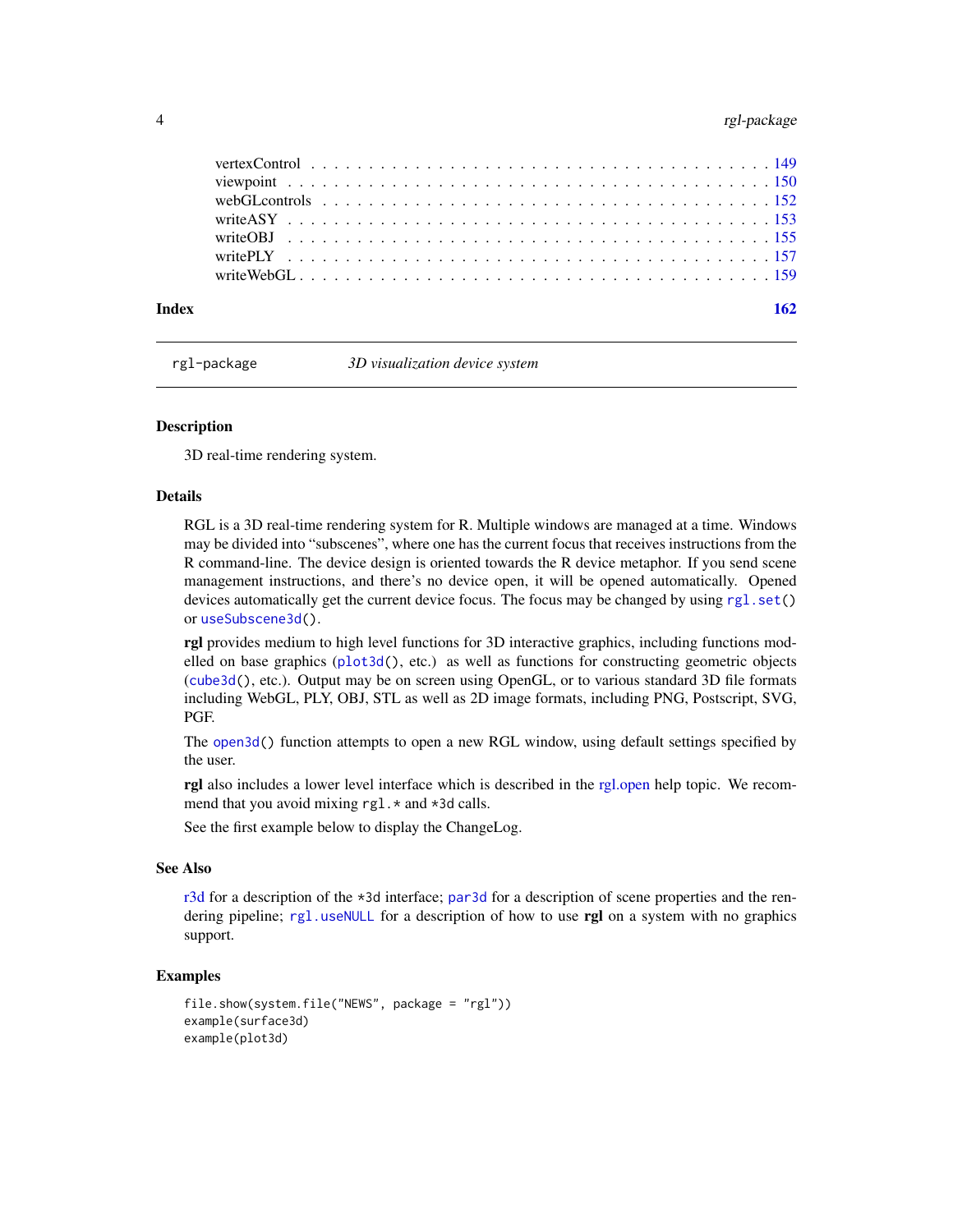<span id="page-4-0"></span>

Mostly for internal use, this function returns the current device number if one exists, or opens a new device and returns that.

# Usage

.check3d()

# Value

The device number of an rgl device.

# Author(s)

Duncan Murdoch

#### See Also

[open3d](#page-42-1)

# Examples

```
rgl.dev.list()
.check3d()
rgl.dev.list()
.check3d()
rgl.dev.list()
rgl.close()
```
<span id="page-4-1"></span>abclines3d *Lines intersecting the bounding box*

# Description

This adds mathematical lines to a scene. Their intersection with the current bounding box will be drawn.

## Usage

```
rgl.abclines(x, y = NULL, z = NULL, a, b = NULL, c = NULL, ...)
abclines3d(x, y = NULL, z = NULL, a, b = NULL, c = NULL, ...)
```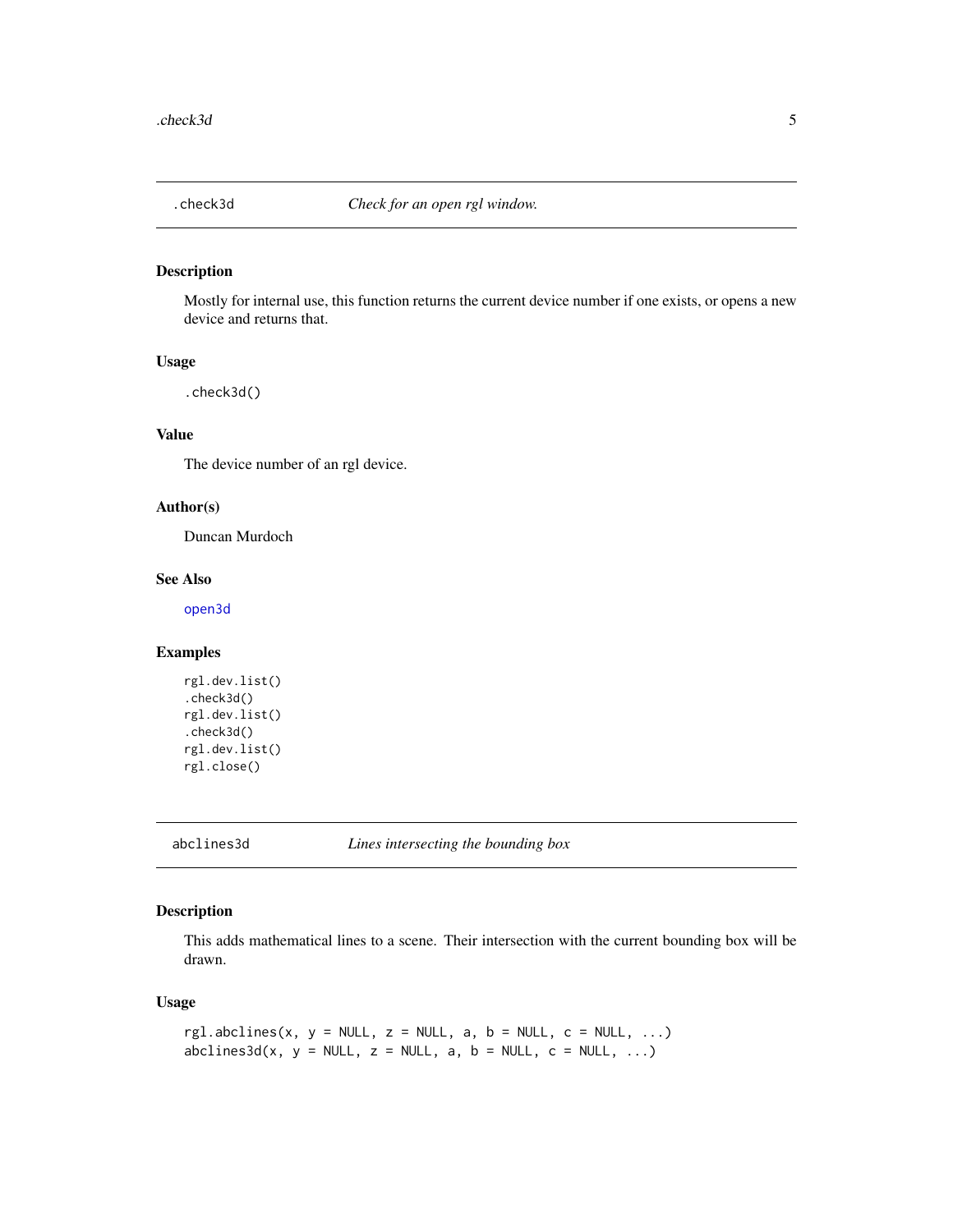<span id="page-5-0"></span>**6 b** addNormals **b** and **c** and **c** and **c** and **c** and **c** and **c** and **c** and **c** and **c** and **c** and **c** and **c** and **c** and **c** and **c** and **c** and **c** and **c** and **c** and **c** and **c** and **c** and **c** and **c** and **c** 

#### **Arguments**

| x, y, z                 | Coordinates of points through which each line passes. |
|-------------------------|-------------------------------------------------------|
| a, b, c                 | Coordinates of the direction vectors for the lines.   |
| $\cdot$ $\cdot$ $\cdot$ | Material properties.                                  |

# Details

These functions draw the segment of a line that intersects the current bounding box of the scene using the parametrization  $(x, y, z) + (a, b, c) * s$  where s is a real number.

Any reasonable way of defining the coordinates  $x$ ,  $y$ ,  $z$  and  $a$ ,  $b$ ,  $c$  is acceptable. See the function [xyz.coords](#page-0-0) for details.

# Value

A shape ID of the object is returned invisibly.

#### See Also

[planes3d](#page-60-1), [rgl.planes](#page-60-2) for mathematical planes. [segments3d](#page-72-1) draws sections of lines that do not adapt to the bounding box.

# Examples

plot3d(rnorm(100), rnorm(100), rnorm(100))  $abclines3d(0, 0, 0, a = diag(3), col = "gray")$ 

| addNormals |  |  |  |  | Add normal vectors to objects so they render more smoothly. |  |
|------------|--|--|--|--|-------------------------------------------------------------|--|
|------------|--|--|--|--|-------------------------------------------------------------|--|

## Description

This generic function adds normals at each of the vertices of a polyhedron by averaging the normals of each incident face. This has the effect of making the surface of the object appear smooth rather than faceted when rendered.

#### Usage

addNormals(x, ...)

#### Arguments

|          | An object to which to add normals.                                           |
|----------|------------------------------------------------------------------------------|
| $\cdots$ | Additional parameters which will be passed to the methods. Currently unused. |

# Details

Currently methods are supplied for ["mesh3d"](#page-36-2) and ["shapelist3d"](#page-123-1) classes.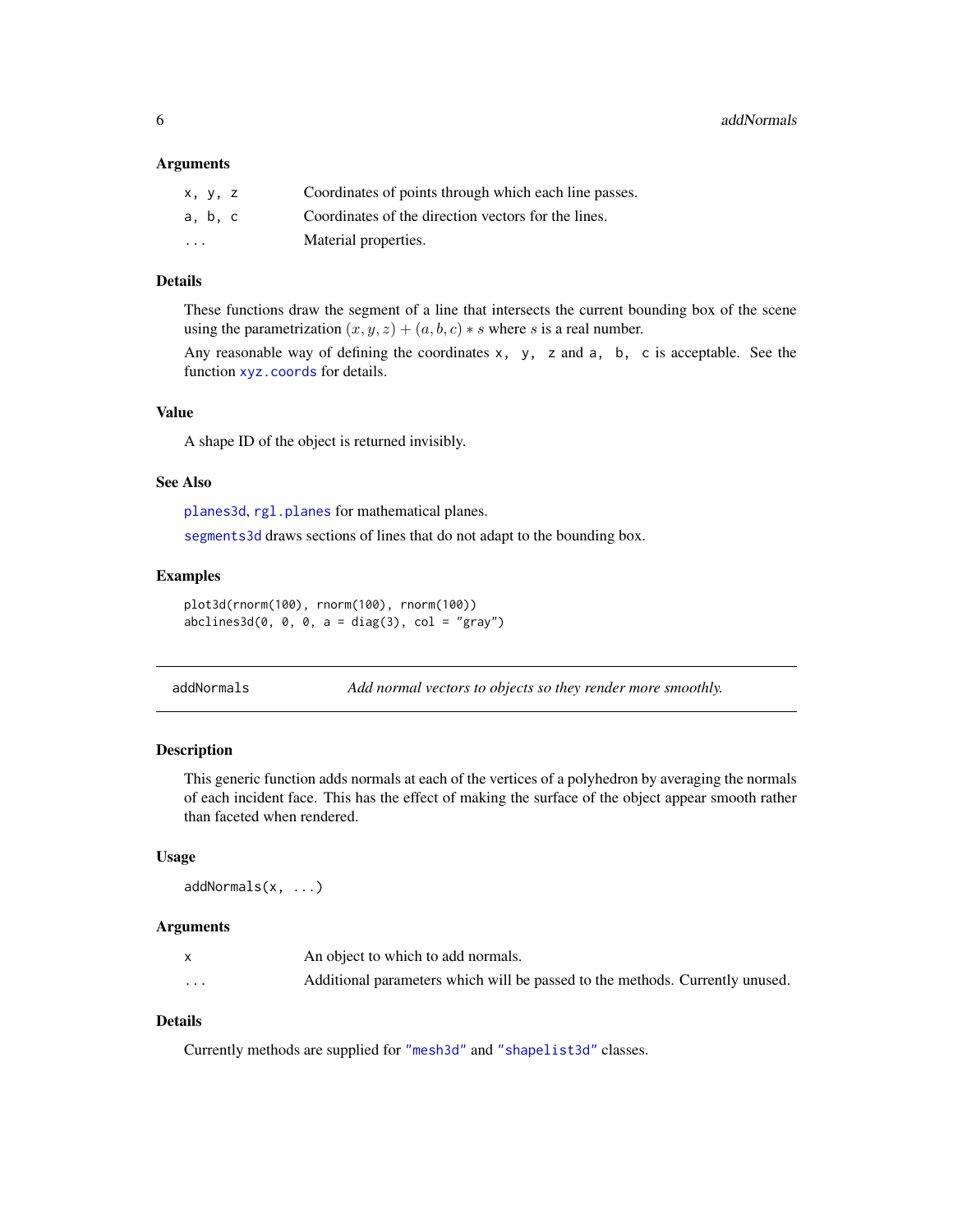# <span id="page-6-0"></span>ageControl 7

# Value

A new object of the same class as x, with normals added.

# Author(s)

Duncan Murdoch

# Examples

```
open3d()
y \le - subdivision3d(tetrahedron3d(col = "red"), depth = 3)
shade3d(y) # No normals
y <- addNormals(y)
shade3d(translate3d(y, x = 1, y = 0, z = 0)) # With normals
```
<span id="page-6-1"></span>ageControl *Set attributes of vertices based on their age.*

# Description

This is a function to produce actions in response to a [playwidget](#page-63-1) or Shiny input control. The mental model is that each of the vertices of some object has a certain birth time; a control sets the current time, so that vertices have ages depending on the control setting. Attributes of those vertices can then be changed.

#### Usage

```
ageControl(births, ages, objids, value = 0,
          colors = NULL, alpha = NULL, radii = NULL, vertices = NULL,
          normals = NULL, origins = NULL, texcoords = NULL,
          x = NULL, y = NULL, z = NULL,red = NULL, green = NULL, blue = NULL)
```

| births                    | Numeric birth times of vertices.                                                                                                                                           |
|---------------------------|----------------------------------------------------------------------------------------------------------------------------------------------------------------------------|
| ages                      | Chosen ages at which the following attributes will apply.                                                                                                                  |
| objids                    | Object ids to which the changes apply.                                                                                                                                     |
| value                     | Initial value; typically overridden by input.                                                                                                                              |
|                           | colors, alpha, radii, vertices, normals, origins, texcoords<br>Attributes of the vertices that can be changed. There should be one entry or row<br>for each entry in ages. |
| x, y, z, red, green, blue | These one-dimensional components of vertices and colors are provided for con-<br>venience.                                                                                 |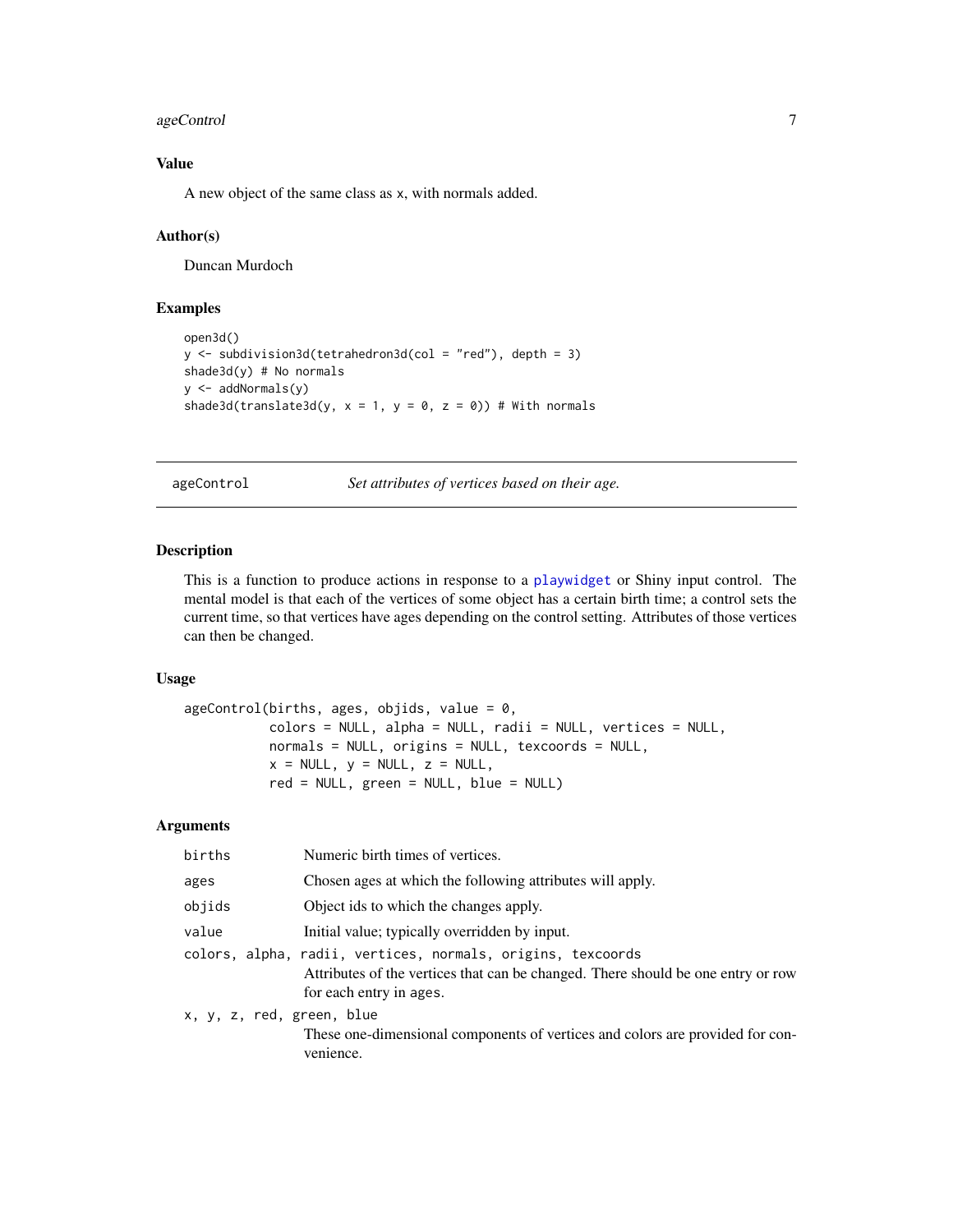# <span id="page-7-0"></span>Details

All attributes must have the same number of entries (rows for the matrices) as the ages vector. The births vector must have the same number of entries as the number of vertices in the object.

Not all objects contain all attributes; if one is chosen that is not a property of the corresponding object, a Javascript alert() will be generated. (This restriction may be removed in the future by attempting to add the attribute when it makes sense.)

If a births entry is NA, no change will be made to that vertex.

#### Value

A list of class "rglControl" of cleaned up parameter values, to be used in an rgl widget.

#### Author(s)

Duncan Murdoch

#### Examples

```
saveopts <- options(rgl.useNULL = TRUE)
theta \leq seq(0, 4*pi, len=100)
xyz <- cbind(sin(theta), cos(theta), sin(theta/2))
lineid <- plot3d(xyz, type="l", alpha = 0, lwd = 5, col = "blue")["data"]
widget <- rglwidget() %>%
playwidget(ageControl(births = theta,
                      ages = c(-4*pi, -4*pi, 1-4*pi, 0, 0, 1),objids = lineid,
                      alpha = c(0, 1, 0, 0, 1, 0),
           start = 0, stop = 4*pi,
           step = 0.1, rate = 4)
if (interactive())
  widget
options(saveopts)
```
Set WebGL scene properties based on the age of components of ob*jects.*

# Description

Many rgl shapes contain lists of vertices with various attributes (available via [rgl.attrib](#page-83-1)). This function modifies the data for those attributes in a WebGL scene.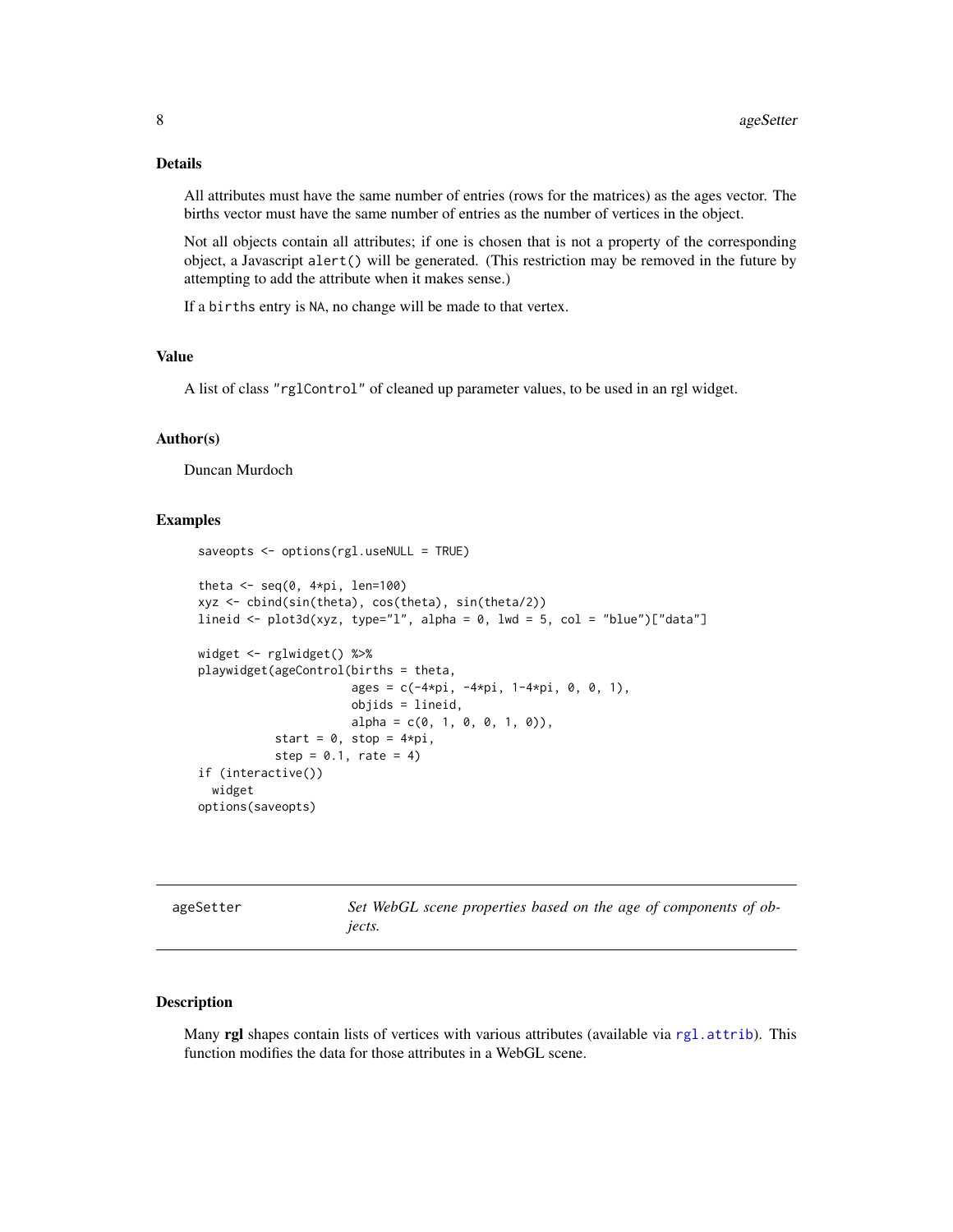#### ageSetter 9

## Usage

```
ageSetter(births, ages,
         colors = NULL, alpha = NULL, radii = NULL,
         vertices = NULL, normals = NULL, origins = NULL,
         texcoords = NULL,
         objids, prefixes = ", digits = 7,
         param = seq(floor(min(births)), ceiling(max(births))))
```
## Arguments

| births           | Numeric vector with one value per vertex, used to determine the "age" of the<br>vertex when displaying it. |
|------------------|------------------------------------------------------------------------------------------------------------|
| ages             | A non-decreasing sequence of "ages".                                                                       |
|                  | colors, alpha, radii, vertices, normals, origins, texcoords                                                |
|                  | Attributes of the vertices. Non-NULL attributes will be interpolated from these                            |
|                  | values. See the Details section below.                                                                     |
| objids, prefixes |                                                                                                            |
|                  | The object ids and scene prefixes to modify. These are recycled to the same                                |
|                  | length.                                                                                                    |
| digits           | How many digits to output in the generated Javascript code.                                                |
| param            | Default values to be used by a slider control calling the generated function.                              |
|                  |                                                                                                            |

#### Details

The vertex attributes are specified as follows:

colors A vector of colors in a format suitable for input to [col2rgb](#page-0-0)

alpha A numeric vector of alpha values between 0 and 1.

radii A numeric vector of sphere radii.

vertices A 3-column matrix of vertex coordinates.

normals A 3-column matrix of vertex normals.

origins A 2-column matrix of origins for text or sprites.

texcoords A 2-column matrix of texture coordinates.

All attributes must have the same number of entries (rows for the matrices) as the ages vector. The births vector must have the same number of entries as the number of vertices in the object.

Not all objects contain all attributes listed here; if one is chosen that is not a property of the corresponding object, a Javascript alert() will be generated.

# Value

A character vector of class c("ageSetter", "propertySetter") containing Javascript code defining a function suitable for use in a [propertySlider](#page-76-1).

The function takes a single argument, time, and uses it to compute the "age" of vertex i as time - births[i]. Those are then used with the ages argument to linearly interpolate settings of the specified attributes. Extrapolation is constant. Repeated values in ages can be used to obtain discontinuities in the settings.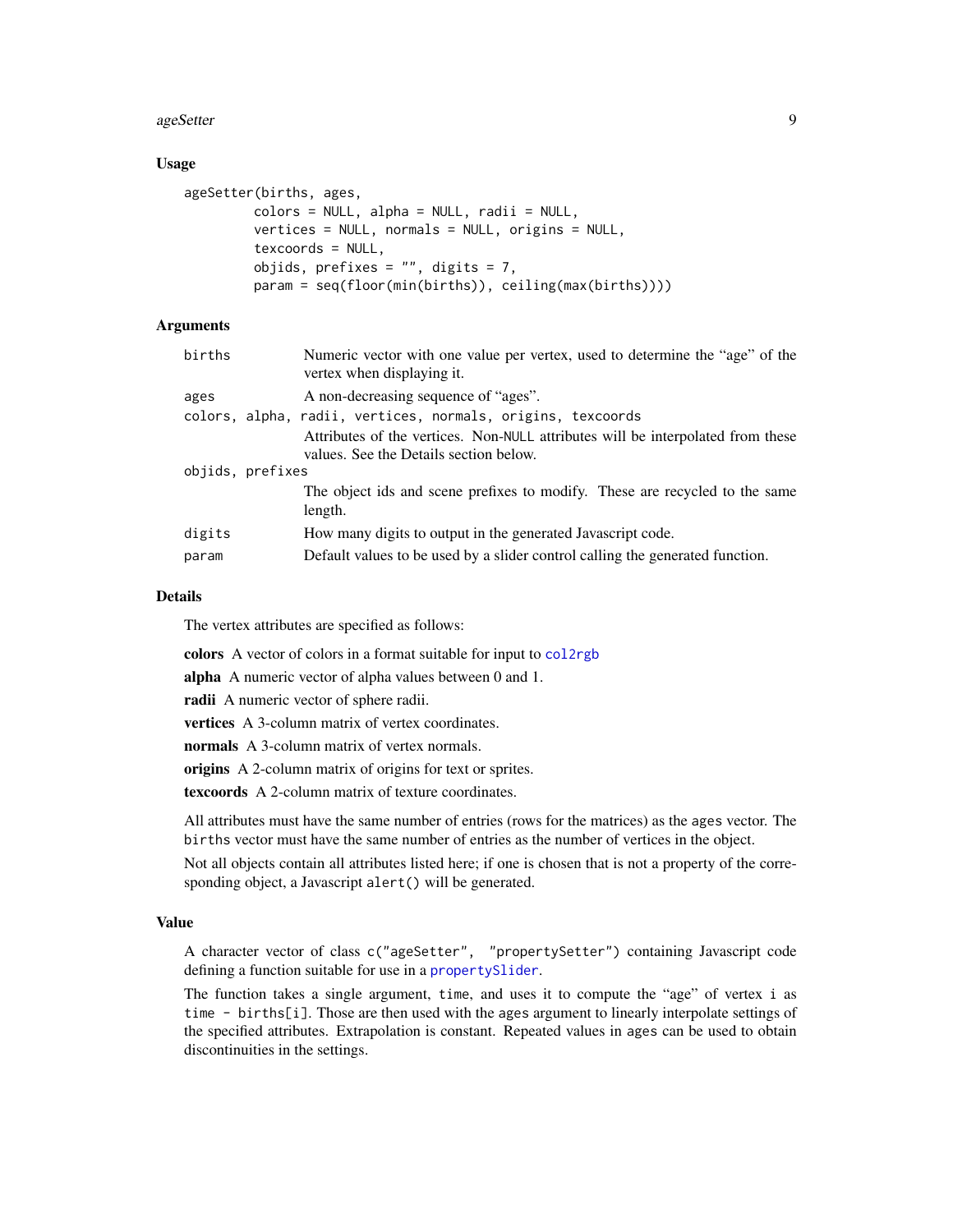# <span id="page-9-0"></span>Author(s)

Duncan Murdoch

# See Also

[propertySlider](#page-76-1); more detailed control is available in [vertexSetter](#page-76-1).

# Examples

```
propertySlider(ageSetter(births = 1:10, ages = c(-1, 0, 1),
             alpha = c(0, 1, 1), objids = 123)
```
arc3d *Draw arcs.*

# Description

Given starting and ending points on a sphere and the center of the sphere, draw the great circle arc between the starting and ending points. If the starting and ending points have different radii, a segment of a logarithmic spiral will join them.

# Usage

 $arc3d(from, to, center, radius, n, circle = 50, base = 0,$  $plot = TRUE, ...)$ 

| from     | One or more points from which to start arcs.                                                                                                                                                             |
|----------|----------------------------------------------------------------------------------------------------------------------------------------------------------------------------------------------------------|
| to       | One or more destination points.                                                                                                                                                                          |
| center   | One or more center points.                                                                                                                                                                               |
| radius   | If not missing, a vector of length n giving the radii at each point between from<br>and to. If missing, the starting and ending points will be joined by a logarithmic<br>spiral.                        |
| n        | If not missing, how many segments to use between the first and last point. If<br>missing, a value will be calculated based on the angle between starting and end-<br>ing points as seen from the center. |
| circle   | How many segments would be used if the arc went completely around a circle.                                                                                                                              |
| base     | See Details below.                                                                                                                                                                                       |
| plot     | Should the arcs be plotted, or returned as a matrix?                                                                                                                                                     |
| $\ddots$ | Additional parameters to pass to points3d.                                                                                                                                                               |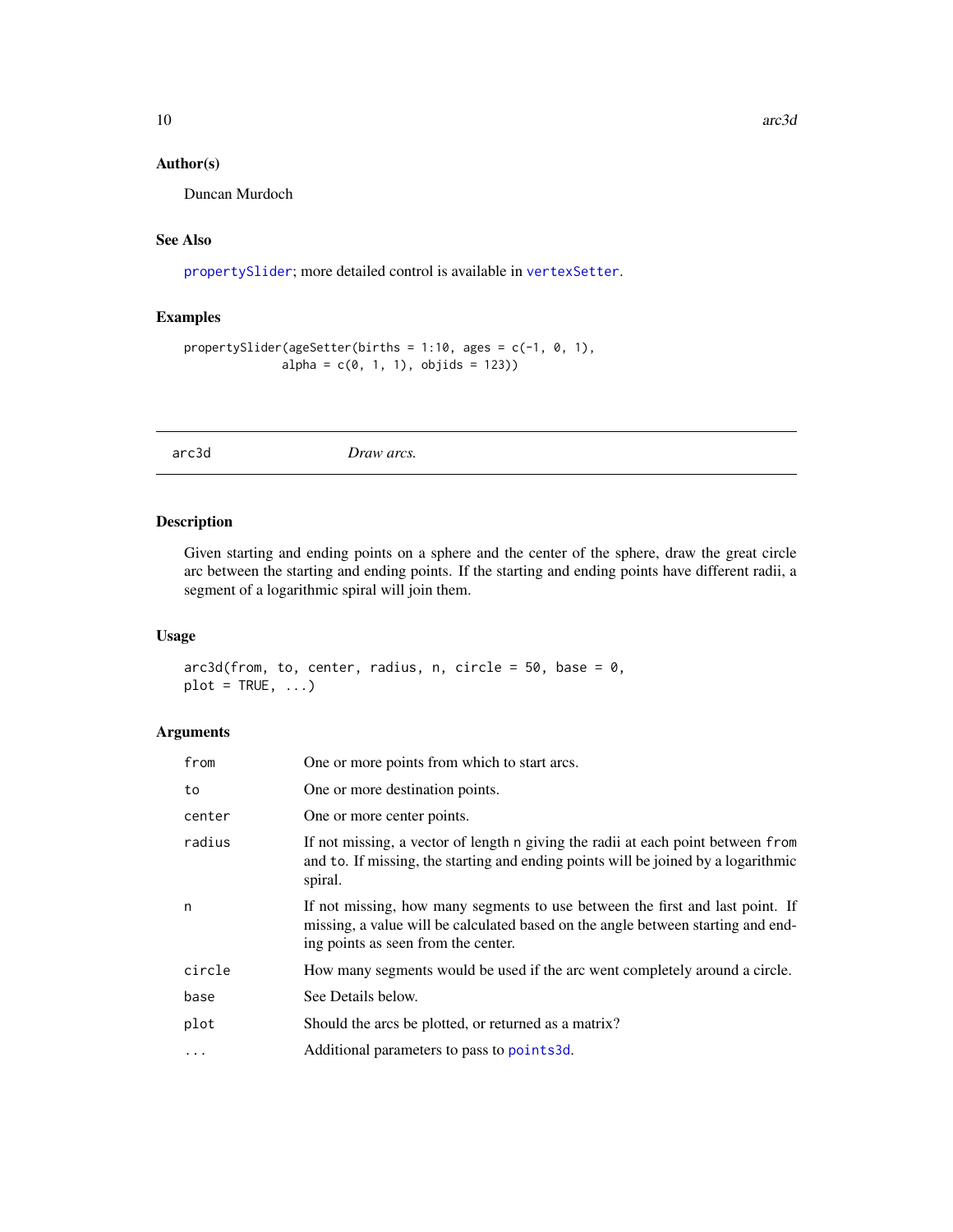#### $\arctan 3d$  11

# Details

If any of from, to or center is an n by 3 matrix with  $n > 1$ , multiple arcs will be drawn by recycling each of these parameters to the number of rows of the longest one.

If the vector lengths of from  $-$  center and to  $-$  center differ, then instead of a spherical arc, the function will draw a segment of a logarithmic spiral joining the two points.

By default, the arc is drawn along the shortest great circle path from from to to, but the base parameter can be used to modify this. If base = 1 is used, the longer arc will be followed. Larger positive integer values will result in base - 1 loops in that direction completely around the sphere. Negative values will draw the curve in the same direction as the shortest arc, but with abs(base) full loops. It doesn't make much sense to ask for such loops unless the radii of from and to differ, because spherical arcs would overlap. Normally the base parameter is left at its default value of 0.

When base is non-zero, the curve will be constructed in multiple pieces, between from, to, -from and -to, for as many steps as necessary. If n is specified, it will apply to each of these pieces.

#### Value

If plot = TRUE, called mainly for the side effect of drawing arcs. Invisibly returns the object ID of the collection of arcs.

If plot = FALSE, returns a 3 column matrix containing the points that would be drawn as the arcs.

#### Author(s)

Duncan Murdoch

```
normalize \leq function(v) v/sqrt(sum(v^2))
# These vectors all have the same length
from \leq t(apply(matrix(rnorm(9), ncol = 3), 1, normalize))
to <- normalize(rnorm(3))
center < -c(0, 0, 0)open3d()
spheres3d(center, radius = 1, col = "white", alpha = 0.2)arc3d(from, to, center, col = "red")arc3d(from, 2*t0, center, col = "blue")text3d(rbind(from, to, center, 2*to),
      text = c(paste0("from", 1:3), "to", "center", "2*to"),
      depth_mask = FALSE, depth_test = "always")
```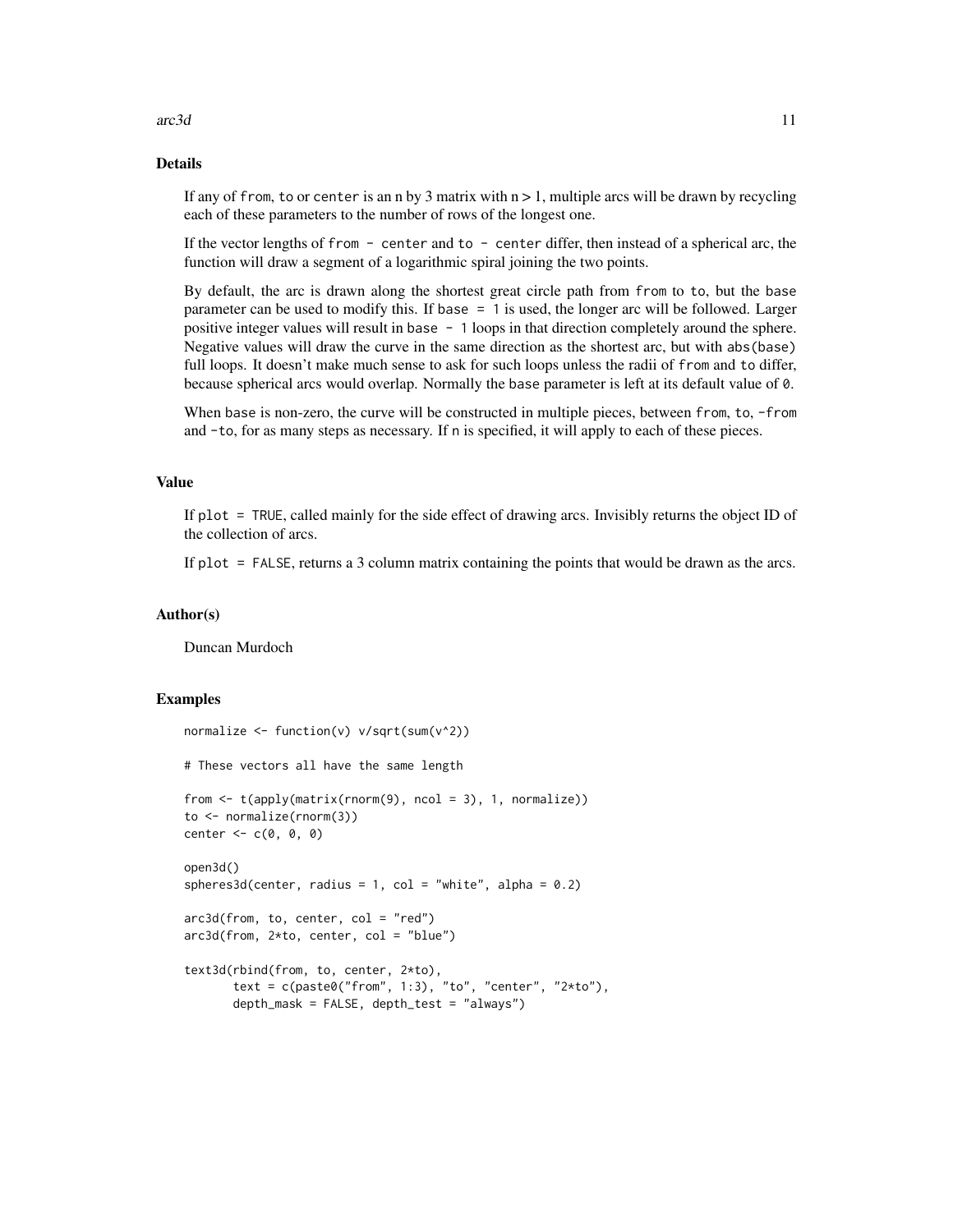<span id="page-11-1"></span><span id="page-11-0"></span>

Draws various types of arrows in a scene.

# Usage

```
arrow3d(p0 = c(1, 1, 1), p1 = c(0, 0, 0),barblen, s = 1/3, theta = pi/12,
       type = c("extrusion", "lines", "flat", "rotation"),
       n = 3, width = 1/3, thickness = 0.618 * width,
       spriteOrigin = NULL,
       plot = TRUE, ...)
```
# Arguments

| p0           | The base of the arrow.                                                                                       |
|--------------|--------------------------------------------------------------------------------------------------------------|
| p1           | The head of the arrow.                                                                                       |
| barblen      | The length of the barbs (in display coordinates). Default given by s.                                        |
| S            | The length of the barbs as a fraction of line length. Ignored if barblen is present.                         |
| theta        | Opening angle of barbs                                                                                       |
| type         | Type of arrow to draw. Choose one from the list of defaults. Can be abbreviated.<br>See below.               |
| n            | Number of barbs.                                                                                             |
| width        | Width of shaft as fraction of barb width.                                                                    |
| thickness    | Thickness of shaft as fraction of barb width.                                                                |
| spriteOrigin | If arrow is to be replicated as sprites, the origins relative to which the sprites are<br>drawn.             |
| plot         | If TRUE (the default), plot the object; otherwise return the computed data that<br>would be used to plot it. |
| $\cdot$      | Material properties passed to polygon3d, shade3d or segments3d.                                              |

#### Details

Four types of arrows can be drawn. The shapes of all of them are affected by p0, p1, barblen, s, theta, material properties in ..., and spriteOrigin. Other parameters only affect some of the types, as shown.

- "extrusion" (default) A 3-dimensional flat arrow, drawn with [shade3d](#page-36-1). Affected by width, thickness and smooth.
- "lines" Drawn with lines, similar to [arrows](#page-0-0), drawn with [segments3d](#page-72-1). Affected by n.

"flat" A flat arrow, drawn with [polygon3d](#page-74-1). Affected by width and smooth.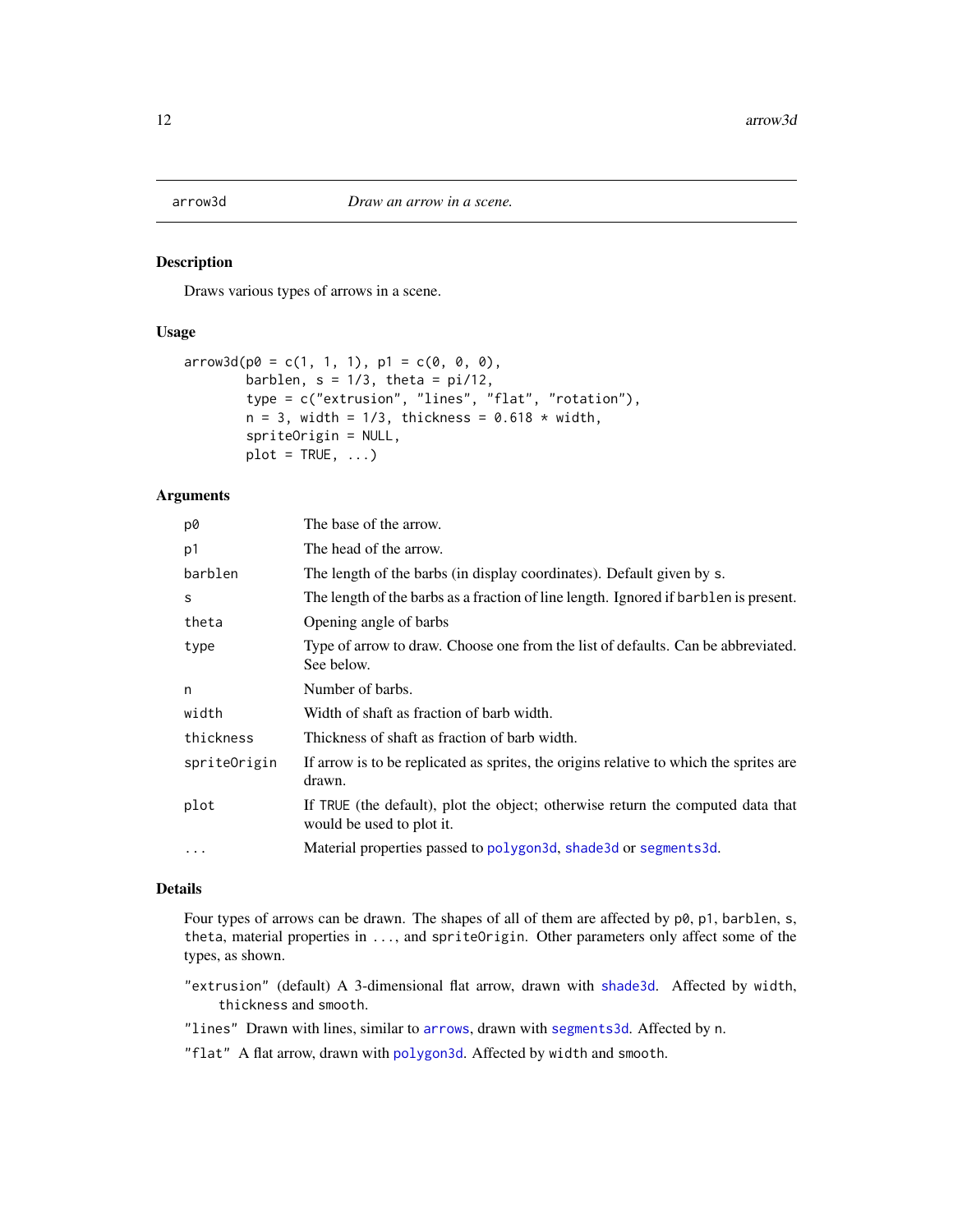<span id="page-12-0"></span>"rotation" A solid of rotation, drawn with [shade3d](#page-36-1). Affected by n and width.

Normally this function draws just one arrow from  $p\emptyset$  to  $p1$ , but if spriteOrigin is given (in any form that [xyz.coords\(](#page-0-0)spriteOrigin) can handle), arrows will be drawn for each point specified, with p0 and p1 interpreted relative to those origins. The arrows will be drawn as 3D sprites which will maintain their orientation as the scene is rotated, so this is a good way to indicate particular locations of interest in the scene.

# Value

If plot = TRUE (the default), this is called mainly for the side effect of drawing the arrow; invisibly returns the id(s) of the objects drawn.

If plot = FALSE, the data that would be used in the plot (not including material properties) is returned.

#### Author(s)

Design based on heplots:[:arrow3d](#page-11-1), which contains modifications by Michael Friendly to a function posted by Barry Rowlingson to R-help on 1/10/2010. Additions by Duncan Murdoch.

## Examples

```
xyz \le matrix(rnorm(300), ncol = 3)
plot3d(xyz)
arrow3d(xyz[1,], xyz[2,], type = "extrusion", col = "red")arrow3d(xyz[3,], xyz[4,], type = "flat", col = "blue")arrow3d(xyz[5,], xyz[6,], type = "rotation", col = "green")
arrow3d(xyz[7,], xyz[8,], type = "lines", col = "black")arrow3d(spriteOrigin = xyz[9:12,], col = "purple")
```
as.mesh3d.ashape3d *Convert alpha-shape surface of a cloud of points to mesh3d object.*

#### Description

The [alphashape3d::ashape3d](#page-0-0) function computes the 3D  $\alpha$ -shape of a cloud of points. This is an approximation to the visual outline of the cloud. It may include isolated points, line segments, and triangular faces: this function converts the triangular faces to an rgl [tmesh3d](#page-36-1) object.

#### Usage

```
## S3 method for class 'ashape3d'
as.mesh3d(x,
                     alpha = x$alpha[1],col = "gray",smooth = FALSE, normals = NULL,
                     texfore{ to } x \in \text{NULL}, \ldots
```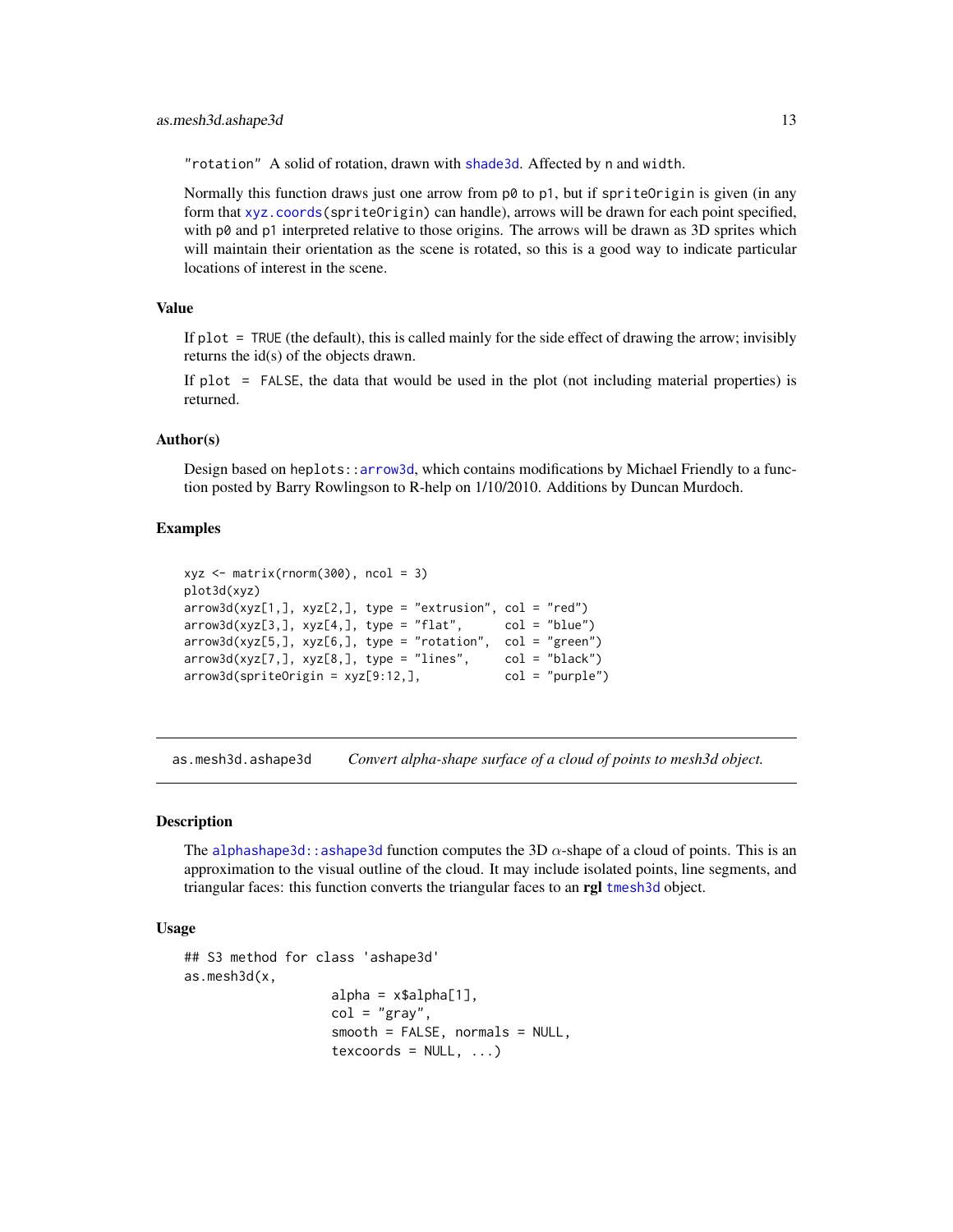## Arguments

| x                  | An object of class "ashape3d".                                                               |  |  |  |  |
|--------------------|----------------------------------------------------------------------------------------------|--|--|--|--|
| alpha              | Which alpha value stored in x should be converted?                                           |  |  |  |  |
| col                | The surface colour.                                                                          |  |  |  |  |
| smooth             | Whether to attempt to add normals to make the surface look smooth. See the<br>Details below. |  |  |  |  |
| normals, texcoords |                                                                                              |  |  |  |  |
|                    | Normals and texture coordinates at each vertex can be specified.                             |  |  |  |  |
| $\ddotsc$          | Additional arguments to pass to use as material 3d properties on the resulting<br>mesh.      |  |  |  |  |

# Details

Edelsbrunner and Mucke's (1994)  $\alpha$ -shape algorithm is intended to compute a surface of a general cloud of points. Unlike the convex hull, the cloud may have voids, isolated points, and other oddities. This function is designed to work in the case where the surface is made up of simple polygons.

If smooth = TRUE, this method attempts to orient all of the triangles in the surface consistently and add normals at each vertex by averaging the triangle normals. However, for some point clouds, the  $\alpha$ -shape will contain sheets of polygons with a few solid polyhedra embedded. This does not allow a consistent definition of "inside" and outside. If this is detected, a warning is issued and the resulting mesh will likely contain boundaries where the assumed orientation of triangles changes, resulting in ugly dark lines through the shape. Larger values of alpha in the call to alphashape3d: : ashape3d may help.

Methods for [plot3d](#page-66-1) and [persp3d](#page-51-1) are also defined: they call the [as.mesh3d](#page-36-1) method and then plot the result.

# Value

A "mesh3d" object, suitable for plotting.

# Author(s)

Duncan Murdoch

# References

Edelsbrunner, H., Mucke, E. P. (1994). Three-Dimensional Alpha Shapes. ACM Transactions on Graphics, 13(1), pp.43-72.

Lafarge, T. and Pateiro-Lopez, B. (2017). alphashape3d: Implementation of the 3D Alpha-Shape for the Reconstruction of 3D Sets from a Point Cloud. R package version 1.3.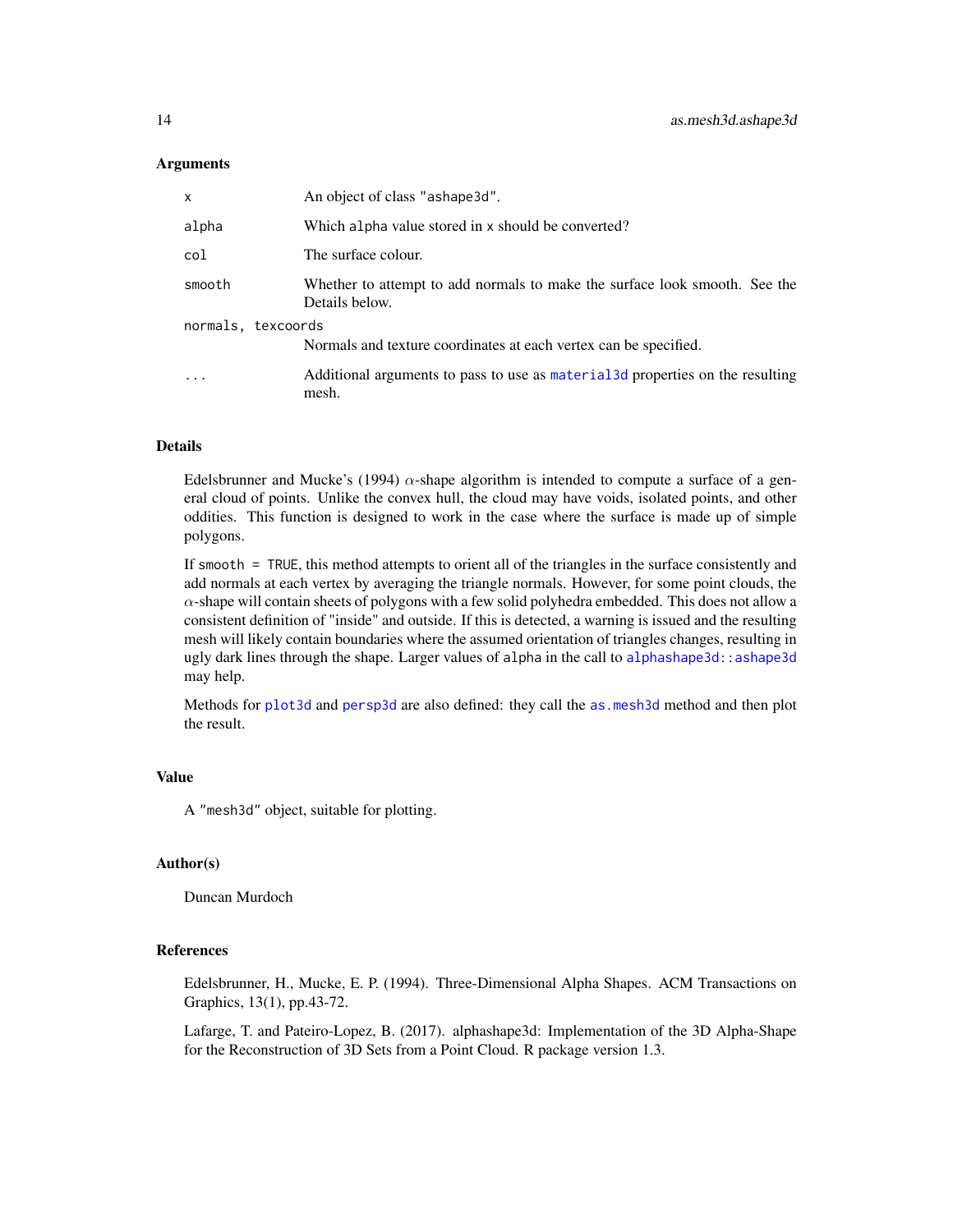#### <span id="page-14-0"></span>aspect3d 15

#### Examples

```
if (requireNamespace("alphashape3d", quietly = TRUE)) {
 set.seed(123)
 xyz <- rbind(cbind(runif(1000), runif(1000), runif(1000)),
               cbind(runif(125, 1, 1.5),
                     runif(125, 0.25, 0.75),
                     runif(125, 0.25, 0.75)))
 ash <- suppressMessages(alphashape3d::ashape3d(xyz, alpha = 0.2))
 m <- as.mesh3d(ash, smooth = TRUE)
 open3d()
 mfrow3d(1, 2, sharedMouse = TRUE)
 plot3d(xyz, size = 1)
 plot3d(m, col = "red", alpha = 0.5)points3d(xyz, size = 1)
}
```
aspect3d *Set the aspect ratios of the current plot*

# Description

This function sets the apparent ratios of the x, y, and z axes of the current bounding box.

#### Usage

 $a$ spect3d(x, y = NULL, z = NULL)

#### Arguments

| $\mathsf{x}$ | The ratio for the x axis, or all three ratios, or "iso" |
|--------------|---------------------------------------------------------|
| v            | The ratio for the y axis                                |
|              | The ratio for the z axis                                |

# Details

If the ratios are all 1, the bounding box will be displayed as a cube approximately filling the display. Values may be set larger or smaller as desired. Aspect "iso" signifies that the coordinates should all be displayed at the same scale, i.e. the bounding box should not be rescaled. (This corresponds to the default display before aspect3d has been called.) Partial matches to "iso" are allowed.

aspect3d works by modifying par3d("scale").

# Value

The previous value of the scale is returned invisibly.

#### Author(s)

Duncan Murdoch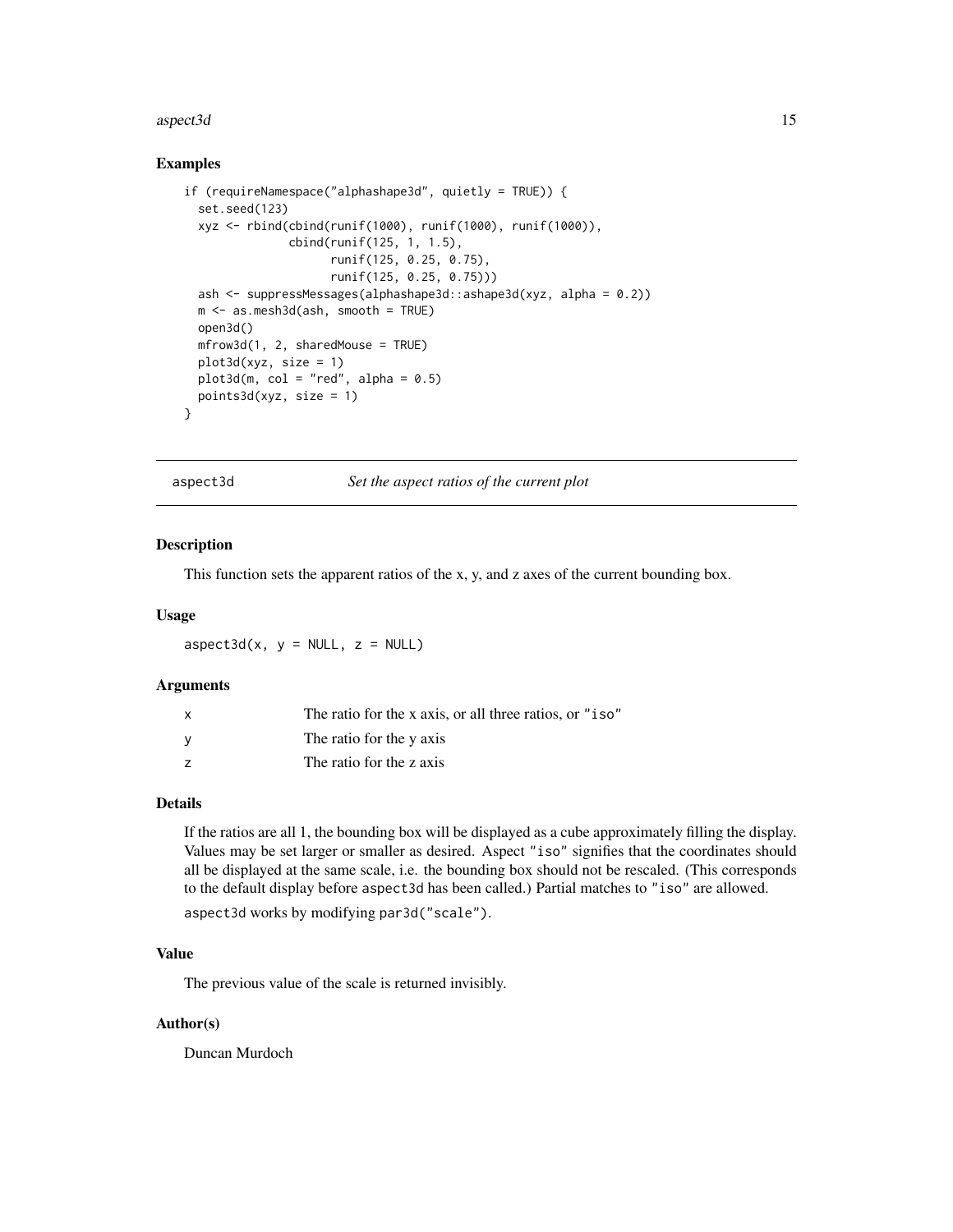<span id="page-15-0"></span>16 as a set of the set of the set of the set of the set of the set of the set of the set of the set of the set of the set of the set of the set of the set of the set of the set of the set of the set of the set of the set o

# See Also

[plot3d](#page-66-1), [par3d](#page-42-2)

#### Examples

```
x \leq -rnorm(100)y <- rnorm(100)*2
z <- rnorm(100)*3open3d()
plot3d(x, y, z)
aspect3d(1, 1, 0.5)
highlevel() # To trigger display
open3d()
plot3d(x, y, z)
aspect3d("iso")
highlevel()
```
asRow *Convenience functions for rgl HTML layouts*

# Description

The asRow function arranges objects in a row in the display; the getWidgetId function extracts the HTML element ID from an HTML widget.

#### Usage

 $asRow(..., last = NA, height = NULL, colsize = 1)$ getWidgetId(widget)

# Arguments

| $\ddots$ | Either a single "combine Widgets" object produced by as Row or a %>% pipe of<br>rgl objects, or several objects intended for rearrangement. |
|----------|---------------------------------------------------------------------------------------------------------------------------------------------|
| last     | If not NA, the number of objects from that are to be arranged in a row. Earlier<br>ones will remain in a column.                            |
| height   | An optional height for the resulting row. This is normally specified in pixels, but<br>will be rescaled as necessary to fit the display.    |
| colsize  | A vector of relative widths for the columns in the row.                                                                                     |
| widget   | A single HTML widget from which to extract the HTML element ID.                                                                             |

# Details

asRow produces a "combineWidgets" object which is a single column whose last element is another "combineWidgets" object which is a single row.

If n objects are given as input and last is given a value less than  $n$ , the first  $n -$  last objects will be displayed in a column above the row containing the last objects.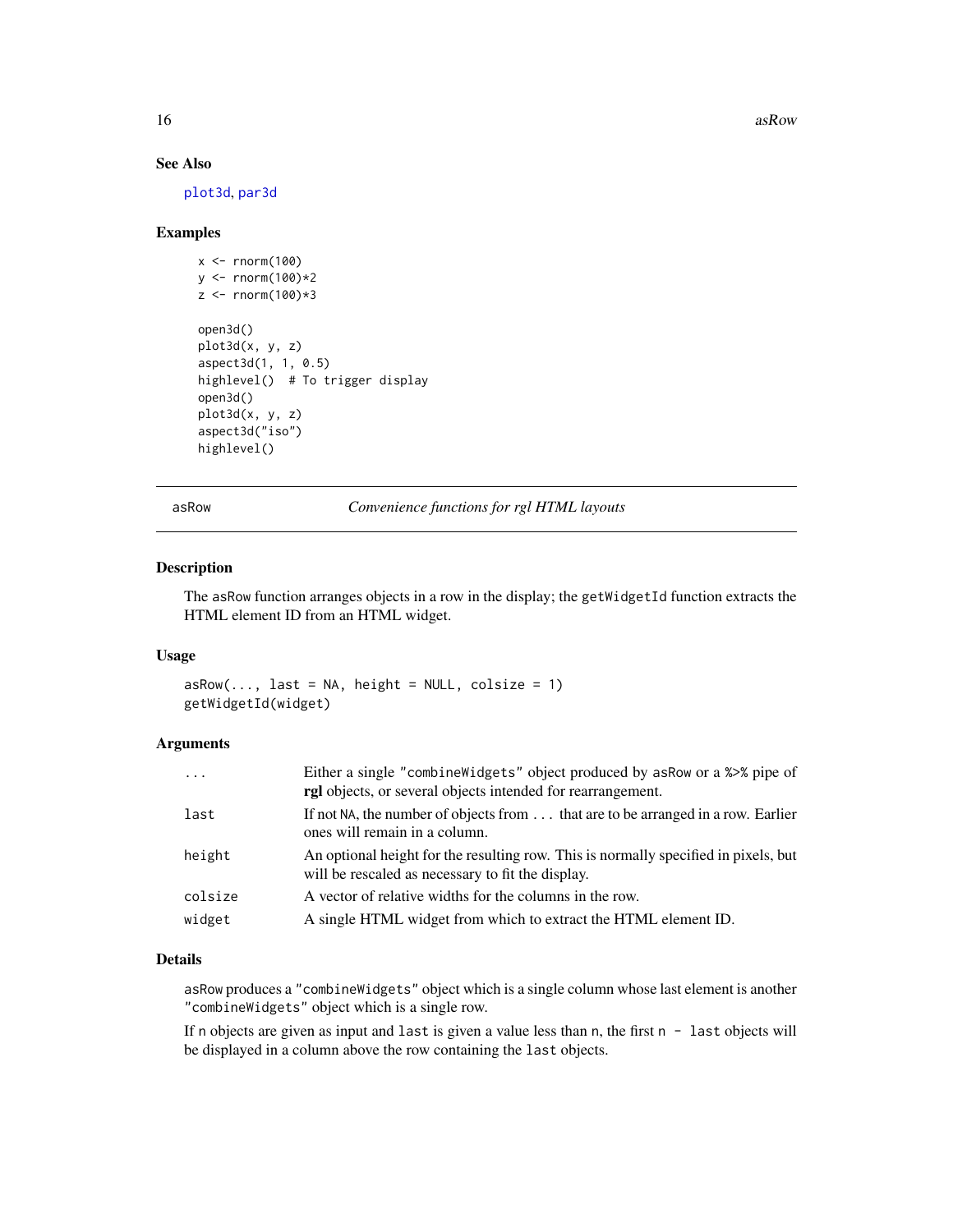#### <span id="page-16-0"></span> $axes3d$  17

#### Value

asRow returns a single "combineWidgets" object suitable for display or nesting within a more complicated display.

getWidgetId returns a character string containing the HTML element ID of the widget.

#### Author(s)

Duncan Murdoch

#### See Also

[pipe](#page-33-1) for the %>% operator.

#### Examples

```
library(crosstalk)
sd <- SharedData$new(mtcars)
ids <- plot3d(sd$origData(), col = mtcars$cyl, type = "s")
# Copy the key and group from existing shared data
rglsd <- rglShared(ids["data"], key = sd$key(), group = sd$groupName())
w <- rglwidget(shared = rglsd) %>%
asRow("Mouse mode: ", rglMouse(getWidgetId(.)),
      "Subset: ", filter_checkbox("cylinderselector",
                "Cylinders", sd, \sim cyl, inline = TRUE),
      last = 4, colsize = c(1, 2, 1, 2), height = 60if (interactive())
  w
```
axes3d *Draw boxes, axes and other text outside the data*

# <span id="page-16-1"></span>**Description**

These functions draw axes, boxes and text outside the range of the data. axes3d, box3d and title3d are the higher level functions; normally the others need not be called directly by users.

#### Usage

```
axes3d(edges = "bbox", labels = TRUE, tick = TRUE, nticks = 5,box = FALSE, expand = 1.03, ...)
box3d(...)
title3d(main = NULL, sub = NULL, xlab = NULL, ylab = NULL,
zlab = NULL, line = NA, ...)
axis3d(edge, at = NULL, labels = TRUE, tick = TRUE, line = 0,
pos = NULL, \n  <i>n</i>ticks = 5, ...)mtext{text3d(text, edge, line = 0, at = NULL, pos = NA, ...})
```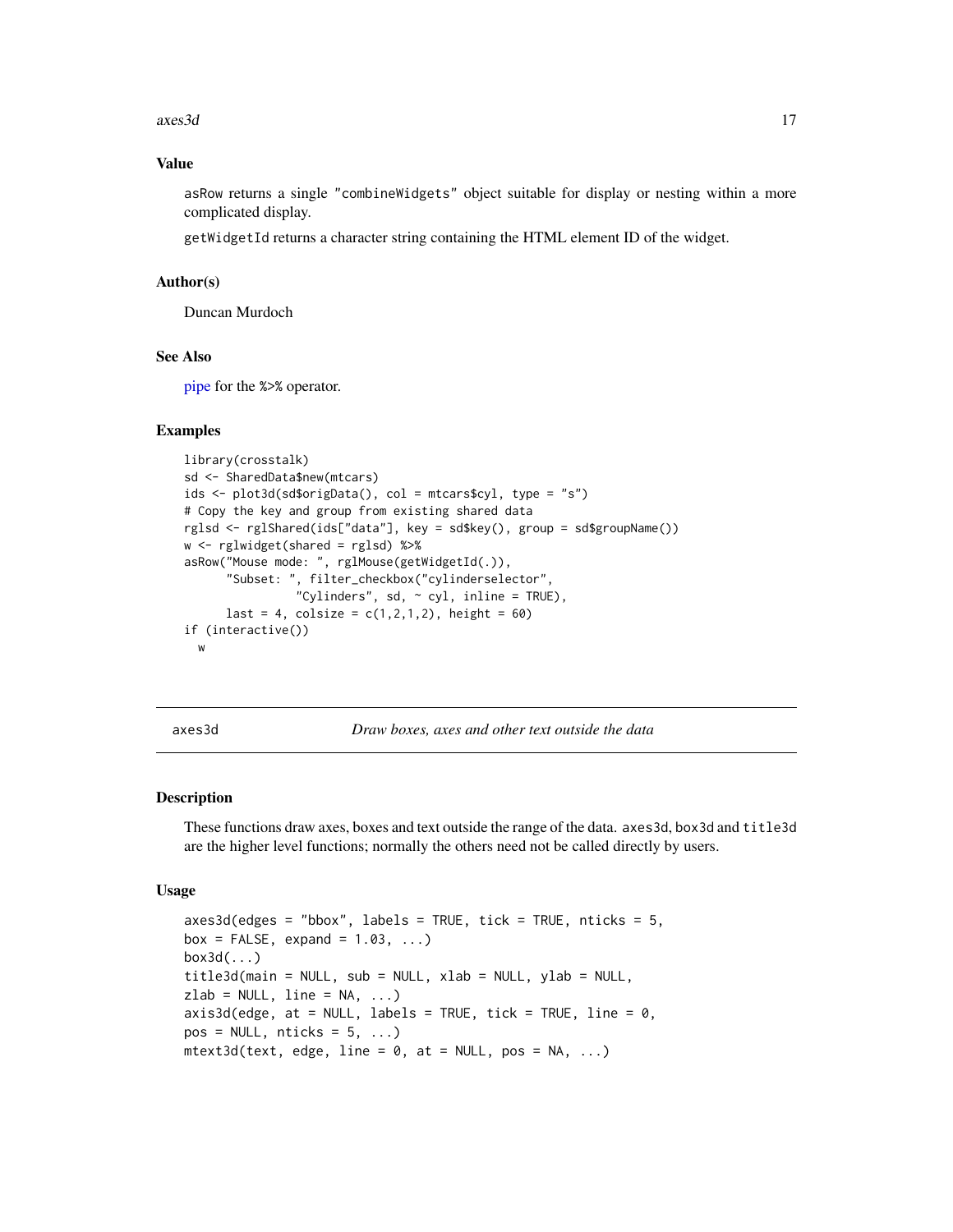#### **Arguments**

| edges            | a code to describe which $edge(s)$ of the box to use; see Details below |
|------------------|-------------------------------------------------------------------------|
| labels           | whether to label the axes, or (for axis3d) the labels to use            |
| tick             | whether to use tick marks                                               |
| nticks           | suggested number of ticks                                               |
| box              | draw the full box if "bbox" axes are used                               |
| expand           | how much to expand the box around the data                              |
| main             | the main title for the plot                                             |
| sub              | the subtitle for the plot                                               |
| xlab, ylab, zlab |                                                                         |
|                  | the axis labels for the plot                                            |
| line             | the "line" of the plot margin to draw the label on                      |
| edge, pos        | the position at which to draw the axis or text                          |
| text             | the text to draw                                                        |
| at               | the value of a coordinate at which to draw the axis                     |
|                  | additional parameters which are passed to bbox 3d or material 3d        |

#### Details

The rectangular prism holding the 3D plot has 12 edges. They are identified using 3 character strings. The first character  $('x', 'y', or 'z')$  selects the direction of the axis. The next two characters are each '-' or '+', selecting the lower or upper end of one of the other coordinates. If only one or two characters are given, the remaining characters default to '-'. For example edge =  $'x+'$  draws an x-axis at the high level of y and the low level of z.

By default, axes3d uses the [bbox3d](#page-85-1) function to draw the axes. The labels will move so that they do not obscure the data. Alternatively, a vector of arguments as described above may be used, in which case fixed axes are drawn using axis3d.

If pos is a numeric vector of length 3, edge determines the direction of the axis and the tick marks, and the values of the other two coordinates in pos determine the position. See the examples.

# Value

These functions are called for their side effects. They return the object IDs of objects added to the scene.

#### Author(s)

Duncan Murdoch

# See Also

Classic graphics functions [axis](#page-0-0), [box](#page-0-0), [title](#page-0-0), [mtext](#page-0-0), and rgl function [bbox3d](#page-85-1).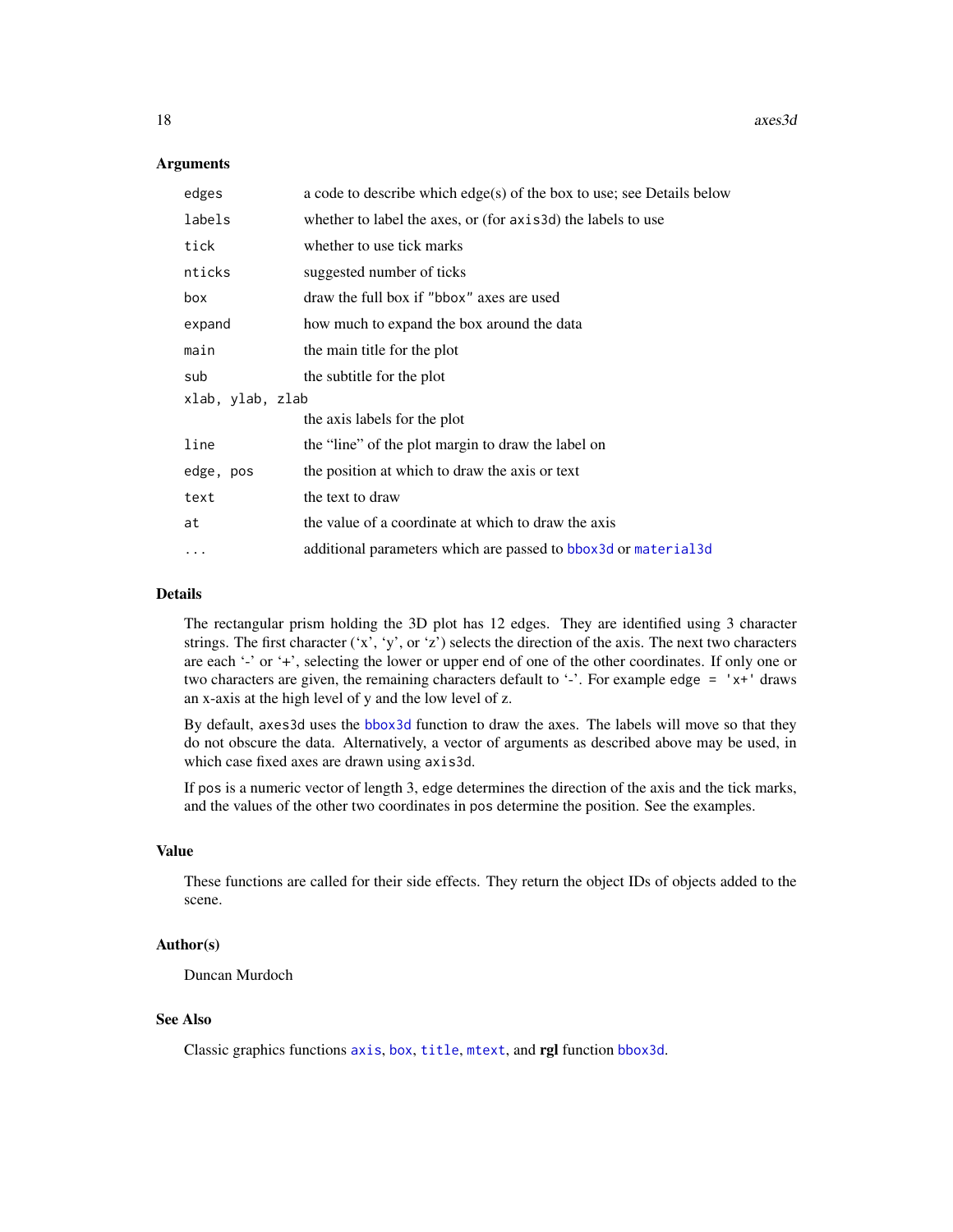#### <span id="page-18-0"></span> $bg3d$  19

# Examples

```
open3d()
points3d(rnorm(10), rnorm(10), rnorm(10))
# First add standard axes
axes3d()
# and one in the middle (the NA will be ignored, a number would
# do as well)
axis3d('x', pos = c(NA, 0, 0))# add titles
title3d('main', 'sub', 'xlab', 'ylab', 'zlab')
rgl.bringtotop()
open3d()
points3d(rnorm(10), rnorm(10), rnorm(10))
# Use fixed axes
axes3d(c('x', 'y', 'z'))
# Put 4 x-axes on the plot
axes3d(c('x--', 'x-+', 'x+-', 'x++'))
axis3d('x', pos = c(NA, 0, 0))title3d('main', 'sub', 'xlab', 'ylab', 'zlab')
```
# <span id="page-18-1"></span>bg3d *Set up Background*

# Description

Set up the background of the scene.

# Usage

```
bg3d(...)
rgl.bg( sphere = FALSE, fogtype = "none", color = c("black", "white"),
back = "lines", ...)
```

| fogtype | fog type:                    |
|---------|------------------------------|
|         | "none" no fog                |
|         | "linear" linear fog function |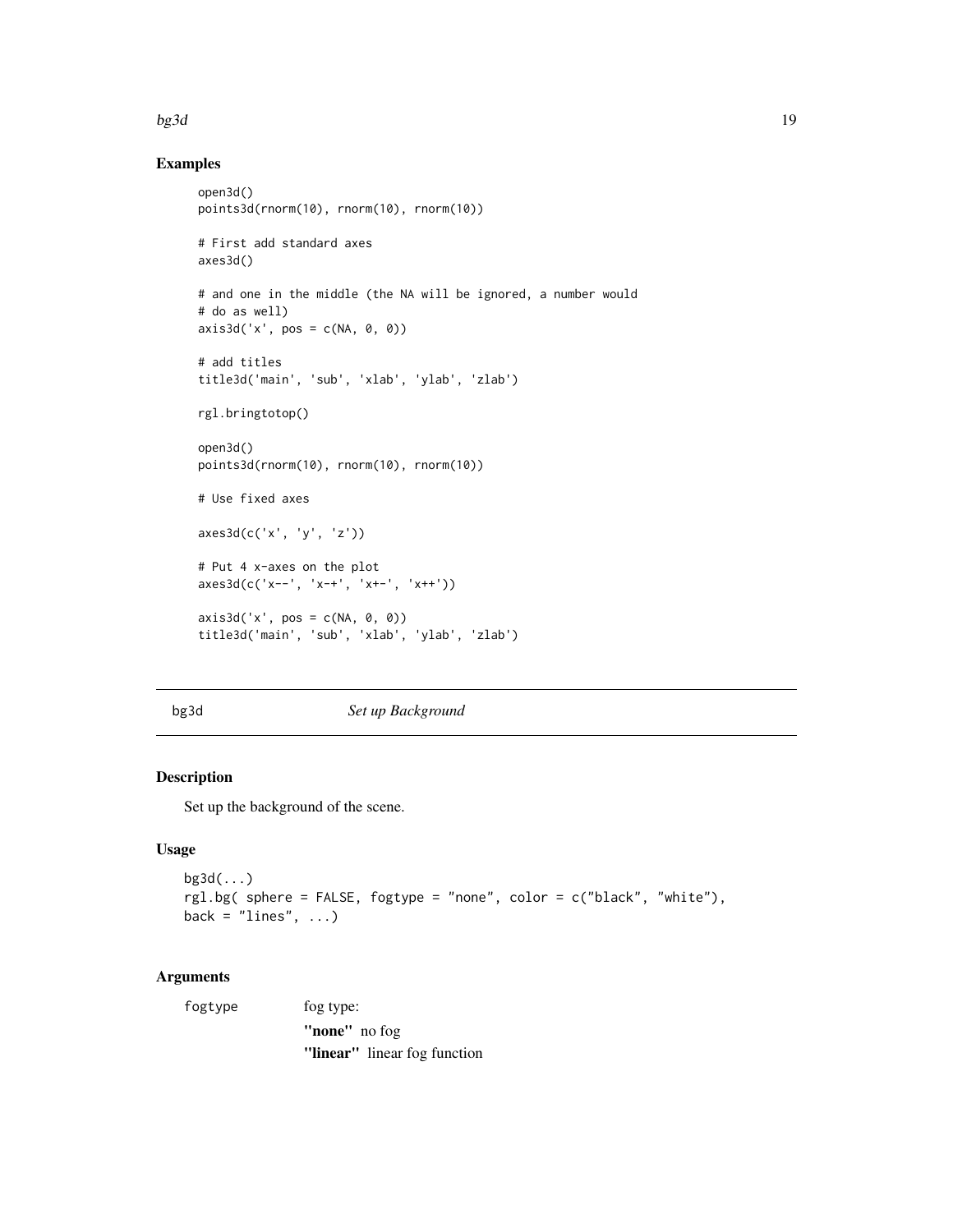|          | "exp" exponential fog function                                                                                                                          |
|----------|---------------------------------------------------------------------------------------------------------------------------------------------------------|
|          | "exp2" squared exponential fog function                                                                                                                 |
| sphere   | logical, if true, an environmental sphere geometry is used for the background<br>decoration.                                                            |
| color    | Primary color is used for background clearing and as fog color. Secondary color<br>is used for background sphere geometry. See material 3d for details. |
| back     | Specifies the fill style of the sphere geometry. See material 3d for details.                                                                           |
| $\cdots$ | Material properties. See material 3d for details.                                                                                                       |
|          |                                                                                                                                                         |

# Details

If sphere is set to TRUE, an environmental sphere enclosing the whole scene is drawn.

If not, but the material properties include a bitmap as a texture, the bitmap is drawn in the background of the scene. (The bitmap colors modify the general color setting.)

If neither a sphere nor a bitmap background is drawn, the background is filled with a solid color.

#### Note

The [writeWebGL](#page-158-1) function only supports solid color backgrounds.

# See Also

[material3d](#page-88-1), [bgplot3d](#page-20-1) to add a 2D plot as background.

#### Examples

```
open3d()
# a simple white background
bg3d("white")
# the holo-globe (inspired by star trek):
bg3d(sphere = TRUE, color = c("black", "green"), lit = FALSE, back = "lines" )
# an environmental sphere with a nice texture.
bg3d(sphere = TRUE, texture = system.file("textures/sunsleep.png", package = "rgl"),
      back = "filled" )# The same texture as a fixed background
open3d()
```
bg3d(texture = system.file("textures/sunsleep.png", package = "rgl"), col = "white")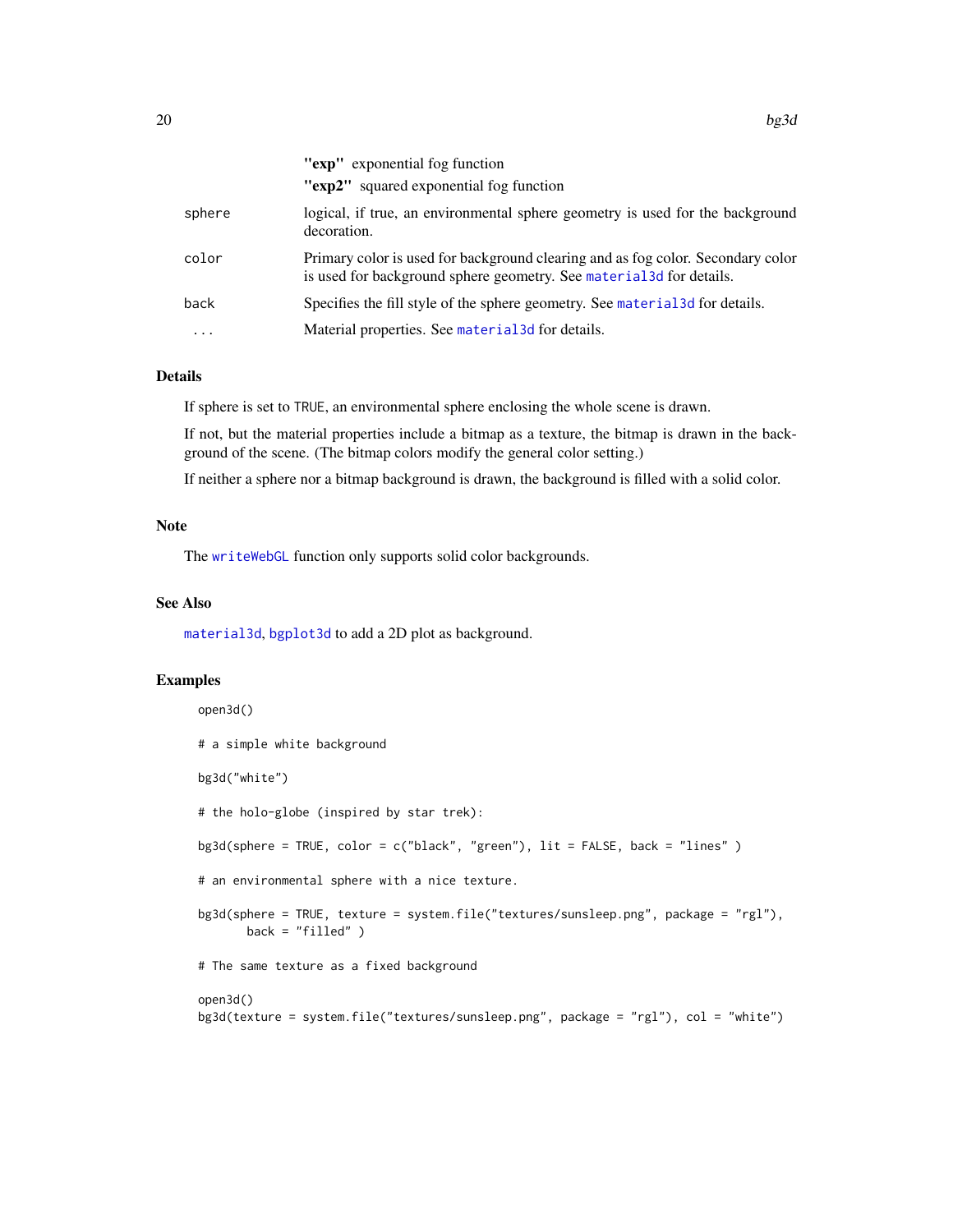<span id="page-20-1"></span><span id="page-20-0"></span>

Add a 2D plot or a legend in the background of an RGL window.

#### Usage

```
bgplot3d(expression)
legend3d(...)
```
#### Arguments

| expression | Any plotting commands to produce a plot.  |
|------------|-------------------------------------------|
| $\cdots$   | Arguments to pass to the legend function. |

# Details

The bgplot3d function opens a [png](#page-0-0) device and executes expression, producing a plot there. This plot is then used as a bitmap background for the current RGL subscene.

The legend3d function draws a standard 2D legend to the background of the current subscene by calling bgplot3d to open a device, and setting up a plot region there to fill the whole display.

#### Value

The bgplot3d function invisibly returns the ID of the background object that was created, with attribute "value" holding the value returned when the expression was evaluated.

The legend3d function does similarly. The "value" attribute is the result of the call to [legend](#page-0-0). The scaling of the coordinates runs from 0 to 1 in X and Y.

#### Note

Because the background plots are drawn as bitmaps, they do not resize very gracefully. It's best to size your window first, then draw the background at that size.

# Author(s)

Duncan Murdoch

# See Also

[bg3d](#page-18-1) for other background options.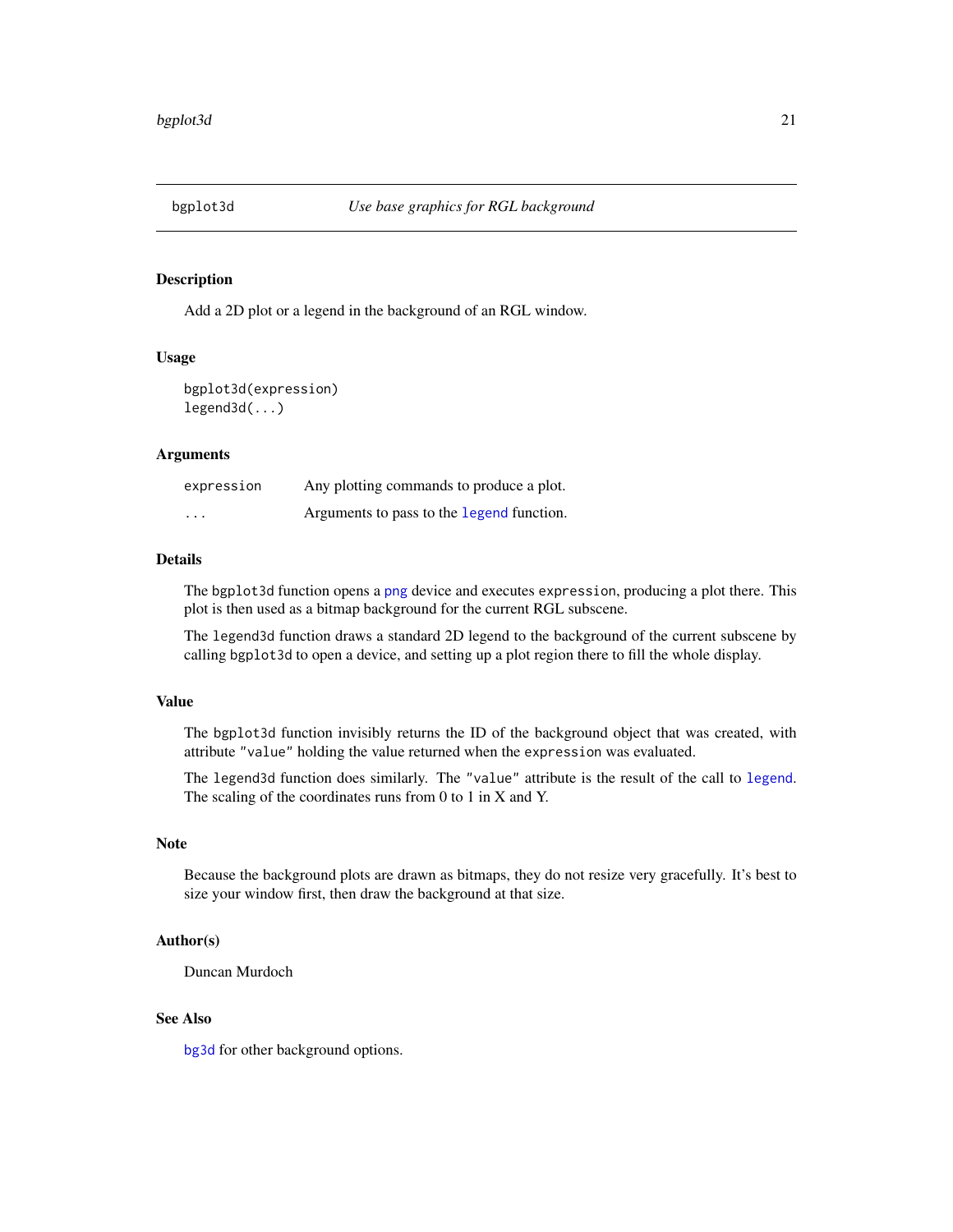# Examples

```
x \le - rnorm(100)y \le - rnorm(100)z \le rnorm(100)
open3d()
# Needs to be a bigger window than the default
par3d(windowRect = c(100, 100, 612, 612))
Sys.sleep(0.1) # Allow sluggish window managers to catch up
parent <- currentSubscene3d()
mfrow3d(2, 2)
plot3d(x, y, z)
next3d(reuse = FALSE)
bgplot3d(plot(y, z))
next3d(reuse = FALSE)
bgplot3d(plot(x, z))
next3d(reuse = FALSE)
legend3d("center", c("2D Points", "3D Points"), pch = c(1, 16))
useSubscene3d(parent)
```
clipplaneControl *Sets attributes of a clipping plane.*

# Description

This is a function to produce actions in a web display. A [playwidget](#page-63-1) or Shiny input control (e.g. a [sliderInput](#page-0-0) control) sets a value which controls attributes of one or more clipping planes.

#### Usage

 $clipplaneControl(a = NULL, b = NULL, c = NULL, d = NULL, plane = 1, clipplaneids, ...)$ 

# Arguments

| a, b, c, d   | Parameter values for the clipping planes.   |
|--------------|---------------------------------------------|
| plane        | Which plane in the clipplane object?        |
| clipplaneids | The id of the clipplane object.             |
|              | Other parameters passed to propertyControl. |

#### Value

A list of class "rglControl" of cleaned up parameter values, to be used in an rgl widget.

#### Author(s)

Duncan Murdoch

<span id="page-21-0"></span>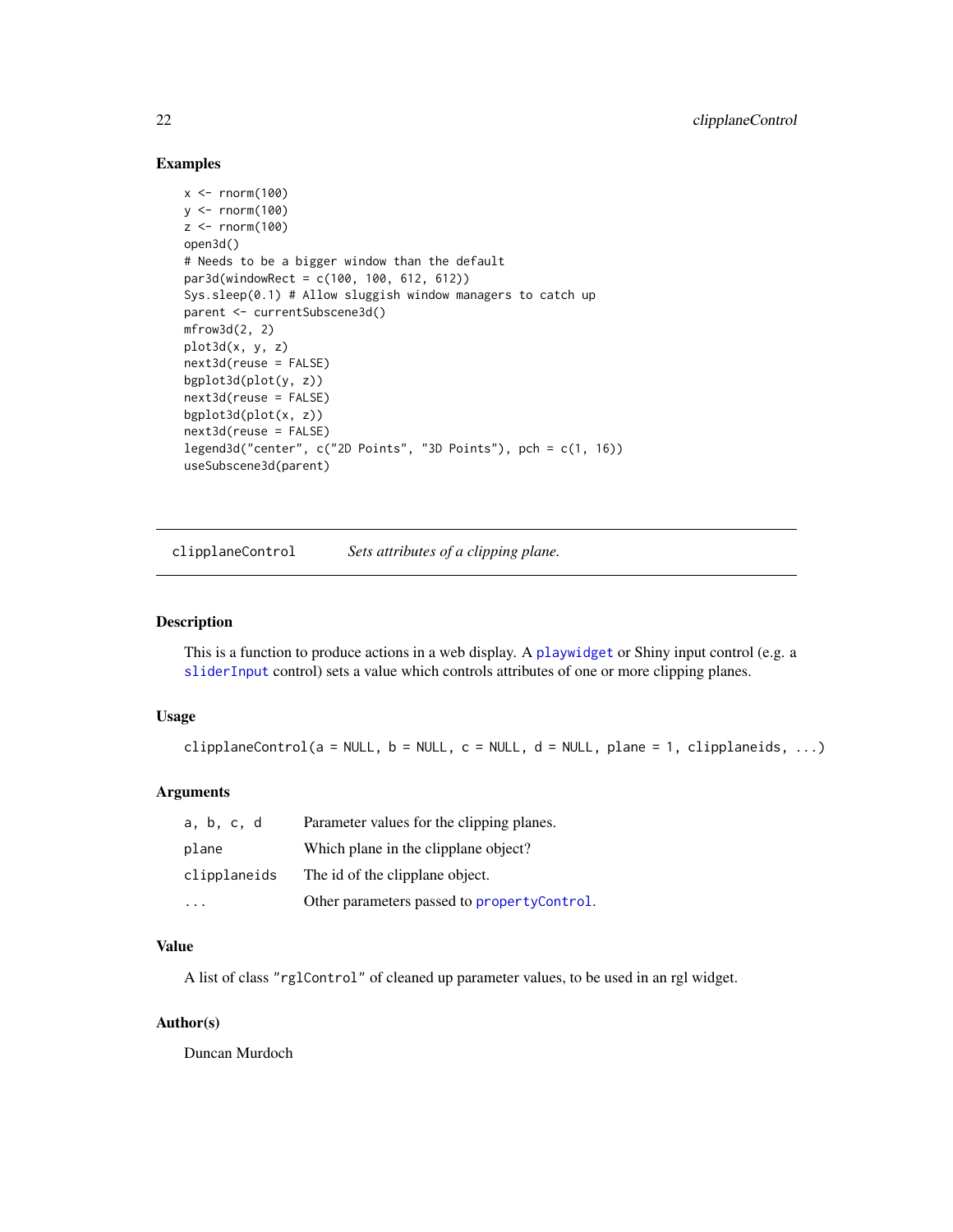# <span id="page-22-0"></span>cylinder3d 23

# Examples

```
open3d()
saveopts <- options(rgl.useNULL = TRUE)
xyz \le matrix(rnorm(300), ncol = 3)
id \leftarrow plot3d(xyz, type="s", col = "blue", zlim = c(-3,3))["clipplanes"]dvals <-c(3, -3)widget <- rglwidget() %>%
 playwidget(clipplaneControl(d = dvals, clipplaneids = id),
             start = 0, stop = 1, step = 0.01,
             rate = 0.5)
if (interactive())
 widget
options(saveopts)
```
cylinder3d *Create cylindrical or "tube" plots.*

# Description

This function converts a description of a space curve into a ["mesh3d"](#page-36-2) object forming a cylindrical tube around the curve.

# Usage

```
cylinder3d(center, radius = 1, twist = 0, el = NULL, e2 = NULL, e3 = NULL,sides = 8, section = NULL, closed = 0,
rotationMinimizing = is.null(e2) && is.null(e3),
debug = FALSE, keepVars = FALSE)
```

| center             | An n by 3 matrix whose columns are the x, y and z coordinates of the space<br>curve.                                                          |  |
|--------------------|-----------------------------------------------------------------------------------------------------------------------------------------------|--|
| radius             | The radius of the cross-section of the tube at each point in the center.                                                                      |  |
| twist              | The amount by which the polygon forming the tube is twisted at each point.                                                                    |  |
| e1, e2, e3         | The local coordinates to use at each point on the space curve. These default to a<br>rotation minimizing frame or Frenet coordinates.         |  |
| sides              | The number of sides in the polygon cross section.                                                                                             |  |
| section            | The polygon cross section as a two-column matrix, or NULL.                                                                                    |  |
| closed             | Whether to treat the first and last points of the space curve as identical, and close<br>the curve, or put caps on the ends. See the Details. |  |
| rotationMinimizing |                                                                                                                                               |  |
|                    | Use a rotation minimizing local frame if TRUE, or a Frenet or user-specified<br>frame if FALSE.                                               |  |
| debug              | If TRUE, plot the local Frenet coordinates at each point.                                                                                     |  |
| keepVars           | If TRUE, return the local variables in attribute "vars".                                                                                      |  |
|                    |                                                                                                                                               |  |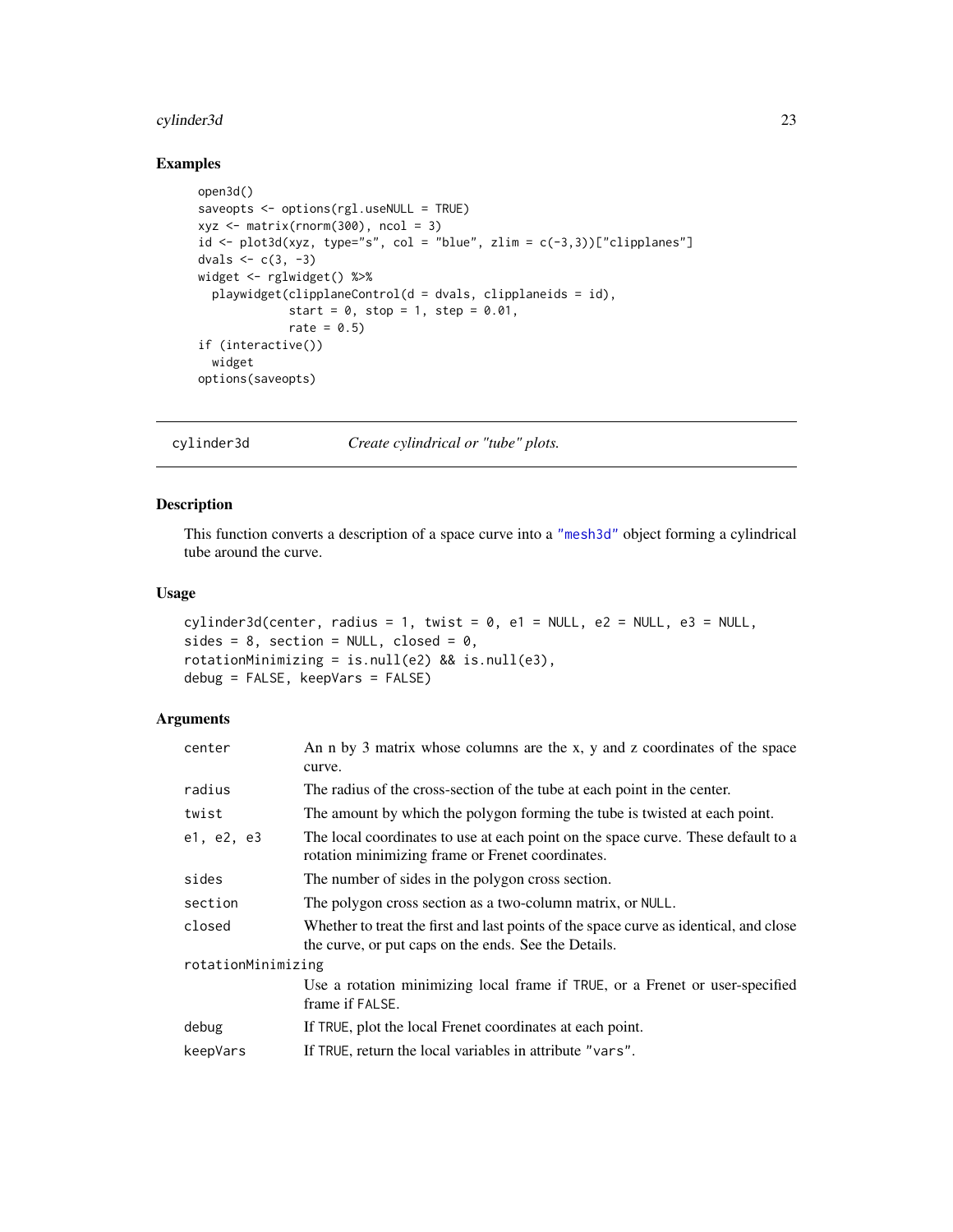#### Details

The number of points in the space curve is determined by the vector lengths in center, after using [xyz.coords](#page-0-0) to convert it to a list. The other arguments radius, twist, e1, e2, and e3 are extended to the same length.

The closed argument controls how the ends of the cylinder are handled. If closed  $> 0$ , it represents the number of points of overlap in the coordinates. closed == TRUE is the same as closed  $= 1$ . If closed  $> 0$  but the ends don't actually match, a warning will be given and results will be somewhat unpredictable.

Negative values of closed indicate that caps should be put on the ends of the cylinder. If closed  $=$  -1, a cap will be put on the end corresponding to center $[1, ]$ . If closed  $== -2$ , caps will be put on both ends.

If section is NULL (the default), a regular sides-sided polygon is used, and radius measures the distance from the center of the cylinder to each vertex. If not NULL, sides is ignored (and set internally to nrow(section)), and radius is used as a multiplier to the vertex coordinates. twist specifies the rotation of the polygon. Both radius and twist may be vectors, with values recycled to the number of rows in center, while sides and section are the same at every point along the curve.

The three optional arguments e1, e2, and e3 determine the local coordinate system used to create the vertices at each point in center. If missing, they are computed by simple numerical approximations. e1 should be the tangent coordinate, giving the direction of the curve at the point. The cross-section of the polygon will be orthogonal to e1. When rotationMinimizing is TRUE, e2 and e3 are chosen to give a rotation minimizing frame (see Wang et al., 2008). When it is FALSE, e2 defaults to an approximation to the normal or curvature vector; it is used as the image of the y axis of the polygon cross-section. e3 defaults to an approximation to the binormal vector, to which the x axis of the polygon maps. The vectors are orthogonalized and normalized at each point.

#### Value

A ["mesh3d"](#page-36-2) object holding the cylinder, possibly with attribute "vars" containing the local environment of the function.

#### Author(s)

Duncan Murdoch

#### References

Wang, W., Jüttler, B., Zheng, D. and Liu, Y. (2008). Computation of rotation minimizing frames. ACM Transactions on Graphics, Vol. 27, No. 1, Article 2.

```
# A trefoil knot
open3d()
theta \leq seq(0, 2*pi, len = 25)
knot <- cylinder3d(
      center = cbind(
        sin(theta) + 2*sin(2*theta),
```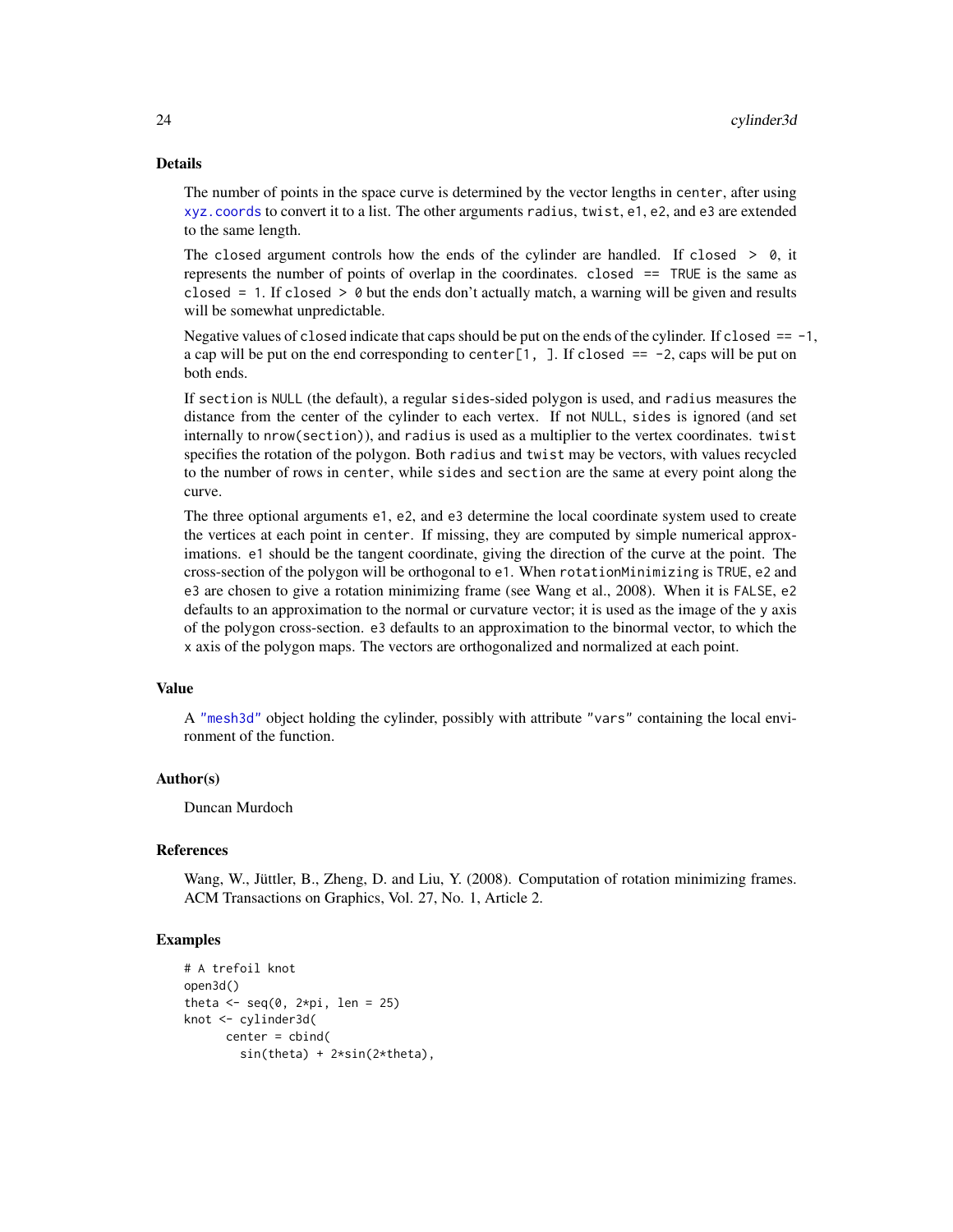# <span id="page-24-0"></span>elementId2Prefix 25

```
2*sin(3*theta),
        cos(theta) - 2*cos(2*theta),e1 = \text{cbind}(
        cos(theta) + 4*cos(2*theta),
        6*cos(3*theta),
        sin(theta) + 4*sin(2*theta)),
      radius = 0.8,
      closed = TRUE)
shade3d(addNormals(subdivision3d(knot, depth = 2)), col = "green")
```
elementId2Prefix *Use widget with old-style controls.*

#### Description

The [rglwidget](#page-110-1) control is designed to work in the **htmlwidgets** framework. Older rgl web pages that used [writeWebGL](#page-158-1) or knitr used a different method of linking the controls to the scene. This is a partial bridge between the two systems.

#### Usage

elementId2Prefix(elementId, prefix = elementId)

# Arguments

| elementId | An element identifier from a rglwidget call. |
|-----------|----------------------------------------------|
| prefix    | The prefix to use in the old-style control.  |

# Details

Because of the order of initialization, this isn't a perfect bridge. The old-style control will not set the scene to the initial value from the control, but subsequent changes to the control should be passed to the widget.

# Value

This function generates Javascript code, so it should be used in an results = "asis" block in a knitr document.

#### Author(s)

Duncan Murdoch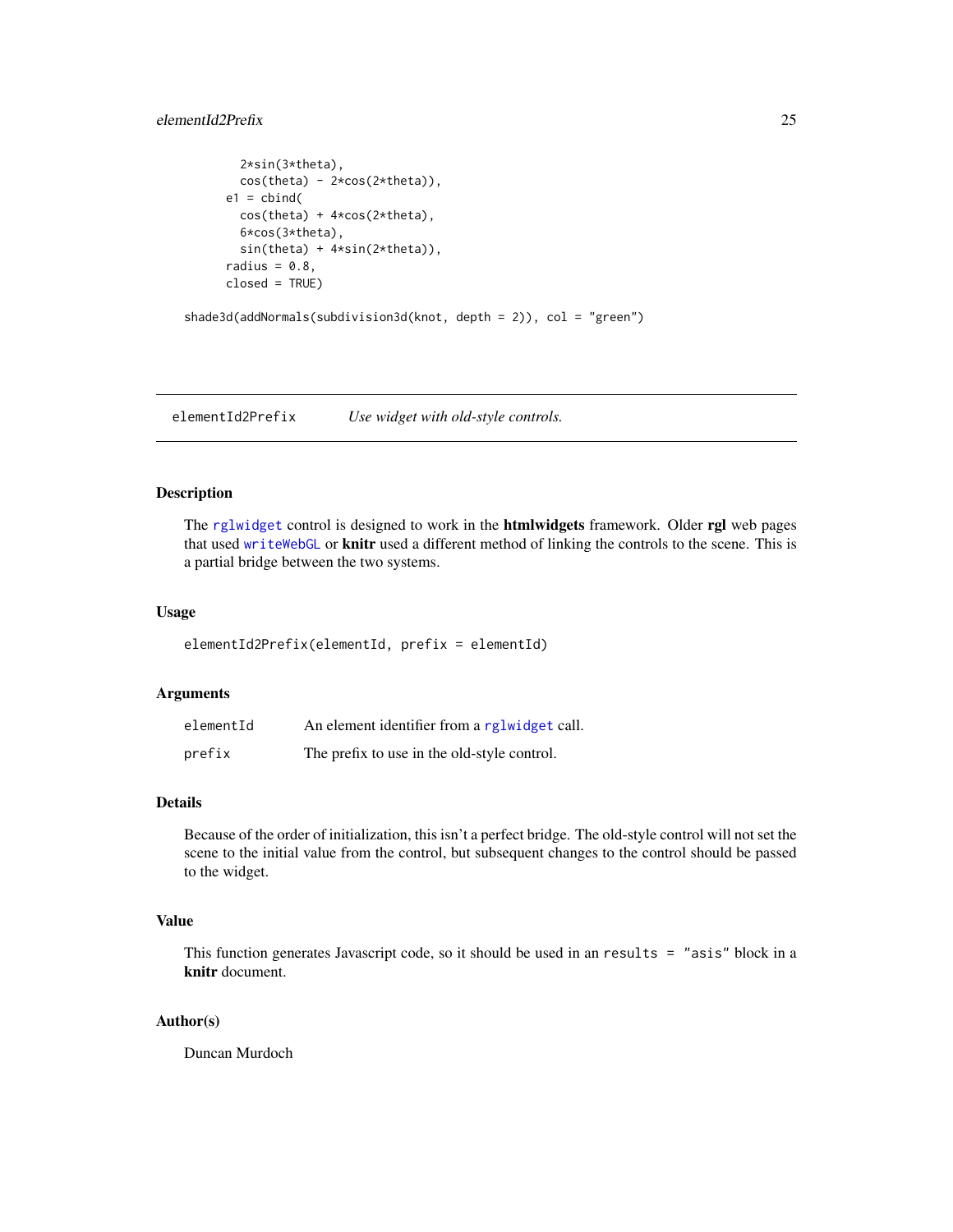#### Examples

```
## Not run:
rglwiget(elementId = "thewiget")elementId2Prefix("thewidget", "theprefix")
subsetSlider(subsets = as.list(1:5),
             prefixes = "theprefix", subscenes = 1)
## End(Not run)
```
ellipse3d *Make an ellipsoid*

# Description

A generic function and several methods returning an ellipsoid or other outline of a confidence region for three parameters.

#### Usage

```
ellipse3d(x, ...)
## Default S3 method:
ellipse3d(x, scale = c(1, 1, 1), centre = c(0, 0, 0), level = 0.95,
t = sqrt(qchisq(level, 3)), which = 1:3, subdivide = 3, smooth = TRUE, ...)
## S3 method for class 'lm'
ellipse3d(x, which = 1:3, level = 0.95, t = sqrt(3 * qf(level,
                                                3, x$df.residual)), ...)
## S3 method for class 'glm'
ellipse3d(x, which = 1:3, level = 0.95, t, dispersion, ...)
## S3 method for class 'nls'
ellipse3d(x, which = 1:3, level = 0.95, t = sqrt(3 * qf(level,
                                                3, s$df[2])), ...)
```

| $\mathsf{x}$ | An object. In the default method the parameter x should be a square positive def-<br>inite matrix at least 3x3 in size. It will be treated as the correlation or covariance<br>of a multivariate normal distribution. |
|--------------|-----------------------------------------------------------------------------------------------------------------------------------------------------------------------------------------------------------------------|
| $\ddots$ .   | Additional parameters to pass to the default method or to qmesh3d.                                                                                                                                                    |
| scale        | If $x$ is a correlation matrix, then the standard deviations of each parameter can<br>be given in the scale parameter. This defaults to $c(1, 1, 1)$ , so no rescaling<br>will be done.                               |
| centre       | The centre of the ellipse will be at this position.                                                                                                                                                                   |
| level        | The confidence level of a simultaneous confidence region. The default is 0.95,<br>for a 95% region. This is used to control the size of the ellipsoid.                                                                |

<span id="page-25-0"></span>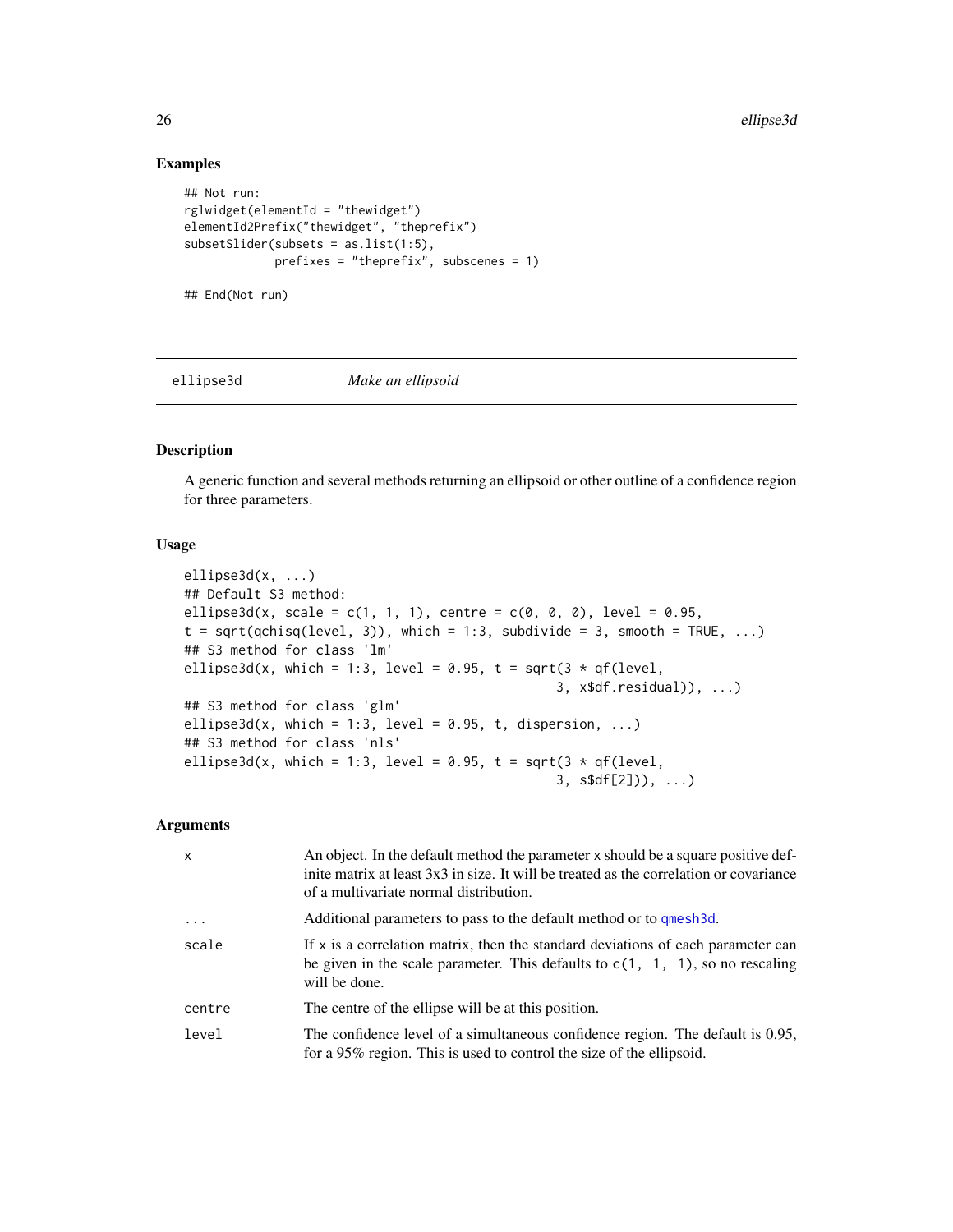#### <span id="page-26-0"></span>extrude3d 27

| t          | The size of the ellipse may also be controlled by specifying the value of a t-<br>statistic on its boundary. This defaults to the appropriate value for the confidence<br>region. |
|------------|-----------------------------------------------------------------------------------------------------------------------------------------------------------------------------------|
| which      | This parameter selects which variables from the object will be plotted. The<br>default is the first 3.                                                                            |
| subdivide  | This controls the number of subdivisions (see subdivision 3d) used in con-<br>structing the ellipsoid. Higher numbers give a smoother shape.                                      |
| smooth     | If TRUE, smooth interpolation of normals is used; if FALSE, a faceted ellipsoid<br>will be displayed.                                                                             |
| dispersion | The value of dispersion to use. If specified, it is treated as fixed, and chi-square<br>limits for t are used. If missing, it is taken from summary $(x)$ .                       |

#### Value

A [mesh3d](#page-36-2) object representing the ellipsoid.

```
# Plot a random sample and an ellipsoid of concentration corresponding to a 95%
# probability region for a
# trivariate normal distribution with mean 0, unit variances and
# correlation 0.8.
if (requireNamespace("MASS")) {
 Sigma <- matrix(c(10, 3, 0, 3, 2, 0, 0, 0, 1), 3, 3)
 Mean <-1:3x <- MASS::mvrnorm(1000, Mean, Sigma)
 open3d()
 plot3d(x, box = FALSE)plot3d( ellipse3d(Sigma, centre = Mean), col = "green", alpha = 0.5, add = TRUE)
}
# Plot the estimate and joint 90% confidence region for the displacement and cylinder
# count linear coefficients in the mtcars dataset
data(mtcars)
fit <- lm(mpg ~ disp + cyl , mtcars)
open3d()
plot3d(ellipse3d(fit, level = 0.90), col = "blue", alpha = 0.5, aspect = TRUE)
```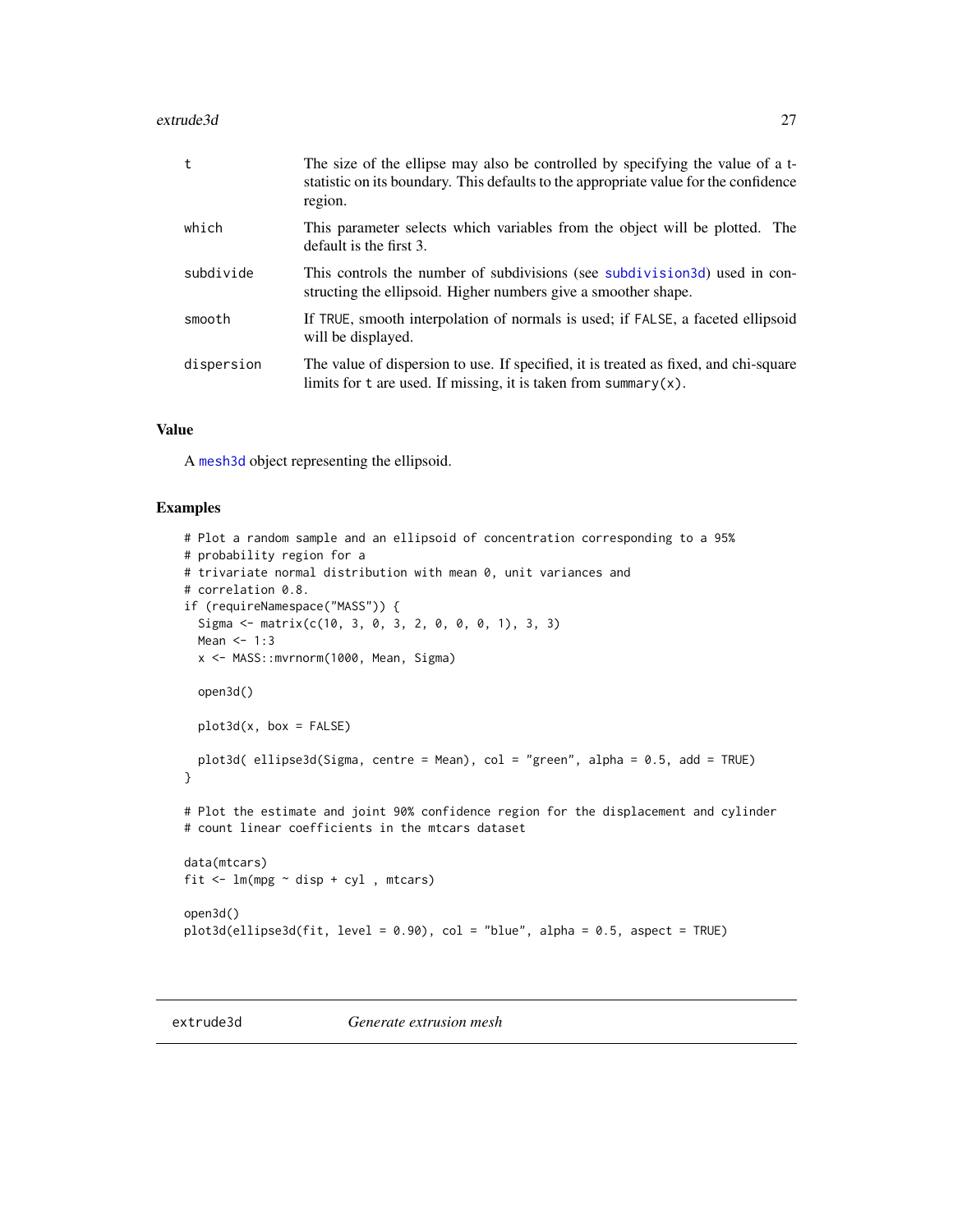Given a two-dimensional polygon, this generates a three-dimensional extrusion of the shape by triangulating the polygon and creating a cylinder with that shape as the end faces.

#### Usage

 $extrude3d(x, y = NULL, thickness = 1, smooth = FALSE, ...)$ 

# Arguments

| x, y      | A polygon description in one of the forms supported by triangulate.                  |
|-----------|--------------------------------------------------------------------------------------|
| thickness | The extrusion will have this thickness.                                              |
| smooth    | logical; should normal be added so that the edges of the extrusion appear<br>smooth? |
| $\ddotsc$ | Other parameters to pass to tmesh 3d when constructing the mesh.                     |

# Details

The extrusion is always constructed with the polygon in the xy plane at  $z = 0$  and another copy at z = thickness. Use the transformation functions (e.g. [rotate3d](#page-34-1)) to obtain other orientations and placements.

# Value

A mesh object containing a triangulation of the polygon for each face, and quadrilaterals for the sides.

# Author(s)

Duncan Murdoch

#### See Also

[polygon3d](#page-74-1) for a simple polygon, [triangulate](#page-145-1) for the triangulation, [turn3d](#page-147-1) for a solid of rotation.

```
x \leq -c(1:10, 10:1)y <- rev(c(rep(c(0, 2), 5), rep(c(1.5, -0.5), 5)))
plot(x, y, type = "n")
polygon(x, y)
open3d()
shade3d(ext{extended}(x, y), col = "red" )
```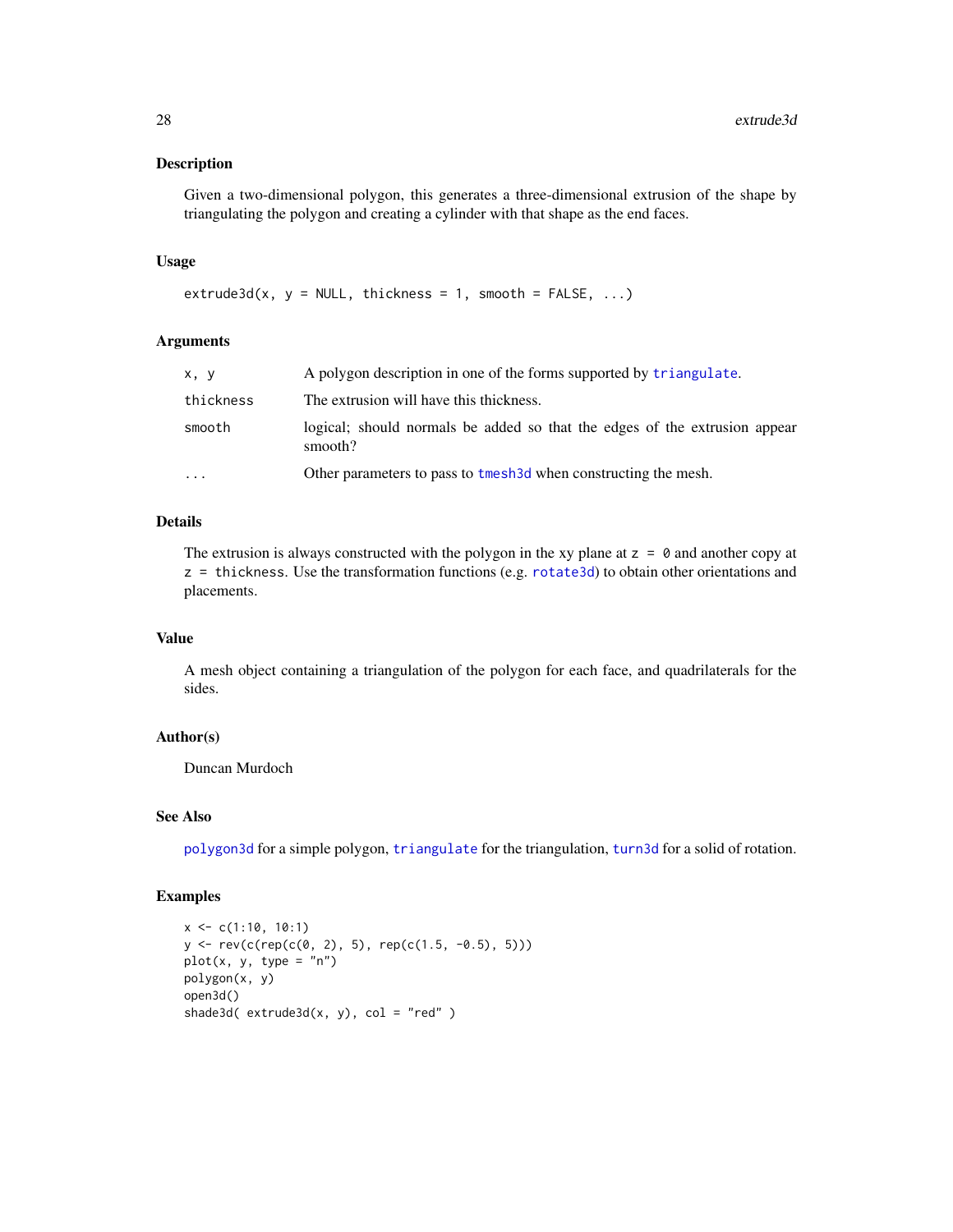<span id="page-28-0"></span>

In an R Markdown document, figure dimensions are normally specified in inches; these are translated into pixel dimensions when HTML output is requested and [rglwidget](#page-110-1) is used. These functions reproduce that translation.

#### Usage

figWidth() figHeight()

# Value

When used in an R Markdown document, these functions return the requested current dimensions of figures in pixels. Outside such a document, NULL is returned.

#### Author(s)

Duncan Murdoch

#### Examples

# No useful return value outside of R Markdown: figWidth() figHeight()

GramSchmidt *The Gram-Schmidt algorithm*

# Description

Generate a 3x3 orthogonal matrix using the Gram-Schmidt algorithm.

### Usage

GramSchmidt(v1, v2, v3, order =  $1:3$ )

| v1, v2, v3 | Three length 3 vectors (taken as row vectors).     |
|------------|----------------------------------------------------|
| order      | The precedence order for the vectors; see Details. |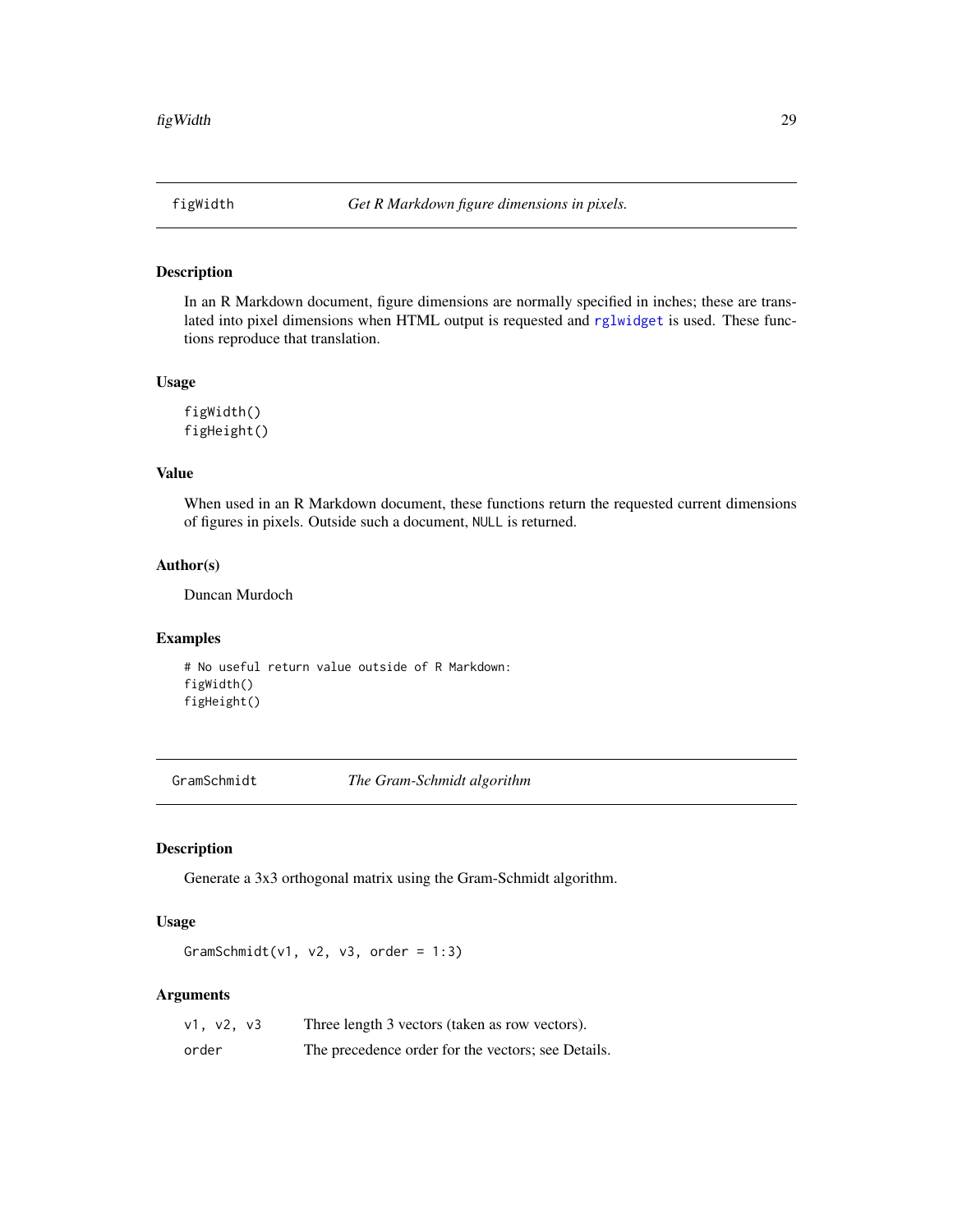# Details

This function orthogonalizes the matrix rbind(v1, v2, v3) using the Gram-Schmidt algorithm. It can handle rank 2 matrices (returning a rank 3 matrix). If the original is rank 1, it is likely to fail.

The order vector determines the precedence of the original vectors. For example, if it is  $c(i, j, k)$ , then row i will be unchanged (other than normalization); row j will normally be transformed within the span of rows i and j. Row k will be transformed orthogonally to the span of the others.

# Value

A 3x3 matrix whose rows are the orthogonalization of the original row vectors.

#### Author(s)

Duncan Murdoch

#### Examples

```
# Proceed through the rows in order
print(A <- matrix(rnorm(9), 3, 3))
GramSchmidt(A[1, ], A[2, ], A[3, ])
# Keep the middle row unchanged
print(A \leq matrix(c(rnorm(2), 0, 1, 0, 0, rnorm(3)), 3, 3, byrow = TRUE))GramSchmidt(A[1, ], A[2, ], A[3, ], order = c(2, 1, 3))
```
grid3d *Add a grid to a 3D plot*

#### Description

This function adds a reference grid to an RGL plot.

#### Usage

```
grid3d(side, at = NULL, col = "gray", lwd = 1, lty = 1, n = 5)
```

| side | Where to put the grid; see the Details section.                            |
|------|----------------------------------------------------------------------------|
| at   | How to draw the grid; see the Details section.                             |
| col  | The color of the grid lines.                                               |
| lwd  | The line width of the grid lines. (Currently only $1ty = 1$ is supported.) |
| ltv  | The line type of the grid lines.                                           |
| n    | Suggested number of grid lines; see the Details section.                   |
|      |                                                                            |

<span id="page-29-0"></span>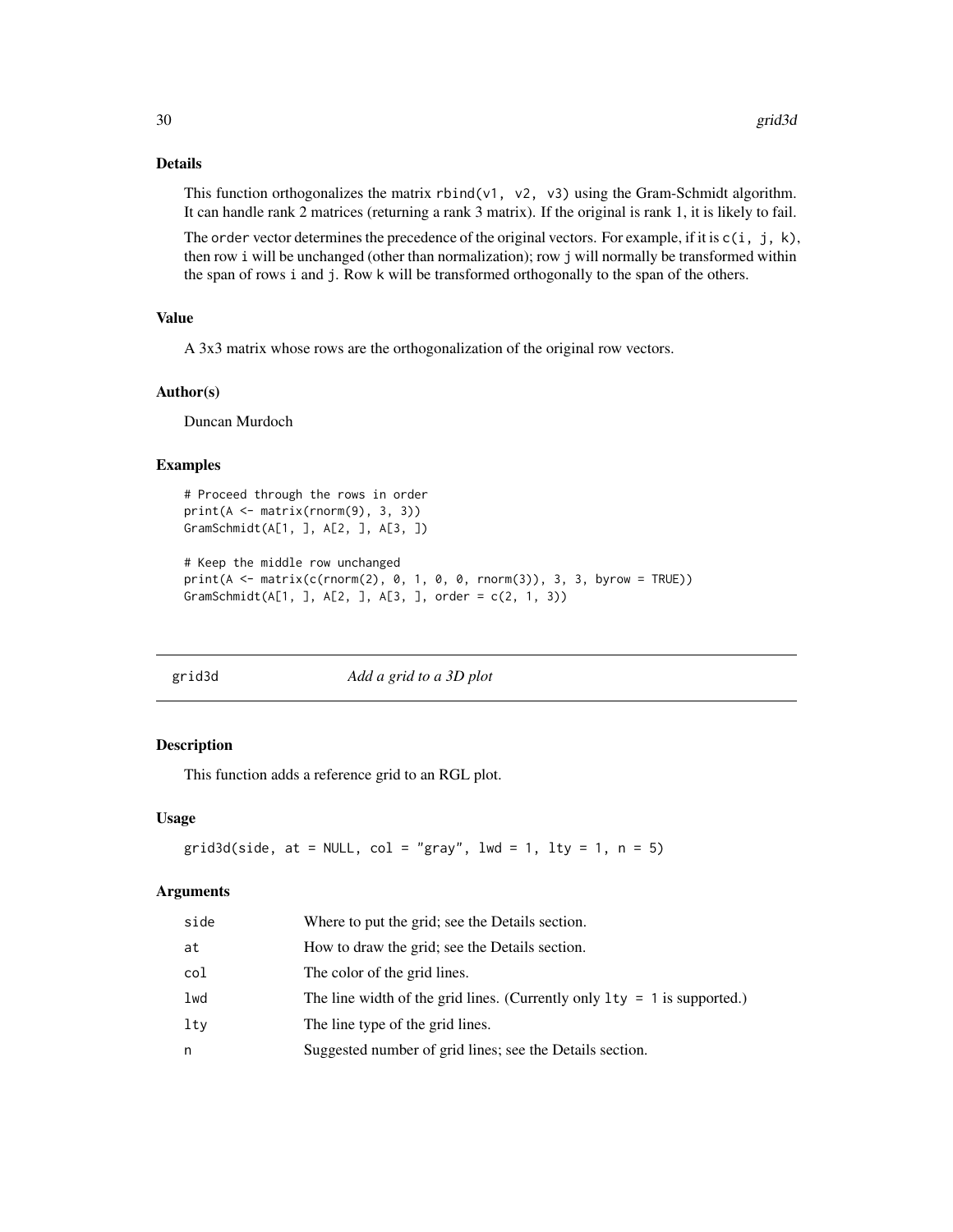#### grid3d 31 and 32 and 32 and 33 and 33 and 33 and 33 and 33 and 33 and 33 and 34 and 34 and 35 and 35 and 36 and 36 and 36 and 36 and 36 and 36 and 36 and 36 and 36 and 36 and 36 and 36 and 36 and 36 and 36 and 36 and 36 an

# Details

This function is similar to [grid](#page-0-0) in classic graphics, except that it draws a 3D grid in the plot.

The grid is drawn in a plane perpendicular to the coordinate axes. The first letter of the side argument specifies the direction of the plane: "x", "y" or "z" (or uppercase versions) to specify the coordinate which is constant on the plane.

If at = NULL (the default), the grid is drawn at the limit of the box around the data. If the second letter of the side argument is "-" or is not present, it is the lower limit; if "+" then at the upper limit. The grid lines are drawn at values chosen by [pretty](#page-0-0) with n suggested locations. The default locations should match those chosen by [axis3d](#page-16-1) with nticks = n.

If at is a numeric vector, the grid lines are drawn at those values.

If at is a list, then the " $x$ " component is used to specify the x location, the " $y$ " component specifies the y location, and the "z" component specifies the z location. Missing components are handled using the default as for  $at = NULL$ .

Multiple grids may be drawn by specifying multiple values for side or for the component of at that specifies the grid location.

# Value

A vector or matrix of object ids is returned invisibly.

#### **Note**

If the scene is resized, the grid will not be resized; use [abclines3d](#page-4-1) to draw grid lines that will automatically resize.

#### Author(s)

Ben Bolker and Duncan Murdoch

#### See Also

[axis3d](#page-16-1)

```
x \le -1:10y \le -1:10z \le matrix(outer(x - 5, y - 5) + rnorm(100), 10, 10)
open3d()
persp3d(x, y, z, col = "red", alpha = 0.7, aspect = c(1, 1, 0.5))grid3d(c("x", "y+", "z"))
```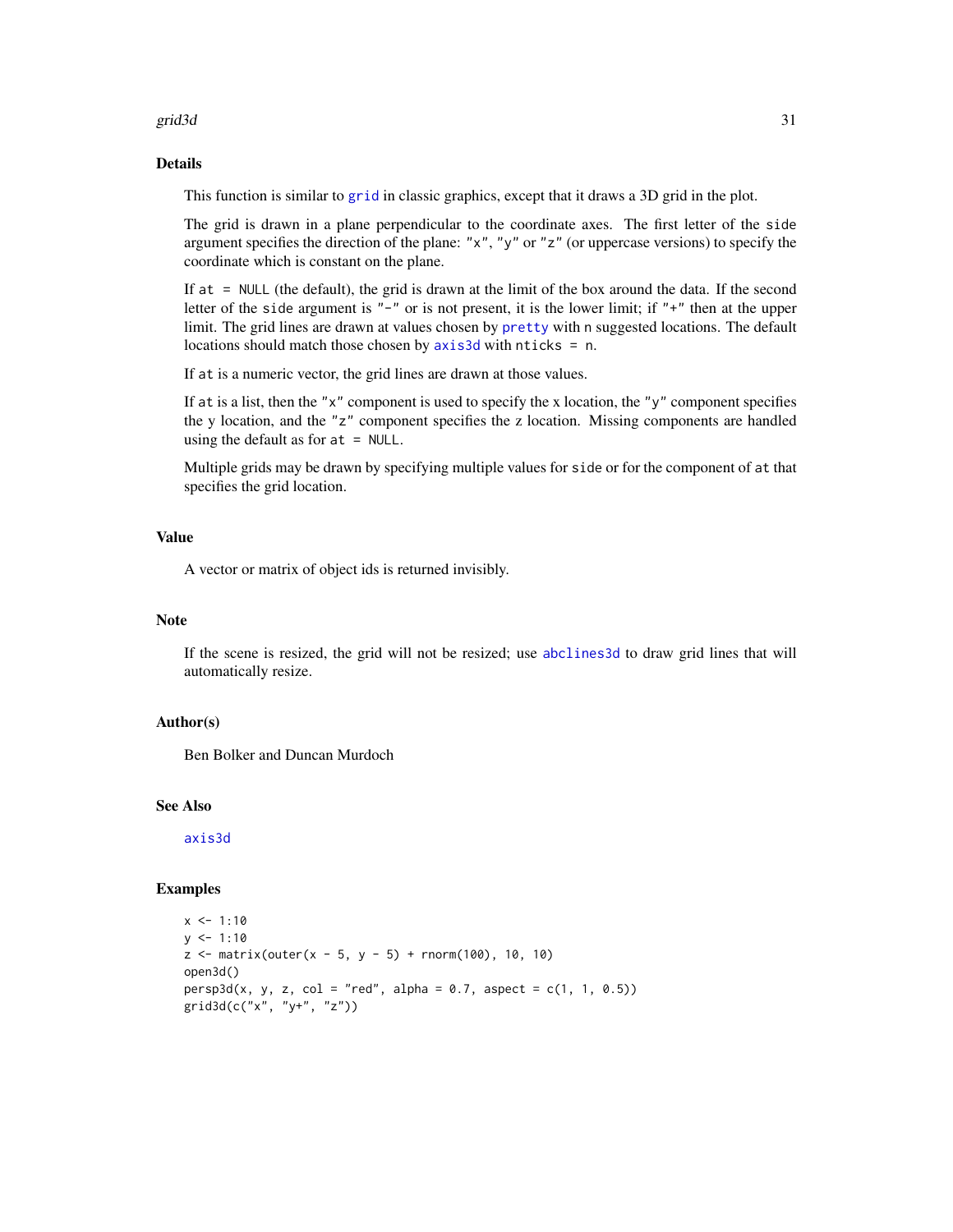These functions allow rgl graphics to be embedded in knitr documents, either as bitmaps (hook\_rgl with format "png"), fixed vector graphics (hook\_rgl with format "eps", "pdf" or "postscript"), or interactive WebGL graphics (hook\_webgl).

#### Usage

```
setupKnitr()
hook_rgl(before, options, envir)
hook_webgl(before, options, envir)
```
#### Arguments

before, options, envir Standard knitr hook function arguments.

# Details

The setupKnitr() function needs to be called once at the start of the document to install the **knitr** hooks and to initialize hook\_webgl.

The following chunk options are supported:

- rgl.keepopen: no longer used. Ignored with a warning.
- rgl.newwindow (default FALSE): Whether to open a new window for the display.
- rgl.margin (default 100): number of pixels by which to indent the WebGL window.
- dpi, fig.retina, fig.width, fig.height: standard knitr chunk options used to set the size of the output.
- dev: used by hook\_rgl to set the output format. May be "eps", "postscript", "pdf" or "png" (default: "png").

# Value

A string to be embedded into the output, or NULL if called when no output is available.

# Author(s)

Originally by Yihui Xie in the knitr package; modified by Duncan Murdoch.

# See Also

[rgl.Sweave](#page-101-1) embeds fixed images in Sweave documents.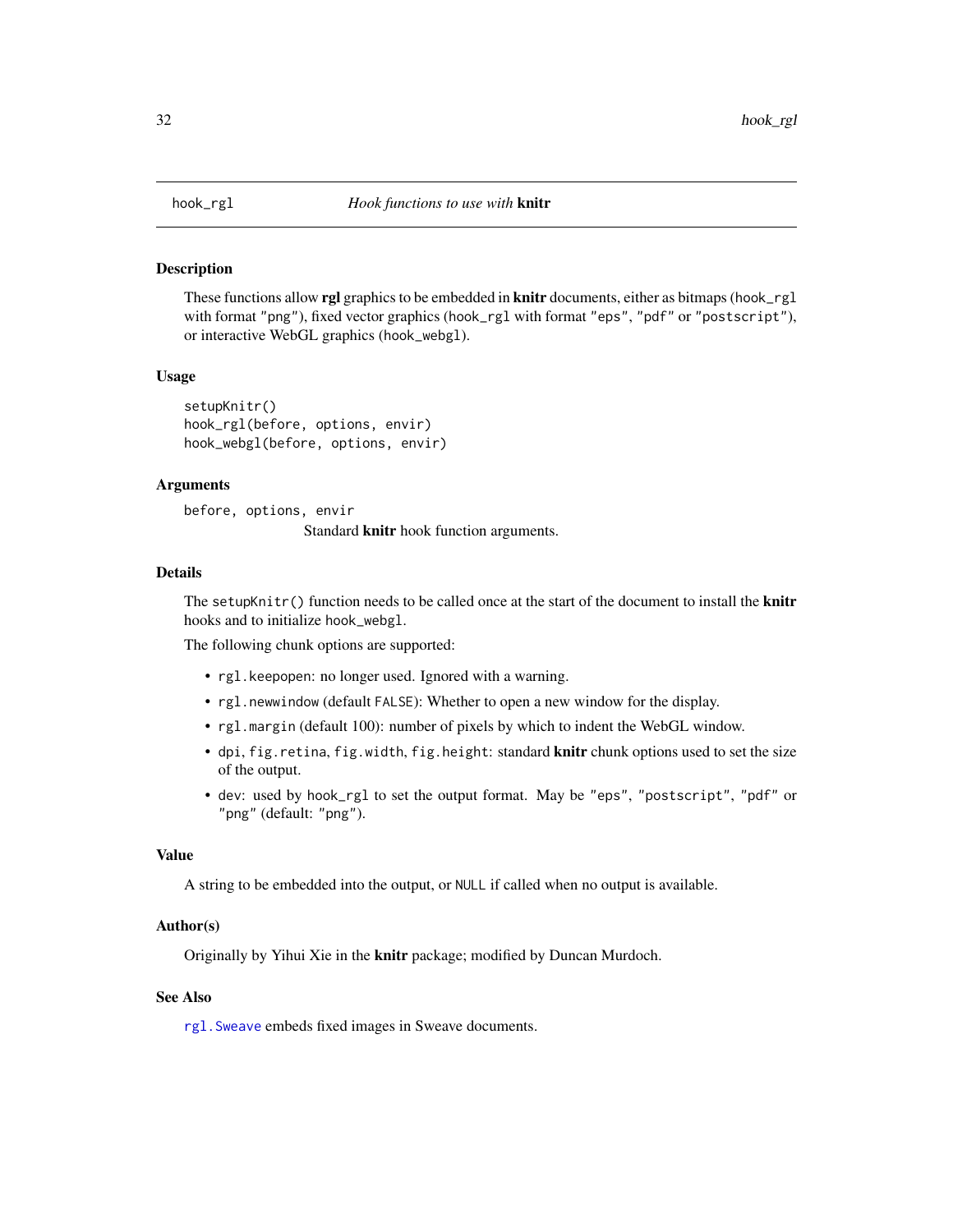<span id="page-32-0"></span>

Identify points in a plot, similarly to the [identify](#page-0-0) function in base graphics.

# Usage

```
identity3d(x, y = NULL, z = NULL, labels = seq_along(x), n = length(x),plot = TRUE, adj = c(-0.1, 0.5), tolerance = 20,
buttons = c("right", "middle"))
```
# Arguments

| X, Y, Z   | coordinates of points in a scatter plot. Alternatively, any object which defines<br>coordinates (see xyz. coords) can be given as x, and y and z left missing. |
|-----------|----------------------------------------------------------------------------------------------------------------------------------------------------------------|
| labels    | an optional character vector giving labels for the points. Will be coerced using<br>as.character, and recycled if necessary to the length of x.                |
| n         | the maximum number of points to be identified.                                                                                                                 |
| plot      | logical: if plot is TRUE, the labels are printed near the points and if FALSE they<br>are omitted.                                                             |
| adi       | numeric vector to use as adj parameter to text3d when plotting the labels.                                                                                     |
| tolerance | the maximal distance (in pixels) for the pointer to be 'close enough' to a point.                                                                              |
| buttons   | a length 1 or 2 character vector giving the buttons to use for selection and quit-<br>ting.                                                                    |

# Details

If buttons is length 1, the user can quit by reaching n selections, or by hitting the escape key, but the result will be lost if escape is used.

# Value

A vector of selected indices.

#### Author(s)

Duncan Murdoch

# See Also

[identify](#page-0-0) for base graphics, [select3d](#page-118-1) for selecting regions.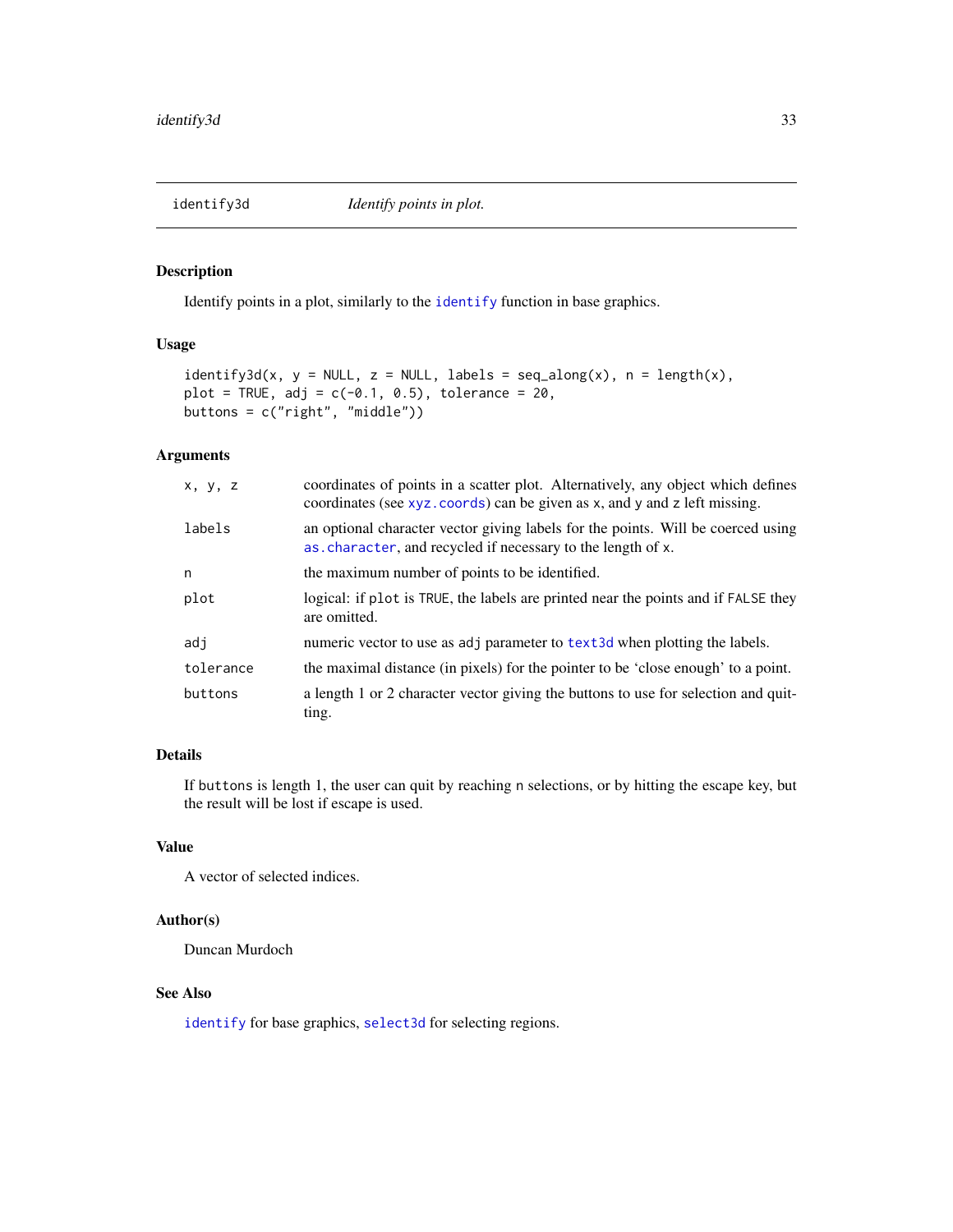<span id="page-33-1"></span><span id="page-33-0"></span>

This object is imported from magrittr. Follow the link to its documentation.

#### magrittr [%>%](#page-33-1)

Pipes can be used to string together [rglwidget](#page-110-1) calls and [playwidget](#page-63-1) calls. See [ageControl](#page-6-1) for an example.

light *add light source*

#### Description

add a light source to the scene.

#### Usage

```
light3d(theta = 0, phi = 15, x = NULL, ...)
rgl.light( theta = 0, phi = 0, viewpoint.rel = TRUE, ambient = "#FFFFFF",
         diffuse = "#FFFFFF", specular = "#FFFFFF", x = NULL, y = NULL, z = NULL)
```
# Arguments

| theta, phi                 | polar coordinates, used by default                                                                  |
|----------------------------|-----------------------------------------------------------------------------------------------------|
| viewpoint.rel              | logical, if TRUE light is a viewpoint light that is positioned relative to the current<br>viewpoint |
| ambient, diffuse, specular | light color values used for lighting calculation                                                    |
| x, y, z                    | cartesian coordinates, optional                                                                     |
| $\cdots$                   | generic arguments passed through to RGL-specific (or other) functions                               |

#### Details

Up to 8 light sources are supported. They are positioned either in world space or relative to the camera. By providing polar coordinates to theta and phi a directional light source is used. If numerical values are given to x, y and z, a point-like light source with finite distance to the objects in the scene is set up.

If  $x$  is non-null,  $xyz$  coords will be used to form the location values, so all three coordinates can be specified in x.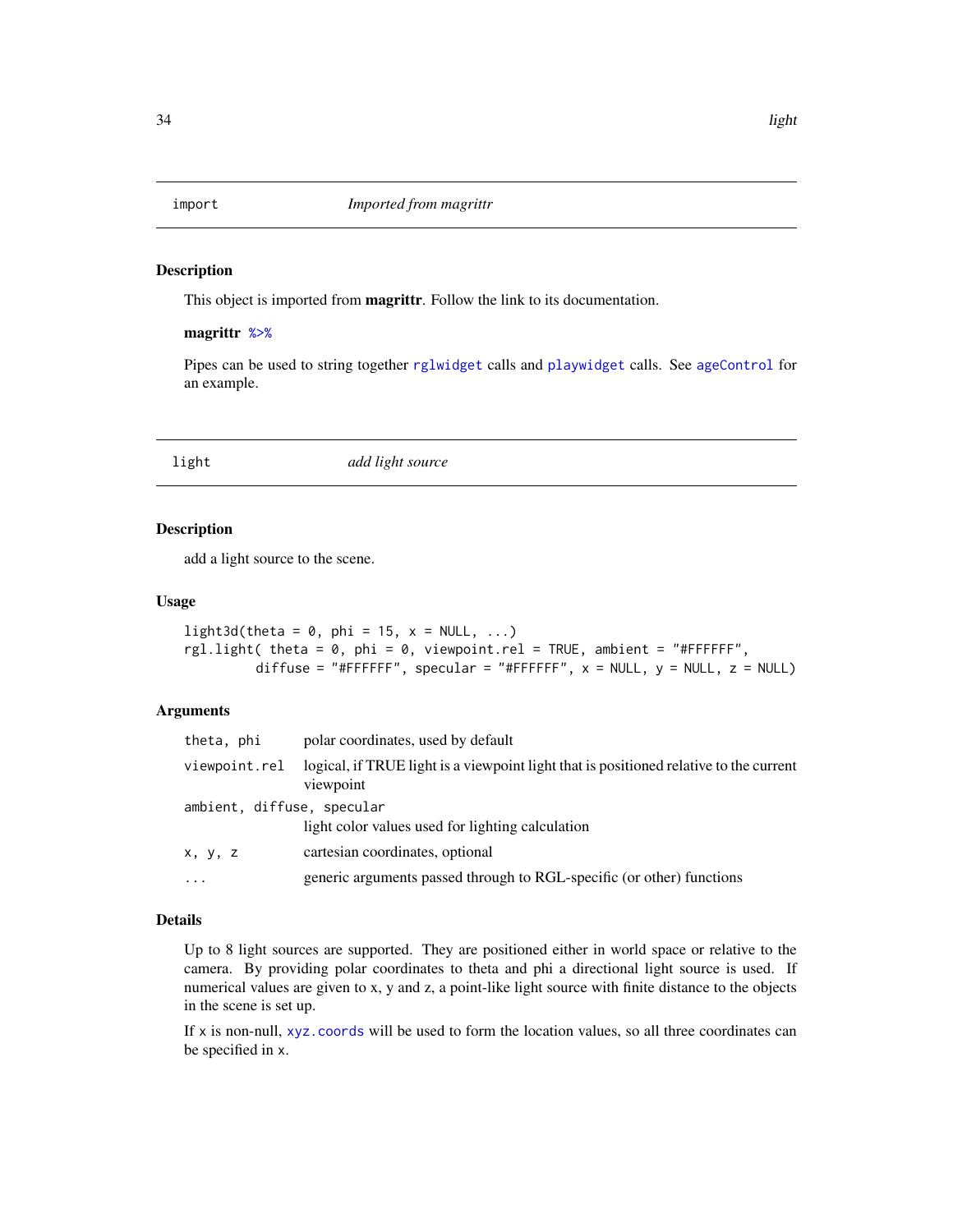#### <span id="page-34-0"></span>matrices 35

# Value

This function is called for the side effect of adding a light. A light ID is returned to allow [rgl.pop](#page-113-1) to remove it.

#### See Also

[rgl.clear](#page-113-1) [rgl.pop](#page-113-1)

```
#
# a lightsource moving through the scene
#
data(volcano)
z \le -2 * volcano # Exaggerate the relief
x \le -10 \times (1: nrow(z)) # 10 meter spacing (S to N)
y \leftarrow 10 \times (1:\text{ncol}(z)) # 10 meter spacing (E to W)
zlim \leftarrow range(z)zlen <- zlim[2] - zlim[1] + 1
colorlut <- terrain.colors(zlen) # height color lookup table
col \le colorlut[ z - zlim[1] + 1 ] # assign colors to heights for each point
open3d()
bg3d("gray50")
surface3d(x, y, z, color = col, back = "lines")r <- max(y) - mean(y)lightid \leq spheres3d(1, 1, 1, alpha = 0)
frame <- function(time) {
    a \leftarrow pi*(time - 1)save <- par3d(skipRedraw = TRUE)
    clear3d(type = "lights")
    rgl.pop(id = lightid)
    xyz \le matrix(c(r*sin(a) + mean(x), r*cos(a) + mean(y), max(z)), ncol = 3)
    light3d(x = xyz, diffuse = "gray75",specular = "gray75", viewpoint.rel = FALSE)
    light3d(diffuse = "gray10", specular = "gray25")
    lightid <<- spheres3d(xyz, emission = "white", radius = 4)
    par3d(save)
    Sys.sleep(0.02)
    NULL
}
play3d(frame, duration = 2)
```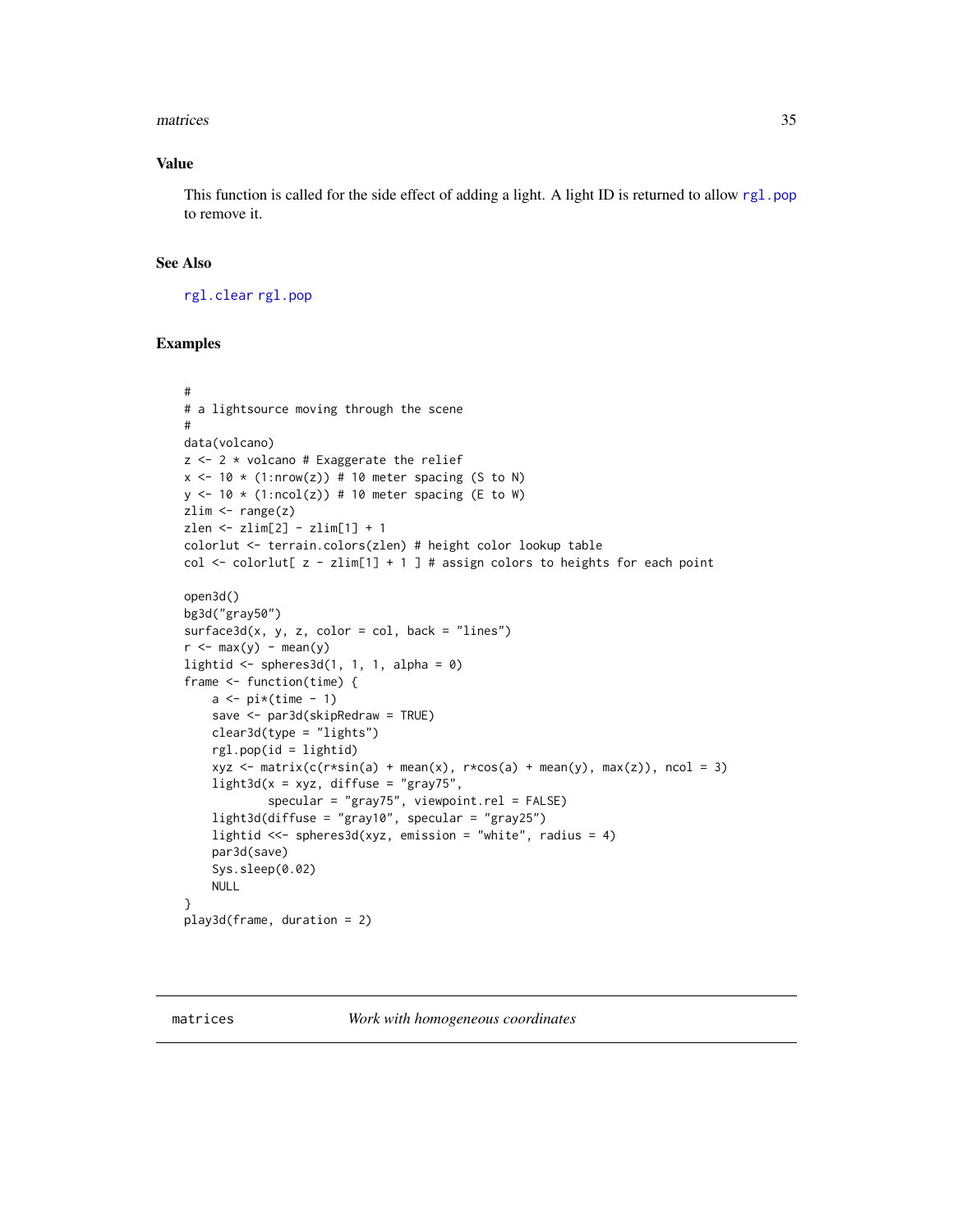These functions construct 4x4 matrices for transformations in the homogeneous coordinate system used by OpenGL, and translate vectors between homogeneous and Euclidean coordinates.

#### Usage

```
identityMatrix()
scaleMatrix(x, y, z)
translationMatrix(x, y, z)
rotationMatrix(angle, x, y, z, matrix)
asHomogeneous(x)
asEuclidean(x)
scale3d(obj, x, y, z, ...)translate3d(obj, x, y, z, ...)
rotate3d(obj, angle, x, y, z, matrix, ...)
transform3d(obj, matrix, ...)
```
#### Arguments

| x, y, z, angle, matrix  |                                               |
|-------------------------|-----------------------------------------------|
|                         | See details                                   |
| obi                     | An object to be transformed                   |
| $\cdot$ $\cdot$ $\cdot$ | Additional parameters to be passed to methods |

# Details

OpenGL uses homogeneous coordinates to handle perspective and affine transformations. The homogeneous point  $(x, y, z, w)$  corresponds to the Euclidean point  $(x/w, y/w, z/w)$ . The matrices produced by the functions scaleMatrix, translationMatrix, and rotationMatrix are to be left-multiplied by a row vector of homogeneous coordinates; alternatively, the transpose of the result can be right-multiplied by a column vector. The generic functions scale3d, translate3d and rotate3d apply these transformations to the obj argument. The transform3d function is a synonym for  $rotate3d(obj, matrix = matrix)$ .

By default, it is assumed that obj is a row vector (or a matrix of row vectors) which will be multiplied on the right by the corresponding matrix, but users may write methods for these generics which operate differently. Methods are supplied for [mesh3d](#page-36-2) objects.

To compose transformations, use matrix multiplication. The effect is to apply the matrix on the left first, followed by the one on the right.

identityMatrix returns an identity matrix.

scaleMatrix scales each coordinate by the given factor. In Euclidean coordinates,  $(u, v, w)$  is transformed to  $(x*u, y*v, z*w)$ .

translationMatrix translates each coordinate by the given translation, i.e.  $(u, v, w)$  is transformed to  $(u + x, v + y, w + z)$ .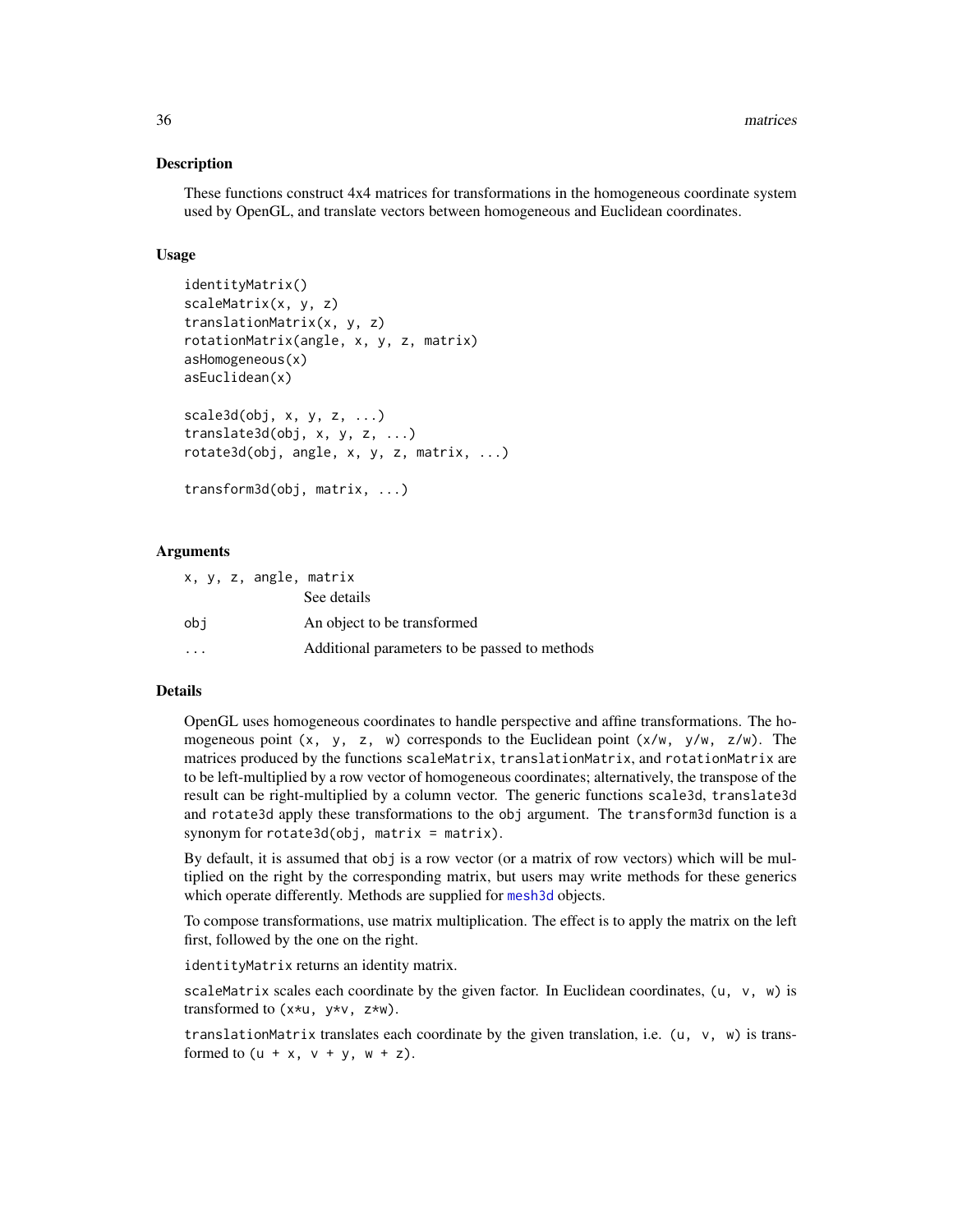#### $mesh3d$  37

rotationMatrix can be called in three ways. With arguments angle, x, y, z it represents a rotation of angle radians about the axis  $x$ ,  $y$ , z. If matrix is a 3x3 rotation matrix, it will be converted into the corresponding matrix in 4x4 homogeneous coordinates. Finally, if a 4x4 matrix is given, it will be returned unchanged. (The latter behaviour is used to allow transform3d to act like a generic function, even though it is not.)

Use as Homogeneous $(x)$  to convert the Euclidean vector x to homogeneous coordinates, and as Euclidean $(x)$ for the reverse transformation.

## Value

identityMatrix, scaleMatrix, translationMatrix, and rotationMatrix produce a 4x4 matrix representing the requested transformation in homogeneous coordinates.

scale3d, translate3d and rotate3d transform the object and produce a new object of the same class.

#### Author(s)

Duncan Murdoch

# See Also

[par3d](#page-42-0) for a description of how rgl uses matrices in rendering.

### Examples

# A 90 degree rotation about the x axis:

```
rotationMatrix(pi/2, 1, 0, 0)
```
# Find what happens when you rotate (2, 0, 0) by 45 degrees about the y axis:

```
x \le - asHomogeneous(c(2, 0, 0))
y \leq -xasEuclidean(y)
# or more simply...
```

```
rotate3d(c(2, 0, 0), pi/4, 0, 1, 0)
```
<span id="page-36-0"></span>mesh3d *3D Mesh objects*

# <span id="page-36-1"></span>Description

3D triangle and quadrangle mesh object creation and a collection of sample objects.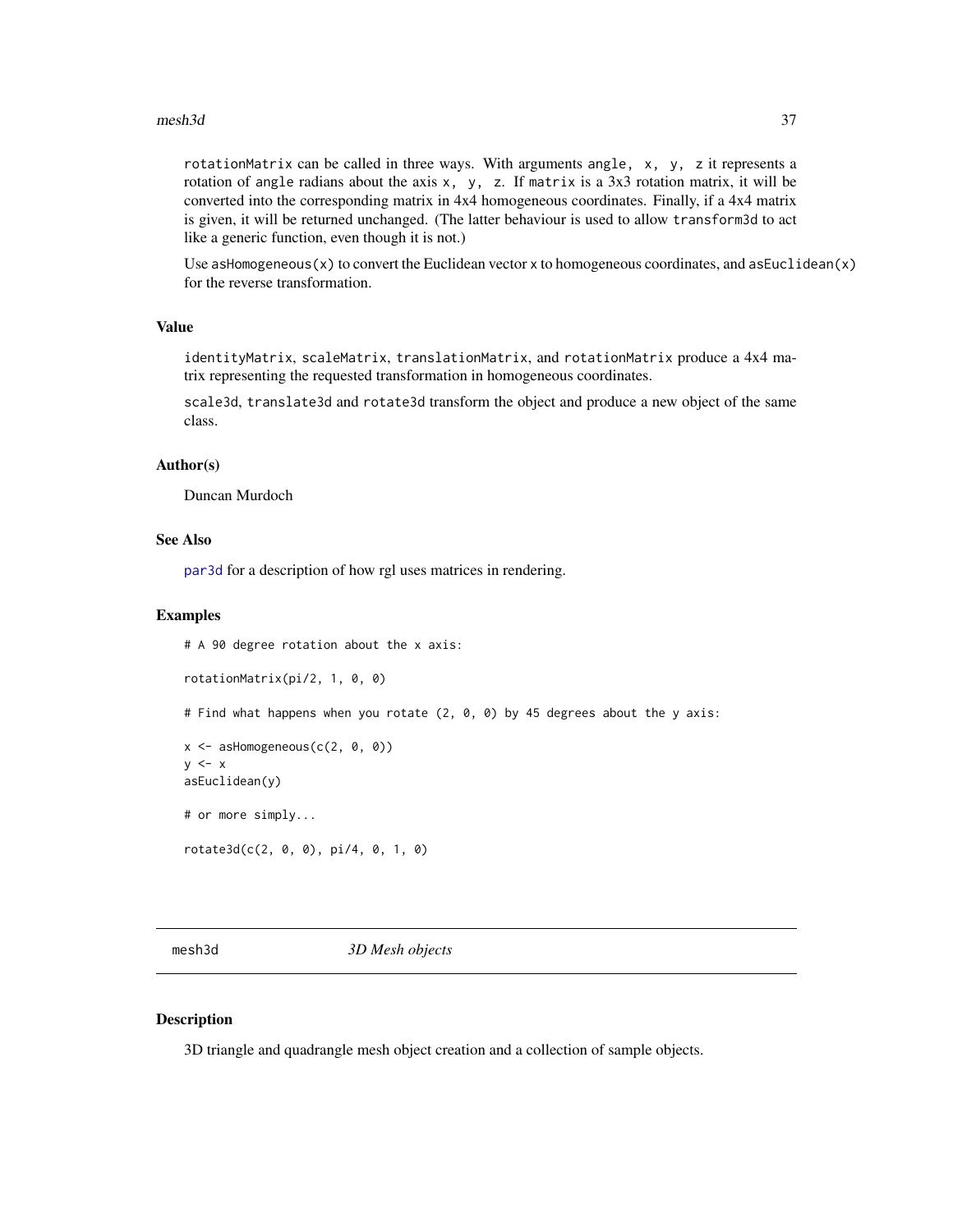### Usage

```
qmesh3d(vertices, indices, homogeneous = TRUE, material = NULL,
        normals = NULL, texcoords = NULL)
  tmesh3d(vertices, indices, homogeneous = TRUE, material = NULL,
         normals = NULL, texcoords = NULL)
  as.mesh3d(x, \ldots)cube3d(trans = identityMatrix(), ...)tetrahedron3d(trans = identityMatrix(), ...)
  octahedron3d(trans = identityMatrix(), ...)
  icosahedron3d(trans = identityMatrix(), ...)dodecahedron3d(trans = identityMatrix(), ...)
  cuboctahedron3d(trans = identityMatrix(), ...)oh3d(trans = identityMatrix(), ...) # an 'o' object
  dot3d(x, ...) # draw dots at the vertices of an object
  ## S3 method for class 'mesh3d'
dot3d(x, override = TRUE, ...)wire3d(x, ...) # draw a wireframe object
  ## S3 method for class 'mesh3d'
wire3d(x, override = TRUE, meshColor = c("vertices", "edges", "faces", "legacy"), ...)
  shade3d(x, ...) # draw a shaded object
  ## S3 method for class 'mesh3d'
shade3d(x, override = TRUE, meshColor = c("vertices", "faces", "legacy"), ...)
```
#### Arguments

| $\mathsf{x}$ | a mesh3d object (class qmesh3d or tmesh3d), or for as mesh3d an object with a<br>method defined. |
|--------------|--------------------------------------------------------------------------------------------------|
| vertices     | 3- or 4-component vector of coordinates                                                          |
| indices      | 4-component vector of vertex indices                                                             |
| homogeneous  | logical indicating if homogeneous (four component) coordinates are used.                         |
| material     | material properties for later rendering                                                          |
| normals      | normals at each vertex                                                                           |
| texcoords    | texture coordinates at each vertex                                                               |
| trans        | transformation to apply to objects; see below for defaults                                       |
| .            | additional rendering parameters                                                                  |
| override     | should the parameters specified here override those stored in the object?                        |
| meshColor    | how should colours be interpreted? See details below                                             |

## Details

These functions create and work with mesh3d objects, which consist of a matrix of vertex coordinates together with a matrix of indices indicating which vertex is part of which face. Such objects may have triangular faces, planar quadrilateral faces, or both.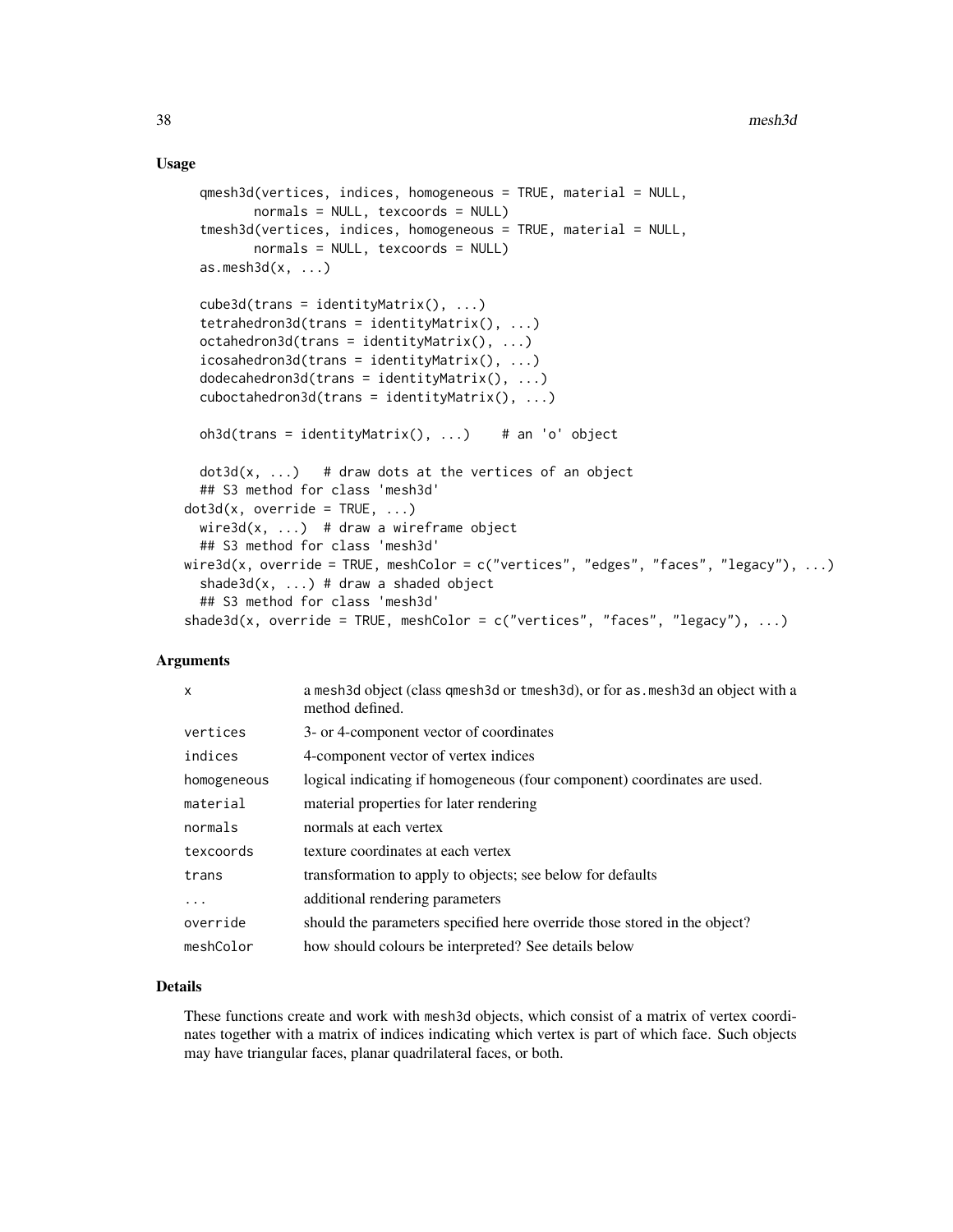#### $mesh3d$  39

The as.mesh3d function is generic; currently the only method defined is [as.mesh3d.deldir](#page-54-0).

The sample objects optionally take a matrix transformation trans as an argument. This transformation is applied to all vertices of the default shape. The default is an identity transformation.

The "shape3d" class is a general class for shapes that can be plotted by dot3d, wire3d or shade3d.

The "mesh3d" class is a class of objects that form meshes: the vertices are in member vb, as a 3 or 4 by n matrix. Meshes with triangular faces will contain it, a  $3 \times n$  matrix giving the indices of the vertices in each face. Quad meshes will have vertex indices in ib, a  $4 \times n$  matrix. Individual meshes may have both types of faces.

The meshColor argument to wire3d and shade3d controls how material colours are interpreted. This parameter was added in rgl version 0.100.1. Possible values are:

"vertices" Colours are applied by vertex, in the order they appear in the vb matrix.

- "edges" Colours are applied to each edge: first to the 3 edges of each triangle in the it matrix, then the 4 edges of each quad in the ib matrix.
- "faces" Colours are applied to each face: first to the triangles in the it matrix, then to the quads in the ib matrix.
- "legacy" Colours are applied in the same way as in rgl versions earlier than  $0.100.1$ .

Unique partial matches of these values will be recognized.

If colours are specified but meshColor is not, currently a warning will by default be given that their interpretation may have changed. This warning can be suppressed by setting options(rgl.meshColorWarning = FALSE). In some future release of rgl, the default will change to no warning.

Note that the shade3d function doesn't support meshColor = "edges", and the wire3d function will draw edges twice if they are common edges between two faces; which copy is visible depends on the [material3d\(](#page-88-0)"depth\_test") setting.

# Value

qmesh3d, cube3d, oh3d, tmesh3d, tetrahedron3d, octahedron3d, icosahedron3d and dodecahedron3d return objects of class c("mesh3d", "shape3d"). The first three of these are quad meshes, the rest are triangle meshes.

dot3d, wire3d, and shade3d are called for their side effect of drawing an object into the scene; they return an object ID (or vector of IDs, for some classes) invisibly.

See [rgl.primitive](#page-95-0) for a discussion of texture coordinates.

## See Also

[r3d](#page-79-0), [par3d](#page-42-0), [shapelist3d](#page-123-0) for multiple shapes

```
# generate a quad mesh object
vertices <- c(
  -1.0, -1.0, 0, 1.0,1.0, -1.0, 0, 1.0,
```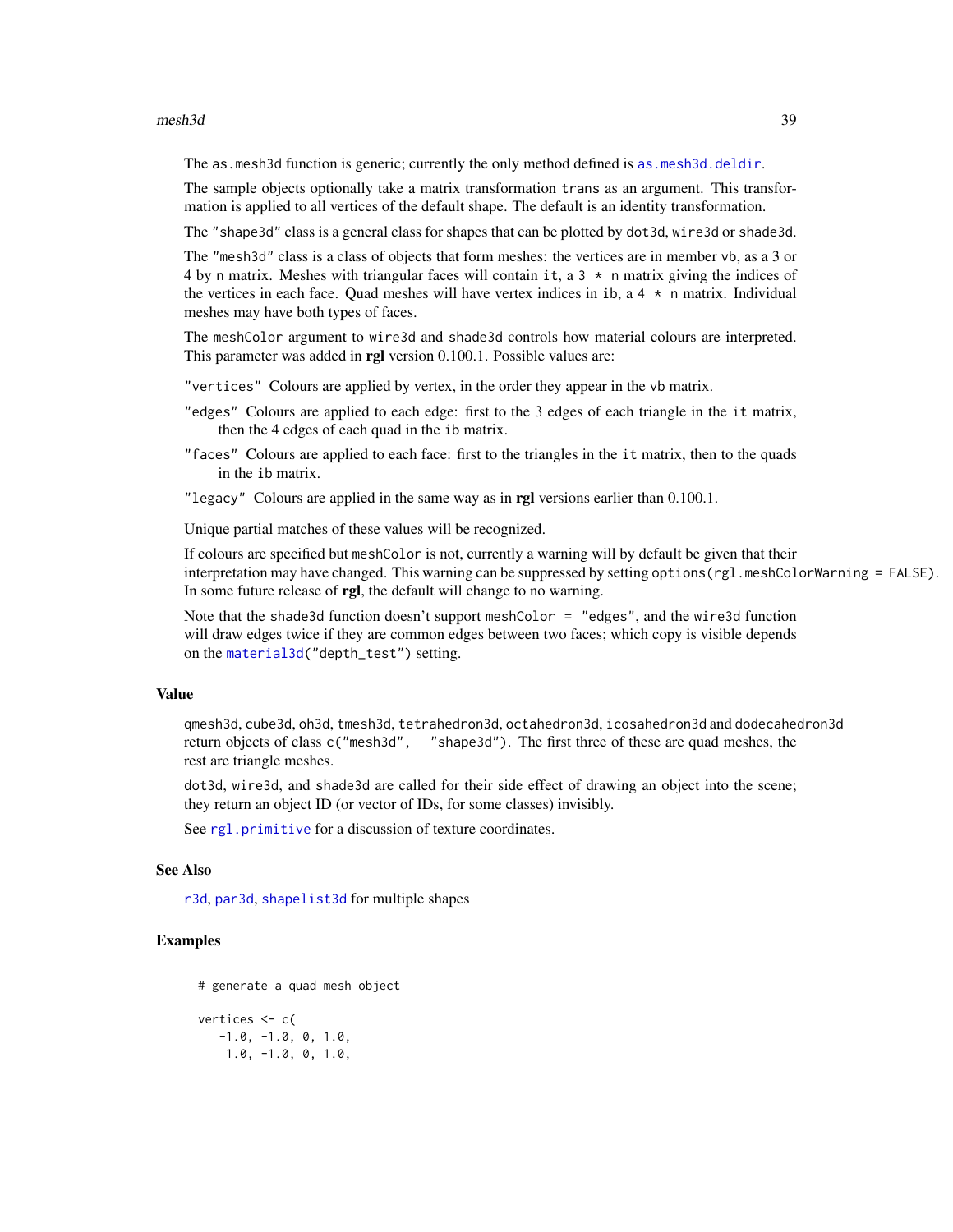```
1.0, 1.0, 0, 1.0,
   -1.0, 1.0, 0, 1.0)
indices <- c( 1, 2, 3, 4 )
open3d()
wire3d( qmesh3d(vertices, indices) )
# render 4 meshes vertically in the current view
open3d()
bg3d("gray")
l0 <- oh3d(tran = par3d("userMatrix"), color = "green" )
shade3d( translate3d( 10, -6, 0, 0 ))
l1 <- subdivision3d( l0 )
shade3d( translate3d( 11 , -2, 0, 0 ), color = "red", override = FALSE )
l2 <- subdivision3d( l1 )
shade3d( translate3d( l2 , 2, 0, 0 ), color = "red", override = TRUE )
l3 <- subdivision3d( l2 )
shade3d( translate3d( 13 , 6, 0, 0 ), color = "red" )# render all of the Platonic solids
open3d()
shade3d( translate3d( tetrahedron3d(col = "red"), 0, 0, 0) )
shade3d( translate3d( cube3d(col = "green"), 3, 0, 0) )
shade3d( translate3d( octahedron3d(col = "blue"), 6, 0, 0) )
shade3d( translate3d( dodecahedron3d(col = "cyan"), 9, 0, 0) )
shade3d( translate3d( icosahedron3d(col = "magenta"), 12, 0, 0) )
```
mfrow3d *Set up multiple figure layouts in rgl.*

### **Description**

The mfrow3d and layout3d functions provide functionality in rgl similar to [par\(](#page-0-0)"mfrow") and [layout](#page-0-0) in classic R graphics.

# Usage

```
subsceneList(value, window = rgl.cur())
```

```
mfrow3d(nr, nc, byrow = TRUE, parent = NA, sharedMouse = FALSE, ...)
layout3d(mat, widths = rep.int(1, ncol(mat)),
              heights = rep.int(1, nrow(mat)),
              parent = NA, sharedMouse = FALSE,
              ...)
next3d(current = NA, clear = TRUE, reuse = TRUE)
clearSubsceneList(delete = currentSubscene3d() %in% subsceneList(),
                  window = rgl.cur()
```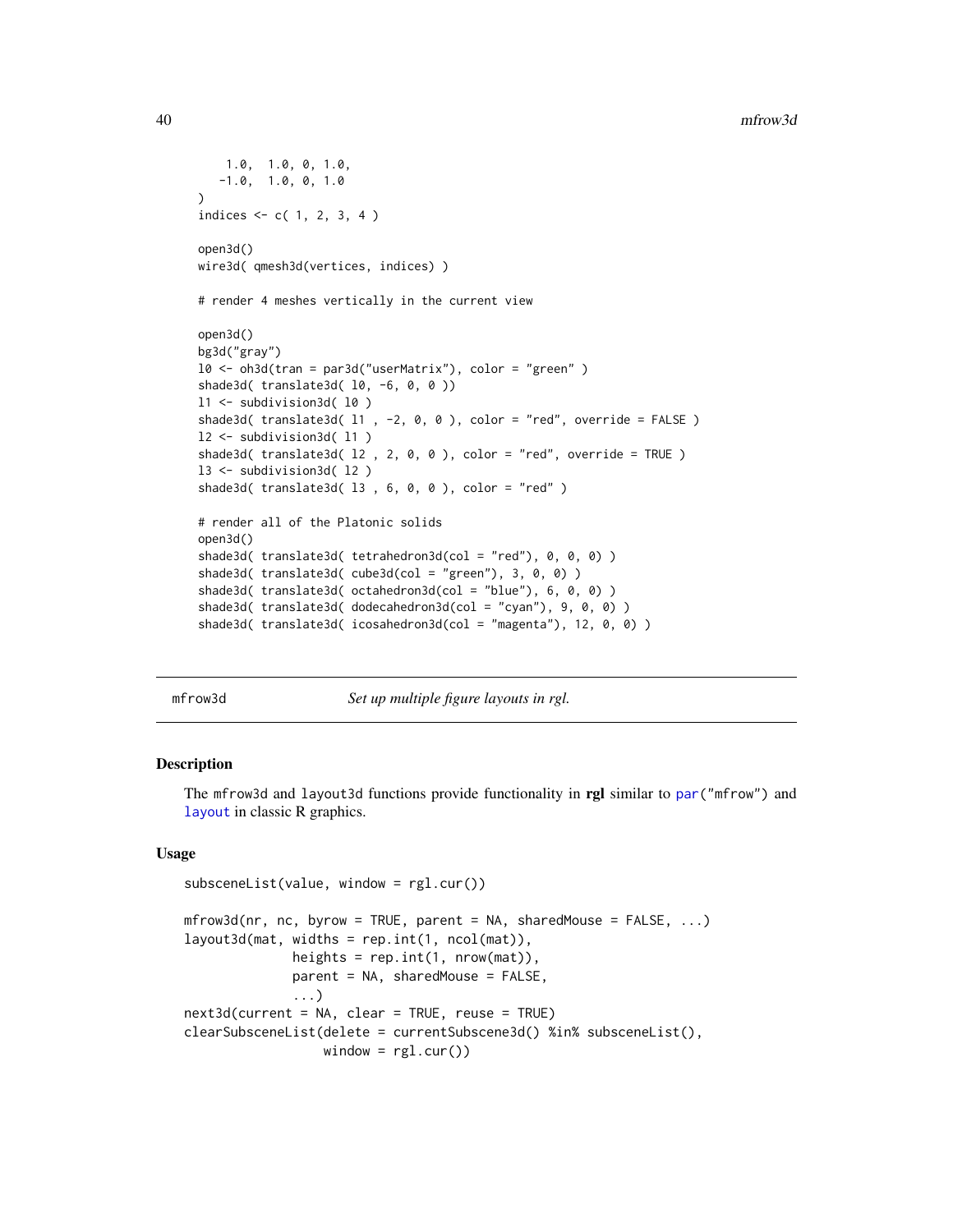#### $m$ frow $3d$  41

#### **Arguments**

| value                | A new subscene list to set. If missing, return the current one (or NULL).                            |  |
|----------------------|------------------------------------------------------------------------------------------------------|--|
| window               | Which window to operate on.                                                                          |  |
| nr, nc               | Number of rows and columns of figures.                                                               |  |
| byrow                | Whether figures progress by row (as with $par("mfrom")$ ) or by column (as with<br>$par("mfcol")$ ). |  |
| mat, widths, heights |                                                                                                      |  |
|                      | Layout parameters; see Layout for their interpretation.                                              |  |
| parent               | The parent subscene. NA indicates the current subscene. See Details below.                           |  |
| sharedMouse          | Whether to make all subscenes par3d ("listeners") to each other.                                     |  |
| $\cdots$             | Additional parameters to pass to new Subscene 3d as each subscene is created.                        |  |
| current              | The subscene to move away from. NA indicates the current subscene.                                   |  |
| clear                | Whether the newly entered subscene should be cleared upon entry.                                     |  |
| reuse                | Whether to skip advancing if the current subscene has no objects in it.                              |  |
| delete               | If TRUE, delete the subscenes in the current window.                                                 |  |

## Details

rgl can maintain a list of subscenes; the mfrow3d and layout3d functions create that list. When the list is in place, next3d causes rgl to move to the next scene in the list, or cycle back to the first one.

Unlike the classic R graphics versions of these functions, these functions are completely compatible with each other. You can mix them within a single rgl window.

In the default case where parent is missing, mfrow3d and layout3d will call clearSubsceneList() at the start.

By default clearSubsceneList() checks whether the current subscene is in the current subscene list; if so, it will delete all subscenes in the list, and call [gc3d](#page-135-0) to delete any objects that are no longer shown. The subscene list will be set to a previous value if one was recorded, or NULL if not.

If parent is specified in mfrow3d or layout3d (even as NA), the new subscenes will be created within the parent.

## Value

mfrow3d and layout3d return a vector of subscene id values that have just been created. If a previous subscene list was in effect and was not automatically cleared, it is attached as an attribute "prev".

## Author(s)

Duncan Murdoch

# See Also

[newSubscene3d](#page-135-0), [par](#page-0-0), [layout](#page-0-0).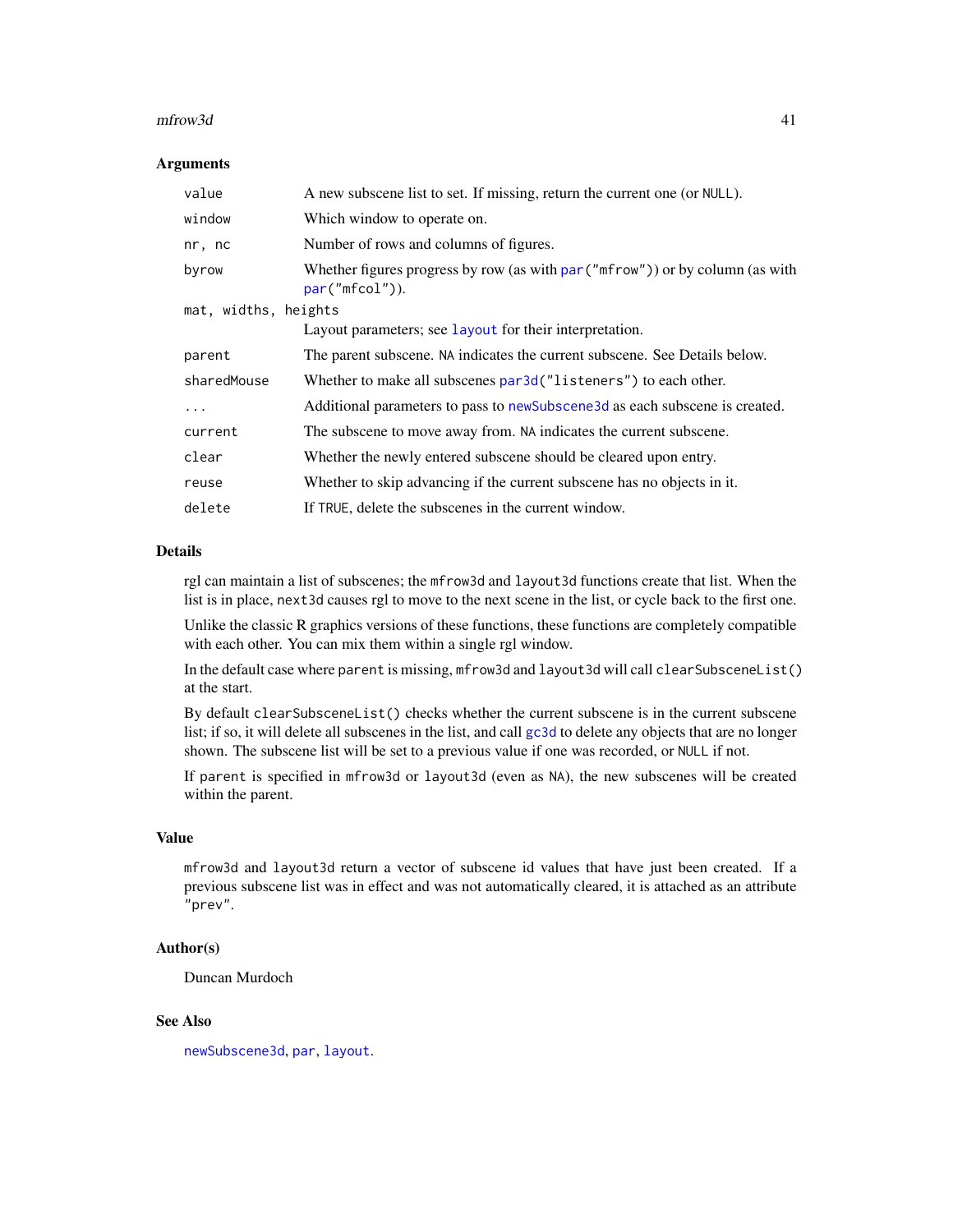## Examples

```
shapes <- list(Tetrahedron = tetrahedron3d(), Cube = cube3d(), Octahedron = octahedron3d(),
               Icosahedron = icosahedron3d(), Dodecahedron = dodecahedron3d(),
               Cuboctahedron = cuboctahedron3d())
col \leftarrow rainbow(6)open3d()
mfrow3d(3, 2)
for (i in 1:6) {
  next3d() # won't advance the first time, since it is empty
  shade3d(shapes[[i]], col = col[i])
}
highlevel(integer()) # To trigger display as rglwidget
open3d()
mat <- matrix(1:4, 2, 2)
mat < -rbind(mat, mat + 4, mat + 8)layout3d(mat, height = rep(c(3, 1), 3), sharedMouse = TRUE)for (i in 1:6) {
  next3d()
  shade3d(shapes[[i]], col = col[i])
  next3d()
  text3d(0, 0, 0, names(shapes)[i])
}
highlevel(integer())
```
<span id="page-41-0"></span>observer3d *Set the observer location.*

# Description

This function sets the location of the viewer.

## Usage

 $observer3d(x, y = NULL, z = NULL, auto = FALSE)$ 

### Arguments

| x, y, z | The location as a 3 vector, using the usual xyz. coords conventions for speci-<br>fication. If x is missing or any coordinate is NA, no change will be made to the<br>location. |
|---------|---------------------------------------------------------------------------------------------------------------------------------------------------------------------------------|
| auto    | If TRUE, the location will be set automatically by <b>rgl</b> to make the whole bounding<br>box visible.                                                                        |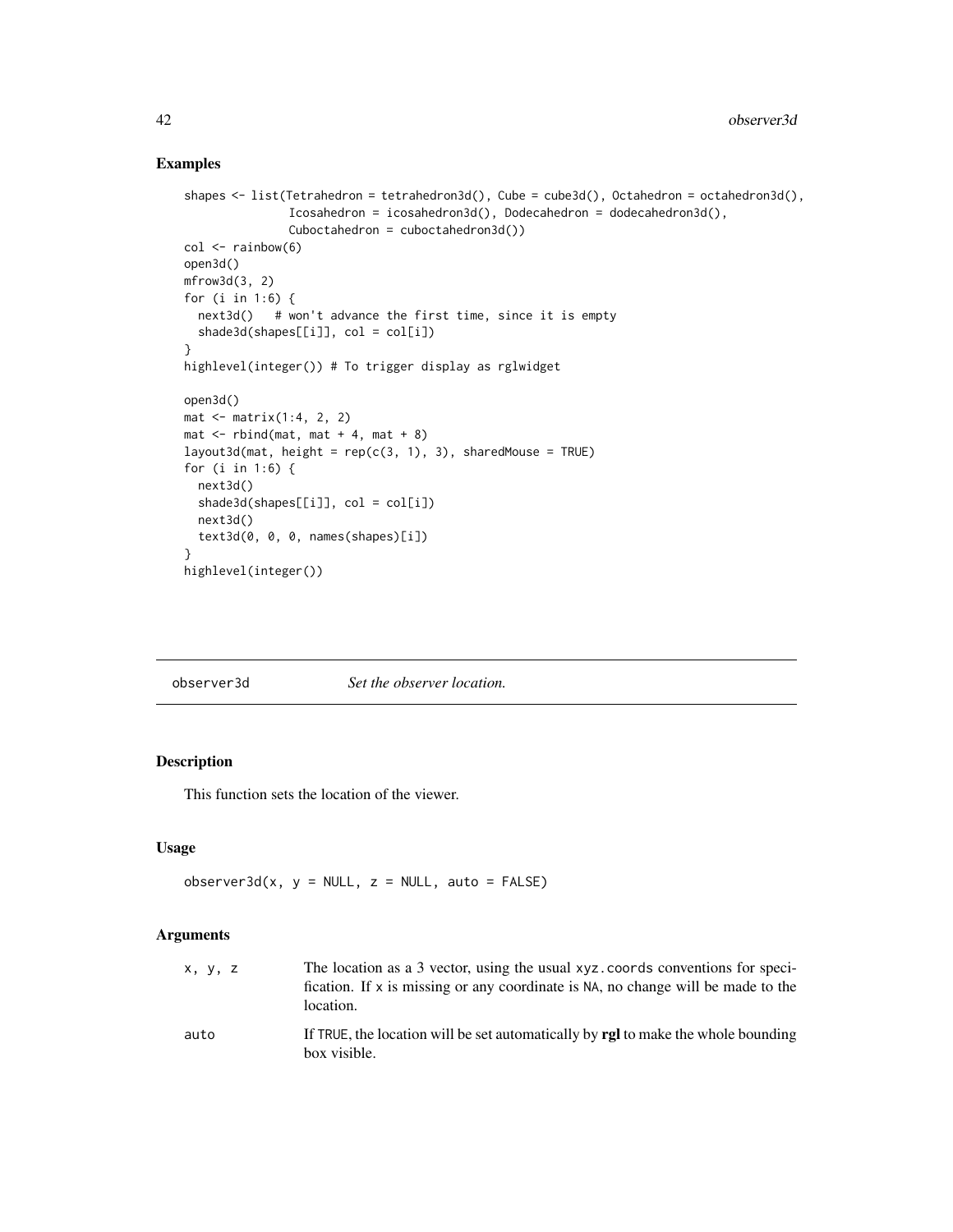### par3d 43

### Details

This function sets the location of the viewer relative to the scene, after the model transformations (scaling, rotation) have been done, but before lighting or projection have been applied. (See [par3d](#page-42-0) for details on the rendering pipeline.)

The coordinate system is a slightly strange one: the X coordinate moves the observer location from left to right, and the Y coordinate moves up and down. The Z coordinate changes the depth from the viewer. All are measured relative to the center of the bounding box (par("bbox")) of the subscene. The observer always looks in the positive Z direction after the model rotation have been done. The coordinates are in post-scaling units.

## Value

Invisibly returns the previous value.

## Note

This function is likely to change in future versions of rgl, to allow more flexibility in the specification of the observer's location and orientation.

# Author(s)

Duncan Murdoch

### Examples

example(surface3d) # The volcano data observer3d(0, 0, 440) # Viewed from very close up

<span id="page-42-0"></span>par3d *Set or Query RGL Parameters*

#### <span id="page-42-1"></span>Description

par3d can be used to set or query graphical parameters in rgl. Parameters can be set by specifying them as arguments to par3d in tag = value form, or by passing them as a list of tagged values.

### Usage

```
par3d(..., no.readonly = FALSE, dev = rg1.cur(),subscene = currentSubscene3d(dev))
open3d(..., params = getr3dDefaults(),
   useNULL = rgl.useNULL())
getr3dDefaults()
```
r3dDefaults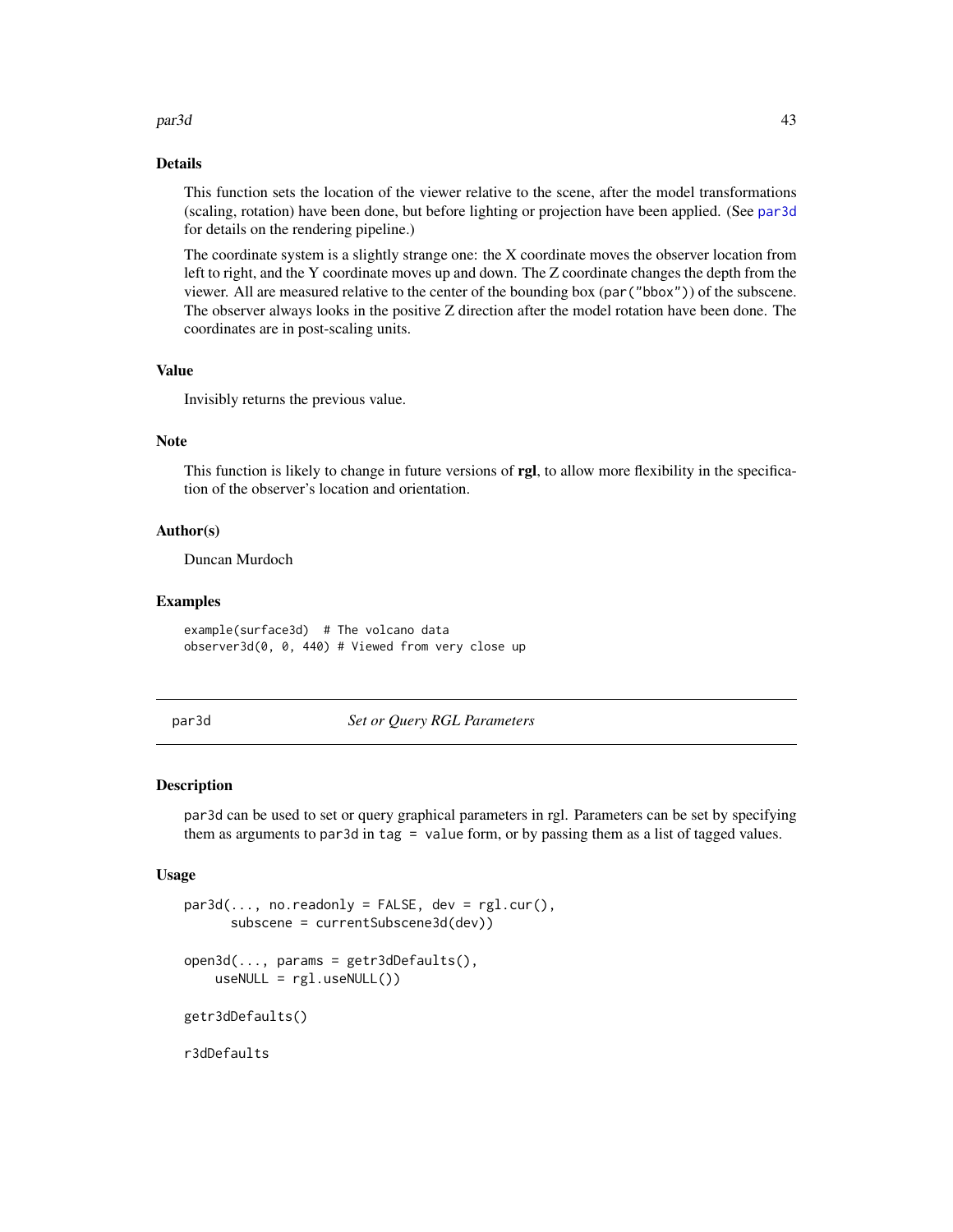### Arguments

| $\ddots$    | arguments in $tag = value form$ , or a list of tagged values. The tags must come<br>from the graphical parameters described below.      |
|-------------|-----------------------------------------------------------------------------------------------------------------------------------------|
| no.readonly | logical; if TRUE and there are no other arguments, only those parameters which<br>can be set by a subsequent par3d() call are returned. |
| dev         | integer; the rgl device.                                                                                                                |
| subscene    | integer; the subscene.                                                                                                                  |
| params      | a list of graphical parameters                                                                                                          |
| useNULL     | whether to use the null graphics device                                                                                                 |
|             |                                                                                                                                         |

## Details

Parameters are queried by giving one or more character vectors to par3d.

par3d() (no arguments) or par3d(no.readonly = TRUE) is used to get *all* the graphical parameters (as a named list).

By default, queries and modifications apply to the current subscene on the current device; specify dev and/or subscene to change this. Some parameters apply to the device as a whole; these are marked in the list below.

open3d opens a new rgl device, and sets the parameters as requested. The r3dDefaults list returned by the getr3dDefaults function will be used as default values for parameters. As installed this sets the point of view to 'world coordinates' (i.e. x running from left to right, y from front to back, z from bottom to top), the mouseMode to (zAxis, zoom, fov), and the field of view to 30 degrees. Users may create their own variable named r3dDefaults in the global environment and it will override the installed one. If there is a bg element in the list or the arguments, it should be a list of arguments to pass to the [bg3d](#page-18-0) function to set the background.

The arguments to open3d may include material, a list of material properties as in [r3dDefaults](#page-42-1), but note that high level functions such as [plot3d](#page-66-0) normally use the r3dDefaults values in preference to this setting.

If useNULL is TRUE, rgl will use a "null" device. This device records objects as they are plotted, but displays nothing. It is intended for use with [writeWebGL](#page-158-0) and similar functions.

### Value

When parameters are set, their former values are returned in an invisible named list. Such a list can be passed as an argument to par3d to restore the parameter values. Use par3d(no.readonly = TRUE) for the full list of parameters that can be restored.

When just one parameter is queried, its value is returned directly. When two or more parameters are queried, the result is a list of values, with the list names giving the parameters.

Note the inconsistency: setting one parameter returns a list, but querying one parameter returns an object.

The r3dDefaults variable is a list containing default settings. The getr3dDefaults function searches the user's global environment for r3dDefaults and returns the one in the rgl namespace if it was not found there. The components of the list may include any settable par3d parameter, or "material", which should include a list of default [material3d](#page-88-0) properties, or "bg", which is a list of defaults to pass to the [bg3d](#page-18-0) function.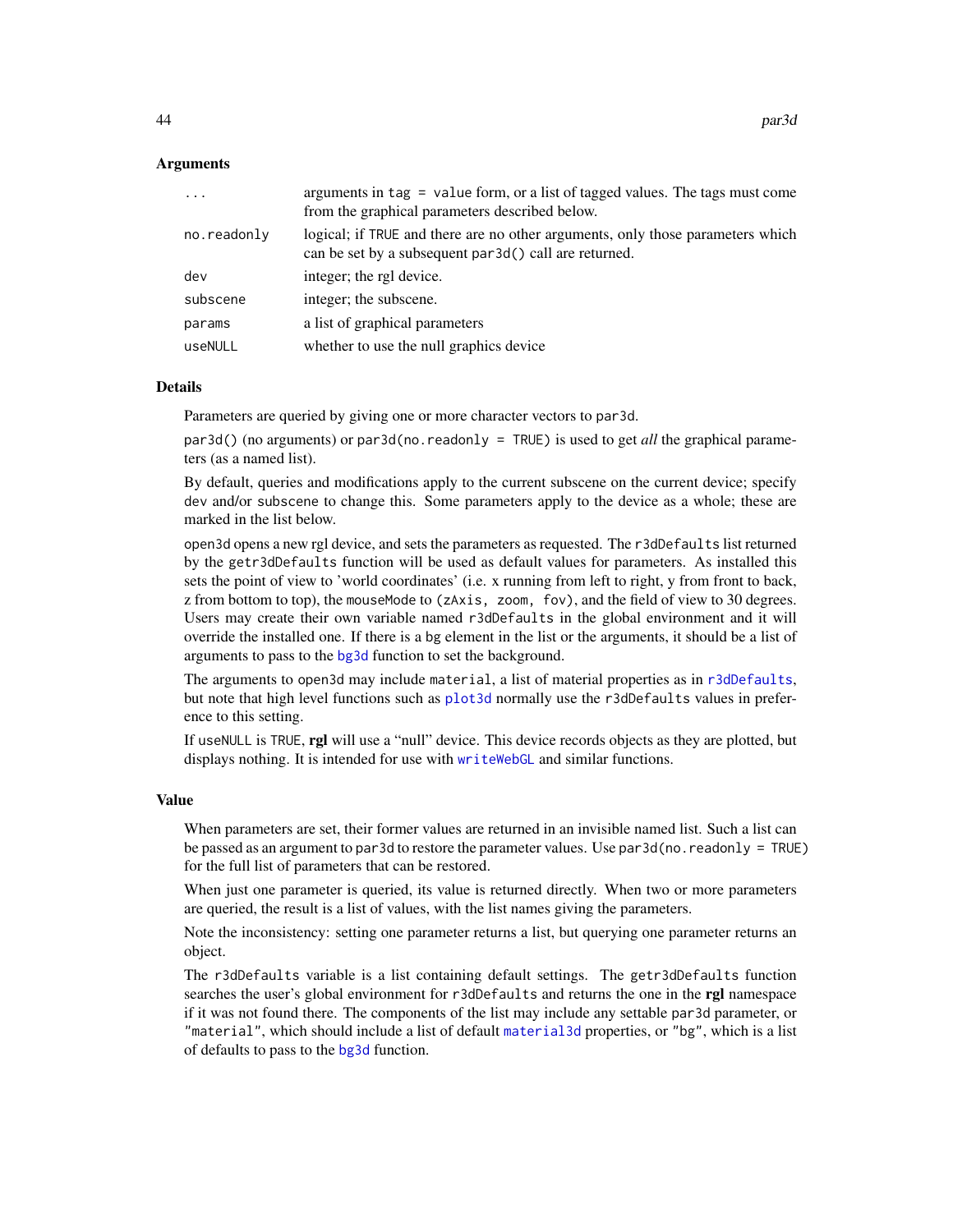#### par3d 45

#### Parameters

*R.O.* indicates *read-only arguments*: These may only be used in queries, i.e., they do *not* set anything.

- activeSubscene *R.O.* integer. Used with [rgl.setMouseCallbacks](#page-97-0): during a callback, indicates the id of the subscene that was clicked.
- antialias *R.O.* in par3d, may be set in open3d. The (requested) number of hardware antialiasing planes to use (with multisample antialiasing). The OpenGL driver may not support the requested number, in which case par3d("antialias") will report what was actually set. Applies to the whole device.
- cex real. The default size for text.
- family character. The default device independent family name; see [text3d](#page-140-0). Applies to the whole device.
- font integer. The default font number (from 1 to 5; see [text3d](#page-140-0)). Applies to the whole device.
- useFreeType logical. Should FreeType fonts be used? Applies to the whole device.
- fontname **R.O.**; the system-dependent name of the current font. Applies to the whole device.
- FOV real. The field of view, from 0 to 179 degrees. This controls the degree of parallax in the perspective view. Isometric perspective corresponds to FOV = 0.
- ignoreExtent logical. Set to TRUE so that subsequently plotted objects will be ignored in calculating the bounding box of the scene. Applies to the whole device.
- maxClipPlanes *R.O.*; an integer giving the maximum number of clip planes that can be defined in the current system. Applies to the whole device.
- modelMatrix  $R.O.$ ; a 4 by 4 matrix describing the position of the user data. See the Note below.
- listeners integer. A vector of subscene id values. If a subscene receives a mouse event (see mouseMode just below), the same action will be carried out on all subscenes in this list. (The subscene itself is normally listed as a listener. If it is not listed, it will not respond to its own mouse events.)
- mouseMode character. A vector of 4 strings describing what the 3 mouse buttons and the mouse wheel do. Partial matching is used. Possible values for the first 3 entries of mouseMode (corresponding to the mouse buttons) are

"none" No action for this button.

- "trackball" Mouse acts as a virtual trackball, rotating the scene.
- "xAxis" Similar to "trackball", but restricted to X axis rotation.
- "yAxis" Y axis rotation.

"zAxis" Z axis rotation.

- "polar" Mouse rotates the scene by moving in polar coordinates.
- "selecting" Mouse is used for selection. This is not normally set by the user, but is used internally by the [select3d](#page-118-0) function.
- "zoom" Mouse is used to zoom the display.
- "fov" Mouse changes the field of view of the display.
- "user" Used when a user handler is set by [rgl.setMouseCallbacks](#page-97-0).

Possible values for the 4th entry corresponding to the mouse wheel are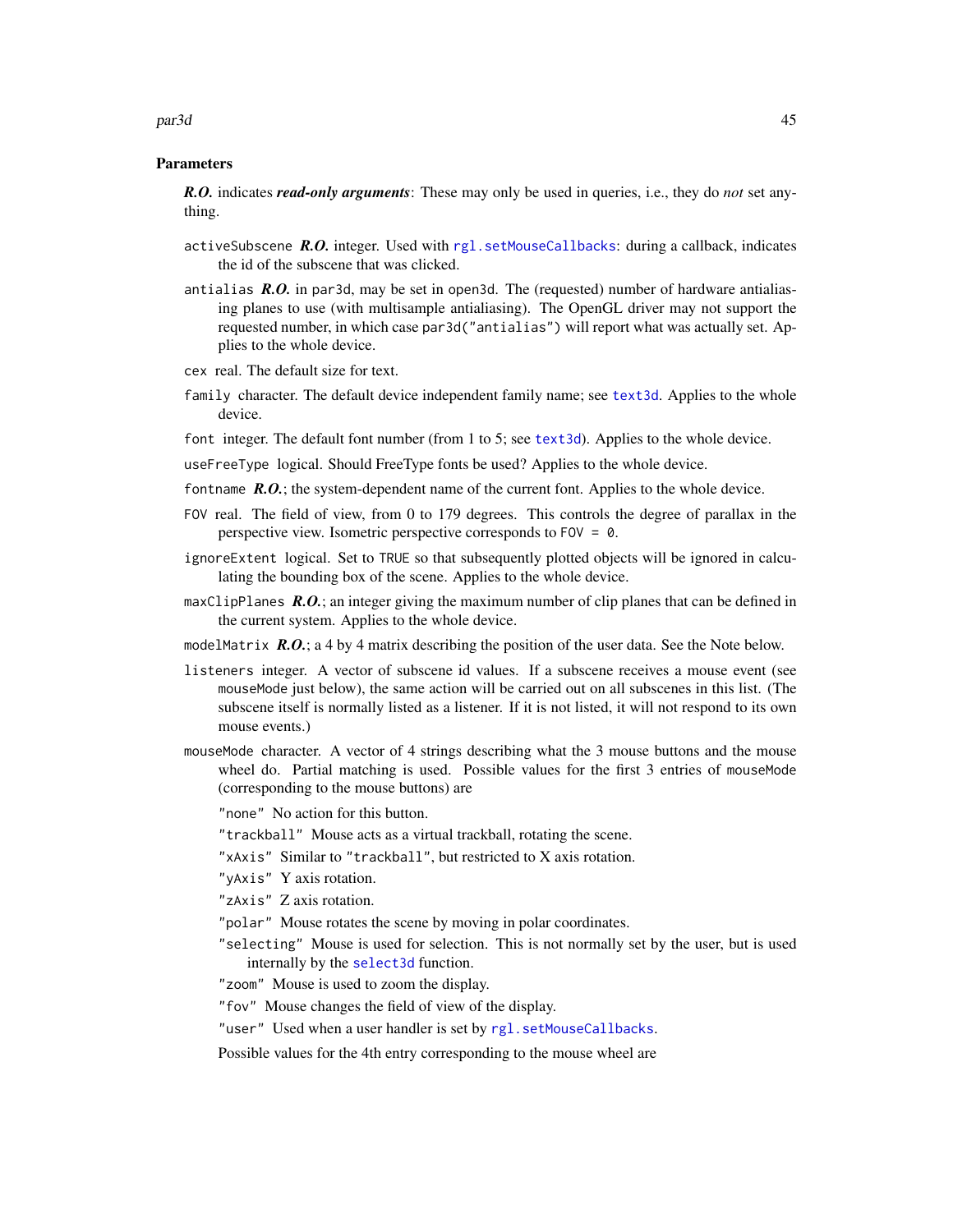"none" No action.

- "pull" Pulling on the mouse wheel increases magnification, i.e. "pulls the scene closer".
- "push" Pulling on the mouse wheel decreases magnification, i.e. "pushes the scene away".

"user" Used when a user handler is set by [rgl.setWheelCallback](#page-97-1).

A common default on Mac OSX is to convert a two finger drag on a trackpad to a mouse wheel rotation.

- observer  $R.O.$ ; the position of the observer relative to the model. Set by observer 3d. See the Note below.
- projMatrix *R.O.*; a 4 by 4 matrix describing the current projection of the scene.
- scale real. A vector of 3 values indicating the amount by which to rescale each axis before display. Set by [aspect3d](#page-14-0).
- skipRedraw whether to update the display. Set to TRUE to suspend updating while making multiple changes to the scene. See demo(hist3d) for an example. Applies to the whole device.
- userMatrix a 4 by 4 matrix describing user actions to display the scene.
- userProjection a 4 by 4 matrix describing changes to the projection.
- viewport real. A vector giving the dimensions of the window in pixels. The entries are taken to be  $c(x, y, width, height)$  where  $c(x, y)$  are the coordinates in pixels of the lower left corner within the window.
- zoom real. A positive value indicating the current magnification of the scene.
- bbox *R.O.*; real. A vector of six values indicating the current values of the bounding box of the scene (xmin, xmax, ymin, ymax, zmin, zmax)
- windowRect integer. A vector of four values indicating the left, top, right and bottom of the displayed window (in pixels). Applies to the whole device.

#### Rendering

The parameters returned by par3d are sufficient to determine where rgl would render a point on the screen. Given a column vector  $(x, y, z)$  in a subscene s, it performs the equivalent of the following operations:

- 1. It converts the point to homogeneous coordinates by appending  $w = 1$ , giving the vector  $v = (x, y, z, 1).$
- 2. It calculates the  $M = par3d("modelMatrix")$  as a product from right to left of the following matrices:
	- A matrix to translate the centre of the bounding box to the origin.
	- A matrix to rescale according to par3d("scale").
	- The par3d("userMatrix") as set by the user.
	- A matrix which may be set by mouse movements.
	- If s has the "model" set to "modify", a similar collection of matrices using parameters from the parent subscene.
- 3. It multiplies the point by M giving  $u = M$  %\*% v.
- 4. It multiplies that point by a matrix based on the observer position to translate the origin to the centre of the viewing region.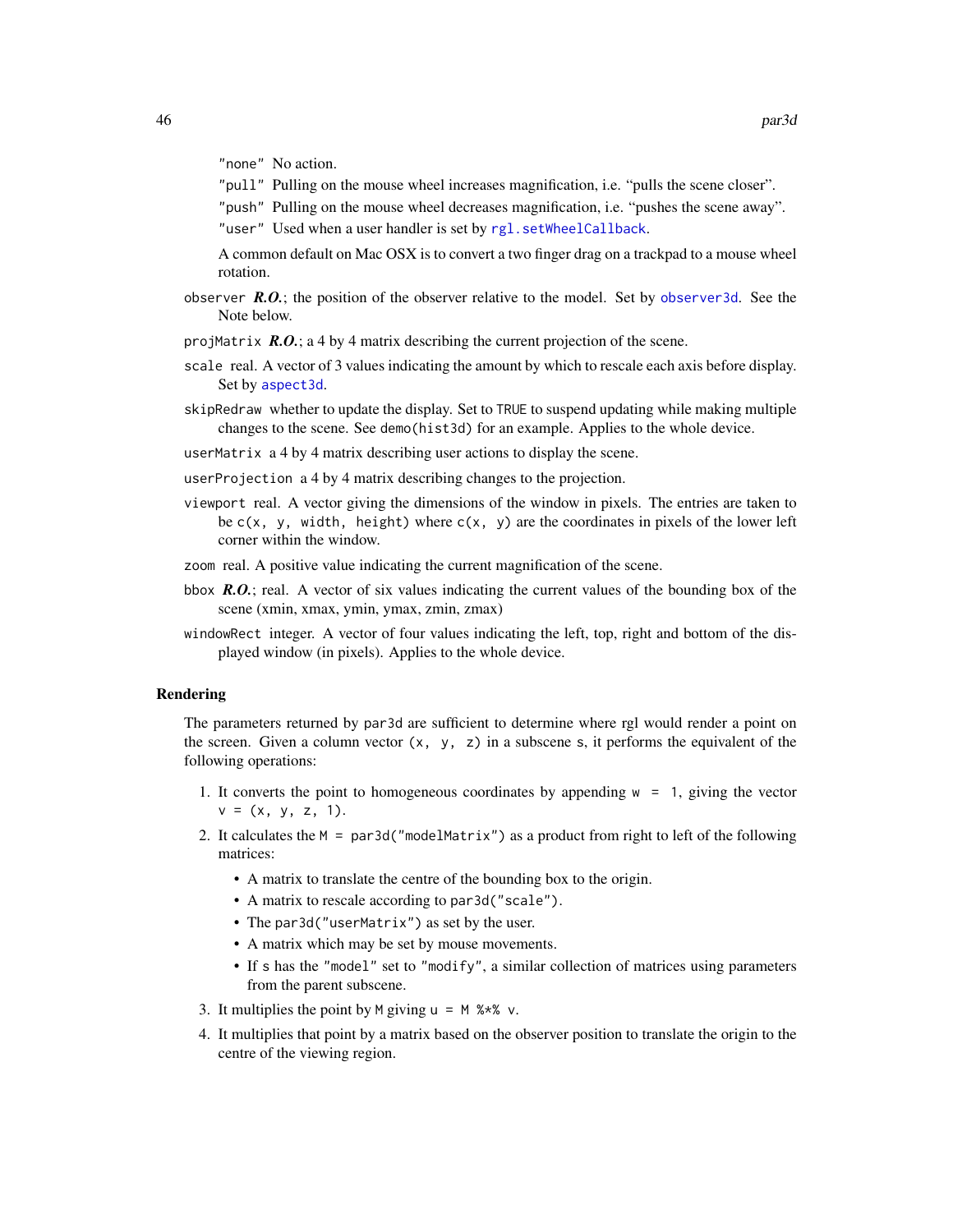- 5. Using this location and information on the normals (which have been similarly transformed), it performs lighting calculations.
- 6. It obtains the projection matrix  $P = par3d("projMatrix")$  based on the bounding box and field of view or observer location, multiplies that by the userProjection matrix to give P. It multiplies the point by it giving  $P \text{ %*% } u = (x2, y2, z2, w2)$ .
- 7. It converts back to Euclidean coordinates by dividing the first 3 coordinates by w2.
- 8. The new value z2/w2 represents the depth into the scene of the point. Depending on what has already been plotted, this depth might be obscured, in which case nothing more is plotted.
- 9. If the point is not culled due to depth, the x2 and y2 values are used to determine the point in the image. The par3d("viewport") values are used to translate from the range  $(-1, 1)$  to pixel locations, and the point is plotted.
- 10. If hardware antialiasing is enabled, then the whole process is repeated multiple times (at least conceptually) with different locations in each pixel sampled to determine what is plotted there, and then the images are combined into what is displayed.

See [?matrices](#page-34-0) for more information on homogeneous and Euclidean coordinates.

Note that many of these calculations are done on the graphics card using single precision; you will likely see signs of rounding error if your scene requires more than 4 or 5 digit precision to distinguish values in any coordinate.

### **Note**

The "xAxis", "yAxis" and "zAxis" mouse modes rotate relative to the coordinate system of the data, regardless of the current orientation of the scene.

When multiple parameters are set, they are set in the order given. In some cases this may lead to warnings and ignored values; for example, some font families only support cex = 1, so changing both cex and family needs to be done in the right order. For example, when using the "bitmap" family on Windows, par3d(family = "sans", cex = 2) will work, but par3d(cex = 2, family = "sans") will leave cex at 1 (with a warning that the "bitmap" family only supports that size).

Although par3d("viewport") names the entries of the reported vector, names are ignored when setting the viewport and entries must be specified in the standard order.

In rgl versions 0.94.x the modelMatrix entry had a changed meaning; before and after that it contains a copy of the OpenGL MODELVIEW matrix.

#### References

OpenGL Architecture Review Board (1997). OpenGL Programming Guide. Addison-Wesley.

#### See Also

[rgl.viewpoint](#page-149-0) to set FOV and zoom.

[rgl.useNULL](#page-103-0) for default usage of null device.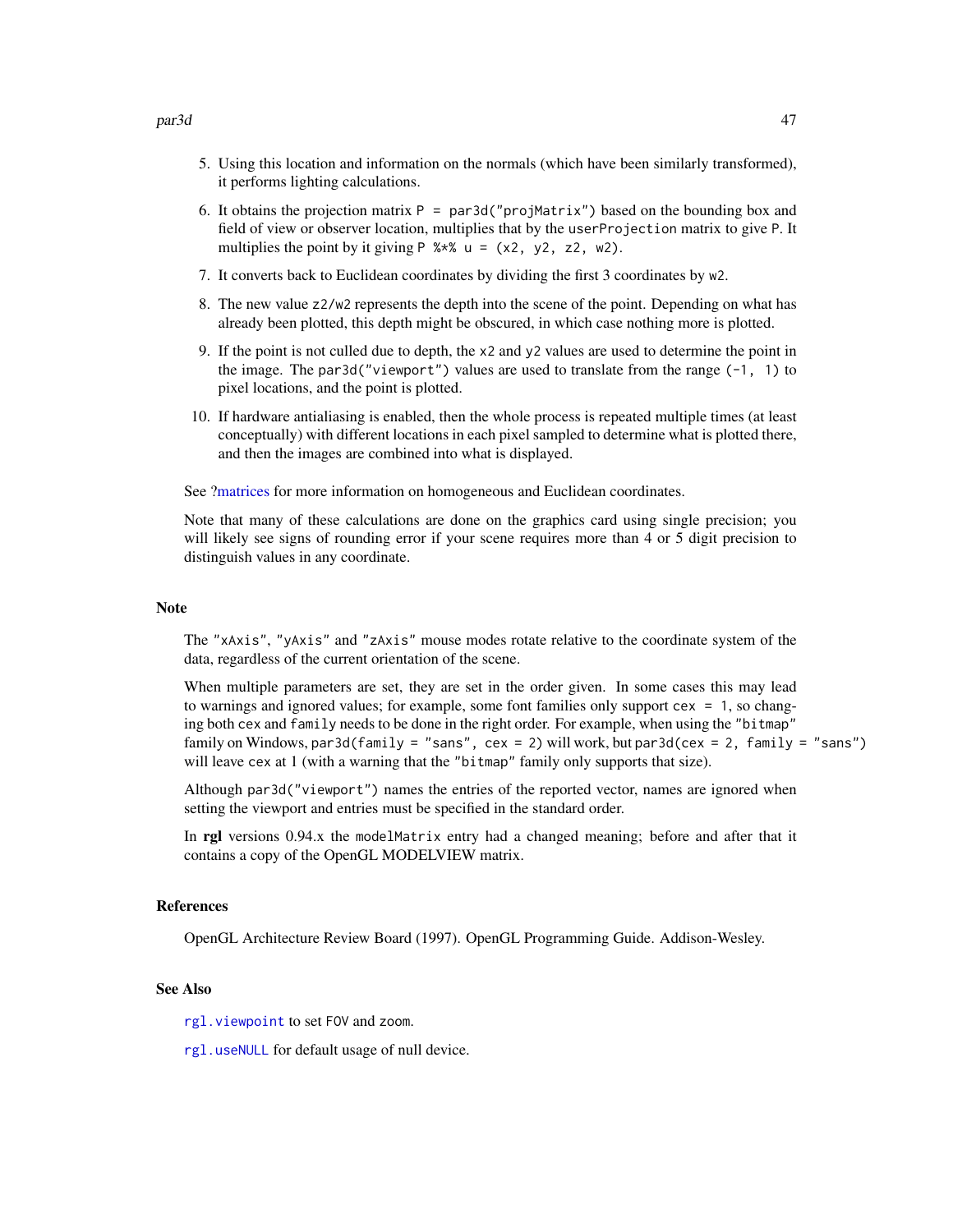## Examples

```
r3dDefaults
open3d()
shade3d(cube3d(color = rep(rainbow(6), rep(4, 6))))save <- par3d(userMatrix = rotationMatrix(90*pi/180, 1, 0, 0))
highlevel() # To trigger display
save
par3d("userMatrix")
par3d(save)
highlevel()
par3d("userMatrix")
```
<span id="page-47-0"></span>

| par3dinterp | Interpolator for par3d parameters |  |  |
|-------------|-----------------------------------|--|--|
|             |                                   |  |  |

## Description

Returns a function which interpolates par3d parameter values, suitable for use in animations.

# Usage

```
par3dinterp(times = NULL, userMatrix, scale, zoom, FOV,
            method = c("spline", "linear"),
            extrapolate = c("oscillate", "cycle", "constant", "natural"),
            dev = rgl.cur(), subscene = par3d("listeners", dev = dev))
```
# Arguments

| times       | Times at which values are recorded or a list; see below |
|-------------|---------------------------------------------------------|
| userMatrix  | Values of par3d("userMatrix")                           |
| scale       | Values of par3d("scale")                                |
| zoom        | Values of par3d("zoom")                                 |
| <b>FOV</b>  | Values of par3d("FOV")                                  |
| method      | Method of interpolation                                 |
| extrapolate | How to extrapolate outside the time range               |
| dev         | Which rgl device to use                                 |
| subscene    | Which subscene to use                                   |

#### Details

This function is intended to be used in constructing animations. It produces a function that returns a list suitable to pass to [par3d](#page-42-0), to set the viewpoint at a given point in time.

All of the parameters are optional. Only those par3d parameters that are specified will be returned.

The input values other than times may each be specified as lists, giving the parameter value settings at a fixed time, or as matrices or arrays. If not lists, the following formats should be used: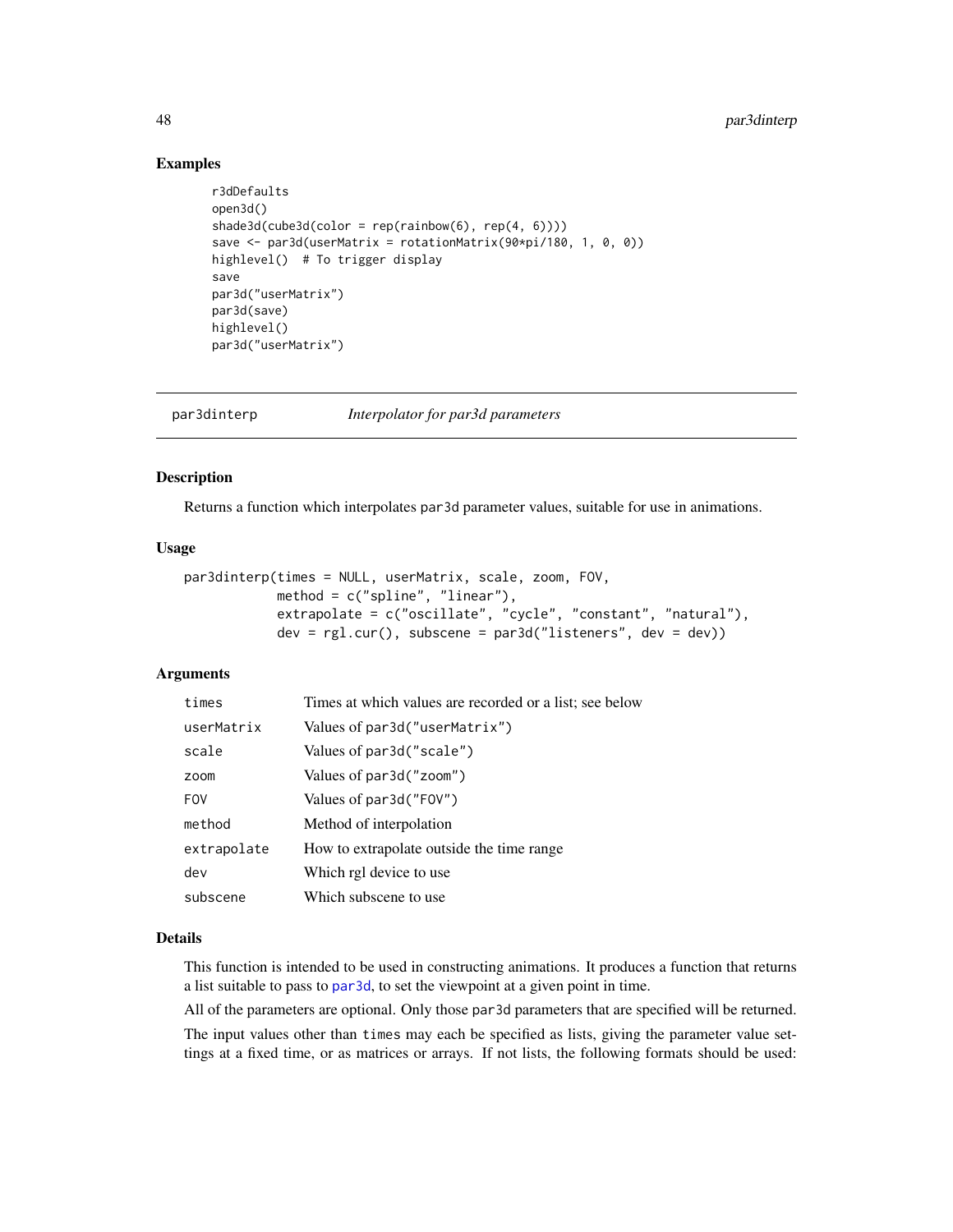# par3dinterp 49

userMatrix can be a 4  $\times$  4  $\times$  n array, or a 4  $\times$  4n matrix; scale should be an n  $\times$  3 matrix; zoom and FOV should be length n vectors.

An alternative form of input is to put all of the above arguments into a list (i.e. a list of lists, or a list of arrays/matrices/vectors), and pass it as the first argument. This is the most convenient way to use this function with the [tkrgl](#page-0-0) function [par3dsave](#page-0-0).

Interpolation is by cubic spline or linear interpolation in an appropriate coordinate-wise fashion. Extrapolation may oscillate (repeat the sequence forward, backward, forward, etc.), cycle (repeat it forward), be constant (no repetition outside the specified time range), or be natural (linear on an appropriate scale). In the case of cycling, the first and last specified values should be equal, or the last one will be dropped. Natural extrapolation is only supported with spline interpolation.

# Value

A function is returned. The function takes one argument, and returns a list of par3d settings interpolated to that time.

## Note

Prior to rgl version 0.95.1476, the subscene argument defaulted to the current subscene, and any additional entries would be ignored by [play3d](#page-61-0). The current default value of par3d("listeners", dev = dev) means that all subscenes that share mouse responses will also share modifications by this function.

### Author(s)

Duncan Murdoch

# See Also

[play3d](#page-61-0) to play the animation.

## Examples

```
f \leftarrow par3dinterp( zoom = c(1, 2, 3, 1))f(\emptyset)f(1)
f(0.5)## Not run:
play3d(f)
```
## End(Not run)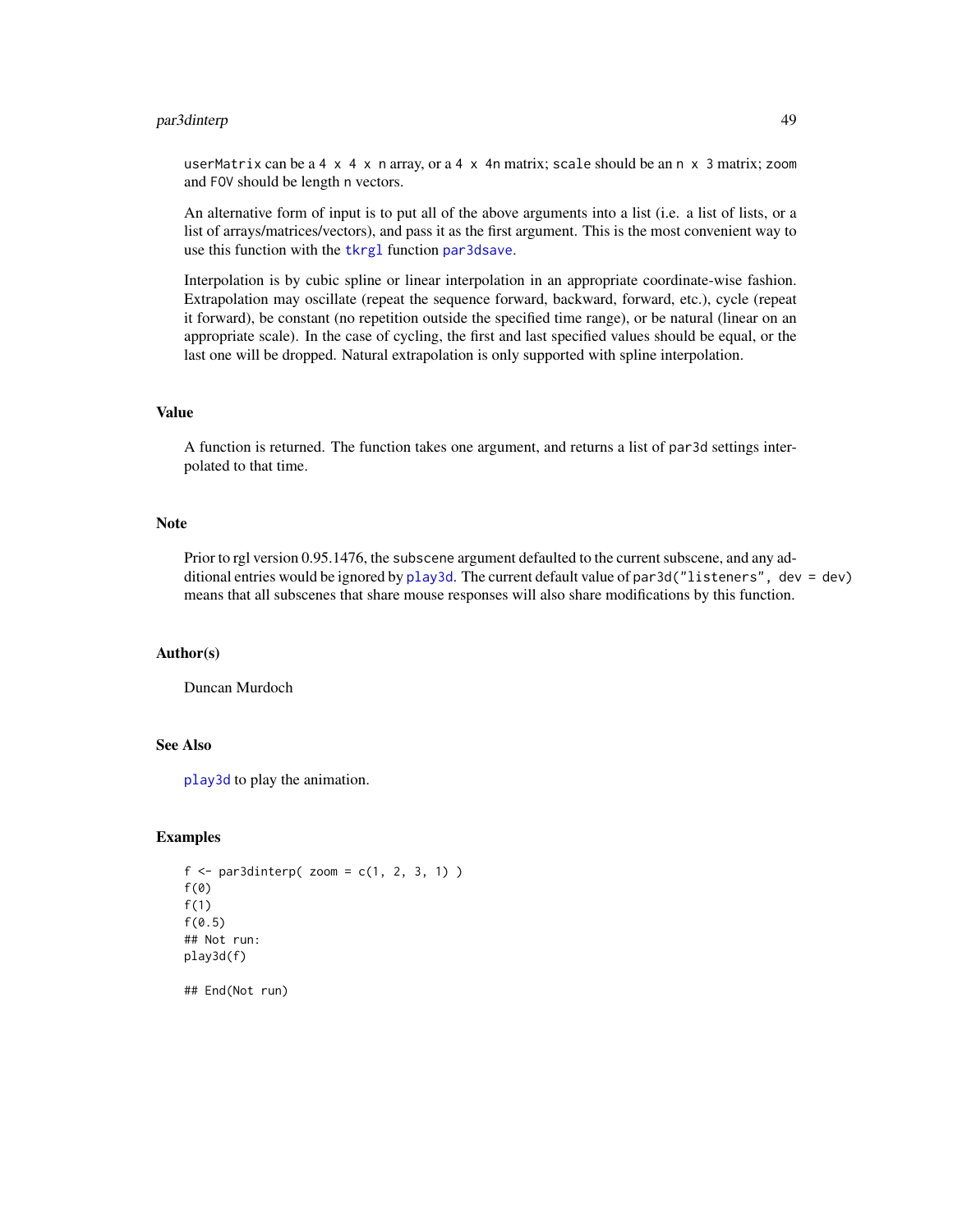par3dinterpControl *Control rgl widget like par3dinterp().*

#### Description

This control works with [playwidget](#page-63-0) to change settings in a WebGL display in the same way as [par3dinterp](#page-47-0) does within R.

## Usage

par3dinterpControl(fn, from, to, steps, subscene = NULL, omitConstant = TRUE, ...)

### Arguments

| fn              | A function returned from par3dinterp.                           |
|-----------------|-----------------------------------------------------------------|
| from, to, steps |                                                                 |
|                 | Values where fn should be evaluated.                            |
| subscene        | Which subscene's properties should be modified?                 |
| omitConstant    | If TRUE, do not set values that are constant across the range.  |
|                 | Additional parameters which will be passed to property Control. |

## Details

par3dinterpSetter sets parameters corresponding to values produced by the result of par3dinterp.

#### Value

Returns controller data in a list of class "rglControl".

### Author(s)

Duncan Murdoch

```
example(plot3d)
M <- r3dDefaults$userMatrix
fn \leq par3dinterp(times = (0:2)*0.75, userMatrix = list(M,
                                      rotate3d(M, pi/2, 1, 0, 0),
                                      rotate3d(M, pi/2, 0, 1, 0)),
                                      scale = c(0.5, 1, 2)control <- par3dinterpControl(fn, 0, 3, steps = 15)
control
if (interactive())
  rglwide(width = 500, height = 250) %>%
  playwidget(control,
       step = 0.01, loop = TRUE, rate = 0.5)
```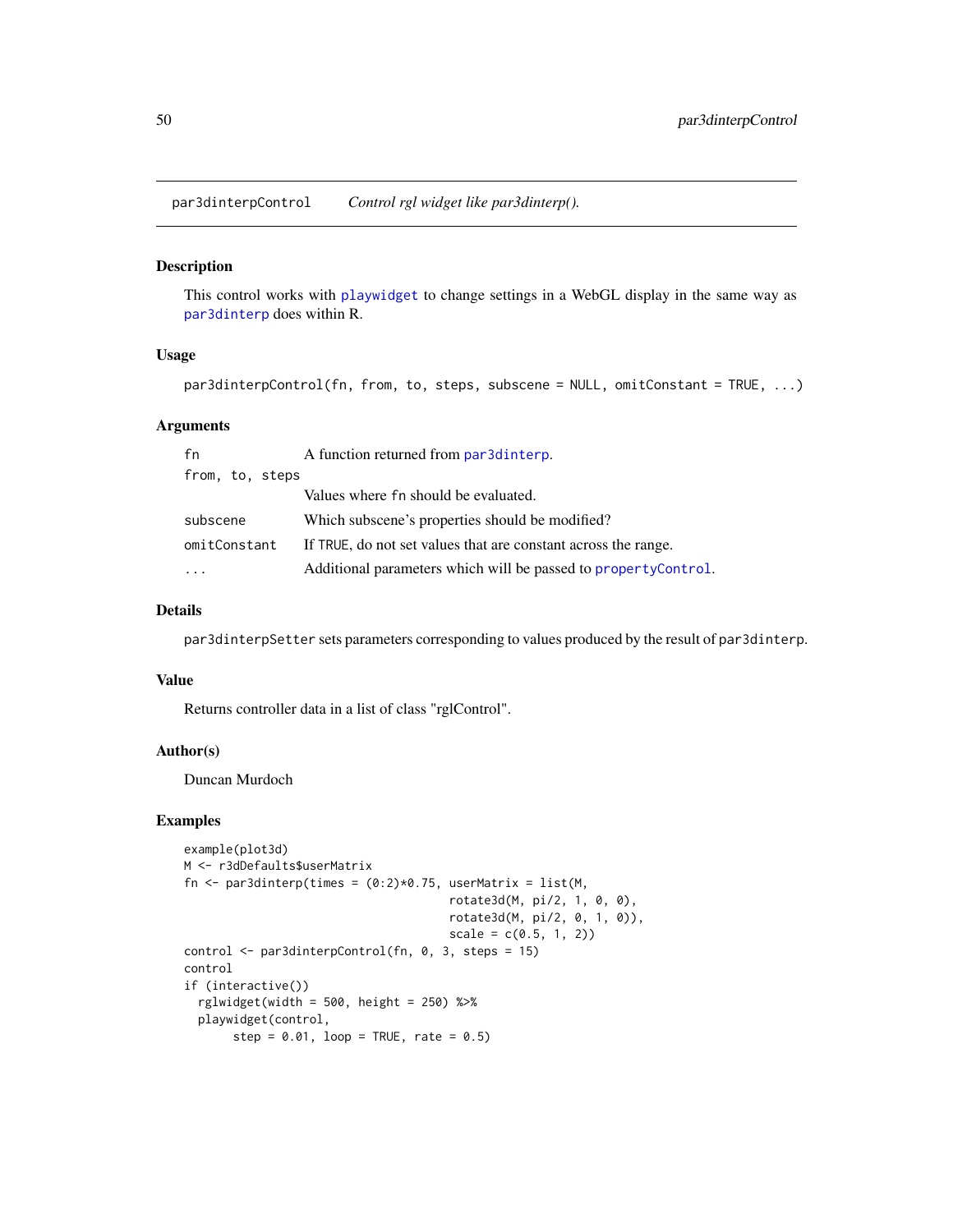## Description

This function plots symbols similarly to what the base graphics function [points](#page-0-0) does when pch is specified.

## Usage

```
pch3d(x, y = NULL, z = NULL, pch = 1,bg = material3d("color")[1], cex = 1, radius,
     color = "black", lit = FALSE, ...)
```
## Arguments

| x, y, z  | The locations at which to plot in a form suitable for use in xyz.coords.                 |
|----------|------------------------------------------------------------------------------------------|
| pch      | A vector of integers or single characters describing the symbols to plot.                |
| bg       | The fill color(s) to use for pch from 21 to 25.                                          |
| cex      | A relative size of the symbol to plot.                                                   |
| radius   | An absolute size of the symbol to plot in user coordinates.                              |
| color    | The color(s) to use for symbols.                                                         |
| lit      | Whether the object responds to lighting or just shows the displayed color di-<br>rectly. |
| $\cdots$ | Other material properties.                                                               |

## Details

The list of symbols encoded by numerical pch values is given in the [points](#page-0-0) help page.

### Value

A vector of object id values is returned invisibly. Separate objects will be drawn for each different combination of pch value from 0 to 25, color and bg, and another holding all the character symbols.

## Note

This function is not a perfect match to how the [points](#page-0-0) function works due to limitations in rgl and OpenGL. In particular:

Symbols with numbers from 1 to 25 are drawn as 3D sprites (see [sprites3d](#page-132-0)), so they will resize as the window is zoomed. Letters and numbers from 32 to 255 (which are mapped to letters) are drawn using [text3d](#page-140-0), so they maintain a fixed size.

A calculation somewhat like the one in [plot3d](#page-66-0) that sets the size of spheres is used to choose the size of sprites based on cex and the current scaling. This will likely need manual tweaking. Use the radius argument for a fixed size.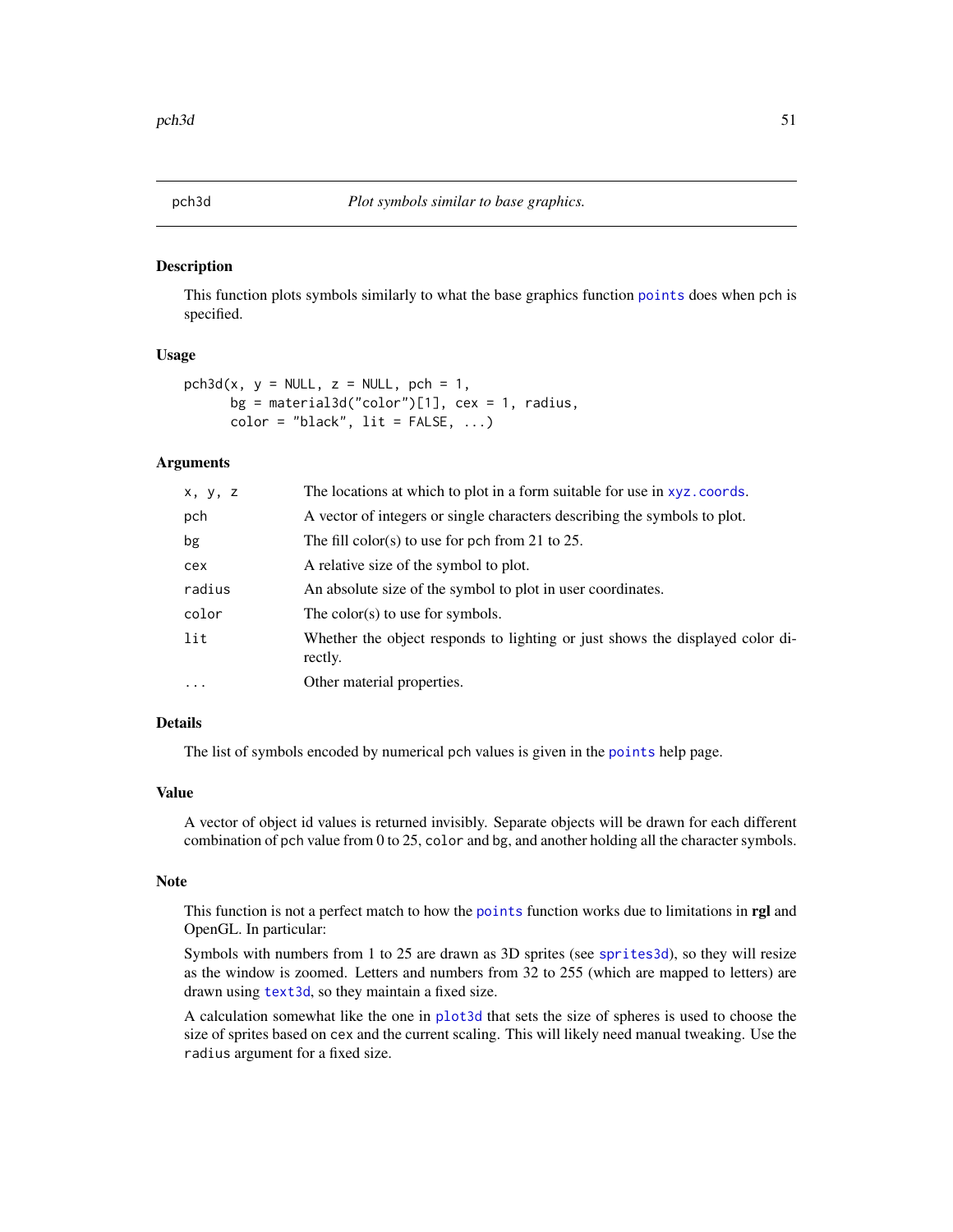No special handling is done for the case of pch =  $"$ .". Use points3d for small dots.

As of rgl version 0.100.10, background and foreground colors can vary from symbol to symbol.

## Author(s)

Duncan Murdoch

# See Also

[points3d](#page-72-0), [text3d](#page-140-0), [plot3d](#page-66-0), [points](#page-0-0).

# Examples

```
open3d()
i \le -0:25; x \le -i \frac{8}{6} 5; y \le -\text{rep}(0, 26); z \le -i \frac{8}{6} 5
pch3d(x, y, z, pch = i, bg = "gray", color = rainbow(26))text3d(x, y, z + 0.3, i)pch3d(x + 5, y, z, pch = i+65)text3d(x + 5, y, z + 0.3, i+65)
```
<span id="page-51-0"></span>persp3d *Surface plots*

### Description

This function draws plots of surfaces in 3-space. persp3d is a generic function.

# Usage

```
persp3d(x, ...)
## Default S3 method:
persp3d(x = seq(0, 1, len = nrow(z)), y = seq(0, 1, len = ncol(z)), z,xlim = NULL, ylim = NULL, zlim = NULL,
    xlab = NULL, ylab = NULL, zlab = NULL, add = FALSE, aspect = !add,
    forceClipregion = FALSE, ...)
```
# Arguments

| x, y, z |                  | points to plot on surface. See Details below.                                                                                             |
|---------|------------------|-------------------------------------------------------------------------------------------------------------------------------------------|
|         | xlim, ylim, zlim |                                                                                                                                           |
|         |                  | $x-$ , $y-$ and $z$ -limits. If present, the plot is clipped to this region.                                                              |
|         | xlab, ylab, zlab |                                                                                                                                           |
|         |                  | titles for the axes. N.B. These must be character strings; expressions are not<br>accepted. Numbers will be coerced to character strings. |
| add     |                  | whether to add the points to an existing plot.                                                                                            |
| aspect  |                  | either a logical indicating whether to adjust the aspect ratio, or a new ratio.                                                           |
|         |                  |                                                                                                                                           |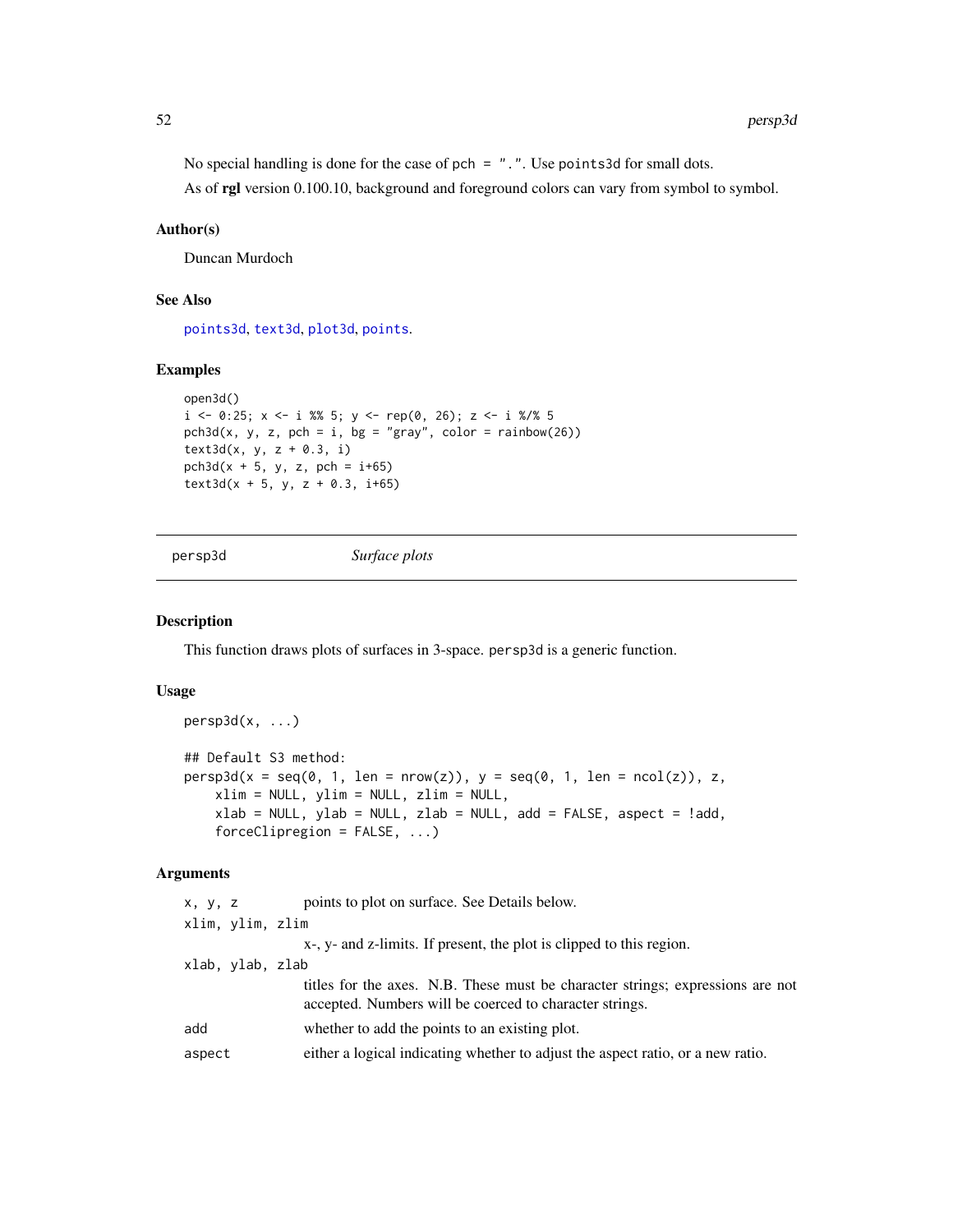#### persp3d 53

forceClipregion

force a clipping region to be used, whether or not limits are given.

... additional material parameters to be passed to [surface3d](#page-139-0) and [decorate3d](#page-66-1).

#### Details

The default method plots a surface defined as a grid of  $(x, y, z)$  locations in space. The grid may be specified in several ways:

- As with [persp](#page-0-0), x and y may be given as vectors in ascending order, with z given as a matrix. There should be one x value for each row of z and one y value for each column. The surface drawn will have x constant across rows and y constant across columns. This is the most convenient format when z is a function of x and y which are measured on a regular grid.
- x and y may also be given as matrices, in which case they should have the same dimensions as z. The surface will combine corresponding points in each matrix into locations  $(x, y, z)$  and draw the surface through those. This allows general surfaces to be drawn, as in the example of a spherical Earth shown below.
- If x is a list, its components x\$x, x\$y and x\$z are used for x, y and z respectively, though an explicitly specified z value will have priority.

One difference from [persp](#page-0-0) is that colors are specified on each vertex, rather than on each facet of the surface. To emulate the [persp](#page-0-0) color handling, you need to do the following. First, convert the color vector to an ( $nx - 1$ ) by ( $ny - 1$ ) matrix; then add an extra row before row 1, and an extra column after the last column, to convert it to nx by ny. (These extra colors will not be used). For example, col <- rbind(1, cbind(matrix(col, nx - 1, ny - 1), 1)). Finally, call persp3d with material property smooth = FALSE.

See the "Clipping" section in [plot3d](#page-66-0) for more details on xlim, ylim, zlim and forceClipregion.

#### Value

This function is called for the side effect of drawing the plot. A vector of shape IDs is returned invisibly.

### Author(s)

Duncan Murdoch

### See Also

[plot3d](#page-66-0), [persp](#page-0-0). There is a persp3d. function method for drawing functions, and [persp3d.deldir](#page-54-1) can be used to draw surfaces defined by an irregular collection of points. A formula method [persp3d.formula](#page-68-0) draws surfaces using this method.

The [surface3d](#page-139-0) function is used to draw the surface without the axes etc.

- # (1) The Obligatory Mathematical surface.
- # Rotated sinc function.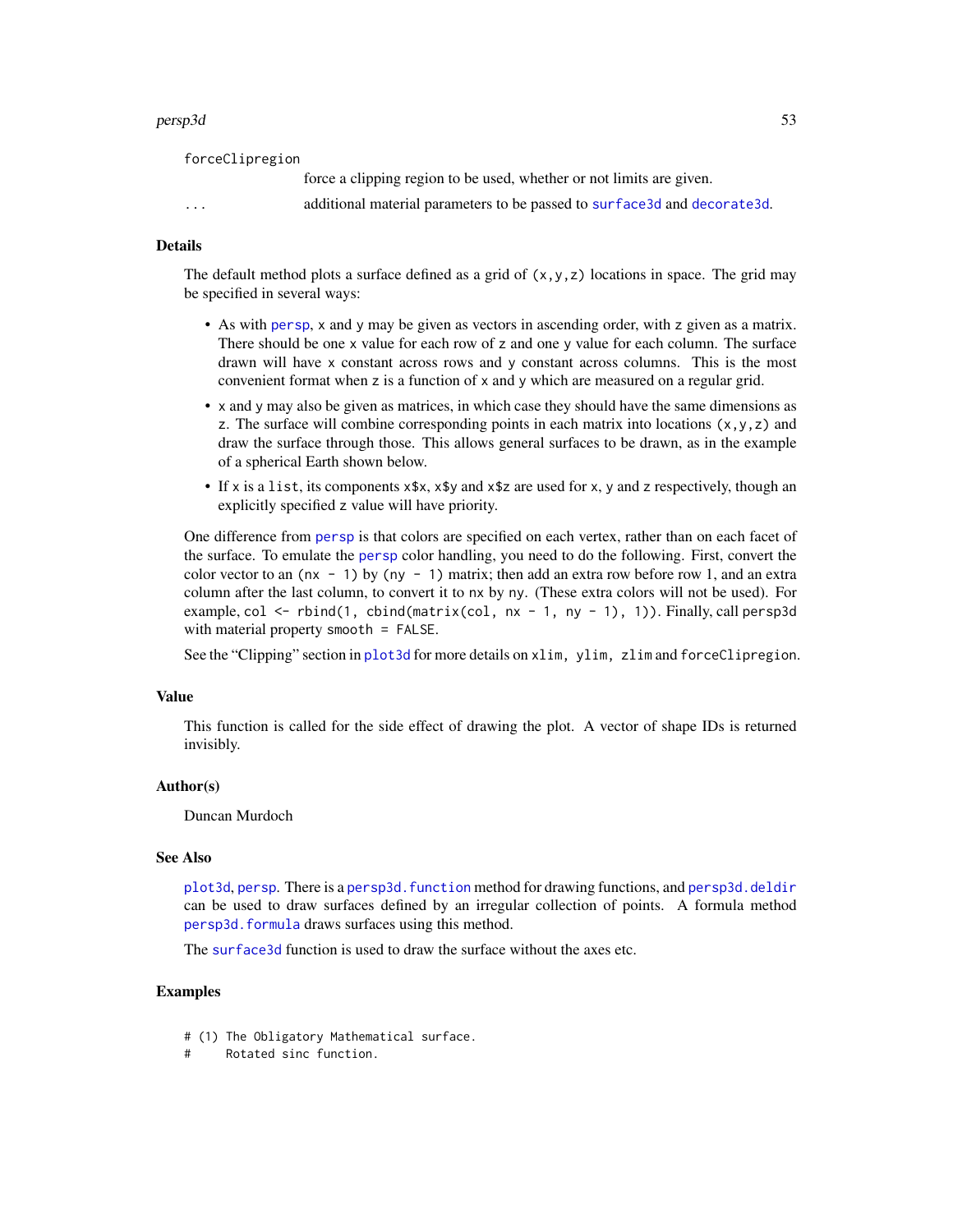```
x \le - seq(-10, 10, length = 30)
y \leq -xf <- function(x, y) { r <- sqrt(x^2 + y^2); 10 * sin(r)/r }
z \le outer(x, y, f)
z[is.na(z)] <- 1
open3d()
bg3d("white")
material3d(col = "black")
# Draw the surface twice: the first draws the solid part,
# the second draws the grid. Offset the first so it doesn't
# obscure the first.
persp3d(x, y, z, aspect = c(1, 1, 0.5), col = "lightblue",xlab = "X", ylab = "Y", zlab = "Sinc( r )",polygon_offset = 1)
persp3d(x, y, z, front = "lines", back = "lines",lit = FALSE, add = TRUE)# (2) Add to existing persp plot:
xE <- c(-10, 10); xy <- expand.grid(xE, xE)
points3d(xy[, 1], xy[, 2], 6, col = "red")
lines3d(x, y = 10, z = 6 + sin(x), col = "green")phi <- seq(0, 2*pi, len = 201)r1 < -7.725 # radius of 2nd maximum
xr \leq r1 \times \cos(\pi)yr \leftarrow r1 * sin(\phi)lines3d(xr, yr, f(xr, yr), col = "pink", lwd = 2)# (3) Visualizing a simple DEM model
z \le -2 \times volcano # Exaggerate the relief
x \le -10 \times (1: nrow(z)) # 10 meter spacing (S to N)
y \le -10 \times (1:\text{ncol}(z)) # 10 meter spacing (E to W)
open3d()
bg3d("slategray")
material3d(col = "black")
persp3d(x, y, z, col = "green3", aspect = "iso",axes = FALSE, box = FALSE)# (4) A globe
lat <- matrix(seq(90, -90, len = 50)*pi/180, 50, 50, byrow = TRUE)
long <- matrix(seq(-180, 180, len = 50)*pi/180, 50, 50)
r <- 6378.1 # radius of Earth in kmx <- r*cos(lat)*cos(long)
y <- r*cos(lat)*sin(long)
z \leftarrow r * sin(lat)
```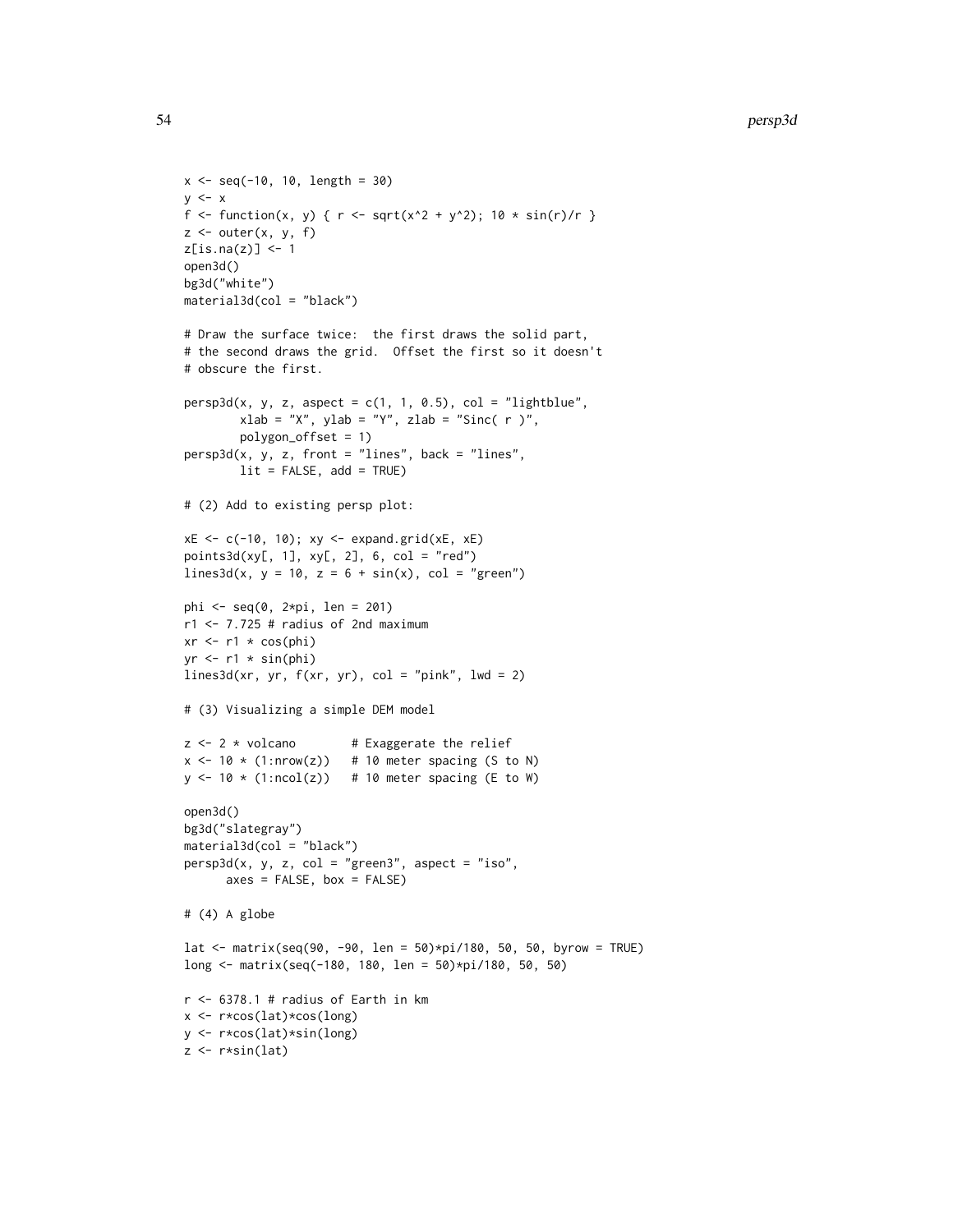```
open3d()
persp3d(x, y, z, col = "white",texture = system.file("textures/worldsmall.png", package = "rgl"),
      specular = "black", axes = FALSE, box = FALSE, xlab = "", ylab = "", zlab = "",
      normal_x = x, normal_y = y, normal_z = z)
if (!rgl.useNULL())
 play3d(spin3d(axis = c(0, 0, 1), rpm = 16), duration = 2.5)## Not run:
# This looks much better, but is slow because the texture is very big
persp3d(x, y, z, col = "white",texture = system.file("textures/world.png", package = "rgl"),
      specular = "black", axes = FALSE, box = FALSE, xlab = "", ylab = "", zlab = "",
      normal_x = x, normal_y = y, normal_z = z)
## End(Not run)
```
<span id="page-54-1"></span>persp3d.deldir *Plot a Delaunay triangulation.*

### <span id="page-54-0"></span>Description

The [deldir\(](#page-0-0)) function in the deldir package computes a Delaunay triangulation of a set of points. These functions display it as a surface.

# Usage

```
## S3 method for class 'deldir'
plot3d(x, \ldots)## S3 method for class 'deldir'
persp3d(x, ..., add = FALSE)## S3 method for class 'deldir'
as.mesh3d(x, col = "gray", coords = c("x", "y", "z"),smooth = TRUE, normals = NULL, texcoords = NULL, ...)
```
#### Arguments

| $\mathsf{x}$ | A "deldir" object, produced by the deldir() function. It must contain z val-<br>ues.                         |
|--------------|--------------------------------------------------------------------------------------------------------------|
| add          | Whether to add surface to existing plot (add $=$ TRUE) or create a new plot<br>$(add = FALSE, the default).$ |
| col          | Colors to apply to each vertex in the triangulation. Will be recycled as needed.                             |
| coords       | See Details below.                                                                                           |
| smooth       | Whether to average normals at vertices for a smooth appearance.                                              |
|              |                                                                                                              |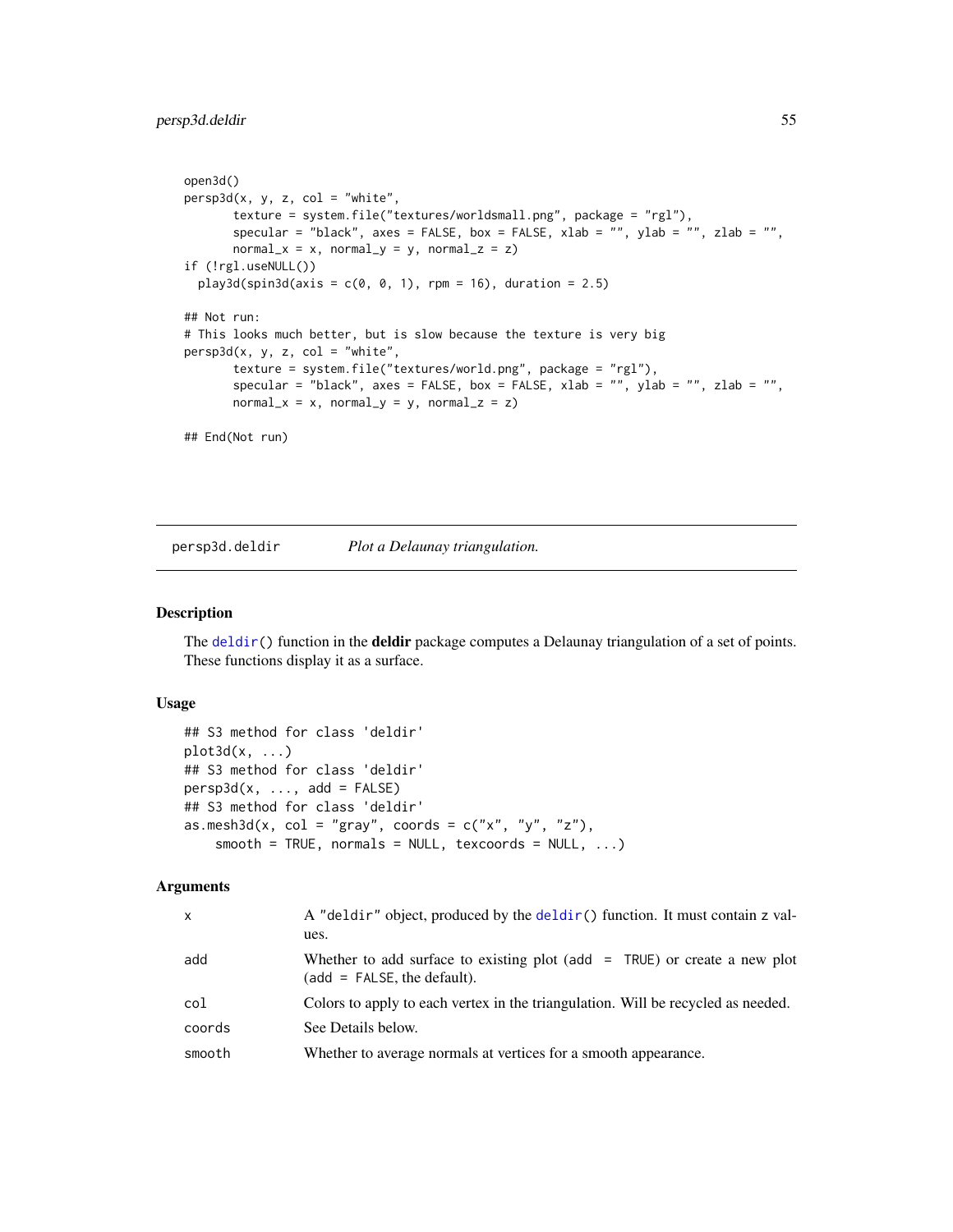56 persp3d.function

| normals                 | User-specified normals at each vertex. Requires smooth $=$ FALSE. |
|-------------------------|-------------------------------------------------------------------|
| texcoords               | Texture coordinates at each vertex.                               |
| $\cdot$ $\cdot$ $\cdot$ | See Details below.                                                |

## Details

These functions construct a [mesh3d](#page-36-0) object corresponding to the triangulation in x. The plot3d and persp3d methods plot it.

The coords parameter allows surfaces to be plotted over any coordinate plane. It should be a permutation of the column names  $c("x", "y", "z")$  from the "deldir" object. The first will be used as the x coordinate, the second as the y coordinate, and the third as the z coordinate.

The ... parameters in plot3d.deldir are passed to persp3d.deldir; in persp3d.deldir they are passed to both as.mesh3d.deldir and persp3d.mesh3d; in as.mesh3d.deldir they are used as material parameters in a [tmesh3d](#page-36-1) call.

## Examples

```
x < - rnorm(200, sd = 5)
y \le - rnorm(200, sd = 5)
r <- sqrt(x^2 + y^2)
z \le -10 * \sin(r)/rcol \le cm.colors(20)[1 + round(19*(z - min(z))/diff(range(z)))]
if (requireNamespace("deldir", quietly = TRUE)) {
  save <- options(rgl.meshColorWarning = FALSE)
  dxyz <- deldir::deldir(x, y, z = z, suppressMsge = TRUE)
  persp3d(dxyz, col = col)open3d()
  # Do it without smoothing and with a different orientation.
  persp3d(dxyz, col = col, coords = c("z", "x", "y"), smooth = FALSE)
  options(save)
}
```
<span id="page-55-0"></span>persp3d.function *Plot a function of two variables*

## <span id="page-55-1"></span>**Description**

Plot a function  $z(x, y)$  or a parametric function  $(x(s, t), y(s, t), z(s, t))$ .

### Usage

```
## S3 method for class 'function'
persp3d(x,
 xlim = c(0, 1), ylim = c(0, 1),slim = NULL, tlim = NULL,
 n = 101,
```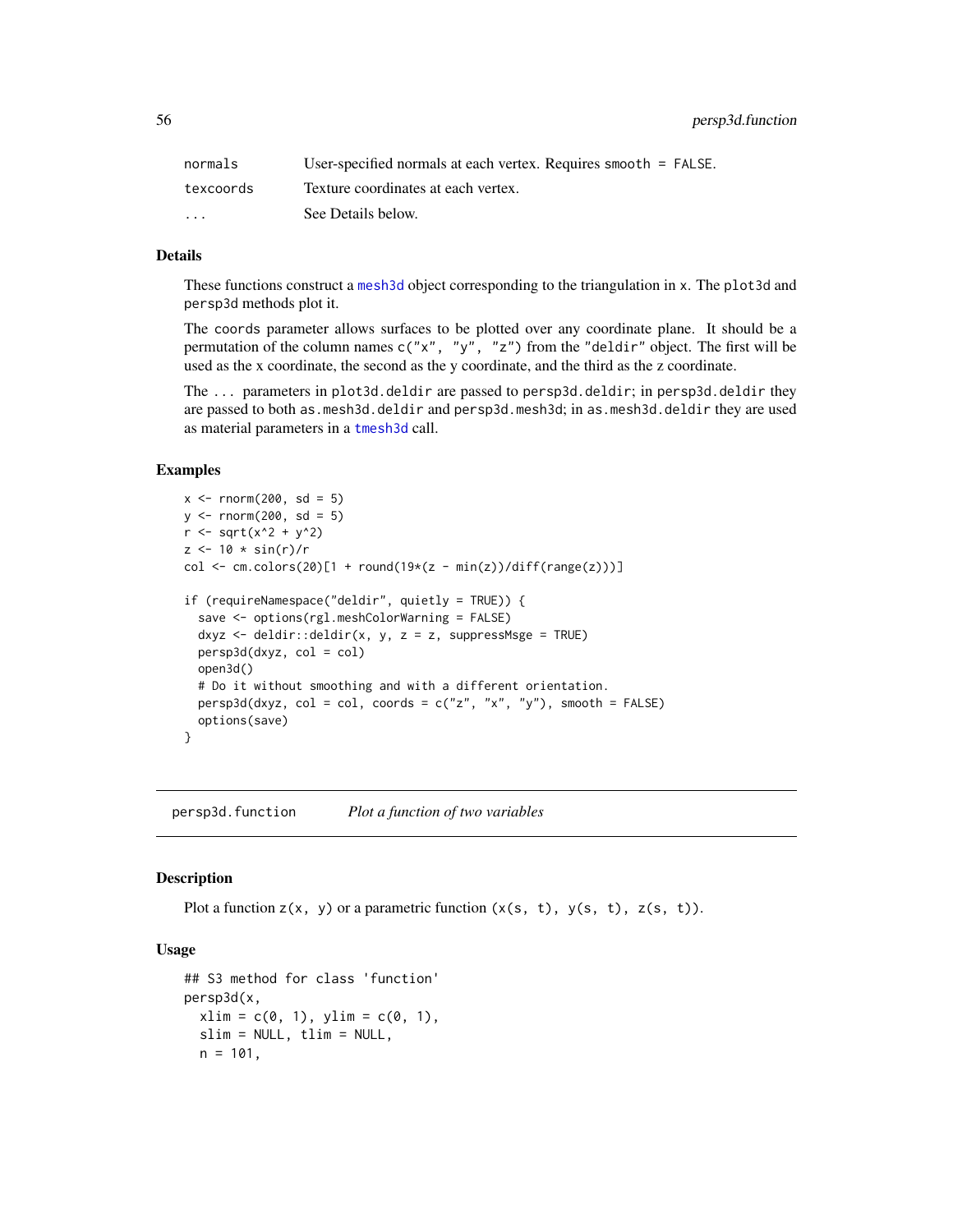```
xvals = seq.int(min(xlim), max(xlim), length.out = n[1]),yvals = seq.int(min(ylim), max(ylim), length.out = n[2]),
  svals = seq.int(min(slim), max(slim), length.out = n[1]),
  tvals = seq.int(min(tlim), max(tlim), length.out = n[2]),
  xlab, ylab, zlab,
  col = "gray", others = list(),normal = NULL, texcoords = NULL, ...## S3 method for class 'function'
plot3d(x, \ldots)
```
## Arguments

| $\times$          | A function of two arguments. See the details below.                                                                                                                                                    |  |
|-------------------|--------------------------------------------------------------------------------------------------------------------------------------------------------------------------------------------------------|--|
| xlim, ylim        | By default, the range of x and y values. For a parametric surface, if these are not<br>missing, they are used as limits on the displayed x and y values.                                               |  |
| slim, tlim        | If not NULL, these give the range of s and t in the parametric specification of the<br>surface. If only one is given, the other defaults to $c(0, 1)$ .                                                |  |
| n                 | A one or two element vector giving the number of steps in the x and y (or s and<br>t) grid.                                                                                                            |  |
| xvals, yvals      | The values at which to evaluate x and y. Ignored for a parametric surface. If<br>used, xlim and/or ylim are ignored.                                                                                   |  |
| svals, tvals      | The values at which to evaluate s and t for a parametric surface. Only used if<br>slim or tlim is not NULL. As with xvals and yvals, these override the corre-<br>sponding slim or tlim specification. |  |
| xlab, ylab, zlab  |                                                                                                                                                                                                        |  |
|                   | The axis labels. See the details below for the defaults.                                                                                                                                               |  |
| col               | The color to use for the plot. See the details below.                                                                                                                                                  |  |
| otherargs         | Additional arguments to pass to the function.                                                                                                                                                          |  |
| normal, texcoords |                                                                                                                                                                                                        |  |
|                   | Functions to set surface normals or texture coordinates. See the details below.                                                                                                                        |  |
| .                 | Additional arguments to pass to persp3d.                                                                                                                                                               |  |
|                   |                                                                                                                                                                                                        |  |

## Details

The "function" method for plot3d simply passes all arguments to persp3d. Thus this description applies to both.

The first argument x is required to be a function. It is named x only because of the requirements of the S3 system; in the remainder of this help page, we will assume that the assignment  $f \leq x$  has been made, and will refer to the function f().

persp3d.function evaluates f() on a two-dimensional grid of values, and displays the resulting surface. The values on the grid will be passed in as vectors in the first two arguments to the function, so f() needs to be vectorized. Other optional arguments to f() can be specified in the otherargs list.

In the default form where slim and tlim are both NULL, it is assumed that  $f(x, y)$  returns heights, which will be plotted in the z coordinate. The default axis labels will be taken from the argument names to f() and the expression passed as argument x to this function.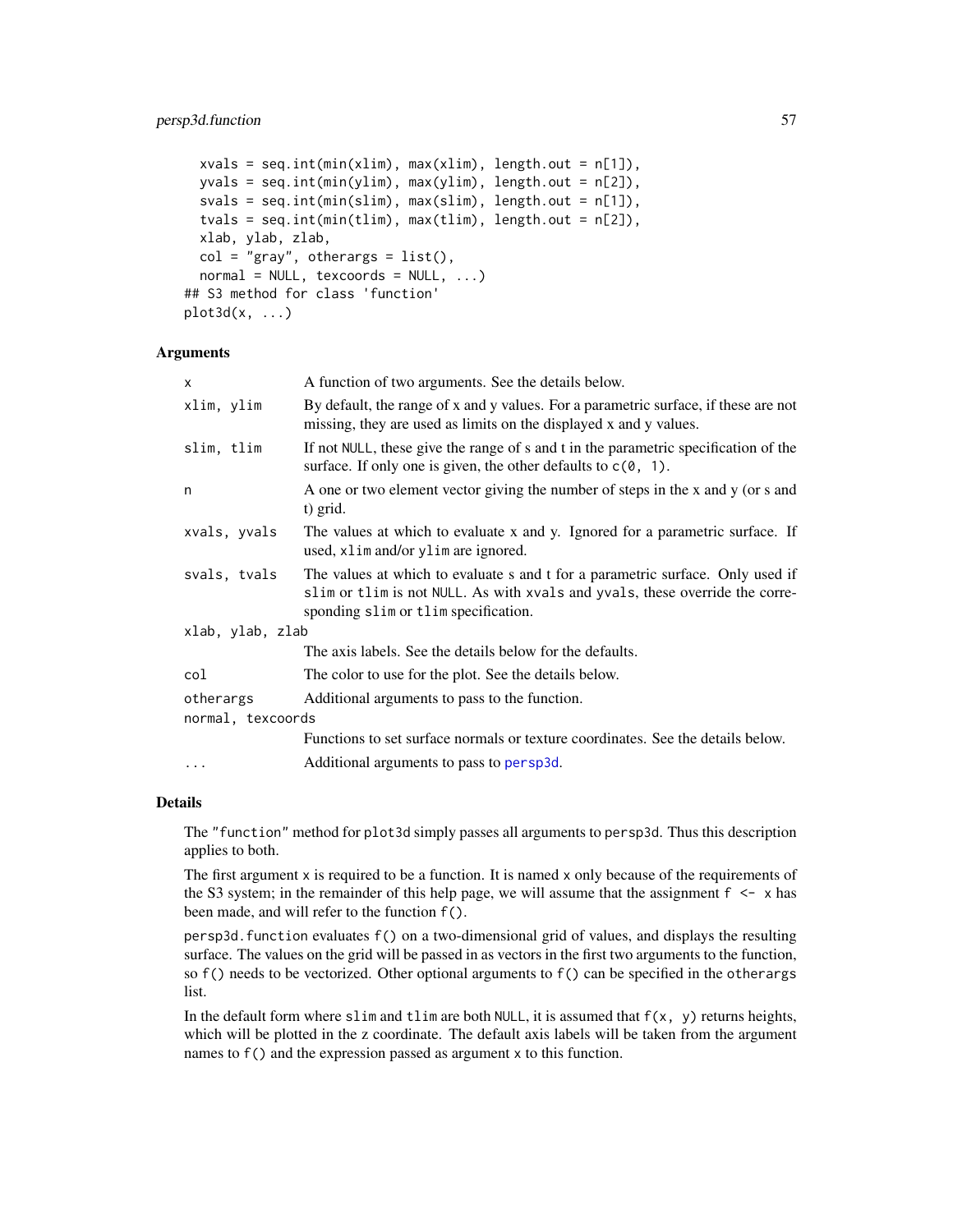If slim or tlim is specified, a parametric surface is plotted. The function  $f(s, t)$  must return a 3-column matrix, giving x, y and z coordinates of points on the surface. The default axis labels will be the column names if those are present. In this case xlim, ylim and zlim are used to define a clipping region only if specified; the defaults are ignored.

The color of the surface may be specified as the name of a color, or a vector or matrix of color names. In this case the colors will be recycled across the points on the grid of values.

Alternatively, a function may be given: it should be a function like [rainbow](#page-0-0) that takes an integer argument and returns a vector of colors. In this case the colors are mapped to z values.

The normal argument allows specification of a function to compute normal vectors to the surface. This function is passed the same arguments as f() (incuding otherargs if present), and should produce a 3-column matrix containing the x, y and z coordinates of the normals.

The texcoords argument is a function similar to normal, but it produces a 2-column matrix containing texture coordinates.

Both normal and texcoords may also contain matrices, with 3 and 2 columns respectively, and rows corresponding to the points that were passed to f().

#### Value

This function constructs a call to [persp3d](#page-51-0) and returns the value from that function.

## Author(s)

Duncan Murdoch

#### See Also

The [curve](#page-0-0) function in base graphics does something similar for functions of one variable. See the example below for space curves.

```
# (1) The Obligatory Mathematical surface.
      Rotated sinc function, with colors
f \leftarrow function(x, y) {
  r <- sqrt(x^2 + y^2)
  ifelse(r = 0, 10, 10 * sin(r)/r)
}
open3d()
plot3d(f, col = colorRampPalette(c("blue", "white", "red")),
       xlab = "X", ylab = "Y", zlab = "Sinc( r )",xlim = c(-10, 10), ylim = c(-10, 10),aspect = c(1, 1, 0.5)# (2) A cylindrical plot
f \leftarrow function(s, t) {
  r < -1 + \exp(-\text{pmin}(\text{ s} - \text{ t})^2),
                        (s - t - 1)^2,
```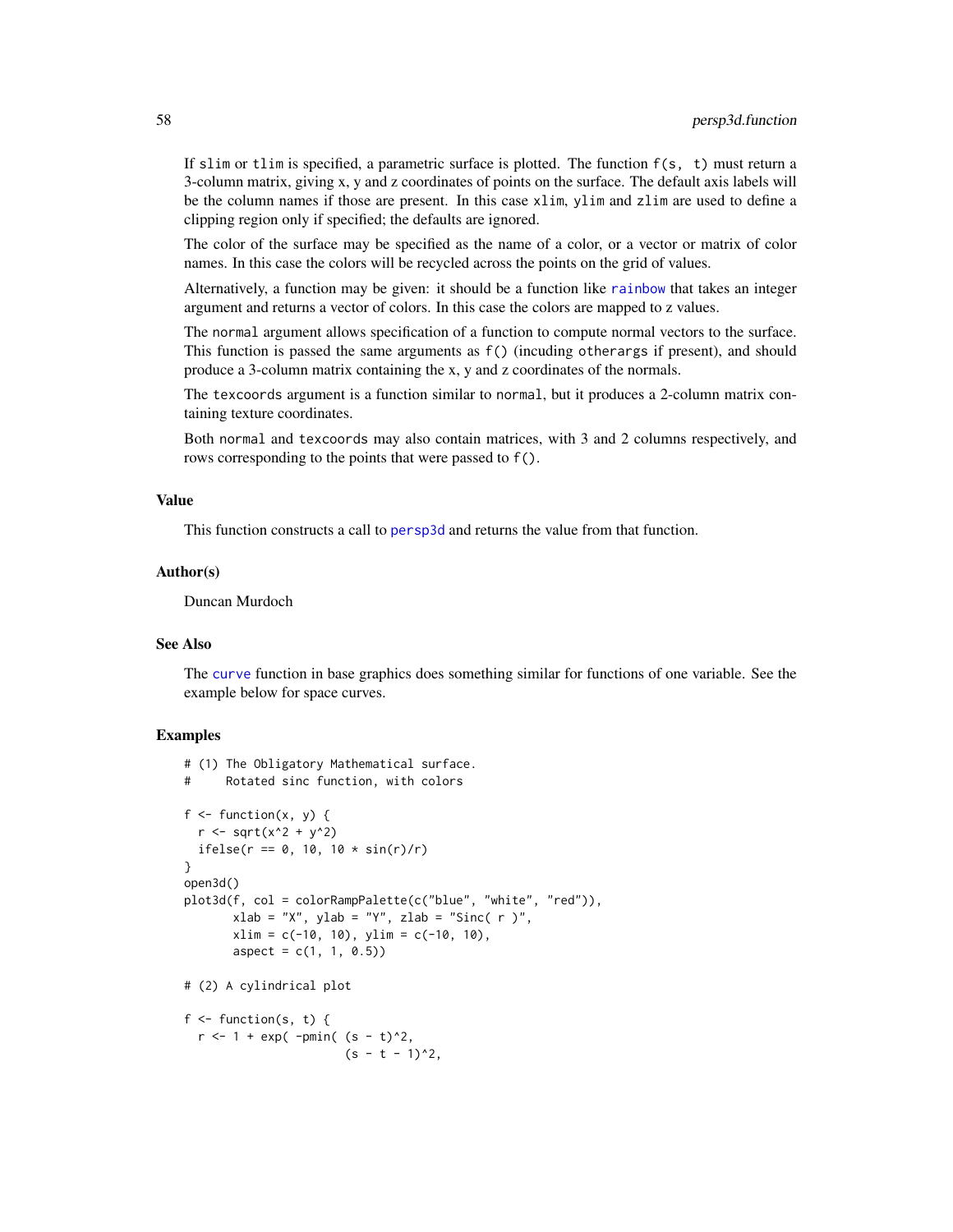# persp3d.triSht 59

```
(s - t + 1)^2 )(0.01)cbind(r*cos(t*2*pi), r*sin(t*2*pi), s)
}
open3d()
plot3d(f, slim = c(0, 1), tlim = c(0, 1), col = "red", alpha = 0.8)# Add a curve to the plot, fixing s at 0.5.
plot3d(f(0.5, seq.int(0, 1, length.out = 100)), type = "l", add = TRUE,lwd = 3, depth_test = "lequal")
```
persp3d.triSht *Plot an interp or tripack Delaunay triangulation.*

### Description

The [tri.mesh\(](#page-0-0)) functions in the **interp** and **tripack** packages compute a Delaunay triangulation of a set of points. These functions display it as a surface.

## Usage

```
## S3 method for class 'triSht'
plot3d(x, z, \ldots)## S3 method for class 'triSht'
persp3d(x, z, ..., add = FALSE)## S3 method for class 'triSht'
as.mesh3d(x, z, col = "gray", coords = c("x", "y", "z"),
    smooth = TRUE, normals = NULL, texcoords = NULL, ...)## S3 method for class 'tri'
plot3d(x, z, ...)
## S3 method for class 'tri'
persp3d(x, z, ..., add = FALSE)## S3 method for class 'tri'
as.mesh3d(x, z, col = "gray", coords = c("x", "y", "z"),
    smooth = TRUE, normals = NULL, texcoords = NULL, ...)
```
#### Arguments

| $\mathsf{x}$ | A "trisht" or "tri" object, produced by the tri.mesh() function in the in-<br><b>terp</b> or <b>tripack</b> packages respectively. |
|--------------|------------------------------------------------------------------------------------------------------------------------------------|
| z            | z coordinate values corresponding to each of the nodes in x.                                                                       |
| add          | Whether to add surface to existing plot (add $=$ TRUE) or create a new plot<br>$(add = FALSE, the default).$                       |
| col          | Colors to apply to each vertex in the triangulation. Will be recycled as needed.                                                   |
| coords       | See Details below.                                                                                                                 |
| smooth       | Whether to average normals at vertices for a smooth appearance.                                                                    |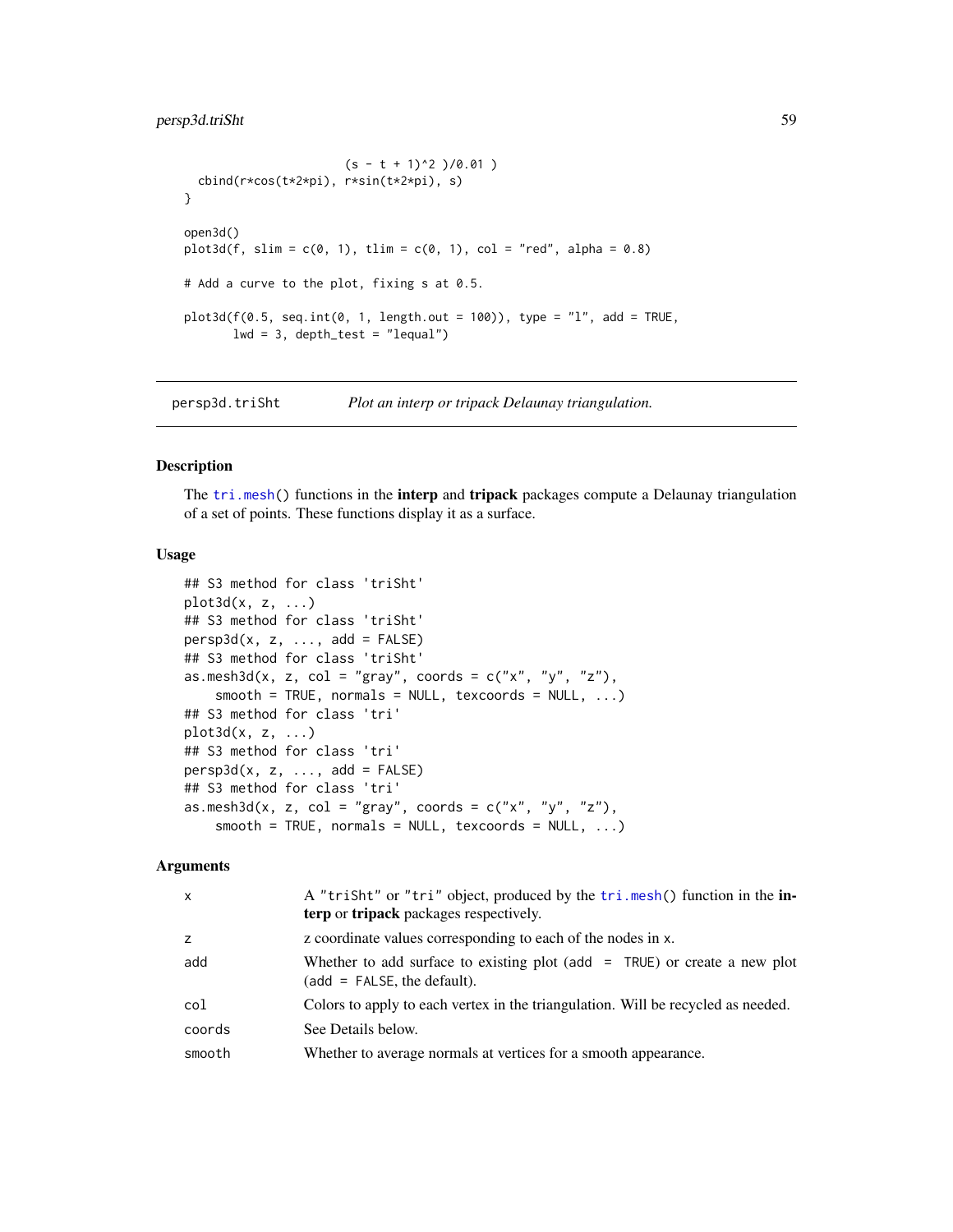60 persp3d.triSht

| normals                 | User-specified normals at each vertex. Requires smooth $=$ FALSE. |
|-------------------------|-------------------------------------------------------------------|
| texcoords               | Texture coordinates at each vertex.                               |
| $\cdot$ $\cdot$ $\cdot$ | See Details below.                                                |

### Details

These functions construct a [mesh3d](#page-36-0) object corresponding to the triangulation in x. The plot3d and persp3d methods plot it.

The coords parameter allows surfaces to be plotted over any coordinate plane. It should be a permutation of the column names  $c("x", "y", "z")$ . The first will be used as the x coordinate, the second as the y coordinate, and the third as the z coordinate.

The ... parameters in plot3d.triSht and plot3d.tri are passed to persp3d; in persp3d.triSht and persp3d.tri they are passed to both as.mesh3d and persp3d.mesh3d; in as.mesh3d.triSht and as.mesh3d.tri they are used as material parameters in a [tmesh3d](#page-36-1) call.

"tri" objects may contain constraints. These appear internally as extra nodes, representing either the inside or outside of boundaries on the region being triangulated. Each of these nodes should also have a z value, but triangles corresponding entirely to constraint nodes will not be drawn. In this way complex, non-convex regions can be triangulated. See the second example below.

#### Note

If there are duplicate points, the tri.mesh() functions will optionally delete some of them. If you choose this option, the z values must correspond to the nodes *after* deletion, not before.

```
x \le - rnorm(200, sd = 5)
y \le - rnorm(200, sd = 5)
r <- sqrt(x^2 + y^2)
z \le -10 * \sin(r)/rcol \leq cm.colors(20)[1 + round(19*(z - min(z))/diff(range(z)))]
save <- NULL
if (requireNamespace("interp", quietly = TRUE)) {
  save <- options(rgl.meshColorWarning = FALSE)
  dxy <- interp::tri.mesh(x, y)
  open3d()
  persp3d(dxy, z, col = col, meshColor = "vertices")
  open3d()
  # Do it without smoothing and with a different orientation.
  persp3d(dxy, z, col = col, coords = c("z", "x", "y"), smooth = FALSE)}
if (requireNamespace("tripack", quietly = TRUE)) {
  if (is.null(save))
    save <- options(rgl.meshColorWarning = FALSE)
  # Leave a circular hole around (3, 0)
  theta \leq - seq(0, 2*pi, len = 30)[-1]
  cx \leftarrow 2 * cos(theta) + 3cy <- 2*sin(theta)
  keep <- (x - 3)^2 + y^2 > 4
```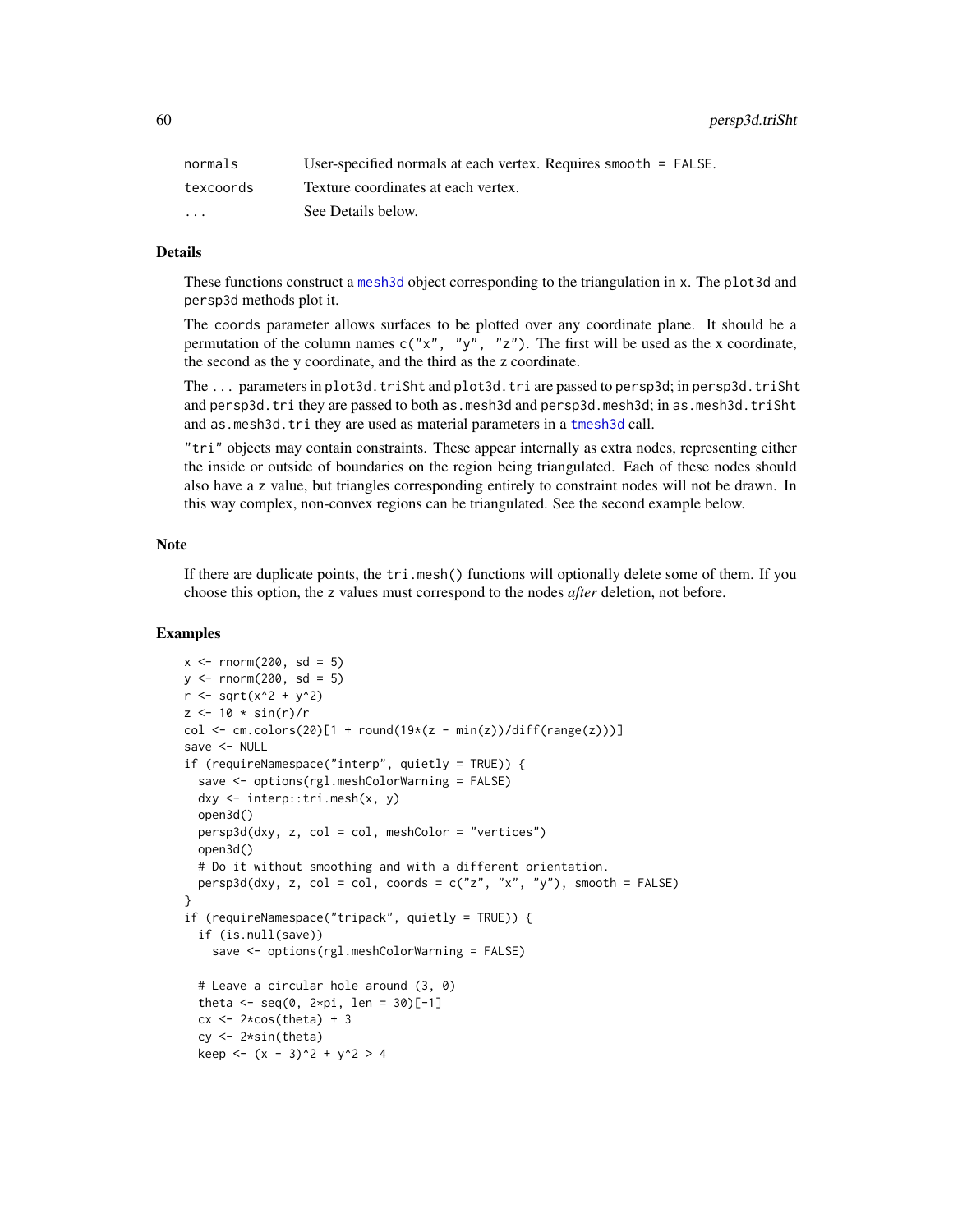### planes3d 61

```
dxy2 <- tripack::tri.mesh(x[keep], y[keep])
 dxy2 <- tripack::add.constraint(dxy2, cx, cy)
 z <- dxy2$x^2 - dxy2$y^2
 col <- terrain.colors(20)[1 + round(19*(z - min(z))/diff(range(z)))]
 open3d()
 persp3d(dxy2, z, col = col)}
options(save)
```
<span id="page-60-0"></span>

planes3d *add planes*

## <span id="page-60-1"></span>Description

planes3d and rgl.planes add mathematical planes to a scene. Their intersection with the current bounding box will be drawn. clipplanes3d and rgl.clipplanes add clipping planes to a scene.

#### Usage

planes3d(a,  $b = NULL$ ,  $c = NULL$ ,  $d = 0$ , ...) rgl.planes(a,  $b = NULL$ ,  $c = NULL$ ,  $d = 0$ , ...) clipplanes3d(a,  $b = NULL$ ,  $c = NULL$ ,  $d = 0$ ) rgl.clipplanes(a,  $b = NULL$ ,  $c = NULL$ ,  $d = 0$ )

## Arguments

| a. b. c                 | Coordinates of the normal to the plane. Any reasonable way of defining the<br>coordinates is acceptable. See the function xyz. coords for details. |
|-------------------------|----------------------------------------------------------------------------------------------------------------------------------------------------|
| d.                      | Coordinates of the "offset". See the details.                                                                                                      |
| $\cdot$ $\cdot$ $\cdot$ | Material properties. See rg1. material for details.                                                                                                |
|                         |                                                                                                                                                    |

## Details

planes3d and rgl.planes draw planes using the parametrization  $ax + by + cz + d = 0$ . Multiple planes may be specified by giving multiple values for any of a, b, c, d; the other values will be recycled as necessary.

clipplanes3d and rgl.clipplanes define clipping planes using the same equations. Clipping planes suppress the display of other objects (or parts of them) in the subscene, based on their coordinates. Points (or parts of lines or surfaces) where the coordinates x, y, z satisfy  $ax +$  $by + cz + d < 0$  will be suppressed.

The number of clipping planes supported by the OpenGL driver is implementation dependent; use par3d("maxClipPlanes") to find the limit.

# Value

A shape ID of the planes or clipplanes object is returned invisibly.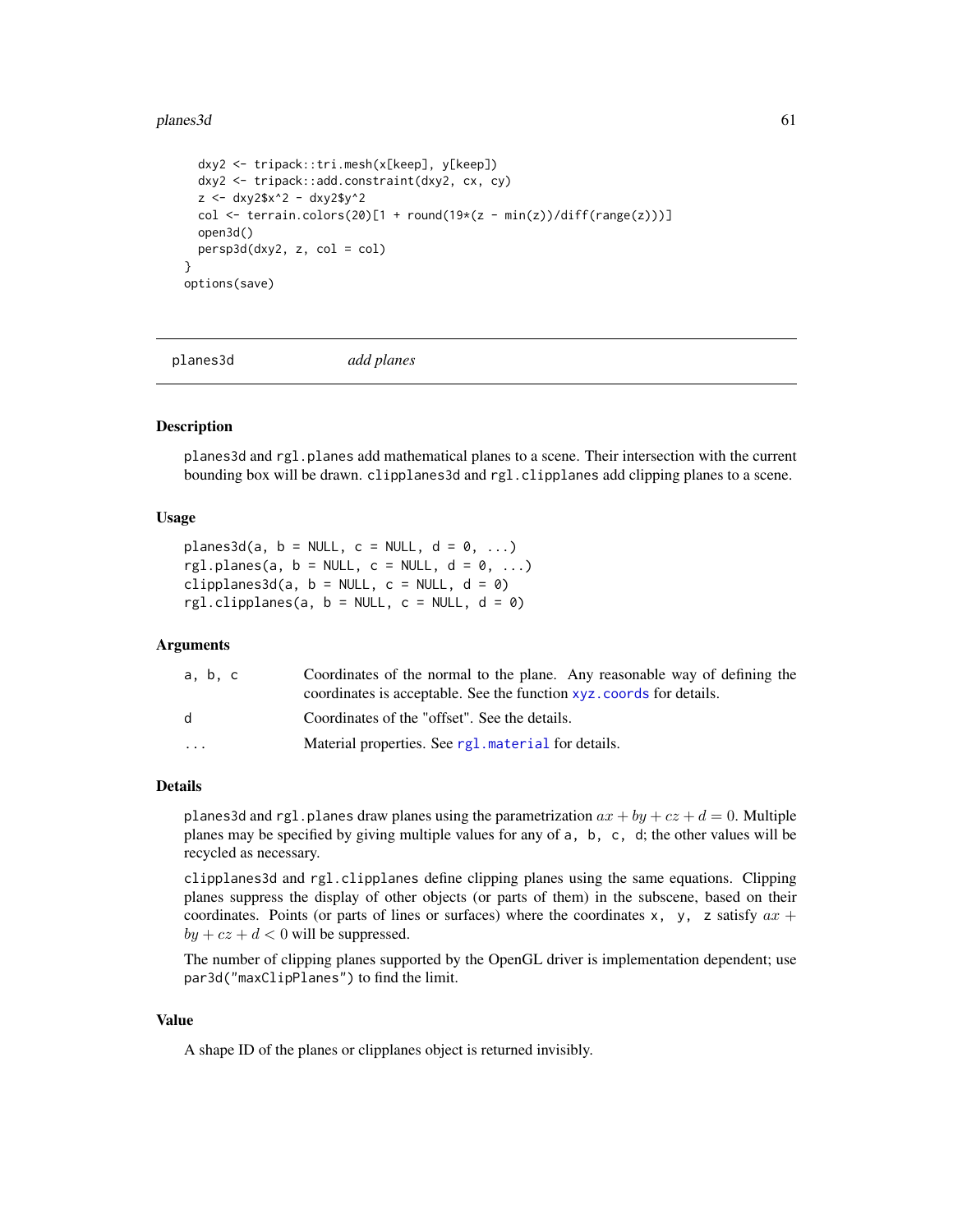## See Also

[abclines3d](#page-4-0), [rgl.abclines](#page-4-1) for mathematical lines.

[triangles3d](#page-72-1), [rgl.triangles](#page-95-1) or the corresponding functions for quadrilaterals may be used to draw sections of planes that do not adapt to the bounding box.

The example in [subscene3d](#page-135-1) shows how to combine clipping planes to suppress complex shapes.

## Examples

# Show regression plane with z as dependent variable

```
open3d()
x \le - rnorm(100)y \le - rnorm(100)z \le -0.2*x - 0.3*y + rnorm(100, sd = 0.3)fit \leftarrow lm(z \sim x + y)
plot3d(x, y, z, type = "s", col = "red", size = 1)coefs <- coef(fit)
a \leftarrow \text{coeffs["x"]b \leftarrow \text{coeffs}['y'']c < -1d <- coefs["(Intercept)"]
planes3d(a, b, c, d, alpha = 0.5)open3d()
ids \le plot3d(x, y, z, type = "s", col = "red", size = 1, forceClipregion = TRUE)
oldid <- useSubscene3d(ids["clipregion"])
clipplanes3d(a, b, c, d)
useSubscene3d(oldid)
```
<span id="page-61-0"></span>play3d *Play animation of rgl scene*

#### Description

play3d calls a function repeatedly, passing it the elapsed time in seconds, and using the result of the function to reset the viewpoint. movie3d does the same, but records each frame to a file to make a movie.

# Usage

```
play3d(f, duration = Inf, dev = rg1.cur(), ..., startTime = 0)movie3d(f, duration, dev = rgl.cur(), ..., fps = 10,
                    movie = "movie", frames = movie, dir = tempdir(),
                    convert = NULL, clean = TRUE, verbose = TRUE,
                    top = TRUE, type = "gif", startTime = 0)
```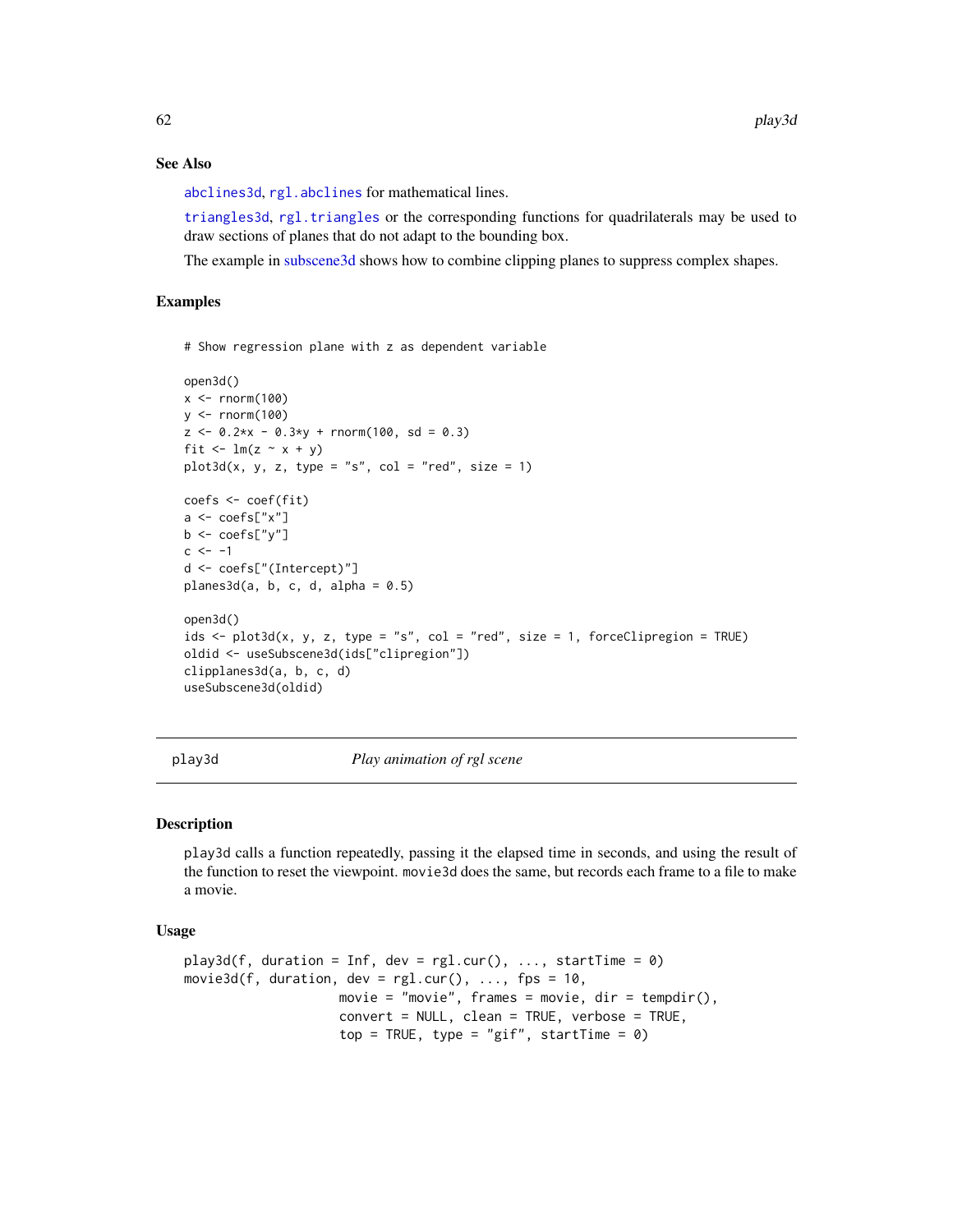#### play3d 63

### Arguments

| A function returning a list that may be passed to par 3d                   |
|----------------------------------------------------------------------------|
| The duration of the animation                                              |
| Which rgl device to select                                                 |
| Additional parameters to pass to f.                                        |
| Initial time at which to start the animation                               |
| Number of frames per second                                                |
| The base of the output filename, not including .gif                        |
| The base of the name for each frame                                        |
| A directory in which to create temporary files for each frame of the movie |
| How to convert to a GIF movie; see Details                                 |
| If convert is NULL or TRUE, whether to delete the individual frames        |
| Whether to report the convert command and the output filename              |
| Whether to call rgl. bringtotop before each frame                          |
| What type of movie to create. See Details.                                 |
|                                                                            |

### Details

The function f will be called in a loop with the first argument being the startTime plus the time in seconds since the start (where the start is measured after all arguments have been evaluated).

play3d is likely to place a high load on the CPU; if this is a problem, calls to [Sys.sleep](#page-0-0) should be made within the function to release time to other processes.

play3d will run for the specified duration (in seconds), but can be interrupted by pressing ESC while the rgl window has the focus.

movie3d saves each frame to disk in a filename of the form 'framesXXX.png', where XXX is the frame number, starting from 0. If convert is NULL (the default) and the **[magick](#page-0-0)** package is installed, it will be used to convert the frames to a GIF movie (or other format if supported). If [magick](#page-0-0) is not installed or convert is TRUE, movie3d will attempt to use the external ImageMagick program to convert the frames to a movie. The newer magick executable is tried first, then convert if that fails. The type argument will be passed to ImageMagick to use as a file extension to choose the file type.

Finally, convert can be a template for a command to execute in the standard shell (wildcards are allowed). The template is converted to a command using

[sprintf\(](#page-0-0)convert, fps, frames, movie, type, dir, duration)

For example, code = TRUE uses the template "magick -delay 1x%d %s\*.png %s.%s". All work is done in the directory dir, so paths should not be needed in the command. (Note that [sprintf](#page-0-0) does not require all arguments to be used, and supports formats that use them in an arbitrary order.)

The top = TRUE default is designed to work around an OpenGL limitation: in some implementations, rgl. snapshot will fail if the window is not topmost.

As of rgl version 0.94, the dev argument is not needed: the function f can specify its device, as [spin3d](#page-131-0) does, for example. However, if dev is specified, it will be selected as the current device as each update is played.

As of rgl version 0.95.1476, f can include multiple values in a "subscene" component, and par3d() will be called for each of them.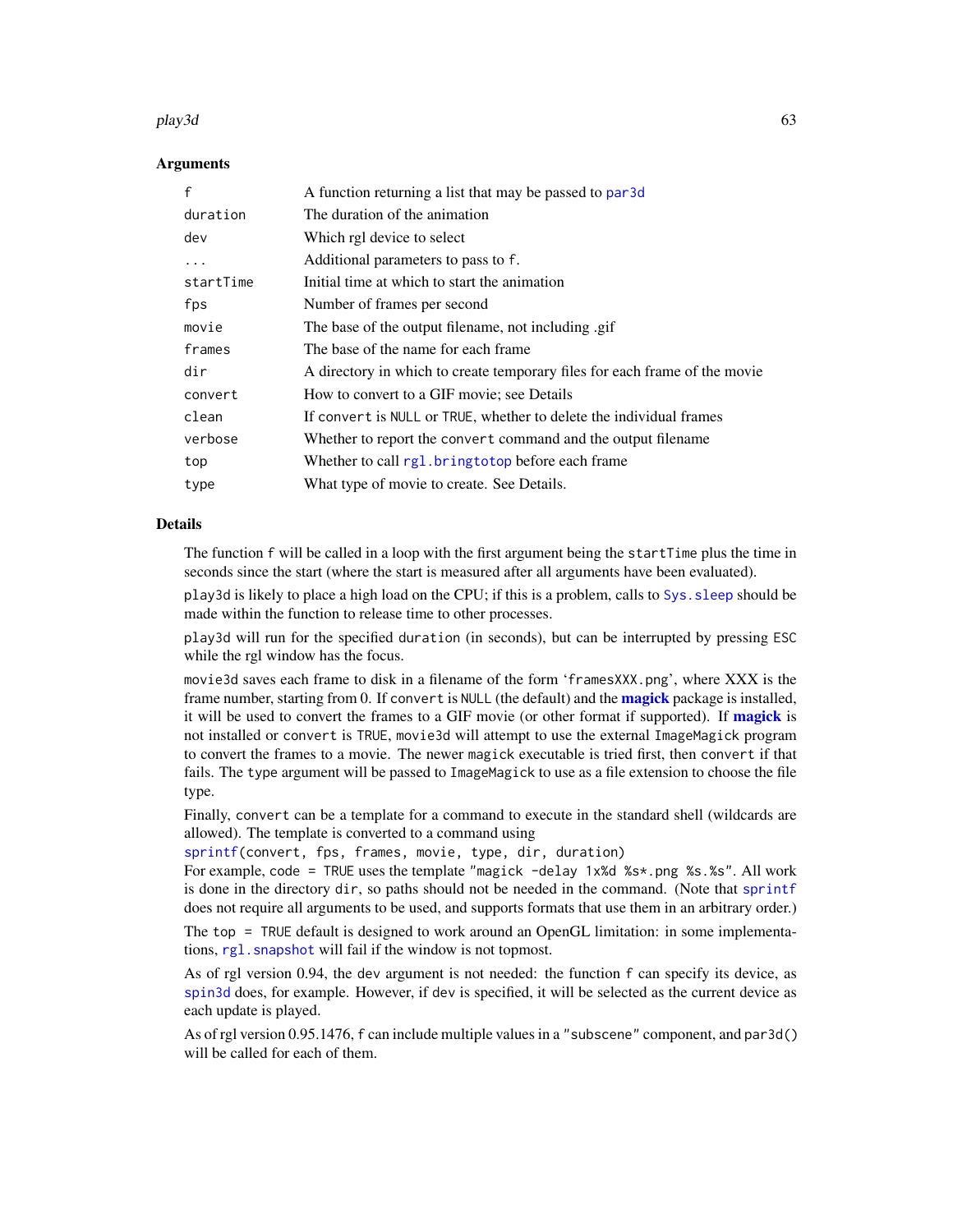## Value

play3d is called for the side effect of its repeated calls to f. It returns NULL invisibly.

movie3d is also normally called for the side effect of producing the output movie. It invisibly returns

## Author(s)

Duncan Murdoch, based on code by Michael Friendly

## See Also

[spin3d](#page-131-0) and [par3dinterp](#page-47-0) return functions suitable to use as f. See demo(flag) for an example that modifies the scene in f.

# Examples

```
open3d()
plot3d( cube3d(col = "green") )
M <- par3d("userMatrix")
if (!rgl.useNULL())
  play3d( par3dinterp(time = (0:2)*0.75, userMatrix = list(M,
                                     rotate3d(M, pi/2, 1, 0, 0),
                                     rotate3d(M, pi/2, 0, 1, 0) ) ),
        duration = 3 )
## Not run:
movie3d( spin3d(), duration = 5 )
## End(Not run)
```
<span id="page-63-0"></span>playwidget *Add a widget to play animations.*

#### Description

This is a widget that can be put in a web page to allow animations with or without Shiny.

### Usage

```
playwidget(sceneId, controls,
            start = 0, stop = Inf, interval = 0.05, rate = 1,
            components = c("Reverse", "Play", "Slower", "Faster",
                           "Reset", "Slider", "Label"),
            loop = TRUE,step = 1, labels = NULL,
            precision = 3,
            elementId = NULL, respondTo = NULL,
            reinit = NULL,
```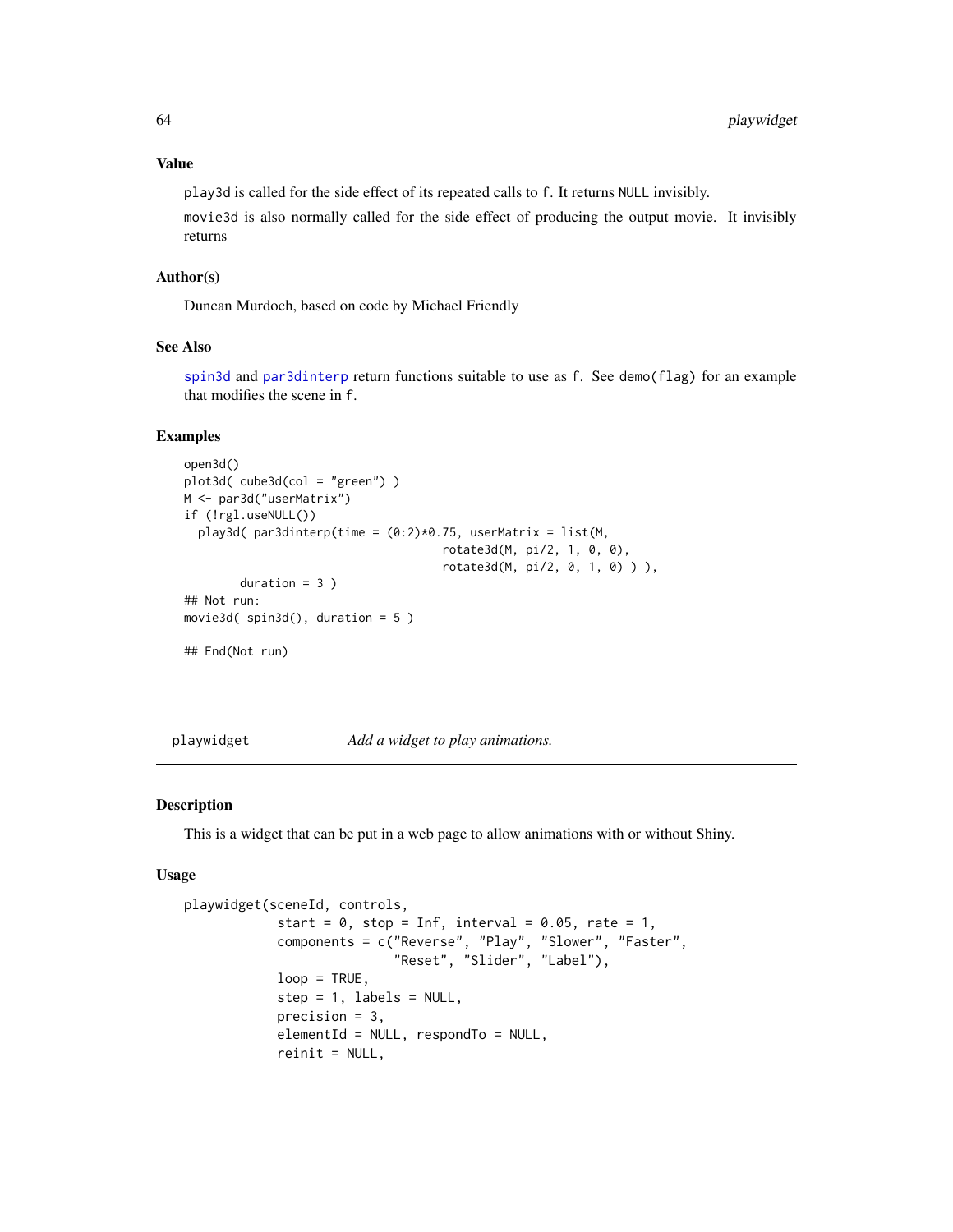```
buttonLabels = components, pause = "Pause",
height = 40,
...)
```
# Arguments

| sceneId             | The HTML id of the rgl scene being controlled, or an object. See the Details<br>below.                                                   |  |
|---------------------|------------------------------------------------------------------------------------------------------------------------------------------|--|
| controls            | A single "rglControl" object, e.g. propertyControl, or a list of several.                                                                |  |
| start, stop         | The starting and stopping values of the animation. If labels is supplied stop<br>will default to step through the labels.                |  |
| interval            | The requested interval (in seconds) between updates. Updates may occur at<br>longer intervals.                                           |  |
| rate                | The number of units of "nominal" time per real world second.                                                                             |  |
| components          | Which components should be displayed? See Details below.                                                                                 |  |
| loop                | When the player reaches the end of the interval, should it loop back to the be-<br>ginning?                                              |  |
| step                | Step size in the slider.                                                                                                                 |  |
| labels              | Optional labels to use, corresponding to slider steps. Set to NULL for auto-<br>generated labels.                                        |  |
| precision           | If labels=NULL, the precision to use when displaying timer values.                                                                       |  |
| elementId           | The HTML id of the generated widget, containing buttons, slider, etc.                                                                    |  |
| respondTo           | The HTML ID of a Shiny input control (e.g. a slider Input control) to respond<br>to.                                                     |  |
| reinit              | A vector of ids that will need re-initialization before being drawn again.                                                               |  |
| buttonLabels, pause |                                                                                                                                          |  |
|                     | These are the labels that will be shown on the buttons if they are displayed.<br>pause will be shown on the "Play" button while playing. |  |
| height              | The height of the widget in pixels. In a pipe, this is a relative height.                                                                |  |
| $\cdots$            | Additional arguments to pass to to htmlwidgets:: createWidget.                                                                           |  |

## Details

The components are buttons to control the animation, a slider for manual control, and a label to show the current value. They will be displayed in the order given in components. Not all need be included.

The buttons have the following behaviour:

Reverse Reverse the direction.

Play Play the animation.

Slower Decrease the playing speed.

Faster Increase the playing speed.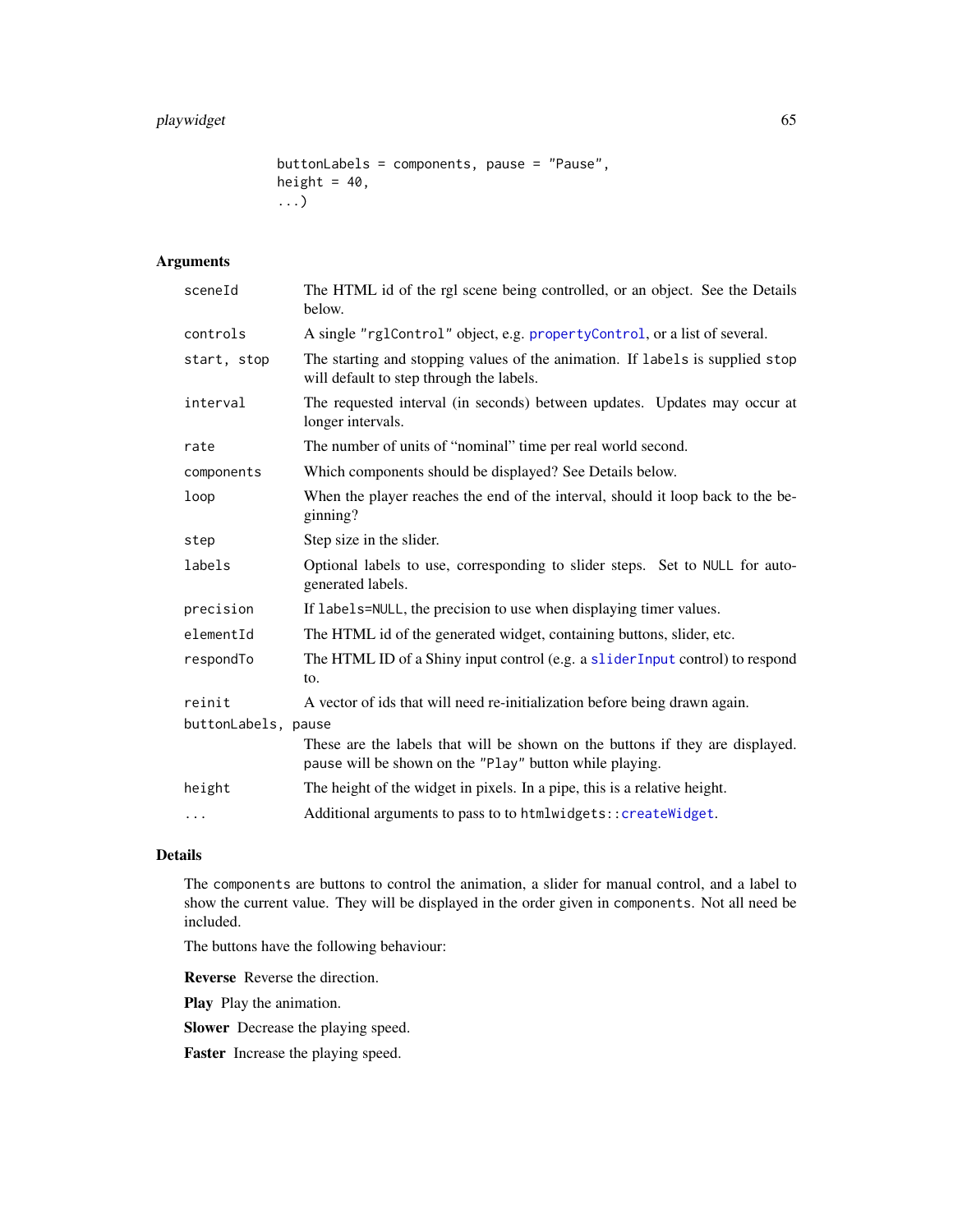Reset Stop the animation and reset to the start value.

If respondTo is used, no components are shown, as it is assumed Shiny (or whatever control is being referenced) will provide the UI components.

The sceneId component can be another playwidget, a [rglwidget](#page-110-0) result, or a result of htmltools:[:tags](#page-0-0) or htmltools: : tagList. This allows you to use a **magrittr**-style "pipe" command to join an rglwidget with one or more [playwidget](#page-63-0)s. If a playwidget comes first, sceneId should be set to NA. If the [rglwidget](#page-110-0) does not come first, previous values should be piped into its controllers argument. Other HTML code (including other widgets) can be used in the chain if wrapped in htmltools:[:tagList](#page-0-0).

### Value

A widget suitable for use in an **Rmarkdown**-generated web page, or elsewhere.

#### Appearance

The appearance of the controls is set by the stylesheet in system.file("htmlwidgets/lib/rglClass/rgl.css").

The overall widget is of class rglPlayer, with id set according to elementId.

The buttons are of HTML class rgl-button, the slider is of class rgl-slider, and the label is of class rgl-label. Each element has an id prefixed by the widget id, e.g. elementId-button-Reverse, elementId-slider, etc. (where elementId should be replaced by the actual id).

The reinit parameter handles the case where an object needs re-initialization after each change. For example, plane objects may need this if their intersection with the bounding box changes shape. Note that re-initialization is generally incompatible with the [vertexControl](#page-148-0) as it modifies values which are set during initialization.

## Author(s)

Duncan Murdoch

### See Also

[subsetControl](#page-75-1), [propertyControl](#page-75-0), [ageControl](#page-6-0) and [vertexControl](#page-148-0) are possible controls to use.

[toggleWidget](#page-144-0) is a wrapper for playwidget and [subsetControl](#page-75-1) to insert a single button to toggle some elements in a display.

```
saveopts <- options(rgl.useNULL = TRUE)
objid \leq plot3d(1:10, 1:10, rnorm(10), col=c("red", "red"), type = "s")["data"]
control <- ageControl(value=0,
            births=1:10,
             ages = c(-5, 0, 5),colors = c("green", "yellow", "red"),
             objids = objid)
```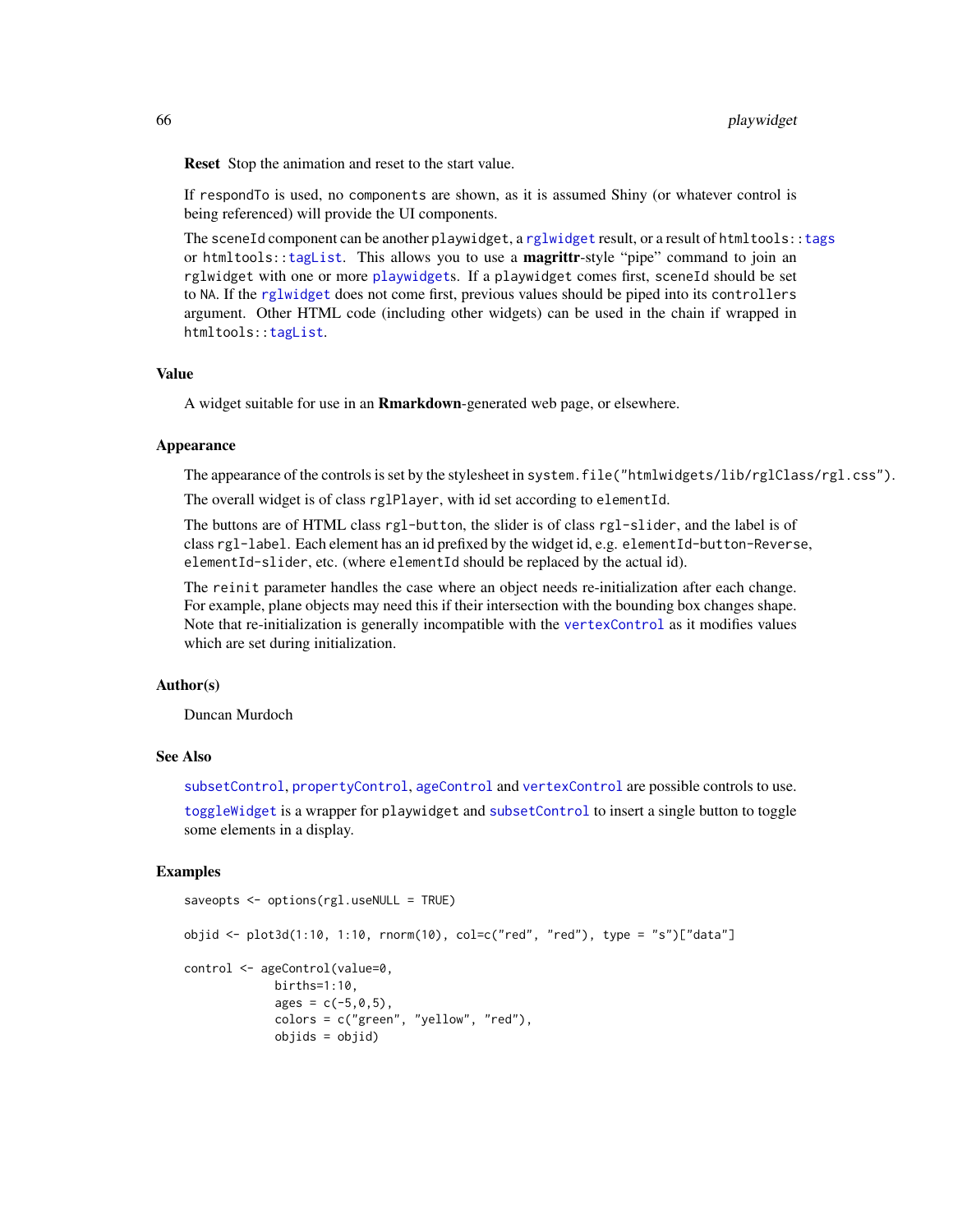```
# This example uses explicit names
rglwidget(elementId = "theplot", controllers = "theplayer",
         height = 300, width = 300)
playwidget("theplot", control, start = -5, stop = 5,
          rate = 3, elementId = "theplayer",
           components = c("Play", "Slider"))
# This example uses pipes, and can skip the names
widget <- rglwidget(height = 300, width = 300) %>%
playwidget(control, start = -5, stop = 5,
           rate = 3, components = c("Play", "Slider"))
if (interactive())
 widget
options(saveopts)
```
<span id="page-66-0"></span>

plot3d *3D Scatterplot*

### <span id="page-66-1"></span>**Description**

Draws a 3D scatterplot.

#### Usage

```
plot3d(x, \ldots)## Default S3 method:
plot3d(x, y, z,
xlab, ylab, zlab, type = "p", col,
size, lwd, radius,
add = FALSE, aspect = !add,xlim = NULL, ylim = NULL, zlim = NULL,
forceClipregion = FALSE, ...## S3 method for class 'mesh3d'
plot3d(x, xlab = "x", ylab = "y", zlab = "z", type = c("shade", "wire", "dots"),add = FALSE, aspect = !add, ...)decorate3d(xlim, ylim, zlim,
xlab = "x", ylab = "y", zlab = "z",
box = TRUE, axes = TRUE, main = NULL, sub = NULL,
top = TRUE, aspect = FALSE, expand = 1.03,
...)
```
#### Arguments

x, y, z vectors of points to be plotted. Any reasonable way of defining the coordinates is acceptable. See the function [xyz.coords](#page-0-0) for details.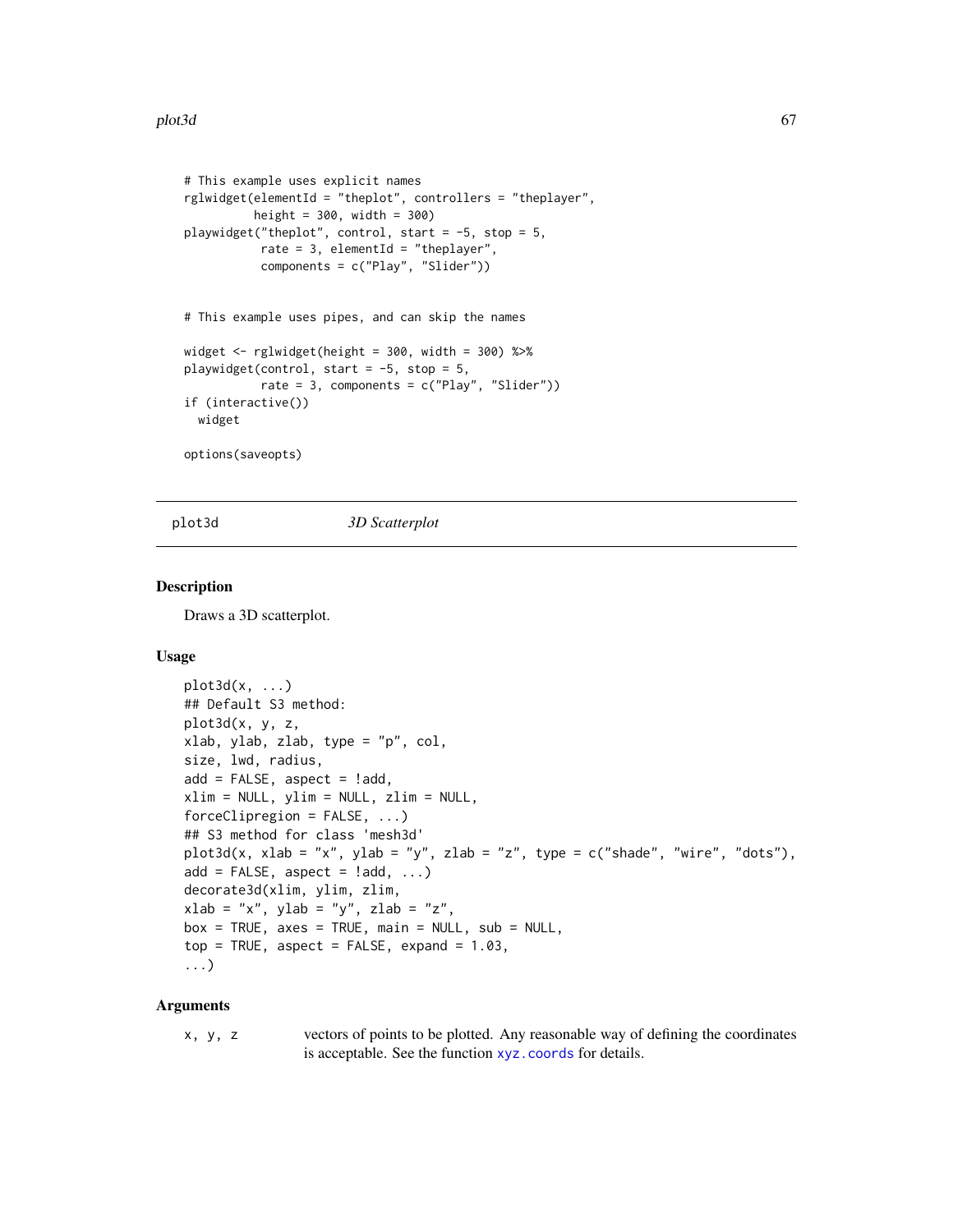| xlab, ylab, zlab |  |
|------------------|--|
|                  |  |

labels for the coordinates.

| type             | For the default method, a single character indicating the type of item to plot.<br>Supported types are: 'p' for points, 's' for spheres, 'l' for lines, 'h' for line<br>segments from $z = 0$ , and 'n' for nothing. For the mesh3d method, one of<br>'shade', 'wire', or 'dots'. Partial matching is used. |
|------------------|-------------------------------------------------------------------------------------------------------------------------------------------------------------------------------------------------------------------------------------------------------------------------------------------------------------|
| col              | the color to be used for plotted items.                                                                                                                                                                                                                                                                     |
| size             | the size for plotted points.                                                                                                                                                                                                                                                                                |
| lwd              | the line width for plotted items.                                                                                                                                                                                                                                                                           |
| radius           | the radius of spheres: see Details below.                                                                                                                                                                                                                                                                   |
| add              | whether to add the points to an existing plot.                                                                                                                                                                                                                                                              |
| aspect           | either a logical indicating whether to adjust the aspect ratio, or a new ratio.                                                                                                                                                                                                                             |
| expand           | how much to expand the box around the data, if it is drawn.                                                                                                                                                                                                                                                 |
| xlim, ylim, zlim |                                                                                                                                                                                                                                                                                                             |
|                  | In plot3d, if not NULL, set clipping limits for the plot. In decorate3d, these are<br>used for the labels.                                                                                                                                                                                                  |
| forceClipregion  |                                                                                                                                                                                                                                                                                                             |
|                  | Force a clipping region to be used, whether or not limits are given.                                                                                                                                                                                                                                        |
| $\cdots$         | additional parameters which will be passed to par3d, material3d or decorate3d.                                                                                                                                                                                                                              |
| box, axes        | whether to draw a box and axes.                                                                                                                                                                                                                                                                             |
| main, sub        | main title and subtitle.                                                                                                                                                                                                                                                                                    |
| top              | whether to bring the window to the top when done.                                                                                                                                                                                                                                                           |

## Details

plot3d is a partial 3D analogue of plot.default.

Missing values in the data are skipped, as in standard graphics.

If aspect is TRUE, aspect ratios of  $c(1, 1, 1)$  are passed to aspect 3d. If FALSE, no aspect adjustment is done. In other cases, the value is passed to [aspect3d](#page-14-0).

With type = "s", spheres are drawn centered at the specified locations. The radius may be controlled by size (specifying the size relative to the plot display, with the default size = 3 giving a radius about 1/20 of the plot region) or radius (specifying it on the data scale if an isometric aspect ratio is chosen, or on an average scale if not).

# Value

plot3d is called for the side effect of drawing the plot; a vector of object IDs is returned.

decorate3d adds the usual decorations to a plot: labels, axes, etc.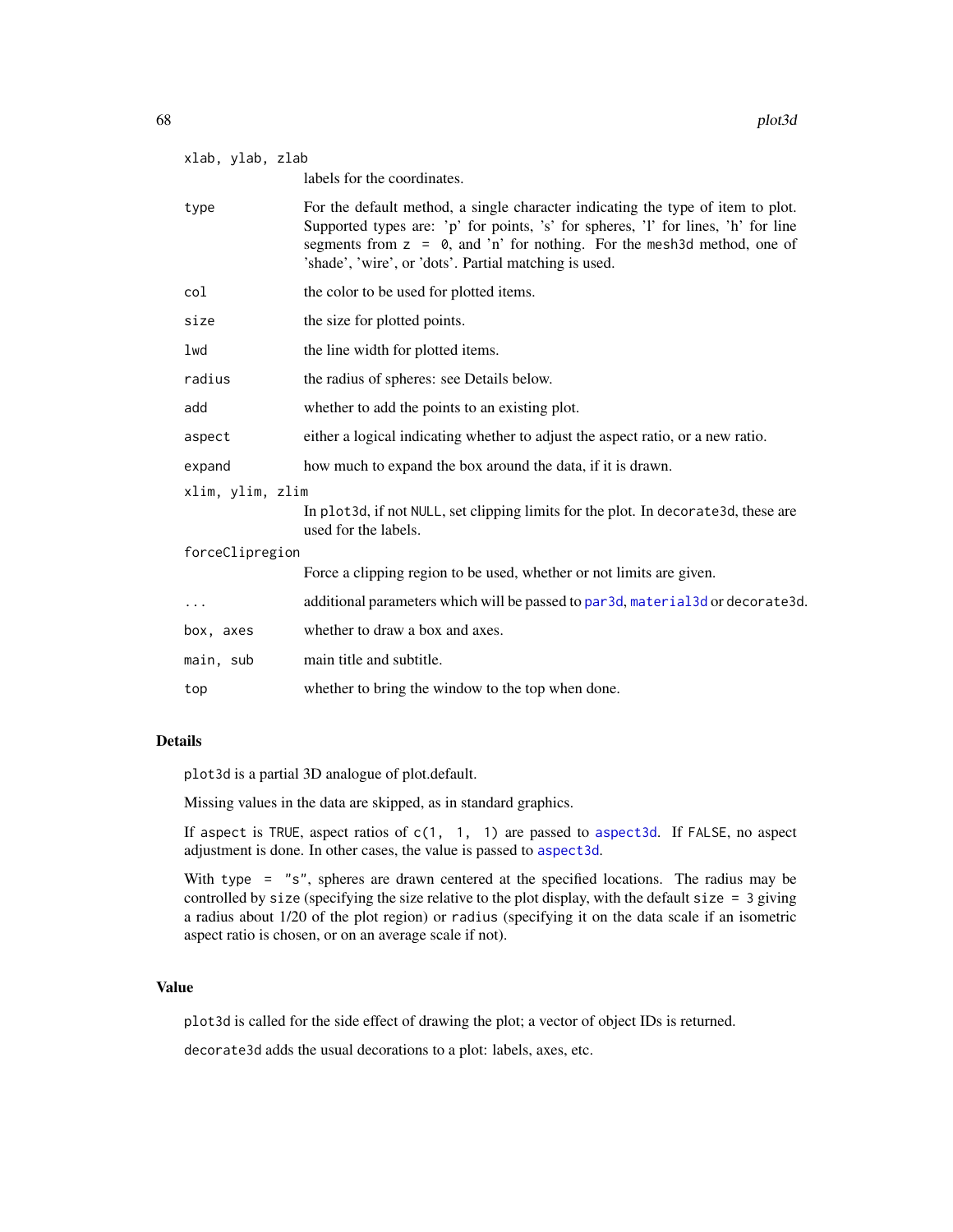## plot3d.formula 69

### Clipping

If any of xlim, ylim or zlim are specified, they should be length two vectors giving lower and upper clipping limits for the corresponding coordinate. NA limits will be ignored.

If any clipping limits are given, then the data will be plotted in a newly created subscene within the current one; otherwise plotting will take place directly in the current subscene. This subscene is named "clipregion" in the results. This may affect the appearance of transparent objects if some are drawn in the plot3d call and others after, as rgl will not attempt to depth-sort objects if they are in different subscenes. It is best to draw all overlapping transparent objects in the same subscene. See the example in [planes3d](#page-60-0). It will also affect the use of [clipplanes3d](#page-60-1); clipping planes need to be in the same subscene as the objects being clipped.

Use forceClipregion = TRUE to force creation of this subscene even without specifying limits.

#### Author(s)

Duncan Murdoch

## See Also

[plot.default](#page-0-0), [open3d](#page-42-1), [par3d](#page-42-0). There are [plot3d.function](#page-55-1) and [plot3d.deldir](#page-54-0) methods for plotting surfaces.

#### Examples

open3d() x <- sort(rnorm(1000)) y <- rnorm(1000)  $z$  <- rnorm(1000) + atan2(x, y)  $plot3d(x, y, z, col = rainbow(1000))$ 

plot3d.formula *Methods for formulas*

### <span id="page-68-0"></span>Description

These functions provide a simple formula-based interface to [plot3d](#page-66-0) and [persp3d](#page-51-0).

### Usage

```
## S3 method for class 'formula'
plot3d(x, data = NULL, xlab, ylab, zlab, ...)## S3 method for class 'formula'
persp3d(x, data = NULL, xlab, ylab, zlab, ...)
```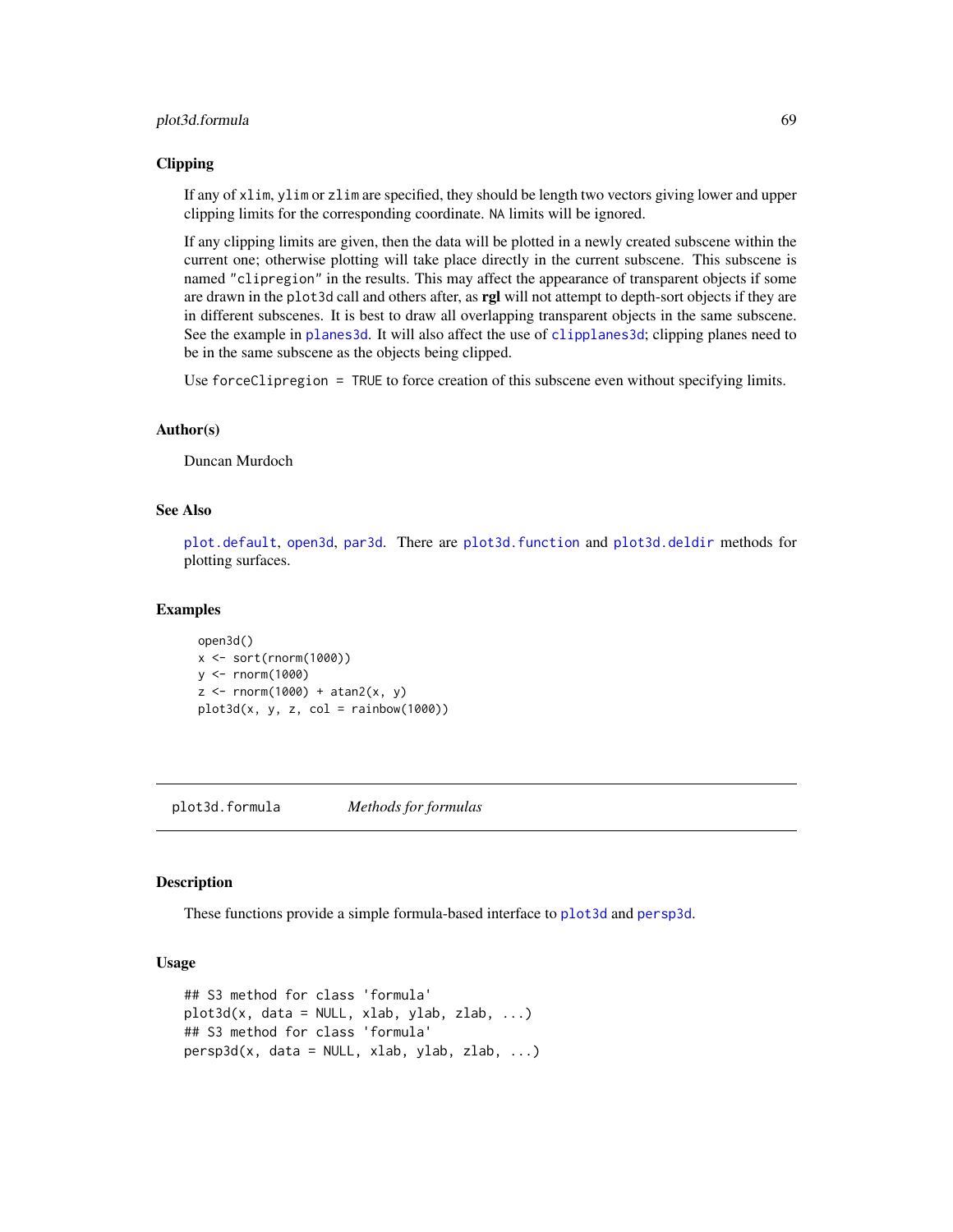### **Arguments**

| X         |                  | A formula like $z \sim x + y$ .                                                                           |
|-----------|------------------|-----------------------------------------------------------------------------------------------------------|
| data      |                  | An optional data frame or list in which to find the components of the formula.                            |
|           | xlab, ylab, zlab |                                                                                                           |
|           |                  | Optional axis labels to override the ones automatically obtained from the for-<br>mula.                   |
| $\ddotsc$ |                  | Additional arguments to pass to the default plot3d method, or the persp3d<br>method for "deldir" objects. |

# Details

Only simple formulas (the ones handled by the [xyz.coords](#page-0-0) function) are supported: a single variable on the left hand side (which will be plotted on the Z axis), and a sum of two variables on the right hand side (which will be the X and Y axis variables in the plot.)

## Value

These functions are called for the side effect of drawing the plots. The plot3d method draws a scatterplot. The persp3d method draws a surface plot.

Return values are as given by the [plot3d.default](#page-66-1) method or the [persp3d.deldir](#page-54-1) methods.

## Note

The persp3d method requires that the suggested package deldir is installed.

## Author(s)

Duncan Murdoch

### Examples

```
open3d()
mfrow3d(1, 2, sharedMouse = TRUE)
plot3d(mpg \sim wt + qsec, data = mtcars)if (requireNamespace("deldir"))
  persp3d(mpg \sim wt + qsec, data = mtcars)
```
plot3d.lm *Method for plotting simple linear fit.*

# Description

This function provides several plots of the result of fitting a simple two-predictor linear model.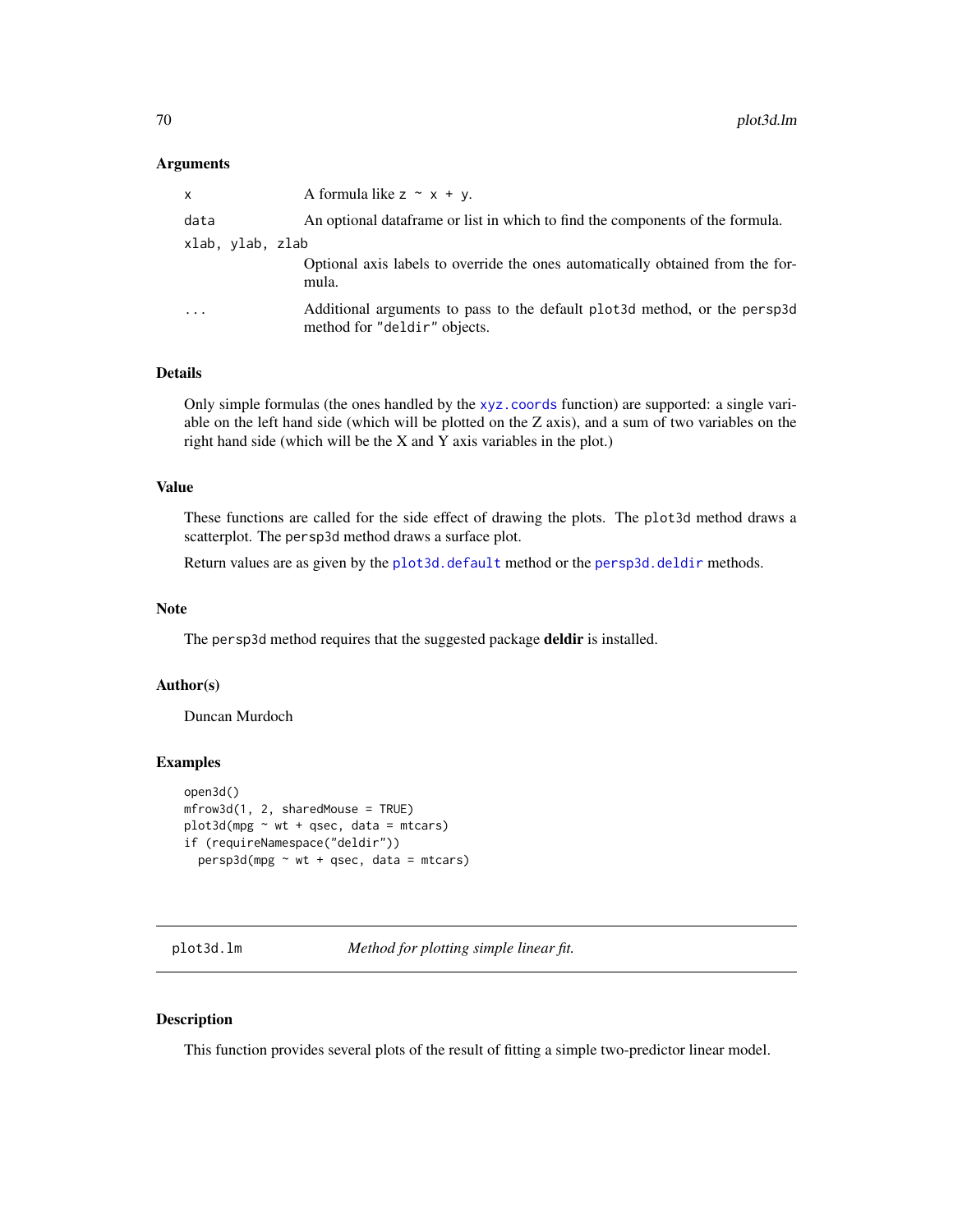#### plot3d.lm 71

# Usage

```
## S3 method for class 'lm'
plot3d(x,
       which = 1,
       plane.col = "gray", plane.alpha = 0.5,
       sharedMouse = TRUE, ...)
```
# Arguments

| $\mathsf{x}$           | An object of class "1m" resulting from fitting a two-predictor linear model.                                                        |
|------------------------|-------------------------------------------------------------------------------------------------------------------------------------|
| which                  | Which plot to show? See Details below.                                                                                              |
| plane.col, plane.alpha |                                                                                                                                     |
|                        | All plots draw a plane; these parameters control its colour and transparency<br>respectively.                                       |
| sharedMouse            | If multiple plots are requested, should they share mouse controls, so that they<br>move in sync?                                    |
| $\cdot$                | Other parameters to pass to the default plot 3d method, to control the appear-<br>ance of aspects of the plot other than the plane. |

# Details

Three plots are possible, depending on the value(s) in which:

- 1. (default) Show the points and the fitted plane.
- 2. Show the residuals and the plane at  $z = 0$ .
- 3. Show the predicted values on the fitted plane.

### Value

Called for the side effect of drawing one or more plots.

Invisibly returns a high-level vector of object ids. Names of object ids have the plot number (in drawing order) appended.

# Note

This function can only handle fairly simple linear models, the same ones handled by [xyz.coords](#page-0-0): a single response variable and two predictor variables, e.g.  $z \sim x + y$ .

## Author(s)

Duncan Murdoch

```
ids \le plot3d(lm(mpg \sim wt + qsec, data = mtcars), which = 1:3)
names(ids)
```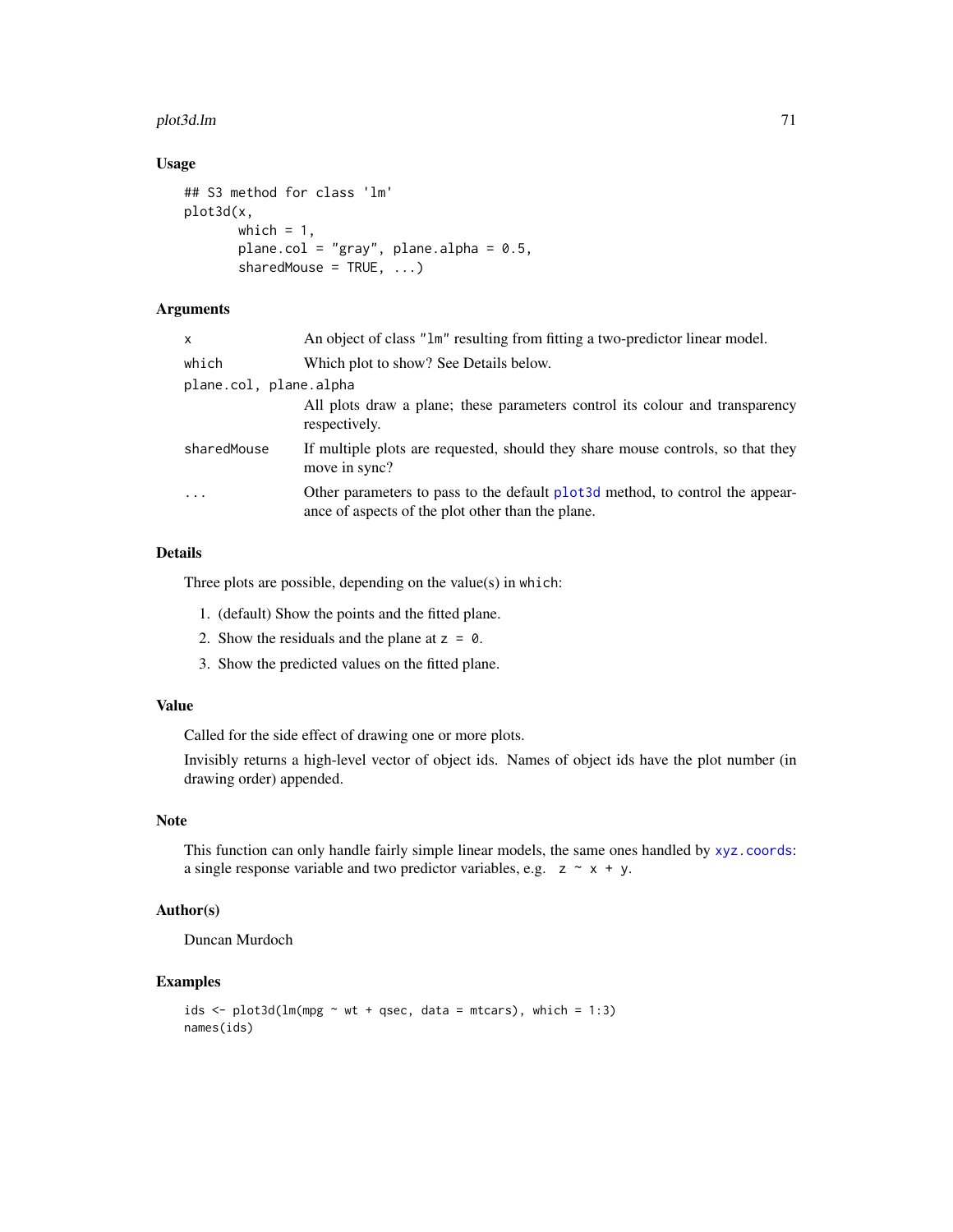# Description

To plot mathematical text, this function uses base graphics functions to plot it to a '.png' file, then uses that file as a texture in a sprite.

### Usage

```
plotmath3d(x, y = NULL, z = NULL, text, cex = par("cex"), adj = par("adj"),
          pos = NULL, offset = 0.5,fixedSize = TRUE, startsize = 480, initCex = 5, ...)
```
## Arguments

| x, y, z            | coordinates. Any reasonable way of defining the coordinates is acceptable. See<br>the function xyz. coords for details.                                                                                                                                                                                                                                                           |  |
|--------------------|-----------------------------------------------------------------------------------------------------------------------------------------------------------------------------------------------------------------------------------------------------------------------------------------------------------------------------------------------------------------------------------|--|
| text               | A character vector or expression. See plotmath for how expressions are inter-<br>preted.                                                                                                                                                                                                                                                                                          |  |
| cex                | Character size expansion.                                                                                                                                                                                                                                                                                                                                                         |  |
| adj                | one value specifying the horizontal adjustment, or two, specifying horizontal<br>and vertical adjustment respectively.                                                                                                                                                                                                                                                            |  |
| pos, offset        | alternate way to specify adj; see text3d                                                                                                                                                                                                                                                                                                                                          |  |
| fixedSize          | Should the resulting sprite behave like the default ones, and resize with the<br>scene, or like text, and stay at a fixed size?                                                                                                                                                                                                                                                   |  |
| startsize, initCex |                                                                                                                                                                                                                                                                                                                                                                                   |  |
|                    | These parameters are unlikely to be needed by users. startsize is an over-<br>estimate of the size (in pixels) of the largest expression. Increase this if large<br>expressions are cut off. initCex is the size of text used to form the bitmap.<br>Increase this if letters look too blurry at the desired size.<br>Additional arguments to pass to text when drawing the text. |  |
|                    |                                                                                                                                                                                                                                                                                                                                                                                   |  |

# Value

Called for the side effect of displaying the sprites. The shape ID of the displayed object is returned.

## Note

The [text3d](#page-140-0) function passes calls to this function if its usePlotmath argument is TRUE. The default value is determined by examining its texts argument; if it looks like an expression, plotmath3d is used.

## Author(s)

Duncan Murdoch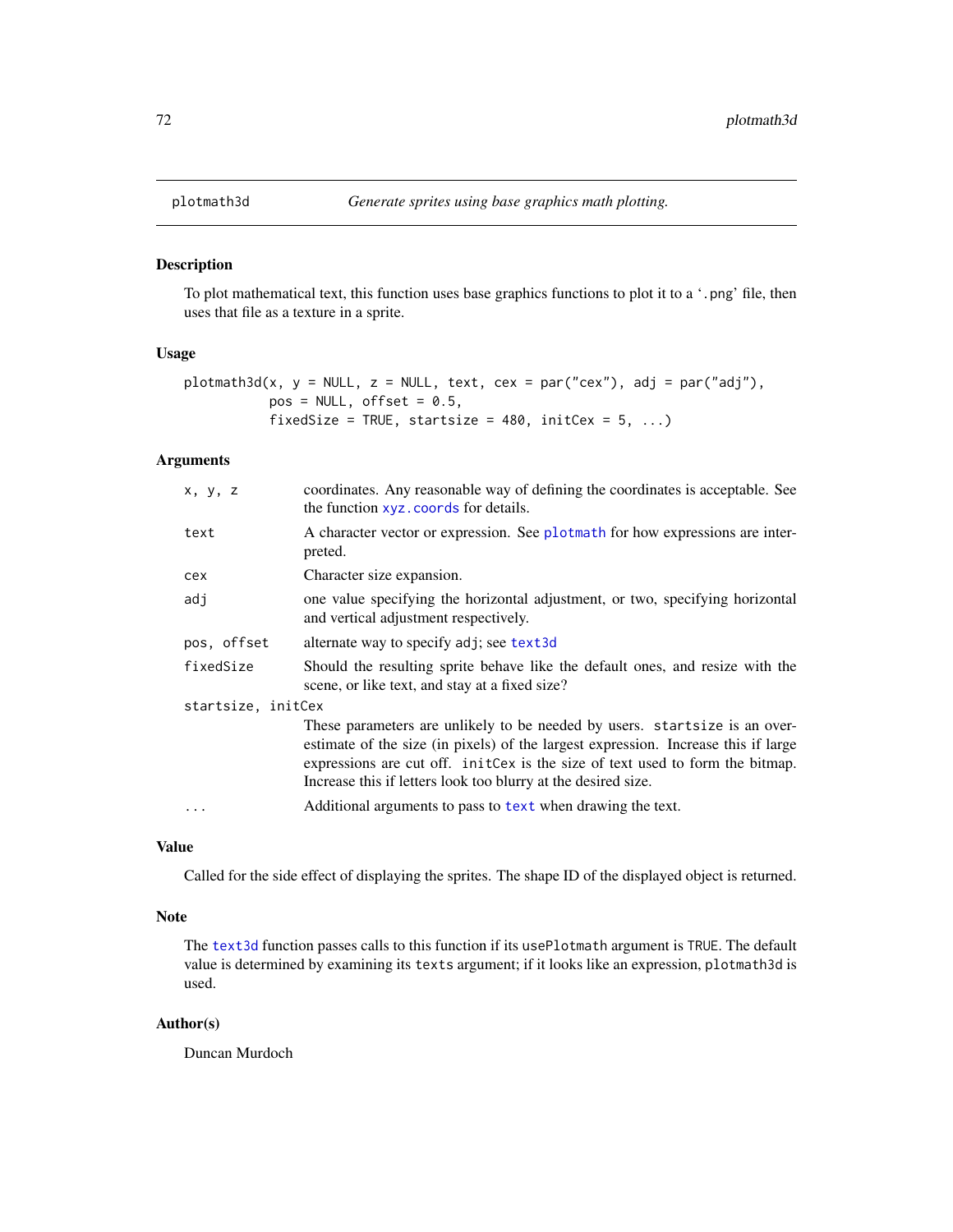#### points3d 73

## See Also

[text3d](#page-140-0)

## Examples

```
open3d()
plotmath3d(1:3, 1:3, 1:3, expression(x[1] == 1, x[2] == 2, x[3] == 3))# This lets the text resize with the plot
text3d(4, 4, 4, "resizeable text", usePlotmath = TRUE, fixedSize = FALSE)
```
<span id="page-72-1"></span>

points3d *add primitive set shape*

# <span id="page-72-0"></span>**Description**

Adds a shape node to the current scene

## Usage

```
points3d(x, y = NULL, z = NULL, ...)lines3d(x, y = NULL, z = NULL, ...)segments3d(x, y = NULL, z = NULL, ...)triangle3d(x, y = NULL, z = NULL, ...)quads3d(x, y = NULL, z = NULL, ...)
```
## Arguments

| x, y, z                 | coordinates. Any reasonable way of defining the coordinates is acceptable. See<br>the function xvz. coords for details.                         |
|-------------------------|-------------------------------------------------------------------------------------------------------------------------------------------------|
| $\cdot$ $\cdot$ $\cdot$ | Material properties (see rg1. material). For normals use normals and for tex-<br>ture coordinates use texcoords; see rgl.primitive for details. |

## Details

The functions points3d, lines3d, segments3d, triangles3d and quads3d add points, joined lines, line segments, filled triangles or quadrilaterals to the plots. They correspond to the OpenGL types GL\_POINTS, GL\_LINE\_STRIP, GL\_LINES, GL\_TRIANGLES and GL\_QUADS respectively.

Points are taken in pairs by segments3d, triplets as the vertices of the triangles, and quadruplets for the quadrilaterals. Colors are applied vertex by vertex; if different at each end of a line segment, or each vertex of a polygon, the colors are blended over the extent of the object. Polygons must be non-degenerate and quadrilaterals must be entirely in one plane and convex, or the results are undefined.

These functions call the lower level functions [rgl.points](#page-95-1), [rgl.linestrips](#page-95-1), and so on, and are provided for convenience.

The appearance of the new objects are defined by the material properties. See [rgl.material](#page-88-0) for details.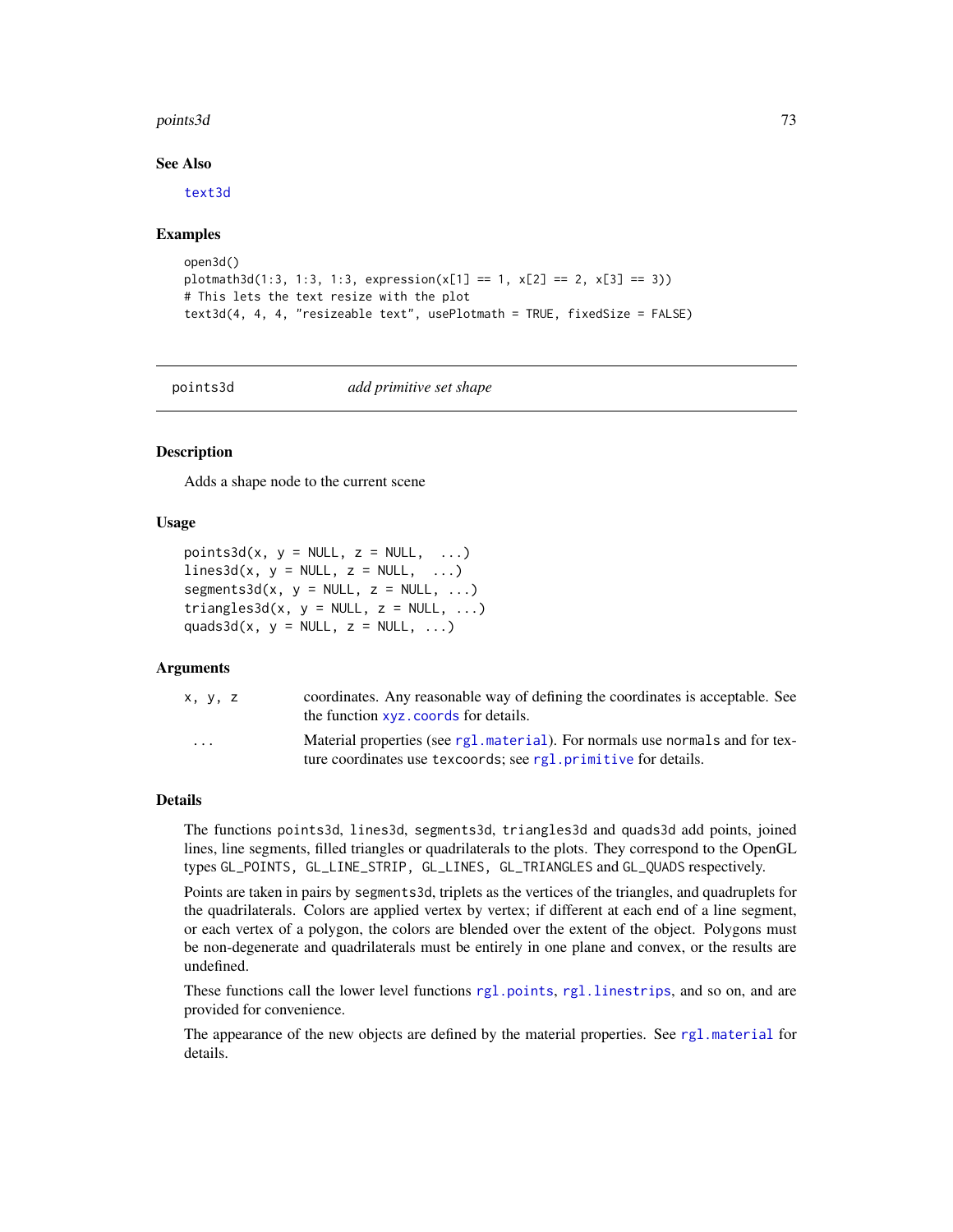The two principal differences between the rgl.  $\star$  functions and the  $\star$ 3d functions are that the former set all unspecified material properties to defaults, whereas the latter use current values as defaults; the former make persistent changes to material properties with each call, whereas the latter make temporary changes only for the duration of the call.

## Value

Each function returns the integer object ID of the shape that was added to the scene. These can be passed to [rgl.pop](#page-113-0) to remove the object from the scene.

## Author(s)

Ming Chen and Duncan Murdoch

#### Examples

# Show 12 random vertices in various ways.

```
M \leq - matrix(rnorm(36), 3, 12, dimnames = list(c('x', 'y', 'z'),
                                         rep(LETTERS[1:4], 3)))
```
# Force 4-tuples to be convex in planes so that quads3d works.

```
for (i in c(1, 5, 9)) {
    quad \leq as.data.frame(M[, i + 0:3])
    coeffs \le runif(2, 0, 3)
    if (mean(coeffs) < 1) coeffs <- coeffs + 1 - mean(coeffs)
    quad$C <- with(quad, coeffs[1]*(B - A) + coeffs[2]*(D - A) + A)
   M[, i + 0:3] < - as.matrix(quad)
}
open3d()
# Rows of M are x, y, z coords; transpose to plot
M \leftarrow t(M)shift \leq matrix(c(-3, 3, 0), 12, 3, byrow = TRUE)
points3d(M)
lines3d(M + shift)
segments3d(M + 2*shift)
triangles3d(M + 3*shift, col = 'red')
quads3d(M + 4*shift, col = 'green')
text3d(M + 5*shift, texts = 1:12)# Add labels
shift \leq outer(0:5, shift[1, ])
shift[, 1] <- shift[, 1] + 3
text3d(shift,
       texts = c('points3d', 'lines3d', 'segments3d',
         'triangles3d', 'quads3d', 'text3d'),
```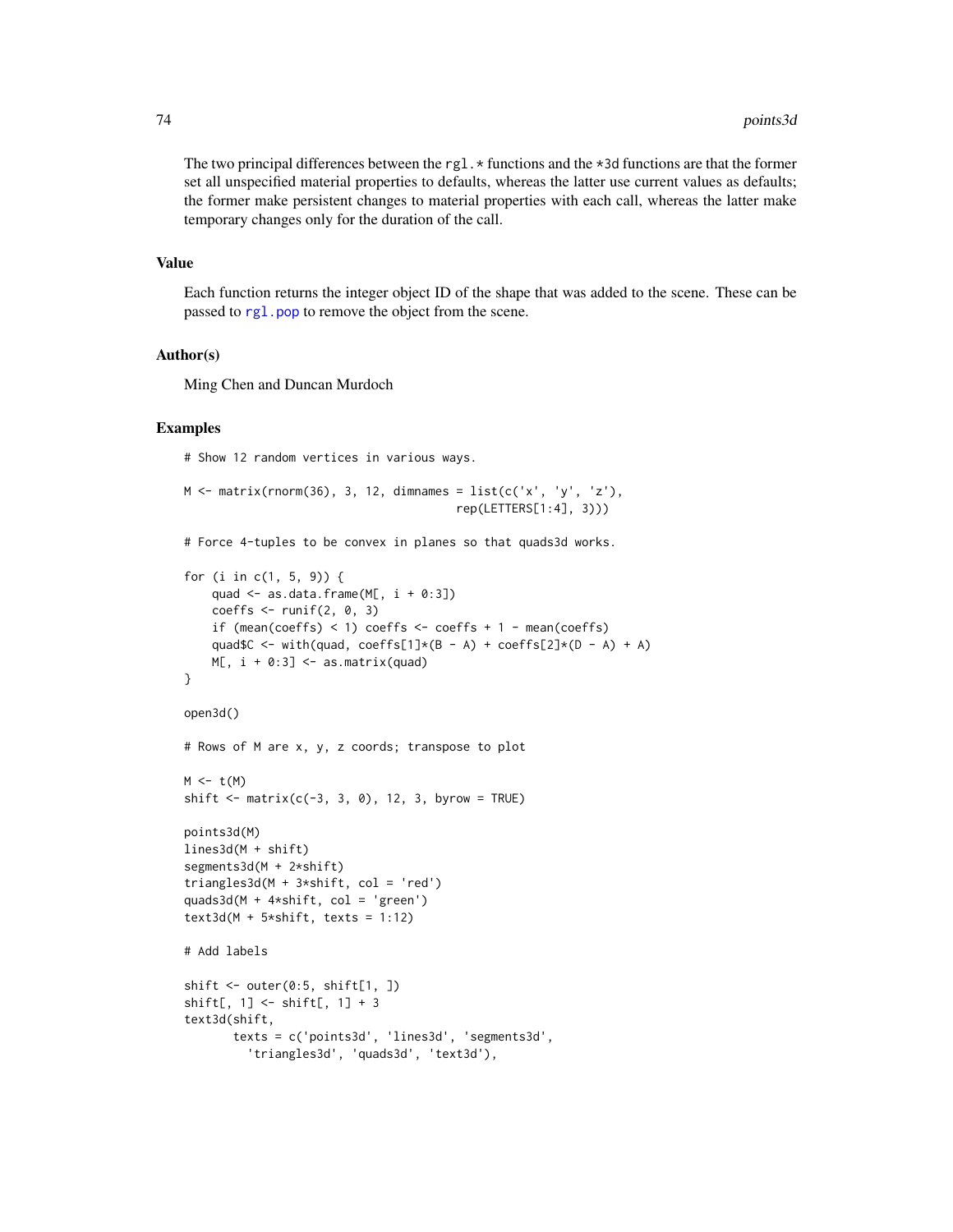$adj = 0$ rgl.bringtotop()

## Description

This function takes a description of a flat polygon in x, y and z coordinates, and draws it in three dimensions.

#### Usage

 $polygon3d(x, y = NULL, z = NULL, fill = TRUE, plot = TRUE,$ coords =  $1:2$ , random = TRUE, ...)

# Arguments

| x, y, z  | Vertices of the polygon in a form accepted by xyz.coords.           |
|----------|---------------------------------------------------------------------|
| fill     | logical; should the polygon be filled?                              |
| plot     | logical; should the polygon be displayed?                           |
| coords   | Which two coordinates $(x = 1, y = 2, z = 3)$ describe the polygon. |
| random   | Should a random triangulation be used?                              |
| $\cdots$ | Other parameters to pass to lines3d or shade3d if plot = TRUE.      |

#### Details

The function triangulates the two dimensional polygon described by coords, then applies the triangulation to all three coordinates. No check is made that the polygon is actually all in one plane, but the results may be somewhat unpredictable (especially if random = TRUE) if it is not.

Polygons need not be simple; use NA to indicate separate closed pieces. For fill = FALSE there are no other restrictions on the pieces, but for fill = TRUE the resulting two-dimensional polygon needs to be one that [triangulate](#page-145-0) can handle.

#### Value

If plot = TRUE, the id number of the lines (for fill = FALSE) or triangles (for fill = TRUE) that have been plotted.

If plot = FALSE, then for fill = FALSE, a vector of indices into the XYZ matrix that could be used to draw the polygon. For  $fill = TRUE$ , a triangular mesh object representing the triangulation.

## Author(s)

Duncan Murdoch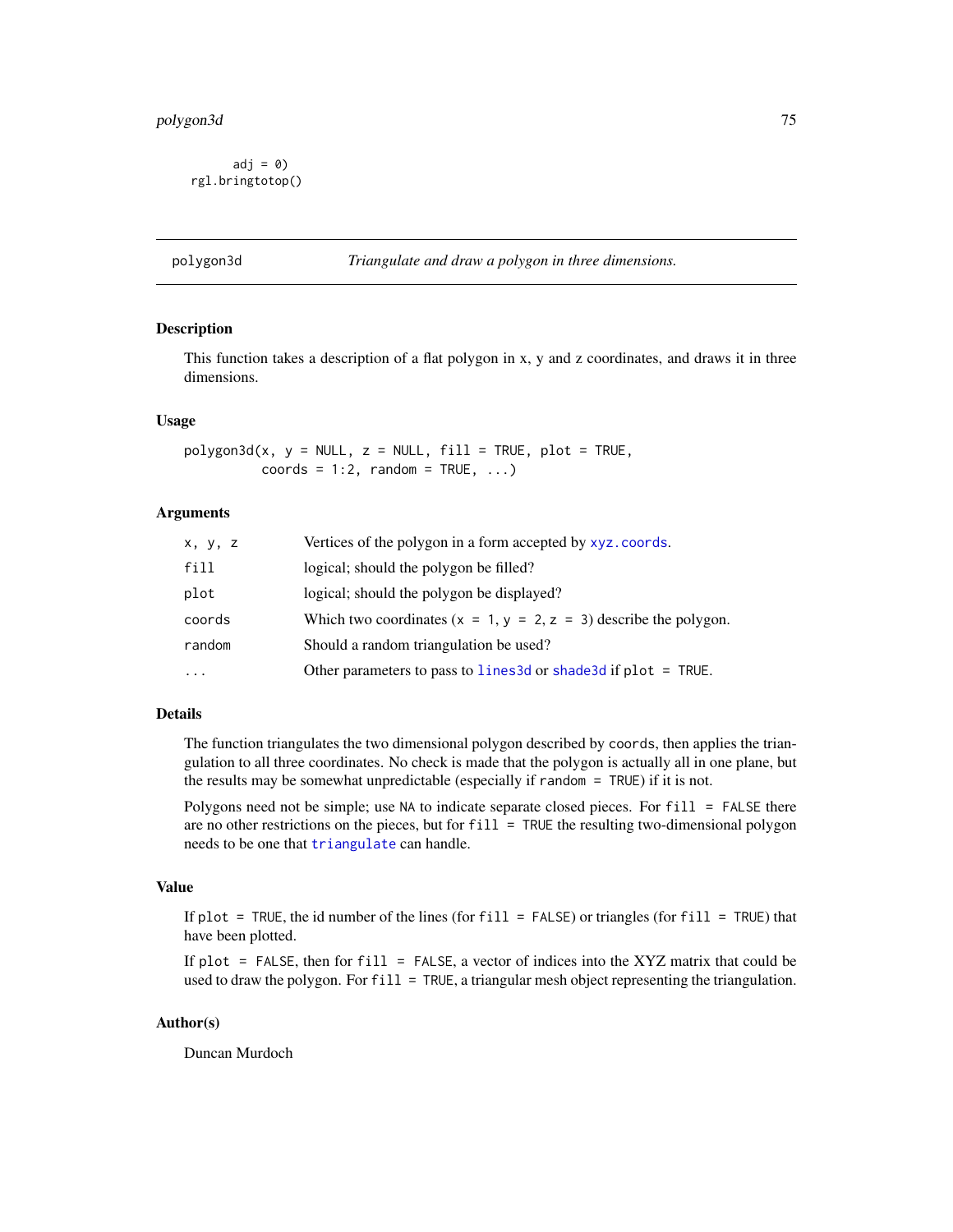# See Also

[extrude3d](#page-26-0) for a solid extrusion of a polygon, [triangulate](#page-145-0) for the triangulation.

# Examples

```
theta \leq seq(0, 4*pi, len = 50)
r <- theta + 1
r < -c(r[-50], rev(the tax 0.8) + 1)theta <- c(theta[-50], rev(theta))
x <- r*cos(theta)
y <- r*sin(theta)
plot(x, y, type = "n")polygon(x, y)
polygon3d(x, y, x + y, col = "blue")
```
propertyControl *Controls to use with playwidget().*

# Description

These are setter functions to produce actions in a Shiny app, or in an animation.

# Usage

```
subsetControl(value = 1, subsets, subscenes = NULL,
                         fullset = Reduce(union, subsets),
                         accumulate = FALSE)
propertyControl(value = 0, entries, properties, objids, values = NULL,
                param = seq_length(NROW(values)) - 1, interp = TRUE)
```

| value                                                   | The value to use for input (typically input \$value in a Shiny app.)       |
|---------------------------------------------------------|----------------------------------------------------------------------------|
| subsets                                                 | A list of vectors of object identifiers; the value will choose among them. |
| fullset                                                 | Objects in the subscene which are not in fuller will not be touched.       |
| subscenes                                               | The subscenes to be controlled. If NULL, the root subscene.                |
| accumulate                                              | If TRUE, the subsets will accumulate (by union) as the value increases.    |
| entries, properties, objids<br>Which properties to set. |                                                                            |
| values                                                  | Values to set.                                                             |
| param                                                   | Parameter values corresponding to the rows of value                        |
| interp                                                  | Whether to use linear interpolation between param values                   |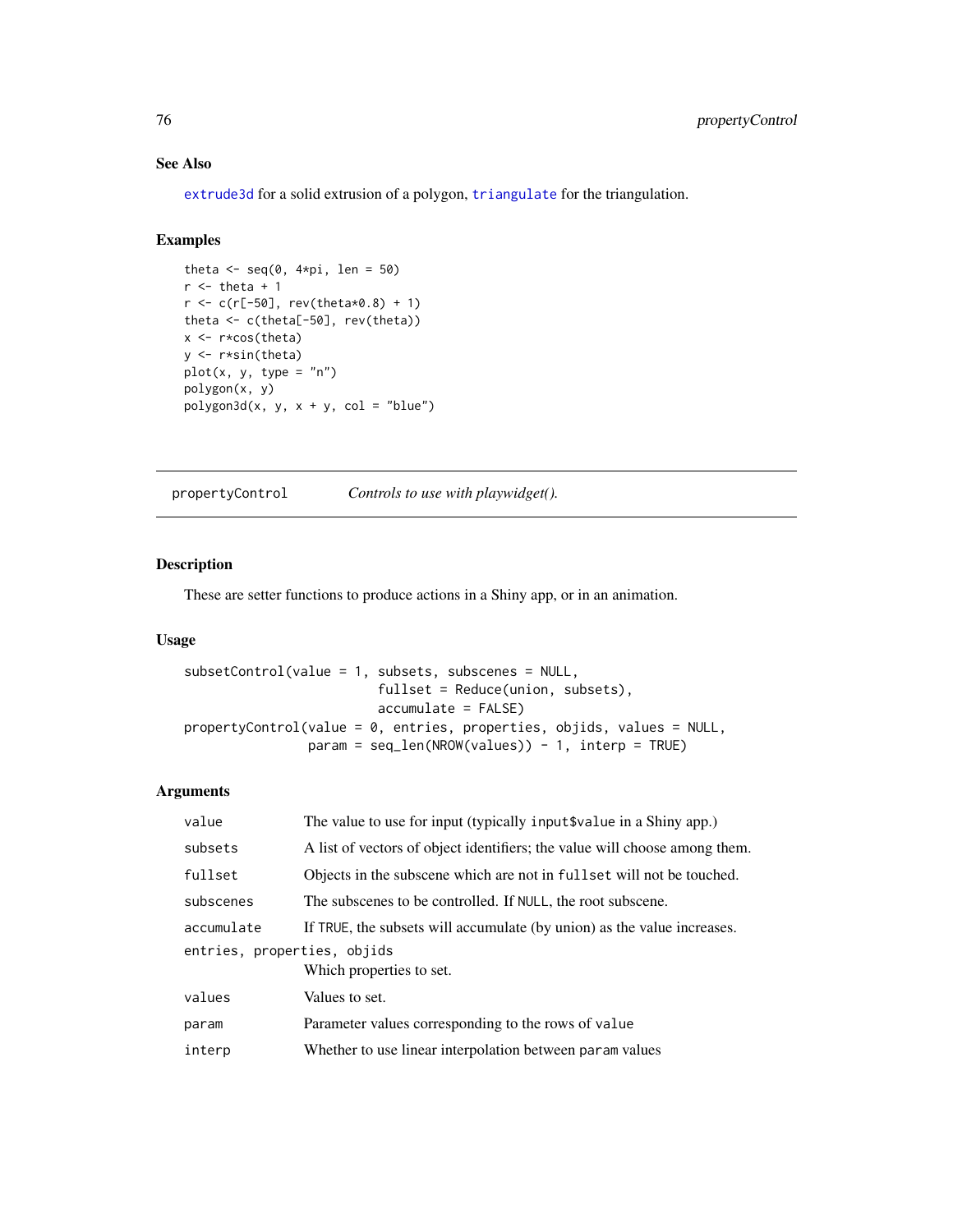# propertySetter 77

#### Details

subsetControl produces data for [playwidget](#page-63-0) to display subsets of the object in one or more subscenes. This code will not touch objects in the subscenes if they are not in fullset. fullset defaults to the union of all the object ids mentioned in subsets, so by default if an id is not mentioned in one of the subsets, it will not be controlled by the slider. If value is specified in R code, it will be a 1-based index into the subsets list; when specified internally in Javascript, 0-based indexing into the corresponding array will be used.

propertyControl sets individual properties. Here the row of values is determined by the position of value in param.

## Value

These functions return controller data in a list of class "rglControl".

## Author(s)

Duncan Murdoch

## See Also

[subsetSetter](#page-151-0) for a way to embed a pure Javascript control, and [playwidget](#page-63-0) for a way to use these in animations (including Shiny), [rglShared](#page-108-0) for linking using the crosstalk package.

propertySetter *Write HTML/Javascript code to control a WebGL display.*

## **Description**

propertySlider writes out HTML code to control WebGL displays on the same page via a slider; par3dinterpSetter and propertySetter return Javascript code to be used in HTML controls.

#### Usage

```
propertySlider(setter = propertySetter,
             minS = NULL, maxS = NULL, step = 1, init = NULL,
     labels,
     id = basename(tempfile("input")), name = id,
     outputid = paste0(id, "text"),
     index = NULL,...)
propertySetter(values = NULL, entries, properties, objids, prefixes = "",
               param = seq_len(NROW(values)), interp = TRUE, digits = 7)
par3dinterpSetter(fn, from, to, steps, subscene, omitConstant = TRUE,
                  rename = character(), ...)
```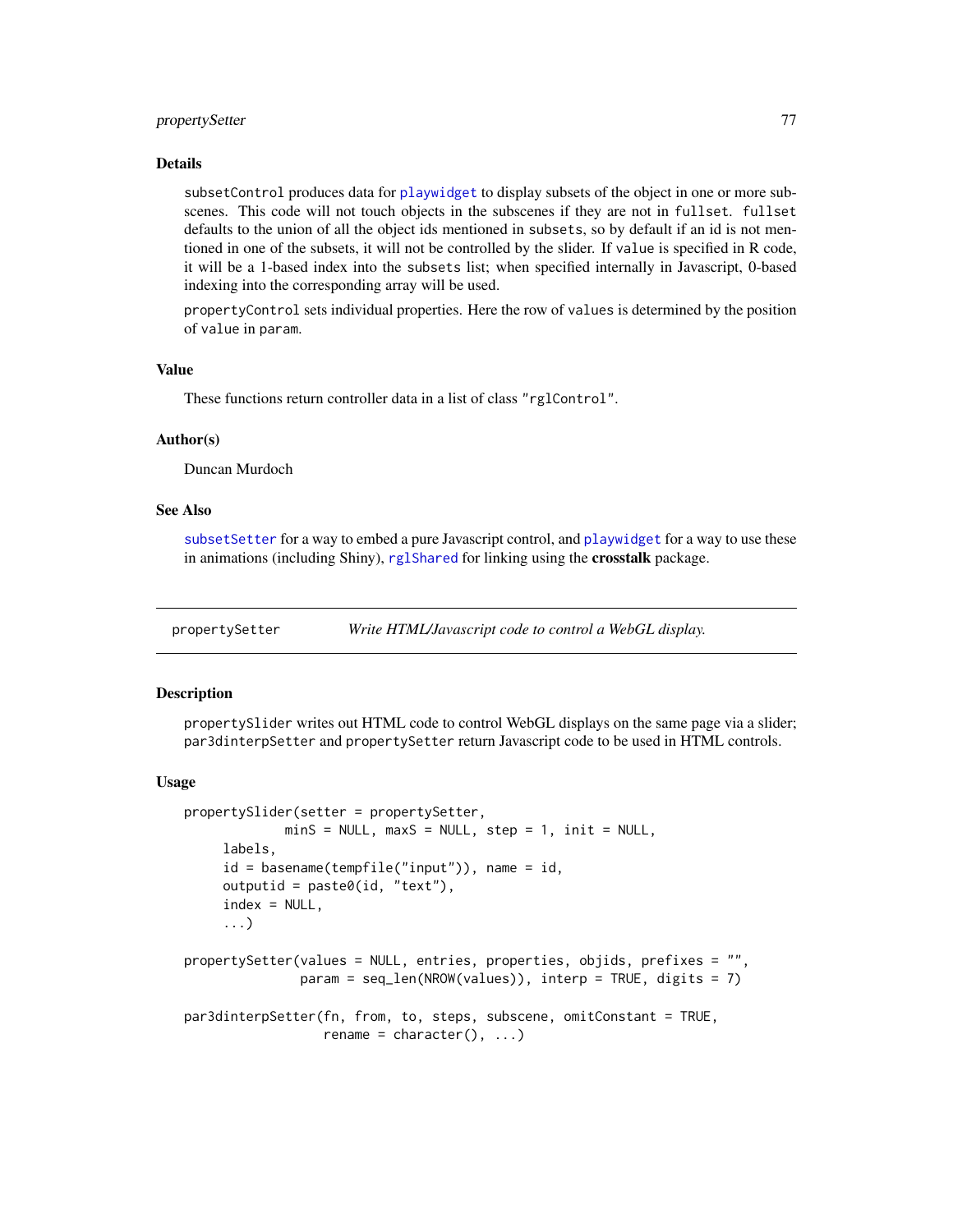```
matrixSetter(fns, from, to, steps, subscene = currentSubscene3d(),
             \text{matrix} = \text{"userMatrix"}, omitConstant = TRUE, prefix = "", ...)
vertexSetter(values, vertices = 1, attributes, objid, prefix = "",
     param = seq_len(NROW(values)), interp = TRUE,
     digits = 7)
```

| setter                 | A function to write Javascript code, or its output, or a list containing several of<br>these.                                                                                 |
|------------------------|-------------------------------------------------------------------------------------------------------------------------------------------------------------------------------|
| minS, maxS, step, init |                                                                                                                                                                               |
|                        | Slider values to be displayed. Reasonable defaults are used if missing.                                                                                                       |
| labels                 | Labels to display for each slider value. The defaults are calculated using internal<br>variables. If NULL, no labels will be shown.                                           |
| id                     | The id of the input control that will be generated.                                                                                                                           |
| name                   | The name of the input control that will be generated.                                                                                                                         |
| outputid               | The id of the output control that will display the slider value, or NULL for none.                                                                                            |
| index                  | The 1-based index of this slider: it controls the corresponding entry in an in-<br>dexed setter such as matrix Setter.                                                        |
|                        | See Details below.                                                                                                                                                            |
| values                 | An array of values; rows correspond to slider positions. Alternatively, NULL;<br>the generated function takes a single value or array of values and applies them<br>directly. |
|                        | entries, properties, objids, prefixes                                                                                                                                         |
|                        | Vectors describing the columns of values. See the details below.                                                                                                              |
| param                  | Parameter values corresponding to each row of values.                                                                                                                         |
| interp                 | Whether to interpolate values. If FALSE, the Javascript function will expect non-<br>negative integer values. Ignored if values is NULL.                                      |
| digits                 | How many significant digits to emit in the Javascript code.                                                                                                                   |
| fn                     | A function returned from par3dinterp.                                                                                                                                         |
| from, to, steps        |                                                                                                                                                                               |
|                        | Values where fn should be evaluated.                                                                                                                                          |
| subscene               | Which subscene's properties should be modified?                                                                                                                               |
| omitConstant           | If TRUE, do not set values that are constant across the range.                                                                                                                |
| rename                 | A named character vector of names of Javascript properties to modify. See the<br>details.                                                                                     |
| fns                    | A list containing functions returned from par3dinterp.                                                                                                                        |
| matrix                 | A character string giving the Javascript property name of the matrix to modify.                                                                                               |
| prefix                 | The prefix of the scene containing matrix.                                                                                                                                    |
| vertices               | A vector of vertex numbers (1-based) within an object.                                                                                                                        |
| attributes             | A vector of attributes of a vertex, from c("x", "y", "z", "r", "g", "b", "a", "nx", "ny", "nz",<br>See Details.                                                               |
| objid                  | The object containing the vertices to be modified.                                                                                                                            |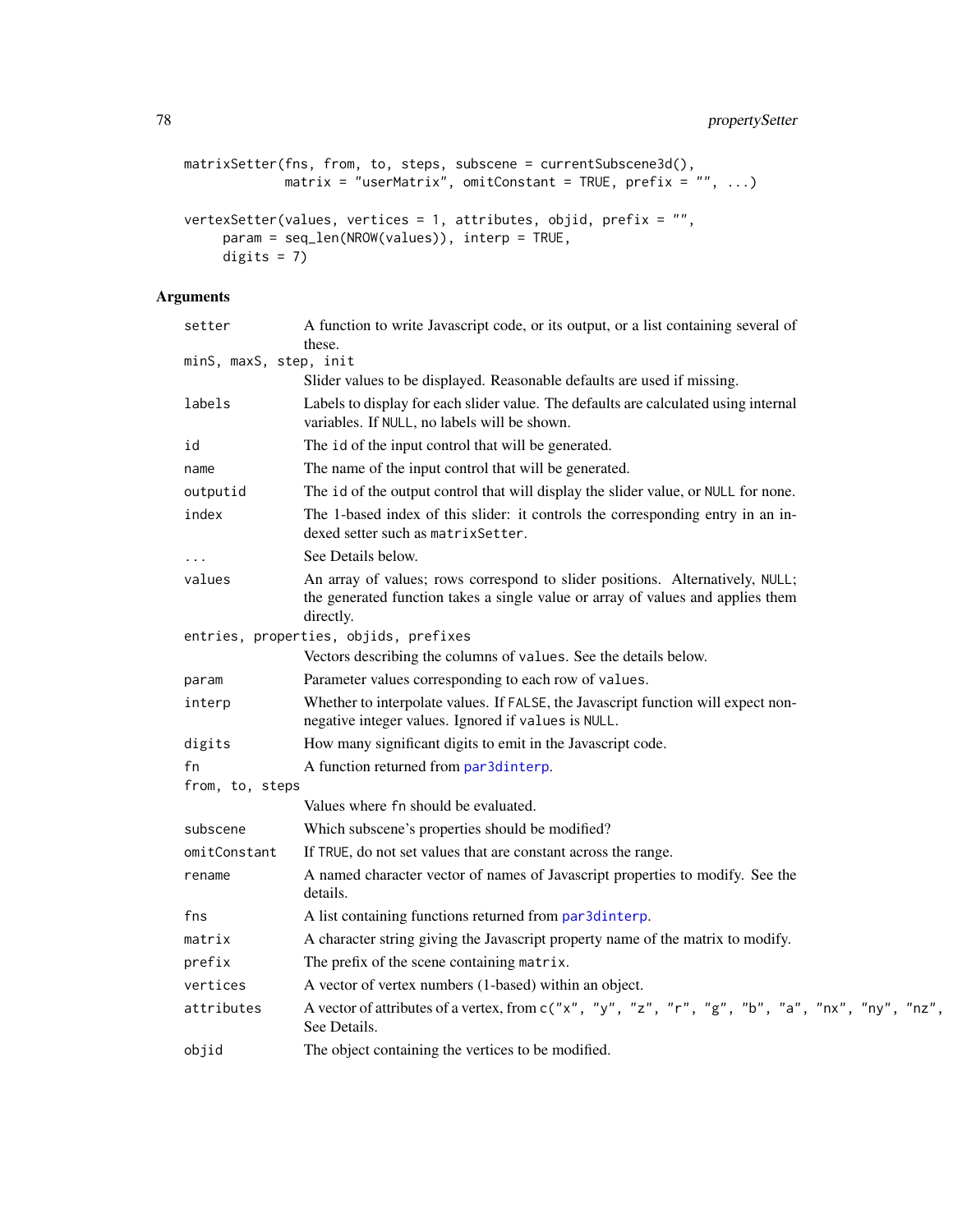# propertySetter 79

#### Details

The ... parameters to propertySlider will be passed to setter if the latter is a function, otherwise ignored.

The ... parameters to par3dinterpSetter will be passed to propertySetter.

The ... parameters to matrixSetter will be passed to the par3dinterpSetter functions used for each of the functions in fns.

propertySetter is a low-level general purpose function for modifying properties of objects in the scene. It is mainly for internal use. propertySlider uses it to generate Javascript for a slider control to manipulate those properties.

vertexSetter modifies attributes of vertices in a single object. The attributes are properties of each vertex in a scene; not all are applicable to all objects. In order, the are: coordinates of the vertex "x", "y", "z", color of the vertex "r", "g", "b", "a", normal at the vertex "nx", "ny", "nz", radius of a sphere at the vertex "radius", origin within a texture "ox", "oy" and perhaps "oz", texture coordinates "ts", "tt".

propertySetter and vertexSetter allow values to be specified in two ways. The normal way when used with a slider is to interpolate between specified values indexed by the slider. If values = NULL, the value of the slider is used directly (and only one entry can be set). Multiple entries can be set directly by passing an array of values in custom Javascript code.

par3dinterpSetter uses propertySetter to set parameters corresponding to values produced by the result of par3dinterp. Its rename argument allows translation of names, e.g. rename = c(userMatrix = "myMatrix") would cause the "userMatrix" result from [par3dinterp](#page-47-0) to be used to modify the Javascript myMatrix property.

matrixSetter is used in the situation where multiple controls (e.g. sliders) are used to determine the value of a matrix, typically "userMatrix". It will generate one par3dinterpSetter function for each of the entries in fns; these will be called when a propertySlider with the corresponding (1-based) index is changed, and the results multiplied together from right to left to produce a new value for whichever property is named in matrix.

The rows of the values matrix correspond to different settings for numeric properties. The columns are values to insert into those properties.

Argument entries gives the numeric (zero based) index into the Javascript property named by properties, for the object id objids, in the display with prefix prefixes. All of these may be vectors, corresponding to the columns of values. All but entries will be recycled to the appropriate length; its length needs to match the number of columns in values.

There are two modes for determining the values to substitute. In the simplest mode (interp = FALSE) in propertySetter), each row of values corresponds to a location for the slider, and the values are simply copied into place. This requires that param, min, max and step take on their default values.

In other cases, linear interpolation is used between successive rows of values, with extrapolation outside the range of param repeating the first or last row. param should then contain the values that correspond to exact rows.

In both cases, param must be a strictly increasing vector.

#### Value

propertySlider prints the full code to generate the control, and returns the id of the control that was generated.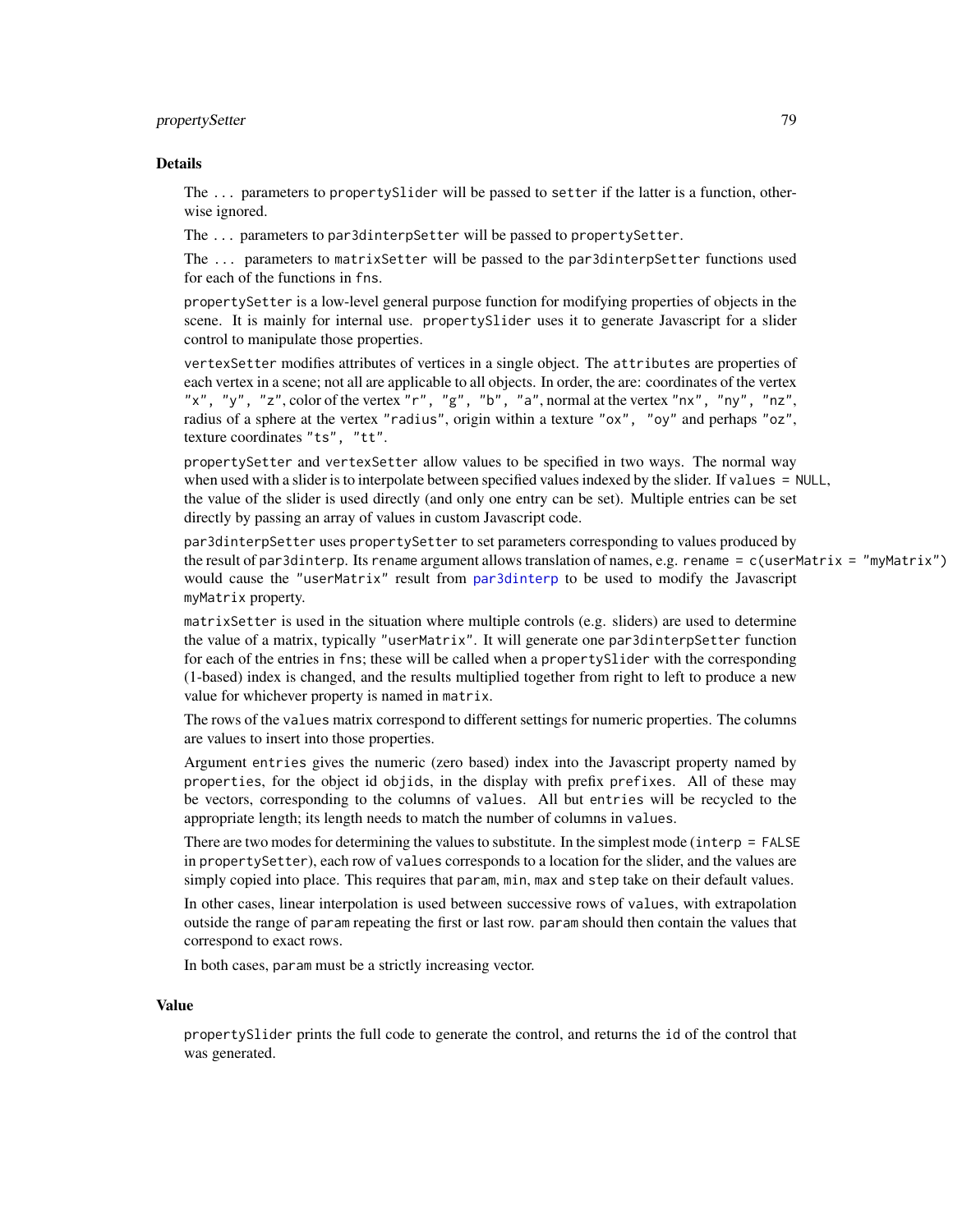propertySetter returns a single element character vector containing the Javascript source for a function to set the appropriate properties. It does not assign the function to a variable or include any of the HTML wrapper text that propertySlider adds.

The character vector has class "propertySetter", and an attribute named "env" which gives access to the local environment where it was created, so for example attr(value, "env")\$prefixes will give access to the prefixes argument if value was produced by "propertySetter".

par3dinterpSetter returns a propertySetter result.

matrixSetter is similar to propertySetter, but the Javascript function takes arguments value, index, and the class of the result is c("matrixSetter", "indexedSetter", "propertySetter").

vertexSetter is similar to propertySetter, but the class of the result is c("vertexSetter", "propertySetter").

## Author(s)

Duncan Murdoch

# See Also

[writeWebGL](#page-158-0). [clipplaneSlider](#page-151-0) makes use of propertySlider.

[ageSetter](#page-7-0) can be used as the setter argument to propertySlider to modify objects according to a linear (age) scale.

### Examples

```
# Just the setter function
cat(propertySetter(1:4, entries = 12, properties = "values", objids = 13))# A 4-position slider
propertySlider(values = 1:4, entries = 12, properties = "values", objids = 13, interp = FALSE)
# A 10-position slider interpolating the 4-position slider
propertySlider(values = 1:4, entries = 12, properties = "values", objids = 13,
             step = (4-1)/9)
# The userMatrix interpolation from example(play3d)
M <- r3dDefaults$userMatrix
fn \leq par3dinterp(time = (0:2)*0.75, userMatrix = list(M,
                                   rotate3d(M, pi/2, 1, 0, 0),
                                   rotate3d(M, pi/2, 0, 1, 0) ) )
cat(par3dinterpSetter(fn, 0, 3, steps=10))
```
<span id="page-79-0"></span>r3d *Generic 3D interface*

#### Description

Generic 3D interface for 3D rendering and computational geometry.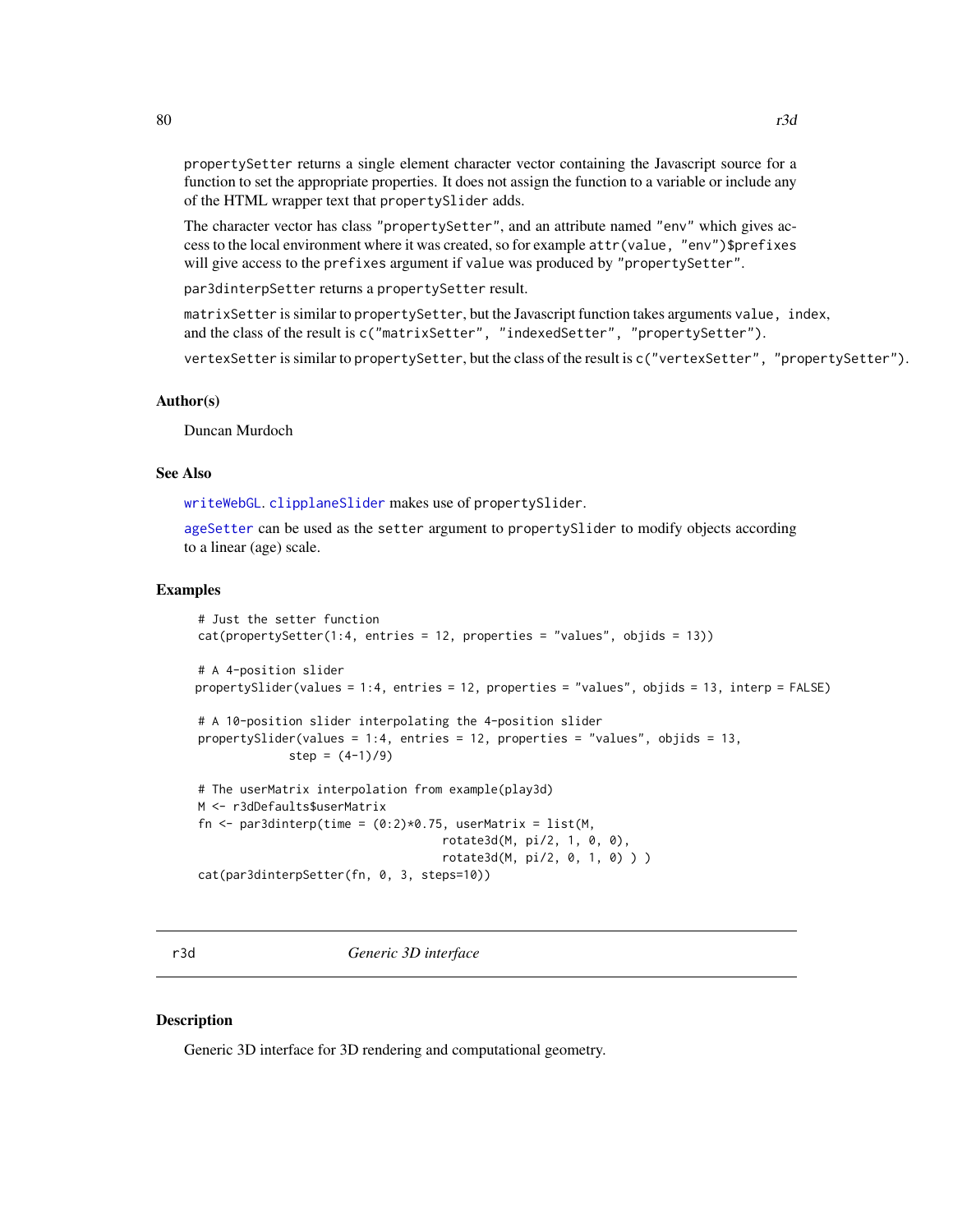# Details

R3d is a design for an interface for 3d rendering and computation without dependency on a specific rendering implementation. R3d includes a collection of 3D objects and geometry algorithms. All r3d interface functions are named \*3d. They represent generic functions that delegate to implementation functions.

The interface can be grouped into 8 categories: Scene Management, Primitive Shapes, High-level Shapes, Geometry Objects, Visualization, Interaction, Transformation, Subdivision.

The rendering interface gives an abstraction to the underlying rendering model. It can be grouped into four categories:

**Scene Management:** A 3D scene consists of shapes, lights and background environment.

**Primitive Shapes:** Generic primitive 3D graphics shapes such as points, lines, triangles, quadrangles and texts.

High-level Shapes: Generic high-level 3D graphics shapes such as spheres, sprites and terrain.

Interaction: Generic interface to select points in 3D space using the pointer device.

In this package we include an implementation of r3d using the underlying  $rgl.*$  functions.

3D computation is supported through the use of object structures that live entirely in R.

Geometry Objects: Geometry and mesh objects allow to define high-level geometry for computational purpose such as triangle or quadrangle meshes (see [mesh3d](#page-36-1)).

Transformation: Generic interface to transform 3d objects.

Visualization: Generic rendering of 3d objects such as dotted, wired or shaded.

Computation: Generic subdivision of 3d objects.

At present, the main practical differences between the r3d functions and the rgl.  $*$  functions are as follows.

The r3d functions call [open3d](#page-42-0) if there is no device open, and the rgl. $*$  functions call [rgl.open](#page-91-0). By default [open3d](#page-42-0) sets the initial orientation of the coordinate system in 'world coordinates', i.e. a right-handed coordinate system in which the x-axis increases from left to right, the y-axis increases with depth into the scene, and the z-axis increases from bottom to top of the screen.  $rg1.*$  functions, on the other hand, use a right-handed coordinate system similar to that used in OpenGL. The x-axis matches that of r3d, but the y-axis increases from bottom to top, and the z-axis decreases with depth into the scene. Since the user can manipulate the scene, either system can be rotated into the other one.

The r3d functions also preserve the rgl.material setting across calls (except for texture elements, in the current implementation), whereas the rgl.  $\star$  functions leave it as set by the last call.

The example code below illustrates the two coordinate systems.

## See Also

[points3d](#page-72-1), [lines3d](#page-72-0), [segments3d](#page-72-0), [triangles3d](#page-72-0), [quads3d](#page-72-0), [text3d](#page-140-0), [spheres3d](#page-130-0), [sprites3d](#page-132-0), [terrain3d](#page-139-0), [select3d](#page-118-0), [dot3d](#page-36-0), [wire3d](#page-36-0), [shade3d](#page-36-0), [transform3d](#page-34-0), [rotate3d](#page-34-0), [subdivision3d](#page-134-0), [mesh3d](#page-36-1), [cube3d](#page-36-0), [rgl](#page-3-0)

### $r3d$  81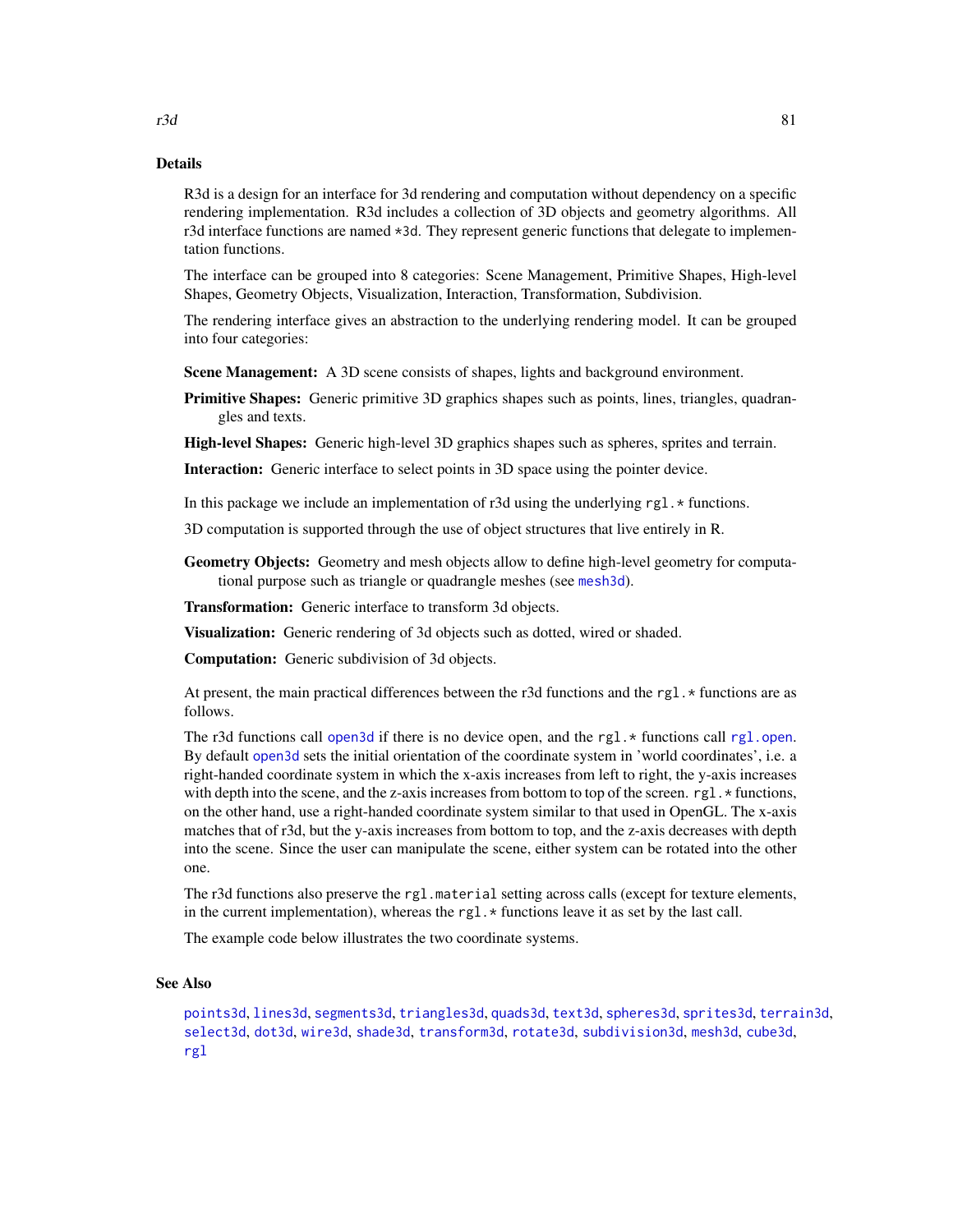# Examples

```
x \leq -c(0, 1, 0, 0)y \leq -c(0, 0, 1, 0)z \leq c(0, 0, 0, 1)labels <- c("Origin", "X", "Y", "Z")
i \leftarrow c(1, 2, 1, 3, 1, 4)# rgl.* interface
rgl.open()
rgl.texts(x, y, z, labels)
rgl.texts(1, 1, 1, "rgl.* coordinates")
rgl.lines(x[i], y[i], z[i])
# *3d interface
open3d()
text3d(x, y, z, labels)
text3d(1, 1, 1, "*3d coordinates")
segments3d(x[i], y[i], z[i])
```
readSTL *Read and write STL (stereolithography) format files*

## <span id="page-81-0"></span>Description

These functions read and write STL files. This is a simple file format that is commonly used in 3D printing. It does not represent text, only triangles. The writeSTL function converts some RGL object types to triangles.

## Usage

```
readSTL(con, ascii = FALSE, plot = TRUE, \ldots)
writeSTL(con, ascii = FALSE,
         pointRadius = 0.005,
         pointShape = icosahedron3d(),
         lineRadius = pointRadius,
         lineSides = 20,
         ids = NULL)
```

| con       | A connection or filename.                             |
|-----------|-------------------------------------------------------|
| ascii     | Whether to use the ASCII format or the binary format. |
| plot      | On reading, should the object be plotted?             |
| $\ddotsc$ | If plotting, other parameters to pass to triangles 3d |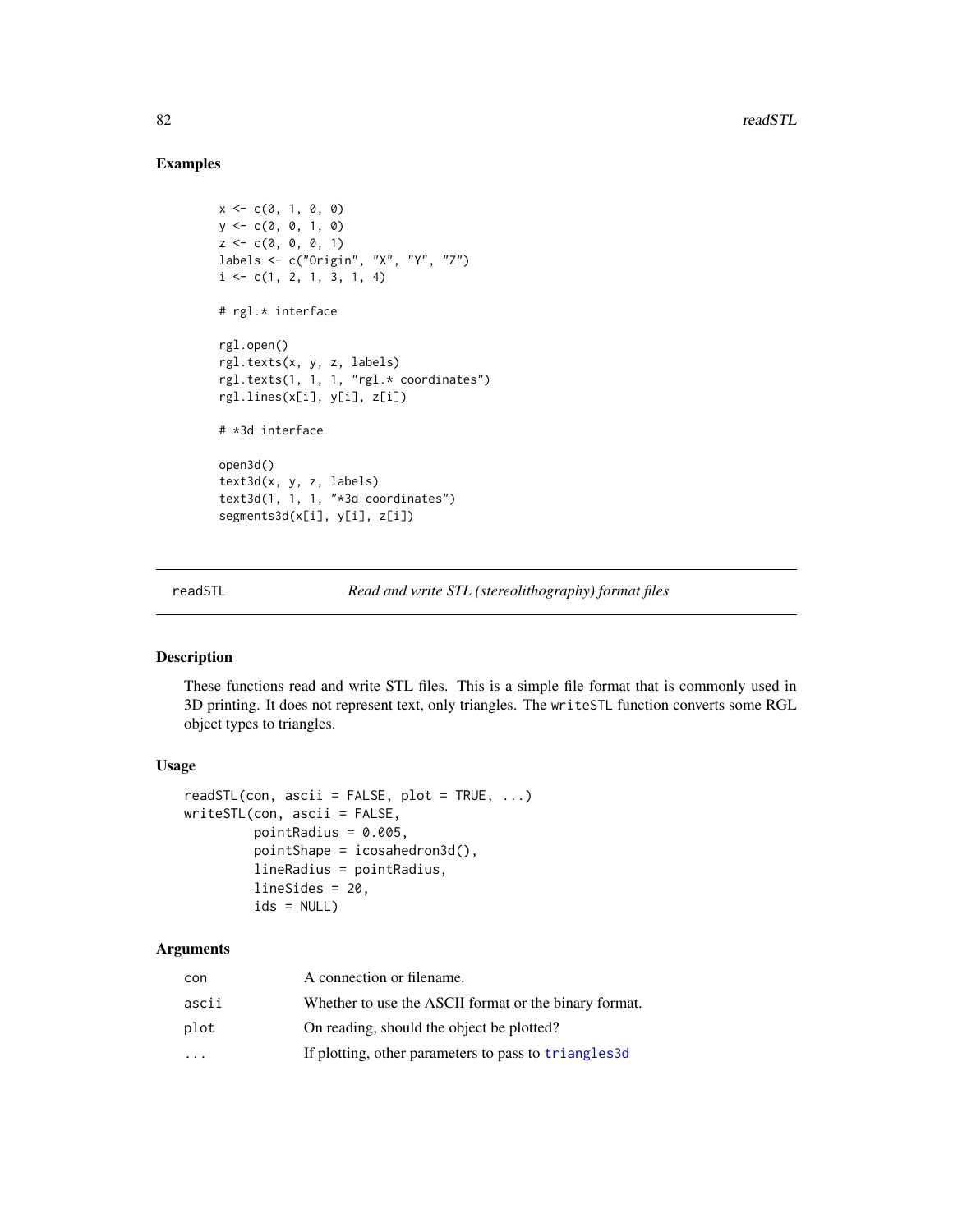#### readSTL 83

| pointRadius, lineRadius |                                                                                              |  |
|-------------------------|----------------------------------------------------------------------------------------------|--|
|                         | The radius of points and lines relative to the overall scale of the figure.                  |  |
| pointShape              | A mesh shape to use for points. It is scaled by the point Radius.                            |  |
| lineSides               | Lines are rendered as cylinders with this many sides.                                        |  |
| ids                     | The identifiers (from rg1.ids) of the objects to write. If NULL, try to write<br>everything. |  |

# Details

The current implementation is limited. For reading, it ignores normals and color information. For writing, it only outputs triangles, quads, planes, spheres, points, line segments, line strips and surfaces, and does not write color information. Lines and points are rendered in an isometric scale: if your data scales vary, they will look strange.

Since the STL format only allows one object per file, all RGL objects are combined into a single object when output.

The output file is readable by Blender and Meshlab; the latter can write in a number of other formats, including U3D, suitable for import into a PDF document.

# Value

readSTL invisibly returns the object id if plot = TRUE, or (visibly) a matrix of vertices of the triangles if not.

writeSTL invisibly returns the name of the connection to which the data was written.

## Author(s)

Duncan Murdoch

### References

The file format was found on Wikipedia on October 25, 2012. I learned about the STL file format from David Smith's blog reporting on Ian Walker's r2stl function.

## See Also

[scene3d](#page-114-0) saves a copy of a scene to an R variable; [writeWebGL](#page-158-0), [writeASY](#page-152-0), [writePLY](#page-156-0), [writeOBJ](#page-154-0) and [writeSTL](#page-81-0) write the scene to a file in various other formats.

```
filename <- tempfile(fileext = ".stl")
open3d()
shade3d( icosahedron3d(col = "magenta") )
writeSTL(filename)
open3d()
readSTL(filename, col = "red")
```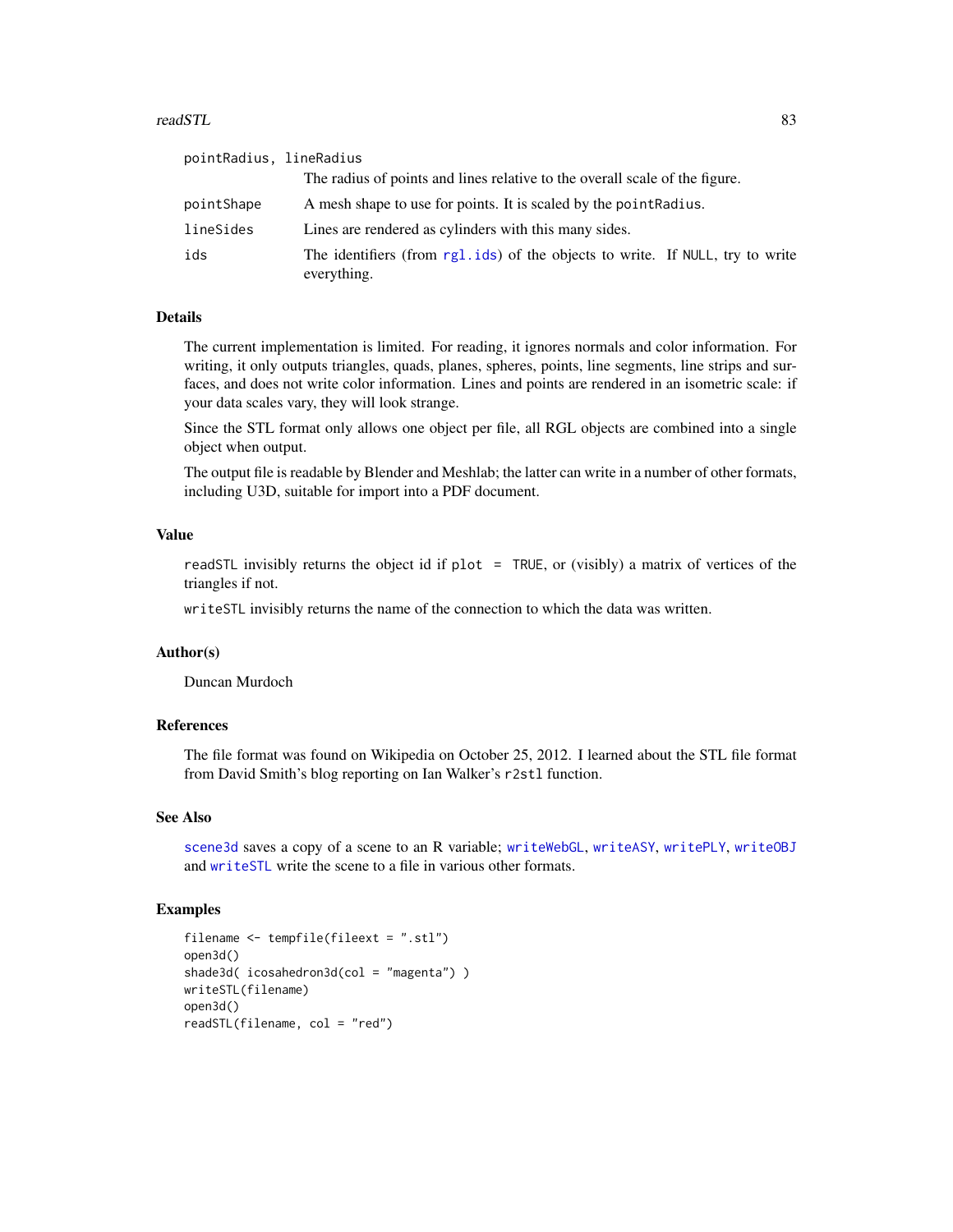<span id="page-83-0"></span>

# Description

Retrieves information about the shapes in a scene.

## Usage

```
rgl.attrib(id, attrib, first = 1,
last = rgl.attrib.count(id, attrib))
```
# Arguments

| id          | A shape identifier, as returned by rgl. ids.                                                                                                                                                                                                                            |
|-------------|-------------------------------------------------------------------------------------------------------------------------------------------------------------------------------------------------------------------------------------------------------------------------|
| attrib      | An attribute of a shape. Currently supported: one of<br>"vertices", "normals", "colors", "texcoords", "dim", "texts", "cex",<br>"adj","radii","centers","ids","usermatrix","types","flags","offsets",<br>"family", "font", "pos"<br>or unique prefixes to one of those. |
| first, last | Specify these to retrieve only those rows of the result.                                                                                                                                                                                                                |

# Details

If the identifier is not found or is not a shape that has the given attribute, zero will be returned by rgl.attrib.count, and an empty matrix will be returned by rgl.attrib.

The first four attrib names correspond to the usual OpenGL properties; "dim" is used just for surfaces, defining the rows and columns in the rectangular grid; "cex", "adj", "family", "font" and "pos" apply only to text objects.

## Value

rgl.attrib returns the values of the attribute. Attributes are mostly real-valued, with the following sizes:

| "vertices"   | 3 values | x, y, z    |
|--------------|----------|------------|
| "normals"    | 3 values | x, y, z    |
| "centers"    | 3 values | x, y, z    |
| "colors"     | 4 values | r, g, b, a |
| "texcoords"  | 2 values | s, t       |
| "dim"        | 2 values | r, c       |
| "cex"        | 1 value  | cex        |
| "adj"        | 2 values | x, y       |
| "radii"      | 1 value  | r          |
| "ids"        | 1 value  | id         |
| "usermatrix" | 4 values | x, y, z, w |
| "texts"      | 1 value  | text       |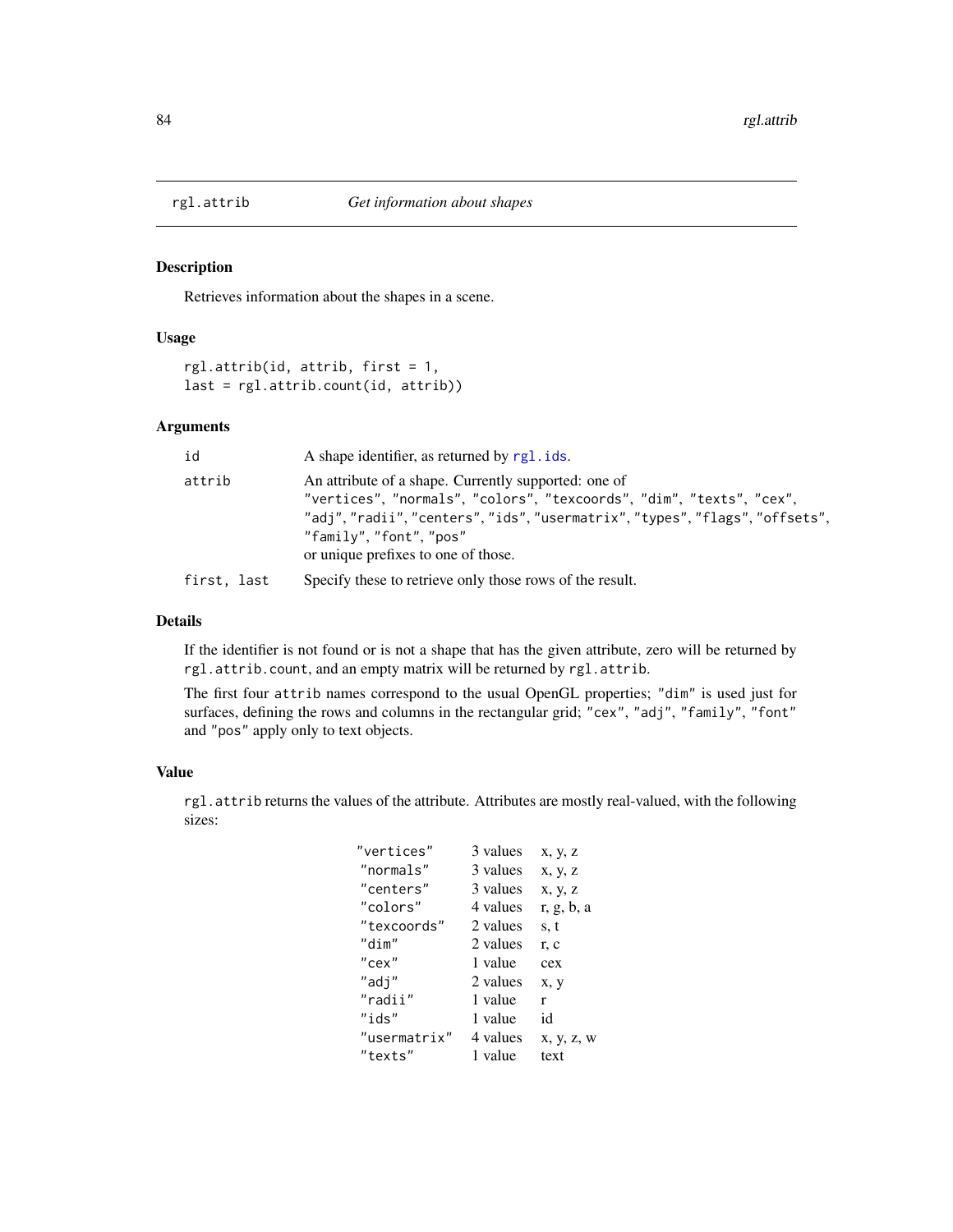# rgl.attrib.info 85

| "types"  | 1 value | type   |
|----------|---------|--------|
| "flags"  | 1 value | flag   |
| "family" | 1 value | family |
| "font"   | 1 value | font   |
| "pos"    | 1 value | pos    |

The "texts", "types" and "family" attributes are character-valued; the "flags" attribute is logical valued, with named rows.

These are returned as matrices with the row count equal to the count for the attribute, and the columns as listed above.

# Author(s)

Duncan Murdoch

## See Also

[rgl.ids](#page-113-0), [rgl.attrib.info](#page-84-0)

# Examples

```
p <- plot3d(rnorm(100), rnorm(100), rnorm(100), type = "s", col = "red")
rgl.attrib(p["data"], "vertices", last = 10)
```
<span id="page-84-0"></span>rgl.attrib.info *Get information about attributes of objects*

# Description

These functions give information about the attributes of rgl objects. rgl.attrib.info is the more "user-friendly" function; rgl.attrib.count is a lower-level function more likely to be used in programming.

## Usage

```
rgl.attrib.info(id = rgl.ids("all", 0)$id, attribs = NULL, showAll = FALSE)
rgl.attrib.count(id, attrib)
```

| id      | One or more rgl object ids.                        |
|---------|----------------------------------------------------|
| attribs | A character vector of one or more attribute names. |
| showAll | Should attributes with zero entries be shown?      |
| attrib  | A single attribute name.                           |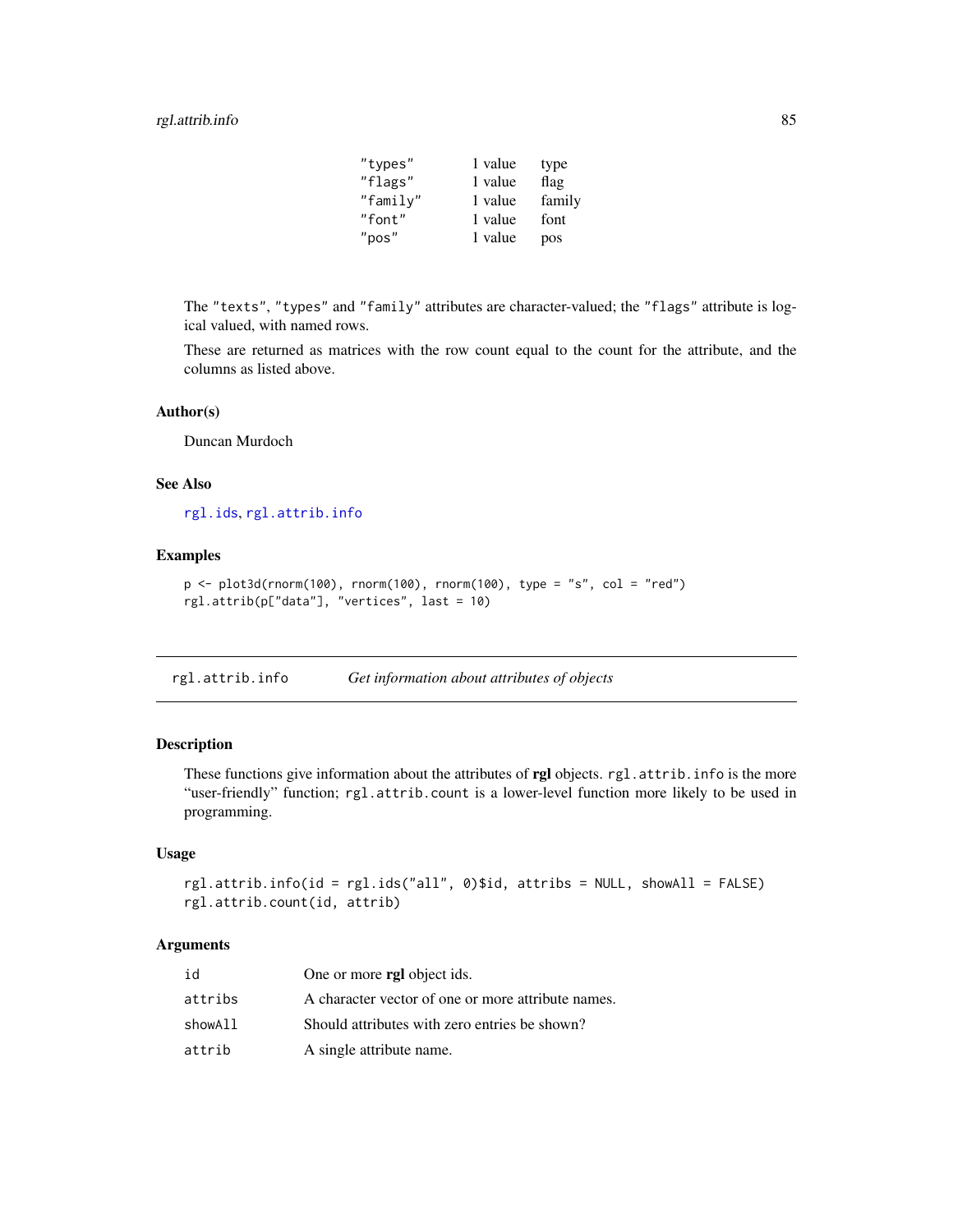# Details

See the first example below to get the full list of attribute names.

#### Value

A dataframe containing the following columns:

| id         | The id of the object.                                                           |
|------------|---------------------------------------------------------------------------------|
| attrib     | The full name of the attribute.                                                 |
| nrow, ncol | The size of matrix that would be returned by rgl. attribute for this attribute. |

# Author(s)

Duncan Murdoch

# See Also

[rgl.attrib](#page-83-0) to obtain the attribute values.

## Examples

```
open3d()
id <- points3d(rnorm(100), rnorm(100), rnorm(100), col = "green")
rgl.attrib.info(id, showAll = TRUE)
rgl.attrib.count(id, "vertices")
merge(rgl.attrib.info(), rgl.ids("all"))
```
<span id="page-85-0"></span>rgl.bbox *Set up Bounding Box decoration*

### <span id="page-85-1"></span>Description

Set up the bounding box decoration.

# Usage

```
rgl.bbox(
xat = NULL, xlab = NULL, xunit = 0, xlen = 5,
yat = NULL, ylab = NULL, yunit = 0, ylen = 5,
zat = NULL, zlab = NULL, zunit = 0, zlen = 5,
marklen = 15.0, marklen.rel = TRUE, expand = 1,
draw_front = FALSE, ...)bbox3d(xat = NULL, yat = NULL, zat = NULL,xunit = "pretty", yunit = "pretty", zunit = "pretty",
expand = 1.03,
draw_front = FALSE, ...)
```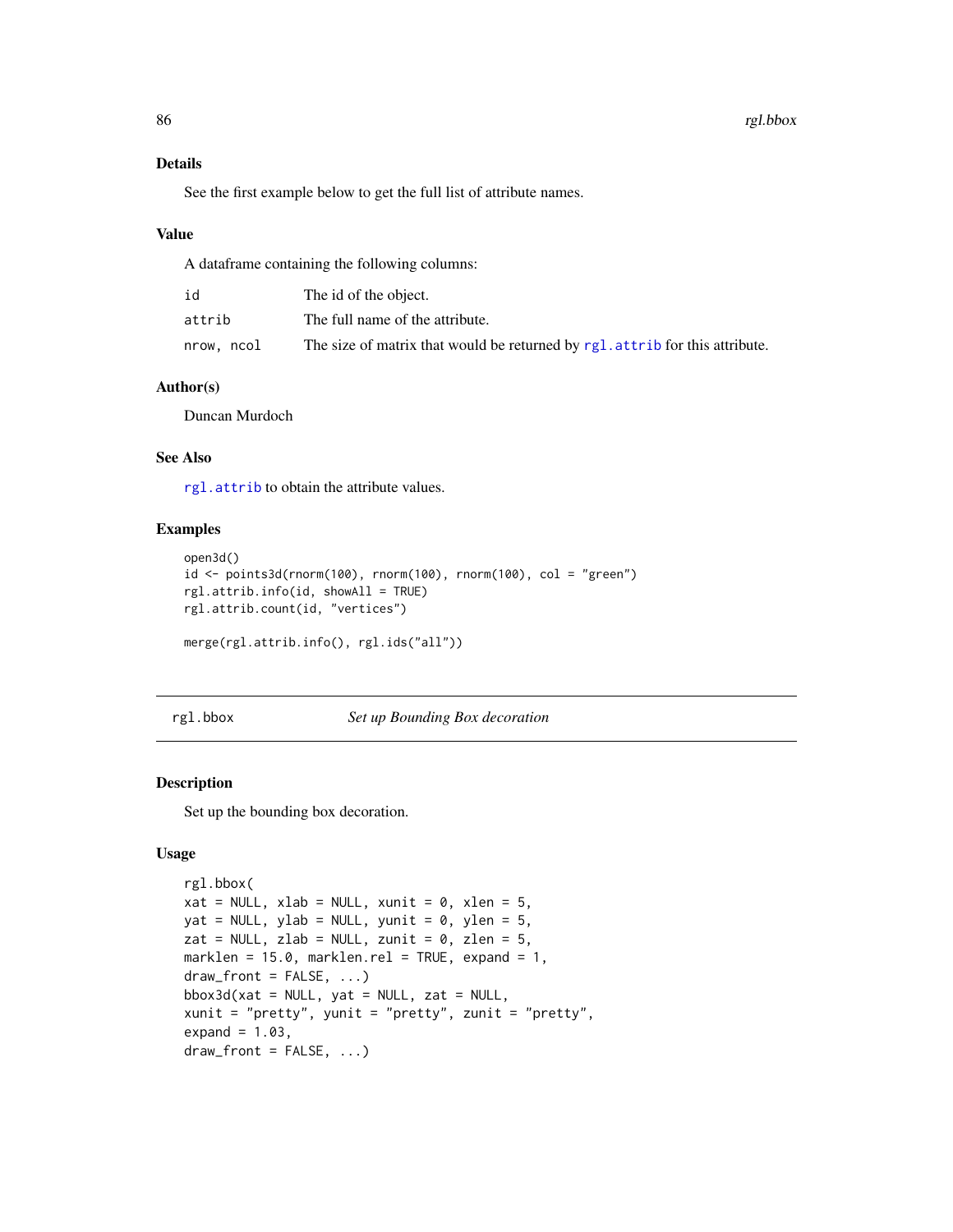#### rgl.bbox 37

## Arguments

|                     | xat, yat, zat vector specifying the tickmark positions                                                                                      |
|---------------------|---------------------------------------------------------------------------------------------------------------------------------------------|
| xlab, ylab, zlab    |                                                                                                                                             |
|                     | character vector specifying the tickmark labeling                                                                                           |
| xunit, yunit, zunit |                                                                                                                                             |
|                     | value specifying the tick mark base for uniform tick mark layout                                                                            |
| xlen, ylen, zlen    |                                                                                                                                             |
|                     | value specifying the number of tickmarks                                                                                                    |
| marklen             | value specifying the length of the tickmarks                                                                                                |
| marklen.rel         | logical, if TRUE tick mark length is calculated using 1/mark1en * axis length,<br>otherwise tick mark length is marklen in coordinate space |
| expand              | value specifying how much to expand the bounding box around the data                                                                        |
| draw_front          | draw the front faces of the bounding box                                                                                                    |
| .                   | Material properties (or other rg1.bbox parameters in the case of bbox3d). See<br>rgl.material for details.                                  |

# Details

Four different types of tick mark layouts are possible. This description applies to the X axis; other axes are similar: If xat is not NULL, the ticks are set up at custom positions. If xunit is numeric but not zero, it defines the tick mark base. If it is "pretty" (the default in bbox3d), ticks are set at [pretty](#page-0-0) locations. If xlen is not zero, it specifies the number of ticks (a suggestion if xunit is "pretty").

The first color specifies the bounding box, while the second one specifies the tick mark and font color.

bbox3d defaults to [pretty](#page-0-0) locations for the axis labels and a slightly larger box, whereas rgl.bbox covers the exact range.

[axes3d](#page-16-0) offers more flexibility in the specification of the axes, but they are static, unlike those drawn by [rgl.bbox](#page-85-0) and [bbox3d](#page-85-1).

## Value

This function is called for the side effect of setting the bounding box decoration. A shape ID is returned to allow [rgl.pop](#page-113-0) to delete it.

## See Also

[rgl.material](#page-88-0), [axes3d](#page-16-0)

```
rgl.open()
rgl.points(rnorm(100), rnorm(100), rnorm(100))
rgl.bbox(color = c("#333377", "white"), emission = "#333377",
         specular = "#3333FF", shininess = 5, alpha = 0.8 )
```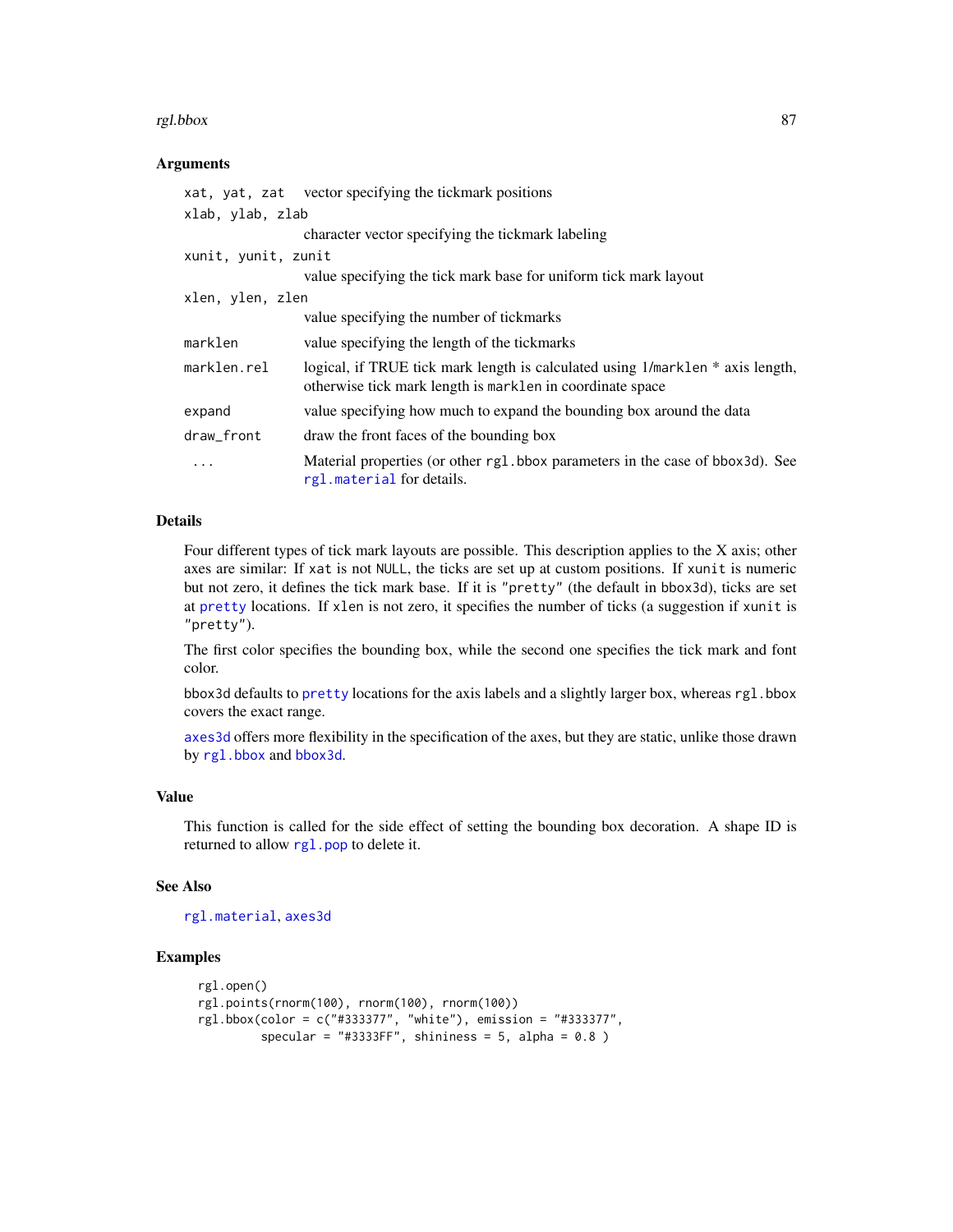```
open3d()
points3d(rnorm(100), rnorm(100), rnorm(100))
bbox3d(color = c("#333377", "black"), emission = "#333377",
      specular = "#3333FF", shininess = 5, alpha = 0.8)
```
<span id="page-87-0"></span>rgl.bringtotop *Assign focus to an RGL window*

#### Description

'rgl.bringtotop' brings the current RGL window to the front of the window stack (and gives it focus).

### Usage

```
rgl.bringtotop(stay = FALSE)
```
## Arguments

stay whether to make the window stay on top.

# Details

If stay is TRUE, then the window will stay on top of normal windows.

## Note

not completely implemented for X11 graphics (stay not implemented; window managers such as KDE may block this action (set "Focus stealing prevention level" to None in Control Center/Window Behavior/Advanced)). Not currently implemented under OS/X.

# Author(s)

Ming Chen/Duncan Murdoch

```
rgl.open()
rgl.points(rnorm(1000), rnorm(1000), rnorm(1000), color = heat.colors(1000))
rgl.bringtotop(stay = TRUE)
```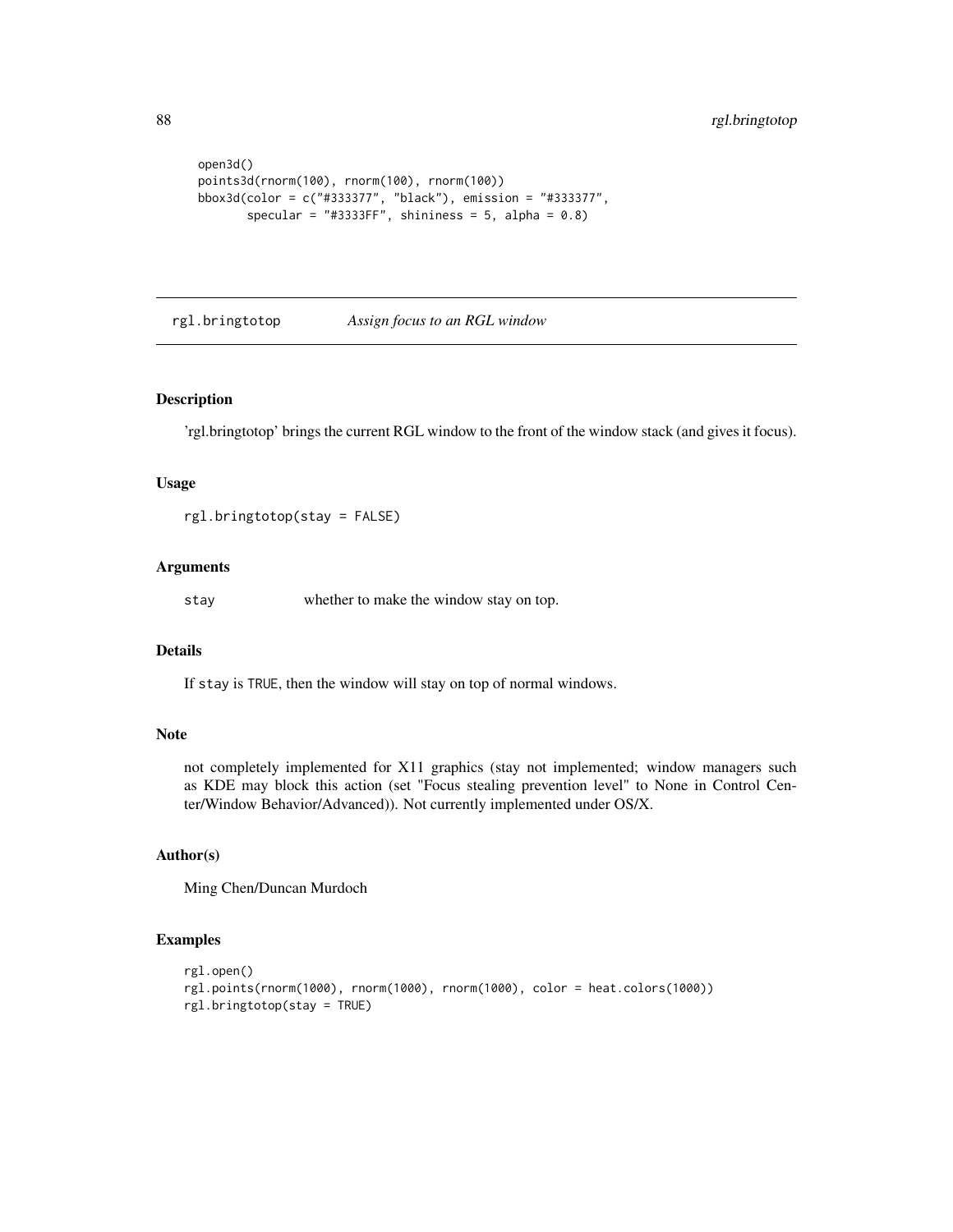<span id="page-88-0"></span>

## Description

Set material properties for geometry appearance.

# Usage

```
rgl.material(
 color = c("white"),alpha = c(1.0),
 lit = TRUE,ambient = "black"specialar = "white",emission = "black",
 shininess = 50.0,
 smooth = TRUE,
 text{text} = NULL,text{textype} = "rgb",
 text{tr} = FALSE,
 texminfilter = "linear",
 texmagfilter = "linear",
 texenvmap = FALSE,
 front = "fill",back = "fill",size = 3.0,
 1wd = 1.0,
 fog = TRUE,point_antialias = FALSE,
 line_antialias = FALSE,
 depth\_mask = TRUE,
 depth_test = "less",
 polygon_{offset} = c(0.0, 0.0),
 ...
)
material3d(...)
```

| color | vector of R color characters. Represents the diffuse component in case of light-<br>ing calculation (lit = TRUE), otherwise it describes the solid color characteris-<br>tics. |
|-------|--------------------------------------------------------------------------------------------------------------------------------------------------------------------------------|
| lit   | logical, specifying if lighting calculation should take place on geometry                                                                                                      |
|       | ambient, specular, emission, shininess                                                                                                                                         |
|       | properties for lighting calculation, ambient, specular, emission are R color char-<br>acter string values; shininess represents a numerical.                                   |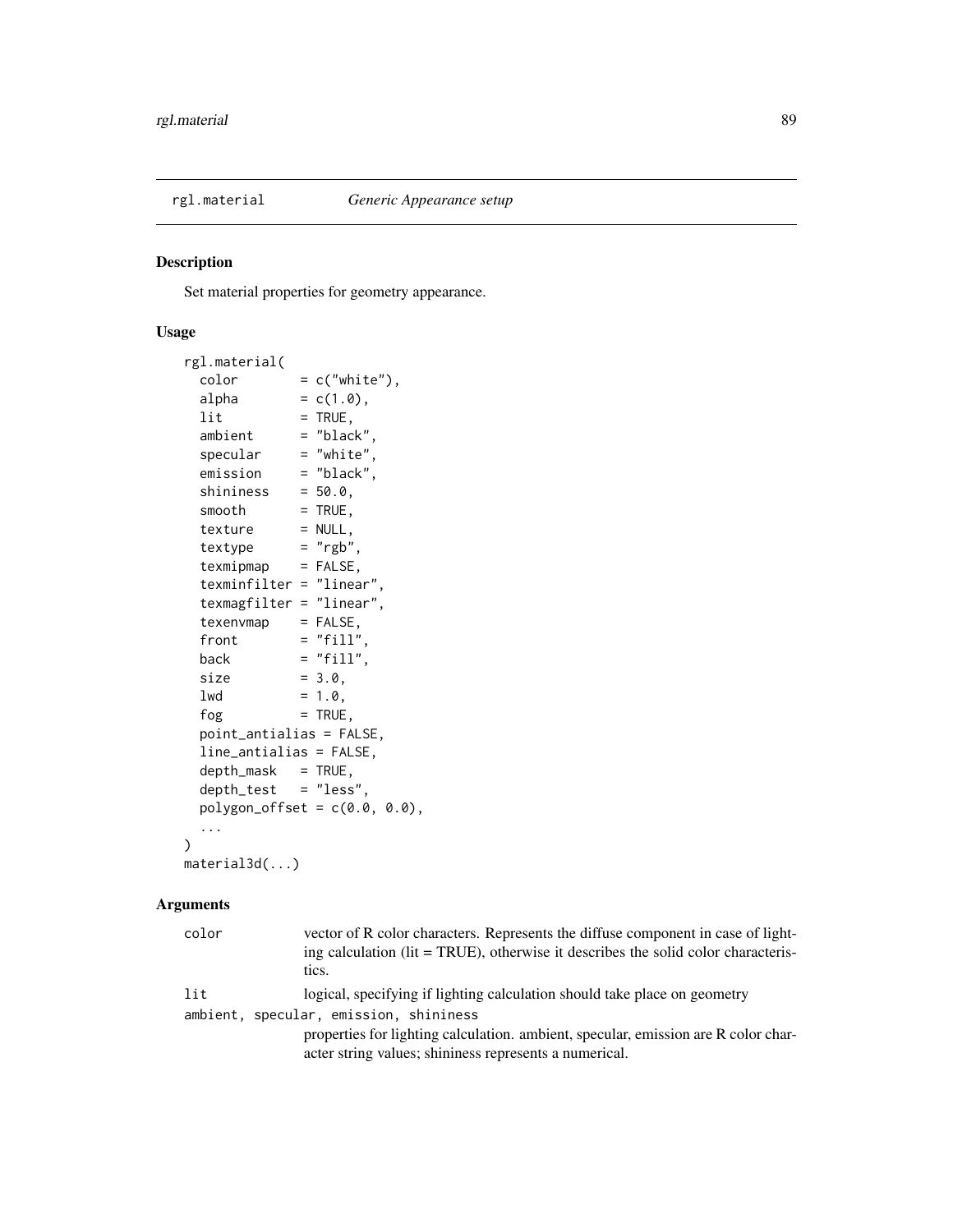| alpha        | vector of alpha values between 0.0 (fully transparent)  1.0 (opaque).                                                                                                                                                                                                                                                   |
|--------------|-------------------------------------------------------------------------------------------------------------------------------------------------------------------------------------------------------------------------------------------------------------------------------------------------------------------------|
| smooth       | logical, specifying whether Gouraud shading (smooth) or flat shading should be<br>used.                                                                                                                                                                                                                                 |
| texture      | path to a texture image file. Supported formats: png.                                                                                                                                                                                                                                                                   |
| textype      | specifies what is defined with the pixmap                                                                                                                                                                                                                                                                               |
|              | "alpha" alpha values                                                                                                                                                                                                                                                                                                    |
|              | "luminance" luminance                                                                                                                                                                                                                                                                                                   |
|              | "luminance.alpha" luminance and alpha                                                                                                                                                                                                                                                                                   |
|              | "rgb" color                                                                                                                                                                                                                                                                                                             |
|              | "rgba" color and alpha texture                                                                                                                                                                                                                                                                                          |
| texmipmap    | Logical, specifies if the texture should be mipmapped.                                                                                                                                                                                                                                                                  |
| texmagfilter | specifies the magnification filtering type (sorted by ascending quality):                                                                                                                                                                                                                                               |
|              | "nearest" texel nearest to the center of the pixel                                                                                                                                                                                                                                                                      |
|              | "linear" weighted linear average of a 2x2 array of texels                                                                                                                                                                                                                                                               |
| texminfilter | specifies the minification filtering type (sorted by ascending quality):                                                                                                                                                                                                                                                |
|              | "nearest" texel nearest to the center of the pixel                                                                                                                                                                                                                                                                      |
|              | "linear" weighted linear average of a 2x2 array of texels                                                                                                                                                                                                                                                               |
|              | "nearest.mipmap.nearest" low quality mipmapping                                                                                                                                                                                                                                                                         |
|              | "nearest.mipmap.linear" medium quality mipmapping<br>"linear.mipmap.nearest" medium quality mipmapping                                                                                                                                                                                                                  |
|              | "linear.mipmap.linear" high quality mipmapping                                                                                                                                                                                                                                                                          |
| texenvmap    | logical, specifies if auto-generated texture coordinates for environment-mapping                                                                                                                                                                                                                                        |
|              | should be performed on geometry.                                                                                                                                                                                                                                                                                        |
| front, back  | Determines the polygon mode for the specified side:                                                                                                                                                                                                                                                                     |
|              | "filled" filled polygon                                                                                                                                                                                                                                                                                                 |
|              | "lines" wireframed polygon                                                                                                                                                                                                                                                                                              |
|              | "points" point polygon                                                                                                                                                                                                                                                                                                  |
|              | "culled" culled (hidden) polygon                                                                                                                                                                                                                                                                                        |
| size         | numeric, specifying the size of points in pixels                                                                                                                                                                                                                                                                        |
| lwd          | numeric, specifying the line width in pixels                                                                                                                                                                                                                                                                            |
| fog          | logical, specifying if fog effect should be applied on the corresponding shape                                                                                                                                                                                                                                          |
|              | point_antialias, line_antialias                                                                                                                                                                                                                                                                                         |
|              | logical, specifying if points and lines should be antialiased                                                                                                                                                                                                                                                           |
| depth_mask   | logical, specifying whether the object's depth should be stored.                                                                                                                                                                                                                                                        |
| depth_test   | Determines which depth test is used to see if this object is visible, depending<br>on its apparent depth in the scene compared to the stored depth. Possible values<br>are "never", "less" (the default), "equal", "lequal" (less than or equal),<br>"greater", "notequal", "gequal" (greater than or equal), "always". |
|              | polygon_offset If non-zero, offsets are added to the recorded depth of filled polygons. See<br>Details below.                                                                                                                                                                                                           |
|              | Any of the arguments above can be passed to material3d; see Details below.<br>rgl.material will ignore others.                                                                                                                                                                                                          |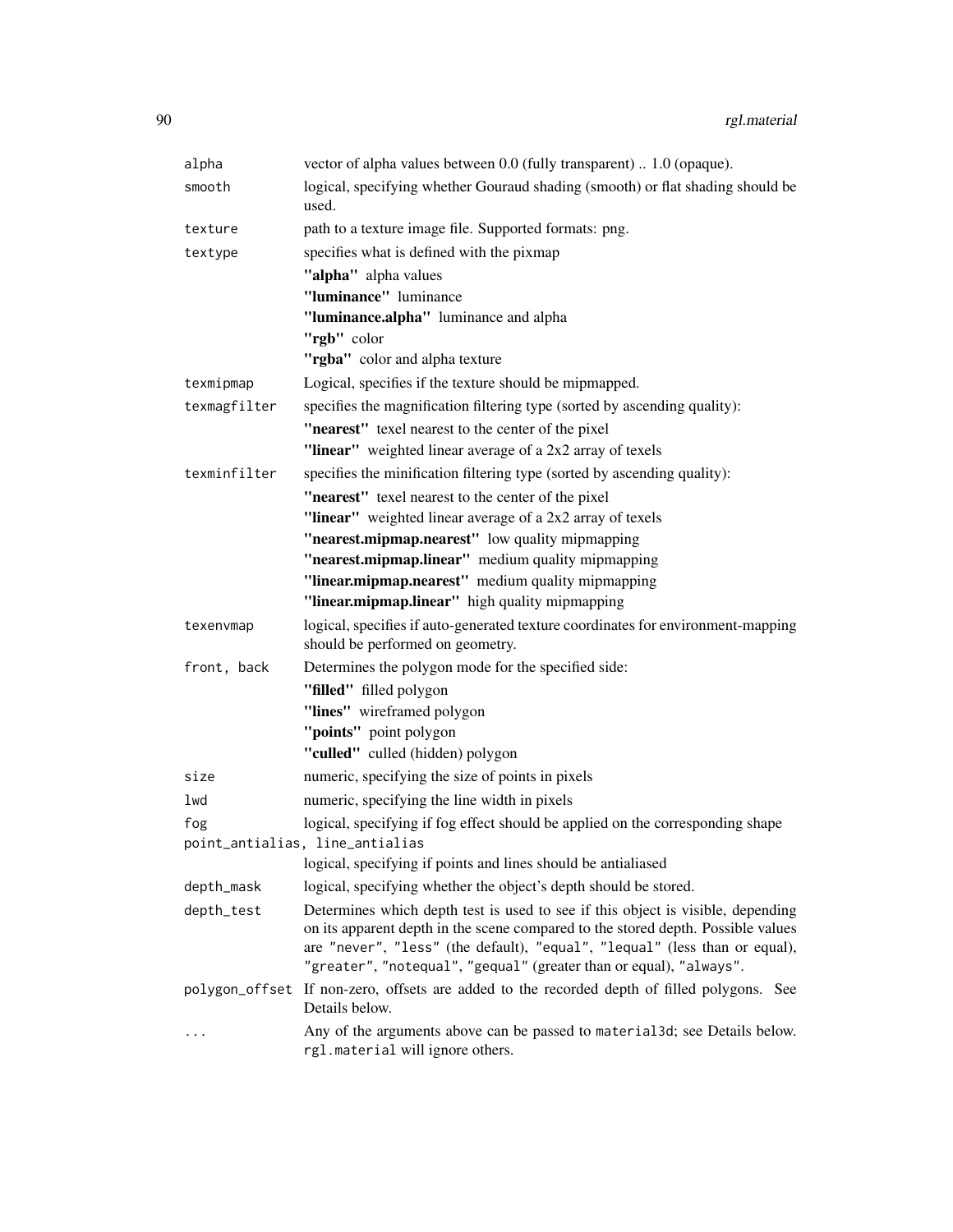#### rgl.material 91

#### Details

Values can be queried by specifying their names in a character vector, e.g. material3d("color"). There is one read-only property that can be queried but not set:

**isTransparent** Is the current colour transparent?

Only one side at a time can be culled.

The polygon\_offset property is a two element vector giving the 'factor' and 'units' values to use in a glPolygonOffset() call in OpenGL. If only one value is given, it is used for both elements. The 'units' value is added to the depth of all pixels in a filled polygon, and the 'factor' value is multiplied by an estimate of the slope of the polygon and then added to the depth. Positive values "push" polygons back slightly for the purpose of depth testing, to allow points, lines or other polygons to be drawn on the surface without being obscured due to rounding error. Negative values pull the object forward. A typical value to use is 1 (which is automatically expanded to  $c(1,1)$ ). If values are too large, objects which should be behind the polygon will show through, and if values are too small, the objects on the surface will be partially obscured. Experimentation may be needed to get it right. The first example in [?persp3d](#page-51-0) uses this property to add grid lines to a surface.

material3d is an alternate interface to the material properties, modelled after [par3d](#page-42-1): rather than setting defaults for parameters that are not specified, they will be left unchanged. material3d may also be used to query the material properties; see the examples below.

The current implementation does not return parameters for textures.

If point\_antialias is TRUE, points will be drawn as circles; otherwise, they will be drawn as squares. Lines tend to appear heavier with line\_antialias == TRUE.

The material member of the [r3dDefaults](#page-42-0) list may be used to set default values for material properties.

The ... parameter to rgl.material is ignored.

#### Value

rgl.material() is called for the side effect of setting the material properties. It returns a value invisibly which is not intended for use by the user.

Users should use material3d() to query material properties. It returns values similarly to [par3d](#page-42-1) as follows: When setting properties, it returns the previous values in a named list. A named list is also returned when more than one value is queried. When a single value is queried it is returned directly.

#### See Also

[rgl.primitive](#page-95-0), [rgl.bbox](#page-85-0), [rgl.bg](#page-18-0), [rgl.light](#page-33-0)

```
save <- material3d("color")
material3d(color = "red")
material3d("color")
material3d(color = save)
```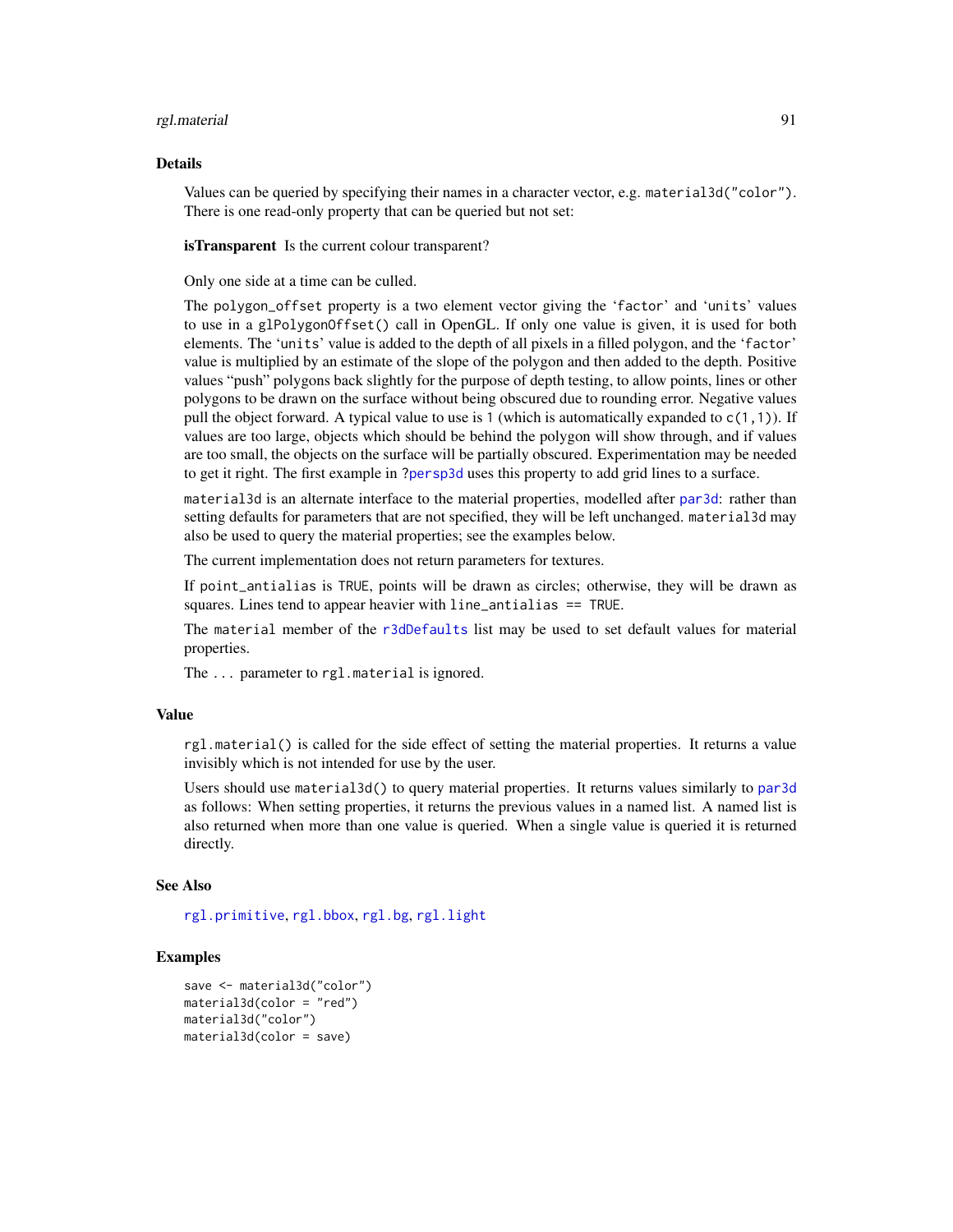```
# this illustrates the effect of depth_test
x \leftarrow c(1:3); x \text{mid} \leftarrow \text{mean}(x)y \leftarrow c(2, 1, 3); y \text{mid} < - mean(y)
z \le -1open3d()
tests <- c("never", "less", "equal", "lequal", "greater",
                    "notequal", "gequal", "always")
for (i in 1:8) {
  triangles3d(x, y, z + i, col = heat.colors(8)[i])
  texts3d(xmid, ymid, z + i, paste(i, tests[i], sep = ". "), depth_test = tests[i])
}
highlevel() # To trigger display
```
<span id="page-91-0"></span>

#### rgl.open *3D visualization device system*

## Description

3D real-time rendering system.

## Usage

```
# Low level rgl.* interface
rgl.open(useNULL = rgl.useNULL()) # open new device
rgl.close() # close current device
rgl.cur() # returns active device ID
rgl.dev.list() # returns all device IDs
rgl.set(which, silent = FALSE) # set device as active
rgl.quit() # shutdown rgl device system
rgl.init(initValue = 0, onlyNULL = FALSE) # re-initialize rgl
```
#### Arguments

| useNULL   | whether to open the "null" device            |
|-----------|----------------------------------------------|
| which     | device ID                                    |
| silent    | whether to suppress update of window titles  |
| initValue | value for internal use only                  |
| onlyNULL  | only initialize the null (no display) device |

# Details

The **rgl** device design is oriented towards the R device metaphor. If you send scene management instructions, and there's no device open, it will be opened automatically. Opened devices automatically get the current device focus. The focus may be changed by using  $rgl.set()$ .  $rgl.quit()$ shuts down the rgl subsystem and all open devices, detaches the package including the shared library and additional system libraries.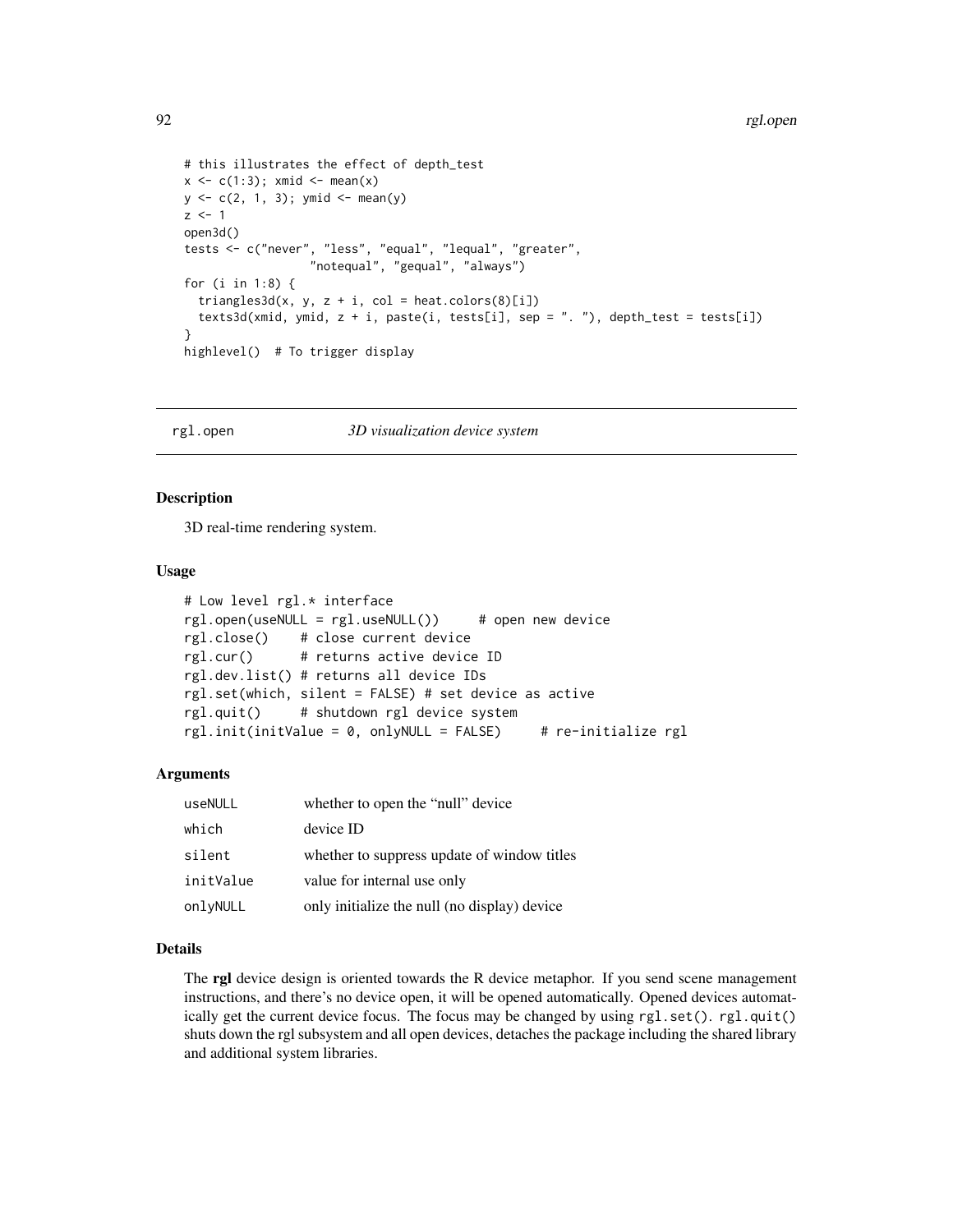#### rgl.pixels 93

The rgl.open() function attempts to open a new RGL window. If the "rgl.antialias" option is set, it will be used to select the requested antialiasing. (See [open3d](#page-42-0) for more description of antialiasing and an alternative way to set the value.)

If useNULL is TRUE, rgl will use a "null" device. This device records objects as they are plotted, but displays nothing. It is intended for use with [writeWebGL](#page-158-0) and similar functions.

If  $rgl.open()$  fails (e.g. because X windows is not running, or its DISPLAY variable is not set properly), then you can retry the initialization by calling  $rgl.init()$ . Do not do this when windows have already been successfully opened: they will be orphaned, with no way to remove them other than closing R. In fact, it's probably a good idea not to do this at all: quitting R and restarting it is a better solution.

This package also includes a higher level interface which is described in the [r3d](#page-79-0) help topic. That interface is designed to act more like classic 2D R graphics. We recommend that you avoid mixing rgl.\* and \*3d calls.

See the first example below to display the ChangeLog.

## Value

rgl.open, rgl.close and rgl.set are called for their side effects and return no useful value. Similarly rgl.init and rgl.quit are not designed to return useful values; in fact, users shouldn't call them at all!

rgl.cur returns the currently active devices, or 0 if none is active; rgl.dev.list returns a vector of all open devices. Both functions name the items according to the type of device: null for a hidden null device, wgl for a Windows device, and glX for an X windows device.

## See Also

[r3d,](#page-79-0) [rgl.clear](#page-113-0), [rgl.pop](#page-113-0), [rgl.viewpoint](#page-149-0), [rgl.light](#page-33-0), [rgl.bg](#page-18-0), [rgl.bbox](#page-85-0), [rgl.points](#page-95-1), [rgl.lines](#page-95-1), [rgl.triangles](#page-95-1), [rgl.quads](#page-95-1), [rgl.texts](#page-140-1), [rgl.surface](#page-100-0), [rgl.spheres](#page-130-1), [rgl.sprites](#page-132-0), [rgl.snapshot](#page-98-0), [rgl.useNULL](#page-103-0)

rgl.pixels *Extract pixel information from window*

## Description

This function extracts single components of the pixel information from the topmost window.

## Usage

```
rgl.pixels(component = c("red", "green", "blue"),
       viewport = par3d("viewport"), top = TRUE)
```

| component | Which component(s)?                            |
|-----------|------------------------------------------------|
| viewport  | Lower left corner and size of desired region.  |
| top       | Whether to bring window to top before reading. |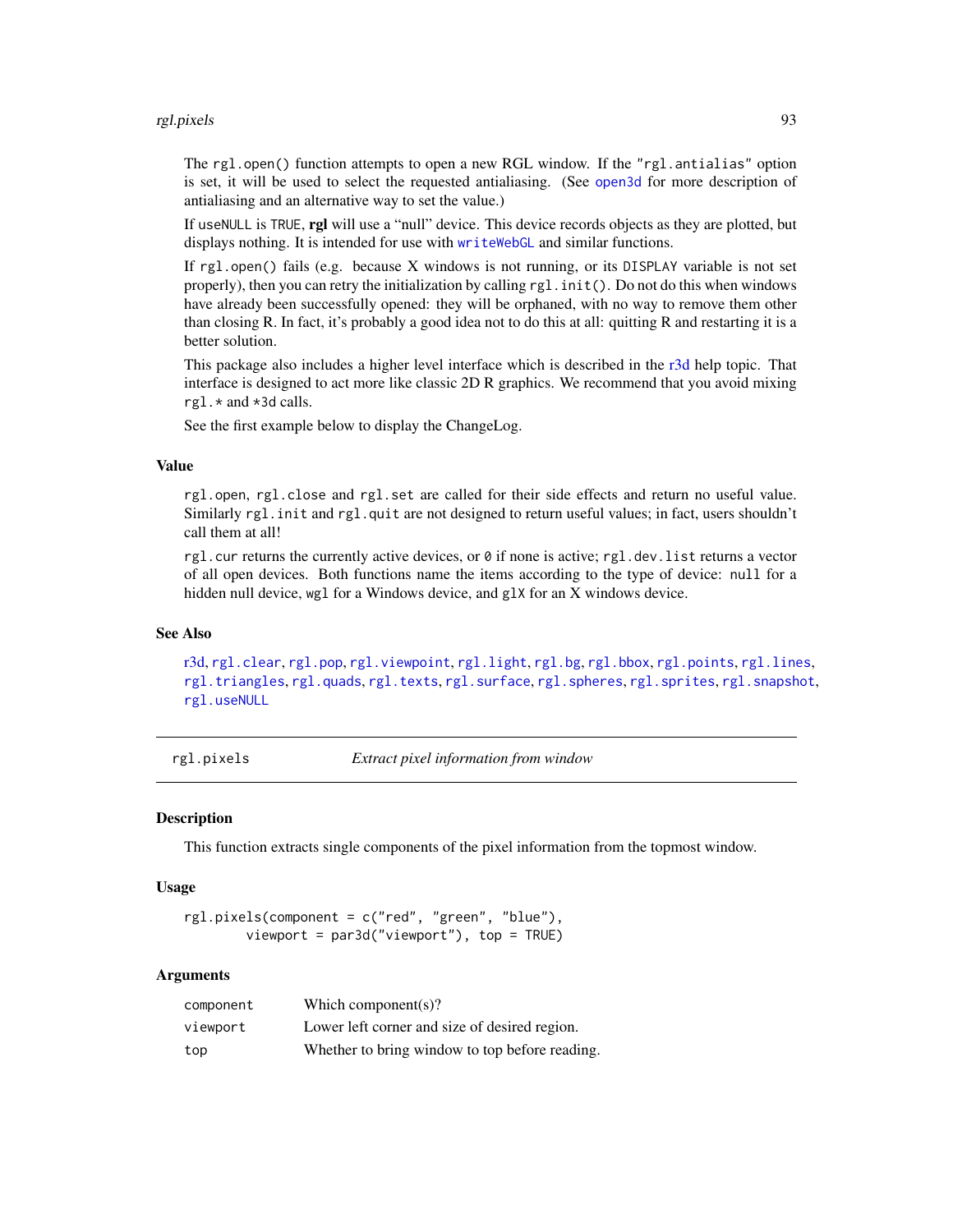# Details

The possible components are "red", "green", "blue", "alpha", "depth", and "luminance" (the sum of the three colors). All are scaled from 0 to 1.

Note that the luminance is kept below 1 by truncating the sum; this is the definition used for the GL\_LUMINANCE component in OpenGL.

# Value

A vector, matrix or array containing the desired components. If one component is requested, a vector or matrix will be returned depending on the size of block requested (length 1 dimensions are dropped); if more, an array, whose last dimension is the list of components.

### Author(s)

Duncan Murdoch

# See Also

rgl. snapshot to write a copy to a file, demo("stereo") for functions that make use of this to draw a random dot stereogram and an anaglyph.

### Examples

```
example(surface3d)
depth <- rgl.pixels(component = "depth")
if (length(depth) && is.matrix(depth)) # Protect against empty or single pixel windows
   contour(depth)
```
<span id="page-93-0"></span>rgl.postscript *export screenshot*

### Description

Saves the screenshot to a file in PostScript or other vector graphics format.

#### Usage

```
rgl.postscript( filename, fmt = "eps", drawText = TRUE )
```

| filename | full path to filename.                                          |
|----------|-----------------------------------------------------------------|
| fmt      | export format, currently supported: ps, eps, tex, pdf, svg, pgf |
| drawText | logical, whether to draw text                                   |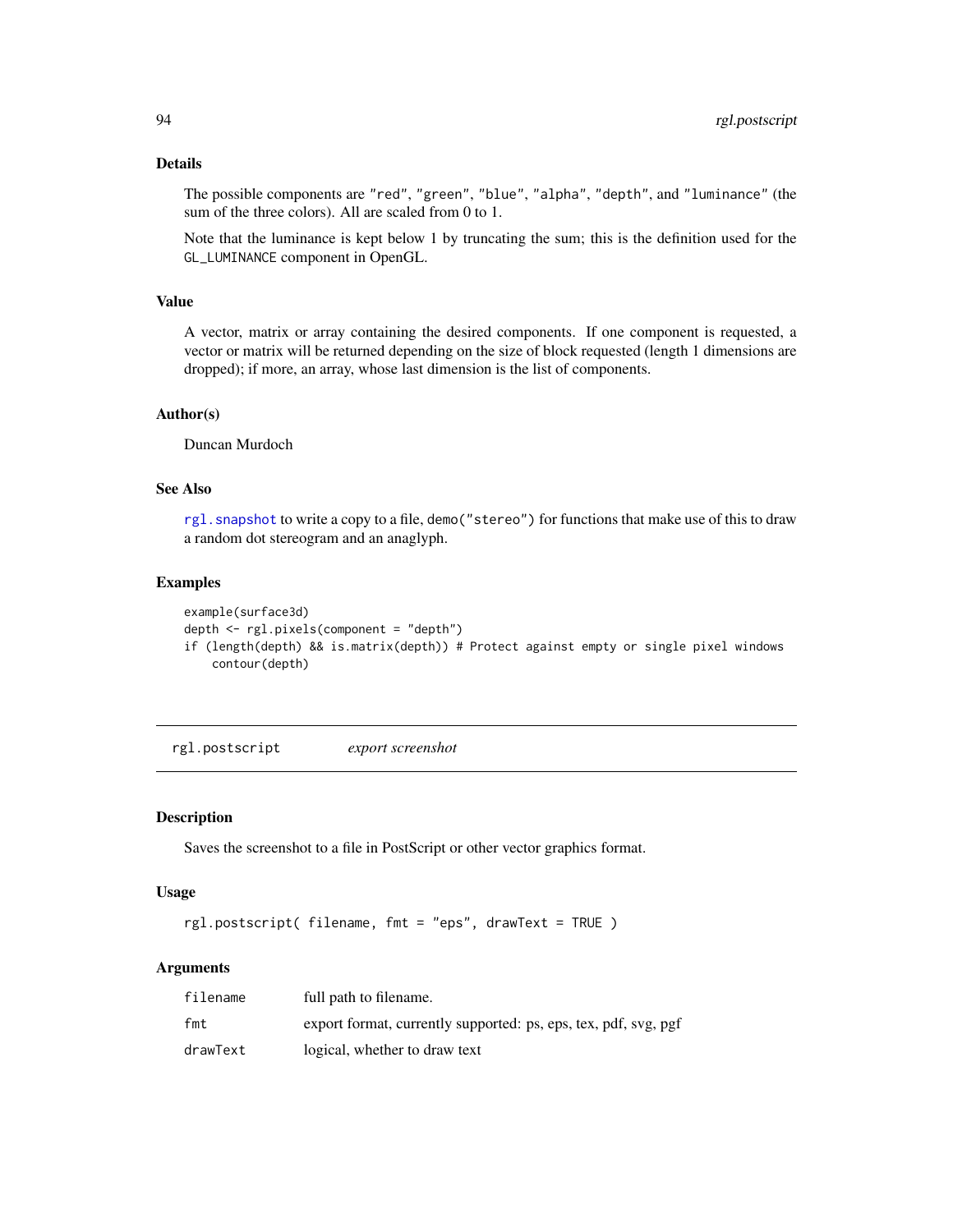# rgl.postscript 95

# Details

Animations can be created in a loop modifying the scene and saving a screenshot to a file. (See example below)

This function is a wrapper for the GL2PS library by Christophe Geuzaine, and has the same limitations as that library: not all OpenGL features are supported, and some are only supported in some formats. See the reference for full details.

## Author(s)

Christophe Geuzaine / Albrecht Gebhardt

## References

GL2PS: an OpenGL to PostScript printing library by Christophe Geuzaine, [https://www.geuz.](https://www.geuz.org/gl2ps/) [org/gl2ps/](https://www.geuz.org/gl2ps/), version 1.4.0.

## See Also

[rgl.viewpoint](#page-149-0), [rgl.snapshot](#page-98-0)

```
x \le -y \le -\text{seq}(-10, 10, \text{ length} = 20)z \le outer(x, y, function(x, y) x^2 + y^2)
persp3d(x, y, z, col = 'lightblue')title3d("Using LaTeX text", col = 'red', line = 3)
rgl.postscript("persp3da.ps", "ps", drawText = FALSE)
rgl.postscript("persp3da.pdf", "pdf", drawText = FALSE)
rgl.postscript("persp3da.tex", "tex")
rgl.pop()
title3d("Using ps/pdf text", col = 'red', line = 3)
rgl.postscript("persp3db.ps", "ps")
rgl.postscript("persp3db.pdf", "pdf")
rgl.postscript("persp3db.tex", "tex", drawText = FALSE)
## Not run:
#
# create a series of frames for an animation
#
rgl.open()
shade3d(oh3d(), color = "red")
rgl.viewpoint(0, 20)
for (i in 1:45) {
  rgl.viewpoint(i, 20)
  filename <- paste("pic", formatC(i, digits = 1, flag = "0"), ".eps", sep = "")
  rgl.postscript(filename, fmt = "eps")
```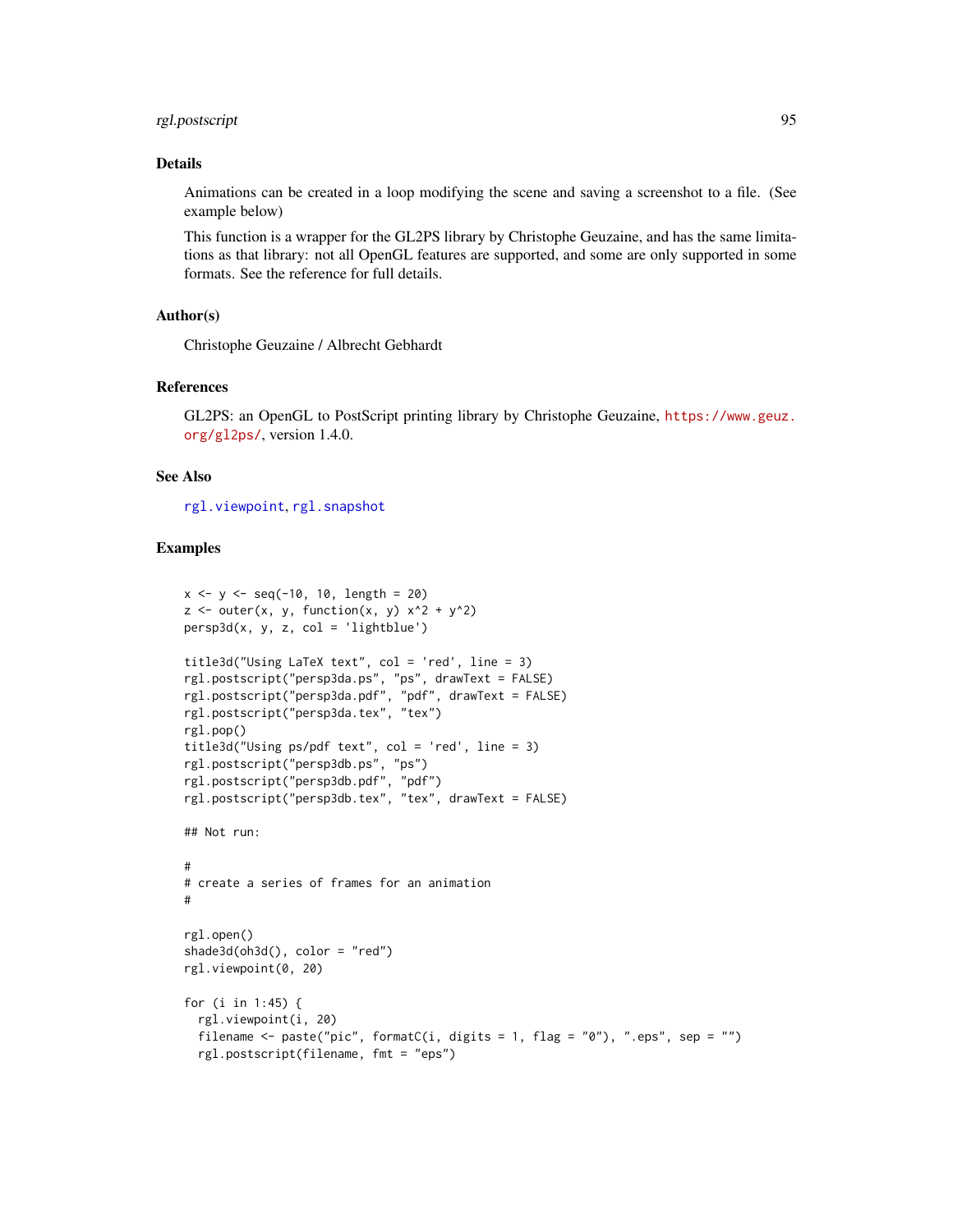## End(Not run)

<span id="page-95-0"></span>rgl.primitive *add primitive set shape*

# <span id="page-95-1"></span>Description

Adds a shape node to the current scene

## Usage

```
rgl.points(x, y = NULL, z = NULL, ... )rgl.lines(x, y = NULL, z = NULL, ...)
rgl.linestrips(x, y = NULL, z = NULL, ...)
rgl.triangles(x, y = NULL, z = NULL, normals = NULL, texcoords = NULL, ... )
rgl.quads(x, y = NULL, z = NULL, normals = NULL, txccords = NULL, ...)
```
### **Arguments**

| x, y, z                 | coordinates. Any reasonable way of defining the coordinates is acceptable. See<br>the function xyz. coords for details. |
|-------------------------|-------------------------------------------------------------------------------------------------------------------------|
| normals                 | Normals at each point.                                                                                                  |
| texcoords               | Texture coordinates at each point.                                                                                      |
| $\cdot$ $\cdot$ $\cdot$ | Material properties. See rg1. material for details.                                                                     |

# Details

Adds a shape node to the scene. The appearance is defined by the material properties. See [rgl.material](#page-88-0) for details.

The names of these functions correspond to OpenGL primitives. They all take a sequence of vertices in x, y, z. The only non-obvious ones are rgl.lines which draws line segments based on pairs of vertices, and rgl.linestrips which joins the vertices.

For triangles and quads, the normals at each vertex may be specified using normals. These may be given in any way that would be acceptable as a single argument to [xyz.coords](#page-0-0). These need not match the actual normals to the polygon: curved surfaces can be simulated by using other choices of normals.

Texture coordinates may also be specified. These may be given in any way that would be acceptable as a single argument to [xy.coords](#page-0-0), and are interpreted in terms of the bitmap specified as the material texture, with  $(0, 0)$  at the lower left,  $(1, 1)$  at the upper right. The texture is used to modulate the color of the polygon.

}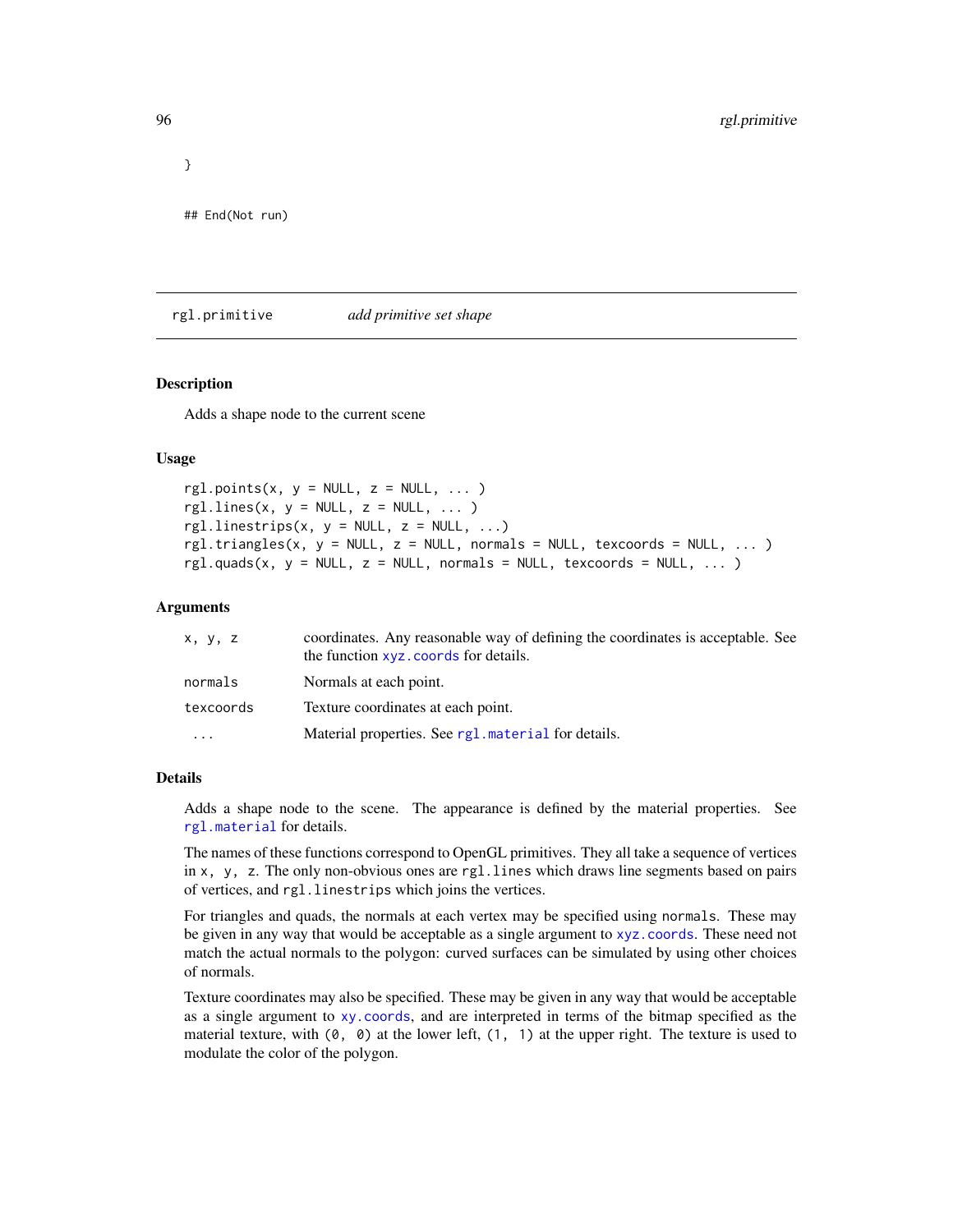#### rgl.select 97

These are the lower level functions called by [points3d](#page-72-1), [segments3d](#page-72-0), [lines3d](#page-72-0), etc. The two principal differences between the rgl.  $\star$  functions and the  $\star$ 3d functions are that the former set all unspecified material properties to defaults, whereas the latter use current values as defaults; the former make persistent changes to material properties with each call, whereas the latter make temporary changes only for the duration of the call.

#### Value

Each primitive function returns the integer object ID of the shape that was added to the scene. These can be passed to [rgl.pop](#page-113-0) to remove the object from the scene.

## See Also

```
rgl.material, rgl.spheres, rgl.texts, rgl.surface, rgl.sprites
```
# Examples

```
rgl.open()
rgl.points(rnorm(1000), rnorm(1000), rnorm(1000), color = heat.colors(1000))
```
rgl.select *Switch to select mode, and return the mouse position selected.*

#### Description

Mostly for internal use, this function temporarily installs a handler on a button of the mouse that will return the mouse coordinates of one click and drag rectangle.

## Usage

```
rgl.select(button = c("left", "middle", "right"),
           dev = rgl.cur(), subscene = currentSubscene3d(dev))
```
## **Arguments**

| button |               | Which button to use?                     |
|--------|---------------|------------------------------------------|
|        | dev, subscene | The rgl device and subscene to work with |

# Value

A vector of four coordinates: the X and Y coordinates of the start and end of the dragged rectangle.

## Author(s)

Duncan Murdoch

### See Also

[rgl.select3d](#page-118-1), a version that allows the selection region to be used to select points in the scene.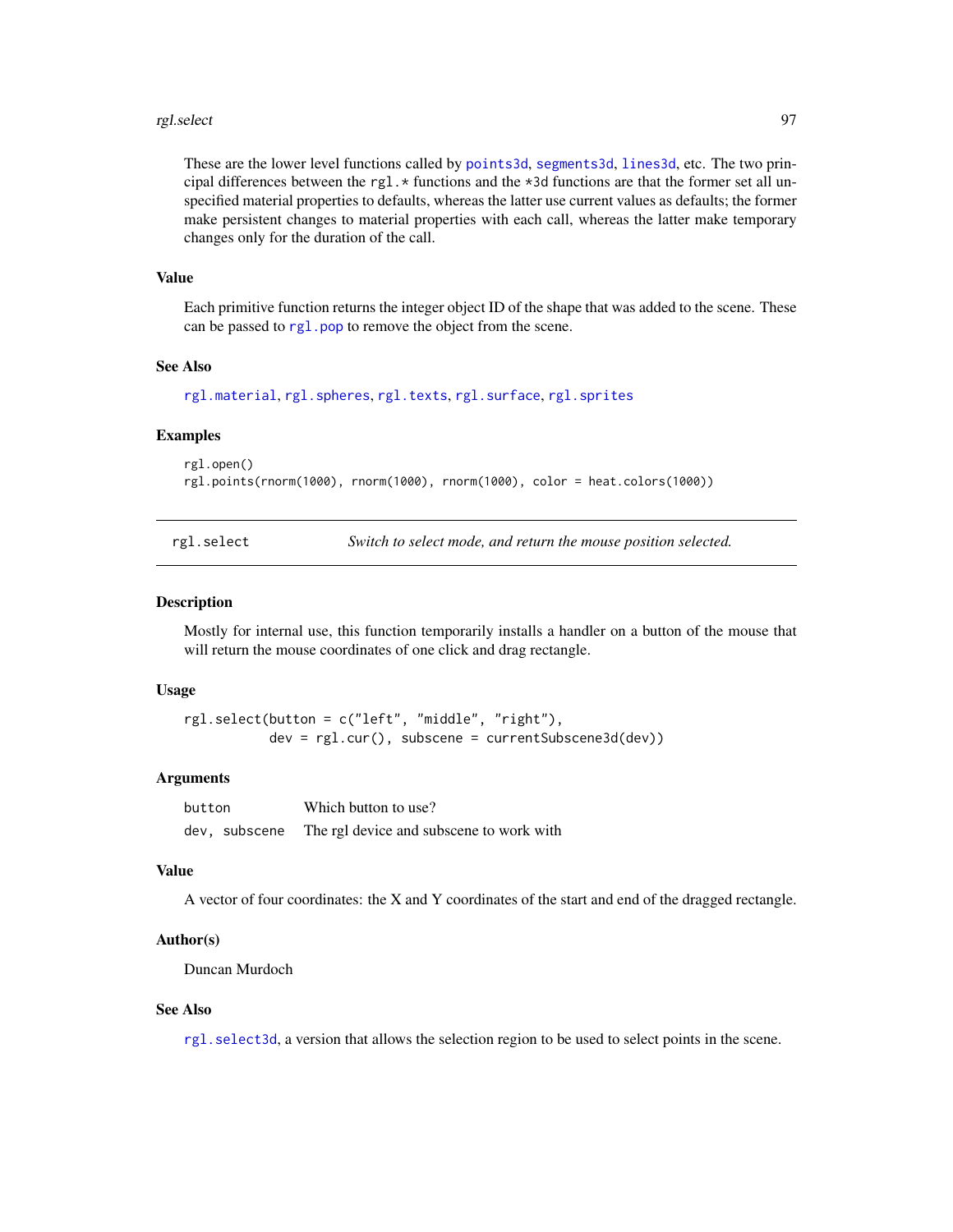# Description

Set and get user callbacks on mouse events.

### Usage

```
rgl.setMouseCallbacks(button, begin = NULL, update = NULL, end = NULL,
                      dev = rgl.cur(), subscene = currentSubscene3d(dev))
rgl.getMouseCallbacks(button,
                      dev = rgl.cur(), subscene = currentSubscene3d(dev))
rgl.setWheelCallback(rotate,
                      dev = rgl.cur(), subscene = currentSubscene3d(dev))
rgl.getWheelCallback(dev = rgl.cur(), subscene = currentSubscene3d(dev))
```
## Arguments

| button | Which button?                                          |
|--------|--------------------------------------------------------|
| begin  | Called when mouse down event occurs                    |
| update | Called when mouse moves                                |
| end    | Called when mouse is released                          |
| rotate | Called when mouse wheel is rotated                     |
|        | dev, subscene The rgl device and subscene to work with |

#### Details

The set functions set event handlers on mouse events that occur within the current rgl window. The begin and update events should be functions taking two arguments; these will be the mouse coordinates when the event occurs. The end event handler takes no arguments. The rotate event takes a single argument, which will be equal to 1 if the user pushes the wheel away by one click, and 2 if the user pulls the wheel by one click.

Alternatively, the handlers may be set to NULL, the default value, in which case no action will occur.

If a subscene has multiple listeners, the user action will still only be called for the subscene that received the mouse event. It should consult [par3d\(](#page-42-1)"listeners") if it makes sense to take action on the whole group of subscenes.

The get function retrieves the callbacks that are currently set.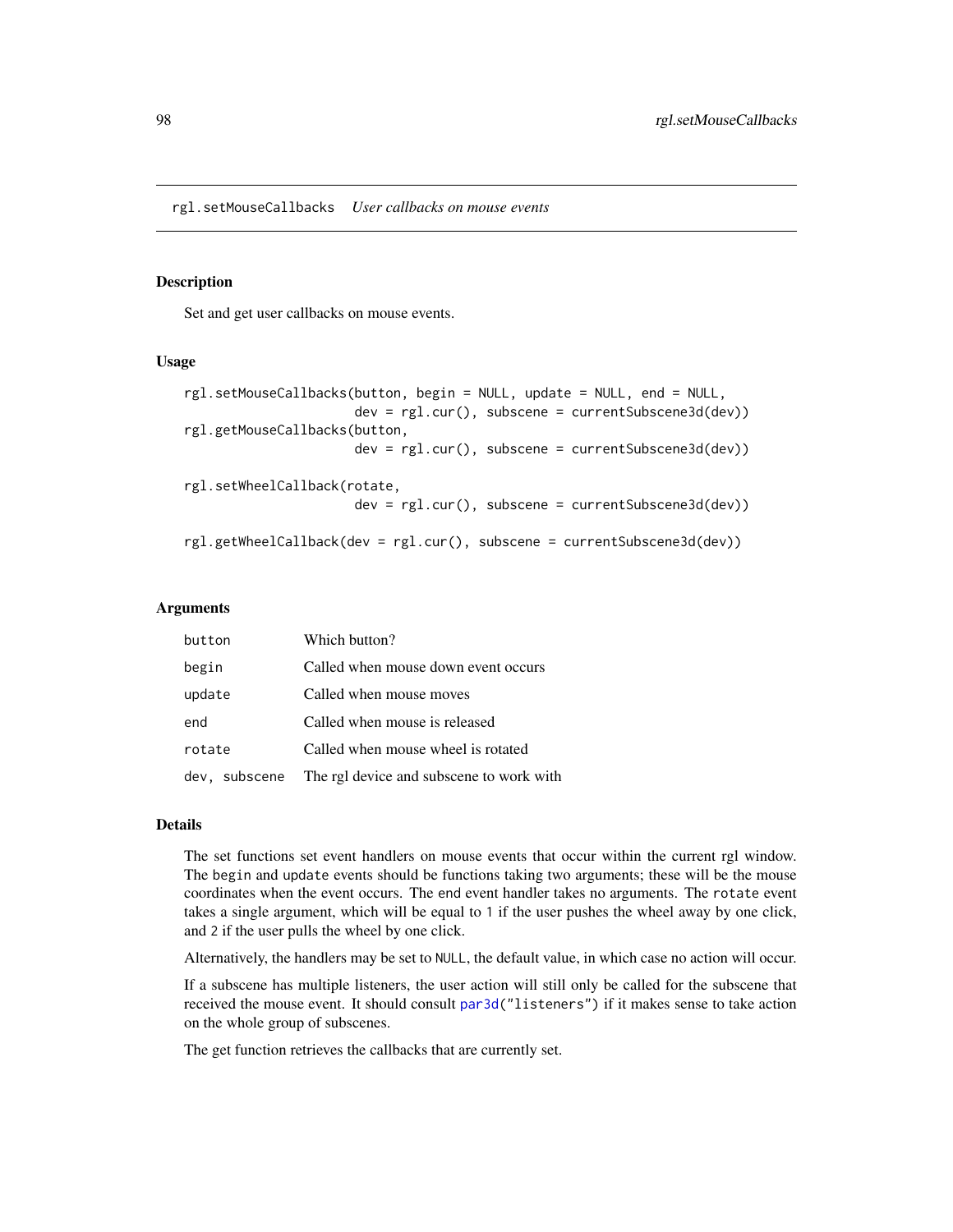# rgl.snapshot 99

# Value

The set functions are called for the side effect of setting the mouse event handlers.

The rgl.getMouseCallbacks function returns a list containing the callback functions or NULL if no user callback is set. The rgl.getWheelCallback returns the callback function or NULL.

## Author(s)

Duncan Murdoch

## See Also

[par3d](#page-42-1) to set built-in handlers

## Examples

```
pan3d <- function(button, dev = rgl.cur(), subscene = currentSubscene3d(dev)) {
  start <- list()
  begin \leq function(x, y) {
    activeSubscene <- par3d("activeSubscene", dev = dev)
    start$listeners <<- par3d("listeners", dev = dev, subscene = activeSubscene)
    for (sub in start$listeners) {
      init <- par3d(c("userProjection","viewport"), dev = dev, subscene = sub)
      init$pos <- c(x/init$viewport[3], 1 - y/init$viewport[4], 0.5)
      start[[as.character(sub)]] <<- init
    }
  }
  update \leq function(x, y) {
    for (sub in start$listeners) {
      init <- start[[as.character(sub)]]
      xlat <- 2*(c(x/init$viewport[3], 1 - y/init$viewport[4], 0.5) - init$pos)
      mouseMatrix <- translationMatrix(xlat[1], xlat[2], xlat[3])
    par3d(userProjection = mouseMatrix %*% init$userProjection, dev = dev, subscene = sub )
     }
  }
  rgl.setMouseCallbacks(button, begin, update, dev = dev, subscene = subscene)
 cat("Callbacks set on button", button, "of rgl device", dev, "in subscene", subscene, "\n")
}
shade3d(icosahedron3d(), col = "yellow")
pan3d(1)
```
<span id="page-98-0"></span>rgl.snapshot *export screenshot*

#### Description

Saves the screenshot as png file.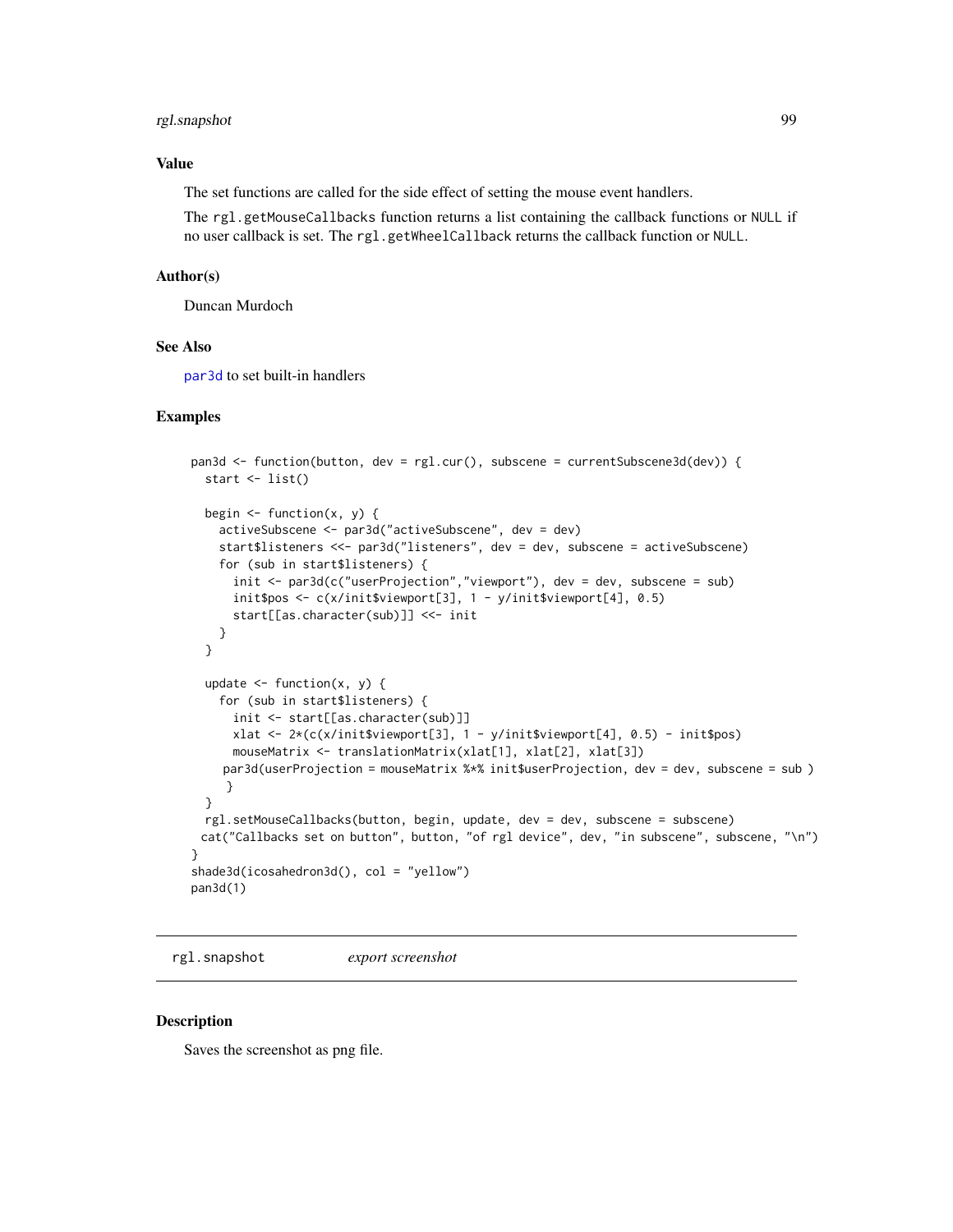## Usage

```
rgl.snapshot( filename, fmt = "png", top = TRUE )
snapshot3d( ... )
```
## Arguments

| filename | full path to filename.                        |
|----------|-----------------------------------------------|
| fmt      | image export format, currently supported: png |
| top      | whether to call rgl.bringtotop                |
|          | arguments to pass to rgl. snapshot            |

# Details

Animations can be created in a loop modifying the scene and saving each screenshot to a file. Various graphics programs (e.g. ImageMagick) can put these together into a single animation. (See [movie3d](#page-61-0) or the example below.)

# Note

On some systems, the snapshot will include content from other windows if they cover the active rgl window. Setting top = TRUE (the default) will use [rgl.bringtotop](#page-87-0) before the snapshot to avoid this.

# See Also

[movie3d](#page-61-0), [rgl.viewpoint](#page-149-0)

```
## Not run:
#
# create animation
#
shade3d(oh3d(), color = "red")
rgl.bringtotop()
rgl.viewpoint(0, 20)
olddir <- setwd(tempdir())
for (i in 1:45) {
  rgl.viewpoint(i, 20)
  filename \leq paste("pic", formatC(i, digits = 1, flag = "0"), ".png", sep = "")
  rgl.snapshot(filename)
}
## Now run ImageMagick in tempdir(). Use 'convert' instead of 'magick'
## if you have an older version of ImageMagick:
## magick -delay 10 *.png -loop 0 pic.gif
setwd(olddir)
```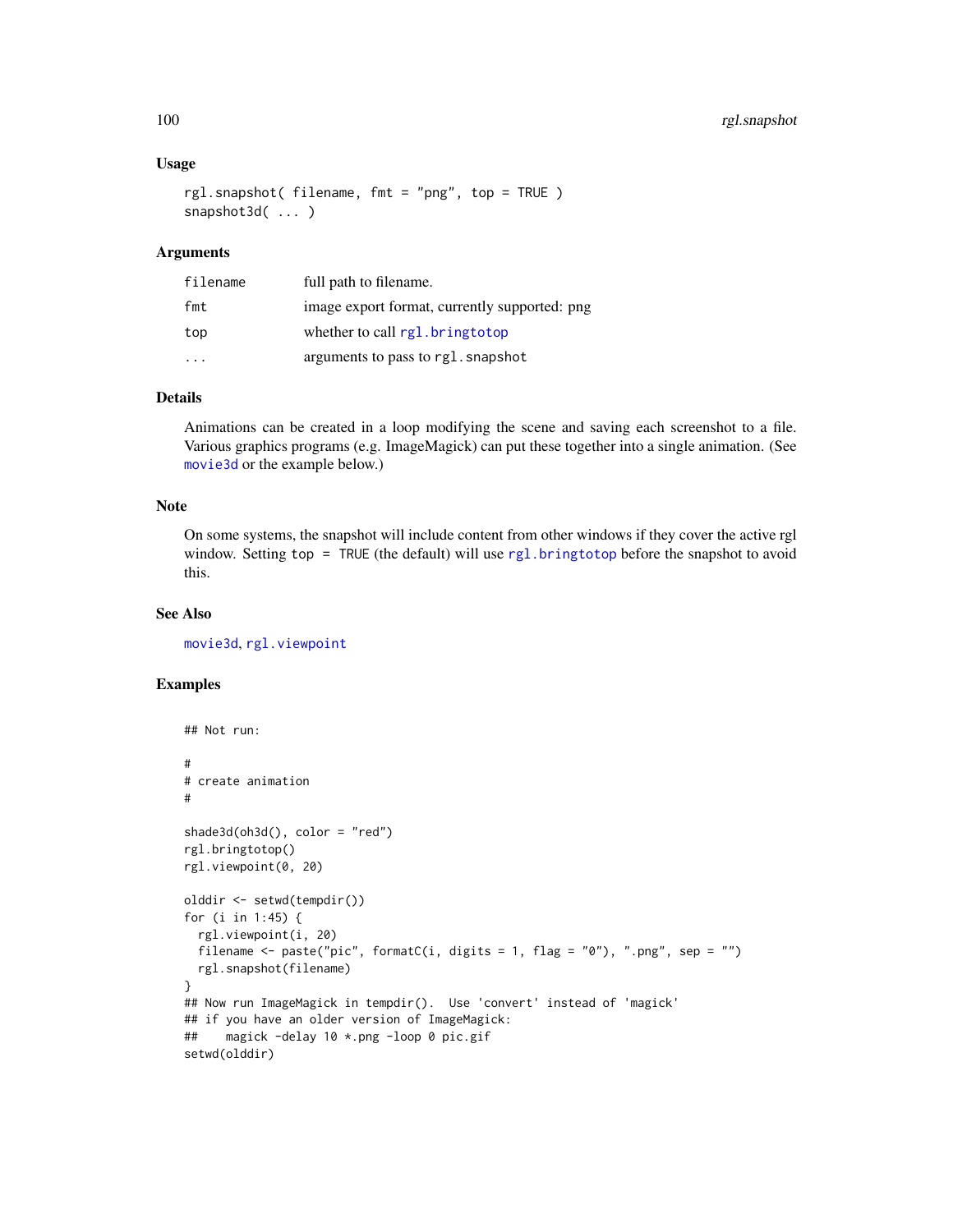# rgl.surface 101

## End(Not run)

## <span id="page-100-0"></span>rgl.surface *add height-field surface shape*

# **Description**

Adds a surface to the current scene. The surface is defined by a matrix defining the height of each grid point and two vectors defining the grid.

## Usage

rgl.surface $(x, z, y,$  coords = 1:3, ...,  $normal_x = NULL$ ,  $normal_y = NULL$ ,  $normal_z = NULL$  $texture_s = NULL, \text{ texture_t} = NULL)$ 

## **Arguments**

| $\boldsymbol{\mathsf{x}}$    | values corresponding to rows of y, or matrix of x coordinates                                               |  |
|------------------------------|-------------------------------------------------------------------------------------------------------------|--|
| y                            | matrix of height values                                                                                     |  |
| z                            | values corresponding to columns of y, or matrix of z coordinates                                            |  |
| coords                       | See details                                                                                                 |  |
| $\ddots$                     | Material and texture properties. See rg1. material for details.                                             |  |
| normal_x, normal_y, normal_z |                                                                                                             |  |
|                              | matrices of the same dimension as y giving the coordinates of normals at each<br>grid point                 |  |
| texture_s, texture_t         |                                                                                                             |  |
|                              | matrices of the same dimension as z giving the coordinates within the current<br>texture of each grid point |  |
|                              |                                                                                                             |  |

### Details

Adds a surface mesh to the current scene. The surface is defined by the matrix of height values in y, with rows corresponding to the values in x and columns corresponding to the values in z.

The coords parameter can be used to change the geometric interpretation of  $x$ ,  $y$ , and  $z$ . The first entry of coords indicates which coordinate  $(1 = X, 2 = Y, 3 = Z)$  corresponds to the x parameter. Similarly the second entry corresponds to the y parameter, and the third entry to the z parameter. In this way surfaces may be defined over any coordinate plane.

If the normals are not supplied, they will be calculated automatically based on neighbouring points.

Texture coordinates run from 0 to 1 over each dimension of the texture bitmap. If texture coordinates are not supplied, they will be calculated to render the texture exactly once over the grid. Values greater than 1 can be used to repeat the texture over the surface.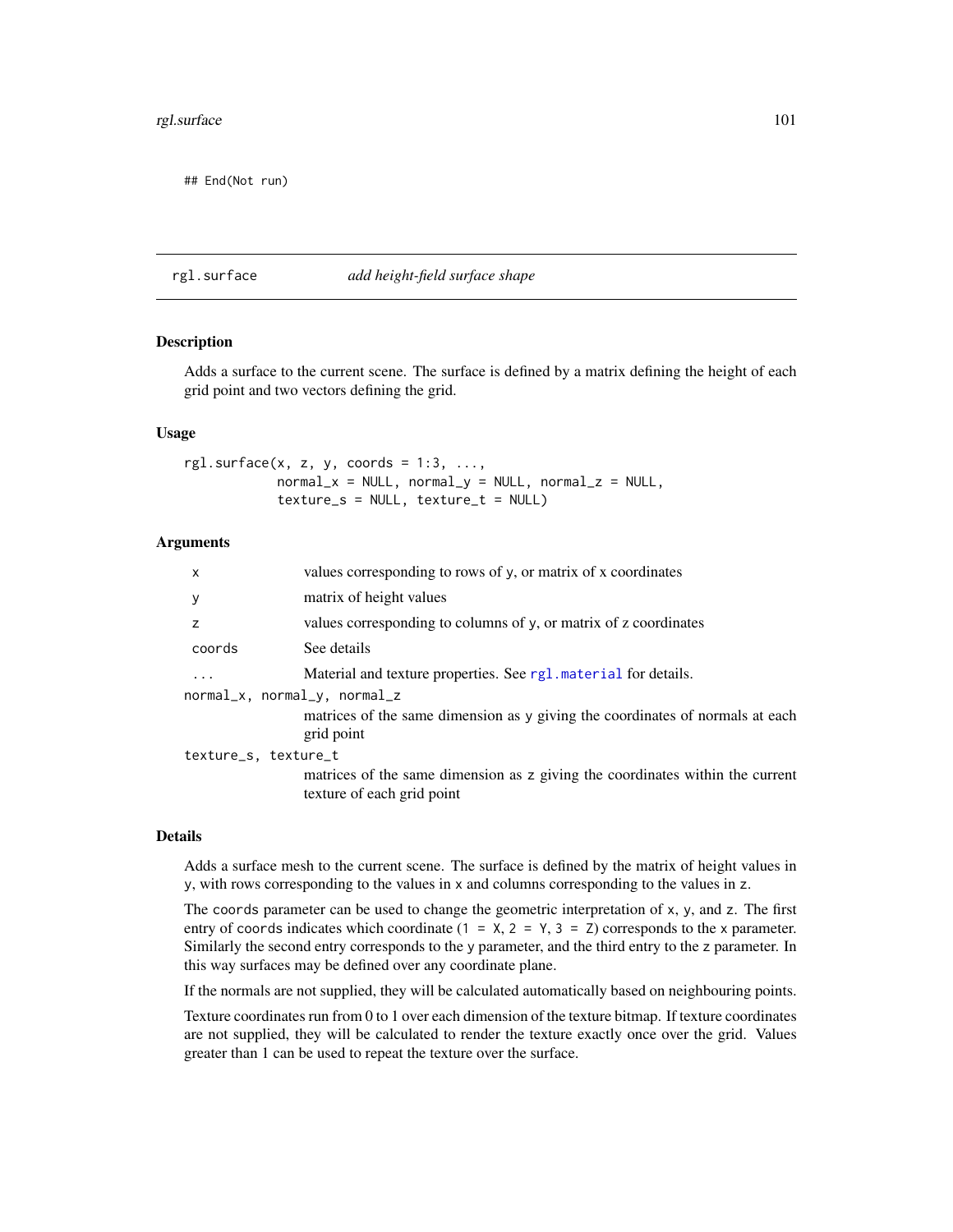rgl.surface always draws the surface with the 'front' upwards (i.e. towards higher y values). This can be used to render the top and bottom differently; see [rgl.material](#page-88-0) and the example below.

If the x or z argument is a matrix, then it must be of the same dimension as y, and the values in the matrix will be used for the corresponding coordinates. This is used to plot shapes such as cylinders where y is not a function of x and z.

NA values in the height matrix are not drawn.

## Value

The object ID of the displayed surface is returned invisibly.

### See Also

[rgl.material](#page-88-0), [surface3d](#page-139-1), [terrain3d](#page-139-0). See [persp3d](#page-51-0) for a higher level interface.

### Examples

```
#
# volcano example taken from "persp"
#
data(volcano)
y \le -2 * volcano # Exaggerate the relief
x \le -10 \times (1: nrow(y)) # 10 meter spacing (S to N)
z \le -10 \times (1:\text{ncol}(y)) # 10 meter spacing (E to W)
ylim <- range(y)
ylen <- ylim[2] - ylim[1] + 1
colorlut <- terrain.colors(ylen) # height color lookup table
col \le colorlut[ y - ylim[1] + 1 ] # assign colors to heights for each point
rgl.open()
rgl.surface(x, z, y, color = col, back = "lines")
```
rgl.Sweave *Integrating* rgl *with* Sweave

## Description

As of R 2.13.0, it is possible to include rgl graphics into a [Sweave](#page-0-0) document. These functions support that integration.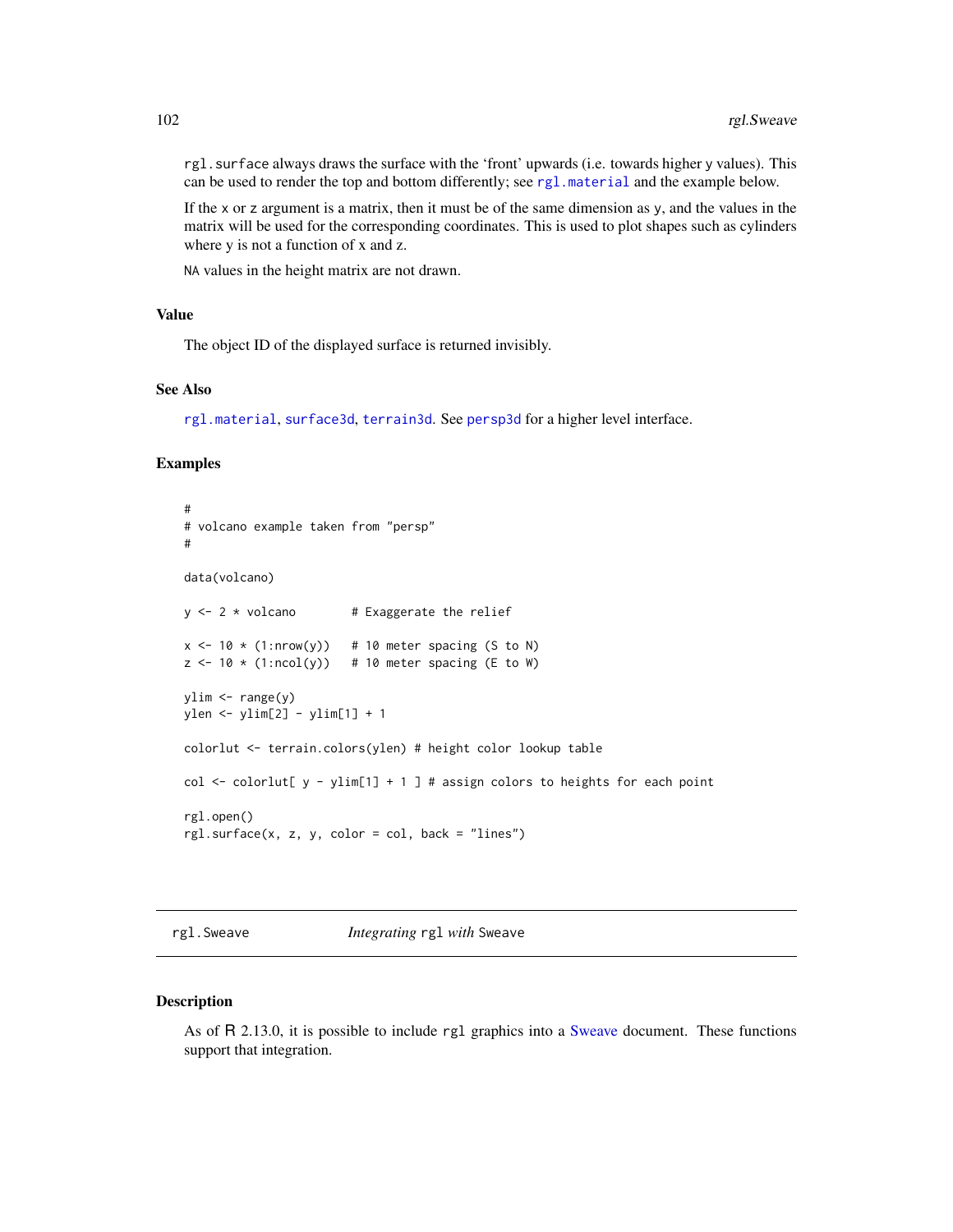#### rgl.Sweave 103

## Usage

```
Sweave.snapshot()
rgl.Sweave(name, width, height, options, ...)
rgl.Sweave.off()
```
## Arguments

```
name, width, height, options, ...
                 These arguments are passed by Sweave to rgl.Sweave when it opens the device.
```
### Details

The rgl.Sweave function is not normally called by the user. The user specifies it as the graphics driver when opening the code chunk, e.g. by using

<<fig = TRUE, pdf = FALSE, grdevice = rgl.Sweave, resolution = 100>>=

When the rgl device is closed at the end of the code chunk, rgl. Sweave.off() will be called automatically. It will save a snapshot of the last image (by default in '.png' format) for inclusion in the Sweave document and (by default) close the device. Alternatively, the Sweave. snapshot() function can be called to save the image before the end of the chunk. Only one snapshot will be taken per chunk.

Several chunk options are used by the rgl. Sweave device:

- stayopen (default FALSE). If TRUE then the rgl device will *not* be closed at the end of the chunk, instead a call to Sweave. snapshot () will be used if it has not been called explicitly. Subsequent chunks can add to the scene.
- **outputtype** (default png). The output may be specified as outputtype = pdf or outputtype = eps instead, in which case the [rgl.postscript](#page-93-0) function will be used to write output in the specified format. Note that [rgl.postscript](#page-93-0) has limitations and does not always render scenes correctly.
- delay (default 0.1). After creating the display window, Sys. sleep will be called to delay this many seconds, to allow the display system to initialize. This is needed in X11 systems which open the display asynchronously. If the default time is too short, rgl.Sweave may falsely report that the window is too large to open.

# Value

These functions are called for their side effects.

# Note

We recommend turning off all other graphics drivers in a chunk that uses grdevice  $=$  rgl. Sweave. The rgl functions do not write to a standard graphics device.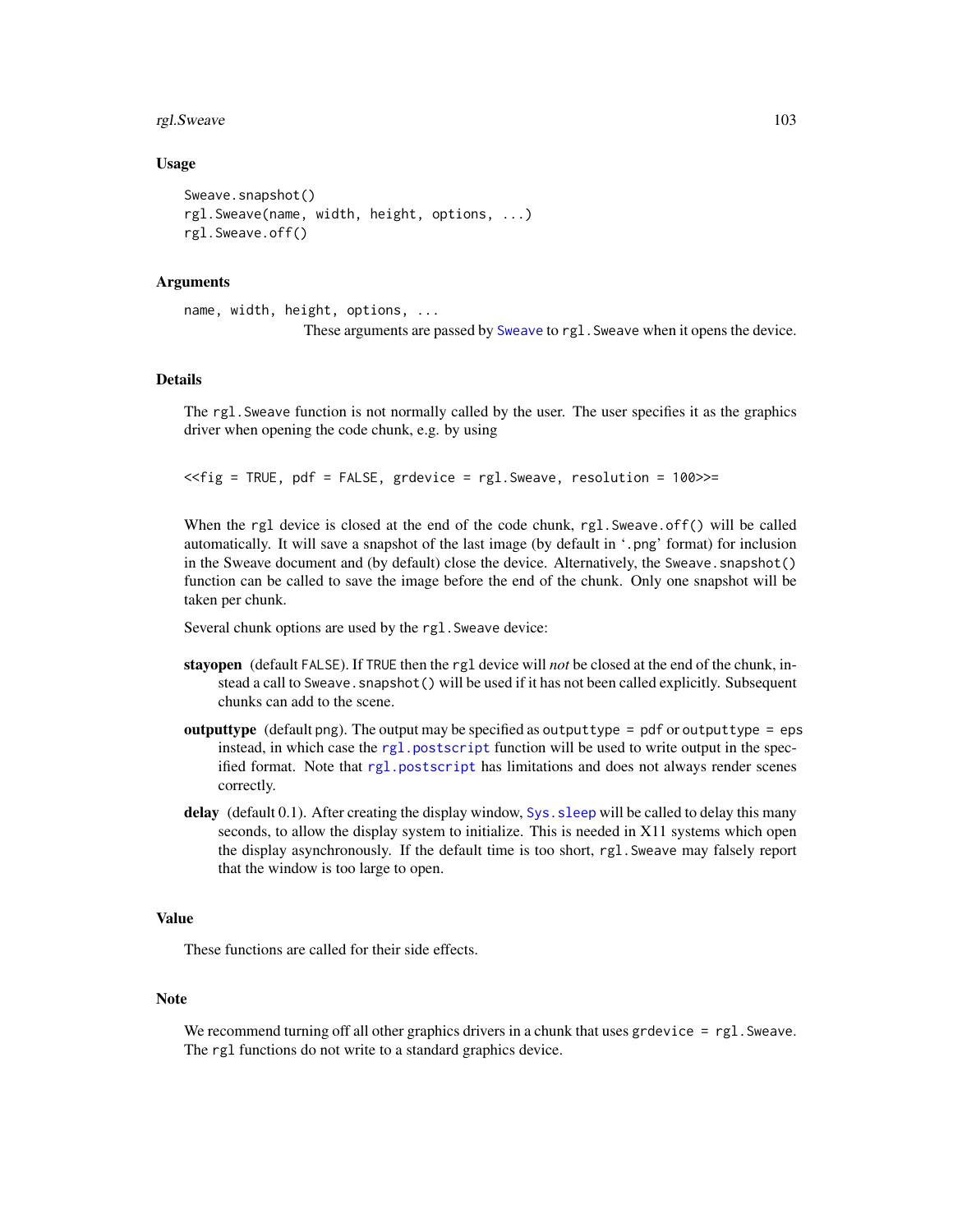Note

The rgl package relies on your graphics hardware to render OpenGL scenes, and the default '.png' output copies a bitmap from the hardware device. All such devices have limitations on the size of the bitmap, but they do not always signal these limitations in a way that rgl will detect. If you find that images are not being produced properly, try reducing the size using the resolution, width or height chunk options.

## Author(s)

Duncan Murdoch

### See Also

[RweaveLatex](#page-0-0) for a description of alternate graphics drivers in Sweave, and standard options that can be used in code chunks.

[hook\\_rgl](#page-31-0) and [hook\\_webgl](#page-31-1) allow fixed or interactive rgl scenes to be embedded in knitr documents.

<span id="page-103-0"></span>rgl.useNULL *Report default use of null device.*

#### Description

This function checks the "rgl.useNULL" option if present, or the RGL\_USE\_NULL environment variable if it is not. If the value is TRUE or a string which matches "yes" or "true" in a case-insensitive test, TRUE is returned.

## Usage

rgl.useNULL()

## Value

A logical value indicating the current default for use of the null device.

## **Note**

This function is checked by the initialization code when rgl is loaded. Thus if you want to run rgl on a system where there is no graphics support, you should run options  $(rgl.useNULL = TRUE)$  or set the environment variable RGL\_USE\_NULL=TRUE \*before\* calling library(rgl) (or other code that loads rgl), and it will not fail in its attempt at initialization.

# Author(s)

Duncan Murdoch

#### See Also

[open3d](#page-42-0) and [rgl.open](#page-91-0).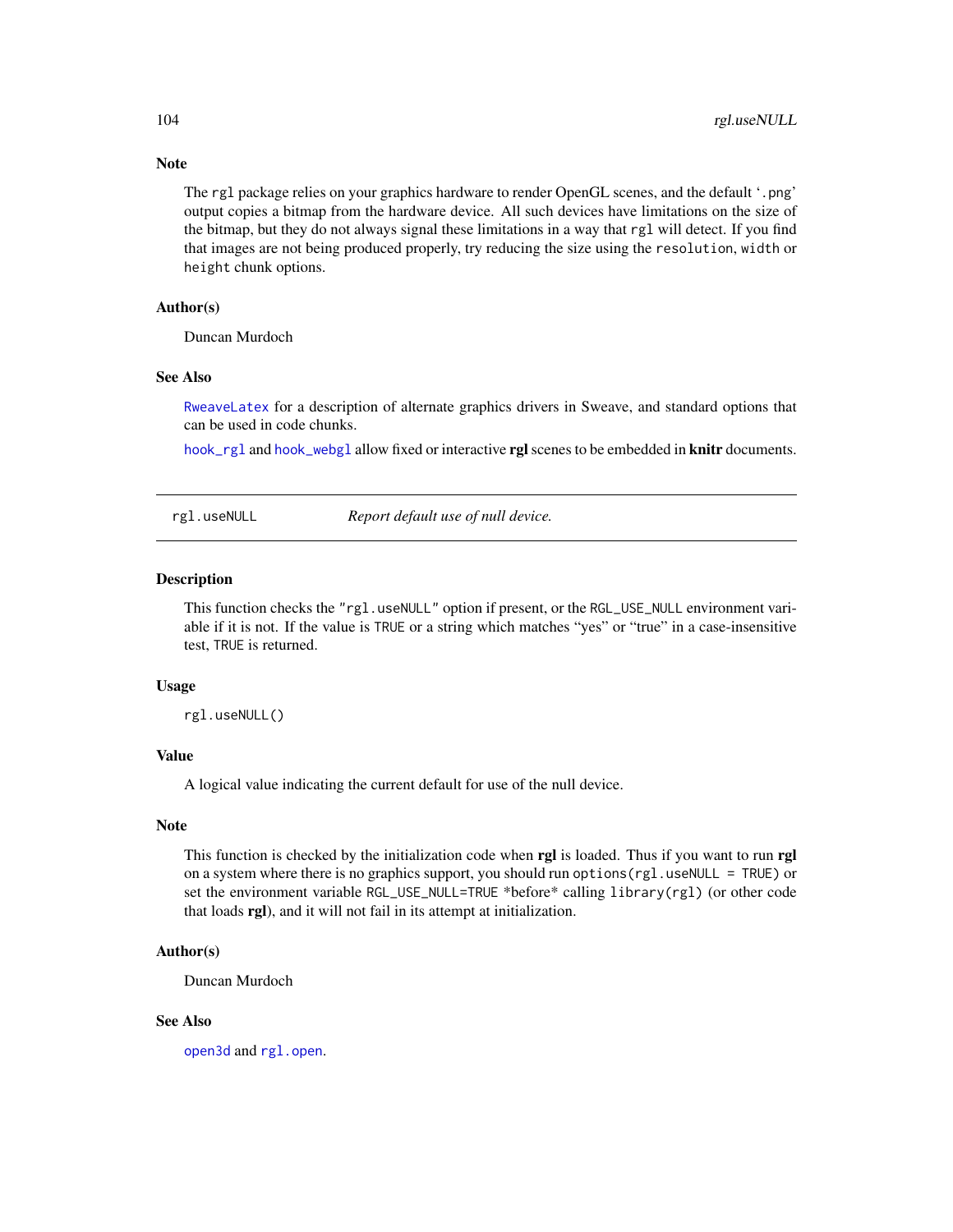# rgl.user2window 105

### Examples

rgl.useNULL()

rgl.user2window *Convert between rgl user and window coordinates*

### Description

This function converts from 3-dimensional user coordinates to 3-dimensional window coordinates.

### Usage

```
rgl.user2window(x, y = NULL, z = NULL, projection = rgl.projection())rgl.window2user(x, y = NULL, z = 0, projection = rgl.projection())
rgl.projection(dev = rgl.cur(), subscene = currentSubscene3d(dev))
```
# Arguments

| x, y, z       | Input coordinates. Any reasonable way of defining the coordinates is acceptable.<br>See the function xyz. coords for details. |
|---------------|-------------------------------------------------------------------------------------------------------------------------------|
| projection    | The rgl projection to use                                                                                                     |
| dev, subscene | The rgl device and subscene to work with                                                                                      |

#### Details

These functions convert between user coordinates and window coordinates.

Window coordinates run from 0 to 1 in X, Y, and Z. X runs from 0 on the left to 1 on the right; Y runs from 0 at the bottom to 1 at the top; Z runs from 0 foremost to 1 in the background. rgl does not currently display vertices plotted outside of this range, but in normal circumstances will automatically resize the display to show them. In the example below this has been suppressed.

# Value

The coordinate conversion functions produce a matrix with columns corresponding to the X, Y, and Z coordinates.

rgl.projection() returns a list containing the following components:

| model      | the modelview matrix  |
|------------|-----------------------|
| projection | the projection matrix |
| viewport   | the viewport vector   |

See [par3d](#page-42-1) for more details.

## Author(s)

Ming Chen / Duncan Murdoch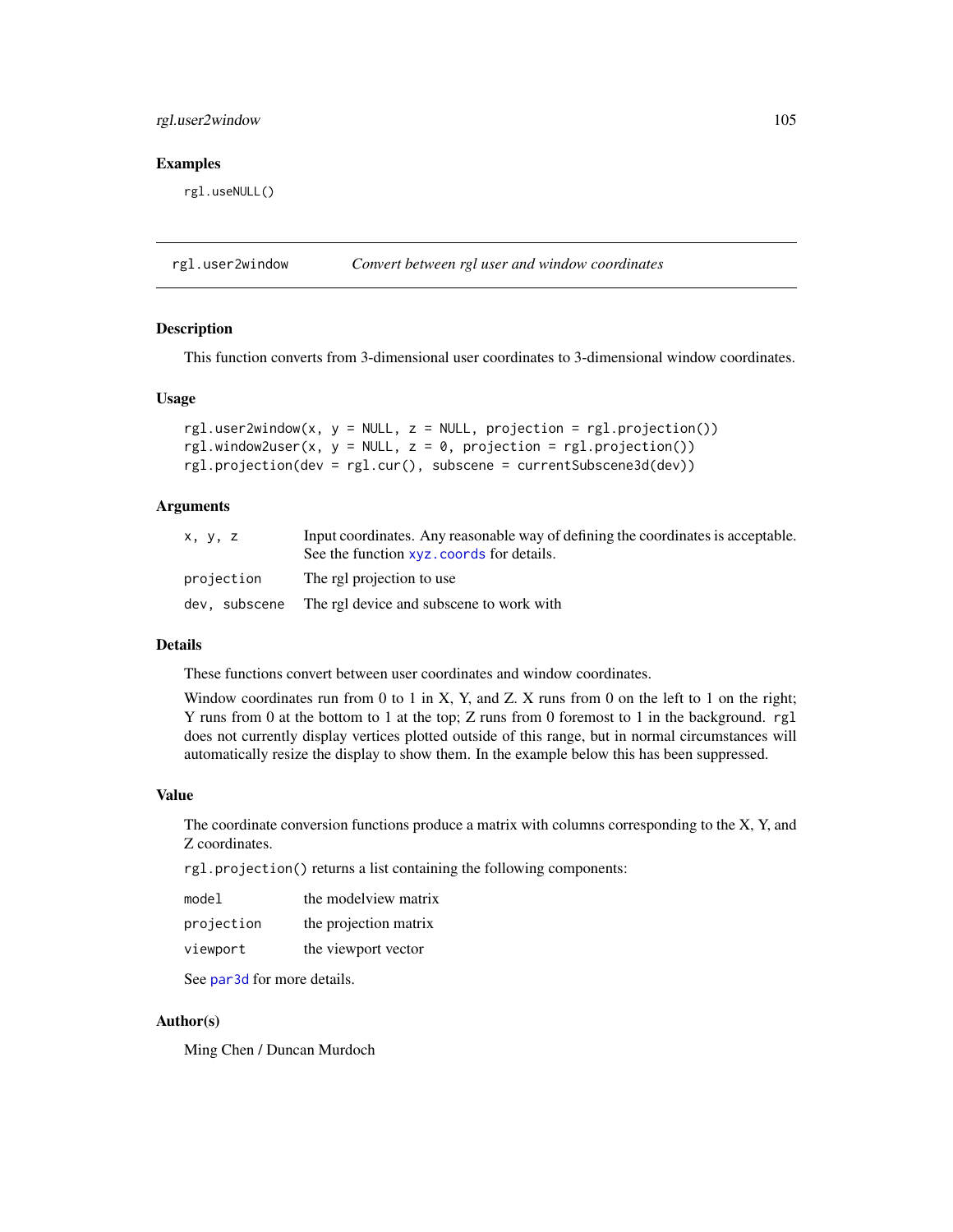106 rglIds and the control of the control of the control of the control of the control of the control of the control of the control of the control of the control of the control of the control of the control of the control

# See Also

[select3d](#page-118-0)

# Examples

```
open3d()
points3d(rnorm(100), rnorm(100), rnorm(100))
if (interactive() || !.Platform$OS == "unix") {
# Calculate a square in the middle of the display and plot it
square <- rgl.window2user(c(0.25, 0.25, 0.75, 0.75, 0.25),
                          c(0.25, 0.75, 0.75, 0.25, 0.25), 0.5)
par3d(ignoreExtent = TRUE)
lines3d(square)
par3d(ignoreExtent = FALSE)
}
```
rglIds *rgl id values*

## Description

All objects in an rgl scene have a numerical id. These ids are normally stored in vectors of class c("rglIds", "numeric"), which will also have class "rglHighlevel" or "rglLowlevel" depending on whether a high level function like [plot3d](#page-66-0) or [persp3d](#page-51-0), or a low level function created the objects.

#### Usage

```
lowlevel(ids = integer())
highlevel(ids = integer())
## S3 method for class 'rglId'
print(x,
      rglwidget = getOption("rgl.printRglwidget", FALSE),
      ...)
```

| ids       | A vector of object ids.                                                  |
|-----------|--------------------------------------------------------------------------|
| X         | An "rglId" object to print.                                              |
| rglwidget | Whether to create and print an rgl widget. If false, nothing is printed. |
| $\cdots$  | Other arguments which will be passed to reglwidget if it is used.        |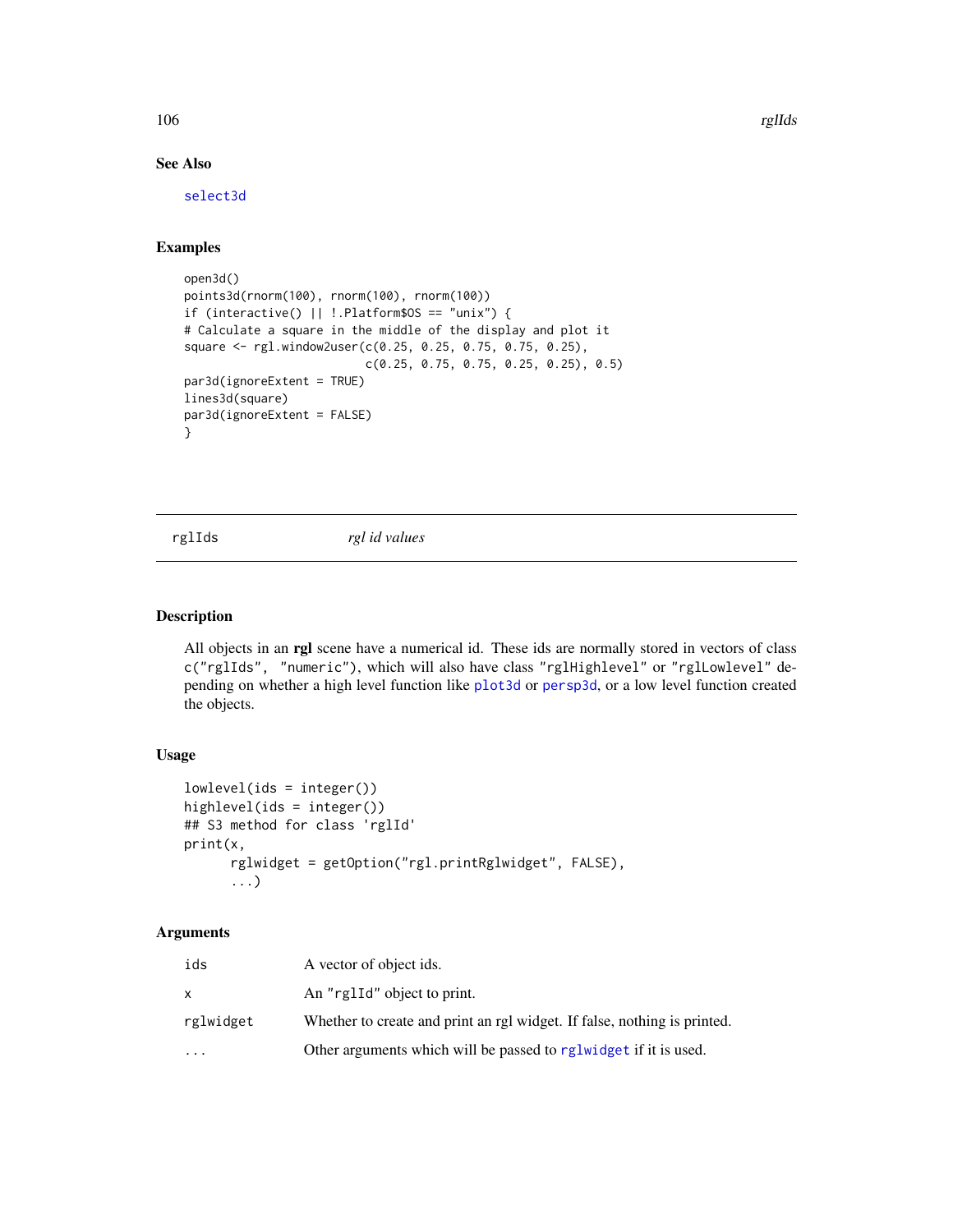#### rglMouse that the contract of the contract of the contract of the contract of the contract of the contract of the contract of the contract of the contract of the contract of the contract of the contract of the contract of

# Details

These functions and classes are intended to allow rgl scenes to be automatically displayed in R Markdown documents. However, this is not fully in place yet, so explicit rglwidget() calls are still recommended.

Note that *all* objects in the current scene will be printed by default, not just the ids in x. (The reason for this is that lights are also objects; printing objects without lights would rarely make sense.)

## Value

```
Objects of class c("rglHighlevel", "rglId","numeric") or c("rglLowlevel", "rglId","numeric").
```
# Author(s)

Duncan Murdoch

# Examples

```
x \le matrix(rnorm(30), ncol = 3, dimnames = list(NULL, c("x", "y", "z")))
p \leftarrow plot3d(x, type = "s")str(p)
if (interactive())
  print(p, rglwidget = TRUE)
```
rglMouse *Generate HTML code to select mouse mode.*

## Description

This generates an HTML select element to choose among the mouse modes supported by [rglwidget](#page-110-0).

### Usage

```
rglMouse(sceneId,
         choices = c("trackball", "selecting",
                     "xAxis", "yAxis", "zAxis",
                     "polar", "zoom", "fov",
                     "none"),
         labels = choices,
         button = 1,
         dev = rg1.cur(),subscene = currentSubscene3d(dev),
         default = par3d("mouseMode", dev = dev, subscence = subscence)[button],stayActive = FALSE,
         height = 40,
         ...)
```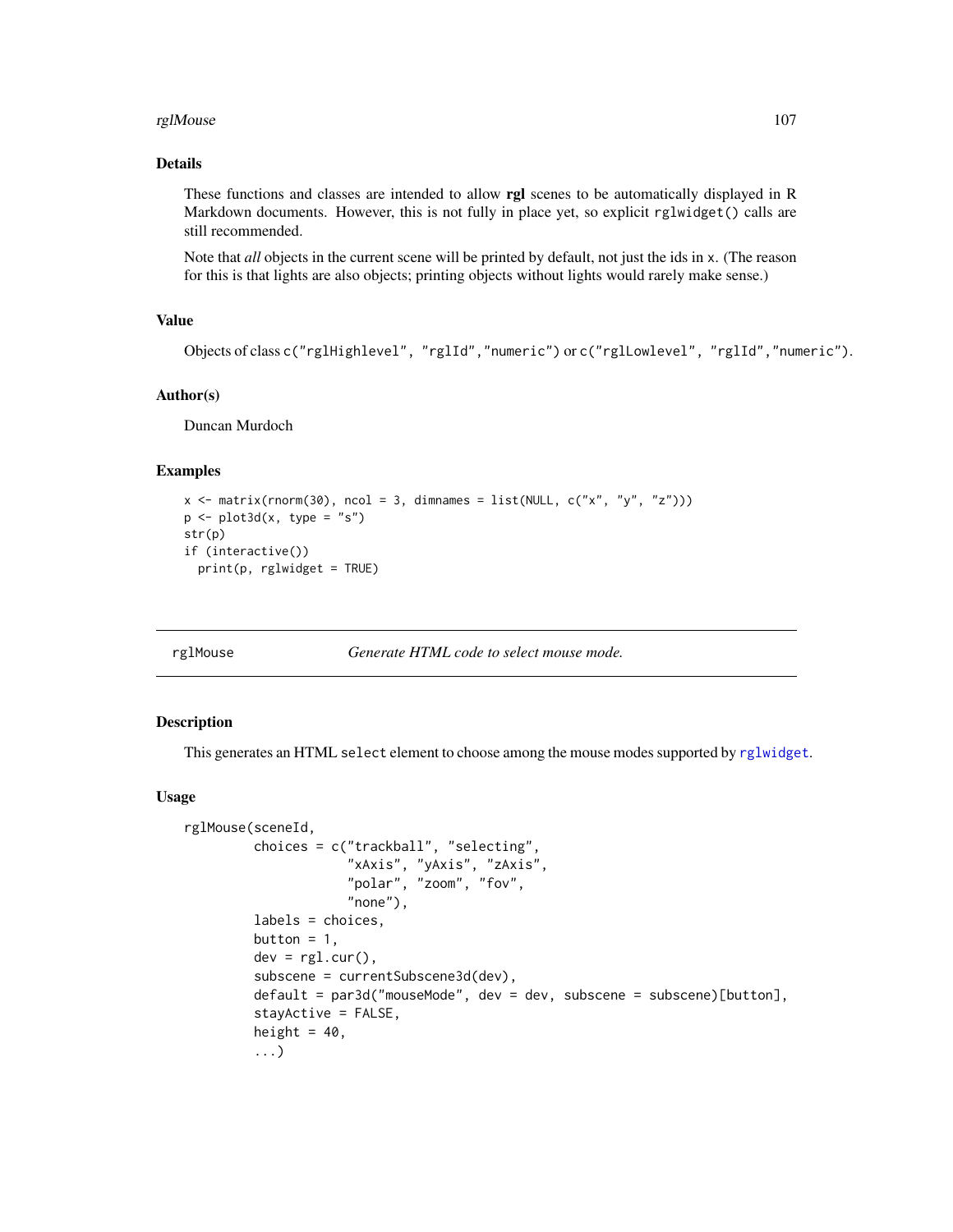## **Arguments**

| sceneId    | Either an rglwidget or the elementId from one of them.                         |
|------------|--------------------------------------------------------------------------------|
| choices    | Which mouse modes to support?                                                  |
| labels     | How to label each mouse mode.                                                  |
| button     | Which mouse button is being controlled.                                        |
| dev        | The rgl device used for defaults.                                              |
| subscene   | Which subscene is being modified.                                              |
| default    | What is the default entry to show in the control.                              |
| stayActive | Whether a selection brush should stay active if the mouse mode is changed.     |
| height     | The (relative) height of the item in the output display.                       |
| $\ddots$ . | Additional arguments to pass to htmltools: : tags\$select(), e.g. id or class. |

# Details

A result of an [rglwidget](#page-110-0) call can be passed as the sceneId argument. This allows the widget to be "piped" into the rglMouse call. The widget will appear first, the selector next in a taglist.

If the sceneId is a character string, it should be the elementId of a separately constructed [rglwidget](#page-110-0) result.

Finally, the sceneId can be omitted. In this case the rglMouse result needs to be passed into an [rglwidget](#page-110-0) call as part of the controllers argument. This will place the selector before the widget on the resulting display.

If the mouse mode is changed while brushing the scene, by default the brush will be removed (and so the selection will be cleared too). If this is not desired, set stayActive = TRUE.

# Value

A browsable value to put in a web page.

# Author(s)

Duncan Murdoch

```
if (interactive()) {
 open3d()
 xyz \leq -\text{matrix}(rnorm(300), ncol = 3)id \leftarrow plot3d(xyz, col = "red", type = "s")['data"]par3d(mouseMode = "selecting")
 share <- rglShared(id)
# This puts the selector below the widget.
 rglwidget(shared = share, width = 300, height = 300) %>% rglMouse()
```

```
# This puts the selector above the widget.
 rglMouse() %>% rglwidget(shared = share, width = 300, height = 300, controllers = .)
}
```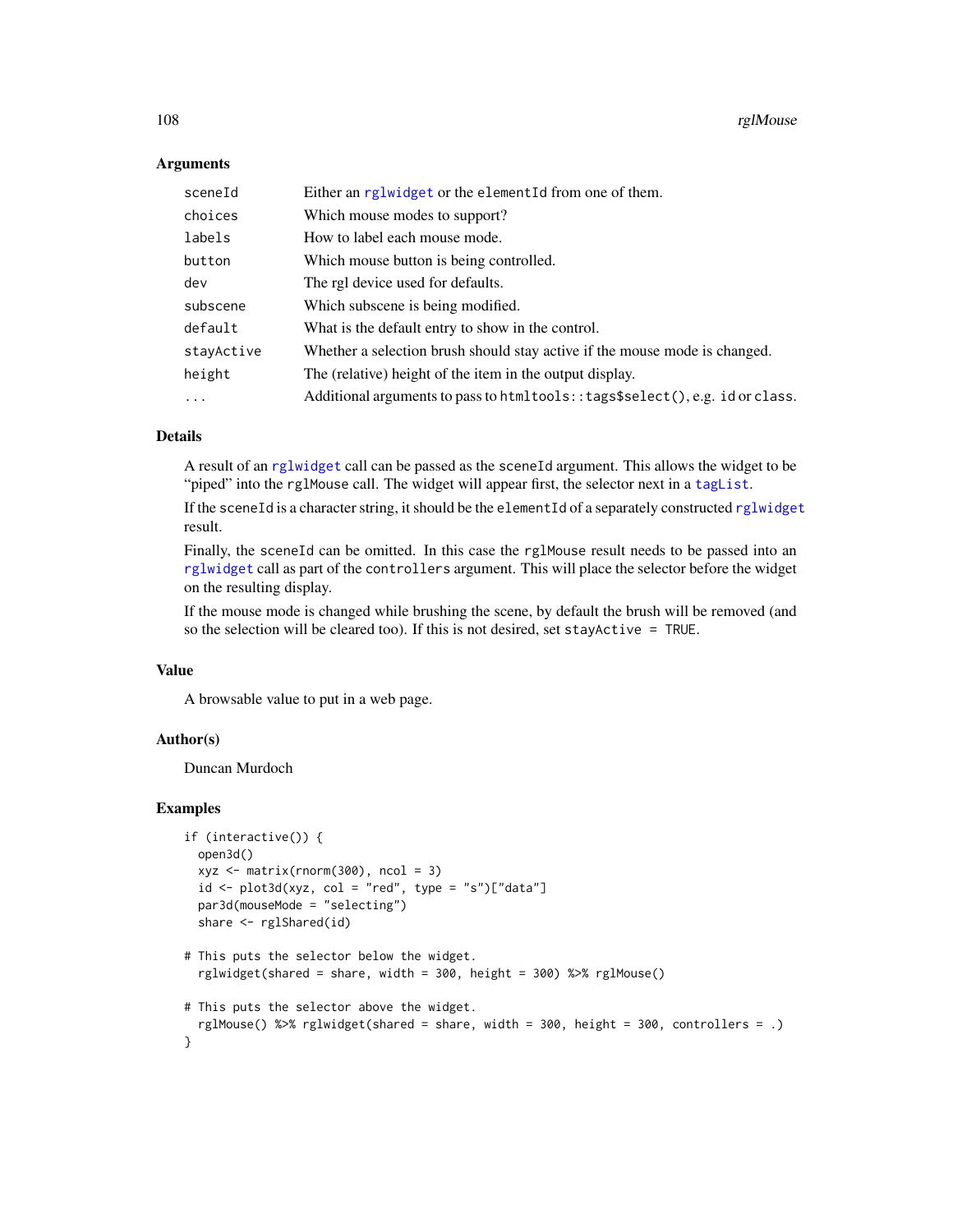## <span id="page-108-0"></span>Description

The crosstalk package provides a way for different parts of an interactive display to communicate about datasets, using "shared data" objects. When selection or filtering is performed in one view, the result is mirrored in all other views.

This function allows vertices of rgl objects to be treated as shared data.

#### Usage

```
rglShared(id, key = NULL, group = NULL,
         deselectedFade = 0.1,
          deselectedColor = NULL,
  selectedColor = NULL,
          selectedIgnoreNone = TRUE,
  filteredFade = 0,
          filteredColor = NULL)
```
## Arguments

| id                          | An existing rgl id.                                                                                                            |
|-----------------------------|--------------------------------------------------------------------------------------------------------------------------------|
| key                         | Optional unique labels to apply to each vertex. If missing, numerical keys will<br>be used.                                    |
| group                       | Optional name of the shared group to which this data belongs. If missing, a<br>random name will be generated.                  |
|                             | deselectedFade, deselectedColor                                                                                                |
|                             | Appearance of points that are not selected. See Details.                                                                       |
| selectedColor               | Appearance of points that are selected.                                                                                        |
| selectedIgnoreNone          |                                                                                                                                |
|                             | If no points are selected, should the points be shown in their original colors<br>(TRUE), or in the deselected colors (FALSE)? |
| filteredFade, filteredColor |                                                                                                                                |
|                             | Appearance of points that have been filtered out.                                                                              |

### Details

Some functions which normally work on dataframe-like datasets will accept shared data objects in their place.

If a selection is in progress, the alpha value for unselected points is multiplied by deselectedFade. If deselectedColor is NULL, the color is left as originally specified; if not, the point is changed to the color given by deselectedColor.

If no points have been selected, then by default points are shown in their original colors. However, if selectedIgnoreNone = FALSE, all points are displayed as if unselected.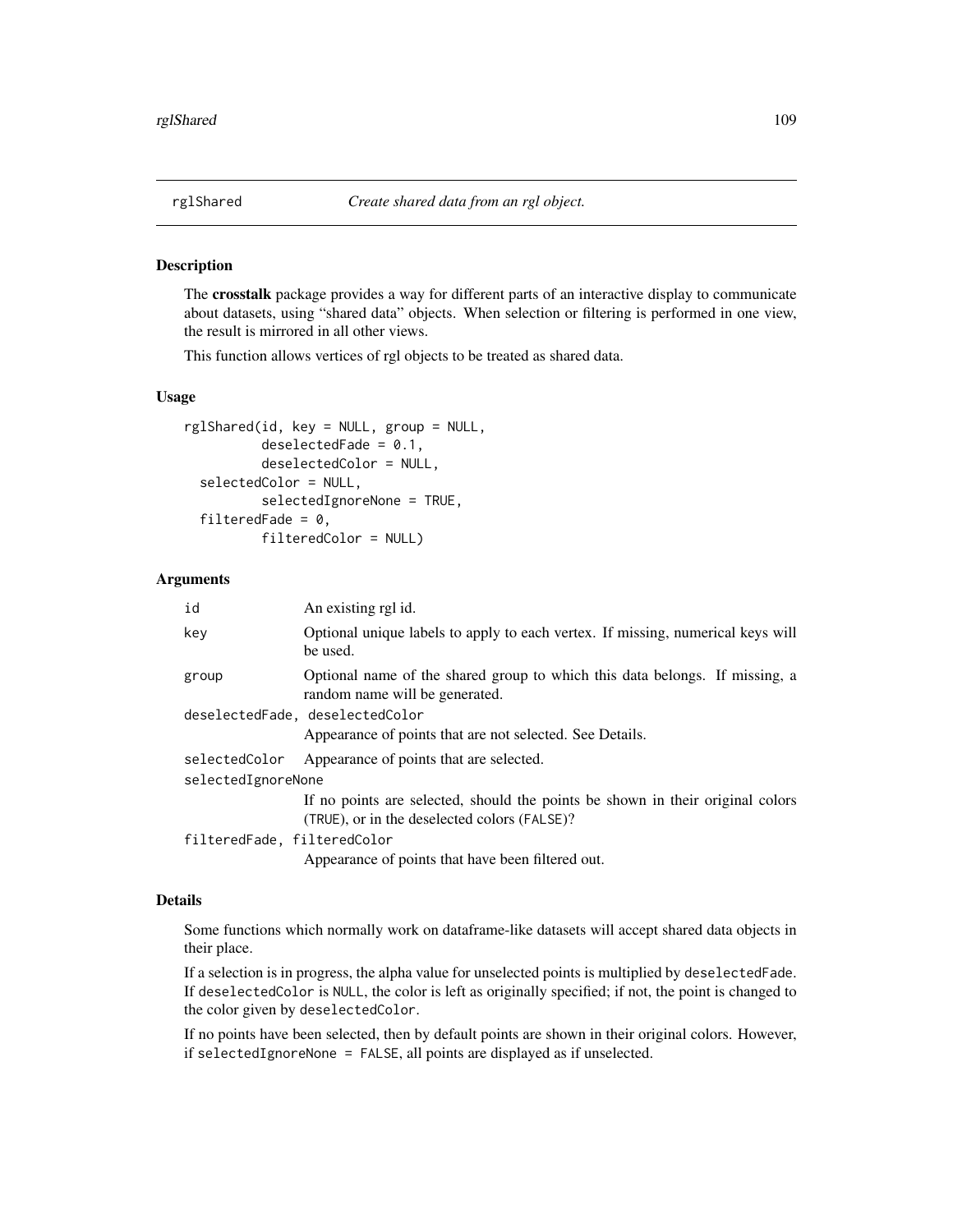The selectedColor argument is similarly used to change the color (or not) of selected points, and filteredFade and filteredColor are used for points that have been filtered out of the display.

## Value

An object of class "SharedData" which contains the x, y and z coordinates of the rgl object with the given id.

## Author(s)

Duncan Murdoch

#### **References**

<https://rstudio.github.io/crosstalk/index.html>

### Examples

```
save <- options(rgl.useNULL = TRUE)
open3d()
x \leftarrow sort(rnorm(100))y <- rnorm(100)
z \leftarrow \text{norm}(100) + \text{atan2}(x, y)ids < -plot3d(x, y, z, col = rainbow(100))# The data will be selected and filtered, the the axes.
sharedData <- rglShared(ids["data"])
# Also add some labels that are only displayed
# when points are selected
sharedLabel <- rglShared(text3d(x, y, z, text = 1:100,
                                 adj = -0.5,
                          group = sharedData$groupName(),
                          deselectedFade = 0,
                          selectedIgnoreNone = FALSE)
if (interactive())
  crosstalk::filter_slider("x", "x", sharedData, ~x) %>%
  rglwidget(shared = list(sharedData, sharedLabel), controller = .) %>%
  rglMouse()
options(save)
```
rglToLattice *Convert rgl userMatrix to lattice or base angles*

## **Description**

These functions take a user orientation matrix from an rgl scene and approximate the parameters to either lattice or base graphics functions.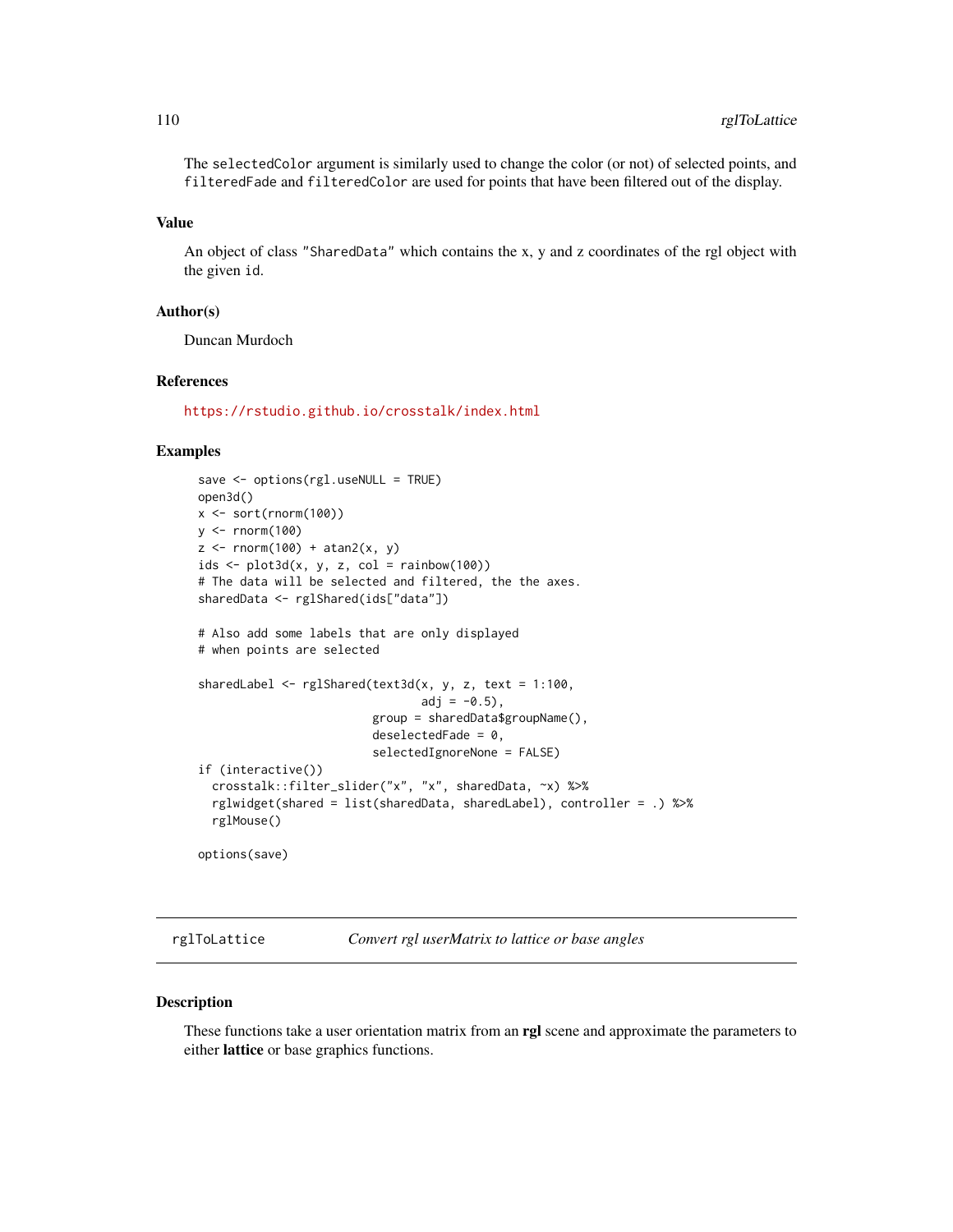#### rglwidget 111

### Usage

```
rglToLattice(rotm = par3d("userMatrix"))
rglToBase(rotm = par3d("userMatrix"))
```
### Arguments

rotm A matrix in homogeneous coordinates to convert.

## Details

The lattice package can use Euler angles in the ZYX scheme to describe the rotation of a scene in its [wireframe](#page-0-0) or [cloud](#page-0-0) functions. The rglToLattice function computes these angles based on rotm, which defaults to the current user matrix. This allows rgl to be used to interactively find a decent viewpoint and then reproduce it in lattice.

The base graphics [persp](#page-0-0) function does not use full Euler angles; it uses a viewpoint angle, and assume the z axis remains vertical. The rglToBase function computes the viewpoint angle accurately if the rgl scene is displayed with a vertical z axis, and does an approximation otherwise.

## Value

rglToLattice returns a list suitable to be used as the screen argument to [wireframe](#page-0-0).

rglToBase returns a list containing theta and phi components which can be used as corresponding arguments in [persp](#page-0-0).

#### Author(s)

Duncan Murdoch

#### Examples

```
if (requireNamespace("orientlib")) {
 persp3d(volcano, col = "green")
 if (requireNamespace("lattice"))
   lattice::wireframe(volcano, screen = rglToLattice())
 angles <- rglToBase()
 persp(volcano, col = "green", border = NA, shade = 0.5,theta = angles$theta, phi = angles$phi)
}
```
<span id="page-110-0"></span>rglwidget *An htmlwidget to hold an rgl scene.*

## Description

The **htmlwidgets** package provides a framework for embedding graphical displays in HTML documents of various types. This function provides the necessities to embed an rgl scene in one.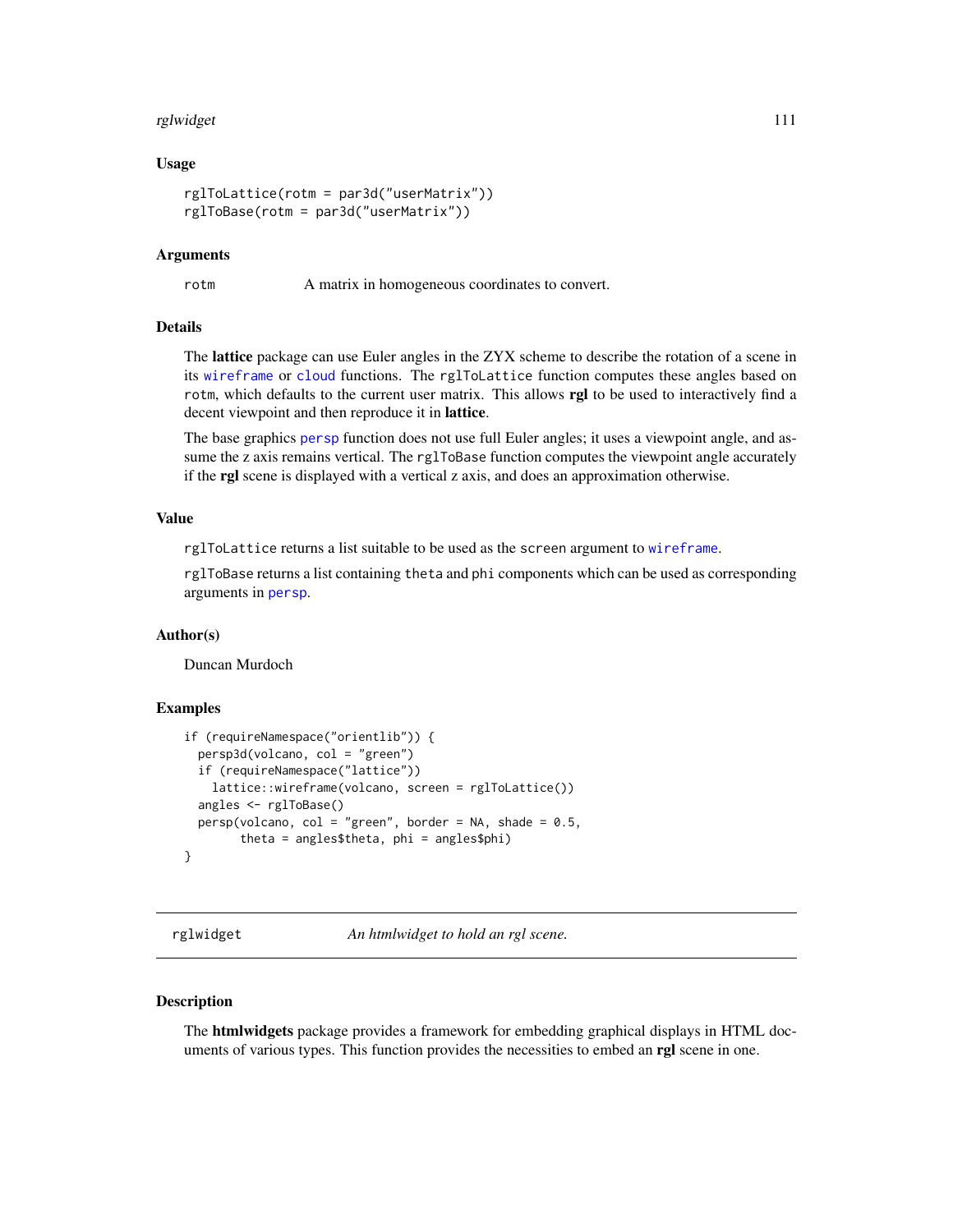## Usage

```
rglwidget(x = scene3d(), width = figWidth(), height = figHeight().
         controllers = NULL, snapshot = FALSE,
         elementId = NULL, reuse = linteractive(),
         webGLoptions = list(preserveDrawingBuffer = TRUE),
         shared = NULL, ...)
```
## Arguments

| x             | An <b>rgl</b> scene produced by the <b>scene3d</b> function.                                                          |
|---------------|-----------------------------------------------------------------------------------------------------------------------|
| width, height | The width and height of the display in pixels.                                                                        |
| controllers   | Names of playwidget objects associated with this scene, or objects (typically<br>piped in). See Details below.        |
| snapshot      | Control of snapshot of scene. See write WebGL for details.                                                            |
| elementId     | The id to use on the HTML div component that will hold the scene.                                                     |
| reuse         | A logical variable indicating whether rgl objects from earlier scenes should be<br>referenced. See the Details below. |
| webGLoptions  | A list of options to pass to WebGL when the drawing context is created. See the<br>Details below.                     |
| shared        | An object produced by rglShared, or a list of such objects.                                                           |
| $\cdots$      | Additional arguments to pass to htmlwidgets:: createWidget.                                                           |
|               |                                                                                                                       |

# Details

This produces a WebGL version of an rgl scene using the htmlwidgets framework. This allows display of the scene in the RStudio IDE, a browser, an **rmarkdown** document or in a **shiny** app.

options(rgl.printRglwidget = TRUE) will cause rglwidget() to be called and displayed when the result of an rgl call that changes the scene is printed.

In a shiny app, there will often be one or more [playwidget](#page-63-0) objects in the app, taking input from the user. In order to be sure that the initial value of the user control is reflected in the scene, you should list all players in the controllers argument. See the sample application in system.file("shinyDemo", package = "rglwidget") for an example.

In RMarkdown or in standalone code, you can use a **magrittr**-style "pipe" command to join an rglwidget with a [playwidget](#page-63-0) or [toggleWidget](#page-144-0). If the control widget comes first, it should be piped into the controllers argument. If the rglwidget comes first, it can be piped into the first argument of playwidget or toggleWidget.

If the reuse argument is FALSE (the default in interactive use), earlier information will be cleared before drawing the new scene. If TRUE, earlier data will be re-used in the current scene, so it may be smaller and faster to load. In both cases information from the current scene (added to earlier information if reuse=TRUE) will be saved for possible use in a future scene. If reuse=NA, the saved information will neither be used nor updated.

If elementId is NULL and we are not in a Shiny app, elementId is set to a random value to facilitate re-use of information.

To save the display to a file, use htmlwidgets:[:saveWidget](#page-0-0). This requires pandoc to be installed.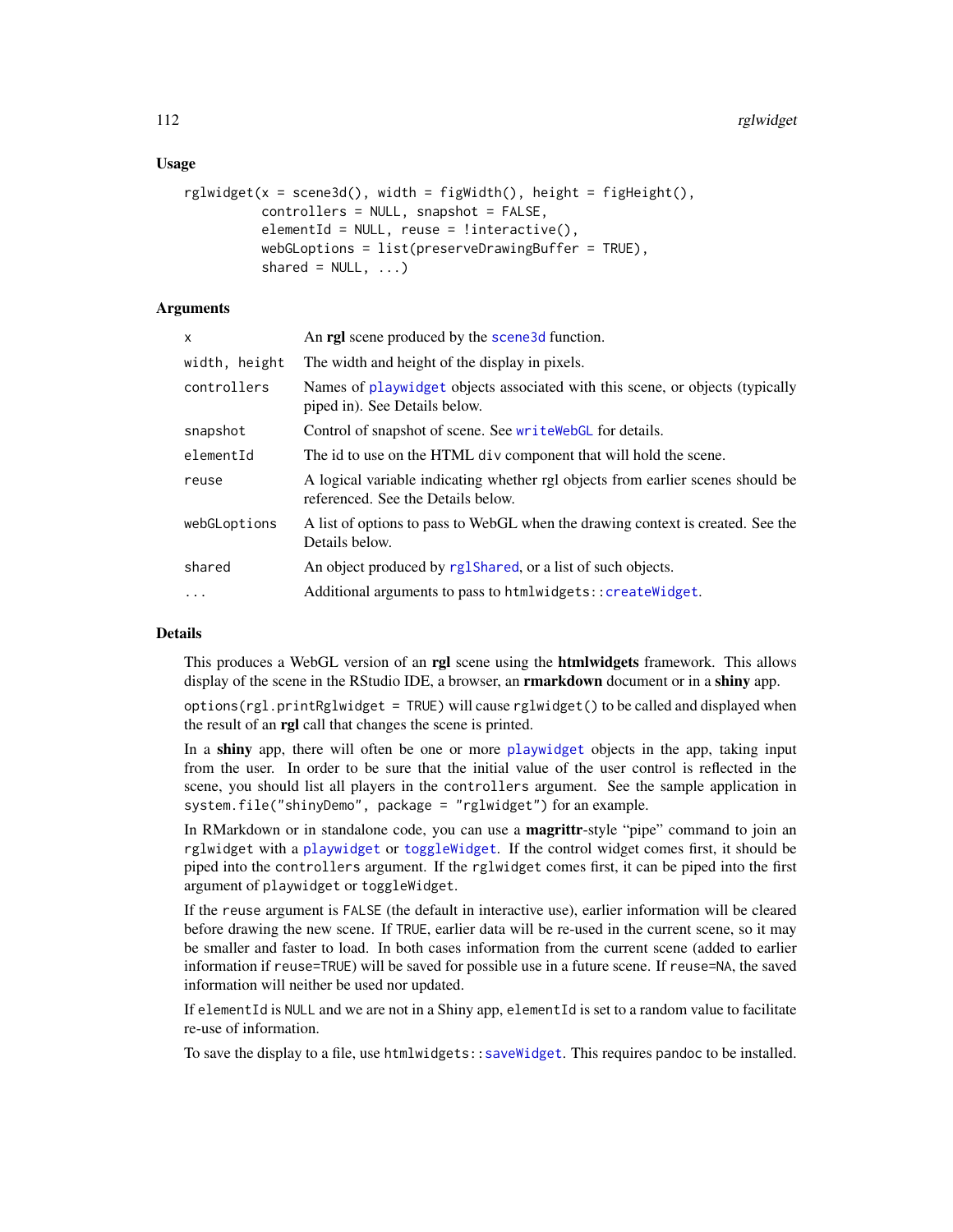#### rglwidget the contract of the contract of the contract of the contract of the contract of the contract of the contract of the contract of the contract of the contract of the contract of the contract of the contract of the

The webGLoptions argument is a list which will be passed when the WebGL context is created. See the WebGL 1.0 specification on <https://www.khronos.org/registry/webgl/specs> for possible settings. The default in rglwidget differs from the WebGL default by setting preserveDrawingBuffer = TRUE in order to allow other tools to read the image, but please note that some implementations of WebGL contain bugs with this setting. We have attempted to work around them, but may change our default in the future if this proves unsatisfactory.

# Value

An object of class "htmlwidget" (or "shiny.tag.list" if pipes are used) that will intelligently print itself into HTML in a variety of contexts including the R console, within R Markdown documents, and within Shiny output bindings.

If reuse = TRUE, a record will be kept of objects in the scene and they need not be included in the HTML generated for later scenes. This is normally useful only in **rmarkdown** documents which can have many rgl scenes; if the widget is displayed in RStudio, only one scene will be shown.

If objects are passed in the shared argument, then the widget will respond to selection and filtering applied to those as shared datasets. See [rglShared](#page-108-0) for more details and an example.

## Appearance

The appearance of the display is set by the stylesheet in system.file("htmlwidgets/lib/rglClass/rgl.css").

The widget is of class rglWebGL, with id set according to elementId. (As of this writing, no special settings are given for class rglWebGL, but you can add your own.)

#### Author(s)

Duncan Murdoch

### See Also

[hook\\_webgl](#page-31-0) for an earlier approach to this problem. [rglwidgetOutput](#page-125-0) for Shiny details.

#### Examples

```
save <- getOption("rgl.useNULL")
options(rgl.useNULL=TRUE)
example("plot3d", "rgl")
widget <- rglwidget()
if (interactive())
 widget
```

```
# Save it to a file. This requires pandoc
filename <- tempfile(fileext = ".html")
htmlwidgets::saveWidget(rglwidget(), filename)
browseURL(filename)
```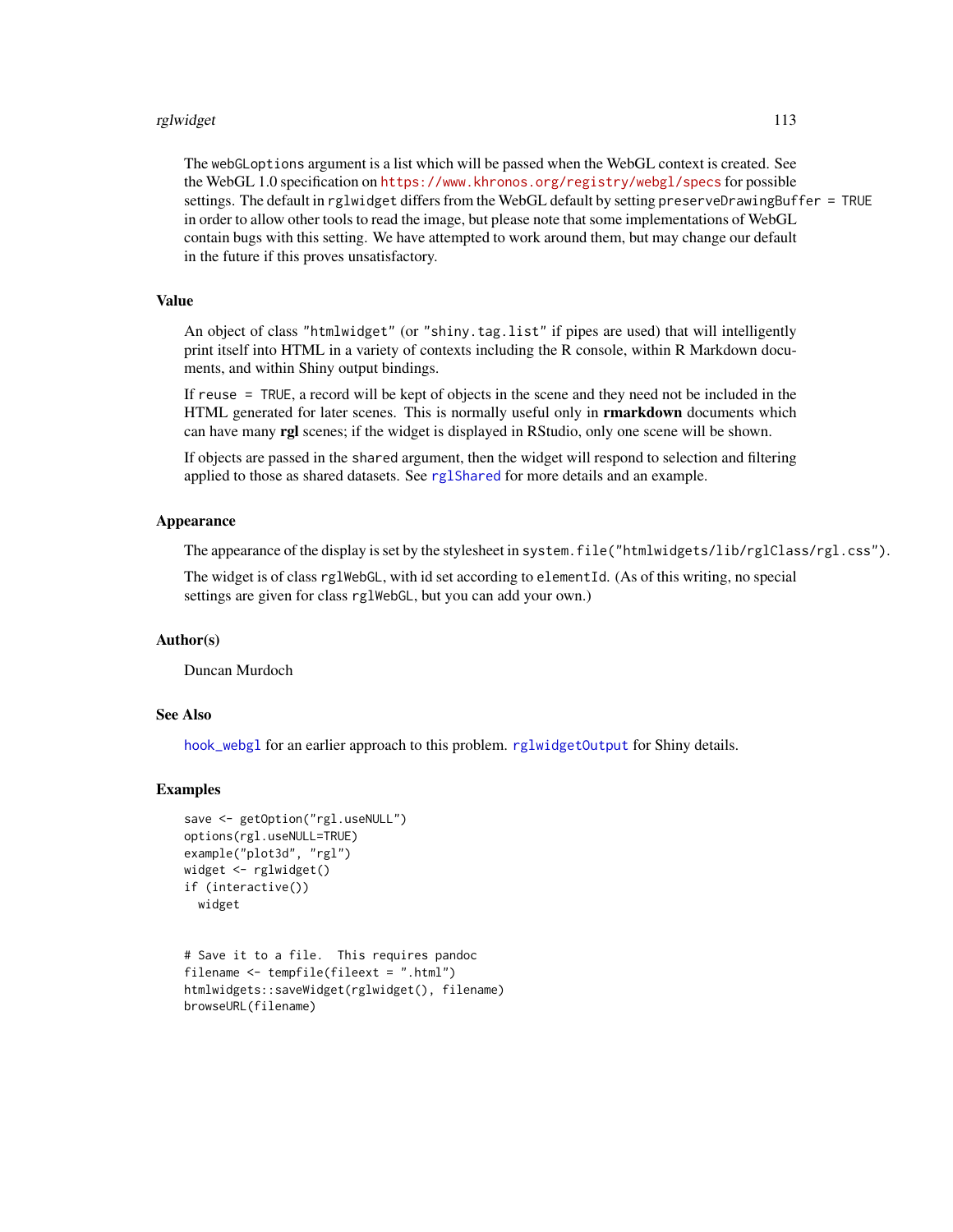#### <span id="page-113-0"></span>Description

Clear shapes, lights, bbox

### Usage

```
clear3d( type = c("shapes", "bboxdeco", "material"), defaults, subscene = 0)
rgl.clear( type = "shapes", subscene = 0)
pop3d( ... )
rgl.pop( type = "shapes", id = 0 )
rgl.ids( type = "shapes", subscene = NA )
```
### Arguments

| type                                                                                        | Select subtype $(s)$ :                                                            |          |                                      |
|---------------------------------------------------------------------------------------------|-----------------------------------------------------------------------------------|----------|--------------------------------------|
|                                                                                             | "shapes" shape stack                                                              |          |                                      |
|                                                                                             | "lights" light stack                                                              |          |                                      |
|                                                                                             | "bboxdeco" bounding box"                                                          |          |                                      |
|                                                                                             | "userviewpoint" user viewpoint                                                    |          |                                      |
|                                                                                             | "modelviewpoint" model viewpoint                                                  |          |                                      |
| "material" material properties<br>"background" scene background<br>"subscene" subscene list |                                                                                   |          |                                      |
|                                                                                             |                                                                                   |          | "all" all of the above               |
|                                                                                             |                                                                                   | defaults | default values to use after clearing |
| subscene                                                                                    | which subscene to work with. NA means the current one, 0 means the whole<br>scene |          |                                      |
| id                                                                                          | vector of ID numbers of items to remove                                           |          |                                      |
| $\cdots$                                                                                    | generic arguments passed through to RGL-specific (or other) functions             |          |                                      |

## Details

RGL holds several lists of objects in each scene. There are lists for shapes, lights, bounding box decorations, subscenes, etc. clear3d and rgl.clear clear the specified stack, or restore the defaults for the bounding box (not visible) or viewpoint. With  $id = 0$  rgl. pop removes the last added node on the list (except for subscenes: there it removes the active subscene). The id argument may be used to specify arbitrary item(s) to remove; if id  $!=$  0, the type argument is ignored.

rgl.clear and clear3d may also be used to clear material properties back to their defaults.

clear3d has an optional defaults argument, which defaults to [r3dDefaults](#page-42-0). Only the materials component of this argument is currently used by clear3d.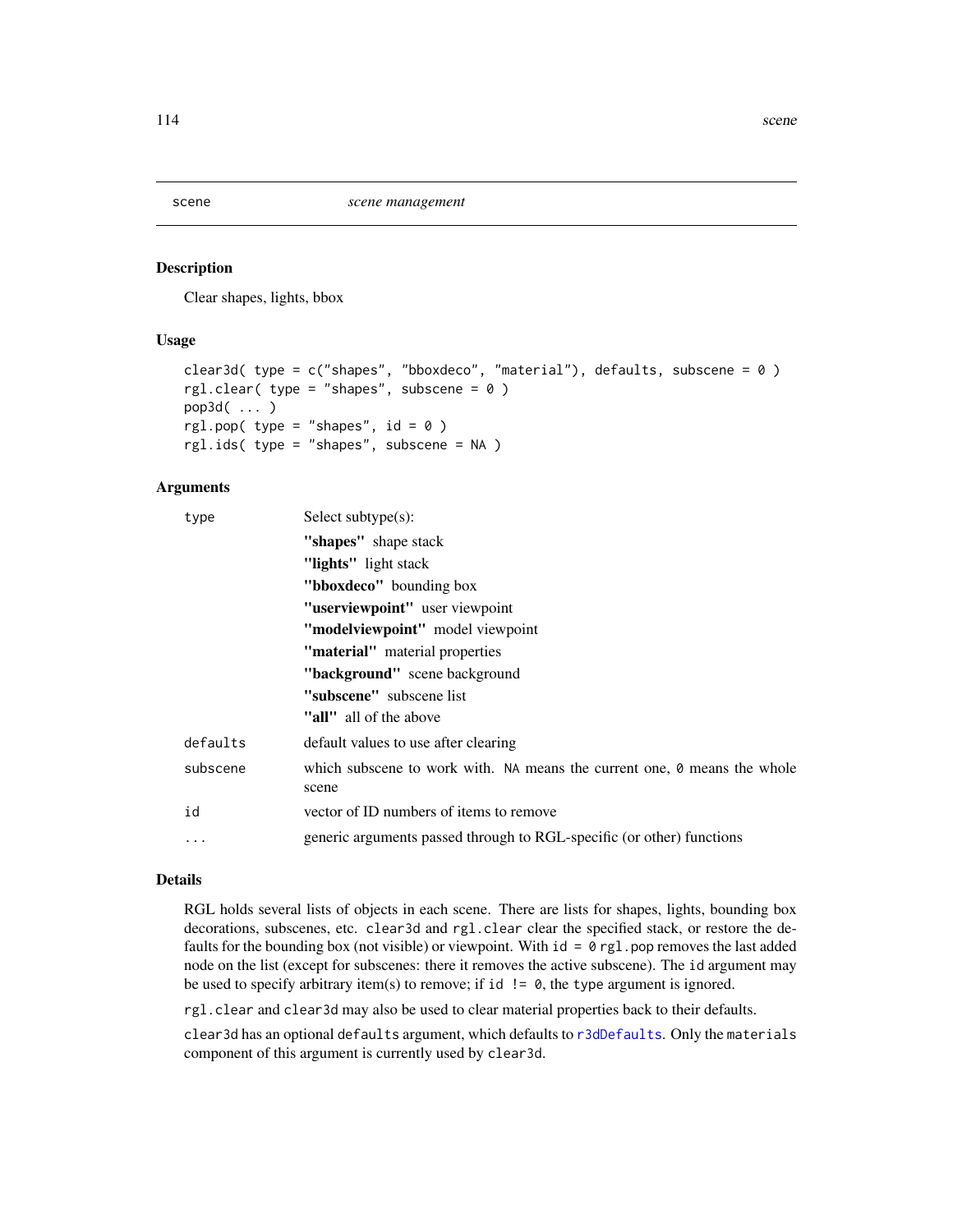#### scene3d 115

rgl.ids returns a dataframe containing the IDs in the currently active subscene by default, or a specified subscene, or if subscene  $= 0$ , in the whole rgl window, along with an indicator of their type.

Note that clearing the light stack leaves the scene in darkness; it should normally be followed by a call to [rgl.light](#page-33-0) or [light3d](#page-33-0).

### See Also

[rgl](#page-3-0), [rgl.bbox](#page-85-0), [rgl.light](#page-33-0), [open3d](#page-42-0) to open a new window.

# Examples

```
x < - rnorm(100)
y <- rnorm(100)
z < - rnorm(100)p <- plot3d(x, y, z, type = 's')
rgl.ids()
lines3d(x, y, z)
rgl.ids()
if (interactive() && !rgl.useNULL()) {
  readline("Hit enter to change spheres")
  rgl.pop(id = p["data"])
  spheres3d(x, y, z, col = "red", radius = 1/5)box3d()
}
```
<span id="page-114-0"></span>scene3d *Saves the current scene to a variable, and displays such variables.*

#### Description

This function saves a large part of the RGL state associated with the current window to a variable.

## Usage

```
scene3d()
## S3 method for class 'rglscene'
plot3d(x, add = FALSE, ...)## S3 method for class 'rglobject'
plot3d(x, \ldots)## S3 method for class 'rglscene'
print(x, \ldots)## S3 method for class 'rglobject'
print(x, \ldots)
```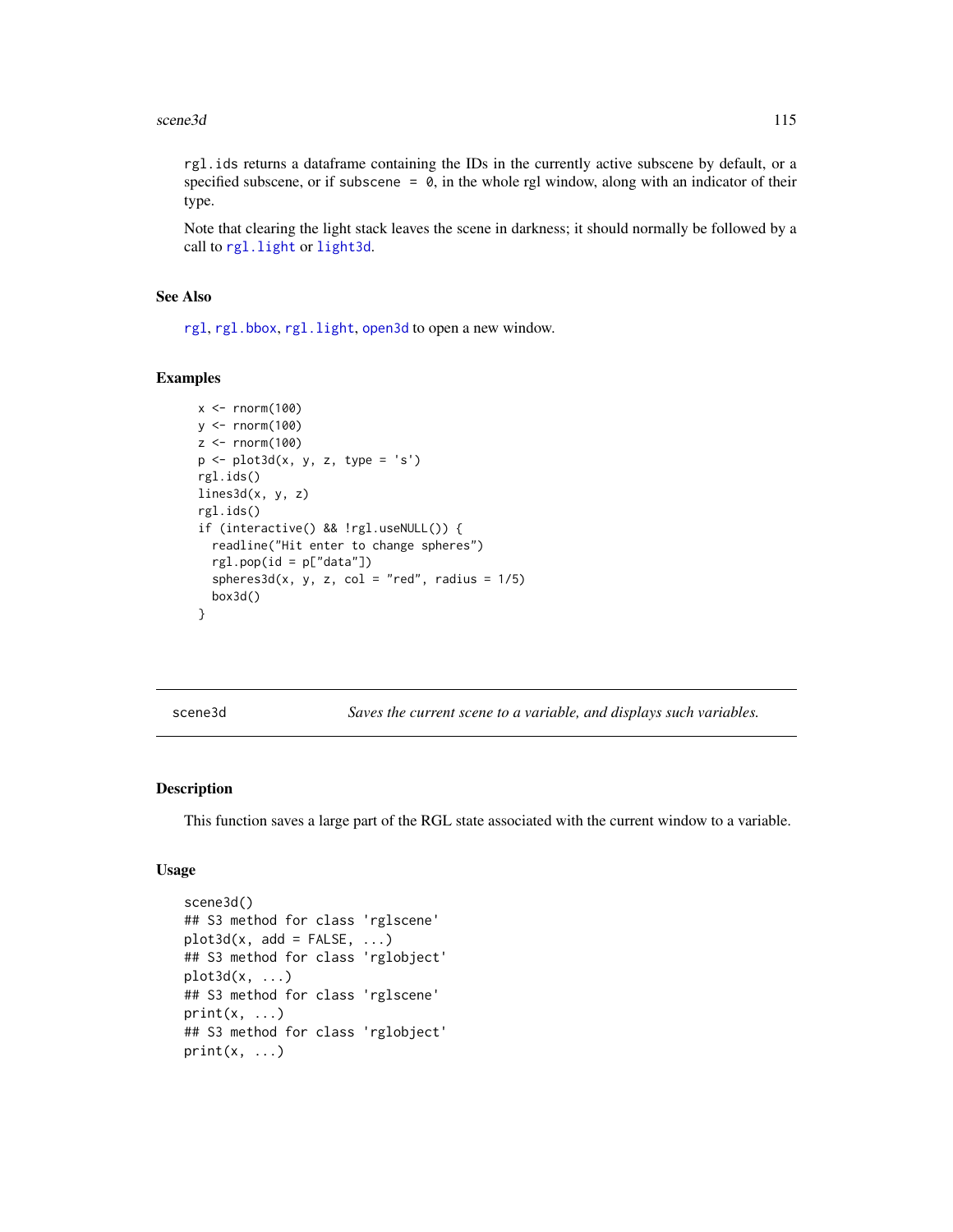116 scene3d

### Arguments

| X   | An object of class "rglscene"                             |
|-----|-----------------------------------------------------------|
| add | Whether to open a new window, or add to the existing one. |
| .   | Additional parameters, currently ignored.                 |

## Details

The components saved are: the [par3d](#page-42-1) settings, the [material3d](#page-88-0) settings, the [bg3d](#page-18-0) settings, the lights and the objects in the scene.

In most cases, calling [plot3d](#page-66-0) on that variable will duplicate the scene. (There are likely to be small differences, mostly internal, but some aspects of the scene are not currently available.) If textures are used, the name of the texture will be saved, rather than the contents of the texture file.

Other than saving the code to recreate a scene, saving the result of scene3d to a file will allow it to be reproduced later most accurately. In roughly decreasing order of fidelity, [writeWebGL](#page-158-0), [writePLY](#page-156-0), [writeOBJ](#page-154-0) and [writeSTL](#page-81-0) write the scene to a file in formats readable by other software.

# Value

The scene3d function returns an object of class "rglscene". This is a list with some or all of the components:

| material     | The results returned from a material 3d call.                                          |  |
|--------------|----------------------------------------------------------------------------------------|--|
| rootSubscene | A list containing information about the main ("root") subscene. This may in-<br>clude: |  |
|              | <b>id</b> The scene id.                                                                |  |
|              | type "subscene"                                                                        |  |
|              | <b>par3d</b> The par3d settings for the subscene.                                      |  |
|              | <b>embeddings</b> The subscene Info() \$embeddings for the main subscene.              |  |
|              | objects The ids for objects in the subscene.                                           |  |
|              | subscenes A recursive list of child subscenes.                                         |  |
| objects      | A list containing the RGL lights, background and objects in the scene.                 |  |

The objects in the objects component are of class "rglobject". They are lists containing some or all of the components

| id                      | The RGL identifier of the object in the original scene.                                                                                             |  |
|-------------------------|-----------------------------------------------------------------------------------------------------------------------------------------------------|--|
| type                    | A character variable identifying the type of object.                                                                                                |  |
| material                | Components of the material that differ from the scene material.                                                                                     |  |
| vertices, normals, etc. |                                                                                                                                                     |  |
|                         | Any of the attributes of the object retrievable by rgl. attrib.                                                                                     |  |
| ignoreExtent            | A logical value indicating whether this object contributes to the bounding box.<br>Currently this may differ from the object in the original scene. |  |
| objects                 | Sprites may contain other objects; they will be stored here as a list of "rglobject"s.                                                              |  |

Lights in the scene are stored similarly, mixed into the objects list.

The plot3d methods invisibly return a vector of RGL object ids that were plotted. The print methods invisibly return the object that was printed.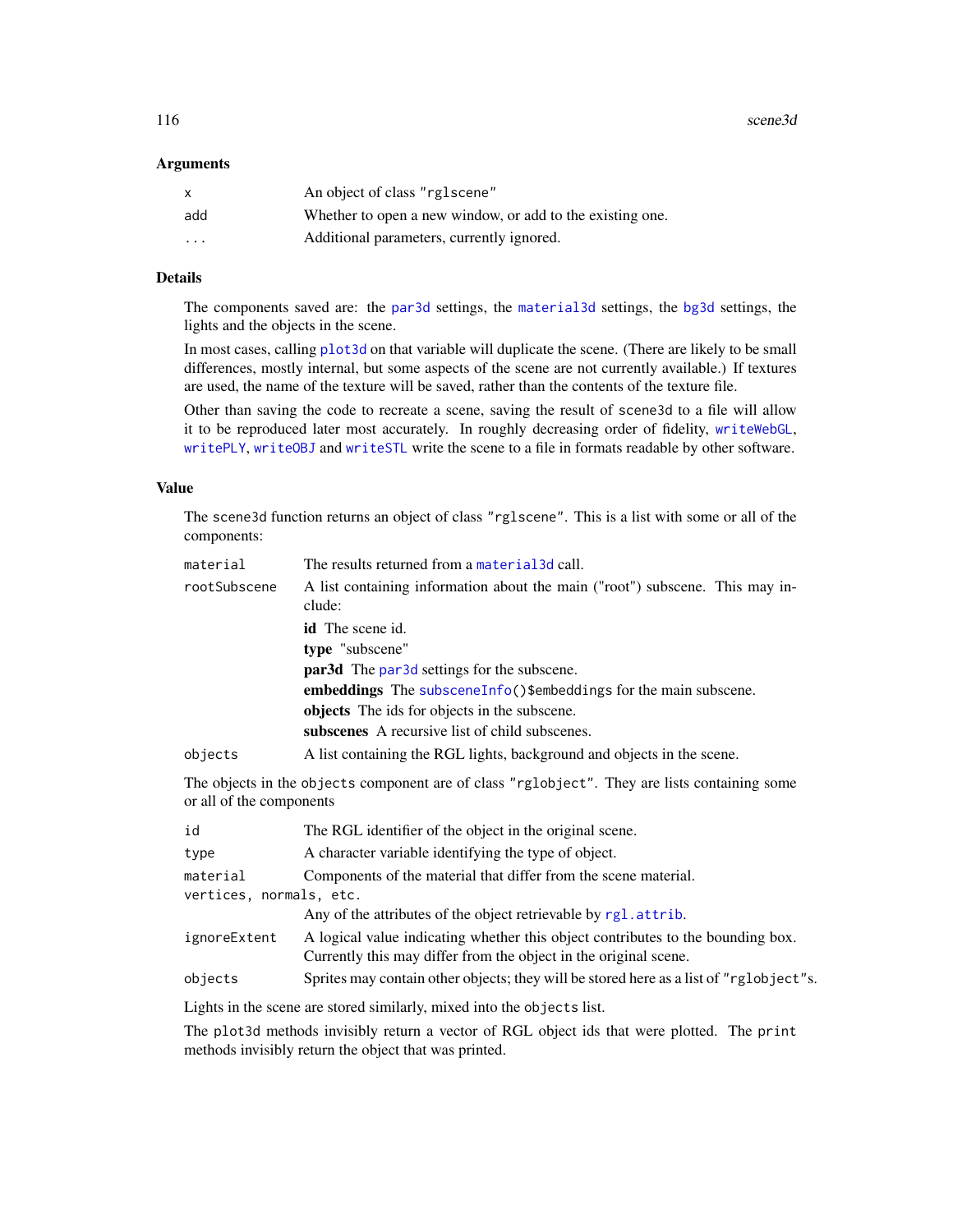# sceneChange 117

## Author(s)

Duncan Murdoch

# See Also

[writeWebGL](#page-158-0), [writePLY](#page-156-0), [writeOBJ](#page-154-0) and [writeSTL](#page-81-0) write the scene to a file in various formats.

# Examples

```
open3d()
z \le -2 \times volcano # Exaggerate the relief
x \le -10 \times (1: nrow(z)) # 10 meter spacing (S to N)
y \leftarrow 10 \times (1:\text{ncol}(z)) # 10 meter spacing (E to W)
persp3d(x, y, z, col = "green3", aspect = "iso")s < - scene3d()
# Make it bigger
s$par3d$windowRect <- 1.5*s$par3d$windowRect
# and draw it again
plot3d(s)
```
sceneChange *Make large change to a scene from Shiny*

## Description

These functions allow Shiny apps to make relatively large changes to a scene, adding and removing objects from it.

## Usage

```
sceneChange(elementId, x = scene3d(),
            delete = NULL, add = NULL, replace = NULL,
            material = FALSE, rootSubscene = FALSE,
            delfromSubscenes = NULL, skipRedraw = FALSE)
registerSceneChange()
```
#### Arguments

| elementId            | The id of the element holding the rg1Class instance.                                                                                                            |  |
|----------------------|-----------------------------------------------------------------------------------------------------------------------------------------------------------------|--|
| $\mathsf{x}$         | The new scene to use as a source for objects to add.                                                                                                            |  |
| delete, add, replace |                                                                                                                                                                 |  |
|                      | Object ids to modify in the scene. The delete and replace ids must be present<br>in the old scene in the browser; the add and replace ids must be present in x. |  |
| material             | Logical to indicate whether default material should be updated.                                                                                                 |  |
| rootSubscene         | Logical to indicate whether root subscene should be updated.                                                                                                    |  |
|                      |                                                                                                                                                                 |  |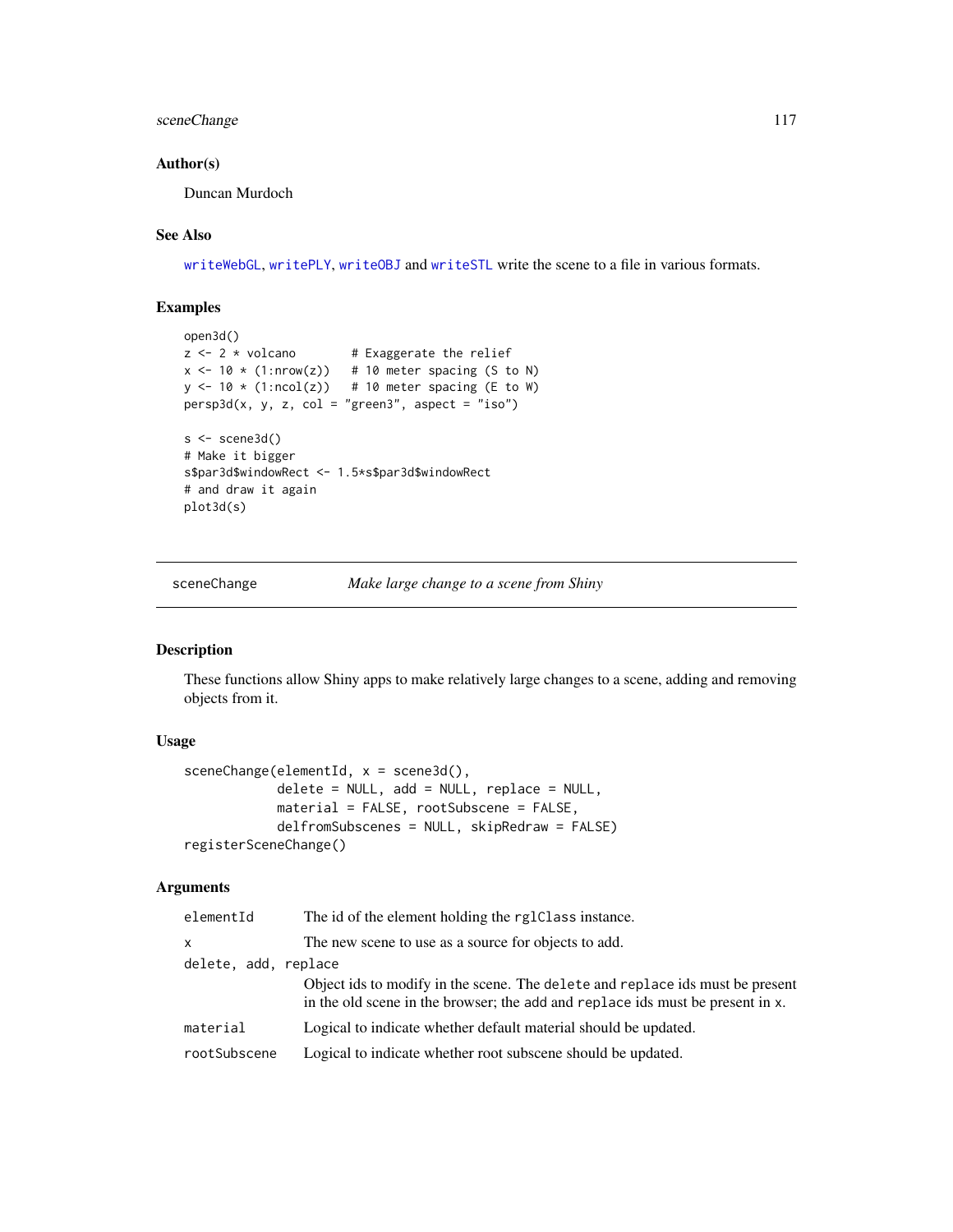| delfromSubscenes |                                                                                                                                                                                                  |
|------------------|--------------------------------------------------------------------------------------------------------------------------------------------------------------------------------------------------|
|                  | A vector of subscene ids that may have been changed by deletions. By default,<br>all subscenes in x are used, but the objects may be included in subscenes in the<br>browser that are different. |
| skipRedraw       | If TRUE, stop the scene from redrawing until skipRedraw=FALSE is sent. If NA,<br>don't redraw this time, but don't change the state of the skipRedraw flag.                                      |

## Details

registerSceneChange must be called in the UI component of a Shiny app to register the "sceneChange" custom message.

## Value

registerSceneChange returns the HTML code to register the message.

sceneChange returns a list to be used as the "sceneChange" message to change the scene. Use [shiny::session\\$sendCustomMessage](#page-0-0) to send it.

# Author(s)

Duncan Murdoch

## See Also

[playwidget](#page-63-0) for a different approach to modifying scenes that can be much faster, but may be less flexible. The Shiny demo in this package makes use of all of these approaches.

## Examples

```
## Not run:
shinyUI(fluidPage(
  registerSceneChange(),
  actionButton("thebutton", "Change")
))
shinyServer(function(input, output, session) {
  observeEvent(input$thebutton, {
    session$sendCustomMessage("sceneChange",
      sceneChange("thewidget", delete = deletes, add = adds))
  })
})
## End(Not run)
```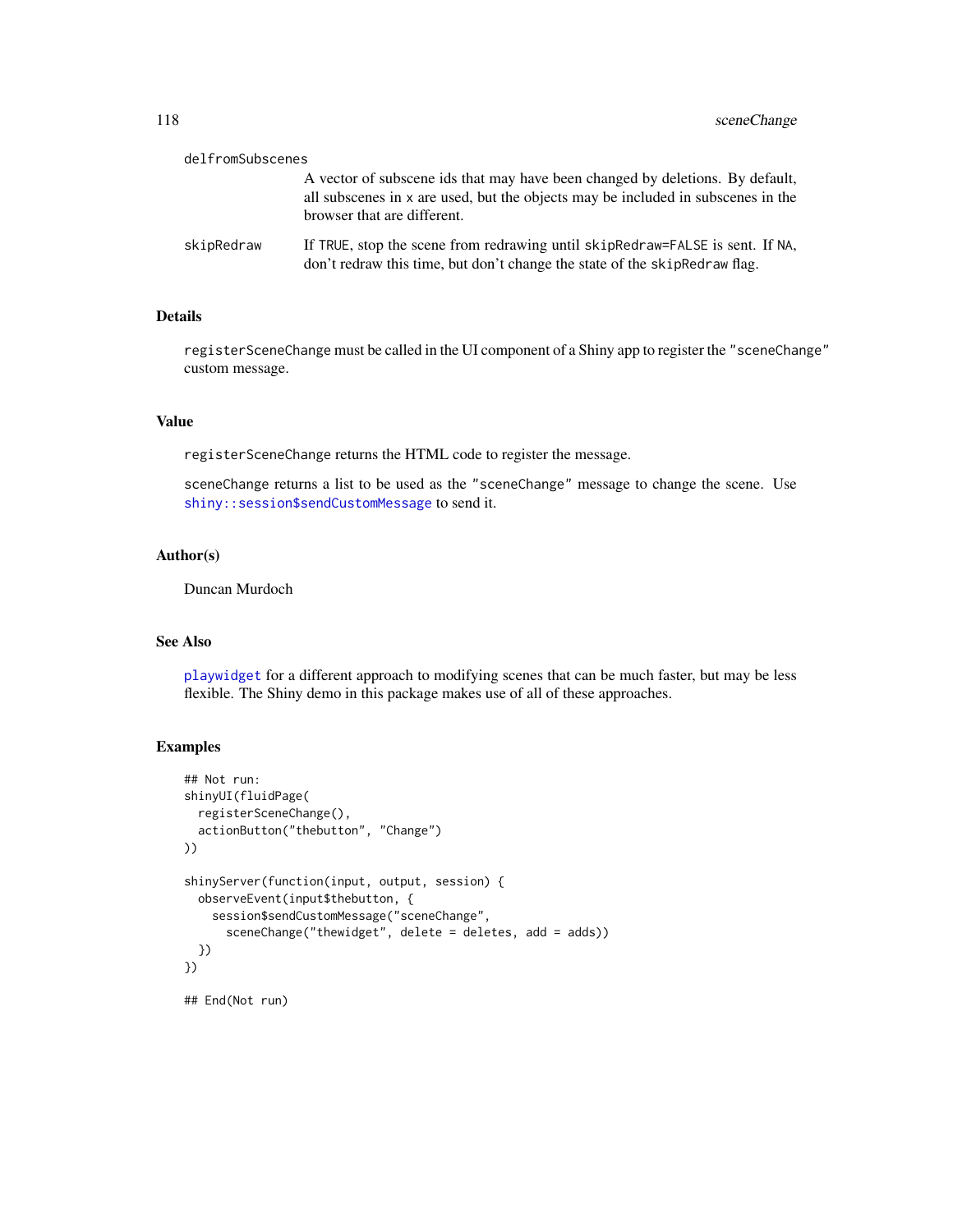<span id="page-118-0"></span>

# Description

This function allows the user to use the mouse to select a region in an RGL scene.

## Usage

```
rgl.select3d(button = c("left", "middle", "right"),
             dev = rgl.cur(), subscene = currentSubscene3d(dev))
select3d(...)
```
## Arguments

| button  | Which button to use for selection.                     |
|---------|--------------------------------------------------------|
|         | dev, subscene The rgl device and subscene to work with |
| $\cdot$ | Button argument to pass to rgl. select3d               |

### Details

This function selects 3-dimensional regions by allowing the user to use a mouse to draw a rectangle showing the projection of the region onto the screen. It returns a function which tests points for inclusion in the selected region.

If the scene is later moved or rotated, the selected region will remain the same, no longer corresponding to a rectangle on the screen.

#### Value

Returns a function  $f(x, y, z)$  which tests whether each of the points  $(x, y, z)$  is in the selected region, returning a logical vector. This function accepts input in a wide variety of formats as it uses [xyz.coords](#page-0-0) to interpret its parameters.

## Author(s)

Ming Chen / Duncan Murdoch

#### See Also

[selectpoints3d](#page-119-0), [locator](#page-0-0)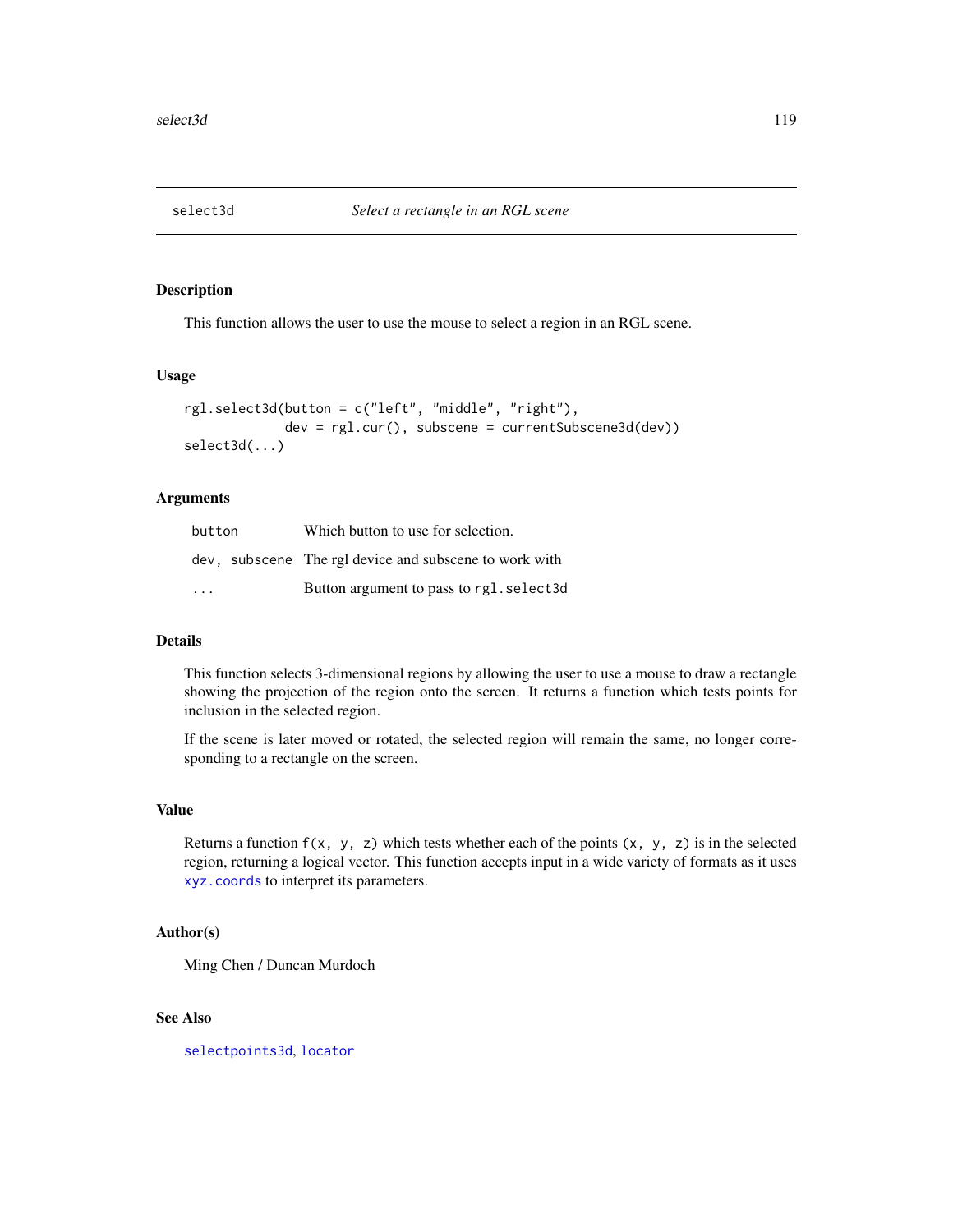# Examples

```
# Allow the user to select some points, and then redraw them
# in a different color
if (interactive()) {
x <- rnorm(1000)
y <- rnorm(1000)
z <- rnorm(1000)
open3d()
points3d(x, y, z)
f \leftarrow \text{select3d}()if (!is.null(f)) {
  keep \leftarrow f(x, y, z)rgl.pop()
   points3d(x[keep], y[keep], z[keep], color = 'red')
  points3d(x[!keep], y[!keep], z[!keep])
}
}
```
<span id="page-119-0"></span>selectpoints3d *Select points from a scene*

# Description

This function uses the [select3d](#page-118-0) function to allow the user to choose a point or region in the scene, then reports on all the vertices in or near that selection.

## Usage

```
selectpoints3d(objects = rgl.ids()$id, value = TRUE, closest = TRUE,
              multiple = FALSE, ...)
```
### Arguments

| objects   | A vector of object id values to use for the search.                                        |
|-----------|--------------------------------------------------------------------------------------------|
| value     | If TRUE, return the coordinates of the points; otherwise, return their indices.            |
| closest   | If TRUE, return the points closest to the selection of no points are exactly within<br>it. |
| multiple  | If TRUE or a function, do multiple selections. See the Details below.                      |
| $\ddotsc$ | Other parameters to pass to select3d.                                                      |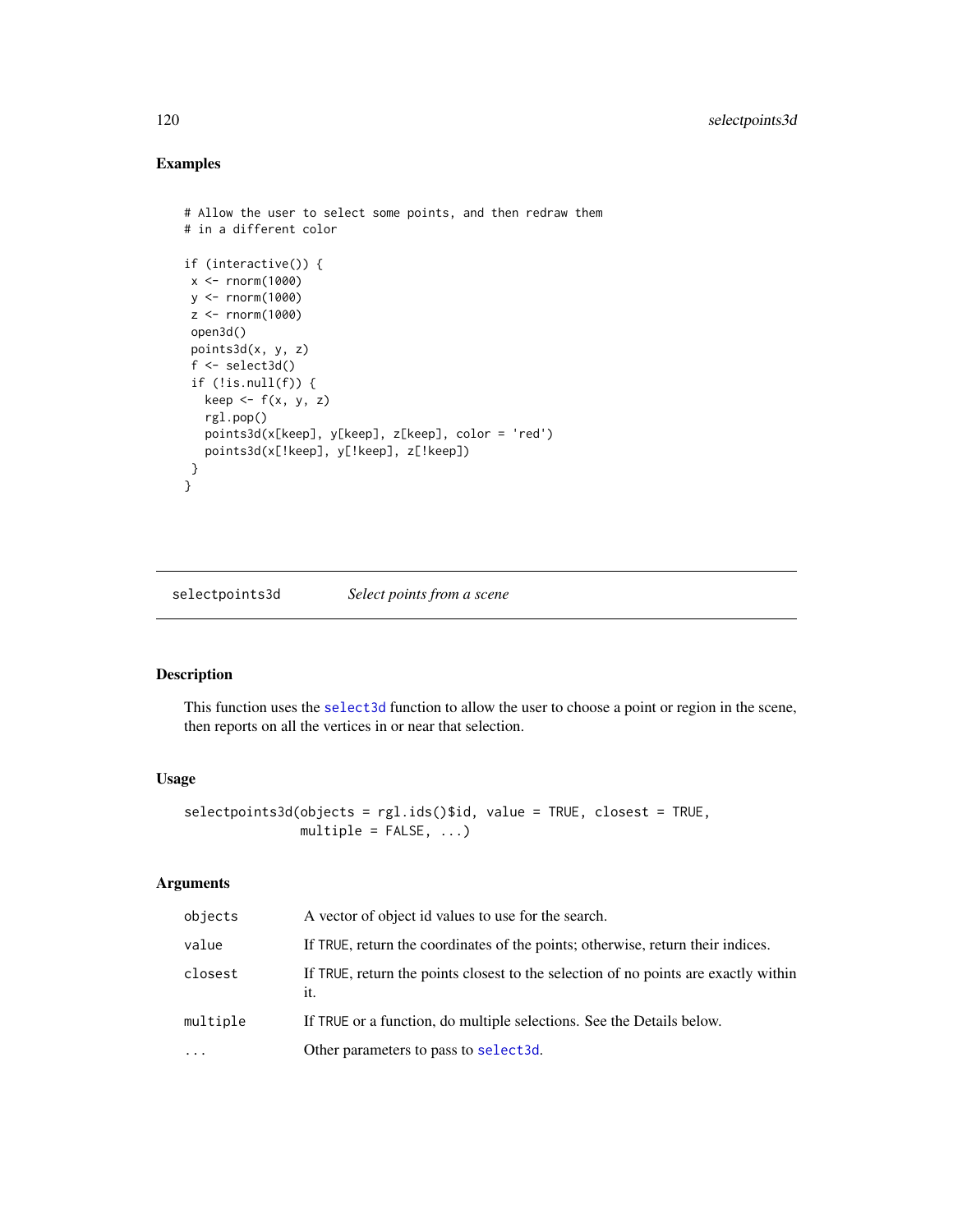### selectpoints3d 121

# Details

The multiple argument may be a logical value or a function. If logical, it controls whether multiple selections will be performed. If multiple is FALSE, a single selection will be performed; it might contain multiple points. If TRUE, multiple selections will occur and the results will be combined into a single matrix.

If multiple is a function, it should take a single argument. This function will be called with the argument set to a matrix containing newly added rows to the value, i.e. it will contain coordinates of the newly selected points (if value = TRUE), or the indices of the points (if value = FALSE). It should return a logical value, TRUE to indicate that selection should continue, FALSE to indicate that it should stop.

In either case, if multiple selections are being performed, the ESC key will stop the process.

### Value

If value is TRUE, a 3-column matrix giving the coordinates of the selected points. All rows in the matrix will be unique even if multiple vertices have the same coordinates.

If value is FALSE, a 2-column matrix containing columns:

| id    | The object id containing the point.                                   |  |
|-------|-----------------------------------------------------------------------|--|
| index | The index of the point within rgl.attrib(id, "vertices"). If multiple |  |
|       | points have the same coordinates, all indices will be returned.       |  |

## Author(s)

Duncan Murdoch

#### See Also

[select3d](#page-118-0) to return a selection function.

## Examples

```
xyz \leq - \text{cbind}(\text{rnorm}(20), \text{rnorm}(20), \text{rnorm}(20))ids <- plot3d( xyz )
if (interactive()) {
  # Click near a point to select it and put a sphere there.
  # Press ESC to quit...
  # This version returns coordinates
  selectpoints3d(ids["data"],
     multiple = function(x) {
        spheres3d(x, color = "red", alpha = 0.3, radius = 0.2)TRUE
     })
  # This one returns indices
  selectpoints3d(ids["data"], value = FALSE,
     multiple = function(ids) {
```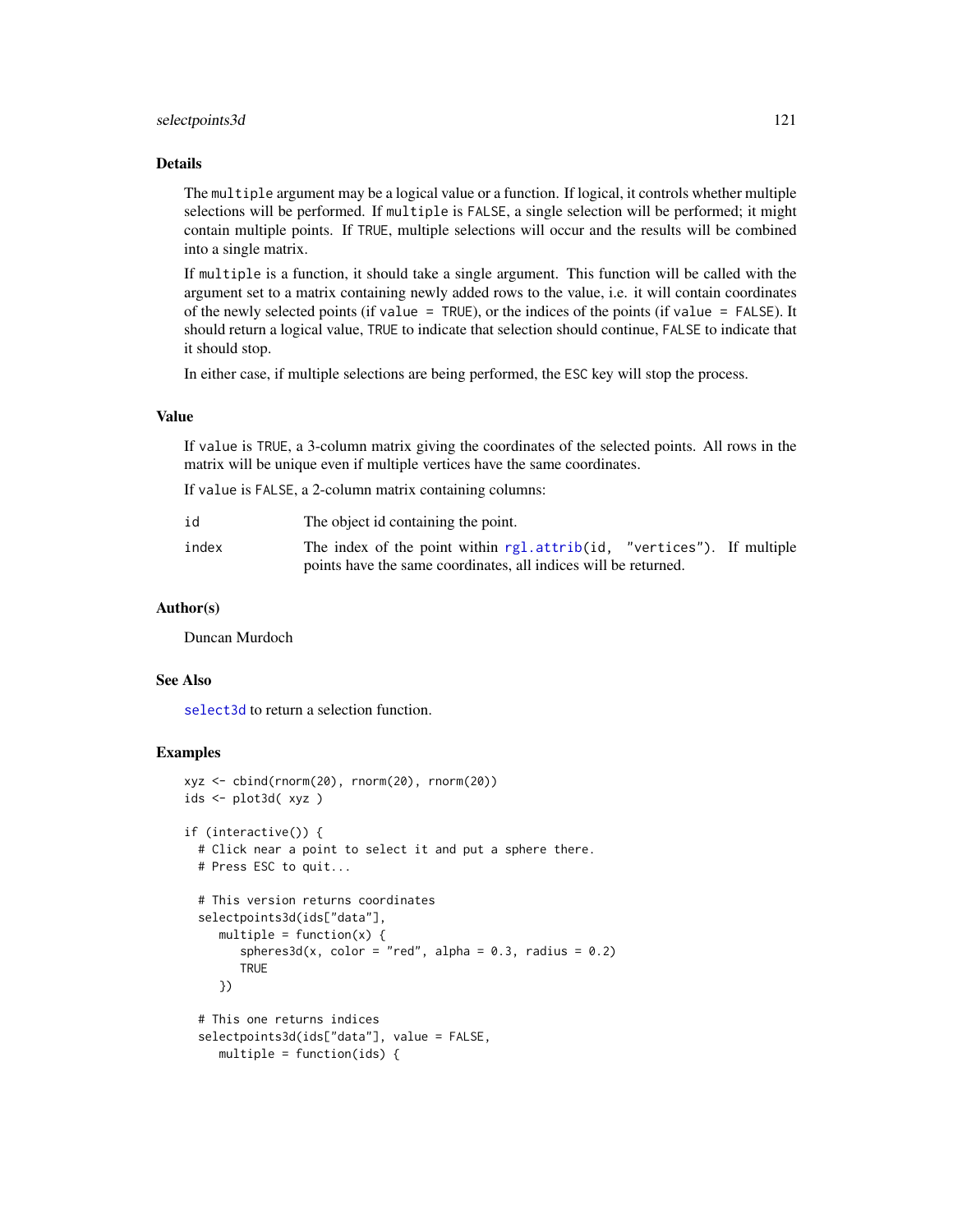```
spheres3d(xyz[ids[, "index"], , drop = FALSE], color = "blue",
             alpha = 0.3, radius = 0.2)
  TRUE
})
```
setUserShaders *Set user-defined shaders for* rgl *objects.*

#### Description

}

Sets user-defined shaders (programs written in GLSL) for customized display of rgl objects. Currently only supported in WebGL displays, as the regular displays do not support GLSL.

#### Usage

setUserShaders(ids, vertexShader = NULL, fragmentShader = NULL, attributes = NULL, uniforms = NULL, scene = scene3d())

#### Arguments

| ids        | Which objects should receive the shaders.                                                                          |  |
|------------|--------------------------------------------------------------------------------------------------------------------|--|
|            | vertexShader, fragmentShader                                                                                       |  |
|            | The vertex and fragment shader source code. If NULL, the automatically gener-<br>ated shader will be used instead. |  |
| attributes | A named list of "attributes" to attach to each vertex.                                                             |  |
| uniforms   | A named list of "uniforms".                                                                                        |  |
| scene      | A scene 3d object to modify.                                                                                       |  |

## Details

Modern versions of OpenGL work with "shaders", programs written to run on the graphics processor. The vertex shader does the calculations to move vertices and set their intrinsic colours. The fragment shader computes how each pixel in the display will be shown, taking into account lighting, material properties, etc. (More precisely, it does the computation for each "fragment"; a fragment is a pixel within an object to display. There may be many objects at a particular location, and each will result in a fragment calculation unless culled by z-buffering or being discarded in some other way.)

Normally the WebGL code automatically generates shaders for each object. This function allows them to be written by hand, for testing new features, hand optimization, etc. Currently it is not easy to get copies of the default shaders; they need to be obtained from a Javascript debugger while displaying the scene.

### Value

A modified version of the scene.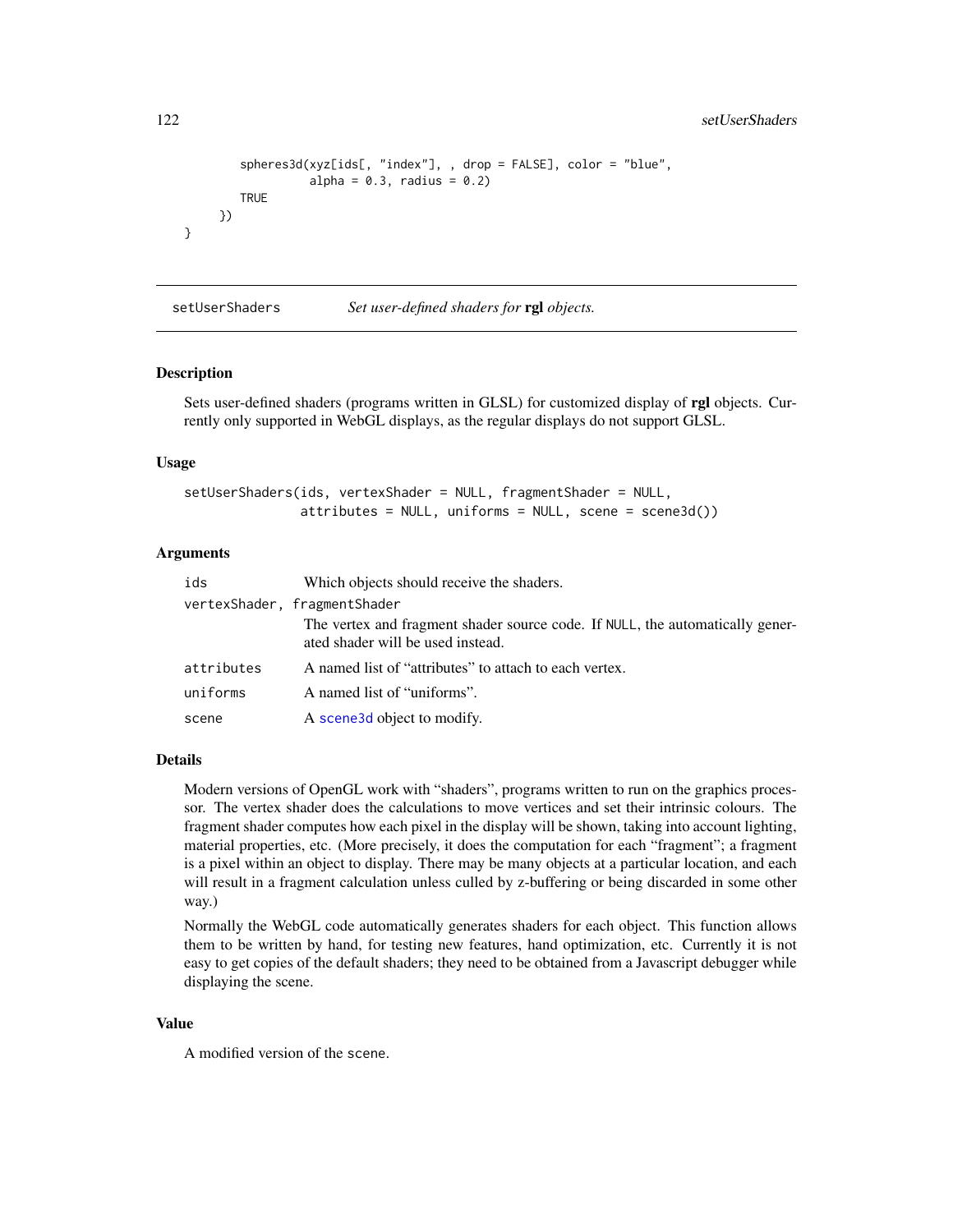```
setUserShaders 123
```
### Author(s)

Duncan Murdoch

# See Also

[rglwidget](#page-110-0) for display of the scene in WebGL.

# Examples

```
id \leq -shade3d(octahedron3d(), col = "red")# For each triangle, set weights on the 3 vertices.
# This will be replicated to the appropriate size in Javascript.
wts \leftarrow diag(3)
# This leaves out the centres of each face
vs < - "
  attribute vec3 aPos;
  attribute vec4 aCol;
  uniform mat4 mvMatrix;
  uniform mat4 prMatrix;
  varying vec4 vCol;
  varying vec4 vPosition;
  attribute vec3 aNorm;
  uniform mat4 normMatrix;
  varying vec3 vNormal;
  attribute vec3 wts;
  varying vec3 vwts;
  void main(void) {
   vPosition = mvMatrix * vec4(aPos, 1.);
   gl_Position = prMatrix * vPosition;
   vCol = aCol;vNormal = normalize((normMatrix * vec4(aNorm, 1.)).xyz);
    vwts = wts;}
"
fs \leq - "
  #ifdef GL_ES
  precision highp float;
  #endif
  varying vec4 vCol; // carries alpha
  varying vec4 vPosition;
  varying vec3 vNormal;
  uniform mat4 mvMatrix;
  uniform vec3 emission;
  uniform float shininess;
  uniform vec3 ambient0;
  uniform vec3 specular0; // light*material
  uniform vec3 diffuse0;
  uniform vec3 lightDir0;
  uniform bool viewpoint0;
  uniform bool finite0;
```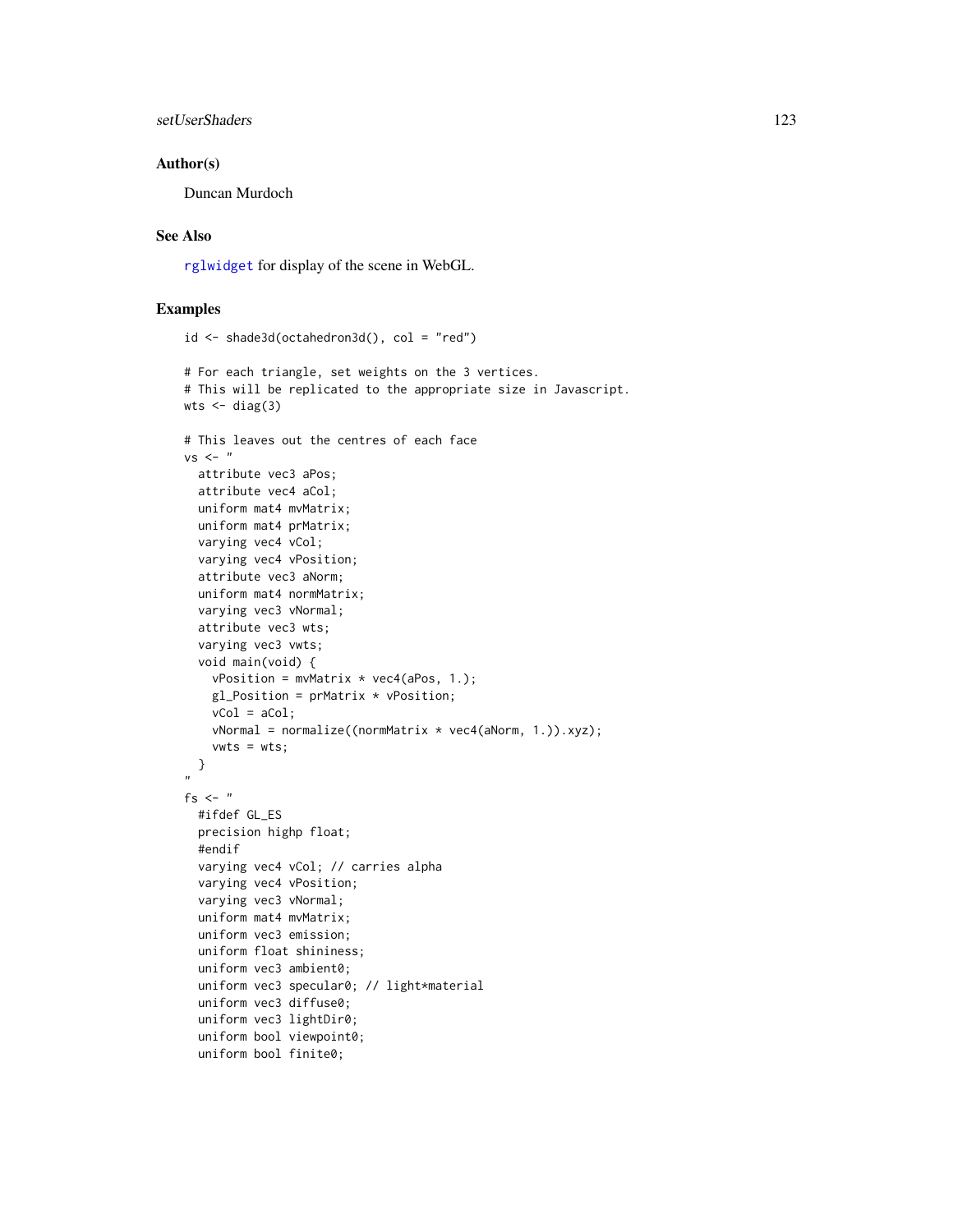```
varying vec3 vwts;
 uniform vec2 wtrange;
 void main(void) {
    float minwt = min(vwts.x, min(vwts.y, vwts.z));
    if (minwt < wtrange.x || minwt > wtrange.y) discard;
   vec3 eye = normalize(-vPosition.xyz);
   vec3 lightdir;
    vec4 colDiff;
    vec3 halfVec;
    vec4 lighteffect = vec4(emission, 0.);
    vec3 col;
    float nDotL;
    vec3 n = normalize(vNormal);
    n = -faceforward(n, n, eye);
    \text{colDiff} = \text{vec4}(\text{vCol.rgb} * \text{diffuse0}, \text{vCol.a});lightdir = lightDir0;
    if (!viewpoint0)
      lightdir = (mvMatrix * vec4(lightdir, 1.)).xyz;
    if (!finite0) {
     halfVec = normalize(lightdir + eye);
    } else {
     lightdir = normalize(lightdir - vPosition.xyz);
      halfVec = normalize(lightdir + eye);
    }
    col = ambient0;nDotL = dot(n, lightdir);
    col = col + max(nDotL, 0.) * colDiff.rgb;col = col + pow(max(dot(halfVec, n), 0.), shininess) * specular0;lighteffect = lighteffect + vec4(col, colDiff.a);
    gl_FragColor = lighteffect;
 }
"
x \leq - setUserShaders(id, vs, fs, attributes = list(wts=wts),
                     uniforms = list(wrange = c(-0.01, 0.15)))if (interactive())
 rglwidget(x)
```
shapelist3d *Create and plot a list of shapes*

## Description

These functions create and plot a list of shapes.

## Usage

```
shapelist3d(shapes, x = 0, y = NULL, z = NULL, size = 1, matrix = NULL, override = TRUE,
            \ldots, plot = TRUE)
```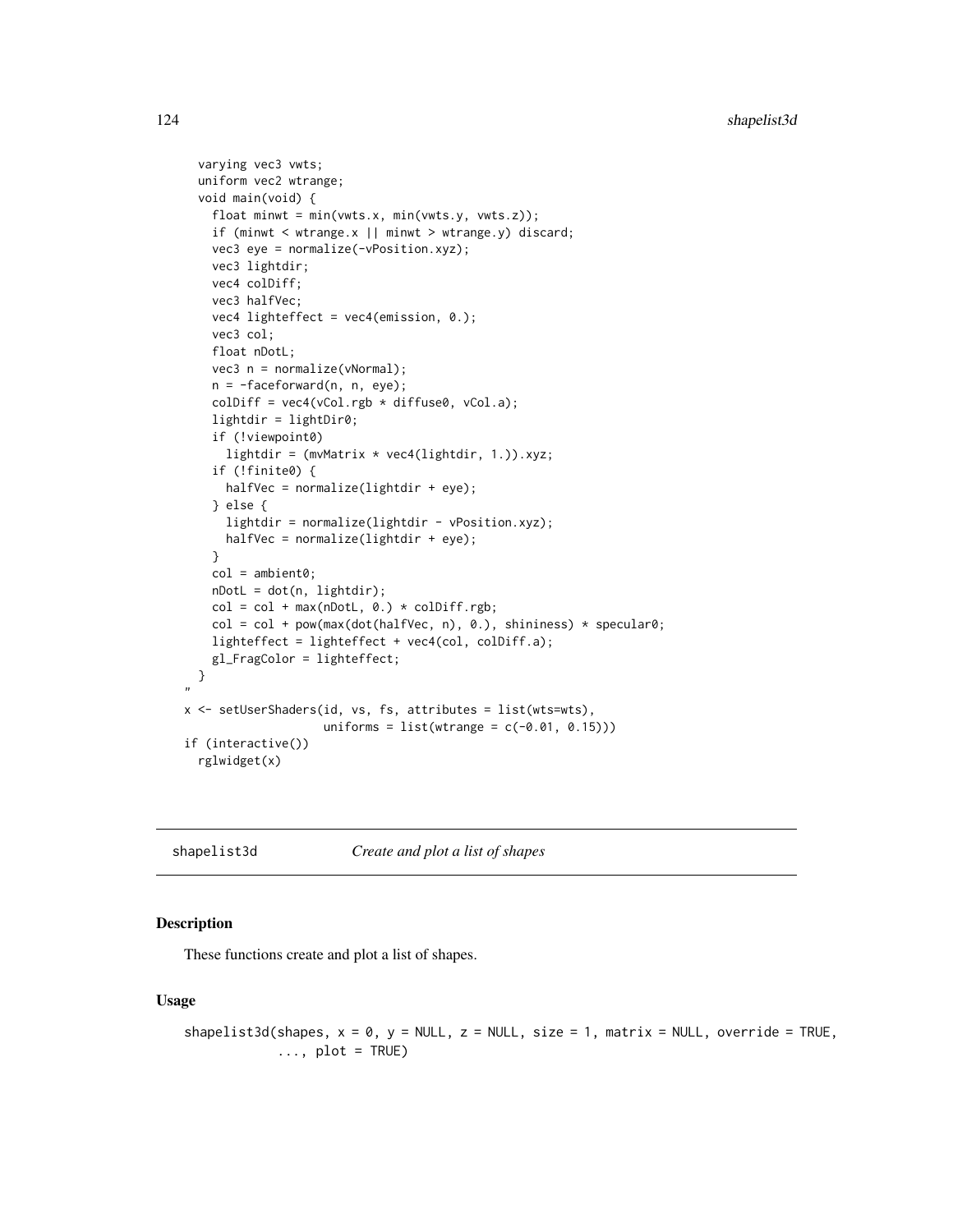# shapelist3d 125

#### Arguments

| shapes   | A single shape 3d object, or a list of them.                            |
|----------|-------------------------------------------------------------------------|
| x, y, z  | $Translation(s)$ to apply                                               |
| size     | Scaling(s) to apply                                                     |
| matrix   | A single matrix transformation, or a list of them.                      |
| override | Whether the material properties should override the ones in the shapes. |
| $\cdots$ | Material properties to apply.                                           |
| plot     | Whether to plot the result.                                             |

# Details

shapelist3d is a quick way to create a complex object made up of simpler ones. Each of the arguments shapes through override may be a vector of values (a list in the case of shapes or matrix). All values will be recycled to produce a list of shapes as long as the longest of them.

The [xyz.coords](#page-0-0) function will be used to process the x, y and z arguments, so a matrix may be used as x to specify all three. If a vector is used for x but y or z is missing, default values of 0 will be used.

The "shapelist3d" class is simply a list of "shape3d" objects.

Methods for [dot3d](#page-36-0), [wire3d](#page-36-0), [shade3d](#page-36-0), [translate3d](#page-34-0), [scale3d](#page-34-0), and [rotate3d](#page-34-0) are defined for these objects.

# Value

An object of class c("shapelist3d", "shape3d").

## Author(s)

Duncan Murdoch

## See Also

[mesh3d](#page-36-1)

# Examples

shapelist3d(icosahedron3d(),  $x = rnorm(10)$ ,  $y = rnorm(10)$ ,  $z = rnorm(10)$ ,  $col = 1:5$ , size = 0.3)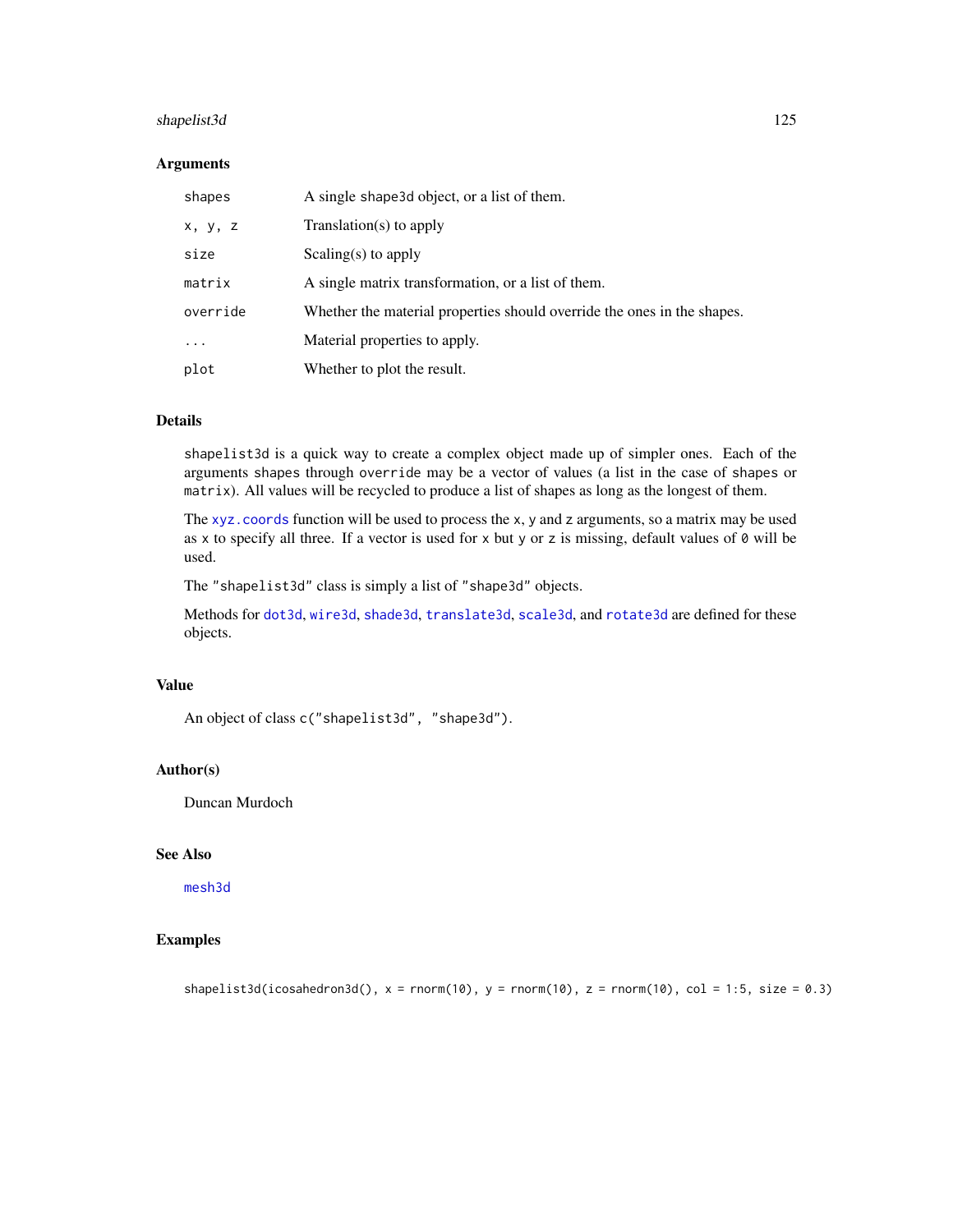### <span id="page-125-0"></span>Description

These functions allow an rgl scene to be embedded in a Shiny app.

## Usage

```
rglwidgetOutput(outputId, width = "512px", height = "512px")
renderRglwidget(expr, env = parent.frame(), quoted = FALSE, outputArgs = list())
playwidgetOutput(outputId, width = "0px", height = "0px")
```
## renderPlaywidget(expr, env = parent.frame(), quoted = FALSE, outputArgs = list())

## Arguments

| outputId      | The name for the control.                                                                                         |
|---------------|-------------------------------------------------------------------------------------------------------------------|
| width, height | Width and height to display the control.                                                                          |
| expr          | An R expression returning a rglwidget (for render Rglwidget) or a playwidget<br>(for renderPlaywidget) as output. |
| env           | The environment in which to evaluate expr.                                                                        |
| quoted        | Is the expression already quoted?                                                                                 |
| outputArgs    | A list containing arguments; see details below.                                                                   |

# Details

Use rglwidgetOutput or playwidgetOutput as an output object in a Shiny user interface section; use renderRglwidget or renderPlaywidget as the render function in the server section.

In a dynamic R Markdown document with runtime: shiny, you only call the render function, and may optionally pass width and height to the output function by putting them in a list in outputArgs. See the example below.

# Value

Used internally by Shiny.

## Author(s)

Duncan Murdoch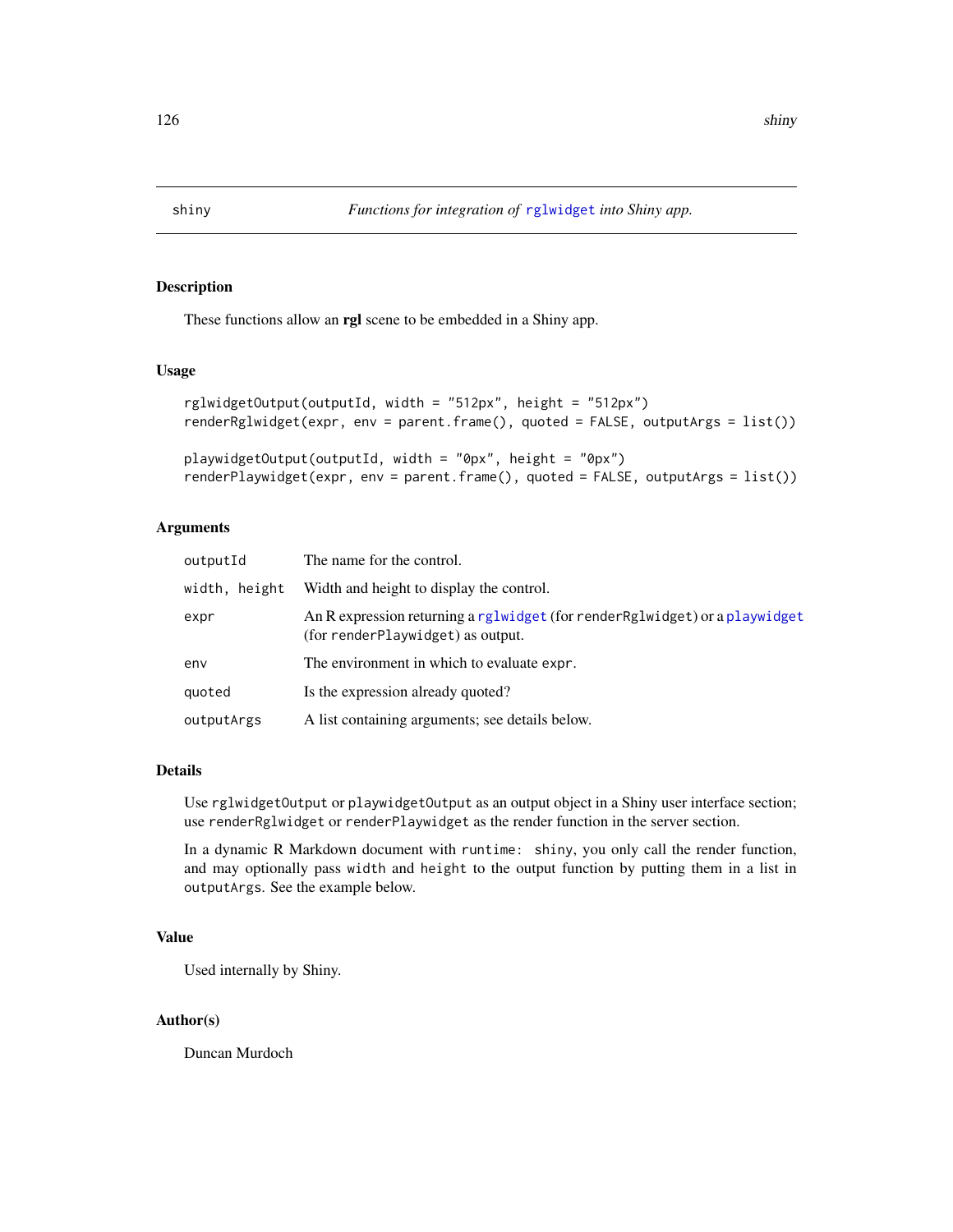# shinyGetPar3d 127

### Examples

```
## Not run:
# This could be used in a dynamic R Markdown document. See
# demo("shinyDemo") and demo("simpleShinyRgl") for Shiny apps.
inputPanel(
 sliderInput("n", label = "n", min = 10, max = 100, value = 10, step = 10)
)
renderRglwidget({
   n <- input$n
   try(rgl.close())
   plot3d(rnorm(n), rnorm(n), rnorm(n))
   rglwidget()
 }, outputArgs = list(width = "auto", height = "300px"))
## End(Not run)
```
shinyGetPar3d *Communicate rgl parameters between R and Javascript in Shiny.*

## Description

These functions allow Shiny apps to read and write the par3d settings that may have been modified by user interaction in the browser.

## Usage

```
shinyGetPar3d(parameters, session, subscene = currentSubscene3d(rgl.cur()), tag = "")
shinySetPar3d(..., session, subscene = currentSubscene3d(rgl.cur()))
```
#### Arguments

| parameters | A character vector naming the parameters to get.                                                           |
|------------|------------------------------------------------------------------------------------------------------------|
| session    | The Shiny session object.                                                                                  |
| subscene   | The subscene to which the parameters apply. Defaults to the currently active<br>subscene in the R session. |
| tag        | An arbitrary string or value which will be sent as part of the response.                                   |
| $\cdots$   | A number of name $=$ value pairs to be modified.                                                           |

## Details

Requesting information from the browser is a complicated process. The shinyGetPar3d function doesn't return the requested value, it just submits a request for the value to be returned later in input\$par3d, a reactive input. No action will result except when a reactive observer depends on input\$par3d. See the example code below.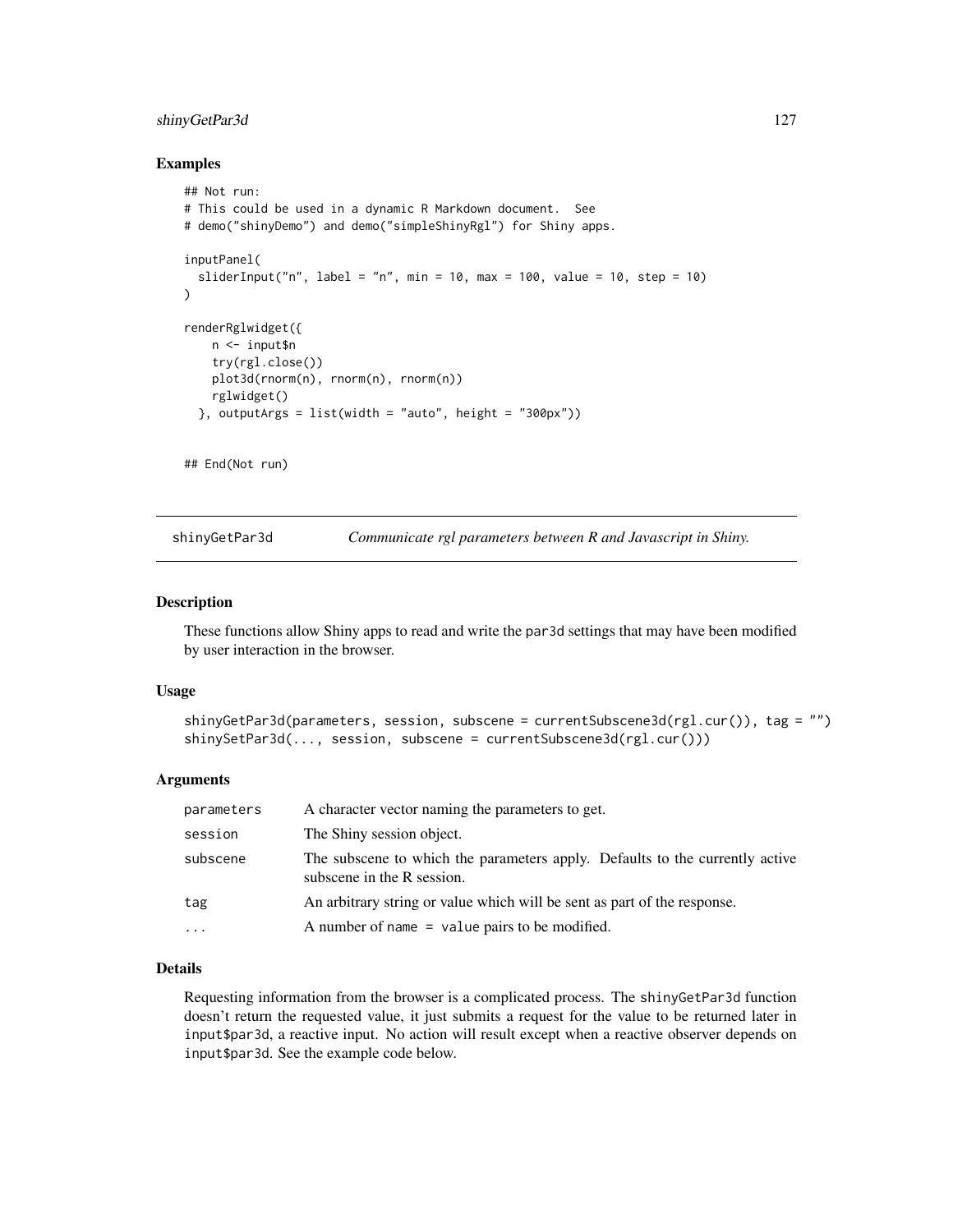The shinySetPar3d function sends a message to the browser asking it to change a particular parameter. The change will be made immediately, without sending the full scene to the browser, so should be reasonably fast.

### Value

These functions are called for their side effects, and don't return useful values.

The side effect of shinyGetPar3d is to cause input\$par3d to be updated sometime later. Besides the requested parameter values, input\$par3d will contain a copy of the subscene and tag arguments.

The side effect of shinySetPar3d is to send a message to the browser to update its copy of the par3d parameters immediately.

### Note

R and the browser don't maintain a perfect match between the way parameters are stored internally. The browser version of parameters will be returned by shinyGetPar3d and should be supplied to shinySetPar3d.

### Author(s)

Duncan Murdoch

#### References

<https://shiny.rstudio.com/articles/communicating-with-js.html> describes the underlying mechanisms used by these two functions.

#### Examples

```
if (interactive()) {
 save <- options(rgl.useNULL = TRUE)
 xyz \le matrix(rnorm(300), ncol = 3)
 app = shiny::shinyApp(
   ui = shiny::bootstrapPage(
     shiny::actionButton("redraw", "Redraw"),
     rglwidgetOutput("rglPlot")
   ),
    server = function(input, output, session) {
     # This waits until the user to click on the "redraw"
      # button, then sends a request for the current userMatrix
      shiny::observeEvent(input$redraw, {
        shinyGetPar3d("userMatrix", session)
      })
     # This draws the plot whenever input$par3d changes,
      # i.e. whenever a response to the request above is
      # received.
     output$rglPlot <- renderRglwidget({
```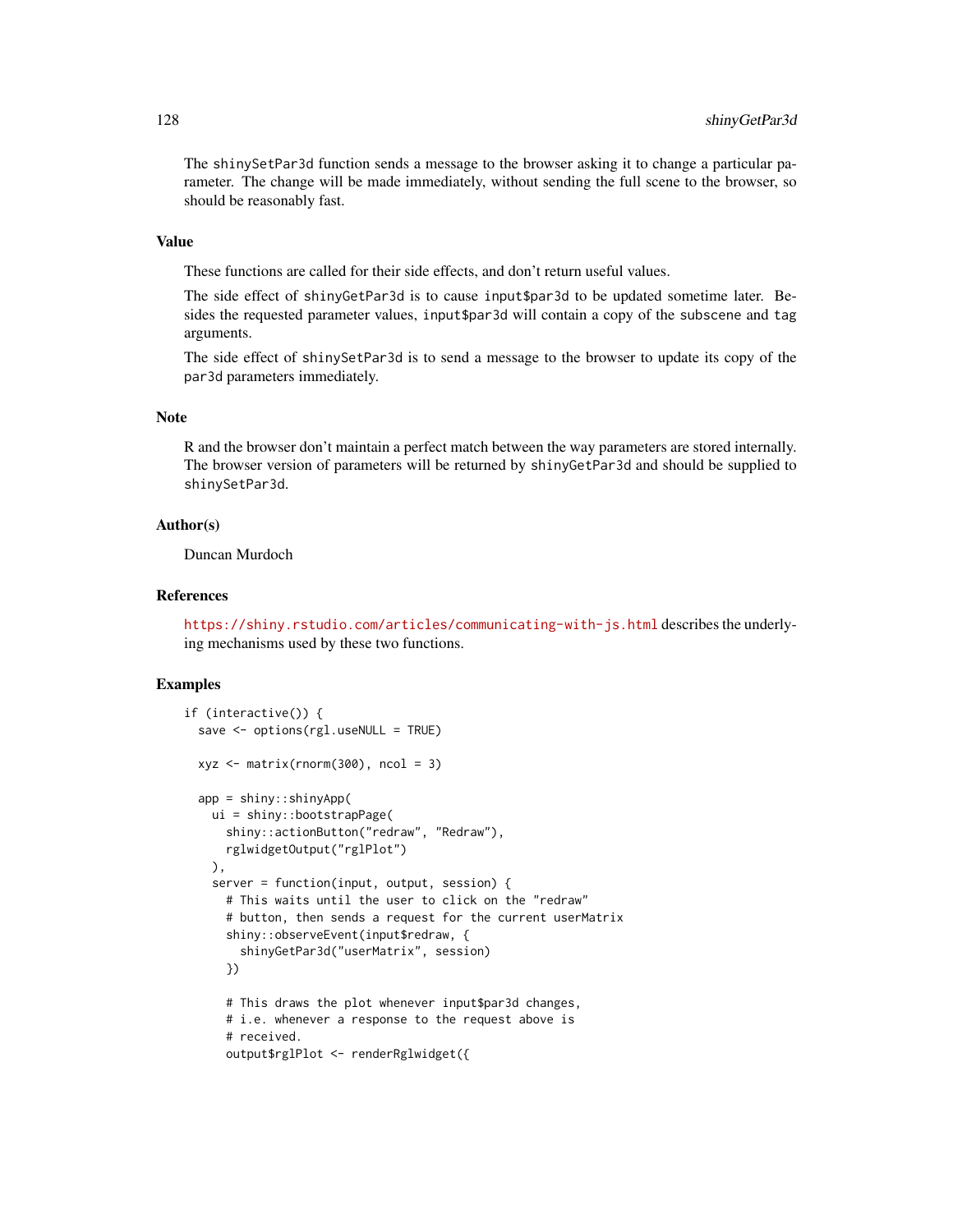### show2d 129

```
if (length(rgl.dev.list())) rgl.close()
      col <- sample(colors(), 1)
      plot3d(xyz, col = col, type = "s", main = col)
      par3d(userMatrix = input$par3d$userMatrix)
      rglwidget()
    })
  })
shiny::runApp(app)
options(save)
```
}

show2d *Draw a 2D plot on a rectangle in a 3D scene.*

## Description

This function uses a bitmap of a standard 2D graphics plot as a texture on a quadrilateral. Default arguments are set up so that it will appear on the face of the bounding box of the current 3D plot, but optional arguments allow it to be placed anywhere in the scene.

#### Usage

```
show2d(expression,
 face = "z-", line = 0,
 reverse = FALSE, rotate = 0,
 x = NULL, y = NULL, z = NULL,
 width = 480, height = 480,
 filename = NULL,
  ignoreExtent = TRUE,
  color = "white", spectrum = "black", lit = FALSE,
  texmipmap = TRUE, texminfilter = "linear.mipmap.linear",
  expand = 1.03,
  texcoords = matrix(c(0, 1, 1, 0, 0, 0, 1, 1), ncol = 2), ...
```
#### Arguments

| expression      | Any plotting commands to produce a plot in standard graphics. Ignored if<br>filename is not NULL.                                                               |  |
|-----------------|-----------------------------------------------------------------------------------------------------------------------------------------------------------------|--|
| face            | A character string defining which face of the bounding box to use. See Details<br>below.                                                                        |  |
| line            | How far out from the bounding box should the quadrilateral be placed? Uses<br>same convention as m text 3d: not lines of text, but fraction of the bounding box |  |
|                 | size.                                                                                                                                                           |  |
| reverse, rotate |                                                                                                                                                                 |  |
|                 | Should the image be reversed or rotated? See Details below.                                                                                                     |  |
| x, y, z         | Specific values to use to override face.                                                                                                                        |  |
| width, height   | Parameters to pass to png when creating the bitmap. See Details below.                                                                                          |  |
|                 |                                                                                                                                                                 |  |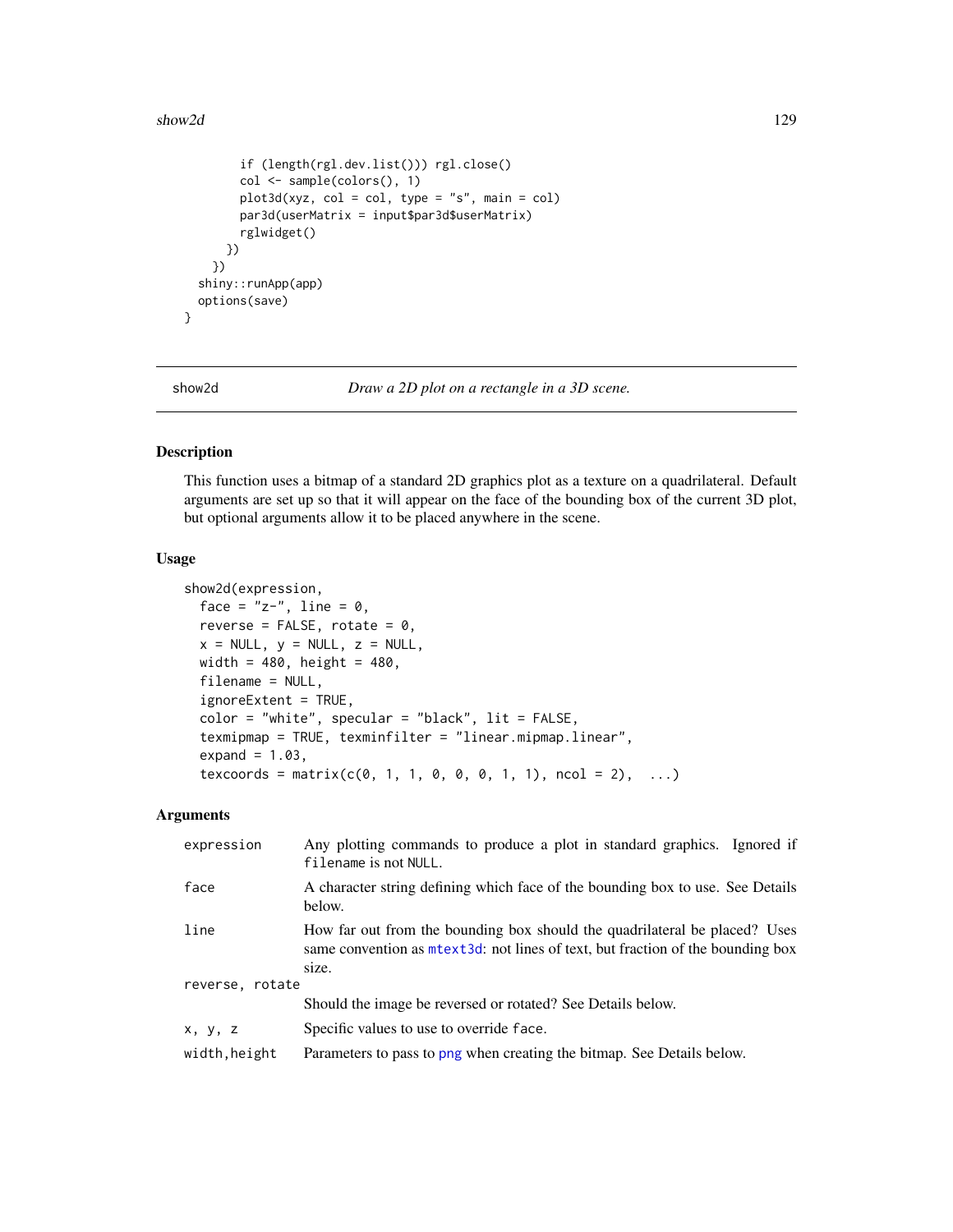| filename     | A '.png' file image to use as the texture.                                                               |
|--------------|----------------------------------------------------------------------------------------------------------|
| ignoreExtent | Whether the quadrilateral should be ignored when computing the bounding box<br>of the scene.             |
|              | color, specular, lit, texmipmap, texminfilter,<br>Material properties to use for the quadrilateral.      |
| expand       | Amount by which the quadrilateral is expanded outside the bounding box of the<br>data.                   |
| texcoords    | Coordinates on the image. Lower left of the bitmap is $c(\theta, \theta)$ , upper right is<br>$c(1,1)$ . |

#### Details

The default arguments are chosen to make it easy to place a 2D image on the face of the bounding box. If x, y and z are NULL (the defaults), face will be used as a code for one of the six faces of the bounding box. The first letter should be "x", "y" or "z"; this defines the axis perpendicular to the desired face. If the second letter is "-" or is missing, the face will be chosen to be the face with the lower value on that axis. Any other letter will use the opposite face.

If any of x, y or z is given, the specified value will be used to replace the value calculated above. Usually four values should be given, corresponding to the coordinates of the lower left, lower right, upper right and upper left of the destination for the image before reverse and rotate are used. Fewer values can be used for one or two coordinates; [cbind](#page-0-0) will be used to put together all 3 coordinates into a 4 by 3 matrix (which will be returned as an attribute of the result).

The bitmap plot will by default be oriented so that it is properly oriented when viewed from the direction of the higher values of the perpendicular coordinate, and its lower left corner is at the lower value of the two remaining coordinates. The argument reverse causes the orientation to be mirrored, and rotate causes it to be rotated by multiples of 90 degrees. rotate should be an integer, with 0 for no rotation, 1 for a 90 degree counter-clockwise rotation, etc.

The width and height arguments control the shape and resolution of the bitmap. The defaults give a square bitmap, which is appropriate with the usual  $c(1,1,1)$  aspect ratios (see aspect3d). Some tuning may be needed to choose the resoluttion. The plot will look best when displayed at its original size; shrinking it smaller tends to make it look faded, while expanding it bigger will make it look blurry. If filename is given, the width and height will be taken from the file, and width and height arguments will be ignored.

#### Value

Invisibly returns the id value of the quadrilateral, with the following attributes:

| value     | The value returned by expression.                                          |
|-----------|----------------------------------------------------------------------------|
| XVZ.      | A 4 by 3 matrix giving the coordinates of the corners as used in plotting. |
| texcoords | A 4 by 2 matrix giving the texture coordinates of the image.               |
| filename  | The filename for the temporary file holding the bitmap image.              |

## Author(s)

Duncan Murdoch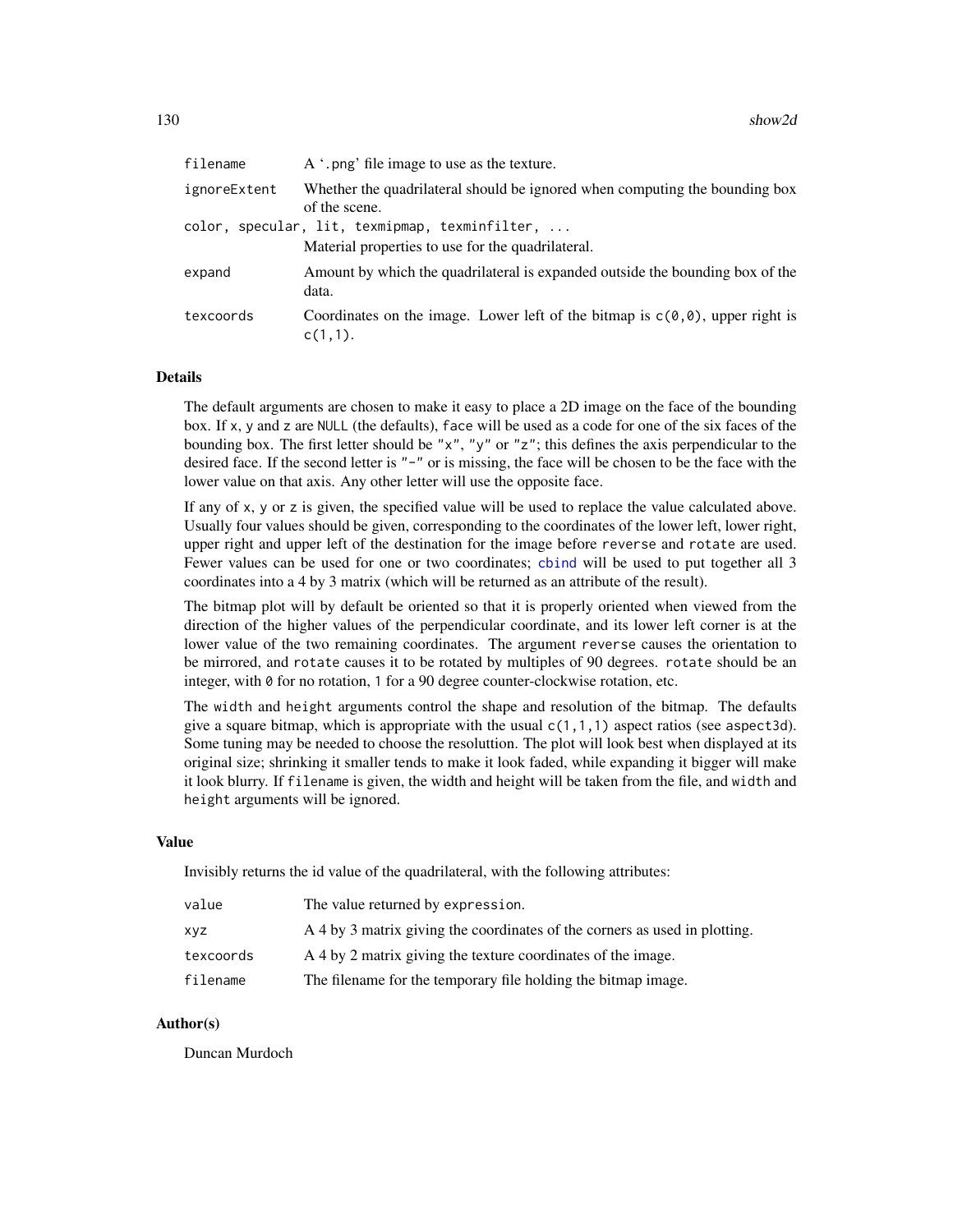#### spheres3d 131

## See Also

[bgplot3d](#page-20-0) uses a plot as the background for the window.

#### Examples

```
example(plot3d, ask = FALSE)
show2d({
 par(mar=c(0,0,0,0))
 plot(x, y, col = rainbow(1000), axes=FALSE)
 })
```
### Description

Adds a sphere set shape node to the scene

#### Usage

 $spheres3d(x, y = NULL, z = NULL, radius = 1, ...)$  $rgl.spheres(x, y = NULL, z = NULL, radius, ...)$ 

#### Arguments

| X, Y, Z                 | Numeric vector of point coordinates corresponding to the center of each sphere.<br>Any reasonable way of defining the coordinates is acceptable. See the function<br>xyz. coords for details. |
|-------------------------|-----------------------------------------------------------------------------------------------------------------------------------------------------------------------------------------------|
| radius                  | Vector or single value defining the sphere radius/radii                                                                                                                                       |
| $\cdot$ $\cdot$ $\cdot$ | Material properties. See rg1. material for details.                                                                                                                                           |

#### Details

If a non-isometric aspect ratio is chosen, these functions will still draw objects that appear to the viewer to be spheres. Use [ellipse3d](#page-25-0) to draw shapes that are spherical in the data scale.

When the scale is not isometric, the radius is measured in an average scale. In this case the bounding box calculation is iterative, since rescaling the plot changes the shape of the spheres in usercoordinate, which changes the bounding box. Versions of rgl prior to 0.92.802 did not do this iterative adjustment.

If any coordinate or radius is NA, the sphere is not plotted.

If a texture is used, its bitmap is wrapped around the sphere, with the top edge at the maximum y coordinate, and the left-right edges joined at the maximum in the z coordinate, centred in x.

## Value

A shape ID of the spheres object is returned.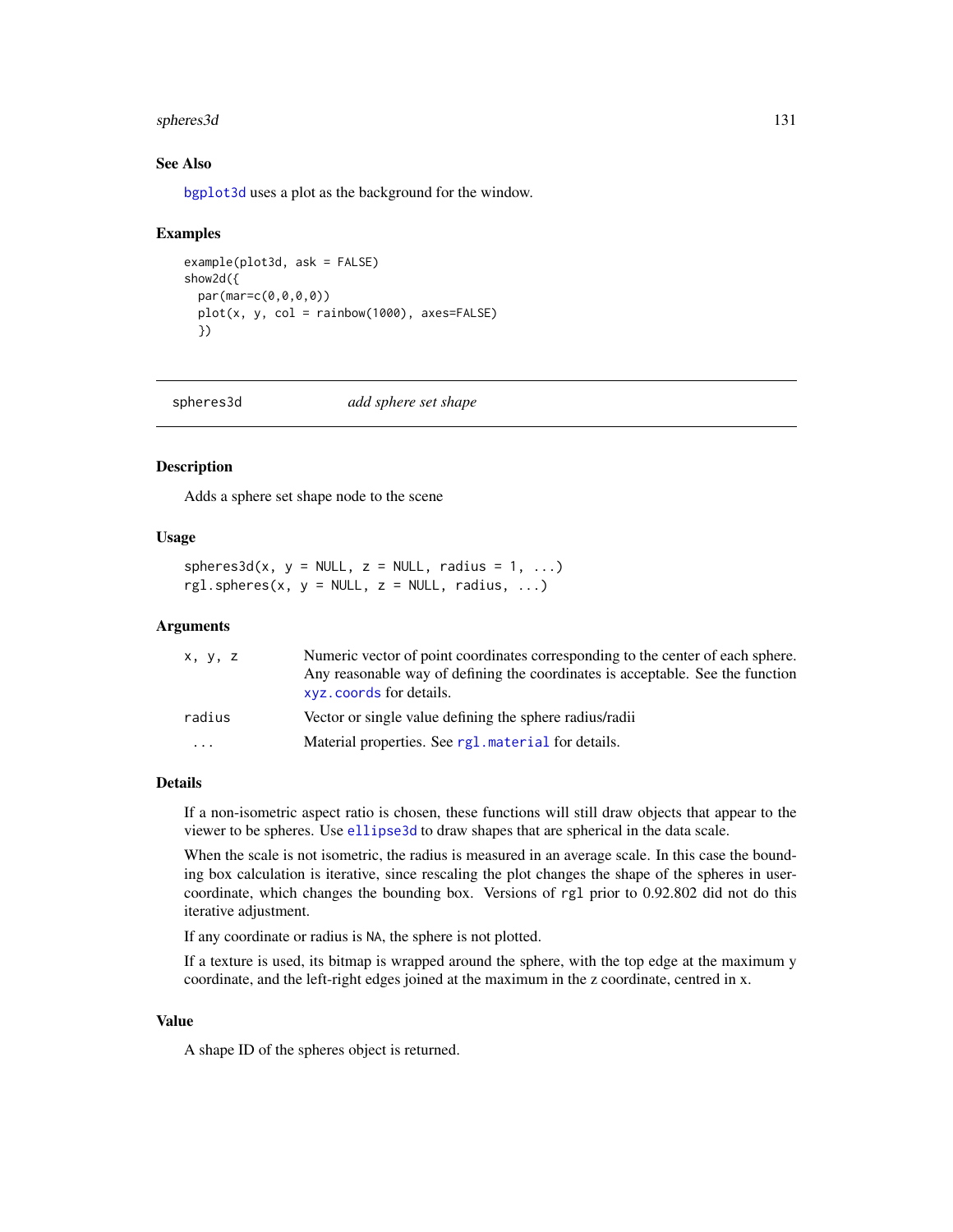## See Also

[rgl.material](#page-88-1), [aspect3d](#page-14-0) for setting non-isometric scales

### Examples

```
open3d()
spheres3d(rnorm(10), rnorm(10), rnorm(10), radius = runif(10), color = rainbow(10))
```
spin3d *Create a function to spin a scene at a fixed rate*

#### Description

This creates a function to use with [play3d](#page-61-0) to spin an rgl scene at a fixed rate.

### Usage

 $spin3d(axis = c(0, 0, 1), rpm = 5,$  $dev = rgl.cur()$ , subscene = par3d("listeners", dev = dev))

### Arguments

| axis     | The desired axis of rotation                |
|----------|---------------------------------------------|
| rpm      | The rotation speed in rotations per minute. |
| dev      | Which rgl device to use                     |
| subscene | Which subscene to use.                      |

## Value

A function with header function(time, base =  $M$ ), where M is the result of par3d("userMatrix") at the time the function is created. This function calculates and returns a list containing userMatrix updated by spinning the base matrix for time seconds at rpm revolutions per minute about the specified axis.

#### Note

Prior to rgl version 0.95.1476, the subscene argument defaulted to the current subscene, and any additional entries would be ignored by [play3d](#page-61-0). The current default value of par3d("listeners", dev = dev) means that all subscenes that share mouse responses will also share modifications by this function.

## Author(s)

Duncan Murdoch

## See Also

[play3d](#page-61-0) to play the animation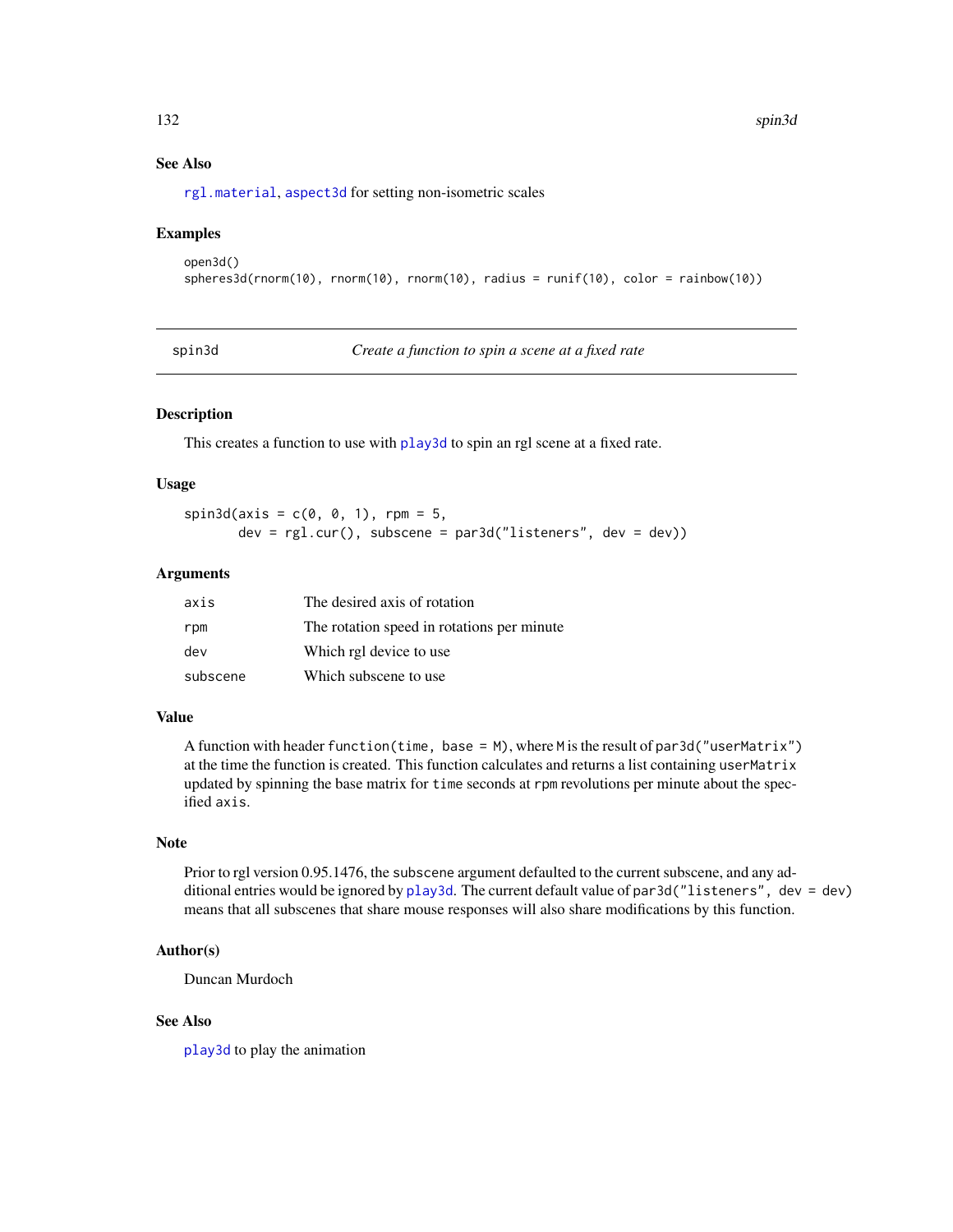#### sprites that the set of the set of the set of the set of the set of the set of the set of the set of the set of the set of the set of the set of the set of the set of the set of the set of the set of the set of the set of

## Examples

```
# Spin one object
open3d()
plot3d(oh3d(col = "lightblue", alpha = 0.5))if (!rgl.useNULL())
  play3d(spin3d(axis = c(1, 0, 0), rpm = 30), duration = 2)# Show spinning sprites, and rotate the whole view
open3d()
spriteid <- NULL
spin1 \le- spin3d(rpm = 4.5 ) # the scene spinner
spin2 \le spin3d(rpm = 9 ) # the sprite spinner
f <- function(time) {
    par3d(skipRedraw = TRUE) # stops intermediate redraws
    on.exit(par3d(skipRedraw = FALSE)) # redraw at the end
    rgl.pop(id = spriteid) # delete the old sprite
    cubeid <- shade3d(cube3d(), col = "red")
    spriteid <<- sprites3d(0:1, 0:1, 0:1, shape = cubeid,
                   userMatrix = spin2(time,
                     base = spin1(time)$userMatrix)$userMatrix)
    spin1(time)
}
if (!rgl.useNULL())
  play3d(f, duration = 2)
```
sprites *add sprite set shape*

# Description

Adds a sprite set shape node to the scene.

#### Usage

```
sprites3d(x, y = NULL, z = NULL, radius = 1, shapes = NULL, userMatrix,...)
particles3d(x, y = NULL, z = NULL, radius = 1, ...)rgl.sprites(x, y = NULL, z = NULL, radius = 1, shapes = NULL, userMatrix,fixedSize = FALSE, ...
```
#### Arguments

| x, y, z | point coordinates. Any reasonable way of defining the coordinates is acceptable.<br>See the function xvz. coords for details. |
|---------|-------------------------------------------------------------------------------------------------------------------------------|
| radius  | vector or single value defining the sphere radius                                                                             |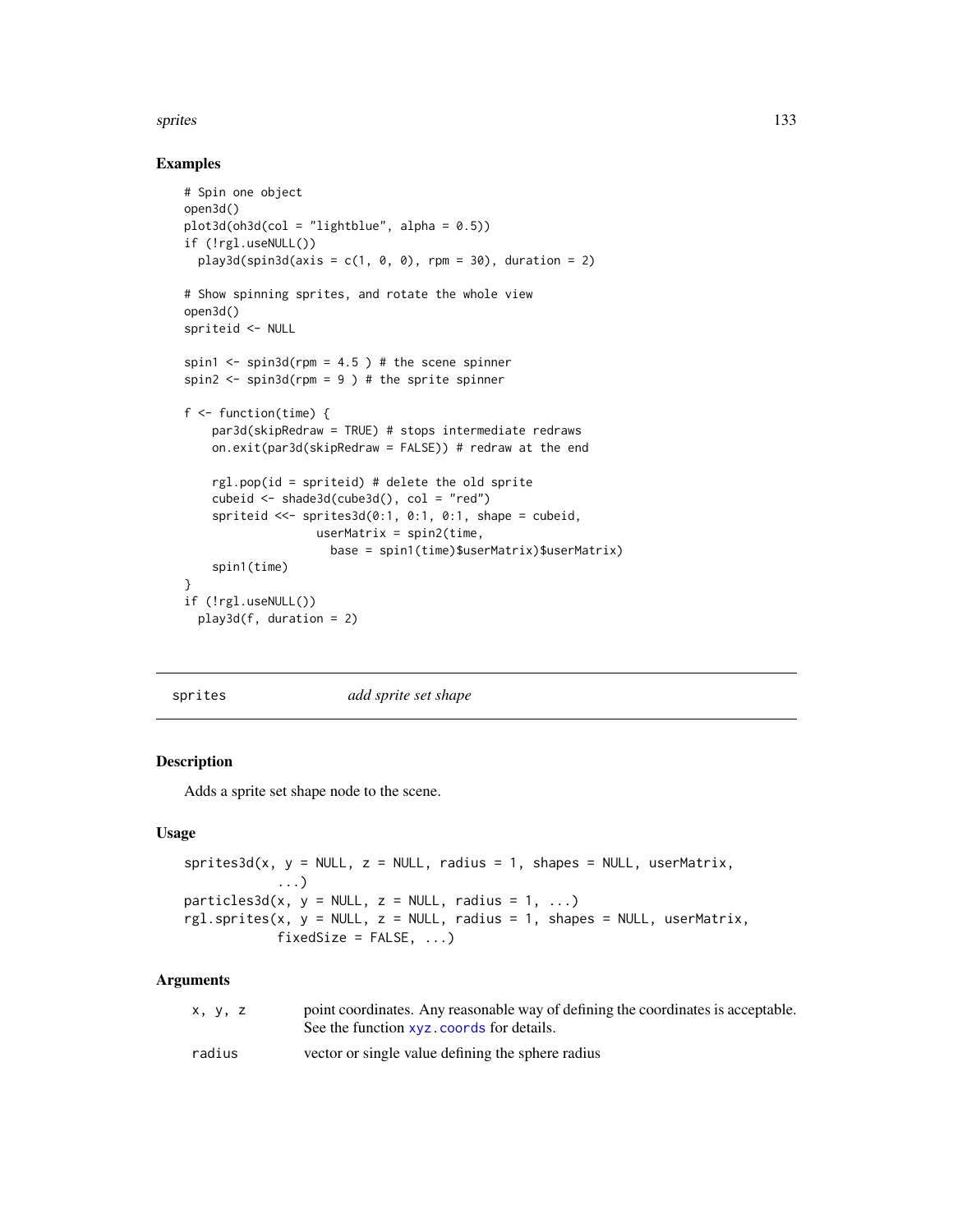134 sprites

| shapes     | NULL for a simple square, or a vector of identifiers of shapes in the scene |
|------------|-----------------------------------------------------------------------------|
| userMatrix | if shape is not NULL, the transformation matrix for the shapes              |
| fixedSize  | should sprites remain at a fixed size, or resize with the scene?            |
| .          | material properties when shape $== 0$ , texture mapping is supported        |

### Details

Simple sprites (used when shapes is NULL) are 1 by 1 squares that are directed towards the viewpoint. Their primary use is for fast (and faked) atmospherical effects, e.g. particles and clouds using alpha blended textures. Particles are Sprites using an alpha-blended particle texture giving the illusion of clouds and gasses. The centre of each square will be at the coordinates given by x, y, z.

When shapes is not NULL, it should be a vector of identifers of objects to plot in the scene (e.g. as returned by plotting functions or by  $rg1$ .ids). These objects will be removed from the scene and duplicated as a sprite image in a constant orientation, as specified by userMatrix. The origin  $0, 0, 0$  will be plotted at the coordinates given by x, y, z.

The userMatrix argument is ignored for shapes = NULL. For shapes, sprites3d defaults the matrix to r3dDefaults\$userMatrix while rgl.sprites defaults it to an identity transformation.

If any coordinate is NA, the sprite is not plotted.

The id values of the shapes are retrieved using rgl.attrib(id, "ids"); the user matrix is retrieved using rgl.attrib(id, "usermatrix").

## Value

These functions are called for the side effect of displaying the sprites. The shape ID of the displayed object is returned.

#### See Also

[rgl.material](#page-88-1)

#### Examples

```
open3d()
particles3d( rnorm(100), rnorm(100), rnorm(100), color = rainbow(100) )
# is the same as
sprites3d( rnorm(100), rnorm(100), rnorm(100), color = rainbow(100),
 lit = FALSE, alpha = .2,textype = "alpha", texture = system.file("textures/particle.png", package = "rgl") )
sprites3d( rnorm(10) + 6, rnorm(10), rnorm(10), shape = shade3d(tetrahedron3d(), col = "red") )
```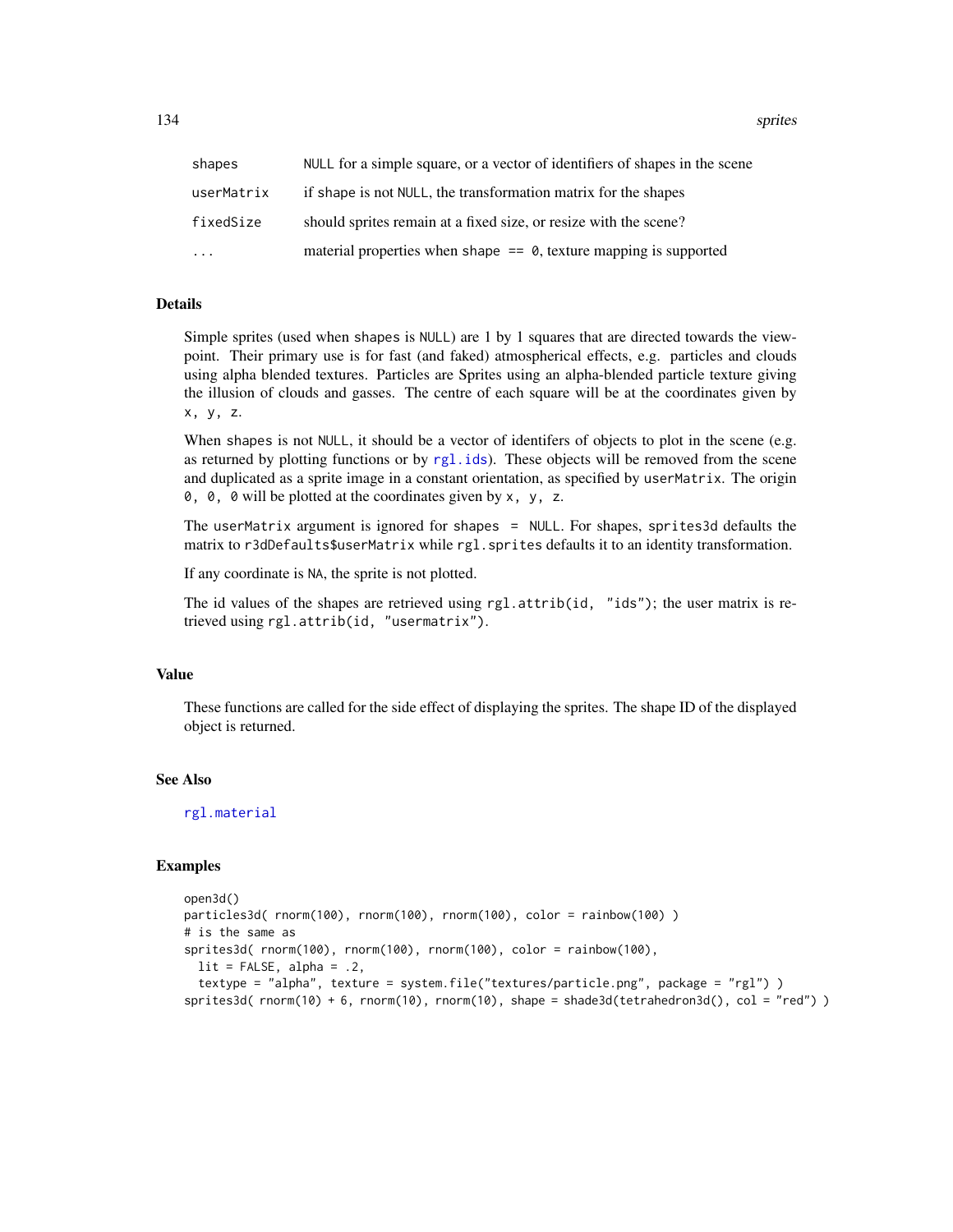## **Description**

The subdivision surface algorithm divides and refines (deforms) a given mesh recursively to certain degree (depth). The mesh3d algorithm consists of two stages: divide and deform. The divide step generates for each triangle or quad four new triangles or quads, the deform step drags the points (refinement step).

### Usage

```
subdivision3d(x, ...)
 ## S3 method for class 'mesh3d'
subdivision3d(x, depth = 1, normalize = FALSE, deform = TRUE, ... )
 divide.mesh3d(mesh, vb = mesh$vb, ib = mesh$ib, it = mesh$it )
 normalize.mesh3d(mesh)
 deform.mesh3d(mesh, vb = mesh$vb, ib = mesh$ib, it = mesh$it )
```
#### Arguments

| x         | 3d geometry mesh                                                                                                         |
|-----------|--------------------------------------------------------------------------------------------------------------------------|
| mesh      | 3d geometry mesh                                                                                                         |
| depth     | recursion depth                                                                                                          |
| normalize | normalize mesh3d coordinates after division if deform is TRUE                                                            |
| deform    | deform mesh                                                                                                              |
| it        | indices for triangular faces                                                                                             |
| ib        | indices for quad faces                                                                                                   |
| vb        | matrix of vertices: 4xn matrix (rows x, y, z, h) or equivalent vector, where h<br>indicates scaling of each plotted quad |
| $\ddotsc$ | other arguments (unused)                                                                                                 |

#### Details

subdivision3d takes a mesh object and replaces each triangle or quad with 4 new ones by adding vertices half-way along the edges (and one in the centre of a quad). The positions of the vertices are deformed so that the resulting surface is smoother than the original. These operations are repeated depth times.

The other functions do the individual steps of the subdivision. divide.mesh3d adds the extra vertices. deform.mesh3d does the smoothing by replacing each vertex with the average of each of its neighbours. normalize.mesh3d normalizes the homogeneous coordinates, by setting the 4th coordinate to 1. (The 4th coordinate is used as a weight in the deform step.)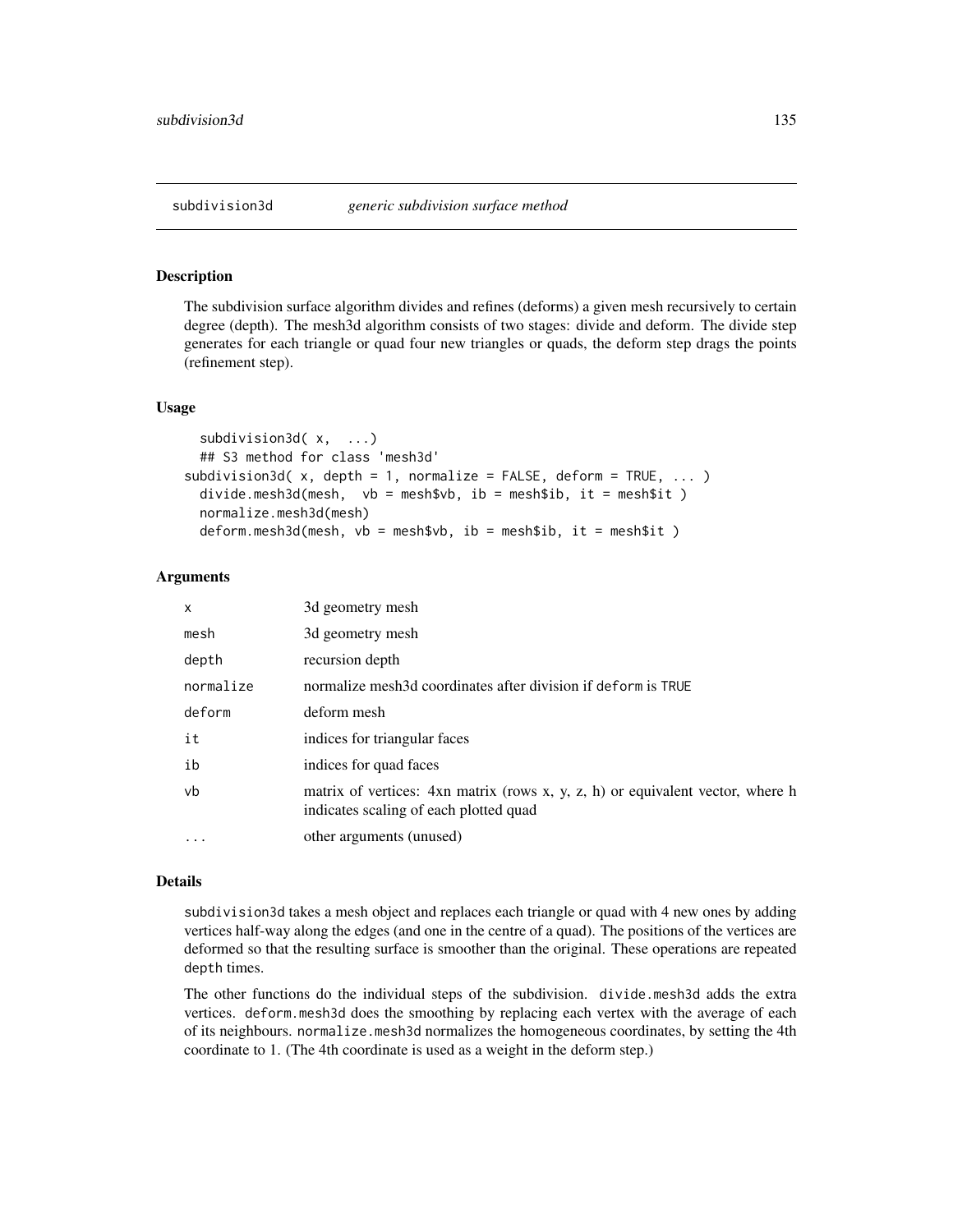# See Also

[r3d](#page-79-0) [mesh3d](#page-36-1)

# Examples

```
open3d()
shade3d( subdivision3d( cube3d(), depth = 3 ), color = "red", alpha = 0.5 )
```
subscene3d *Create, select or modify a subscene.*

# <span id="page-135-0"></span>Description

This creates a new subscene, or selects one by id value, or adds objects to one.

# Usage

```
newSubscene3d(viewport = "replace",
              projection = "replace",
              model = "replace",
              mouseMode = "inherit",
              parent = currentSubscene3d(),
              copyLights = TRUE,
              copyShapes = FALSE,
              copyBBoxDeco = copyShapes,
              copyBackground = FALSE, newviewport,
              ignoreExtent)
currentSubscene3d(dev = rgl.cur())
useSubscene3d(subscene)
addToSubscene3d(ids, subscene = currentSubscene3d())
delFromSubscene3d(ids, subscene = currentSubscene3d())
gc3d(protect = NULL)
```
## Arguments

| viewport, projection, model, mouseMode               |                                                                                                                                        |  |
|------------------------------------------------------|----------------------------------------------------------------------------------------------------------------------------------------|--|
|                                                      | How should the new subscene be embedded? Possible values are c("inherit", "modify", "replace")<br>See Details below.                   |  |
| parent                                               | The parent subscene (defaults to the current subscene).                                                                                |  |
| copyLights, copyShapes, copyBBoxDeco, copyBackground |                                                                                                                                        |  |
|                                                      | Whether lights, shapes, bounding box decorations and background should be<br>copied to the new subscene.                               |  |
| newviewport                                          | Optionally specify the new subscene's viewport (in pixels).                                                                            |  |
| ignoreExtent                                         | Whether to ignore the subscene's bounding box when calculating the parent<br>bounding box. Defaults to TRUE if model is not "inherit". |  |
| dev                                                  | Which rgl device to query for the current subscene.                                                                                    |  |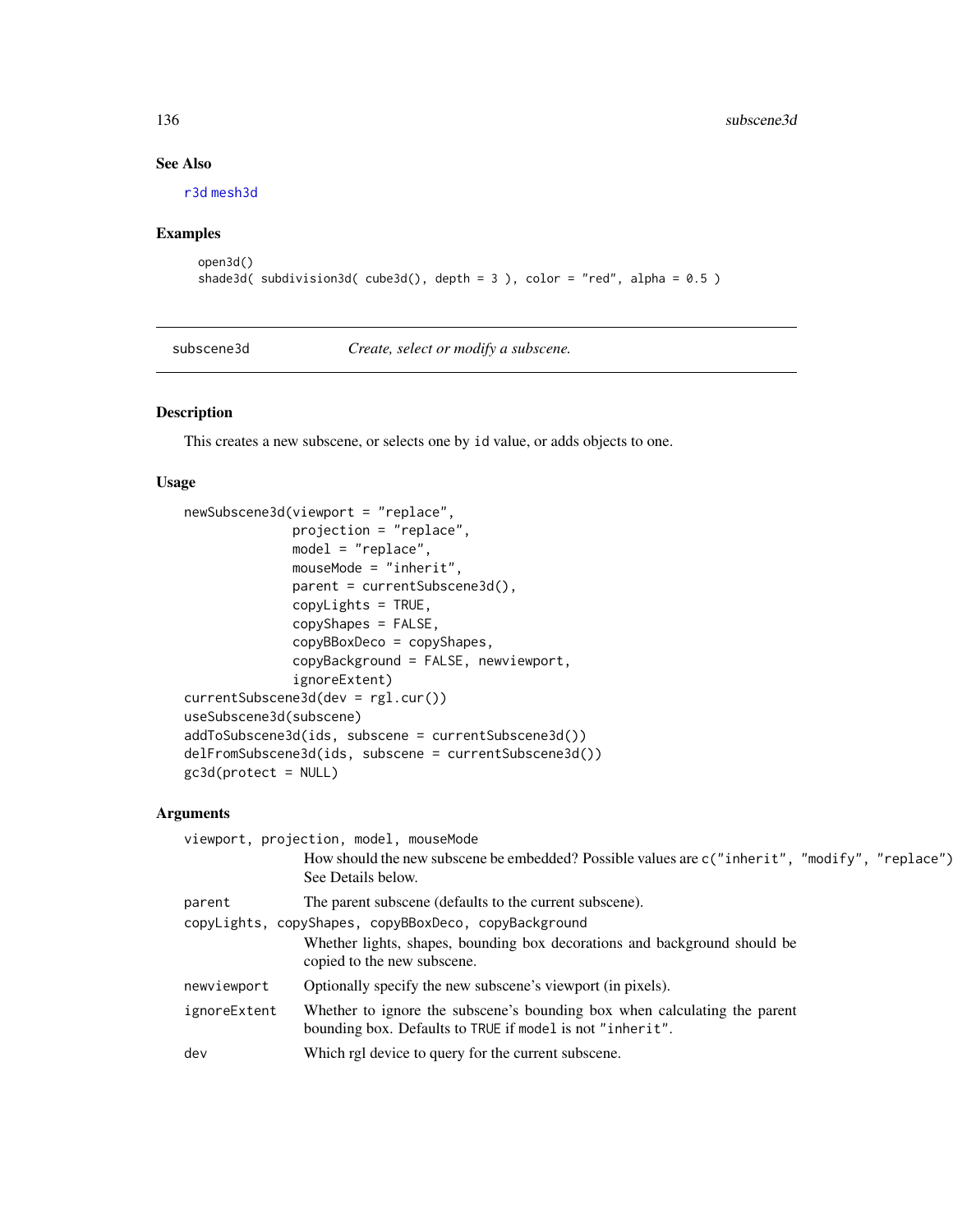#### subscene3d 137

| subscene | Which subscene to use or modify.                       |
|----------|--------------------------------------------------------|
| ids      | A vector of integer object ids to add to the subscene. |
| protect  | Object ids to protect from this garbage collection.    |

### Details

The rgl package allows multiple windows to be open; each one corresponds to a "scene". Within each scene there are one or more "subscenes". Each subscene corresponds to a rectangular region in the window, and may have its own projection, transformation and behaviour in response to the mouse.

There is always a current subscene: most graphic operations make changes there, e.g. by adding an object to it.

The scene "owns" objects; addToSubscene3d and delFromSubscene3d put their ids into or remove them from the list being displayed within a particular subscene. The gc3d function deletes objects from the scene if they are not visible in any subscene, unless they are protected by having their id included in protect.

The viewport, projection and model parameters each have three possible settings: c("inherit", "modify", "replace"). "inherit" means that the corresponding value from the parent subscene will be used. "replace" means that the new subscene will have its own value of the value, independent of its parent. "modify" means that the child value will be applied first, and then the parent value will be applied. For viewport, this means that if the parent viewport is changed, the child will maintain its relative position. For the two matrices, "modify" is unlikely to give satisfactory results, but it is available for possible use.

The mouseMode parameter can only be one of c("inherit", "replace"). If it is "inherit", the subscene will use the mouse controls of the parent, and any change to them will affect the parent and all children that inherit from it. This is the behaviour that was present before rgl version 0.100.13. If it is "replace", then it will receive a copy of the parent mouse controls, but modifications to them will affect only this subscene, not the parent. Note that this is orthogonal to the [par3d\(](#page-42-1)"listeners") setting: if another subscene is listed as a listener, it will respond to mouse actions using the same mode as the one receiving them.

The viewport parameter controls the rectangular region in which the subscene is displayed. It is specified using newviewport (in pixels relative to the whole window), or set to match the parent viewport.

The projection parameter controls settings corresponding to the observer. These include the field of view and the zoom; they also include the position of the observer relative to the model. The par3d("projMatrix") matrix is determined by the projection.

The model parameter controls settings corresponding to the model. Mouse rotations affect the model, as does scaling. The par3d("modelMatrix") matrix is determined by these as well as by the position of the observer (since OpenGL assumes that the observer is at (0, 0, 0) after the MODELVIEW transformation). Only those parts concerning the model are inherited when model specifies inheritance, the observer setting is controlled by projection.

If copyBackground is TRUE, the background of the newly created child will overwrite anything displayed in the parent subscene, regardless of depth.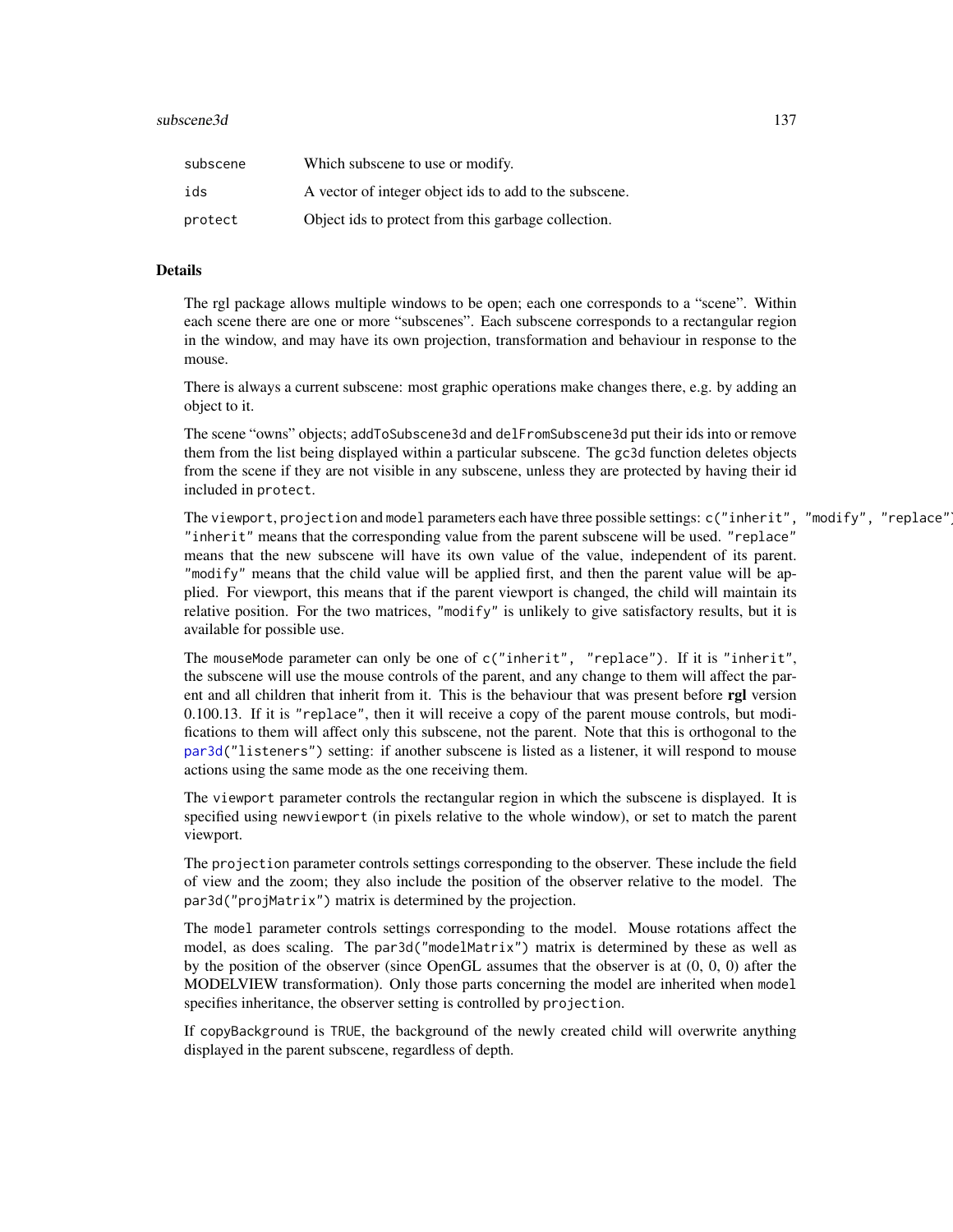#### Value

If successful, each function returns the object id of the subscene, with the exception of gc3d, which returns the count of objects which have been deleted, and useSubscene3d, which returns the previously active subscene id.

#### Author(s)

Duncan Murdoch and Fang He.

## See Also

[subsceneInfo](#page-138-0) for information about a subscene, [mfrow3d](#page-39-0) and [layout3d](#page-39-1) to set up multiple panes of subscenes.

#### Examples

# Show the Earth with a cutout by using clipplanes in subscenes

```
lat <- matrix(seq(90, -90, len = 50)*pi/180, 50, 50, byrow = TRUE)
long <- matrix(seq(-180, 180, len = 50)*pi/180, 50, 50)
r <- 6378.1 # radius of Earth in kmx \leftarrow r * cos(lat) * cos(long)y <- r*cos(lat)*sin(long)
z \leftarrow r * sin(lat)open3d()
obj \leq surface3d(x, y, z, col = "white",texture = system.file("textures/worldsmall.png", package = "rgl"),
       specular = "black", axes = FALSE, box = FALSE, xlab = "", ylab = "", zlab = "",
       normal_x = x, normal_y = y, normal_z = z)
cols <- c(rep("chocolate4", 4), rep("burlywood1", 4), "darkgoldenrod1")
rs <- c(6350, 5639, 4928.5, 4207, 3486,
                          (3486 + 2351)/2, 2351, (2351 + 1216)/2, 1216)
for (i in seq_along(rs))
  obj \leftarrow c(obj, spheres3d(0, 0, col = cols[i], radius = rs[i]))root <- currentSubscene3d()
newSubscene3d("inherit", "inherit", "inherit", copyShapes = TRUE, parent = root)
clipplanes3d(1, 0, 0, 0)
newSubscene3d("inherit", "inherit", "inherit", copyShapes = TRUE, parent = root)
clipplanes3d(0, 1, 0, 0)newSubscene3d("inherit", "inherit", "inherit", copyShapes = TRUE, parent = root)
clipplanes3d(0, 0, 1, 0)
# Now delete the objects from the root subscene, to reveal the clipping planes
useSubscene3d(root)
```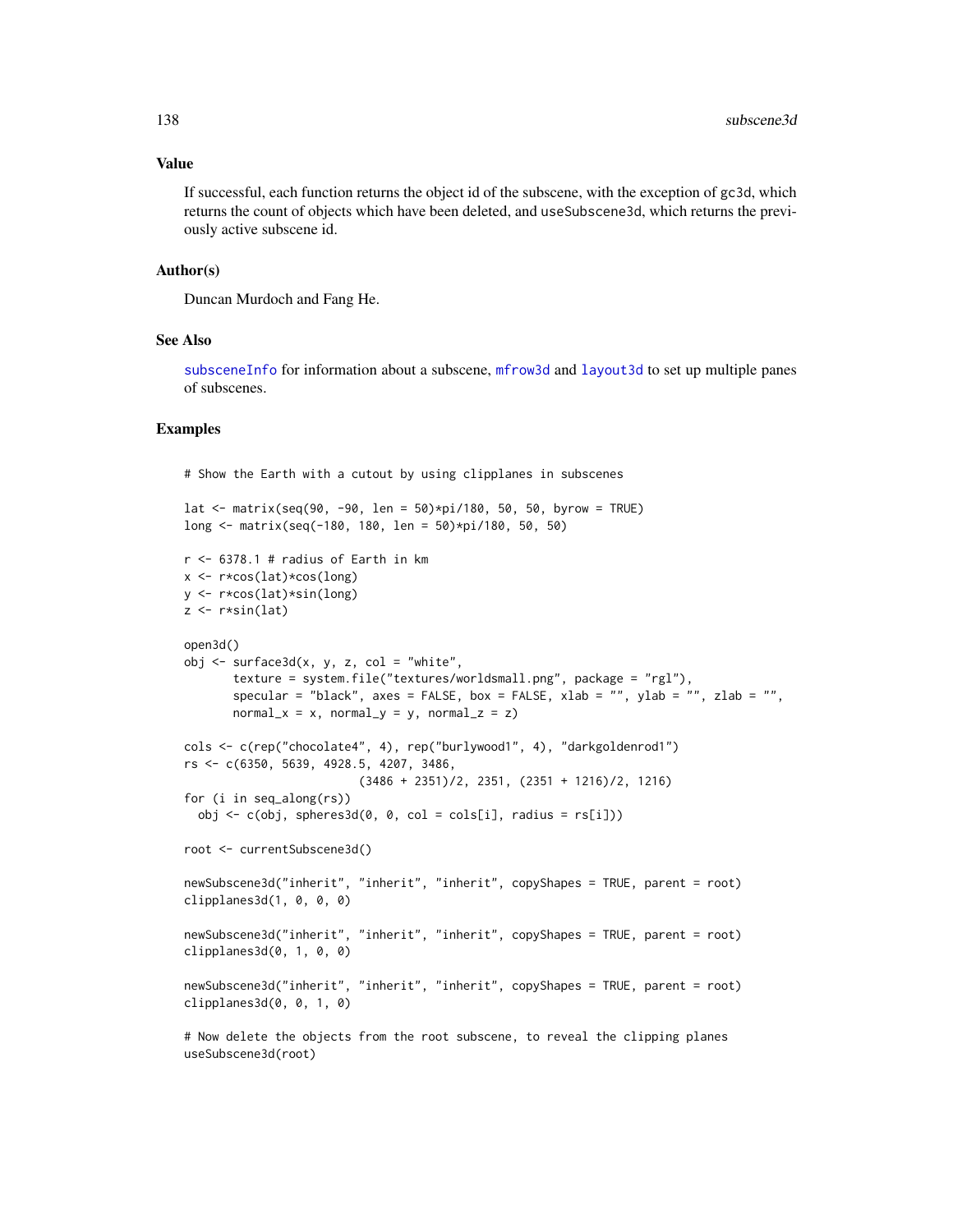#### subsceneInfo 139

delFromSubscene3d(obj)

<span id="page-138-0"></span>subsceneInfo *Get information on subscenes*

## Description

This function retrieves information about the tree of subscenes shown in the active window.

# Usage

```
subsceneInfo(id = NA, embeddings, recursive = FALSE)
```
# Arguments

| id         | Which subscene to report on; NA is the current subscene. Set to "root" for the<br>root. |
|------------|-----------------------------------------------------------------------------------------|
| embeddings | Optional new setting for the embeddings for this subscene.                              |
| recursive  | Whether to report on children recursively.                                              |

#### Details

In rgl, each window contains a tree of "subscenes", each containing views of a subset of the objects defined in the window.

Rendering in each subscene depends on the viewport, the projection, and the model transformation. Each of these characteristics may be inherited from the parent (embedding[i] = "inherit"), may modify the parent (embedding[i] = "modify"), or may replace the parent (embedding[i] == "replace"). All three must be specified if embeddings is used.

## Value

| id        | The object id of the subscene                                                                 |
|-----------|-----------------------------------------------------------------------------------------------|
| parent    | The object id of the parent subscene, if any                                                  |
| children  | If recursive, a list of the information for the children, otherwise just their<br>object ids. |
| embedding | A vector of 3 components describing how this subscene is embedded in its par-                 |
|           | ent.                                                                                          |

## Author(s)

Duncan Murdoch

## See Also

[newSubscene3d](#page-135-0)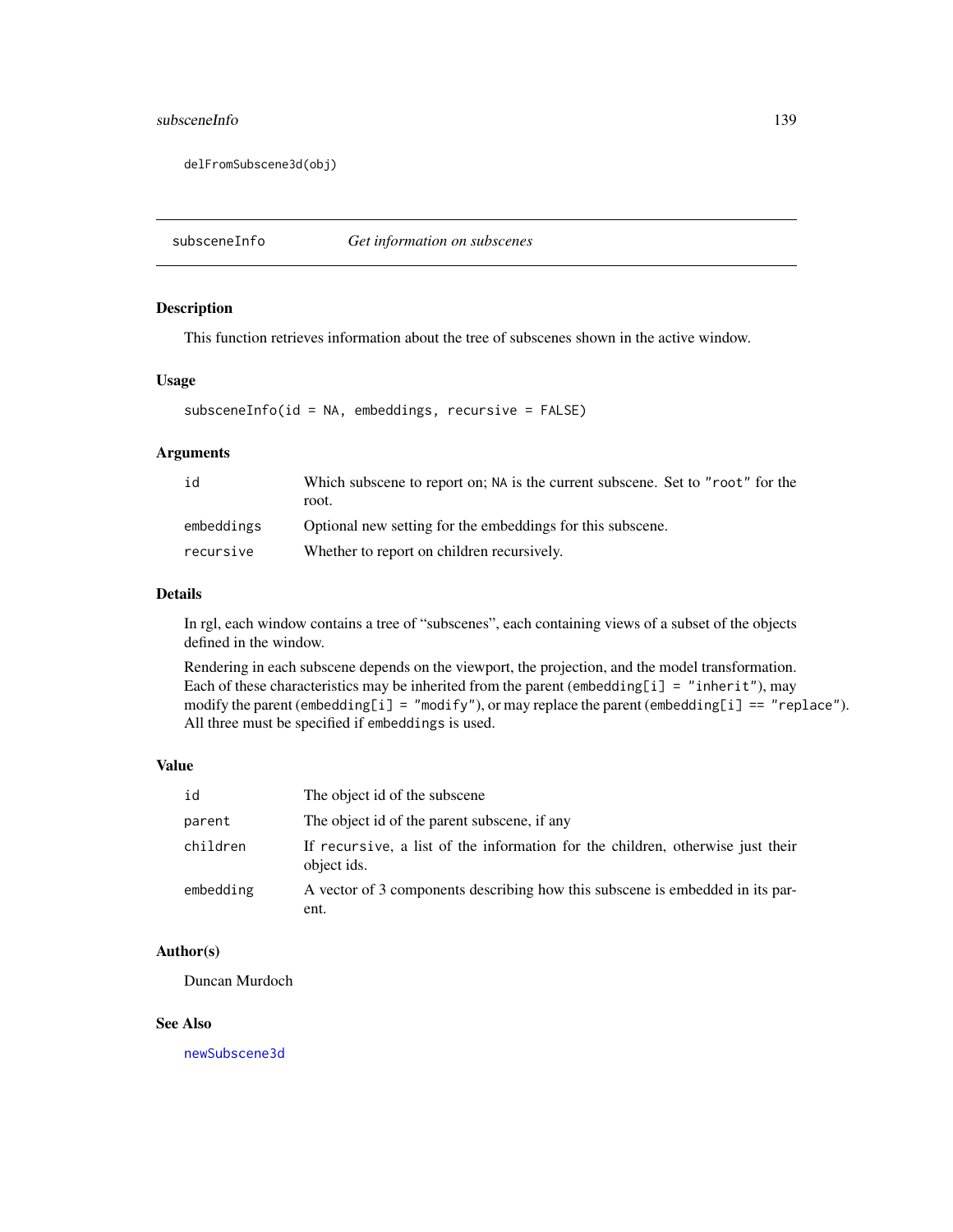140 surface3d surface3d surface3d surface3d surface3d surface3d surface3d surface3d surface3d surface3d surface3d surface3d surface3d surface3d surface3d surface3d surface3d surface3d surface3d surface3d surface3d surface3

### Examples

example(plot3d) subsceneInfo()

surface3d *add height-field surface shape*

### Description

Adds a surface to the current scene. The surface is defined by a matrix defining the height of each grid point and two vectors defining the grid.

#### Usage

 $surface3d(x, y, z, ..., normal_x = NULL, normal_y = NULL, normal_z = NULL)$  $\text{terrain3d}(x, y, z, \ldots, \text{normal}_x = \text{NULL}, \text{normal}_y = \text{NULL}, \text{normal}_z = \text{NULL}$ 

### Arguments

| X                 | values corresponding to rows of z, or matrix of x coordinates                 |
|-------------------|-------------------------------------------------------------------------------|
| y                 | values corresponding to the columns of z, or matrix of y coordinates          |
|                   | matrix of heights                                                             |
| $\cdot\cdot\cdot$ | Material and texture properties. See rg1 material for details.                |
|                   | normal_x, normal_y, normal_z                                                  |
|                   | matrices of the same dimension as z giving the coordinates of normals at each |
|                   | grid point                                                                    |

## **Details**

Adds a surface mesh to the current scene. The surface is defined by the matrix of height values in z, with rows corresponding to the values in x and columns corresponding to the values in y. This is the same parametrization as used in [persp](#page-0-0).

If the x or y argument is a matrix, then it must be of the same dimension as z, and the values in the matrix will be used for the corresponding coordinates. This is used to plot shapes such as cylinders where z is not a function of x and y.

If the normals are not supplied, they will be calculated automatically based on neighbouring points.

surface3d always draws the surface with the 'front' upwards (i.e. towards higher z values). This can be used to render the top and bottom differently; see [rgl.material](#page-88-1) and the example below.

For more flexibility in defining the surface, use rgl. surface.

surface3d and terrain3d are synonyms.

#### See Also

[rgl.material](#page-88-1), [rgl.surface](#page-100-0). See [persp3d](#page-51-0) for a higher level interface.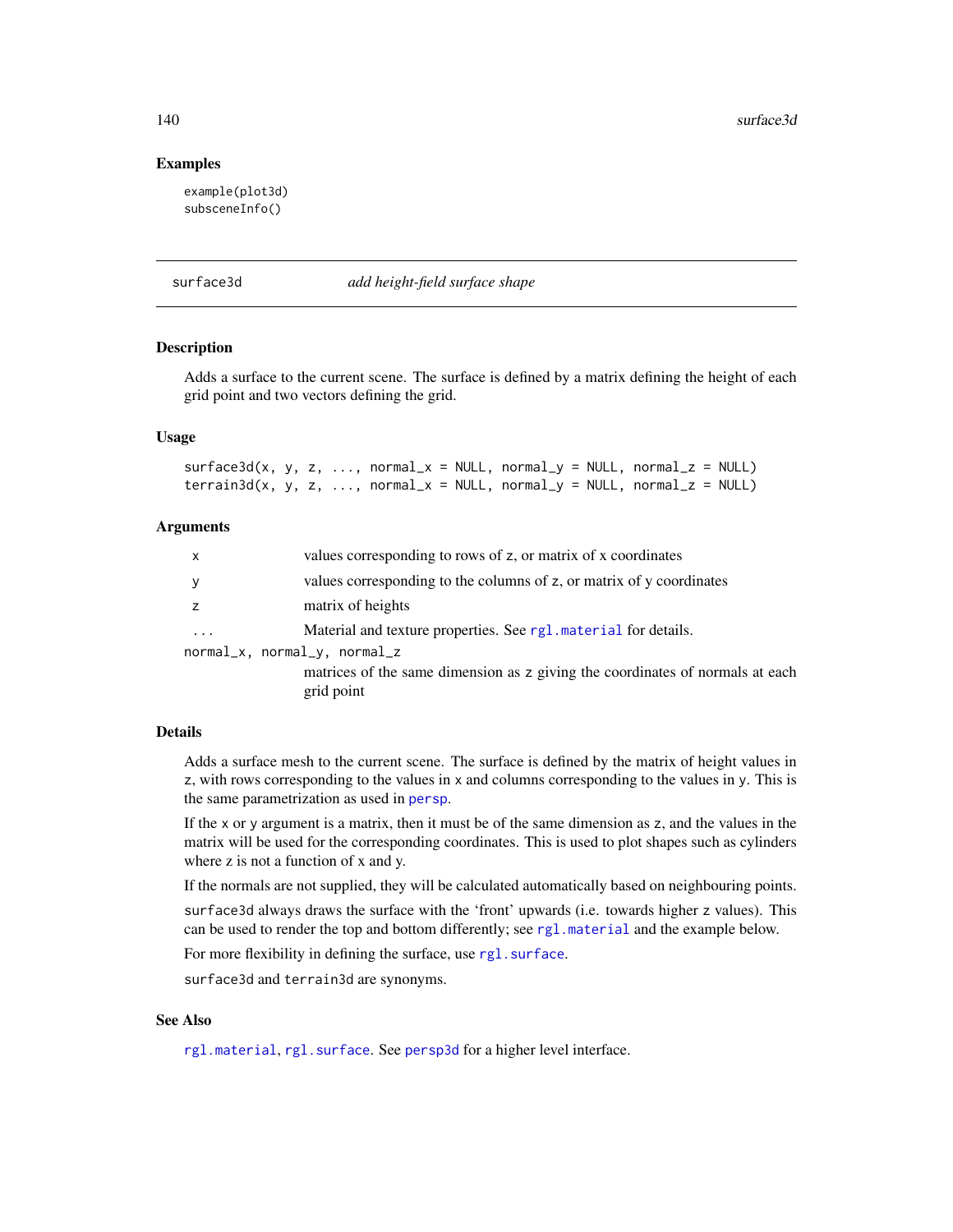#### text3d 141

### Examples

```
#
# volcano example taken from "persp"
#
data(volcano)
z \le -2 \times volcano # Exaggerate the relief
x \le -10 \times (1: nrow(z)) # 10 meter spacing (S to N)
y \le -10 \times (1:\text{ncol}(z)) # 10 meter spacing (E to W)
zlim <- range(y)
zlen <- zlim[2] - zlim[1] + 1
colorlut <- terrain.colors(zlen) # height color lookup table
col \le colorlut[ z - zlim[1] + 1 ] # assign colors to heights for each point
open3d()
surface3d(x, y, z, color = col, back = "lines")
```
<span id="page-140-0"></span>

| add text<br>text3d |  |
|--------------------|--|
|--------------------|--|

## Description

Adds text to the scene. The text is positioned in 3D space. Text is always oriented towards the camera.

#### Usage

```
rgl.text(x, y = NULL, z = NULL, text,adj = 0.5, pos = NULL, offset = 0.5,
           family = par3d("family"), font = par3d("font"),
           cex = par3d("cex"), useFreeType = par3d("useFreeType"), ...)text3d(x, y = NULL, z = NULL, texts, adj = 0.5, pos = NULL, offset = 0.5,
      usePlotmath = is.language(texts), ...)
text3d(x, y = NULL, z = NULL, texts, adj = 0.5, pos = NULL, offset = 0.5,usePlotmath = is.language(texts), ...rglFonts(...)
```
### Arguments

x, y, z point coordinates. Any reasonable way of defining the coordinates is acceptable. See the function [xyz.coords](#page-0-0) for details.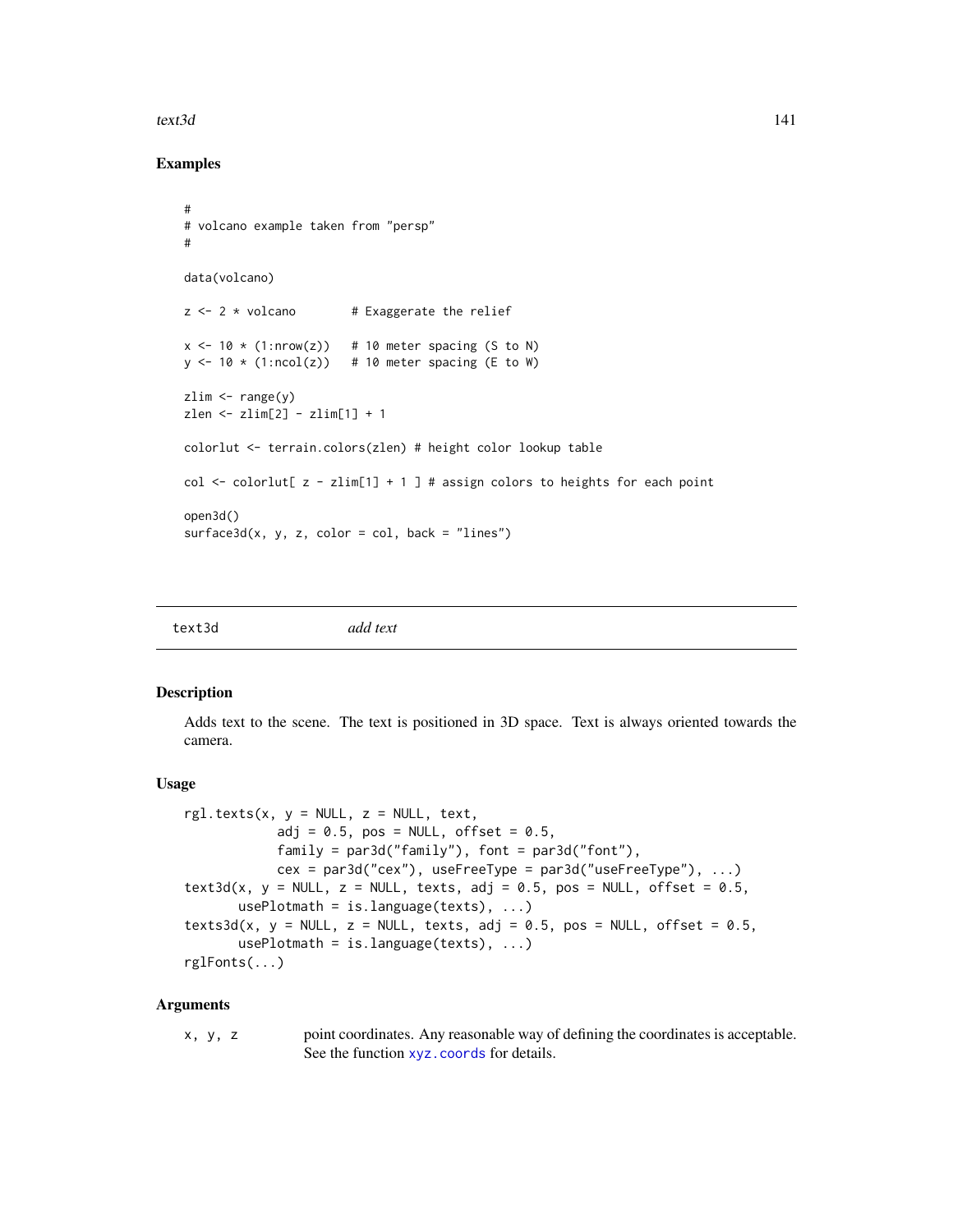| text        | text character vector to draw                                                                                                                                                                                                   |
|-------------|---------------------------------------------------------------------------------------------------------------------------------------------------------------------------------------------------------------------------------|
| texts       | text character vector to draw                                                                                                                                                                                                   |
| adj         | one value specifying the horizontal adjustment, or two, specifying horizontal<br>and vertical adjustment respectively                                                                                                           |
| pos         | a position specifier for the text. If specified, this overrides any adj value given.<br>Values of 1, 2, 3 and 4, respectively indicate positions below, to the left of, above<br>and to the right of the specified coordinates. |
| offset      | when pos is specified, this value gives the offset of the label from the specified<br>coordinate in fractions of a character width.                                                                                             |
| family      | A device-independent font family name, or ""                                                                                                                                                                                    |
| font        | A numeric font number from 1 to 5                                                                                                                                                                                               |
| cex         | A numeric character expansion value                                                                                                                                                                                             |
| useFreeType | logical. Should FreeType be used to draw text? (See details below.)                                                                                                                                                             |
| usePlotmath | logical. Should plotmath 3d be used for the text?                                                                                                                                                                               |
|             | In rgl. texts, material properties; see rgl. material for details. In rglFonts,<br>device dependent font definitions for use with FreeType. In the other functions,<br>additional parameters to pass to rgl. texts.             |

### Details

The adj parameter determines the position of the text relative to the specified coordinate. Use adj =  $c(\emptyset, \emptyset)$  to place the left bottom corner at  $(x, y, z)$ , adj =  $c(\emptyset.5, \emptyset.5)$  to center the text there, and  $adj = c(1, 1)$  to put the right top corner there. The optional second coordinate for vertical adjustment defaults to 0.5. Placement is done using the "advance" of the string and the "ascent" of the font relative to the baseline, when these metrics are known.

text3d and texts3d draw text using the [r3d](#page-79-0) conventions. These are synonyms; the former is singular to be consistent with the classic 2-D graphics functions, and the latter is plural to be consistent with all the other graphics primitives. Take your choice!

If any coordinate or text is NA, that text is not plotted.

If usePlotmath is TRUE, the work will be done by the [plotmath3d](#page-71-0) function instead of rgl.texts. This is the default if the texts parameter is "language", e.g. the result of a call to [expression](#page-0-0) or [quote](#page-0-0).

### Value

The text drawing functions return the object ID of the text object (or sprites, in case of usePlotmath = TRUE) invisibly.

rglFonts returns the current set of font definitions.

## Fonts

Fonts are specified using the family, font, cex, and useFreeType arguments. Defaults for the currently active device may be set using [par3d](#page-42-1), or for future devices using [r3dDefaults](#page-42-0).

The family specification is the same as for standard graphics, i.e. families c("serif", "sans", "mono", "symbol")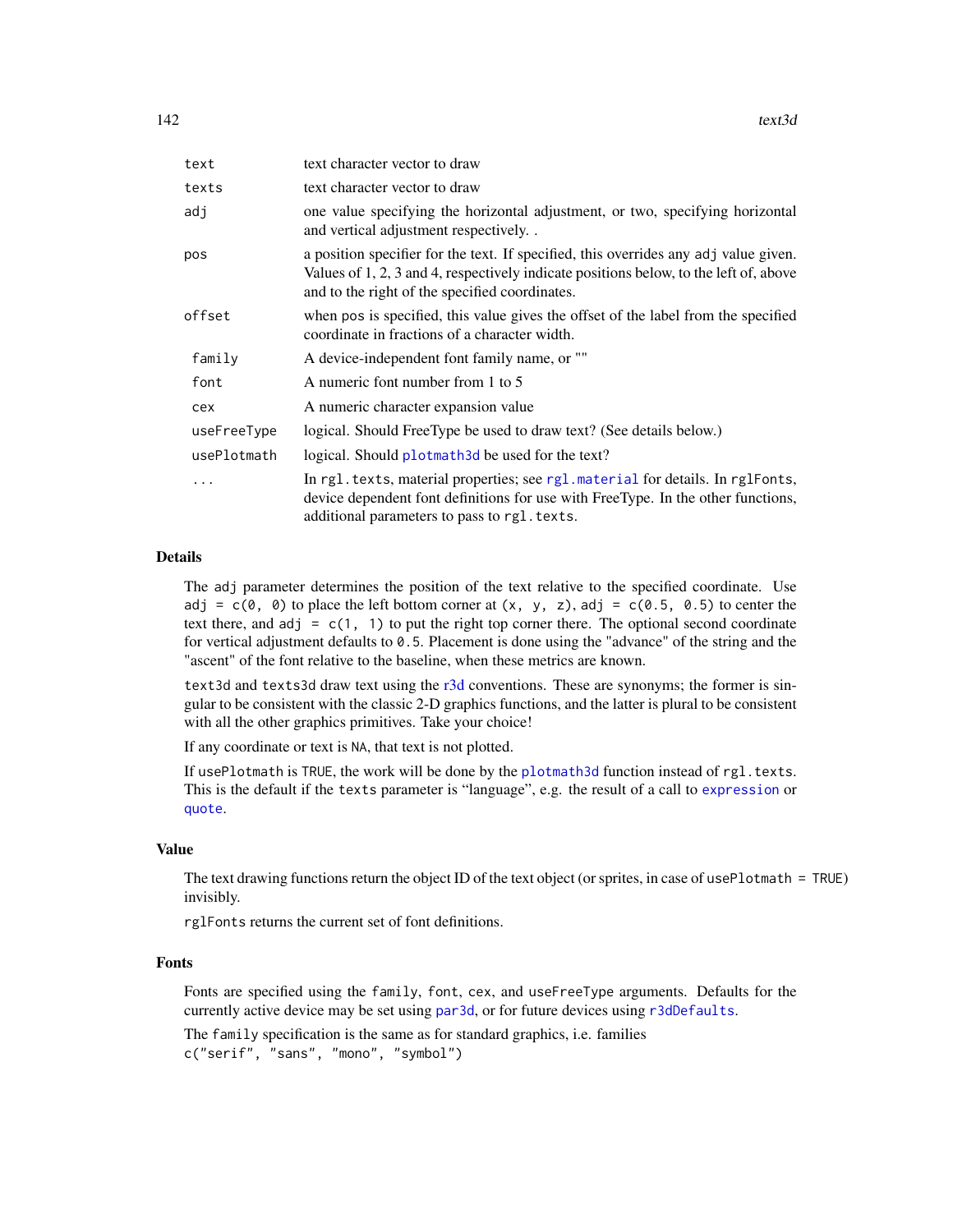#### text3d 143

are normally available, but users may add additional families. font numbers are restricted to the range 1 to 4 for standard, bold, italic and bold italic respectively; with font 5 recoded as family "symbol" font 1.

Using an unrecognized value for "family" will result in the system standard font as used in rgl up to version 0.76. That font is not resizable and font values are ignored.

If useFreeType is TRUE, then rgl will use the FreeType anti-aliased fonts for drawing. This is generally desirable, and it is the default if rgl was built to support FreeType.

FreeType fonts are specified using the rglFonts function. This function takes a vector of four filenames of TrueType font files which will be used for the four styles regular, bold, italic and bold italic. The vector is passed with a name to be used as the family name, e.g. rg1Fonts(sans =  $c''/path/to/FreeSans.ttf''$ In order to limit the file size, rgl ships with just 3 font files, for regular versions of the serif, sans and mono families. Additional free font files are available from the Amaya project at [http:](http://dev.w3.org/cvsweb/Amaya/fonts/) [//dev.w3.org/cvsweb/Amaya/fonts/](http://dev.w3.org/cvsweb/Amaya/fonts/). See the example below for how to specify a full set of fonts.

Full pathnames should normally be used to specify font files. If relative paths are used, they are interpreted differently by platform. Currently Windows fonts are looked for in the Windows fonts folder, while other platforms use the current working directory.

If FreeType fonts are not used, then bitmapped fonts will be used instead. On Windows these will be based on the fonts specified using the windowsFonts function, and are resizable. Other platforms will use the default bitmapped font which is not resizable.

Bitmapped fonts have a limited number of characters supported; if any unsupported characters are used, an error will be thrown.

#### See Also

[r3d](#page-79-0), [plotmath3d](#page-71-0)

### Examples

```
open3d()
famnum \leq rep(1:4, 8)
family <- c("serif", "sans", "mono", "symbol")[famnum]
font \leq rep(rep(1:4, each = 4), 2)
cex \leq rep(1:2, each = 16)
text3d(font, cex, fammum, text = paste(family, font), adj = 0.5,color = "blue", family = family, font = font, cex = cex)## Not run:
# These FreeType fonts are available from the Amaya project, and are not shipped
# with rgl. You would normally install them to the rgl/fonts directory
# and use fully qualified pathnames, e.g.
# system.file("fonts/FreeSerif.ttf", package = "rgl")
rglFonts(serif = c("FreeSerif.ttf", "FreeSerifBold.ttf", "FreeSerifItalic.ttf",
                 "FreeSerifBoldItalic.ttf"),
         sans = c("FreeSans.ttf", "FreeSansBold.ttf", "FreeSansOblique.ttf",
                 "FreeSansBoldOblique.ttf"),
         mono = c("FreeMono.ttf", "FreeMonoBold.ttf", "FreeMonoOblique.ttf",
                 "FreeMonoBoldOblique.ttf"),
         symbol= c("ESSTIX10.TTF", "ESSTIX12.TTF", "ESSTIX9_.TTF",
```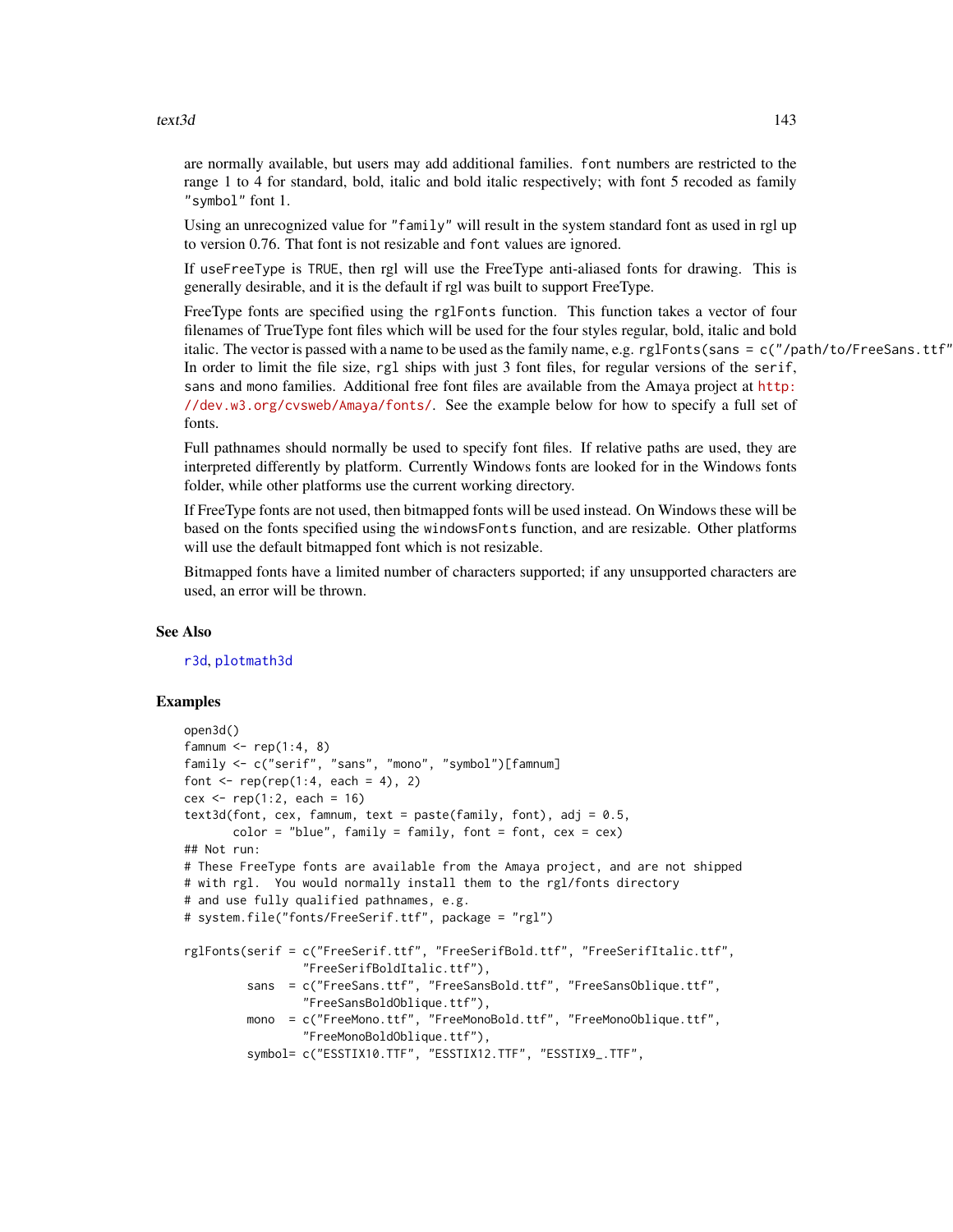## "ESSTIX11.TTF"))

## End(Not run)

thigmophobe3d *Find the direction away from the closest point in a 3d projection.*

## **Description**

Jim Lemon's [thigmophobe](#page-0-0) function in the [plotrix](#page-0-0) package computes good directions for labels in a 2D plot. This function does the same for a particular projection in a 3D plot by projecting down to 2D and calling his function.

### Usage

thigmophobe3d(x,  $y = NULL$ ,  $z = NULL$ , P = par3d("projMatrix"), M = par3d("modelMatrix"), windowRect = par3d("windowRect"))

#### Arguments

- x, y, z point coordinates. Any reasonable way of defining the coordinates is acceptable. See the function [xyz.coords](#page-0-0) for details.
- P, M, windowRect

The projection and modelview matrices, and the size and position of the display in pixels.

### Details

Since thigmophobe3d projects using fixed P and M, it will not necessarily choose good directions if the user rotates the display or makes any other change to the projection.

#### Value

A vector of values from 1 to 4 to be used as the pos argument in [text3d](#page-140-0).

## Note

The example below shows how to update the directions during an animation; I find that the moving labels are distracting, and prefer to live with fixed ones.

#### Author(s)

Duncan Murdoch

## References

[plotrix](https://CRAN.R-project.org/package=plotrix)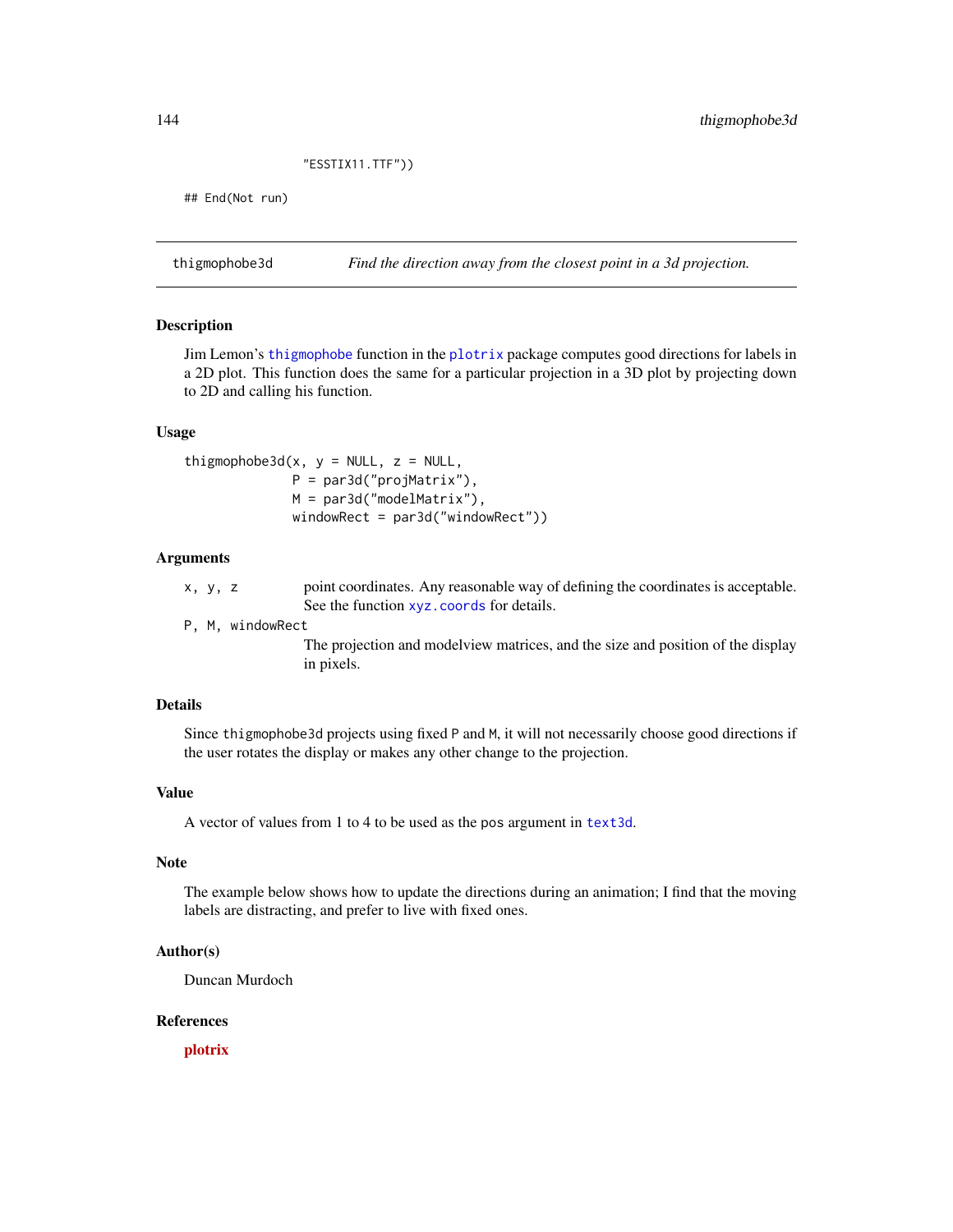# <span id="page-144-1"></span>toggleWidget 145

# See Also

[text3d](#page-140-0)

# Examples

```
if (requireNamespace("plotrix")) {
 # Simulate some data
 xyz \le matrix(rnorm(30), ncol = 3)
 # Plot the data first, to establish the projection
 plot3d(xyz)
 # Now thigmophobe3d can choose directions
 textid <- text3d(xyz, texts = 1:10, pos = thigmophobe3d(xyz))
 # Update the label positions during an animation
 if (interactive() && !rgl.useNULL()) {
    spin \le spin3d(rpm = 5)
    f <- function(time) {
     par3d(skipRedraw = TRUE)
     on.exit(par3d(skipRedraw = FALSE))
     rgl.pop(id = textid)
     # Need to rotate before thigmophobe3d is called
     result <- spin(time)
     par3d(userMatrix = result$userMatrix)
     textid <<- text3d(xyz, texts = 1:10, pos = thigmophobe3d(xyz))
     result
    }
   play3d(f, duration = 5)
 }
}
```
<span id="page-144-0"></span>toggleWidget *An HTML widget to toggle display of elements of a scene.*

# Description

This function produces a button in an HTML scene that will toggle the display of items in the scene.

#### Usage

```
toggleWidget(sceneId, ids, subscenes = NULL,
               label = <math>deparse(substitute(ids))</math>, ...)
```
#### Arguments

| sceneId | The HTML id of the rgl scene being controlled, or an object as in playwidget. |
|---------|-------------------------------------------------------------------------------|
| ids     | The rgl id numbers of the objects to toggle.                                  |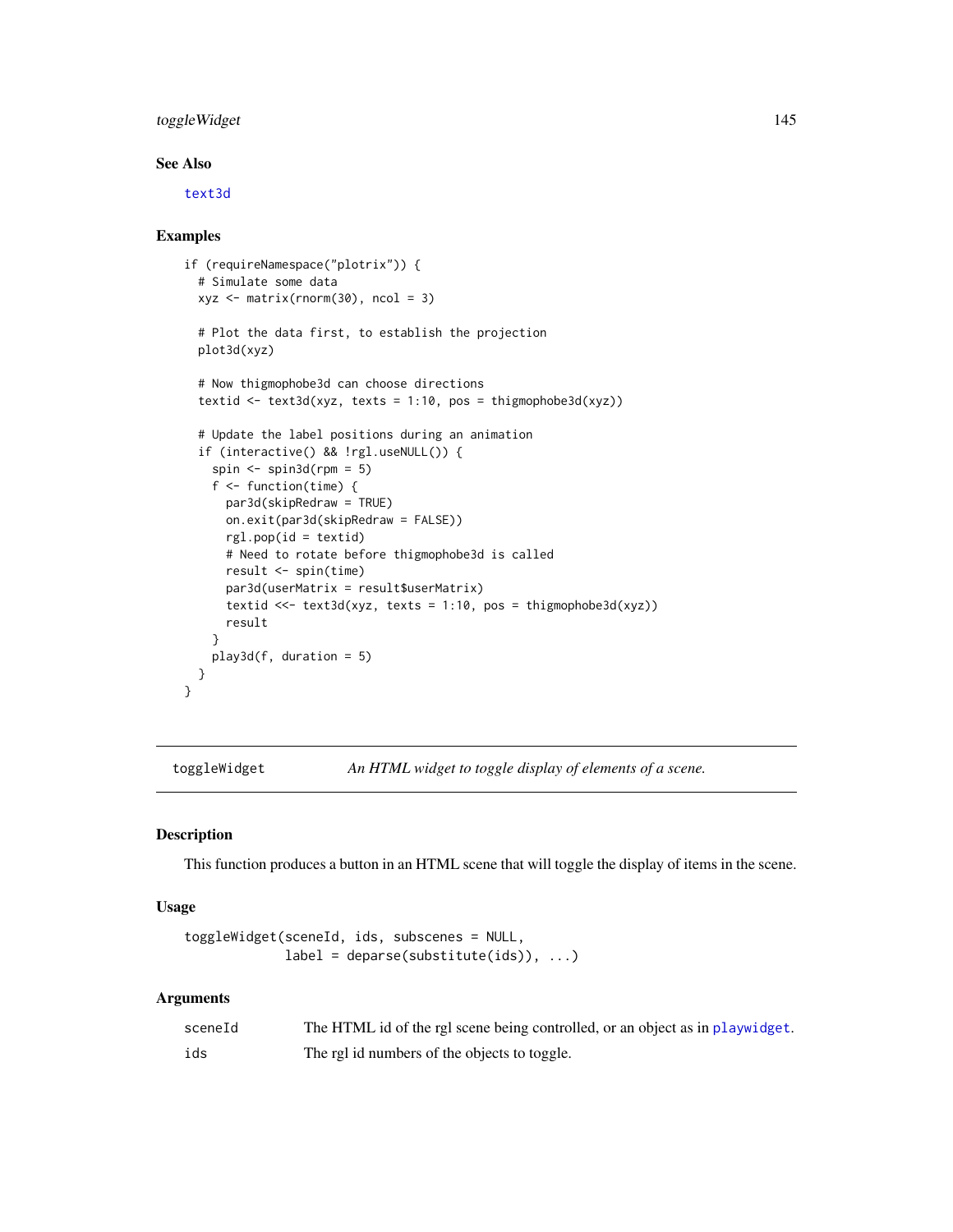<span id="page-145-0"></span>146 triangulate

| subscenes               | The subscenes in which to toggle the objects. |
|-------------------------|-----------------------------------------------|
| label                   | The label to put on the button.               |
| $\cdot$ $\cdot$ $\cdot$ | Additional arguments to pass to playwidget.   |

#### Details

Like [playwidget](#page-63-0), this function is designed to work within the **htmlwidgets** framework. If the value is printed, the button will be inserted into the output.

It is also designed to work with magrittr-style pipes: the result of [rglwidget](#page-110-0) or other widgets can be piped into it to add it to a display. It can also appear first in the pipeline, if sceneId is set to NA.

# Value

A widget suitable for use in an Rmarkdown-generated web page, or elsewhere.

#### Author(s)

Duncan Murdoch

#### See Also

[toggleButton](#page-151-0) for the older style of HTML control.

# Examples

```
theplot \leq plot3d(rnorm(100), rnorm(100), rnorm(100), col = "red")
widget <- rglwidget(height = 300, width = 300) %>%
  toggleWidget(theplot["data"], label = "Points")
if (interactive())
 widget
```
triangulate *Triangulate a two-dimensional polygon.*

#### Description

This algorithm decomposes a general polygon into simple polygons and uses the "ear-clipping" algorithm to triangulate it. Polygons with holes are supported.

# Usage

```
triangulate(x, y = NULL, z = NULL, random = TRUE, plot = FALSE, partial = NA)
```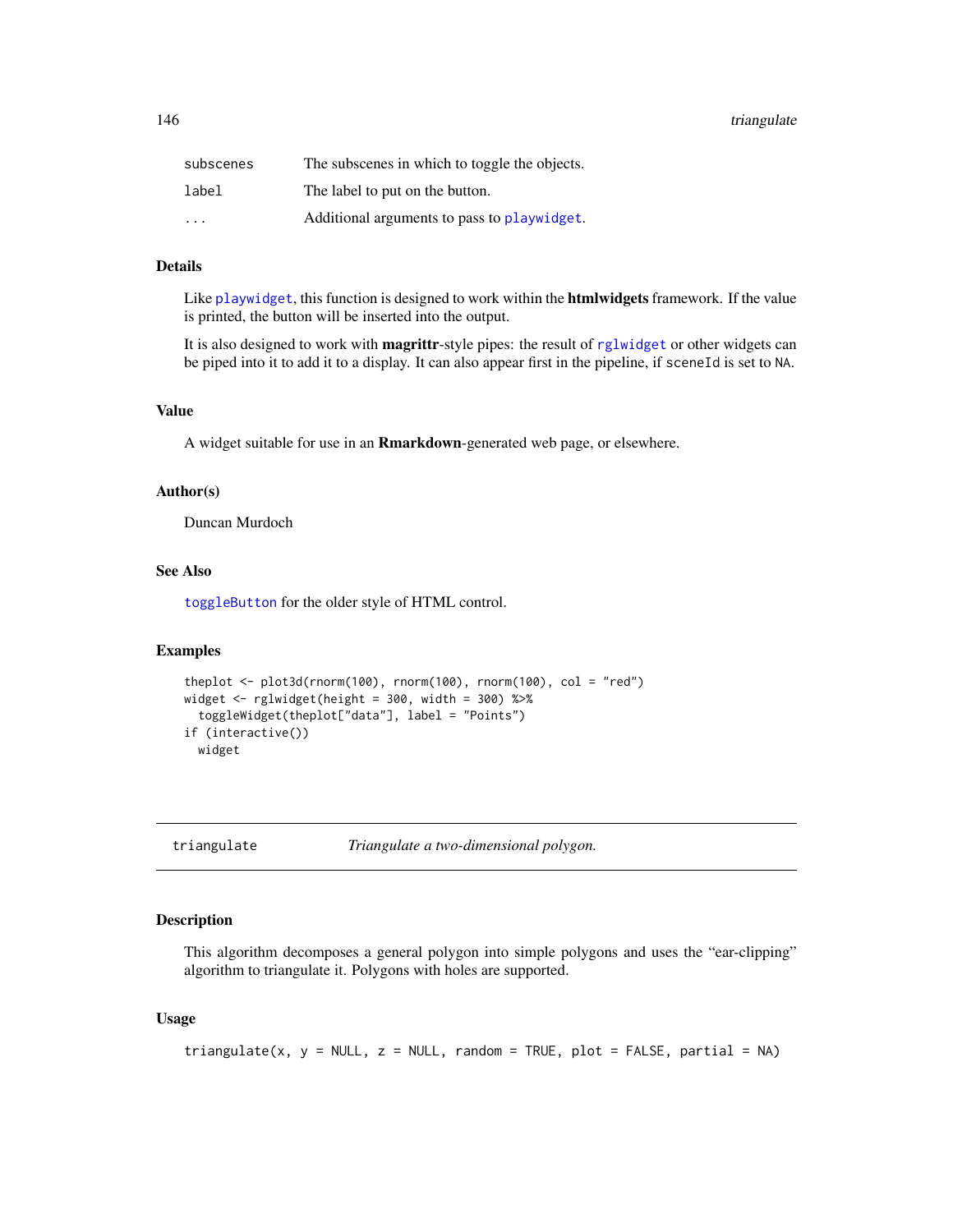#### <span id="page-146-0"></span>triangulate the control of the control of the control of the control of the control of the control of the control of the control of the control of the control of the control of the control of the control of the control of

#### Arguments

| x, y, z | Coordinates of a two-dimensional polygon in a format supported by xyz.coords.<br>See Details for how z is handled. |
|---------|--------------------------------------------------------------------------------------------------------------------|
| random  | Whether to use a random or deterministic triangulation.                                                            |
| plot    | Whether to plot the triangulation; mainly for debugging purposes.                                                  |
| partial | If the triangulation fails, should partial results be returned?                                                    |

# Details

Normally triangulate looks only at the x and y coordinates. However, if one of those is constant, it is replaced with the z coordinate if present.

The algorithm works as follows. First, it breaks the polygon into pieces separated by NA values in x or y. Each of these pieces should be a simple, non-self-intersecting polygon, separate from the other pieces. (Though some minor exceptions to this rule may work, none are guaranteed). The nesting of these pieces is determined.

The "outer" polygon(s) are then merged with the polygons that they immediately contain, and each of these pieces is triangulated using the ear-clipping algorithm.

Finally, all the triangulated pieces are put together into one result.

#### Value

A three-by-n array giving the indices of the vertices of each triangle. (No vertices are added; only the original vertices are used in the triangulation.)

The array has an integer vector attribute "nextvert" with one entry per vertex, giving the index of the next vertex to proceed counter-clockwise around outer polygon boundaries, clockwise around inner boundaries.

# **Note**

Not all inputs will succeed, even when a triangulation is possible. Generally using random = TRUE will find a successful triangulation if one exists, but it may occasionally take more than one try.

# Author(s)

Duncan Murdoch

#### References

See the Wikipedia article "polygon triangulation" for a description of the ear-clipping algorithm.

# See Also

[extrude3d](#page-26-0) for a solid extrusion of a polygon, [polygon3d](#page-74-0) for a flat display; both use triangulate.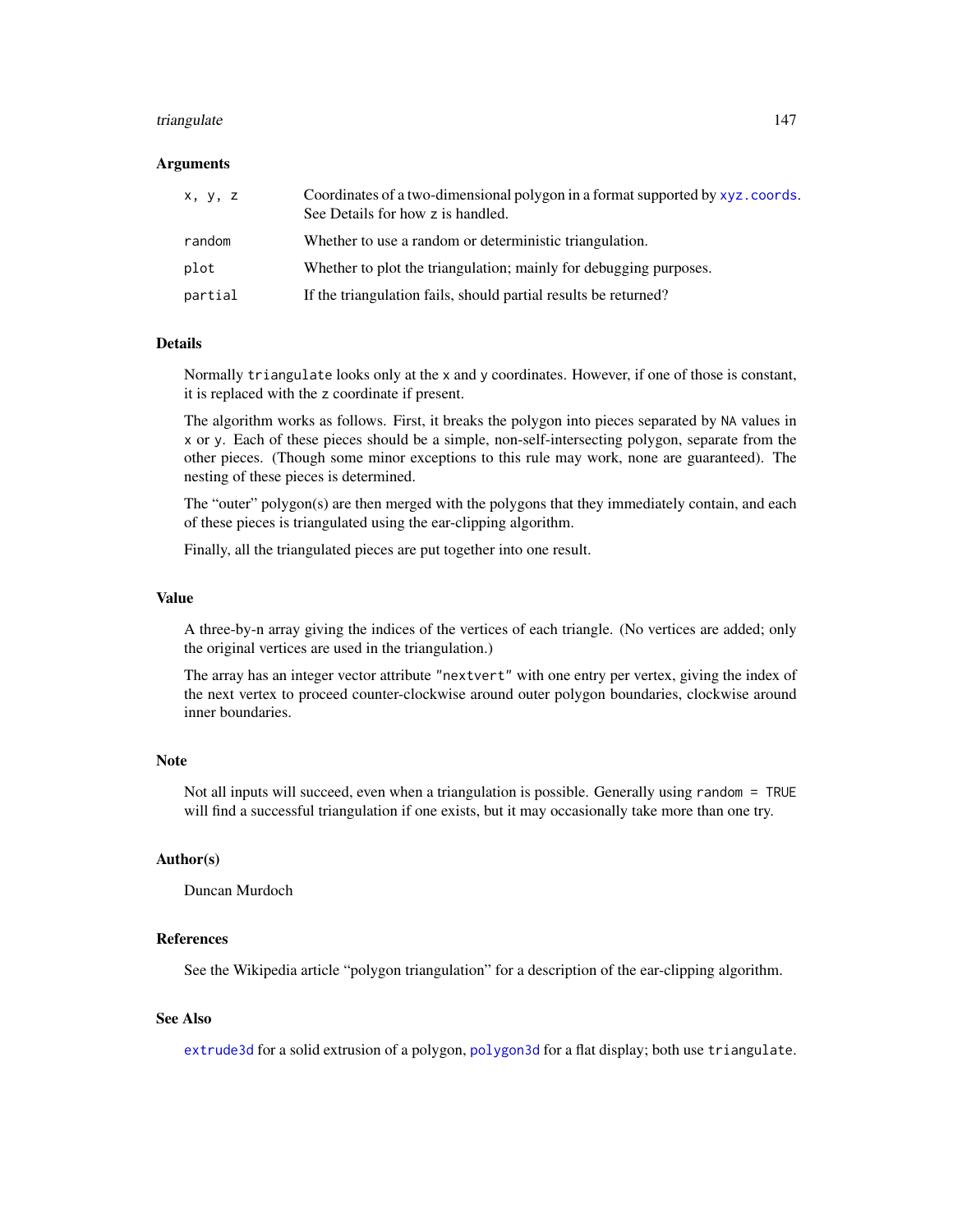## Examples

```
theta \leq seq(0, 2*pi, len = 25)[-25]
theta <- c(theta, NA, theta, NA, theta, NA, theta, NA, theta)
r <- c(rep(1.5, 24), NA, rep(0.5, 24), NA, rep(0.5, 24), NA, rep(0.3, 24), NA, rep(0.1, 24))
dx <- c(rep(0, 24), NA, rep(0.6, 24), NA, rep(-0.6, 24), NA, rep(-0.6, 24), NA, rep(-0.6, 24))
x \leftarrow r * cos(theta) + dxy <- r*sin(theta)
plot(x, y, type = "n")
polygon(x, y)
triangle(x, y, plot = TRUE)open3d()
polygon3d(x, y, x - y, col = "red")
```
turn3d *Create a solid of rotation from a two-dimensional curve.*

# Description

This function "turns" the curve (as on a lathe) to form a solid of rotation along the x axis.

# Usage

 $turn3d(x, y = NULL, n = 12, smooth = FALSE, ...)$ 

# Arguments

| x, y     | Points on the curve, in a form suitable for xy. coords. The y values must be<br>non-negative. |
|----------|-----------------------------------------------------------------------------------------------|
| n        | How many steps in the rotation?                                                               |
| smooth   | logical; whether to add normals for a smooth appearance.                                      |
| $\cdots$ | Additional parameters to pass to tmesh3d.                                                     |

# Value

A mesh object containing triangles and/or quadrilaterals.

### Author(s)

Fang He and Duncan Murdoch

# See Also

[extrude3d](#page-26-0)

# Examples

```
x \le -1:10y \le - rnorm(10)^2
shade3d(turn3d(x, y), col = "green")
```
<span id="page-147-0"></span>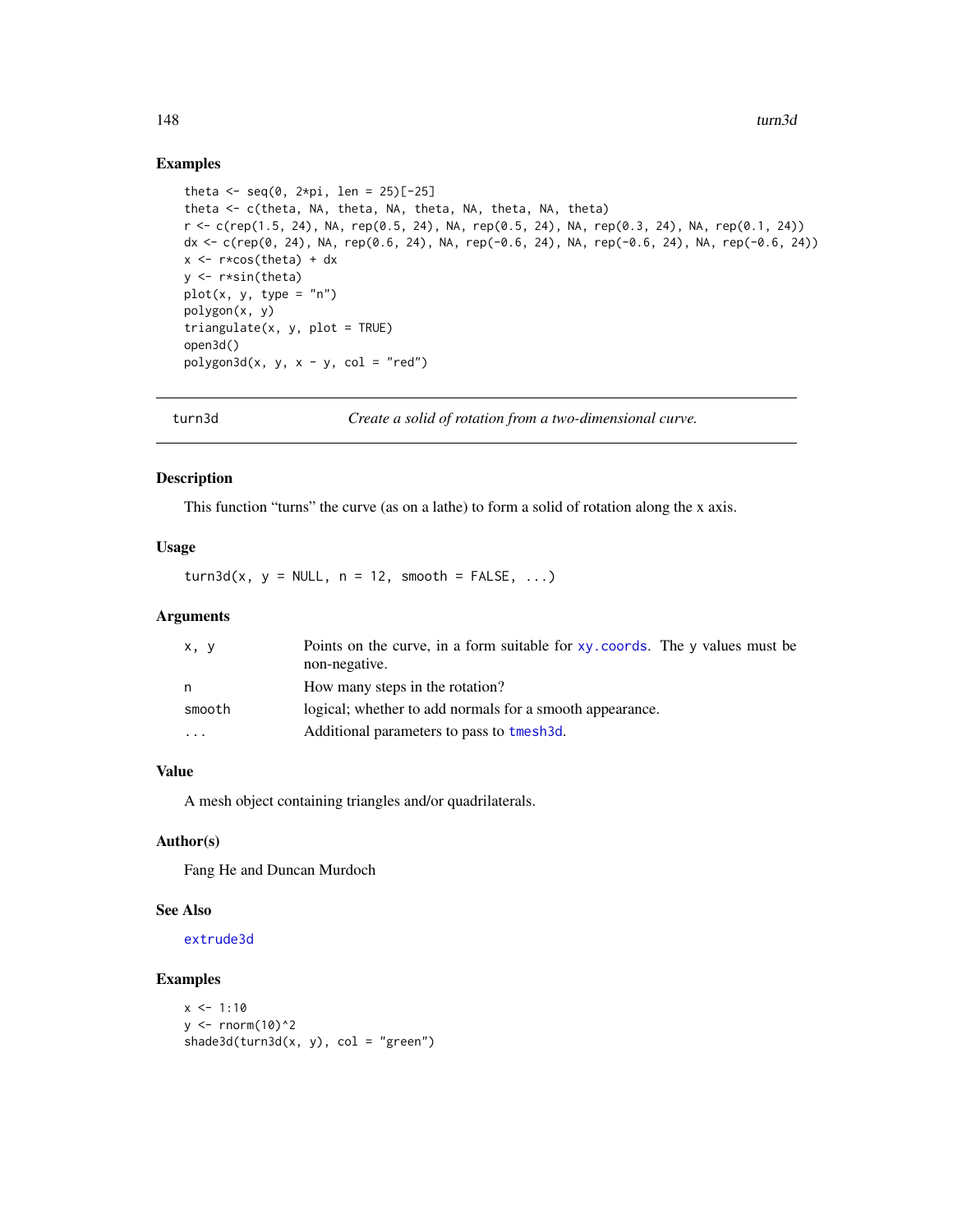<span id="page-148-0"></span>

#### Description

This is a function to produce actions in a web display. A [playwidget](#page-63-0) or Shiny input control (e.g. a [sliderInput](#page-0-0) control) sets a value which controls attributes of a selection of vertices.

#### Usage

```
vertexControl(value = 0, values = NULL, vertices = 1, attributes,objid, param = seq\_len(NROW(values)) - 1, interp = TRUE)
```
#### **Arguments**

| value      | The value to use for input (typically input \$value in a Shiny app.) Not needed<br>with playwidget.                 |
|------------|---------------------------------------------------------------------------------------------------------------------|
| values     | A matrix of values, each row corresponding to an input value.                                                       |
| vertices   | Which vertices are being controlled? Specify vertices as a number from 1 to<br>the number of vertices in the objid. |
| attributes | A vector of attributes of a vertex, from c("x", "y", "z", "red", "green", "blue", "alpha", "nx",<br>See Details.    |
| objid      | A single <b>rgl</b> object id.                                                                                      |
| param      | Parameter values corresponding to each row of values.                                                               |
| interp     | Whether to interpolate between rows of values.                                                                      |

#### Details

This function modifies attributes of vertices in a single object. The attributes are properties of each vertex in a scene; not all are applicable to all objects. In order, they are: coordinates of the vertex "x", "y", "z", color of the vertex "red", "green", "blue", "alpha", normal at the vertex "nx", "ny", "nz", radius of a sphere at the vertex "radius", origin within a texture "ox", "oy" and perhaps "oz", texture coordinates "ts", "tt".

Planes are handled specially. The coefficients a, b, c in the [planes3d](#page-60-0) or [clipplanes3d](#page-60-1) specification are controlled using "nx", "ny", "nz", and d is handled as "offset". The vertices argument is interpreted as the indices of the planes when these attributes are set.

If only one attribute of one vertex is specified, values may be given as a vector and will be treated as a one-column matrix. Otherwise values must be given as a matrix with ncol(values) == max(length(vertices),length The vertices and attributes vectors will be recycled to the same length, and entries from column j of values will be applied to vertex vertices[j], attribute attributes[j].

The value argument is translated into a row (or two rows if interp = TRUE) of values by finding its location in param.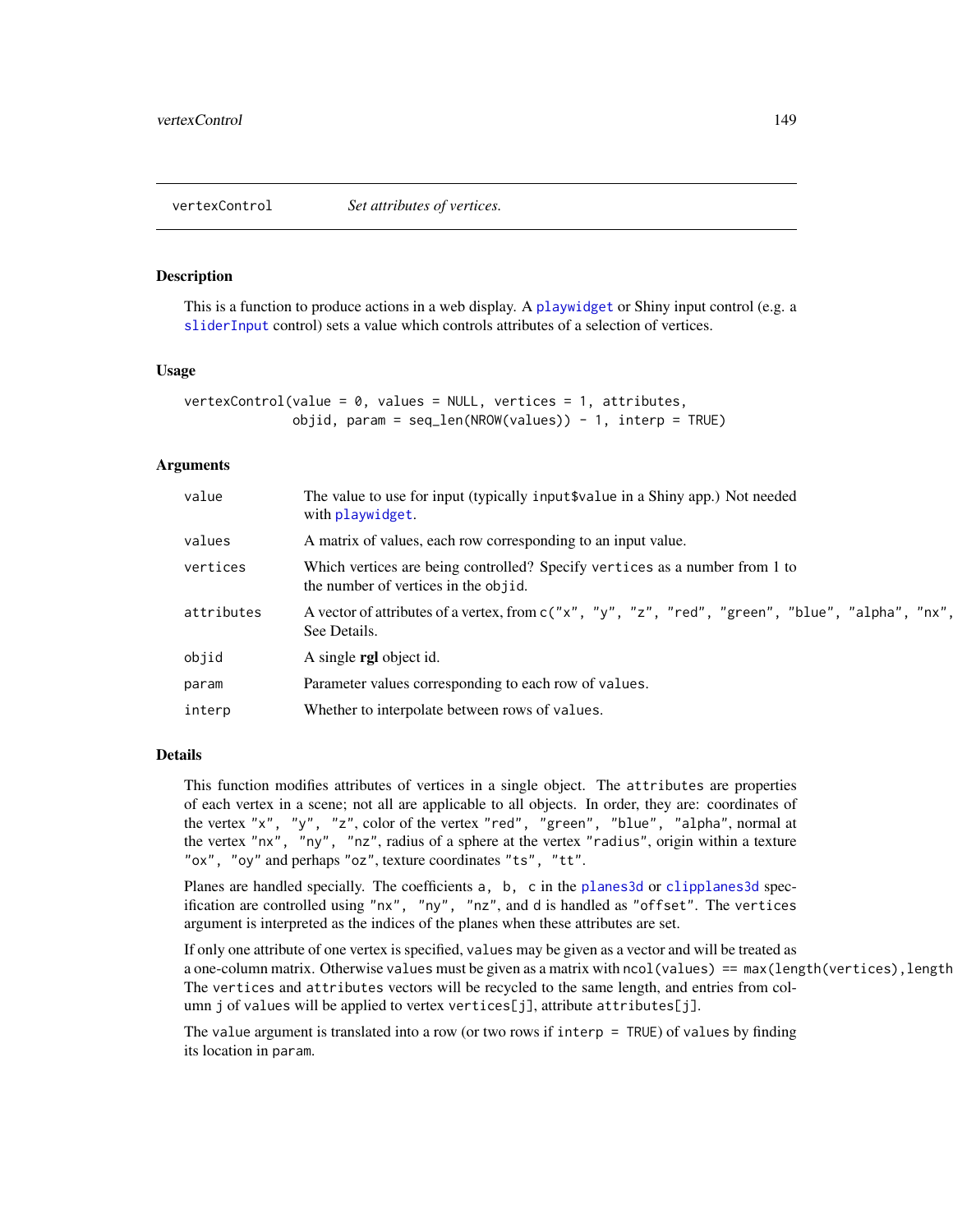# Value

A list of class "rglControl" of cleaned up parameter values, to be used in an rgl widget.

#### Author(s)

Duncan Murdoch

# Examples

```
saveopts <- options(rgl.useNULL = TRUE)
theta \leq seq(0, 6*pi, len=100)
xyz <- cbind(sin(theta), cos(theta), theta)
plot3d(xyz, type="l")
id <- spheres3d(xyz[1,,drop=FALSE], col="red")
widget <- rglwidget(width=500, height=300) %>%
playwidget(vertexControl(values=xyz,
                         attributes=c("x", "y", "z"),
                         objid = id, param=1:100,
           start = 1, stop = 100, rate=10)
if (interactive())
  widget
options(saveopts)
```
viewpoint *Set up viewpoint*

#### Description

Set the viewpoint orientation.

#### Usage

```
view3d( theta = 0, phi = 15, ...)
rgl.viewpoint( theta = 0, phi = 15, fov = 60, zoom = 1,
       scale = par3d("scale"), interactive = TRUE, userMatrix,
       type = c("userviewpoint", "modelviewpoint") )
```
# Arguments

| theta, phi  | polar coordinates                                                   |
|-------------|---------------------------------------------------------------------|
| .           | additional parameters to pass to rgl. viewpoint                     |
| fov         | field-of-view angle in degrees                                      |
| zoom        | zoom factor                                                         |
| scale       | real length 3 vector specifying the rescaling to apply to each axis |
| interactive | logical, specifying if interactive navigation is allowed            |

<span id="page-149-0"></span>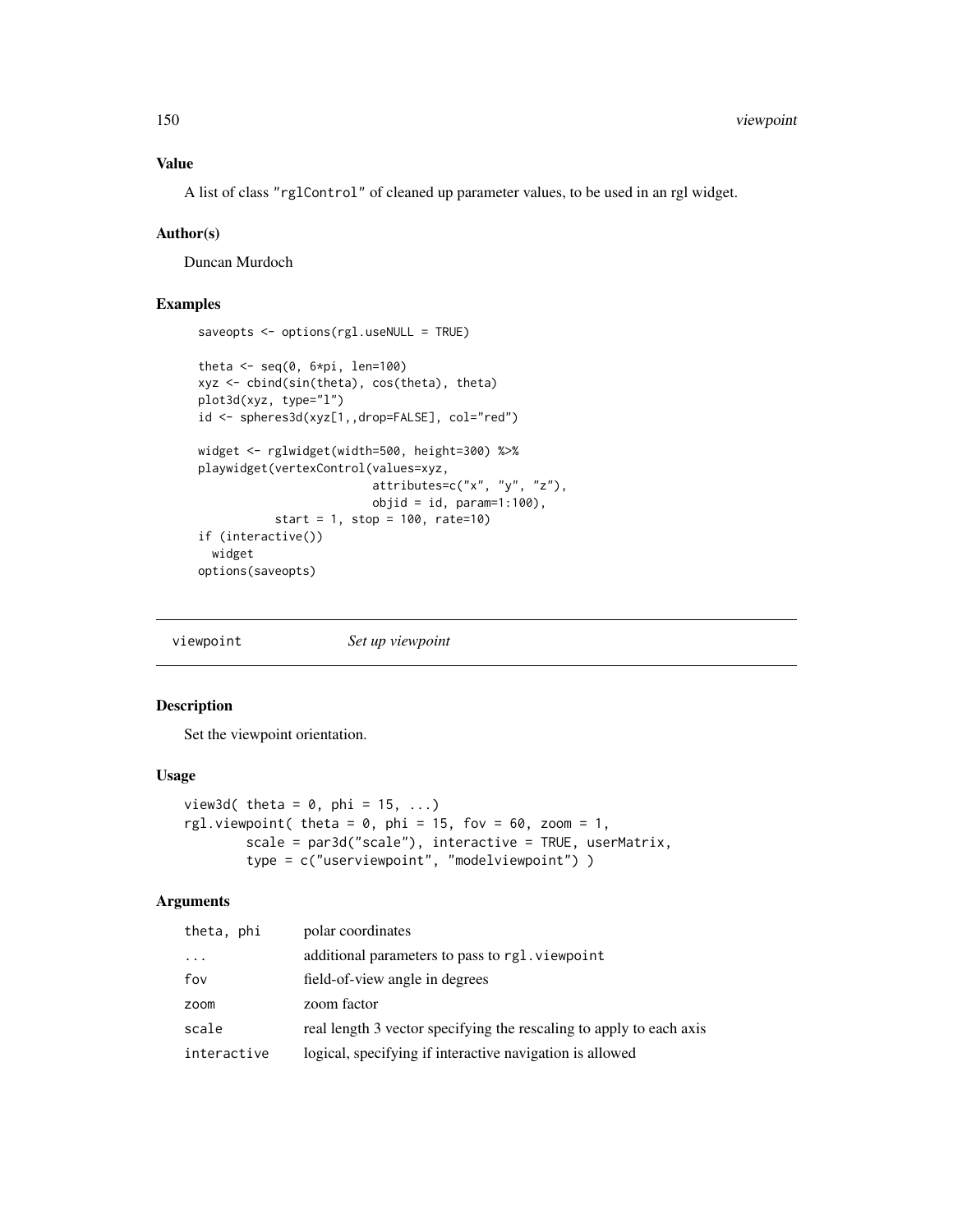#### <span id="page-150-0"></span>viewpoint 151

| userMatrix | 4x4 matrix specifying user point of view |
|------------|------------------------------------------|
| type       | which viewpoint to set?                  |

#### Details

The data model can be rotated using the polar coordinates theta and phi. Alternatively, it can be set in a completely general way using the 4x4 matrix userMatrix. If userMatrix is specified, theta and phi are ignored.

The pointing device of your graphics user-interface can also be used to set the viewpoint interactively. With the pointing device the buttons are by default set as follows:

left adjust viewpoint position middle adjust field of view angle right or wheel adjust zoom factor

The user's view can be set with fov and zoom.

If the fov angle is set to 0, a parallel or orthogonal projection is used. Small non-zero values (e.g. 0.01 or less, but not 0.0) are likely to lead to rendering errors due to OpenGL limitations.

Prior to version 0.94, all of these characteristics were stored in one viewpoint object. With that release the characteristics are split into those that affect the projection (the user viewpoint) and those that affect the model (the model viewpoint). By default, this function sets both, but the type argument can be used to limit the effect.

# See Also

#### [par3d](#page-42-0)

# Examples

```
## Not run:
# animated round trip tour for 10 seconds
rgl.open()
shade3d(oh3d(), color = "red")
start <- proc.time()[3]
while ((i \leq 36*(proc.time))[3] - start)) < 360) {
 rgl.viewpoint(i, i/4);
}
## End(Not run)
```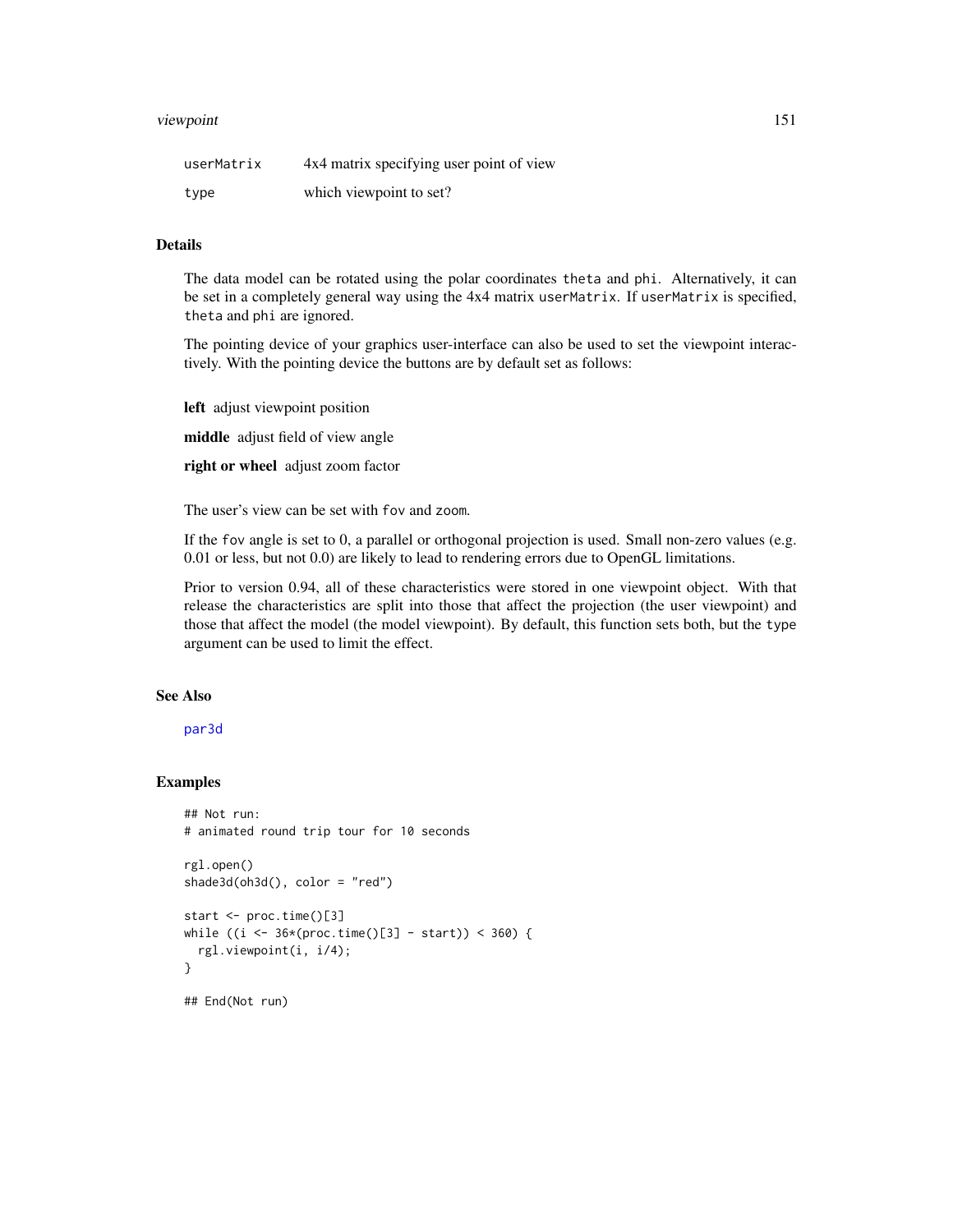<span id="page-151-1"></span>

# <span id="page-151-0"></span>Description

These functions write out HTML code to control WebGL displays on the same page.

### Usage

```
subsetSlider(subsets, labels = names(subsets),
             fullset = Reduce(union, subsets),
             subscenes = currentSubscene3d(), prefixes = "",
             accumulate = FALSE, ...)subsetSetter(subsets, subscenes = currentSubscene3d(), prefixes = "",
fullset = Reduce(union, subsets),
                         accumulate = FALSE)
clipplaneSlider(a=NULL, b=NULL, c=NULL, d=NULL,
               plane = 1, clipplaneids, prefixes = "",
                labels = signif(values[, 1], 3), ...toggleButton(subset, subscenes = currentSubscene3d(), prefixes = "",
             label = deparse(substitute(subset)),
```

```
id = paste0(basename(tempfile("input"))), name = id)
```
## Arguments

| subsets             | A list of vectors of object identifiers; the slider or setter will choose among them.     |
|---------------------|-------------------------------------------------------------------------------------------|
| labels              | Labels to display corresponding to each subset. If NULL, numeric labels will be<br>shown. |
| fullset             | Objects in the subscene which are not in fuller will not be touched.                      |
| subscenes           | The subscenes to be controlled.                                                           |
| prefixes            | The prefixes of the WebGL scenes to be controlled.                                        |
| accumulate          | If TRUE, the subsets will accumulate (by union) as the value increases.                   |
| id                  | The id of the input control that will be generated.                                       |
| name                | The name of the input control that will be generated.                                     |
| $\ddots$ .          | Arguments to pass to property Slider.                                                     |
| a,b,c,d             | The parameter values to change. Leave as NULL to hold the parameter constant.             |
| plane, clipplaneids |                                                                                           |
|                     | The identifier of the particular clipplane to modify.                                     |
| subset              | The subset that the button should toggle.                                                 |
| label               | The button label.                                                                         |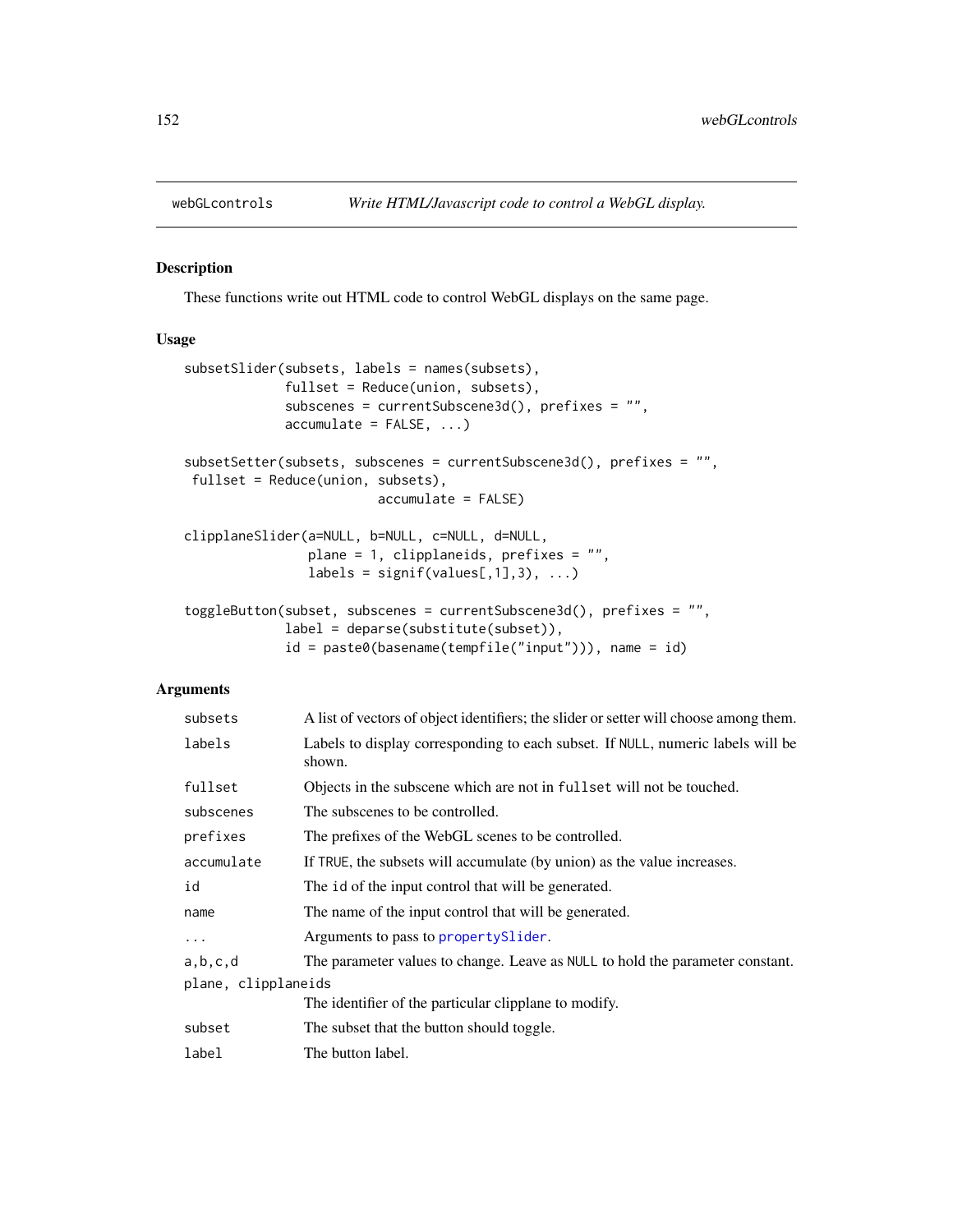#### <span id="page-152-1"></span>writeASY 153

# Details

subsetSlider and clipplaneSlider generate an HTML5 slider control with a text label. To display no text, set the labels to blanks in the ... argument.

subsetSetter is a low-level function to produce the Javascript code used by subsetSlider. This code will not touch objects in the subscene if they are not in fullset. fullset defaults to the union of all the object ids mentioned in subsets, so by default if an id is not mentioned in one of the subsets, it will not be controlled by the slider.

toggleButton generates a button that toggles the presence of objects within a subscene. If the first entry in subset is in the subscene, all are deleted, otherwise all are added.

clipplaneSlider allows a clipping plane to be moved to a sequence of positions. Any non-NULL entries among a, b, c, d should be vectors; the slider will set those parameters of the selected clipping plane to corresponding values as the slider is moved.

#### Value

subsetSetter returns a length-one character vector of class "propertySetter".

The other functions use [cat](#page-0-0) to write their output and invisibly return the id of the control that was generated.

#### Author(s)

Duncan Murdoch

#### See Also

[playwidget](#page-63-0) and [toggleWidget](#page-144-0) for a newer, preferred method of inserting controls into a scene.

Older functions include [writeWebGL](#page-158-0). See [propertySlider](#page-76-0) and [propertySetter](#page-76-1) for lower level, more flexible functions.

#### Examples

```
subsets <- list(1:3, 1:4, 1:5)
subsetSlider(subsets = subsets)
toggleButton(1:3)
clipplaneSlider(d = seq(0, 1, len=20), clipplaneid = 123)
```
<span id="page-152-0"></span>writeASY *Write Asymptote code for an rgl scene*

#### Description

Asymptote is a language for 3D graphics that is highly integrated with LaTeX. This is an experimental function to write an Asymptote program to approximate an rgl scene.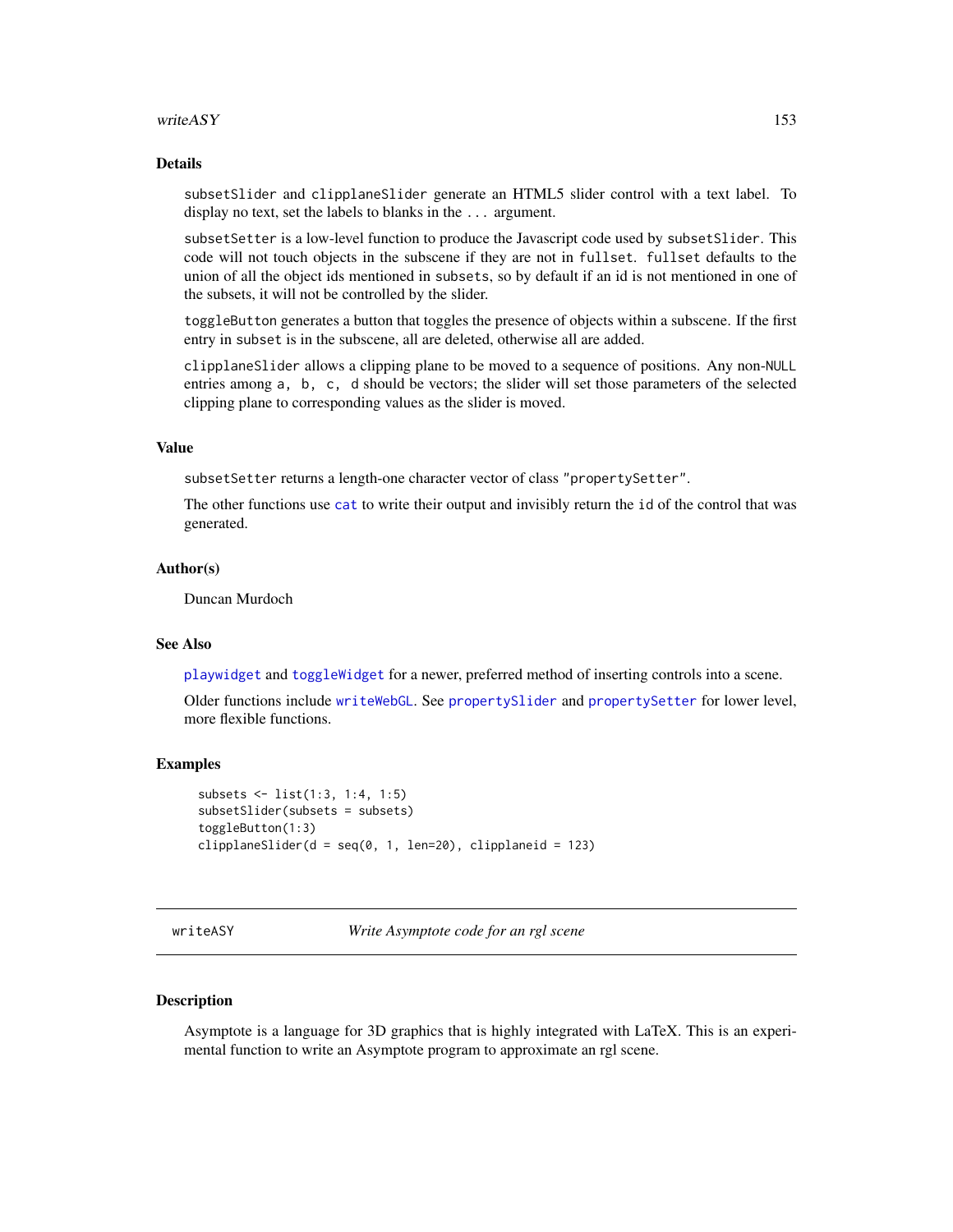# Usage

```
writeASY(scene = scene3d(),
         title = "scene",
         outtype = c("pdf", "eps", "asy", "latex", "pdflatex"),
         prc = TRUE,
         runAsy = "asy %filename%",
         defaultFontsize = 12,
         width = 7, height = 7,
         ppi = 100,
         ids = NULL)
```
### Arguments

| scene           | rgl scene object                                                                                           |  |
|-----------------|------------------------------------------------------------------------------------------------------------|--|
| outtype         | What type of file to write? See Details.                                                                   |  |
| prc             | Whether to produce an interactive PRC scene.                                                               |  |
| title           | The base of the filename to produce.                                                                       |  |
| runAsy          | Code to run the Asymptote program.                                                                         |  |
| defaultFontsize |                                                                                                            |  |
|                 | The default fontsize for text.                                                                             |  |
| width, height   | Width and height of the output image, in inches.                                                           |  |
| ppi             | "Pixels per inch" to assume when converting line widths and point sizes (which<br>rgl measures in pixels). |  |
| ids             | If not NULL, write out just these rgl objects.                                                             |  |
|                 |                                                                                                            |  |

#### Details

Asymptote is both a language describing a 2D or 3D graphic, and a program to interpret that language and produce output in a variety of formats including EPS, PDF (interactive or static), etc.

The interactive scene produced with  $pre = TRUE$  requires outtype = "pdf", and (as of this writing) has a number of limitations:

- As far as we know, only Adobe Acrobat Reader of a sufficiently recent version can display these scenes.
- Current versions ignore lighting settings.

#### Value

The filename of the output file is returned invisibly.

# Note

This function is currently under development and limited in the quality of output it produces. Arguments will likely change.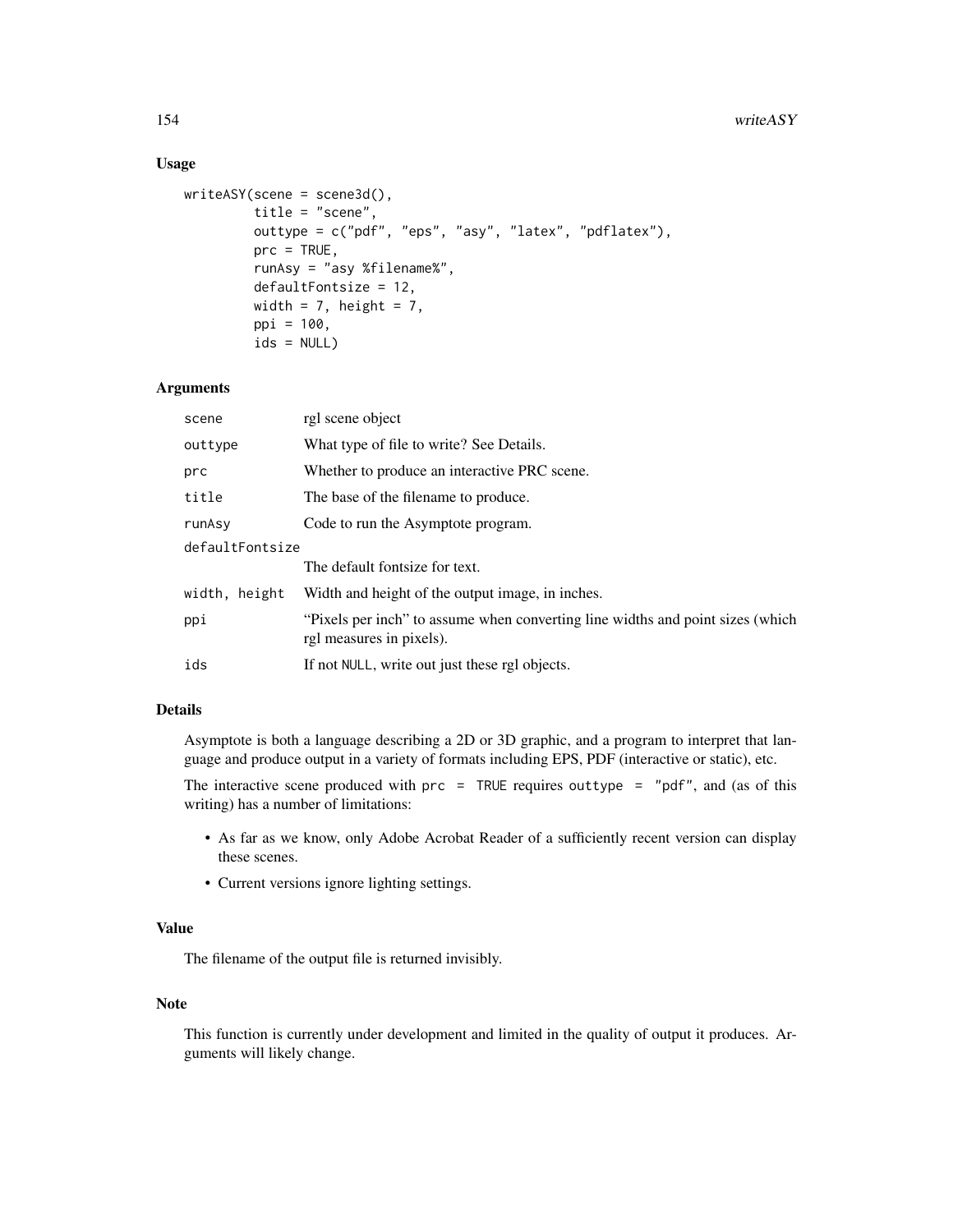#### <span id="page-154-1"></span>writeOBJ 155

There are a number of differences between the interactive display in Asymptote and the display in rgl. In particular, many objects that are a fixed size in rgl will scale with the image in Asymptote. Defaults have been chosen somewhat arbitrarily; tweaking will likely be needed.

Material properties of surfaces are not yet implemented.

## Author(s)

Duncan Murdoch

# References

J. C. Bowman and A. Hammerlindl (2008). Asymptote: A vector graphics language, TUGBOAT: The Communications of the TeX Users Group, 29:2, 288-294.

#### See Also

[scene3d](#page-114-0) saves a copy of a scene to an R variable; [writeWebGL](#page-158-0), [writePLY](#page-156-0), [writeOBJ](#page-154-0) and [writeSTL](#page-81-0) write the scene to a file in various other formats.

#### Examples

```
x \le rnorm(20)
y \le - rnorm(20)z < - rnorm(20)plot3d(x, y, z, type = "s", col = "red")olddir <- setwd(tempdir())
writeASY(title = "interactive") # Produces interactive.pdf
writeASY(title = "noninteractive", prc = FALSE) # Produces noninteractive.pdf
setwd(olddir)
```
<span id="page-154-0"></span>writeOBJ *Read and write Wavefront OBJ format files*

#### Description

writeOBJ writes OBJ files. This is a file format that is commonly used in 3D graphics applications. It does not represent text, but does represent points, lines, polygons (and many other types that RGL doesn't support). readOBJ reads only some parts of OBJ files.

#### Usage

```
writeOBJ(con,
         pointRadius = 0.005, pointShape = icosahedron3d(),
         lineRadius = pointRadius, lineSides = 20,
         pointsAsPoints = FALSE, linesAsLines = FALSE,
         withNormals = TRUE, withTextures = TRUE,
         separateObjects = TRUE,
         ids = NULL)readOBJ(con, ...)
```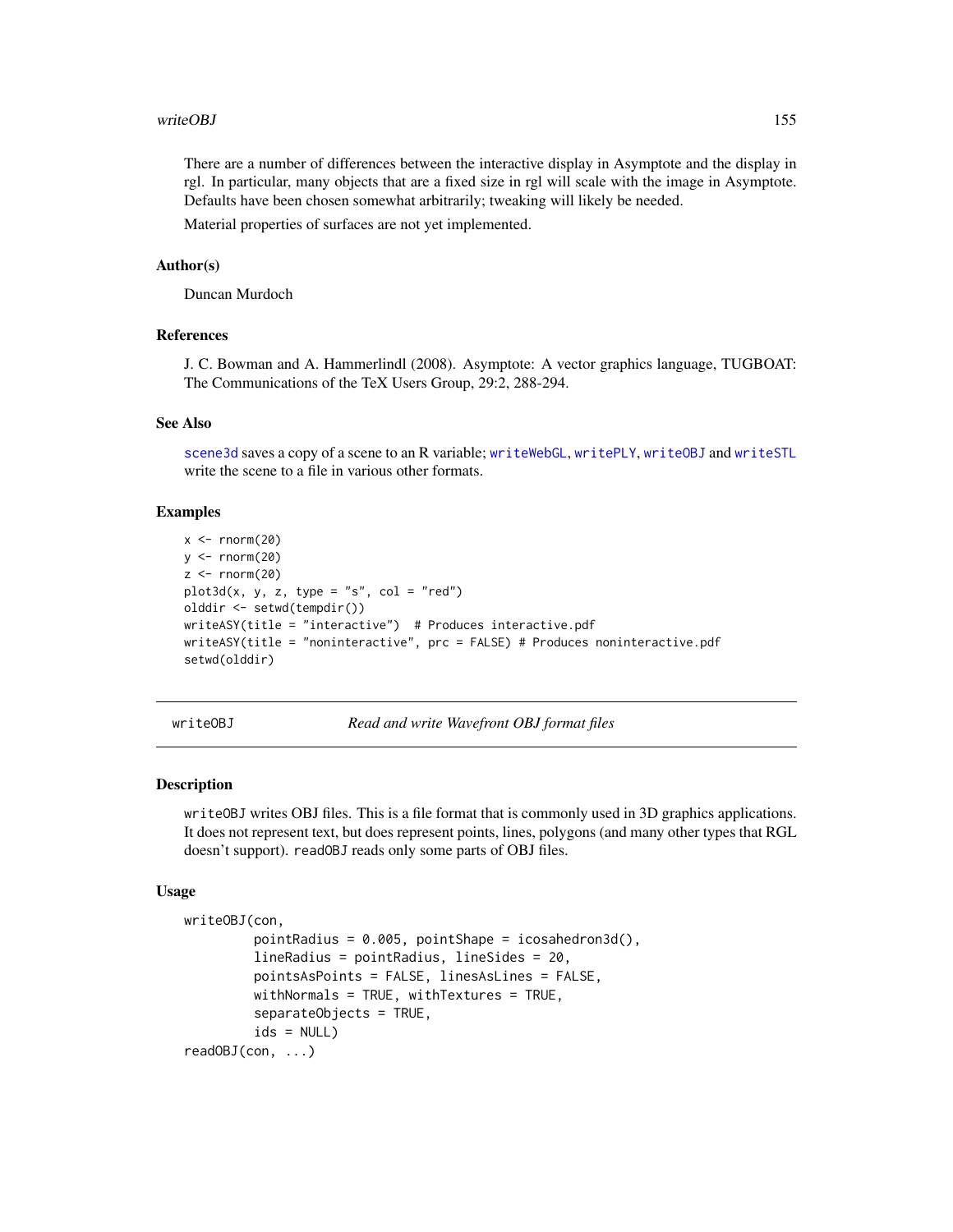<span id="page-155-0"></span>156 writeOBJ

## Arguments

| con<br>pointRadius, lineRadius            | A connection or filename.<br>The radius of points and lines relative to the overall scale of the figure, if they<br>are converted to polyhedra.  |
|-------------------------------------------|--------------------------------------------------------------------------------------------------------------------------------------------------|
| pointShape                                | A mesh shape to use for points if they are converted. It is scaled by the point Radius.                                                          |
| lineSides<br>pointsAsPoints, linesAsLines | Lines are rendered as cylinders with this many sides.<br>Whether to convert points and lines to "point" and "line" records in the OBJ<br>output. |
| withNormals<br>separateObjects            | Whether to output vertex normals for smooth shading.                                                                                             |
|                                           | Whether to mark each RGL object as a separate object in the file.                                                                                |
| withTextures                              | Whether to output texture coordinates.                                                                                                           |
| ids                                       | The identifiers (from rgl.ids) of the objects to write. If NULL, try to write<br>everything.                                                     |
| $\cdots$                                  | Additional arguments (typically just material) to pass to tmesh3d.                                                                               |

# Details

The current writeOBJ implementation only outputs triangles, quads, planes, spheres, points, line segments, line strips and surfaces. It does not output material properties such as colors, since the OBJ format does not support the per-vertex colors that RGL uses.

The readOBJ implementation can read faces, normals, and textures coordinates, but ignores material properties (including the specification of the texture file to use). To read a file that uses a single texture, specify it in the material argument, e.g. readOBJ("model.OBJ", material = list(color = "white", texture = There is no support for files that use multiple textures.

The defaults for pointsAsPoints and linesAsLines have been chosen because Blender ([http:](http://www.blender.org) [//www.blender.org](http://www.blender.org)) does not import points or lines, only polygons. If you are exporting to other software you may want to change them.

If present, texture coordinates are output by default, but the textures themselves are not.

Individual RGL objects are output as separate objects in the file when separateObjects = TRUE, the default.

The output file should be readable by Blender and Meshlab; the latter can write in a number of other formats, including U3D, suitable for import into a PDF document.

#### Value

writeObj invisibly returns the name of the connection to which the data was written.

readObj returns a mesh object constructed from the input file.

# Author(s)

Duncan Murdoch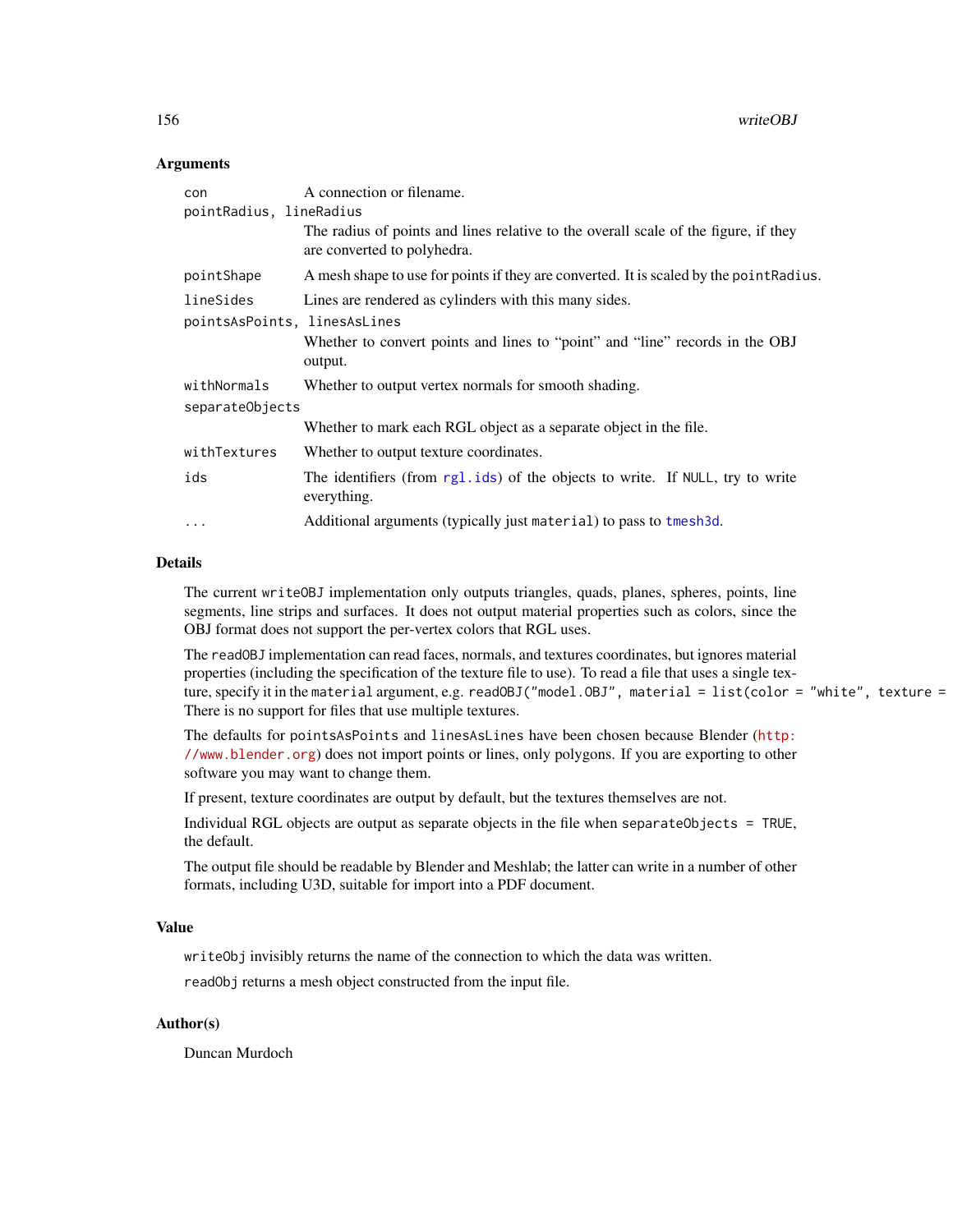#### <span id="page-156-1"></span>write  $PLY$  157

#### References

The file format was found at <http://www.martinreddy.net/gfx/3d/OBJ.spec> on November 11, 2012.

# See Also

[scene3d](#page-114-0) saves a copy of a scene to an R variable; [writeWebGL](#page-158-0), [writeASY](#page-152-0), [writePLY](#page-156-0) and [writeSTL](#page-81-0) write the scene to a file in various other formats.

#### Examples

```
filename <- tempfile(fileext = ".obj")
open3d()
shade3d( icosahedron3d() )
writeOBJ(filename)
# The motivation for writing readObj() was to read this shape
# file of Comet 67P/Churyumov-Gerasimenko, from the ESA:
open3d()
shade3d(readOBJ(url(
"http://sci.esa.int/science-e/www/object/doc.cfm?fobjectid=54726"
), material = list(col = "gray"))# Textures are used in a realistic hand image available from
# https://free3d.com/3d-model/freerealsichand-85561.html
# Thanks to Monte Shaffer for pointing this out.
# Decompress the files into the current directory, convert
# hand_mapNew.jpg to hand_mapNew.png, then use
## Not run:
open3d()
shade3d(readOBJ("hand.OBJ", material = list(color = "white",
shininess = 1, texture = "hand_mapNew.png")))
## End(Not run)
```
<span id="page-156-0"></span>writePLY *Write Stanford PLY format files*

#### Description

This function writes PLY files. This is a simple file format that is commonly used in 3D printing. It does not represent text, only edges and polygons. The writePLY function does the necessary conversions.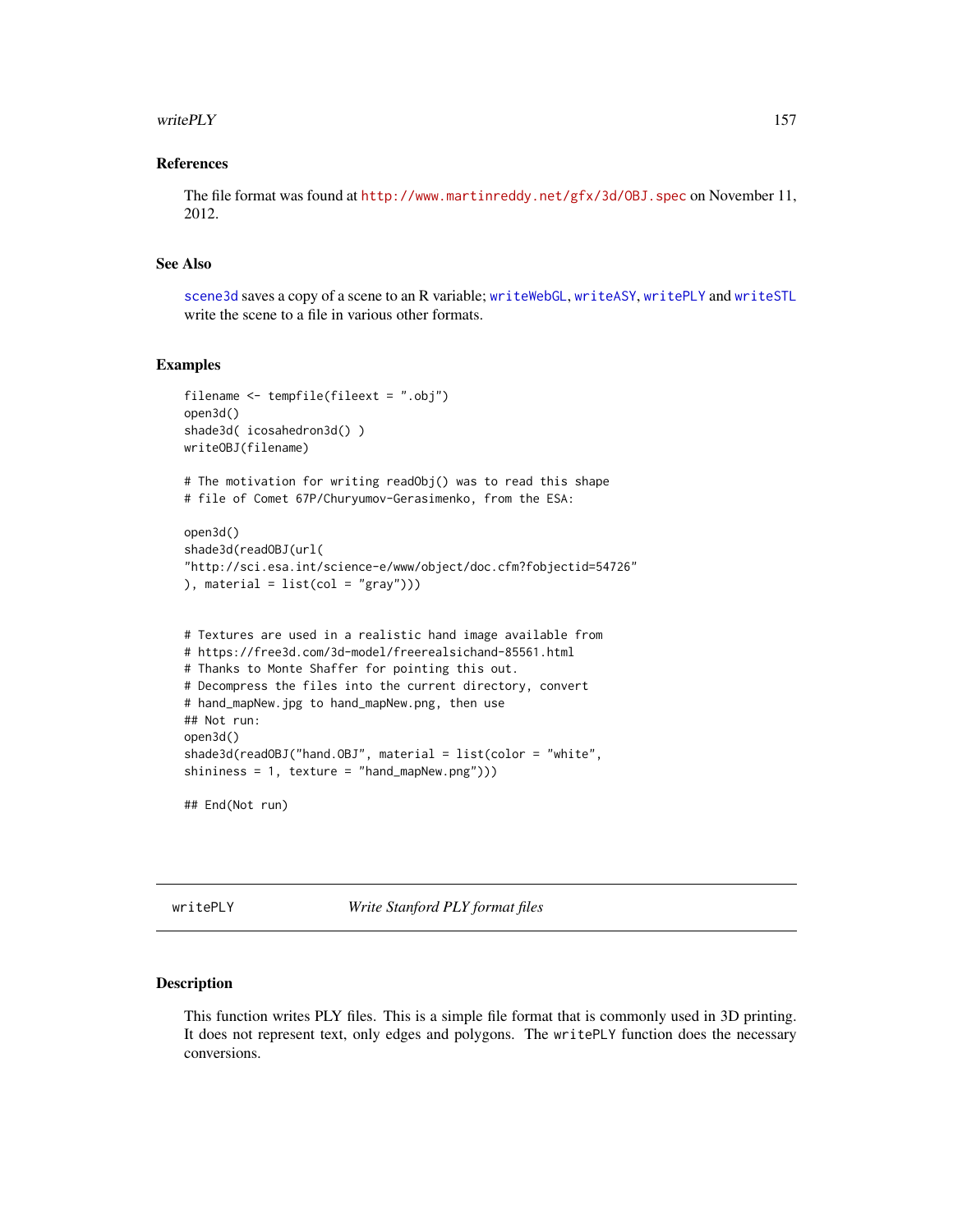# <span id="page-157-0"></span>Usage

```
writePLY(con, format = c("little_endian", "big_endian", "ascii"),
         pointRadius = 0.005, pointShape = icosahedron3d(),
         lineRadius = pointRadius, lineSides = 20,
         pointsAsEdges = FALSE, linesAsEdges = pointsAsEdges,
         withColors = TRUE, withNormals = !(pointsAsEdges || linesAsEdges),
         ids = NULL)
```
# Arguments

| con                     | A connection or filename.                                                                                          |
|-------------------------|--------------------------------------------------------------------------------------------------------------------|
| format                  | Which output format. Defaults to little-endian binary.                                                             |
| pointRadius, lineRadius |                                                                                                                    |
|                         | The radius of points and lines relative to the overall scale of the figure, if they<br>are converted to polyhedra. |
| pointShape              | A mesh shape to use for points if they are converted. It is scaled by the point Radius.                            |
| lineSides               | Lines are rendered as cylinders with this many sides.                                                              |
| pointsAsEdges,          | linesAsEdges<br>Whether to convert points and lines to "Edge" records in the PLY output.                           |
| withColors              | Whether to output vertex color information.                                                                        |
| withNormals             | Whether to output vertex normals for smooth shading.                                                               |
| ids                     | The identifiers (from rg1.ids) of the objects to write. If NULL, try to write<br>everything.                       |

# Details

The current implementation only outputs triangles, quads, planes, spheres, points, line segments, line strips and surfaces.

The defaults for pointsAsEdges and linesAsEdges have been chosen because Blender ([http:](http://www.blender.org) [//www.blender.org](http://www.blender.org)) does not import lines, only polygons. If you are exporting to other software you may want to change them.

Since the PLY format only allows one object per file, all RGL objects are combined into a single object when output.

The output file is readable by Blender and Meshlab; the latter can write in a number of other formats, including U3D, suitable for import into a PDF document.

#### Value

Invisibly returns the name of the connection to which the data was written.

# Author(s)

Duncan Murdoch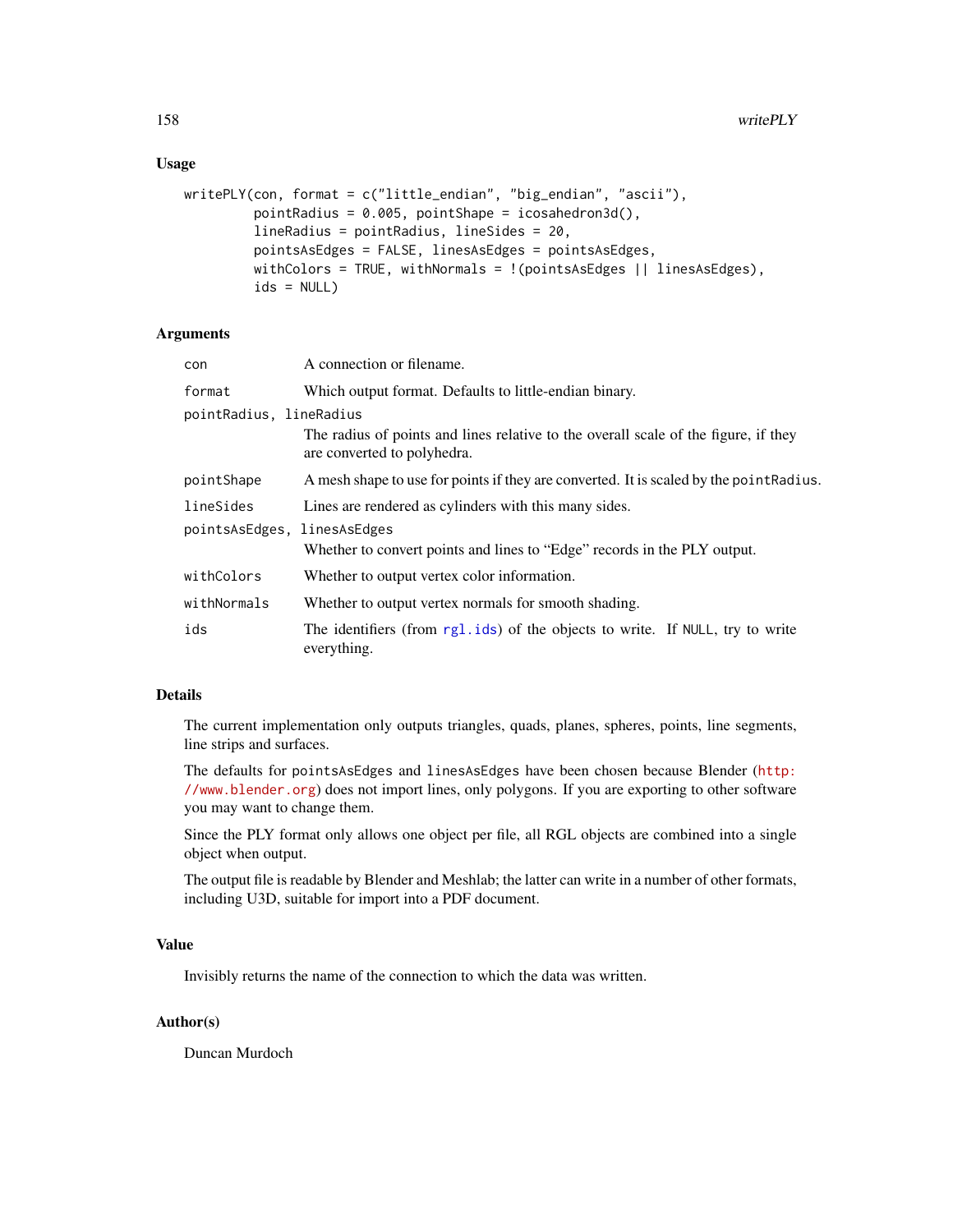#### <span id="page-158-1"></span>writeWebGL 159

# References

The file format was found on <http://www.mathworks.com> on November 10, 2012 at a URL that no longer exists; currently the format is described at [https://www.mathworks.com/help/vision/](https://www.mathworks.com/help/vision/ug/the-ply-format.html) [ug/the-ply-format.html](https://www.mathworks.com/help/vision/ug/the-ply-format.html).

#### See Also

[scene3d](#page-114-0) saves a copy of a scene to an R variable; [writeWebGL](#page-158-0), [writeASY](#page-152-0), [writeOBJ](#page-154-0) and [writeSTL](#page-81-0) write the scene to a file in various other formats.

# Examples

```
filename <- tempfile(fileext = ".ply")
open3d()
shade3d( icosahedron3d(col = "magenta") )
writePLY(filename)
```
<span id="page-158-0"></span>writeWebGL *Write scene to HTML.*

### Description

Writes the current scene to a collection of files that contain WebGL code to reproduce it in a browser.

## Usage

```
writeWebGL(dir = "webGL", filename = file.path(dir, "index.html"),
        template = system.file(file.path("WebGL", "template.html"), package = "rgl"),
          prefix = ",
           snapshot = TRUE, commonParts = TRUE, reuse = NULL,
           font = "Arial", width, height)
```
#### **Arguments**

| dir         | Where to write the files.                                                                                                                                                                                             |
|-------------|-----------------------------------------------------------------------------------------------------------------------------------------------------------------------------------------------------------------------|
| filename    | The filename to use for the main file.                                                                                                                                                                                |
| template    | The template web page to which to write the Javascript for the scene. See Details<br>below.                                                                                                                           |
| prefix      | An optional prefix to use on global identifiers in the scene; use different prefixes<br>for different scenes displayed on the same web page. If not blank, it should be a<br>legal identifier in Javascript and HTML. |
| snapshot    | Whether to include a snapshot of the scene, to be displayed in browsers that<br>don't support WebGL, or a specification of the snapshot to use. See details<br>below.                                                 |
| commonParts | Whether to include parts that would be common to several figures on the same<br>page. Currently this includes a reference to and copy of the 'CanvasMatrix.js'<br>file in the output.                                 |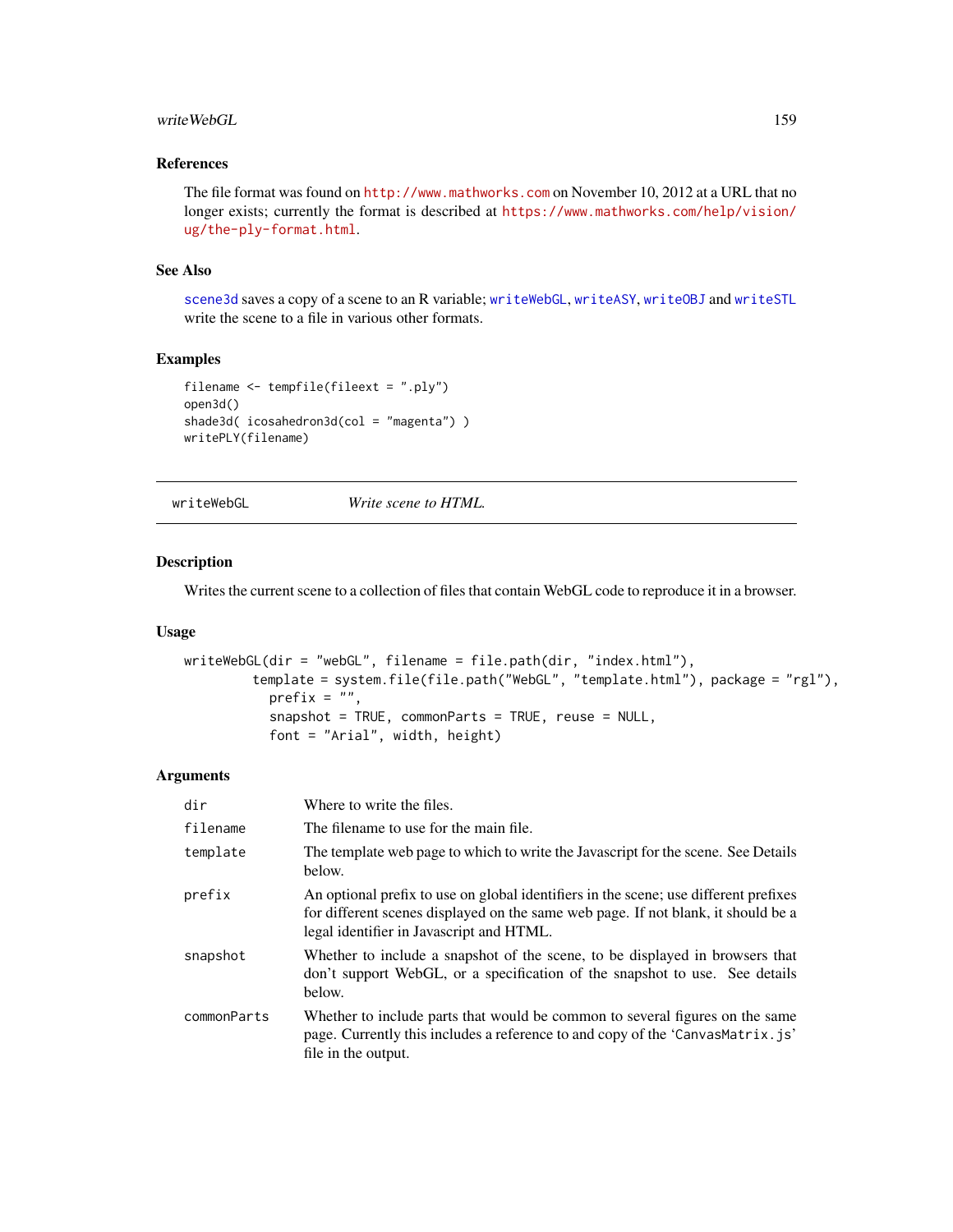| reuse | When writing several figures on the same page, set this to a data frame containing               |
|-------|--------------------------------------------------------------------------------------------------|
|       | values to reuse. See the Value section below.                                                    |
| font  | The font to use for text.                                                                        |
|       | width, height The (optional) width and height in pixels of the image to display. If omitted, the |
|       | par3d("windowRect") dimensions will be used.                                                     |

#### Details

This function writes out a web page containing Javascript that reconstructs the scene in WebGL.

Use the template argument to give the filename of a web page that is to contain the code for the new scene. It should contain a single line containing paste0("%", prefix, "WebGL%"), e.g. %WebGL% with the default empty prefix. That line will be replaced by the Javascript and other code necessary to reproduce the current scene. The template may also contain the string "%rglVersion%" which will be replaced with the current rgl version number. If template is NULL, the output will simply be written directly to the main file.

To put more than one scene into a web page, use different values of prefix for each. The prefix will be used in identifiers in both Javascript and HTML, so it is safest to start with a letter and only use alphanumeric characters.

WebGL is a fairly new technology for displaying 3D scenes in browsers. Most current browsers support it to some extent, though it may not be enabled by default; see <http://get.webgl.org> for details. A major exception currently is Microsoft's Internet Explorer, though plugins are available.

Currently writeWebGL has a number of known limitations, some of which will be gradually eliminated as development progresses:

- The bounding box decorations are fixed; labels do not move as they do within R.
- User-defined mouse controls are not supported.
- Missing values are not handled properly.
- WebGL browsers generally do not support more than 65535 vertices per object. writeWebGL will print a warning if this limit is exceeded, but it is up to the user to break his scene into smaller objects. (And 65535 vertices may not be small enough!)

#### Value

The filename is returned. If reuse is not NULL, it will have an attribute called "reuse" which contains a dataframe with columns "id" and "prefix" identifying the prefix used for objects drawn in this scene. This dataframe can be used as the reuse argument in subsequent calls to writeWebGL.

#### Note

This function is deprecated in favour of the rglwidget() function.

#### Note

If commonParts is TRUE, the output includes a binary copy of the CanvasMatrix Javascript library. This file is necessary for the Javascript code written by writeWebGL to function properly, but only one copy is needed if the output page contains multiple writeWebGL figures.

Its source (including the copyright notice and license for free use) is included in the file named by system.file("htmlwidgets/lib/CanvasMatrix.src.js", package = "rgl").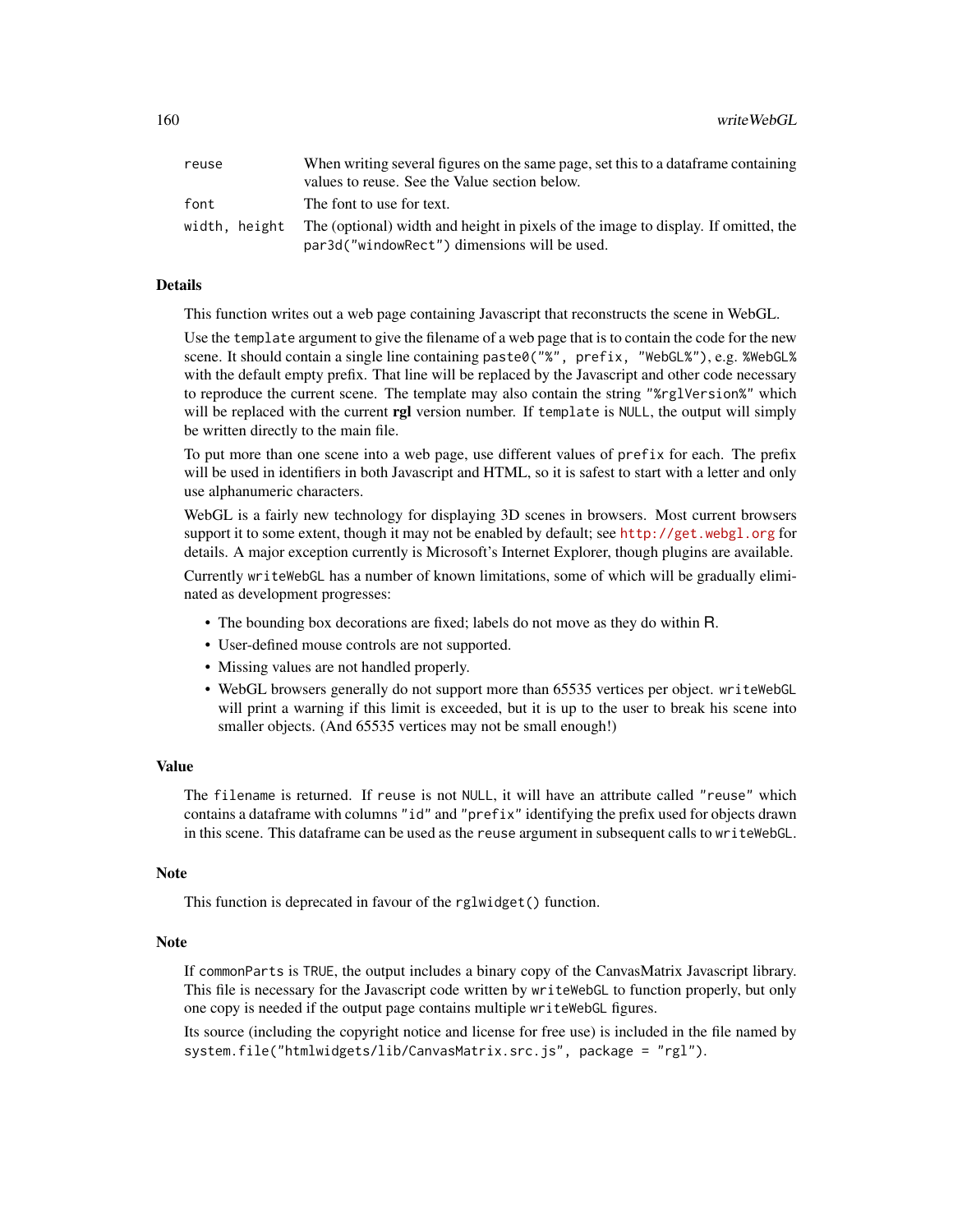<span id="page-160-0"></span>writeWebGL 161

# Author(s)

Duncan Murdoch.

# References

<http://www.webgl.org>

# See Also

[scene3d](#page-114-0) saves a copy of a scene to an R variable; [writeASY](#page-152-0), [writePLY](#page-156-0), [writeOBJ](#page-154-0) and [writeSTL](#page-81-0) write the scene to a file in various other formats.

# Examples

```
plot3d(rnorm(100), rnorm(100), rnorm(100), type = "s", col = "red")
# This writes a copy into temporary directory 'webGL', and then displays it
filename <- writeWebGL(dir = file.path(tempdir(), "webGL"),
                   width = 500, reuse = TRUE)
# Display the "reuse" attribute
attr(filename, "reuse")
# Display the scene in a browser
```

```
if (interactive())
 browseURL(paste0("file://", filename))
```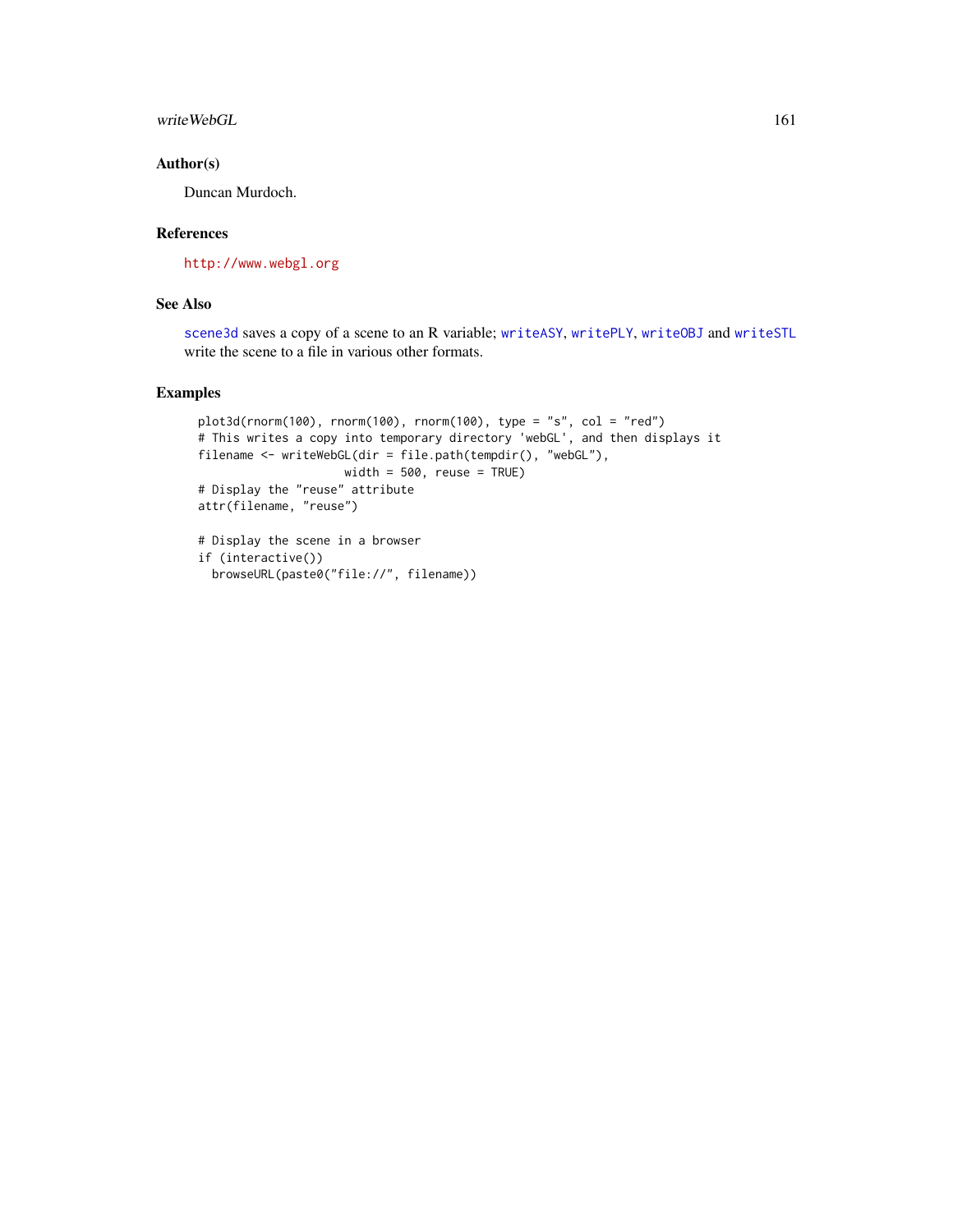# **Index**

∗Topic dplot ellipse3d , [26](#page-25-0) par3dinterp , [48](#page-47-0) play3d , [62](#page-61-0) spin3d , [132](#page-131-0) ∗Topic dynamic abclines3d , [5](#page-4-0) addNormals , [6](#page-5-0) aspect3d , [15](#page-14-0) axes3d , [17](#page-16-0) bg3d , [19](#page-18-0) cylinder3d , [23](#page-22-0) grid3d , [30](#page-29-0) light , [34](#page-33-0) matrices , [35](#page-34-0) mesh3d , [37](#page-36-1) par3d , [43](#page-42-1) persp3d , [52](#page-51-0) planes3d , [61](#page-60-2) plot3d , [67](#page-66-0) points3d , [73](#page-72-0) r3d , [80](#page-79-0) rgl-package , [4](#page-3-0) rgl.bbox , [86](#page-85-0) rgl.bringtotop , [88](#page-87-0) rgl.material , [89](#page-88-0) rgl.open , [92](#page-91-0) rgl.pixels , [93](#page-92-0) rgl.postscript , [94](#page-93-0) rgl.primitive , [96](#page-95-0) rgl.setMouseCallbacks , [98](#page-97-0) rgl.snapshot, [99](#page-98-0) rgl.surface , [101](#page-100-0) rgl.user2window , [105](#page-104-0) scene, [114](#page-113-1) select3d , [119](#page-118-0) shapelist3d , [124](#page-123-0) spheres3d , [131](#page-130-0) sprites , [133](#page-132-0)

subdivision3d , [135](#page-134-0) surface3d , [140](#page-139-0) text3d , [141](#page-140-1) viewpoint , [150](#page-149-0) ∗Topic graphics bgplot3d , [21](#page-20-0) extrude3d , [27](#page-26-1) identify3d , [33](#page-32-0) mfrow3d, [40](#page-39-0) observer3d , [42](#page-41-0) persp3d , [52](#page-51-0) persp3d.deldir , [55](#page-54-0) persp3d.function , [56](#page-55-0) persp3d.triSht , [59](#page-58-0) polygon3d , [75](#page-74-1) readSTL , [82](#page-81-1) rgl.attrib , [84](#page-83-0) scene3d , [115](#page-114-1) selectpoints3d , [120](#page-119-0) subscene3d , [136](#page-135-0) subsceneInfo, [139](#page-138-0) triangulate , [146](#page-145-0) turn3d , [148](#page-147-0) writeOBJ , [155](#page-154-1) writePLY , [157](#page-156-1) writeWebGL , [159](#page-158-1) ∗Topic utilities hook\_rgl , [32](#page-31-0) rgl.Sweave , [102](#page-101-0) .check3d , [5](#page-4-0) %>% *(*import *)* , [34](#page-33-0) %>% , *[34](#page-33-0)* abclines3d , [5](#page-4-0) , *[31](#page-30-0)* , *[62](#page-61-0)* addNormals , [6](#page-5-0) addToSubscene3d *(*subscene3d *)* , [136](#page-135-0) ageControl , [7](#page-6-0) , *[34](#page-33-0)* , *[66](#page-65-0)* ageSetter , [8](#page-7-0) , *[80](#page-79-0)* alphashape3d::ashape3d , *[13](#page-12-0) , [14](#page-13-0)*

arc3d , [10](#page-9-0)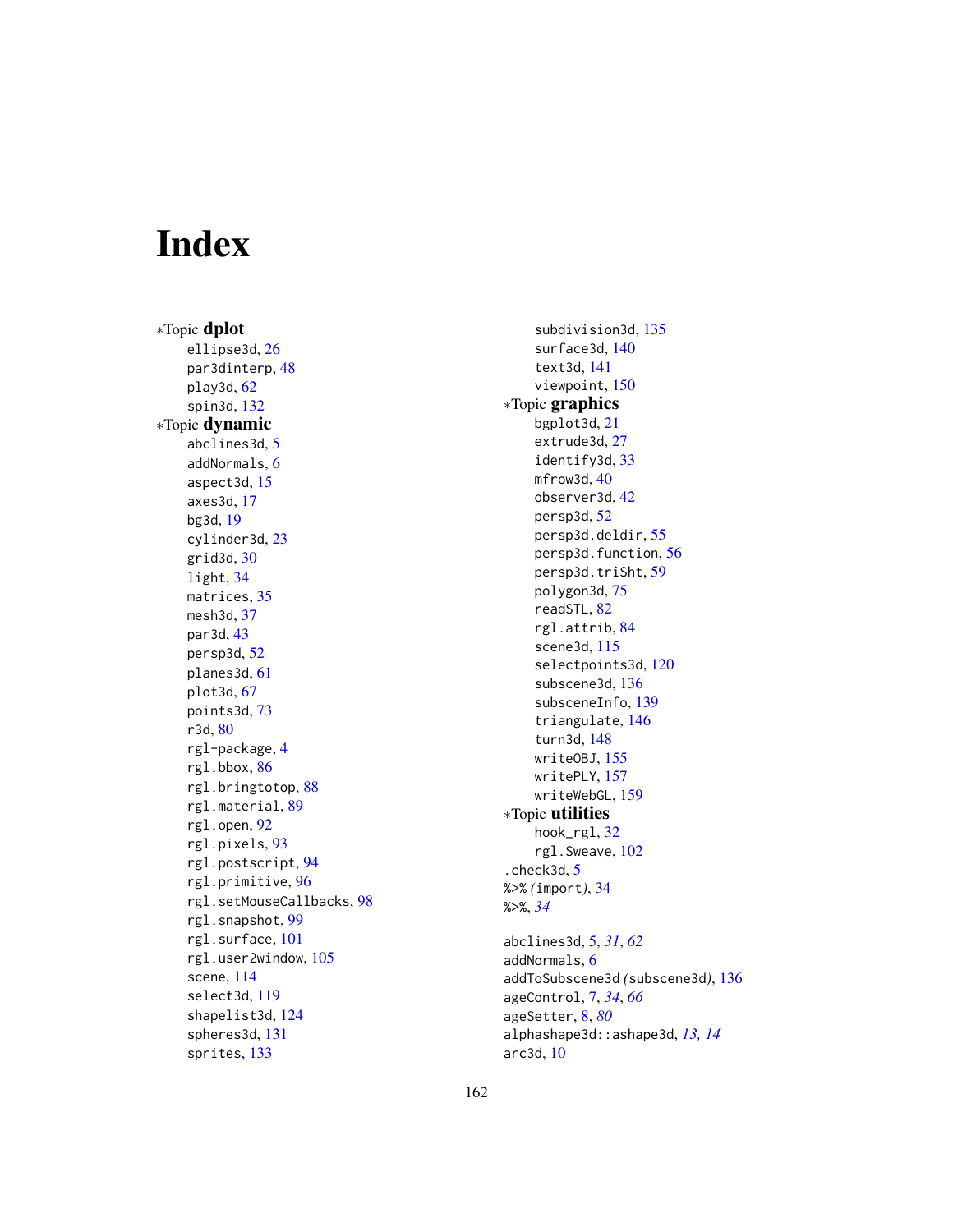#### $I\Lambda$  is a set of  $I\Lambda$  is a set of  $I\Lambda$  is a set of  $I\Lambda$  is a set of  $I\Lambda$  is a set of  $I\Lambda$

arrow3d, [12,](#page-11-0) *[13](#page-12-0)* arrows, *[12](#page-11-0)* as.character, *[33](#page-32-0)* as.mesh3d, *[14](#page-13-0)* as.mesh3d *(*mesh3d*)*, [37](#page-36-1) as.mesh3d.ashape3d, [13](#page-12-0) as.mesh3d.deldir, *[39](#page-38-0)* as.mesh3d.deldir *(*persp3d.deldir*)*, [55](#page-54-0) as.mesh3d.tri *(*persp3d.triSht*)*, [59](#page-58-0) as.mesh3d.triSht *(*persp3d.triSht*)*, [59](#page-58-0) asEuclidean *(*matrices*)*, [35](#page-34-0) asHomogeneous *(*matrices*)*, [35](#page-34-0) aspect3d, [15,](#page-14-0) *[46](#page-45-0)*, *[68](#page-67-0)*, *[132](#page-131-0)* asRow, [16](#page-15-0) axes3d, [17,](#page-16-0) *[87](#page-86-0)* axis, *[18](#page-17-0)* axis3d, *[31](#page-30-0)* axis3d *(*axes3d*)*, [17](#page-16-0) bbox3d, *[18](#page-17-0)*, *[87](#page-86-0)* bbox3d *(*rgl.bbox*)*, [86](#page-85-0) bg3d, [19,](#page-18-0) *[21](#page-20-0)*, *[44](#page-43-0)*, *[116](#page-115-0)* bgplot3d, *[20](#page-19-0)*, [21,](#page-20-0) *[131](#page-130-0)* box, *[18](#page-17-0)* box3d *(*axes3d*)*, [17](#page-16-0) cat, *[153](#page-152-1)* cbind, *[130](#page-129-0)* check3d *(*.check3d*)*, [5](#page-4-0) clear3d *(*scene*)*, [114](#page-113-1) clearSubsceneList *(*mfrow3d*)*, [40](#page-39-0) clipplaneControl, [22](#page-21-0) clipplanes3d, *[69](#page-68-0)*, *[149](#page-148-0)* clipplanes3d *(*planes3d*)*, [61](#page-60-2) clipplaneSlider, *[80](#page-79-0)* clipplaneSlider *(*webGLcontrols*)*, [152](#page-151-1) cloud, *[111](#page-110-1)* col2rgb, *[9](#page-8-0)* createWidget, *[65](#page-64-0)*, *[112](#page-111-0)* cube3d, *[4](#page-3-0)*, *[81](#page-80-0)* cube3d *(*mesh3d*)*, [37](#page-36-1) cuboctahedron3d *(*mesh3d*)*, [37](#page-36-1) currentSubscene3d *(*subscene3d*)*, [136](#page-135-0) curve, *[58](#page-57-0)* cylinder3d, [23](#page-22-0)

decorate3d, *[53](#page-52-0)* decorate3d *(*plot3d*)*, [67](#page-66-0) deform.mesh3d *(*subdivision3d*)*, [135](#page-134-0) deldir, *[55](#page-54-0)* delFromSubscene3d *(*subscene3d*)*, [136](#page-135-0) divide.mesh3d *(*subdivision3d*)*, [135](#page-134-0) dodecahedron3d *(*mesh3d*)*, [37](#page-36-1) dot3d, *[81](#page-80-0)*, *[125](#page-124-0)* dot3d *(*mesh3d*)*, [37](#page-36-1)

elementId2Prefix, [25](#page-24-0) ellipse3d, [26,](#page-25-0) *[131](#page-130-0)* expression, *[142](#page-141-0)* extrude3d, [27,](#page-26-1) *[76](#page-75-0)*, *[147,](#page-146-0) [148](#page-147-0)*

figHeight *(*figWidth*)*, [29](#page-28-0) figWidth, [29](#page-28-0)

gc3d, *[41](#page-40-0)* gc3d *(*subscene3d*)*, [136](#page-135-0) getr3dDefaults *(*par3d*)*, [43](#page-42-1) getWidgetId *(*asRow*)*, [16](#page-15-0) GramSchmidt, [29](#page-28-0) grid, *[31](#page-30-0)* grid3d, [30](#page-29-0)

highlevel *(*rglIds*)*, [106](#page-105-0) hook\_rgl, [32,](#page-31-0) *[104](#page-103-0)* hook\_webgl, *[104](#page-103-0)*, *[113](#page-112-0)* hook\_webgl *(*hook\_rgl*)*, [32](#page-31-0)

icosahedron3d *(*mesh3d*)*, [37](#page-36-1) identify, *[33](#page-32-0)* identify3d, [33](#page-32-0) identityMatrix *(*matrices*)*, [35](#page-34-0) import, [34](#page-33-0)

```
layout, 40, 41
layout3d, 138
layout3d (mfrow3d), 40
legend, 21
legend3d (bgplot3d), 21
light, 34
light3d, 115
light3d (light), 34
lines3d, 75, 81, 97
lines3d (points3d), 73
locator, 119
lowlevel (rglIds), 106
```
magick, *[63](#page-62-0)* material3d, *[14](#page-13-0)*, *[18](#page-17-0)*, *[20](#page-19-0)*, *[39](#page-38-0)*, *[44](#page-43-0)*, *[68](#page-67-0)*, *[116](#page-115-0)* material3d *(*rgl.material*)*, [89](#page-88-0)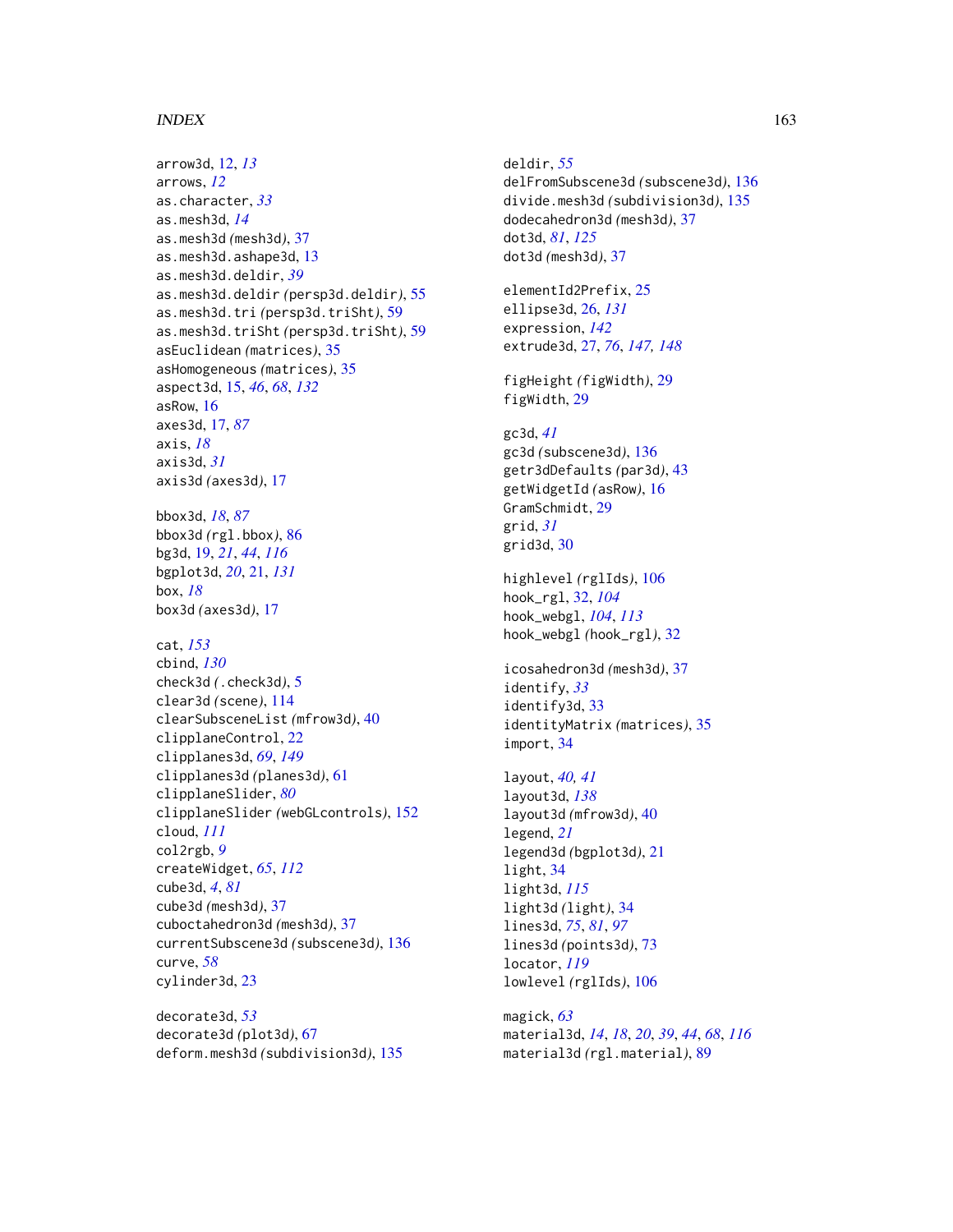matrices, [35,](#page-34-0) *[47](#page-46-0)* matrixSetter *(*propertySetter*)*, [77](#page-76-2) mesh3d, *[27](#page-26-1)*, *[36](#page-35-0)*, [37,](#page-36-1) *[56](#page-55-0)*, *[60](#page-59-0)*, *[81](#page-80-0)*, *[125](#page-124-0)*, *[136](#page-135-0)* mfrow3d, [40,](#page-39-0) *[138](#page-137-0)* movie3d, *[100](#page-99-0)* movie3d *(*play3d*)*, [62](#page-61-0) mtext, *[18](#page-17-0)* mtext3d, *[129](#page-128-0)* mtext3d *(*axes3d*)*, [17](#page-16-0)

newSubscene3d, *[41](#page-40-0)*, *[139](#page-138-0)* newSubscene3d *(*subscene3d*)*, [136](#page-135-0) next3d *(*mfrow3d*)*, [40](#page-39-0) normalize.mesh3d *(*subdivision3d*)*, [135](#page-134-0)

observer3d, [42,](#page-41-0) *[46](#page-45-0)* octahedron3d *(*mesh3d*)*, [37](#page-36-1) oh3d *(*mesh3d*)*, [37](#page-36-1) open3d, *[4,](#page-3-0) [5](#page-4-0)*, *[69](#page-68-0)*, *[81](#page-80-0)*, *[93](#page-92-0)*, *[104](#page-103-0)*, *[115](#page-114-1)* open3d *(*par3d*)*, [43](#page-42-1)

par, *[40,](#page-39-0) [41](#page-40-0)* par3d, *[4](#page-3-0)*, *[16](#page-15-0)*, *[37](#page-36-1)*, *[39](#page-38-0)*, *[41](#page-40-0)*, *[43](#page-42-1)*, [43,](#page-42-1) *[48](#page-47-0)*, *[63](#page-62-0)*, *[68,](#page-67-0) [69](#page-68-0)*, *[91](#page-90-0)*, *[98,](#page-97-0) [99](#page-98-0)*, *[105](#page-104-0)*, *[116](#page-115-0)*, *[137](#page-136-0)*, *[142](#page-141-0)*, *[151](#page-150-0)* par3dinterp, [48,](#page-47-0) *[50](#page-49-0)*, *[64](#page-63-1)*, *[78,](#page-77-0) [79](#page-78-0)* par3dinterpControl, [50](#page-49-0) par3dinterpSetter *(*propertySetter*)*, [77](#page-76-2) par3dsave, *[49](#page-48-0)* particles3d *(*sprites*)*, [133](#page-132-0) pch3d, [51](#page-50-0) persp, *[53](#page-52-0)*, *[111](#page-110-1)*, *[140](#page-139-0)* persp3d, *[14](#page-13-0)*, [52,](#page-51-0) *[57,](#page-56-0) [58](#page-57-0)*, *[69](#page-68-0)*, *[91](#page-90-0)*, *[102](#page-101-0)*, *[106](#page-105-0)*, *[140](#page-139-0)* persp3d.deldir, *[53](#page-52-0)*, [55,](#page-54-0) *[70](#page-69-0)* persp3d.formula, *[53](#page-52-0)* persp3d.formula *(*plot3d.formula*)*, [69](#page-68-0) persp3d.function, *[53](#page-52-0)*, [56](#page-55-0) persp3d.tri *(*persp3d.triSht*)*, [59](#page-58-0) persp3d.triSht, [59](#page-58-0) pipe, *[17](#page-16-0)* pipe *(*import*)*, [34](#page-33-0) planes3d, *[6](#page-5-0)*, [61,](#page-60-2) *[69](#page-68-0)*, *[149](#page-148-0)* play3d, *[49](#page-48-0)*, [62,](#page-61-0) *[132](#page-131-0)* playwidget, *[7](#page-6-0)*, *[22](#page-21-0)*, *[34](#page-33-0)*, *[50](#page-49-0)*, [64,](#page-63-1) *[66](#page-65-0)*, *[77](#page-76-2)*, *[112](#page-111-0)*, *[118](#page-117-0)*, *[126](#page-125-0)*, *[145,](#page-144-1) [146](#page-145-0)*, *[149](#page-148-0)*, *[153](#page-152-1)* playwidgetOutput *(*shiny*)*, [126](#page-125-0) plot.default, *[69](#page-68-0)* plot3d, *[4](#page-3-0)*, *[14](#page-13-0)*, *[16](#page-15-0)*, *[44](#page-43-0)*, *[51–](#page-50-0)[53](#page-52-0)*, [67,](#page-66-0) *[69](#page-68-0)*, *[71](#page-70-0)*, *[106](#page-105-0)*, *[116](#page-115-0)* plot3d.default, *[70](#page-69-0)*

plot3d.deldir, *[69](#page-68-0)* plot3d.deldir *(*persp3d.deldir*)*, [55](#page-54-0) plot3d.formula, [69](#page-68-0) plot3d.function, *[69](#page-68-0)* plot3d.function *(*persp3d.function*)*, [56](#page-55-0) plot3d.lm, [70](#page-69-0) plot3d.rglobject *(*scene3d*)*, [115](#page-114-1) plot3d.rglscene *(*scene3d*)*, [115](#page-114-1) plot3d.tri *(*persp3d.triSht*)*, [59](#page-58-0) plot3d.triSht *(*persp3d.triSht*)*, [59](#page-58-0) plotmath, *[72](#page-71-0)* plotmath3d, [72,](#page-71-0) *[142,](#page-141-0) [143](#page-142-0)* plotrix, *[144](#page-143-0)* png, *[21](#page-20-0)*, *[129](#page-128-0)* points, *[51,](#page-50-0) [52](#page-51-0)* points3d, *[10](#page-9-0)*, *[52](#page-51-0)*, [73,](#page-72-0) *[81](#page-80-0)*, *[97](#page-96-0)* polygon3d, *[12](#page-11-0)*, *[28](#page-27-0)*, [75,](#page-74-1) *[147](#page-146-0)* pop3d *(*scene*)*, [114](#page-113-1) pretty, *[31](#page-30-0)*, *[87](#page-86-0)* print.rglId *(*rglIds*)*, [106](#page-105-0) print.rglobject *(*scene3d*)*, [115](#page-114-1) print.rglscene *(*scene3d*)*, [115](#page-114-1) propertyControl, *[22](#page-21-0)*, *[50](#page-49-0)*, *[65,](#page-64-0) [66](#page-65-0)*, [76](#page-75-0) propertySetter, [77,](#page-76-2) *[153](#page-152-1)* propertySlider, *[9,](#page-8-0) [10](#page-9-0)*, *[152,](#page-151-1) [153](#page-152-1)* propertySlider *(*propertySetter*)*, [77](#page-76-2)

qmesh3d, *[26](#page-25-0)* qmesh3d *(*mesh3d*)*, [37](#page-36-1) quads3d, *[81](#page-80-0)* quads3d *(*points3d*)*, [73](#page-72-0) quote, *[142](#page-141-0)*

r3d, *[4](#page-3-0)*, *[39](#page-38-0)*, [80,](#page-79-0) *[93](#page-92-0)*, *[136](#page-135-0)*, *[142,](#page-141-0) [143](#page-142-0)* r3dDefaults, *[44](#page-43-0)*, *[91](#page-90-0)*, *[114](#page-113-1)*, *[142](#page-141-0)* r3dDefaults *(*par3d*)*, [43](#page-42-1) rainbow, *[58](#page-57-0)* readOBJ *(*writeOBJ*)*, [155](#page-154-1) readSTL, [82](#page-81-1) registerSceneChange *(*sceneChange*)*, [117](#page-116-0) renderPlaywidget *(*shiny*)*, [126](#page-125-0) renderRglwidget *(*shiny*)*, [126](#page-125-0) rgl, *[81](#page-80-0)*, *[115](#page-114-1)* rgl *(*rgl-package*)*, [4](#page-3-0) rgl-package, [4](#page-3-0) rgl.abclines, *[62](#page-61-0)* rgl.abclines *(*abclines3d*)*, [5](#page-4-0) rgl.antialias *(*rgl.open*)*, [92](#page-91-0) rgl.attrib, *[8](#page-7-0)*, [84,](#page-83-0) *[86](#page-85-0)*, *[116](#page-115-0)*, *[121](#page-120-0)*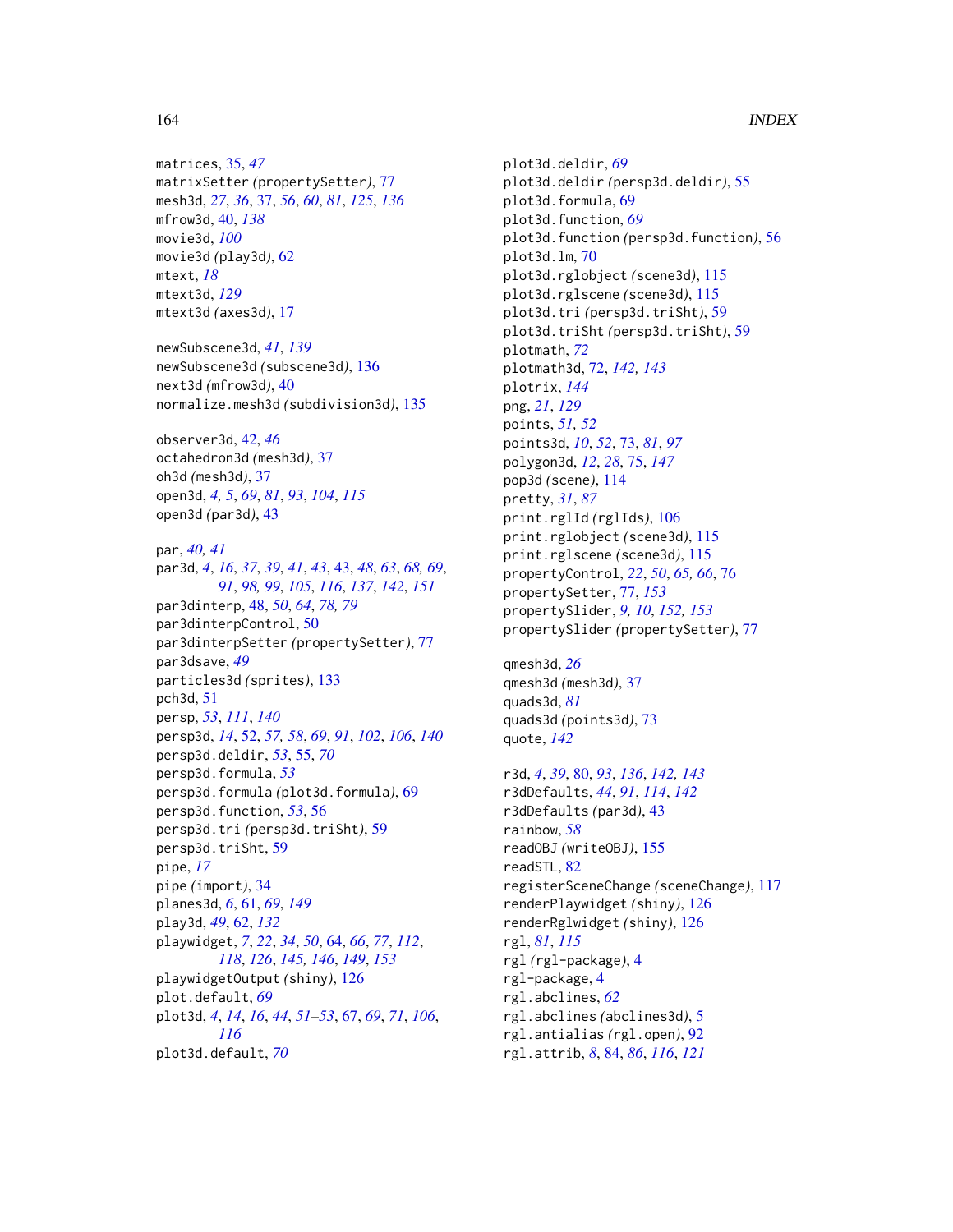# $I\Lambda$  is a set of  $I\Lambda$  is a set of  $I\Lambda$  is a set of  $I\Lambda$  is a set of  $I\Lambda$  is a set of  $I\Lambda$

```
rgl.attrib.count (rgl.attrib.info), 85
rgl.attrib.info, 85, 85
rgl.bbox, 86, 87, 91, 93, 115
rgl.bg, 91, 93
rgl.bg (bg3d), 19
rgl.bringtotop, 63, 88, 100
rgl.clear, 35, 93
rgl.clear (scene), 114
rgl.clipplanes (planes3d), 61
rgl.close (rgl.open), 92
rgl.cur (rgl.open), 92
rgl.dev.list (rgl.open), 92
rgl.getMouseCallbacks
        (rgl.setMouseCallbacks), 98
rgl.getWheelCallback
        (rgl.setMouseCallbacks), 98
rgl.ids, 83–85, 134, 156, 158
rgl.ids (scene), 114
rgl.init (rgl.open), 92
rgl.light, 91, 93, 115
rgl.light (light), 34
rgl.lines, 93
rgl.lines (rgl.primitive), 96
rgl.linestrips, 73
rgl.linestrips (rgl.primitive), 96
rgl.material, 61, 73, 87, 89, 96, 97, 101,
         102, 131, 132, 134, 140, 142
rgl.open, 4, 81, 92, 104
rgl.pixels, 93
rgl.planes, 6
rgl.planes (planes3d), 61
rgl.points, 73, 93
rgl.points (rgl.primitive), 96
rgl.pop, 35, 74, 87, 93, 97
rgl.pop (scene), 114
rgl.postscript, 94, 103
rgl.primitive, 39, 73, 91, 96
rgl.printRglwidget (rglwidget), 111
rgl.projection (rgl.user2window), 105
rgl.quads, 93
rgl.quads (rgl.primitive), 96
rgl.quit (rgl.open), 92
rgl.select, 97
rgl.select3d, 97
rgl.select3d (select3d), 119
rgl.set, 4
rgl.set (rgl.open), 92
rgl.setMouseCallbacks, 45, 98
```
rgl.setWheelCallback, *[46](#page-45-0)* rgl.setWheelCallback *(*rgl.setMouseCallbacks*)*, [98](#page-97-0) rgl.snapshot, *[63](#page-62-0)*, *[93](#page-92-0)[–95](#page-94-0)*, [99](#page-98-0) rgl.spheres, *[93](#page-92-0)*, *[97](#page-96-0)* rgl.spheres *(*spheres3d*)*, [131](#page-130-0) rgl.sprites, *[93](#page-92-0)*, *[97](#page-96-0)* rgl.sprites *(*sprites*)*, [133](#page-132-0) rgl.surface, *[93](#page-92-0)*, *[97](#page-96-0)*, [101,](#page-100-0) *[140](#page-139-0)* rgl.Sweave, *[32](#page-31-0)*, [102](#page-101-0) rgl.texts, *[93](#page-92-0)*, *[97](#page-96-0)* rgl.texts *(*text3d*)*, [141](#page-140-1) rgl.triangles, *[62](#page-61-0)*, *[93](#page-92-0)* rgl.triangles *(*rgl.primitive*)*, [96](#page-95-0) rgl.useNULL, *[4](#page-3-0)*, *[47](#page-46-0)*, *[93](#page-92-0)*, [104](#page-103-0) rgl.user2window, [105](#page-104-0) rgl.viewpoint, *[47](#page-46-0)*, *[93](#page-92-0)*, *[95](#page-94-0)*, *[100](#page-99-0)* rgl.viewpoint *(*viewpoint*)*, [150](#page-149-0) rgl.window2user *(*rgl.user2window*)*, [105](#page-104-0) rglFonts *(*text3d*)*, [141](#page-140-1) rglHighlevel *(*rglIds*)*, [106](#page-105-0) rglId *(*rglIds*)*, [106](#page-105-0) rglIds, [106](#page-105-0) rglLowlevel *(*rglIds*)*, [106](#page-105-0) rglMouse, [107](#page-106-0) rglobject-class *(*scene3d*)*, [115](#page-114-1) rglscene-class *(*scene3d*)*, [115](#page-114-1) rglShared, *[77](#page-76-2)*, [109,](#page-108-0) *[112,](#page-111-0) [113](#page-112-0)* rglToBase *(*rglToLattice*)*, [110](#page-109-0) rglToLattice, [110](#page-109-0) rglwidget, *[25](#page-24-0)*, *[29](#page-28-0)*, *[34](#page-33-0)*, *[66](#page-65-0)*, *[106](#page-105-0)[–108](#page-107-0)*, [111,](#page-110-1) *[123](#page-122-0)*, *[126](#page-125-0)*, *[146](#page-145-0)* rglwidgetOutput, *[113](#page-112-0)* rglwidgetOutput *(*shiny*)*, [126](#page-125-0) rotate3d, *[28](#page-27-0)*, *[81](#page-80-0)*, *[125](#page-124-0)* rotate3d *(*matrices*)*, [35](#page-34-0) rotationMatrix *(*matrices*)*, [35](#page-34-0) RweaveLatex, *[104](#page-103-0)*

saveWidget, *[112](#page-111-0)* scale3d, *[125](#page-124-0)* scale3d *(*matrices*)*, [35](#page-34-0) scaleMatrix *(*matrices*)*, [35](#page-34-0) scene, [114](#page-113-1) scene3d, *[83](#page-82-0)*, *[112](#page-111-0)*, [115,](#page-114-1) *[122](#page-121-0)*, *[155](#page-154-1)*, *[157](#page-156-1)*, *[159](#page-158-1)*, *[161](#page-160-0)* sceneChange, [117](#page-116-0) segments3d, *[6](#page-5-0)*, *[12](#page-11-0)*, *[81](#page-80-0)*, *[97](#page-96-0)* segments3d *(*points3d*)*, [73](#page-72-0) select3d, *[33](#page-32-0)*, *[45](#page-44-0)*, *[81](#page-80-0)*, *[106](#page-105-0)*, [119,](#page-118-0) *[120,](#page-119-0) [121](#page-120-0)*